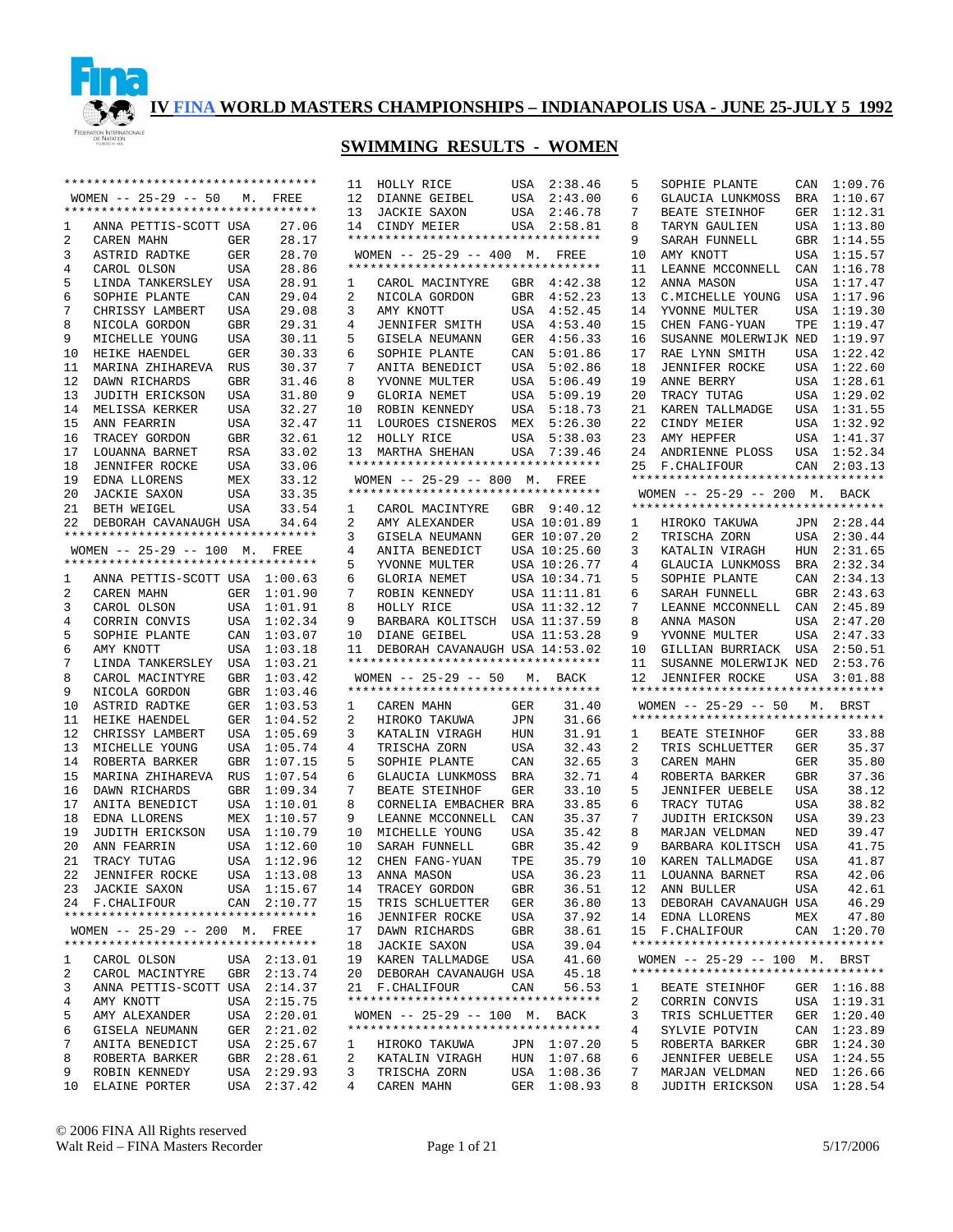

| 9  | TRACEY GORDON                      | GBR        | 1:29.07     | 4  | TARYN GAULIEN                      |     | USA 1:09.16 | 7  | GLORIA NEMET                       | USA        | 6:02.22     |
|----|------------------------------------|------------|-------------|----|------------------------------------|-----|-------------|----|------------------------------------|------------|-------------|
| 10 | TRACY TUTAG                        | USA        | 1:29.48     | 5  | ASTRID RADTKE                      | GER | 1:09.56     | 8  | LEANNE MCCONNELL                   | CAN        | 6:08.23     |
| 11 | LORI NOSKOWIAK                     |            | USA 1:29.59 | 6  | CORNELIA EMBACHER BRA              |     | 1:10.78     | 9  | LOUROES CISNEROS                   | MEX        | 6:12.08     |
| 12 | ROBIN KENNEDY                      | USA        | 1:29.89     | 7  | <b>JENNIFER UEBELE</b>             | USA | 1:10.80     | 10 | BARBARA KOLITSCH USA 6:20.42       |            |             |
| 13 | BARBARA KOLITSCH USA 1:31.28       |            |             | 8  | KIMBERLEE BRUNER                   | USA | 1:10.87     |    | ********************************** |            |             |
| 14 | KAREN TALLMADGE                    | USA        | 1:34.16     | 9  | CHRISSY LAMBERT                    | USA | 1:11.07     |    | WOMEN $-- 30-34 -- 50$             | М.         | FREE        |
| 15 | <b>F. CHALIFOUR</b>                | CAN        | 3:04.88     | 10 | NICOLA GORDON                      | GBR | 1:11.15     |    | ********************************** |            |             |
|    | ********************************** |            |             | 11 | CAROL MACINTYRE                    | GBR | 1:11.55     | 1  | BETH HARRELL                       | USA        | 28.21       |
|    | WOMEN -- 25-29 -- 200 M. BRST      |            |             | 12 | LOUROES CISNEROS                   | MEX | 1:12.54     | 2  | LYNN MARSHALL                      | CAN        | 28.44       |
|    | ********************************** |            |             | 13 | LORI NOSKOWIAK                     | USA | 1:14.24     | 3  | MARY ROEBUCK                       | <b>USA</b> | 28.50       |
| 1  | BEATE STEINHOF                     |            | GER 2:48.83 | 14 | DAWN RICHARDS                      | GBR | 1:15.95     | 4  | KORNELLA GRUMNT                    | GER        | 28.62       |
| 2  | CORRIN CONVIS                      |            | USA 2:53.85 | 15 | MARJAN VELDMAN                     | NED | 1:16.81     | 5  | E.SCHEIMANN                        | <b>USA</b> | 28.67       |
| 3  | GISELA NEUMANN                     | GER        | 3:02.93     | 15 | KRISTIN NELSEN                     | USA | 1:16.81     | 6  | CATHY DROZDA                       | USA        | 28.70       |
| 4  | ROBERTA BARKER                     | GBR        | 3:06.15     | 17 | SUSANNE MOLERWIJK NED              |     | 1:17.70     | 7  | DIANE DUNN                         | USA        | 29.17       |
| 5  | MARJAN VELDMAN                     | NED        | 3:06.89     | 18 | MARY VASTERLING                    | USA | 1:20.42     | 8  | KOGSTAD GURI                       | <b>NOR</b> | 29.28       |
| 6  | ROBIN KENNEDY                      | USA        | 3:08.17     | 19 | GAIL JERRERY                       | RSA | 1:23.06     | 9  | KATHY GARNIER                      | USA        | 29.46       |
| 7  | KRISTIN NELSEN                     | USA        | 3:08.89     | 20 | LIESL SMITH                        |     | USA 1:25.10 | 10 | LANNY SCHAFFER                     | <b>USA</b> | 29.56       |
| 8  | <b>GLORIA NEMET</b>                | USA        | 3:13.77     | 21 | ANNE BERRY                         | USA | 1:27.79     | 11 | ANGELA FRANKE                      | <b>GER</b> | 29.58       |
| 9  | JUDITH ERICKSON                    | USA        | 3:14.97     |    | ********************************** |     |             | 12 | SHARON LAHEY                       | <b>USA</b> | 29.65       |
| 10 | TRACY TUTAG                        | USA        | 3:16.32     |    | WOMEN $-- 25-29 -- 200$ M.         |     | FLY         | 13 | SHIRLEY PEACOCK                    | <b>GBR</b> | 29.72       |
| 11 | BARBARA KOLITSCH                   | USA        | 3:23.36     |    | ********************************** |     |             | 14 | LAURI NICHOLS                      | <b>USA</b> | 29.76       |
| 12 | KAREN TALLMADGE                    | USA        | 3:24.38     | 1  | NICOLA GORDON                      | GBR | 2:32.17     | 15 | DEBORAH DOURLAIN                   | USA        | 29.81       |
| 13 | LIESL SMITH                        | USA        | 3:39.22     | 2  | CORNELIA EMBACHER BRA              |     | 2:36.01     | 16 | SUZANNE HIGGS                      | AUS        | 29.85       |
| 14 | ANDRIENNE PLOSS                    |            | USA 4:06.08 | 3  | CAROL MACINTYRE                    | GBR | 2:36.67     | 17 | <b>JANA COPELIN</b>                | <b>USA</b> | 29.86       |
|    | ********************************** |            |             | 4  | LOUROES CISNEROS                   | MEX | 2:44.11     | 18 | BIRGIT HUNDT                       | GER        | 30.05       |
|    | WOMEN $-- 25-29 -- 50$             | М.         | FLY         | 5  | <b>JENNIFER UEBELE</b>             | USA | 2:45.81     | 19 | E.BURCHETT                         | USA        | 30.22       |
|    | ********************************** |            |             | 6  | CHRISSY LAMBERT                    | USA | 2:47.78     | 20 | EILEEN O'BRIEN                     | USA        | 30.36       |
| 1  | ANNA PETTIS-SCOTT USA              |            | 28.82       | 7  | LEANNE MCCONNELL                   | CAN | 2:56.60     | 21 | PETRA HAAS                         | GER        | 30.68       |
| 2  | LINDA TANKERSLEY USA               |            | 30.34       | 8  | LORI NOSKOWIAK                     | USA | 3:10.55     | 22 | VI HUFFMAN                         | NZL        | 30.82       |
| 3  | TARYN GAULIEN                      | USA        | 30.72       | 9  | GAIL JERRERY                       | RSA | 3:16.03     | 23 | SUSAN ROESCH                       | USA        | 30.92       |
| 4  | ASTRID RADTKE                      | GER        | 31.05       |    | ********************************** |     |             | 24 | <b>JULIE PINKNEY</b>               | <b>GBR</b> | 31.04       |
| 5  | <b>JENNIFER UEBELE</b>             | USA        | 31.23       |    | WOMEN $-$ 25-29 $-$ 200 M.         |     | I.M.        | 25 | ROBIN KALMAN                       | <b>USA</b> | 31.12       |
| 5  | HEIKE HAENDEL                      | GER        | 31.23       |    | ********************************** |     |             | 26 | D. MARIA CRISTINA                  | <b>BRA</b> | 31.15       |
| 7  | CHRISSY LAMBERT                    | USA        | 31.42       | 1  | CONNY BLEUL                        |     | GBR 2:30.06 | 27 | SHIRLEY CARINE                     | <b>GBR</b> | 31.62       |
| 8  | KIMBERLEE BRUNER                   | USA        | 31.54       | 2  | CAREN MAHN                         | GER | 2:31.08     | 28 | MARIA PINTO MAGNO VEN              |            | 31.66       |
| 9  | CAROL OLSON                        | <b>USA</b> | 31.66       | 3  | CORRIN CONVIS                      | USA | 2:33.78     | 29 | ANDRA OZOLINS                      | <b>USA</b> | 31.81       |
| 10 | NICOLA GORDON                      | GBR        | 31.69       | 4  | TRISCHA ZORN                       | USA | 2:36.88     | 30 | <b>JULIE BEAUMONT</b>              | <b>GBR</b> | 31.98       |
| 11 | CORNELIA EMBACHER BRA              |            | 32.19       | 5  | BEATE STEINHOF                     | GER | 2:38.01     | 31 | IRENA LUPINKOVA                    | CZE        | 32.08       |
| 12 | TRIS SCHLUETTER                    | GER        | 32.30       | 6  | AMY ALEXANDER                      | USA | 2:38.58     | 32 | SARAH HRDMADA                      | USA        | 32.27       |
| 13 | HIROKO TAKUWA                      | JPN        | 32.48       | 7  | TARYN GAULIEN                      | USA | 2:38.82     | 33 | C.BOUCKAERT                        | FRA        | 32.35       |
| 14 | <b>JENNIFER SMITH</b>              | USA        | 32.72       | 8  | TRIS SCHLUITTER                    | GER | 2:40.68     | 34 | INGRID POHL                        | GER        | 32.38       |
| 15 | AMY ALEXANDER                      | USA        | 32.81       | 9  | KIMBERLEE BRUNER                   | USA | 2:44.00     | 35 | CAROLE MASSIE                      | USA        | 32.54       |
| 16 | LORI NOSKOWIAK                     | USA        | 32.98       | 10 | YVONNE MULTER                      | USA | 2:45.88     | 36 | MARIA KUSSEROW                     | <b>GER</b> | 32.98       |
| 17 | KRISTIN NELSEN                     | USA        | 32.99       | 11 | ROBERTA BARKER                     | GBR | 2:46.79     | 37 | <b>JANN BUTLER</b>                 | USA        | 33.00       |
| 18 | LOUROES CISNEROS                   | MEX        | 33.52       | 12 | KRISTIN NELSEN                     | USA | 2:47.63     | 37 | MICHELLE ROGERS                    | USA        | 33.00       |
| 19 | DAWN RICHARDS                      | GBR        | 33.57       | 13 | MARY VASTERLING                    | USA | 2:51.98     | 39 | CATHY WELTON                       | USA        | 33.31       |
| 20 | RAE LYNN SMITH                     | USA        | 34.45       | 14 | ANITA BENEDICT                     | USA | 2:52.63     | 40 | CARLA SPINOLO                      | MEX        | 33.39       |
| 21 | BETH WEIGEL                        | USA        | 34.90       | 15 | LOUROES CISNEROS                   |     | MEX 2:53.46 | 41 | MARIA UZDANETA                     | PER        | 33.49       |
| 22 | TRACEY GORDON                      | GBR        | 35.22       | 16 | MARJAN VELDMAN                     | NED | 2:53.48     | 42 | KELLY BERGDOLL                     | <b>USA</b> | 33.69       |
|    | 23 MARJAN VELDMAN                  | NED        | 35.82       |    | 17 ROBIN KENNEDY                   |     | USA 2:53.55 |    | 43 PAMELA SMEIGH                   | USA        | 34.07       |
| 24 | ELAINE PORTER                      | USA        | 36.04       |    | 18 RAE LYNN SMITH                  |     | USA 2:59.01 | 44 | YASUKO TAKAYAMA                    | JPN        | 34.12       |
| 25 | ANNE BERRY                         | USA        | 36.65       | 19 | ELAINE PORTER                      |     | USA 2:59.79 | 45 | CAROLINE HAINES                    | GBR        | 34.22       |
| 26 | MELISSA KERKER                     | USA        | 36.74       | 20 | <b>JACKIE SAXON</b>                |     | USA 3:06.54 | 46 | C. GETTELFINGER                    | USA        | 34.68       |
| 27 | LIESL SMITH                        | USA        | 36.90       | 21 | ANNE BERRY                         |     | USA 3:10.98 | 47 | LIZ HANES                          | <b>USA</b> | 34.77       |
| 28 | DIANNE GEIBEL                      | USA        | 39.49       | 22 | LIESL SMITH                        |     | USA 3:14.01 | 48 | CHIEKO MAEDA                       | JPN        | 34.80       |
| 29 | LOUANNA BARNET                     | RSA        | 39.75       | 23 | CINDY MEIER                        |     | USA 3:28.41 | 49 | GABRIELA SILVEYRA ARG              |            | 35.70       |
| 30 | CINDY MEIER                        | USA        | 40.16       |    | ********************************** |     |             | 50 | CARMEN MALDONADO MEX               |            | 36.69       |
|    | 31 EDNA LLORENS                    | MEX        | 40.81       |    | WOMEN $-- 25-29 -- 400$ M. I.M.    |     |             | 51 | ELIZABETH RIBEIRO BRA              |            | 39.62       |
|    | 32 DEBORAH CAVANAUGH USA           |            | 44.85       |    | ********************************** |     |             |    | ********************************** |            |             |
|    | ********************************** |            |             | 1  | CONNY BLEUL                        |     | GBR 5:21.03 |    | WOMEN $-- 30-34 -- 100$ M. FREE    |            |             |
|    | WOMEN $-- 25-29 -- 100$ M.         |            | FLY         | 2  | GLAUCIA LUNKMOSS BRA 5:28.98       |     |             |    | ********************************** |            |             |
|    | ********************************** |            |             | 3  | AMY ALEXANDER                      |     | USA 5:34.51 | 1  | LYNN MARSHALL                      |            | CAN 1:00.31 |
| ı. | ANNA PETTIS-SCOTT USA 1:07.20      |            |             | 4  | YVONNE MULTER                      |     | USA 5:46.95 | 2  | BETH HARRELL                       |            | USA 1:00.57 |
| 2  | LINDA TANKERSLEY USA 1:08.47       |            |             | 5  | <b>JENNIFER UEBELE</b>             |     | USA 5:49.11 | 3  | MARY ROEBUCK                       |            | USA 1:00.60 |
| 3  | HEIKE HAENDEL                      |            | GER 1:09.11 | 6  | ANITA BENEDICT                     |     | USA 6:01.79 | 4  | CATHY DROZDA                       |            | USA 1:02.09 |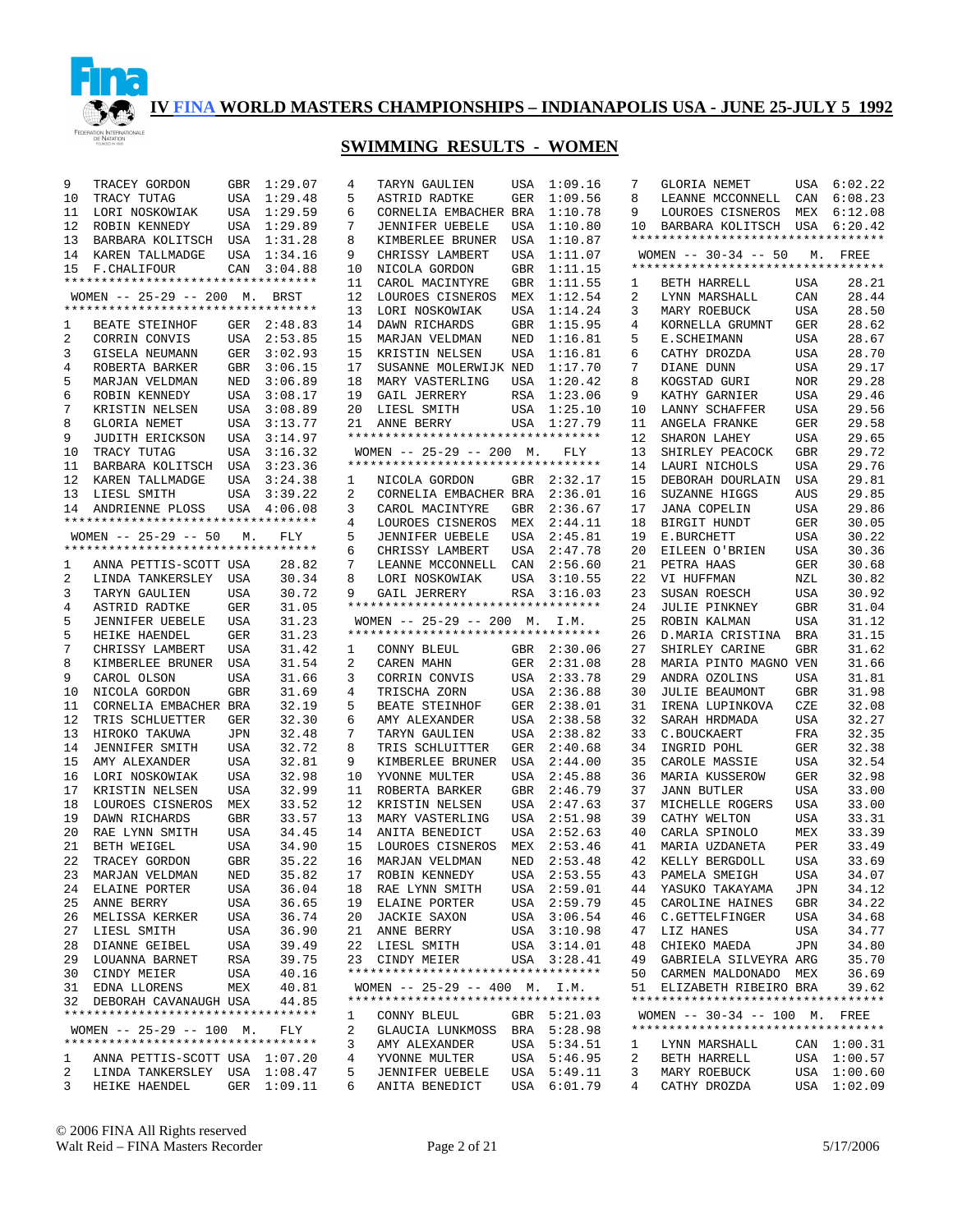

| 5  | E.SCHEIMANN                                                        | USA        | 1:03.23     |    | ********************************** |     |              | 9  | DEBORAH DOURLAIN                   | USA        | 35.48       |
|----|--------------------------------------------------------------------|------------|-------------|----|------------------------------------|-----|--------------|----|------------------------------------|------------|-------------|
|    |                                                                    |            |             |    |                                    |     |              |    |                                    |            |             |
| 6  | KATHY GARNIER                                                      | <b>USA</b> | 1:03.65     |    | WOMEN $-- 30-34 -- 400$ M. FREE    |     |              | 9  | ELENA SINITSLNO                    | RUS        | 35.48       |
| 7  | KORNELLA GRUMNT                                                    | GER        | 1:04.09     |    | ********************************** |     |              | 11 | SHIRLEY PEACOCK                    | GBR        | 36.82       |
| 8  | SHARON LAHEY                                                       | USA        | 1:04.90     | 1  | LYNN MARSHALL                      | CAN | 4:33.22      | 12 | <b>JANN BUTLER</b>                 | USA        | 37.56       |
| 9  | ANGELA FRANKE                                                      | GER        | 1:04.91     | 2  | K.PARKER-MEDLIN                    | USA | 4:35.06      | 13 | C.BOUCKAERT                        | FRA        | 37.67       |
| 10 | <b>JULIE SEARS</b>                                                 | USA        | 1:05.16     | 3  | MARY ROEBUCK                       | USA | 4:38.54      | 14 | BEVERLEY WRIGHT                    | GBR        | 38.00       |
| 11 | SUZANNE HIGGS                                                      | AUS        | 1:05.63     | 4  | DIANE BRADES                       | GBR | 4:48.37      | 15 | SARAH HRDMADA                      | USA        | 38.09       |
| 12 | DIANE DUNN                                                         | USA        | 1:05.68     | 5  | CARMELA ERTEL                      | GER | 4:50.82      | 16 | ROBIN KALMAN                       | <b>USA</b> | 38.60       |
| 13 | SHIRLEY PEACOCK                                                    | GBR        | 1:05.72     | 6  | MARGUERITE MEYER                   | USA | 4:53.43      | 17 | IRENA LUPINKOVA                    | CZE        | 39.57       |
| 14 | MARGUERITE MEYER                                                   | USA        | 1:06.29     | 7  | ESTHER ISEPPI                      | SUI | 4:54.65      | 18 | MAG BOWEN                          | <b>USA</b> | 39.74       |
| 15 | D. MARIA CRISTINA                                                  | <b>BRA</b> | 1:06.96     | 8  | COLLEEN DRISCOLL                   | USA | 5:00.23      | 19 | PETRA TUCHEN                       | <b>GER</b> | 39.75       |
| 16 | DEBORAH DOURLAIN                                                   | <b>USA</b> | 1:07.06     | 9  |                                    | USA | 5:07.98      | 20 | MICHELLE ROGERS                    | <b>USA</b> | 39.77       |
|    |                                                                    |            |             |    | ERIN BORDEN                        |     |              |    |                                    |            |             |
| 17 | SUSAN ROESCH                                                       | <b>USA</b> | 1:08.21     | 10 | KATHY GARNIER                      | USA | 5:08.54      | 21 | BEVERLEY MILLS                     | <b>RSA</b> | 40.16       |
| 18 | BIRGIT HUNDT                                                       | GER        | 1:08.49     | 11 | EILEEN O'BRIEN                     | USA | 5:10.08      | 22 | <b>JANA COPELIN</b>                | <b>USA</b> | 40.26       |
| 19 | SHIRLEY CARINE                                                     | <b>GBR</b> | 1:08.72     | 12 | ANGELA FRANKE                      | GER | 5:12.88      | 23 | CHIEKO MAEDA                       | <b>JPN</b> | 40.52       |
| 20 | VERITY DOBBIE                                                      | GBR        | 1:08.81     | 13 | VERA OSTENDORF                     | GER | 5:21.24      | 24 | YASUKO TAKAYAMA                    | <b>JPN</b> | 40.68       |
| 21 | VI HUFFMAN                                                         | NZL        | 1:09.70     | 14 | SUSAN ROESCH                       | USA | 5:28.33      | 25 | <b>JULIE BEAUMONT</b>              | <b>GBR</b> | 41.11       |
| 22 | <b>JANA COPELIN</b>                                                | <b>USA</b> | 1:09.73     | 15 | BEVERLEY WRIGHT                    | GBR | 5:33.50      | 26 | MARCELA BORGHINI                   | ARG        | 41.41       |
| 23 | SARAH HRDMADA                                                      | <b>USA</b> | 1:10.26     | 16 | JILL HIGGINBOTHAM USA              |     | 5:34.12      | 27 | KELLY BERGDOLL                     | <b>USA</b> | 42.25       |
| 24 | MARIA PINTO MAGNO VEN                                              |            | 1:11.09     | 17 | RUTH BIELEFELD                     | USA | 5:37.36      | 28 | <b>JANE COUDRET</b>                | <b>USA</b> | 43.51       |
| 25 | CAROLE MASSIE                                                      | <b>USA</b> | 1:11.61     | 18 | LISA ROBERTS                       | USA | 5:41.02      | 29 | CAROLINE HAINES                    | <b>GBR</b> | 44.05       |
| 26 | C.BOUCKAERT                                                        | FRA        | 1:12.07     | 19 | PAMELA SMEIGH                      | USA | 5:41.31      | 30 | LIZ HANES                          | <b>USA</b> | 44.71       |
| 27 | ANDRA OZOLINS                                                      | USA        | 1:12.55     | 20 | NANCI SIROIS                       | USA | 5:43.16      |    | ********************************** |            |             |
|    |                                                                    |            |             |    |                                    |     |              |    |                                    |            |             |
| 28 | MAG BOWEN                                                          | USA        | 1:13.28     | 21 | SARAH HRDMADA                      | USA | 5:44.76      |    | WOMEN $-- 30-34 -- 100$ M.         |            | BACK        |
| 29 | PAMELA SMEIGH                                                      | USA        | 1:14.12     | 22 | CARLA SPINOLO                      | MEX | 5:46.29      |    | *********************************  |            |             |
| 30 | IRENA LUPINKOVA                                                    | CZE        | 1:15.16     | 23 | CHERYL ATCHLEY                     | USA | 6:04.29      | 1  | ANDREA DEVUONO                     |            | USA 1:10.44 |
| 31 | MICHELLE ROGERS                                                    | <b>USA</b> | 1:15.40     | 24 | ELIZABETH KENYON                   | HKG | 6:15.58      | 2  | KORNELIA GRUMMT                    | GER        | 1:10.62     |
| 32 | LISA ROBERTS                                                       | USA        | 1:16.28     | 25 | CATHERINE SHAVE                    | USA | 6:18.86      | 3  | SHARON LAHEY                       | USA        | 1:10.99     |
| 33 | CAROLINE HAINES                                                    | <b>GBR</b> | 1:16.73     | 26 | ALISON HAY                         | GBR | 6:35.92      | 4  | M OLIVER SEXSMITH CAN              |            | 1:11.59     |
| 34 | KELLY BERGDOLL                                                     | <b>USA</b> | 1:17.17     |    | ********************************** |     |              | 5  | ERIN BORDEN                        | USA        | 1:12.59     |
| 35 | CARMEN MALDONADO                                                   | MEX        | 1:19.62     |    | WOMEN -- 30-34 -- 800 M. FREE      |     |              | 6  | SANDRA ZIEMER                      | USA        | 1:12.84     |
| 36 | CATHERINE SHAVE                                                    | <b>USA</b> | 1:23.05     |    | ********************************** |     |              | 7  | DIANE DUNN                         | USA        | 1:14.17     |
| 37 | ELIZABETH RIBEIRO BRA                                              |            | 1:30.50     | 1  | LYNN MARSHALL                      |     | CAN 9:16.82  | 8  | <b>JULIE PINKNEY</b>               | GBR        | 1:14.95     |
| 38 | MICHELLE CHAPMAN                                                   | <b>GBR</b> | 1:39.64     | 2  | K.PARKER-MEDLIN                    | USA | 9:26.26      | 9  | CAROLE MASSIE                      | USA        | 1:15.24     |
|    | *********************************                                  |            |             | 3  | MARY ROEBUCK                       | USA | 9:37.87      | 10 | LAURI NICHOLS                      | USA        | 1:16.43     |
|    |                                                                    |            |             |    |                                    |     |              |    |                                    |            |             |
|    | WOMEN $--$ 30-34 $--$ 200 M.<br>********************************** |            | FREE        | 4  | CARMELA ERTEL                      | GER | 9:57.75      | 11 | DEBORAH DOURLAIN                   | USA        | 1:16.57     |
|    |                                                                    |            |             | 5  | MARGUERITE MEYER                   |     | USA 10:06.22 | 12 | CRISTINA GRUGNI                    | <b>ITA</b> | 1:17.80     |
| 1  | LYNN MARSHALL                                                      | CAN        | 2:09.12     | 6  | COLLEEN DRISCOLL                   |     | USA 10:18.89 | 13 | ELENA SINITSLNO                    | <b>RUS</b> | 1:18.81     |
| 2  | MARY ROEBUCK                                                       | USA        | 2:11.10     | 7  | EILEEN O'BRIEN                     |     | USA 10:38.04 | 14 | MARGRIET LINGEMAN NED              |            | 1:20.66     |
| 3  | K.PARKER-MEDLIN                                                    | USA        | 2:11.66     | 8  | ESTHER ISEPPI                      |     | SUI 10:38.22 | 15 | BEVERLEY WRIGHT                    | GBR        | 1:21.32     |
| 4  | BETH HARRELL                                                       | USA        | 2:11.83     | 9  | LAURA KESSLER                      |     | USA 10:56.75 | 16 | SUSAN ROESCH                       | USA        | 1:21.97     |
| 5  | DIANE BRADES                                                       | GBR        | 2:15.25     | 10 | VERA OSTENDORF                     |     | GER 11:10.57 | 17 | MARY MORRIS                        | USA        | 1:22.24     |
| 6  | E.SCHEIMANN                                                        |            | USA 2:16.99 | 11 | KATHY GARNIER                      |     | USA 11:10.63 | 18 | C.BOUCKAERT                        | FRA        | 1:23.41     |
| 7  | CARMELA ERTEL                                                      | GER        | 2:18.58     | 12 | MARY MORRIS                        |     | USA 11:29.85 | 19 | CHIEKO MAEDA                       | JPN        | 1:24.71     |
| 8  | CATHY DROZDA                                                       |            | USA 2:19.76 | 13 | M.OETTINGER                        |     | USA 11:41.11 | 20 | ROBIN KALMAN                       | USA        | 1:25.38     |
| 9  | KATHY GARNIER                                                      | USA        | 2:20.57     | 14 | CARLA SPINOLO                      |     | MEX 12:02.00 | 21 | VI HUFFMAN                         | NZL        | 1:26.22     |
| 10 | MARGUERITE MEYER                                                   | USA        | 2:22.29     | 15 | MARGARET MORRIS                    |     | USA 12:03.07 | 22 | BEVERLEY MILLS                     | RSA        | 1:28.58     |
| 11 |                                                                    | USA        | 2:24.51     | 16 | SHELLY MILLER                      |     | USA 12:29.55 | 23 |                                    | JPN        | 1:31.11     |
|    | EILEEN O'BRIEN                                                     |            |             |    |                                    |     |              |    | YASUKO TAKAYAMA                    |            |             |
| 12 | COLLEEN DRISCOLL                                                   |            | USA 2:24.96 | 17 | LISA SWINEFORD                     |     | USA 12:50.61 | 24 | MARYANN PETERSEN                   | USA        | 1:32.97     |
| 13 | JULIE PINKNEY                                                      |            | GBR 2:27.66 | 18 | CATHERINE SHAVE                    |     | USA 13:06.34 |    | KELLY BERGDOLL                     |            | USA 1:33.20 |
| 14 | SHIRLEY CARINE                                                     |            | GBR 2:28.99 |    | 19 C.BOUCKAERT                     |     | FRA 13:08.86 |    | ********************************** |            |             |
| 15 | LAURA KESSLER                                                      |            | USA 2:30.28 |    | 20 MARYANN PETERSEN USA 13:25.48   |     |              |    | WOMEN -- 30-34 -- 200 M. BACK      |            |             |
| 16 | MARGRIET LINGEMAN NED 2:31.42                                      |            |             |    | 21 ALISON HAY                      |     | GBR 13:41.79 |    | ********************************** |            |             |
| 17 | SUSAN ROESCH                                                       |            | USA 2:32.45 |    | 22 MICHELLE CHAPMAN GBR 15:49.61   |     |              | 1  | ANDREA DEVUONO                     |            | USA 2:33.69 |
| 18 | ROBIN KALMAN                                                       |            | USA 2:33.32 |    | ********************************** |     |              | 2  | OLIVER SEXSMITH                    |            | CAN 2:37.90 |
| 19 | M.OETTINGER                                                        |            | USA 2:39.80 |    | WOMEN $-- 30-34 -- 50$             |     | M. BACK      | 3  | <b>JULIE PINKNEY</b>               |            | GBR 2:41.19 |
| 20 | SHELLY MILLER                                                      |            | USA 2:43.99 |    | ********************************** |     |              | 4  | ERIN BORDEN                        |            | USA 2:42.00 |
| 21 | AMY GROSKOPF                                                       |            | USA 2:45.32 | 1  | KORNELIA GRUMMT                    | GER | 32.47        | 5  | CRISTINA GRUGNI                    |            | ITA 2:46.17 |
| 22 | MARGARET MORRIS                                                    |            | USA 2:48.96 | 2  | SHARON LAHEY                       | USA | 32.54        | 6  | MARGRIET LINGEMAN NED 2:53.11      |            |             |
| 23 | CAROLINE HAINES                                                    |            |             |    |                                    |     | 32.89        | 7  |                                    |            |             |
|    |                                                                    |            | GBR 2:50.85 | 3  | ANDREA DEVUONO                     | USA |              |    | BEVERLEY WRIGHT                    |            | GBR 2:54.08 |
| 24 | MARYANN PETERSEN                                                   |            | USA 2:55.16 | 4  | M OLIVER SEXSMITH CAN              |     | 33.21        | 8  | SARAH HRDMADA                      |            | USA 2:56.62 |
| 25 | LISA SWINEFORD                                                     |            | USA 2:55.86 | 5  | DIANE DUNN                         | USA | 33.59        | 9  | NANCI SIROIS                       |            | USA 3:04.56 |
| 25 | <b>JULIE BICKEL</b>                                                |            | USA 2:55.86 | 6  | LANNY SCHAFFER                     | USA | 33.85        | 10 | CHIEKO MAEDA                       |            | JPN 3:08.13 |
| 27 | CATHERINE SHAVE                                                    |            | USA 2:58.08 | 7  | ERIN BORDEN                        | USA | 34.04        | 11 | R.SILVA ANDRADE                    |            | BRA 3:12.38 |
| 28 | MICHELLE CHAPMAN                                                   |            | GBR 3:34.98 | 8  | JULIE PINKNEY                      | GBR | 34.74        | 12 | BEVERLEY MILLS                     |            | RSA 3:13.40 |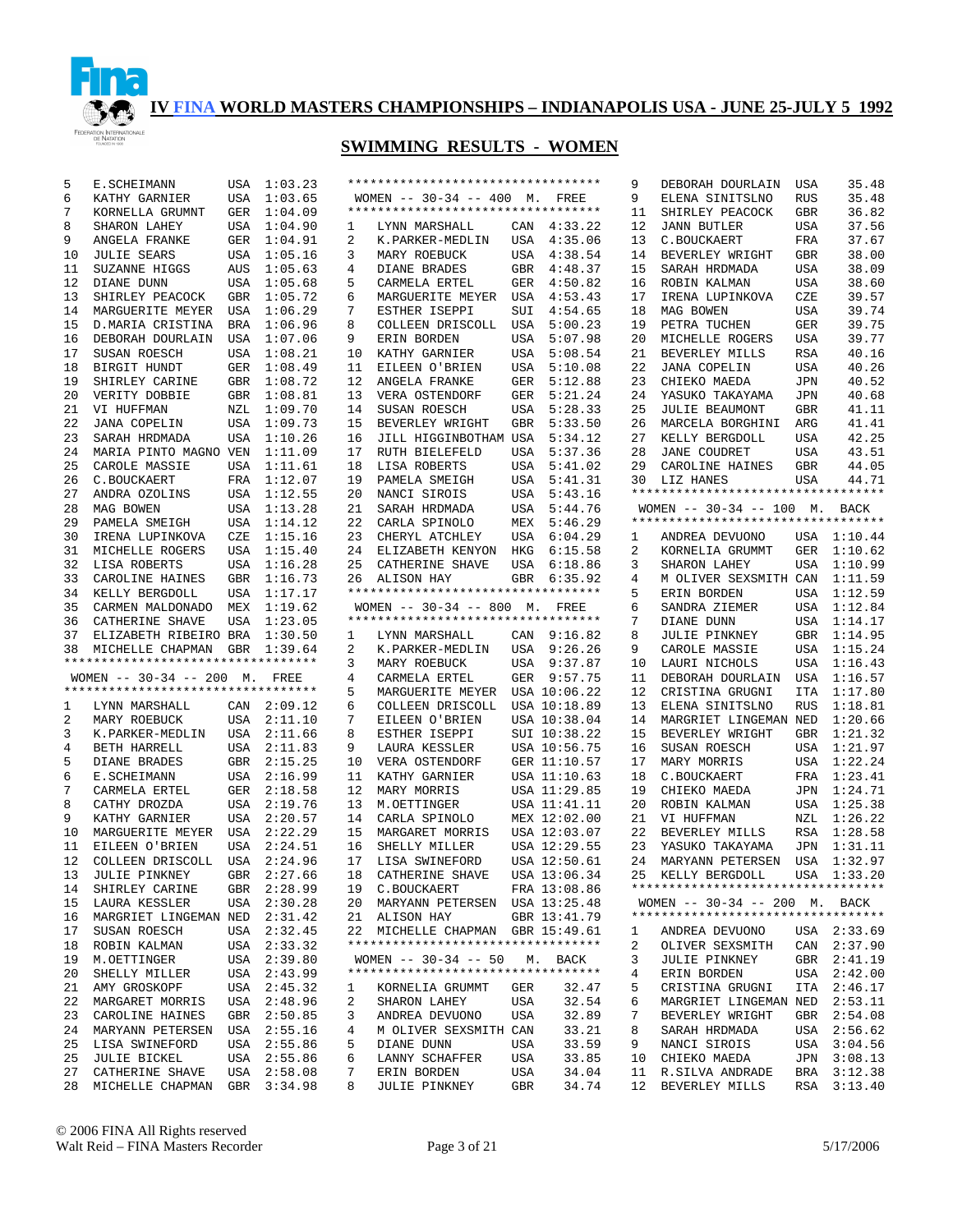

| 13 | YASUKO TAKAYAMA                    | JPN        | 3:17.95     | 3  | <b>JULIE SEARS</b>                 | USA        | 2:56.69     | 13 | MARGRIET LINGEMAN NED                              |     | 1:13.45     |
|----|------------------------------------|------------|-------------|----|------------------------------------|------------|-------------|----|----------------------------------------------------|-----|-------------|
| 14 | KELLY BERGDOLL                     | USA        | 3:25.45     | 4  | ELAINE AVERILL                     | GBR        | 2:59.64     | 14 | E.BURCHETT                                         |     | USA 1:14.05 |
|    | ********************************** |            |             | 5  | ESTHER ISEPPI                      | SUI        | 2:59.81     | 15 | <b>JULIE BOAZ</b>                                  |     | USA 1:14.20 |
|    | WOMEN $-- 30-34 -- 50$             | М.         | BRST        | 6  | E. SCHEIMANN                       | USA        | 3:00.26     | 16 | MARIE SADLER                                       |     | GBR 1:14.96 |
|    | ********************************** |            |             | 7  | VERITY DOBBIE                      | GBR        | 3:01.86     | 17 | STEPHANIE PORTER                                   |     | USA 1:15.48 |
| 1  | VERITY DOBBIE                      | GBR        | 36.44       | 8  | LAURA KESSLER                      | USA        | 3:08.96     | 18 | MARIA PINTO MAGNO VEN                              |     | 1:16.61     |
| 2  | ELAINE AVERILL                     | <b>GBR</b> | 36.52       | 9  | JILL HIGGINBOTHAM USA              |            | 3:11.15     | 19 | CLAUDIA OLAVIDE                                    |     | PUR 1:16.62 |
| 3  | NEROLI NIXON                       | AUS        | 36.96       | 10 | GAIL MCCARNEY                      | RSA        | 3:11.53     | 20 | MARY MORRIS                                        |     | USA 1:20.26 |
| 4  | SHIRLEY CARINE                     | GBR        | 37.20       | 11 | AMY GROSKOPF                       | USA        | 3:18.33     | 21 | MARGARET MORRIS                                    |     | USA 1:20.79 |
| 5  |                                    |            | 37.26       | 12 |                                    | USA        | 3:20.35     | 22 | BEVERLEY WRIGHT                                    |     | GBR 1:24.66 |
|    | E.SCHEIMANN                        | USA        |             |    | <b>JULIE BICKEL</b>                |            |             |    |                                                    |     |             |
| 6  | <b>JULIE BOAZ</b>                  | USA        | 37.27       | 13 | M.OETTINGER                        | USA        | 3:21.41     | 23 | SHELLY MILLER                                      |     | USA 1:26.72 |
| 7  | PETRA HAAS                         | GER        | 37.54       | 14 | BEVERLEY MILLS                     | <b>RSA</b> | 3:22.95     | 24 | JANA COPELIN<br>********************************** |     | USA 1:27.60 |
| 8  | <b>JANE ROBIE</b>                  | USA        | 38.09       | 15 | INGRID POHL                        | <b>GER</b> | 3:22.96     |    |                                                    |     |             |
| 9  | MARIA KUSSEROW                     | GER        | 38.43       | 16 | RUTH BIELEFELD                     | USA        | 3:26.39     |    | WOMEN $-- 30-34 -- 200$ M.                         |     | FLY         |
| 10 | GAIL MCCARNEY                      | RSA        | 38.49       | 17 | DEBORAH HOFFNAGLE USA              |            | 3:28.77     |    | **********************************                 |     |             |
| 11 | CLAUDIA OLAVIDE                    | <b>PUR</b> | 38.99       | 18 | CARMEN MALDONADO                   | MEX        | 3:34.89     | 1  | DIANE BRADES                                       |     | GBR 2:28.06 |
| 12 | SHIRLEY PEACOCK                    | GBR        | 39.11       | 19 | NANCI SIROIS                       | USA        | 3:35.57     | 2  | SUSAN GOLDSWORTHY GBR                              |     | 2:29.86     |
| 13 | VAL KERR-HAGUE                     | USA        | 39.23       | 20 | MARYANN PETERSEN USA               |            | 3:55.89     | 3  | NEROLI NIXON                                       | AUS | 2:34.44     |
| 14 | <b>JULIE BEAUMONT</b>              | GBR        | 40.50       |    | ********************************** |            |             | 4  | RENATE CHRIST                                      | GER | 2:35.66     |
| 15 | INGRID POHL                        | GER        | 41.71       |    | WOMEN $-- 30-34 -- 50$             | М.         | FLY         | 5  | ESTHER ISEPPI                                      |     | SUI 2:37.71 |
| 16 | ALISON HAY                         | GBR        | 41.80       |    | ********************************** |            |             | 6  | B SILVA BERTANI                                    | BRA | 2:41.54     |
| 17 | MARIA UZDANETA                     | PER        | 42.38       | 1  | BETH HARRELL                       | USA        | 29.22       | 7  | MARGRIET LINGEMAN NED                              |     | 2:43.85     |
| 18 | BEVERLEY MILLS                     | RSA        | 42.47       | 2  | SANDRA ZIEMER                      | USA        | 30.27       | 8  | STEPHANIE PORTER                                   | USA | 2:43.98     |
| 19 | CARLA SPINOLO                      | MEX        | 42.49       | 3  | DIANE BRADES                       | <b>GBR</b> | 31.02       | 9  | COLLEEN DRISCOLL                                   | USA | 2:47.43     |
| 20 | <b>JULIE BICKEL</b>                | USA        | 42.61       | 4  | M OLIVER SEXSMITH CAN              |            | 31.20       | 10 | SUZANNE HIGGS                                      | AUS | 2:48.42     |
| 21 | CARMEN MALDONADO                   | MEX        | 43.10       | 5  | NEROLI NIXON                       | AUS        | 31.43       | 11 | VERA OSTENDORF                                     | GER | 2:59.99     |
| 22 | ANNE PHILLIPS                      |            |             |    |                                    |            |             | 12 |                                                    |     | GBR 3:13.20 |
|    |                                    | USA        | 43.76       | 6  | KOGSTAD GURI                       | <b>NOR</b> | 31.46       |    | BEVERLEY WRIGHT                                    |     |             |
| 23 | DEBORAH HOFFNAGLE USA              |            | 43.82       | 7  | LAURI NICHOLS                      | USA        | 31.47       | 13 | R.SILVA ANDRADE                                    | BRA | 3:22.95     |
| 24 | KATHY GARNIER                      | USA        | 44.32       | 8  | <b>JULIE SEARS</b>                 | USA        | 31.48       |    | 14 A. GUTIERREZ                                    |     | MEX 4:25.87 |
| 25 | C.GETTELFINGER                     | USA        | 45.52       | 9  | SHIRLEY PEACOCK                    | <b>GBR</b> | 31.92       |    | **********************************                 |     |             |
| 26 | JANE COUDRET                       | USA        | 45.87       | 10 | SHARON LAHEY                       | USA        | 32.10       |    | WOMEN $-- 30-34 -- 200$ M. I.M.                    |     |             |
| 27 | PATRICIA BRAVO                     | ARG        | 47.48       | 11 | E.BURCHETT                         | USA        | 32.32       |    | **********************************                 |     |             |
|    |                                    |            |             |    |                                    |            |             |    |                                                    |     |             |
|    | *********************************  |            |             | 12 | SUSAN GOLDSWORTHY GBR              |            | 32.49       | 1  | MARY ROEBUCK                                       |     | USA 2:32.31 |
|    | WOMEN -- 30-34 -- 100 M. BRST      |            |             | 13 | RENATE CHRIST                      | GER        | 32.63       | 2  | ANDREA DEVUONO                                     |     | USA 2:33.10 |
|    | ********************************** |            |             | 14 | MARIE SADLER                       | <b>GBR</b> | 32.84       | 3  | JULIE SEARS                                        |     | USA 2:33.51 |
| 1  | <b>JULIE SEARS</b>                 |            | USA 1:20.91 | 15 | D.MARIA CRISTINA                   | BRA        | 32.94       | 4  | CATHY DROZDA                                       |     | USA 2:36.35 |
| 2  | ELAINE AVERILL                     |            | GBR 1:21.23 | 16 | PETRA HAAS                         | GER        | 33.11       | 5  | SANDRA ZIEMER                                      | USA | 2:36.72     |
| 3  | NEROLI NIXON                       |            | AUS 1:21.85 | 17 | SUZANNE HIGGS                      | AUS        | 33.29       | 6  | ANGELA FRANKE                                      | GER | 2:37.63     |
| 4  | CATHY DROZDA                       |            | USA 1:21.86 | 18 | BIRGIT HUNDT                       | GER        | 33.38       | 7  | M OLIVER SEXSMITH CAN                              |     | 2:38.91     |
| 5  | VERITY DOBBIE                      |            | GBR 1:21.94 | 19 | CLAUDIA OLAVIDE                    | <b>PUR</b> | 33.47       | 8  | LAURI NICHOLS                                      | USA | 2:39.26     |
| 6  | E.SCHEIMANN                        |            | USA 1:22.03 | 20 | COLLEEN DRISCOLL                   | USA        | 33.59       | 9  | CARMELA ERTEL                                      | GER | 2:39.65     |
| 7  | <b>JULIE BOAZ</b>                  |            | USA 1:22.72 | 21 | MARIA PINTO MAGNO VEN              |            | 34.23       | 10 | <b>JULIE BOAZ</b>                                  | USA | 2:44.60     |
| 8  |                                    |            |             |    |                                    |            |             | 11 |                                                    |     |             |
|    | SHIRLEY CARINE                     |            | GBR 1:23.97 | 22 | CATHY WELTON                       | USA        | 34.45       |    | <b>B.SILVA BERTANI</b>                             | BRA | 2:48.40     |
| 9  | PETRA HAAS                         |            | GER 1:25.48 | 23 | <b>JANA COPELIN</b>                | USA        | 34.56       | 12 | LAURA KESSLER                                      | USA | 2:49.68     |
| 10 | LAURI NICHOLS                      |            | USA 1:25.74 | 24 | C.BOUCKAERT                        | FRA        | 35.90       | 13 | STEPHANIE PORTER                                   | USA | 2:51.63     |
| 11 | GAIL MCCARNEY                      |            | RSA 1:26.65 | 25 | CHERYL ATCHLEY                     | USA        | 36.24       | 14 | E.BURCHETT                                         | USA | 2:53.11     |
| 12 | E.BURCHETT                         |            | USA 1:27.02 | 26 | SHELLY MILLER                      | USA        | 36.45       | 15 | JILL HIGGINBOTHAM USA                              |     | 2:54.53     |
| 13 | RENATE CHRIST                      |            | GER 1:27.12 | 27 | CARLA SPINOLO                      | MEX        | 39.77       | 16 | KAREN LODGE                                        | USA | 2:56.77     |
| 14 | MARIA KUSSEROW                     |            | GER 1:28.10 | 28 | AMY GROSKOPF                       | USA        | 40.41       | 17 | MARY MORRIS                                        | USA | 3:00.11     |
| 15 | AMY GROSKOPF                       |            | USA 1:32.58 | 29 | A.GUTIERREZ                        | MEX        | 56.18       |    | 18 RUTH BIELEFELD USA 3:09.36                      |     |             |
| 16 | INGRID POHL                        |            | GER 1:32.62 |    | ********************************** |            |             |    | 19 CHERYL ATCHLEY                                  |     | USA 3:09.78 |
|    | 17 BEVERLEY MILLS                  |            | RSA 1:32.84 |    | WOMEN $-- 30-34 -- 100$ M.         |            | FLY         | 20 | CARLA SPINOLO                                      |     | MEX 3:10.51 |
| 18 | CATHY WELTON                       |            | USA 1:32.94 |    | ********************************** |            |             | 21 | AMY GROSKOPF                                       |     | USA 3:11.38 |
|    | 19 M.OETTINGER                     |            | USA 1:33.53 | 1  | BETH HARRELL                       |            | USA 1:06.08 | 22 | JULIE BICKEL                                       |     | USA 3:12.50 |
| 20 | ALISON HAY                         |            | GBR 1:34.09 | 2  | DIANE BRADES                       |            | GBR 1:08.56 | 23 | MARYANN PETERSEN USA 3:23.24                       |     |             |
|    | 21 DEBORAH HOFFNAGLE USA 1:36.04   |            |             | 3  | SANDRA ZIEMER                      |            | USA 1:08.98 |    |                                                    |     |             |
|    | 22 CECILIA SABINO                  |            | ARG 1:38.62 | 4  | LAURI NICHOLS                      |            | USA 1:09.50 |    | WOMEN $-- 30-34 -- 400$ M. I.M.                    |     |             |
|    | 23 CARMEN MALDONADO MEX 1:40.69    |            |             | 5  | SUSAN GOLDSWORTHY GBR 1:09.72      |            |             |    | **********************************                 |     |             |
|    | 24 KAY CERVETTI                    |            | USA 1:41.82 | 6  | NEROLI NIXON                       |            | AUS 1:10.09 | ı  | DIANE BRADES                                       |     | GBR 5:24.86 |
|    | 25 JANE COUDRET                    |            | USA 1:43.10 | 7  | KOGSTAD GURI                       |            | NOR 1:10.73 | 2  | LYNN MARSHALL                                      |     | CAN 5:25.03 |
|    | ********************************** |            |             | 8  | RENATE CHRIST                      | GER        | 1:11.27     | 3  | ANDREA DEVUONO                                     |     | USA 5:27.05 |
|    | WOMEN -- 30-34 -- 200 M. BRST      |            |             | 9  | M OLIVER SEXSMITH CAN              |            | 1:11.60     | 4  | <b>JULIE SEARS</b>                                 |     | USA 5:29.57 |
|    | ********************************** |            |             | 10 | B SILVA BERTANI                    | BRA        | 1:12.91     | 5  | K PARKER-MEDLIN                                    |     | USA 5:30.42 |
| 1  | NEROLI NIXON                       |            | AUS 2:56.15 | 11 | ESTHER ISEPPI                      |            | SUI 1:13.04 | 6  | ESTHER ISEPPI                                      |     | SUI 5:39.11 |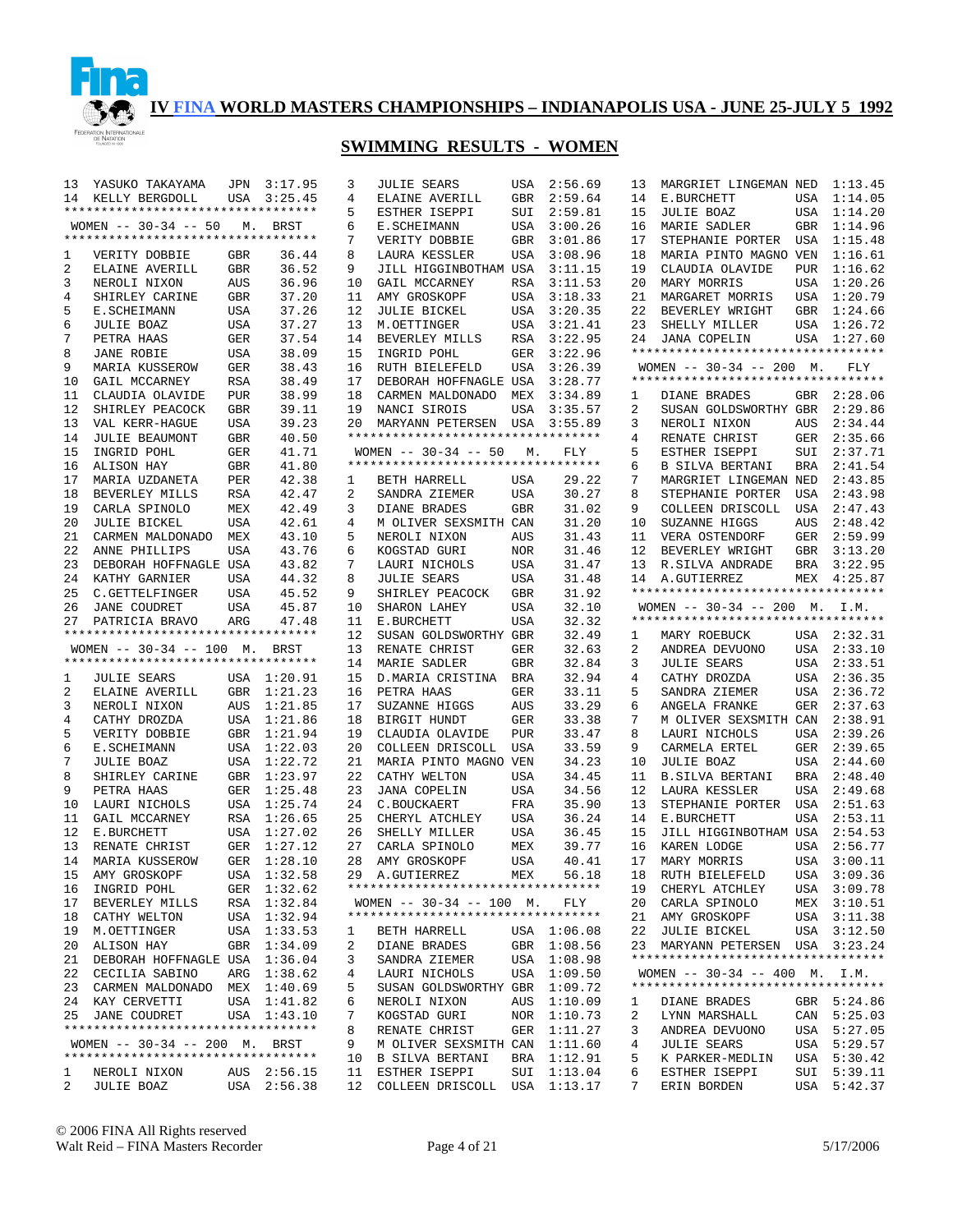

| 8        | <b>B SILVA BERTANI</b>                                          | BRA        | 5:50.65     | 12       | ANITA ALLEN                                                         |            | USA 1:14.65                | 17 | MARIE CATTIE                                                          |            | USA 6:10.55  |
|----------|-----------------------------------------------------------------|------------|-------------|----------|---------------------------------------------------------------------|------------|----------------------------|----|-----------------------------------------------------------------------|------------|--------------|
| 9        | MARGUERITE MEYER                                                | USA        | 5:52.29     | 13       | NORA MALDONADO                                                      | MEX        | 1:16.16                    | 18 | NANCY FRENCH                                                          |            | USA 6:12.87  |
| 10       | <b>JULIE BOAZ</b>                                               |            | USA 5:54.10 | 14       | CAROL FLEMING                                                       | USA        | 1:17.47                    | 19 | BETSY HOBBS                                                           |            | USA 6:13.68  |
| 11       | STEPHANIE PORTER                                                |            | USA 5:56.44 | 15       | ROSA ROBLES                                                         | MEX        | 1:18.25                    | 20 | CINDY HAUBER                                                          |            | USA 6:18.42  |
| 12       | CRISTINA GRUGNI                                                 |            | ITA 5:58.01 | 16       | M. SHERLETON                                                        | USA        | 1:18.38                    | 21 | SILVIA ALMADA                                                         |            | BRA 6:22.31  |
| 13       | VERA OSTENDORF                                                  |            | GER 6:04.53 | 17       | <b>JAN HINSON</b>                                                   | USA        | 1:18.42                    | 22 | JANE BAKI                                                             |            | USA 6:27.72  |
| 14       | NANCI SIROIS                                                    |            | USA 6:26.14 | 18       | CHERYL WARNER                                                       | GBR        | 1:18.56                    | 23 | DESIRE DALIA                                                          |            | USA 6:31.93  |
| 15       | RUTH BIELEFELD                                                  |            | USA 6:36.21 | 19       | CINDY HAUBER                                                        | USA        | 1:18.93                    | 24 | JAN JOHNSON                                                           |            | USA 6:33.13  |
| 16       | A.GUTIERREZ                                                     |            | MEX 9:17.93 | 20       | ANN KRUG                                                            | USA        | 1:21.26                    | 25 | CHUNG HSIAO-YEN                                                       | TPE        | 7:19.23      |
|          | **********************************                              |            |             | 21       | HELEN RODSAND                                                       | <b>NOR</b> | 1:23.17                    | 26 | DIXIE DEVRY                                                           | USA        | 7:33.72      |
|          |                                                                 |            |             |          |                                                                     |            |                            |    |                                                                       |            |              |
|          | $WOMEN$ -- 35-39 -- 50 M.<br>********************************** |            | FREE        | 22       | <b>JANE BAKI</b>                                                    | USA        | 1:24.71                    | 27 | BEATRIZ SCHULZE                                                       | ARG        | 7:49.14      |
|          |                                                                 |            |             | 23       | <b>JUSSA ALMEIDA</b>                                                | <b>BRA</b> | 1:25.48                    | 28 | EDITH DOLATA                                                          |            | BRA 8:26.68  |
| 1        | K.TREBESINER                                                    | USA        | 28.78       | 24       | LOU CORONES                                                         | USA        | 1:26.64                    |    | **********************************                                    |            |              |
| 2        | ALYSON JONES                                                    | GBR        | 29.16       | 25       | KATHY LANCASTER                                                     | USA        | 1:27.79                    |    | WOMEN -- 35-39 -- 800 M. FREE                                         |            |              |
| 3        | HELEN RYAN                                                      | USA        | 29.79       | 26       | BEATRIZ MONTERO                                                     | MEX        | 1:29.57                    |    | **********************************                                    |            |              |
| 4        | KAREN HOGAN                                                     | USA        | 30.02       | 27       | CHRISTINE BROWN                                                     | NZL        | 1:31.45                    | 1  | KAREN FARNSWORTH USA 10:05.82                                         |            |              |
| 5        | TERRI HOPPENRATH                                                | USA        | 30.09       | 28       | HITOMI HATTORI                                                      | JPN        | 1:32.16                    | 2  | KATHERINE BRANCH                                                      |            | USA 10:08.13 |
| 6        | MYR FERREIRA                                                    | BRA        | 31.41       | 29       | BARBARA MILLNS                                                      | GBR        | 1:37.75                    | 3  | MARY CURL                                                             |            | USA 10:20.61 |
| 7        | JANE JOLLY                                                      | IRE        | 31.50       | 30       | WENDY DUNLOP                                                        | CAN        | 1:53.63                    | 4  | D.OGIER-POLLARD                                                       |            | USA 10:34.86 |
| 8        | PATRICIA KIMBALL                                                | USA        | 31.58       | 31       | EDITH CAHILL                                                        | NZL        | 2:29.06                    | 5  | KRIS WINGENROTH                                                       |            | USA 11:07.21 |
| 9        | KAREN MCLARTY                                                   | USA        | 31.67       |          | **********************************                                  |            |                            | 6  | EMILY HOLZFASTER                                                      |            | USA 11:19.25 |
| 10       | INGE GUTSCHER                                                   | GER        | 31.85       |          | WOMEN -- 35-39 -- 200 M. FREE                                       |            |                            | 7  | ANN DE PRAETER                                                        |            | CAN 11:27.92 |
| 11       | KAREN MELICK                                                    | USA        | 31.98       |          | **********************************                                  |            |                            | 8  | ROSANNA SIKORA                                                        |            | USA 11:29.51 |
| 12       | SALLY MILLS                                                     | <b>GBR</b> | 31.99       |          | K.TREBESINER                                                        |            | USA 2:19.71                | 9  | SALLY MILLS                                                           |            | GBR 11:33.93 |
|          |                                                                 |            |             | 1        |                                                                     |            |                            |    |                                                                       |            |              |
| 13       | M.LEEUWEN-VERMAAT NED                                           |            | 32.10       | 2        | KATHERINE BRANCH USA                                                |            | 2:21.52                    | 10 | PAM GEIGER                                                            |            | USA 11:36.17 |
| 14       | PATRICIA SCHENKEL USA                                           |            | 32.16       | 3        | DANIEL OGIER                                                        | USA        | 2:22.00                    | 11 | SUSAN BLOOMFIELD                                                      |            | USA 12:05.23 |
| 15       | FERNA CHANGANAZUI PER                                           |            | 32.30       | 4        | MARY CURL                                                           | USA        | 2:22.65                    | 12 | ANITA ALLEN                                                           |            | USA 12:10.53 |
| 16       | EMILY HOLZFASTER USA                                            |            | 32.33       | 5        | TERRI HOPPENRATH USA                                                |            | 2:26.78                    | 13 | GAIL RIPPE                                                            |            | USA 12:23.34 |
| 17       | ANN GUINS                                                       | <b>USA</b> | 32.41       | 6        | DEBORAH CAIN                                                        | USA        | 2:26.81                    | 14 | MARINA ROCHTCHINA RUS 12:29.12                                        |            |              |
| 18       | MARGARET HAIR                                                   | <b>USA</b> | 32.51       | 7        | ANN DE PRAETER                                                      | CAN        | 2:31.54                    | 15 | MARIE CATTIE                                                          |            | USA 12:53.32 |
| 19       | <b>JAN HINSON</b>                                               | USA        | 33.20       | 8        | KATHIE COVARD                                                       | USA        | 2:31.63                    | 16 | BETSY HOBBS                                                           |            | USA 12:58.43 |
| 20       | NAN WITCHER                                                     | USA        | 33.48       | 9        | KAREN MCLARTY                                                       | USA        | 2:31.67                    | 17 | PATRICIA BAYERS                                                       |            | USA 13:02.18 |
|          |                                                                 |            |             |          |                                                                     |            |                            |    |                                                                       |            |              |
|          |                                                                 |            |             |          |                                                                     |            |                            |    |                                                                       |            |              |
| 21       | ROSA ROBLES                                                     | MEX        | 33.68       | 10       | EMILY HOLZFASTER                                                    | USA        | 2:33.28                    | 18 | DESIRE DALIA                                                          |            | USA 13:04.89 |
| 22       | SALLY MOLONEY                                                   | USA        | 34.17       | 11       | SALLY MILLS                                                         | <b>GBR</b> | 2:34.39                    | 19 | CHRISTINE BROWN                                                       |            | NZL 15:16.93 |
| 23       | <b>JACLYN HUFF</b>                                              | <b>USA</b> | 34.21       | 12       | ROSANNA SIKORA                                                      | USA        | 2:38.33                    | 20 | BEATRIZ SCHULZE                                                       |            | ARG 15:35.93 |
| 24       | M. SHERLETON                                                    | USA        | 34.31       | 13       | ANITA ALLEN                                                         | USA        | 2:44.25                    |    | **********************************                                    |            |              |
| 25       | NORA MALDONADO                                                  | MEX        | 34.50       | 14       | GAIL RIPPE                                                          | USA        | 2:44.31                    |    | $WOMEN$ -- 35-39 -- 50                                                |            | M. BACK      |
| 26       | SANDY BAXTER                                                    | USA        | 34.90       | 15       | GLORIA BRITTON                                                      | USA        | 2:50.67                    |    | **********************************                                    |            |              |
| 27       | ELKE GATTER                                                     | GER        | 34.94       | 16       | ROSA ROBLES                                                         | MEX        | 2:53.96                    | 1  | KAREN FARNSWORTH USA                                                  |            | 33.99        |
| 28       | ANN KRUG                                                        | USA        | 35.22       | 17       | BETSY HOBBS                                                         | USA        | 2:56.54                    | 2  | M.LEEUWEN-VERMAAT NED                                                 |            | 34.68        |
| 29       | <b>JUSSA ALMEIDA</b>                                            | BRA        | 36.99       | 18       | NANCY FRENCH                                                        | USA        | 2:56.77                    | 3  | VICKY SANDBERG                                                        | USA        | 36.44        |
| 30       | HELEN RODSAND                                                   | NOR        | 37.00       | 19       | JILL DAY                                                            | USA        | 3:02.65                    | 4  | LAURIE ROBINSON                                                       | USA        | 36.45        |
| 31       | KATHY LANCASTER                                                 | USA        | 39.82       | 20       | JAN JOHNSON                                                         | USA        | 3:10.82                    | 5  | MYR FERREIRA                                                          | <b>BRA</b> | 36.64        |
| 32       | BEATRIZ MONTERO                                                 | MEX        | 39.83       | 21       | CHRISTINE BROWN                                                     | NZL        | 3:19.26                    | 5  | BARBARA RICHMIRE                                                      | CAN        | 36.64        |
| 33       | DIANE DALGLEISH                                                 | USA        | 40.71       |          | 22 KATHY LANCASTER                                                  | USA        | 3:29.00                    | 7  | ANN GUINS                                                             | USA        | 37.35        |
| 34       | CHRISTINE BROWN                                                 | NZL        | 41.25       |          | 23 BARBARA MILLNS                                                   |            | GBR 3:37.54                | 8  | JILL VANDERFLEET                                                      | USA        | 37.91        |
| 35       | YUMIKO TASAKI                                                   | JPN        | 41.32       |          | *********************************                                   |            |                            | 9  | KATHY HOFSTETTER                                                      | USA        | 38.14        |
| 36       |                                                                 |            |             |          |                                                                     |            |                            | 10 |                                                                       |            |              |
|          | <b>BARBARA MILLNS</b>                                           | <b>GBR</b> | 43.89       |          | WOMEN -- 35-39 -- 400 M. FREE<br>********************************** |            |                            |    | PATRICIA KIMBALL                                                      | USA        | 39.02        |
| 37       | KUMIKO YANAGA                                                   | JPN        | 49.98       |          |                                                                     |            |                            | 11 | NAN WITCHER                                                           | <b>USA</b> | 39.70        |
|          | 38 WENDY DUNLOP                                                 | CAN        | 51.40       |          | 1 KATHERINE BRANCH USA 4:56.04                                      |            |                            |    | 12 C.FRYDRYCH                                                         | RSA        | 40.21        |
|          | 39 EDITH CAHILL                                                 | NZL        | 59.91       | 2        | DEBORAH CAIN                                                        |            | USA 5:08.13                |    | 13 FERNA CHANGANAZUI PER                                              |            | 40.76        |
|          | **********************************                              |            |             | 3        | DANIEL OGIER                                                        |            | USA 5:09.41                | 14 | PATRICIA SCHENKEL USA                                                 |            | 41.40        |
|          | WOMEN -- 35-39 -- 100 M. FREE                                   |            |             | 4        | ANN DE PRAETER                                                      |            | CAN 5:24.99                | 15 | ROSA ROBLES                                                           | MEX        | 42.73        |
|          | **********************************                              |            |             | 5        | JOANNE BOWSER                                                       |            | USA 5:29.39                | 16 | MANUELA MAIWALD                                                       | GER        | 43.50        |
| 1        | K.TREBESINER                                                    |            | USA 1:02.59 | 6        | CHERYL WARNER                                                       |            | GBR 5:34.20                | 17 | CAROL FLEMING                                                         | USA        | 45.37        |
| 2        | ALYSON JONES                                                    |            | GBR 1:02.70 | 7        | ROSANNA SIKORA                                                      |            | USA 5:34.29                | 18 | DIXIE DEVRY                                                           | USA        | 45.53        |
| 3        | HELEN RYAN                                                      |            | USA 1:05.78 | 8        | KRIS WINGENROTH                                                     |            | USA 5:37.48                | 19 | CINDY HAUBER                                                          | USA        | 46.05        |
| 4        | TERRI HOPPENRATH USA 1:05.82                                    |            |             | 9        | VICKY SANDBERG                                                      |            | USA 5:38.55                | 20 | SHERYL FISHER                                                         | USA        | 46.15        |
| 5        | KAREN HOGAN                                                     |            | USA 1:06.64 | 10       | JANE JOLLY                                                          |            | IRE 5:43.65                | 21 | LAURA MELDRUM                                                         | USA        | 47.17        |
| 6        | PATRICIA KIMBALL USA 1:10.21                                    |            |             | 11       | PAM GEIGER                                                          |            | USA 5:44.47                | 22 | BARBARA MILLNS                                                        | GBR        | 51.00        |
| 7        | BARBARA RICHMIRE                                                |            | CAN 1:10.63 | 12       | ANITA ALLEN                                                         |            | USA 5:45.65                | 23 |                                                                       | USA        | 54.20        |
|          |                                                                 |            |             | 13       |                                                                     |            |                            |    | KATHY LANCASTER<br>24 EDITH CAHILL                                    |            | NZL 1:12.07  |
| 8<br>9   | FERNA CHANGANAZUI PER 1:11.13                                   |            |             |          | MARGARET HAIR                                                       |            | USA 5:50.63                |    | **********************************                                    |            |              |
|          | MARGARET HAIR                                                   |            | USA 1:13.31 |          | 14 PATRICIA BAYERS                                                  |            | USA 5:52.49                |    |                                                                       |            |              |
| 10<br>11 | PATRICIA SCHENKEL USA 1:13.96<br>NAN WITCHER                    |            | USA 1:14.31 | 15<br>16 | SHANNON SULLIVAN<br>NORA MALDONADO                                  |            | USA 6:02.89<br>MEX 6:05.13 |    | WOMEN $-- 35-39 -- 100$ M. BACK<br>********************************** |            |              |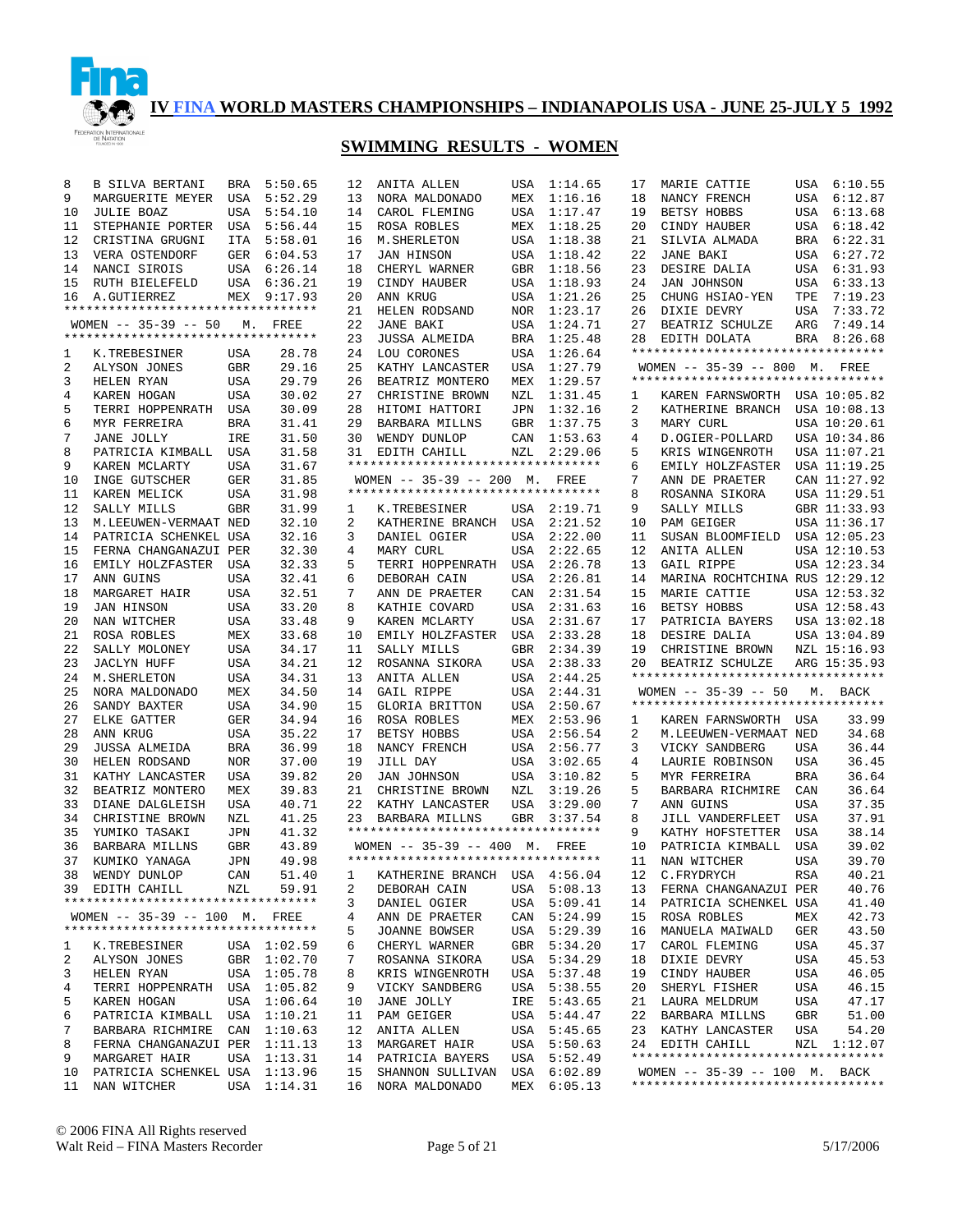

| 1      | KAREN FARNSWORTH                                     | USA | 1:12.80     | 14 | M. SHERLETON                          | USA        | 43.79       | 7            | CATHERIN KOHN                      |            | USA 3:09.75 |
|--------|------------------------------------------------------|-----|-------------|----|---------------------------------------|------------|-------------|--------------|------------------------------------|------------|-------------|
| 2      | KATHERINE BRANCH                                     | USA | 1:14.96     | 15 | MARGARET HAIR                         | USA        | 44.55       | 8            | D.OGIER-POLLARD                    | USA        | 3:09.77     |
| 3      | M.LEEUWEN-VERMAAT NED                                |     | 1:16.52     | 16 | C.FRYDRYCH                            | RSA        | 44.59       | 9            | LAURIE ROBINSON                    | USA        | 3:11.53     |
| 4      | HELEN RYAN                                           | USA | 1:16.77     | 17 | HELEN RODSAND                         | <b>NOR</b> | 44.87       | 10           | M.HILLENBRAND                      | GER        | 3:11.98     |
| 5      | CATHERIN KOHN                                        |     | USA 1:17.19 | 18 | <b>JAN HINSON</b>                     | <b>USA</b> | 45.00       | 11           | L.BENNETT-WILLIAM USA              |            | 3:15.64     |
| 6      | MARY CURL                                            |     | USA 1:17.32 | 19 | LAURA PACHECO IZA PER                 |            | 45.13       | 12           | KATHIE COVARD                      | USA        | 3:17.15     |
| 7      | DEBORAH CAIN                                         | USA | 1:19.75     | 20 | MANUELA MAIWALD                       | <b>GER</b> | 45.32       | 13           | <b>JAN TRUCHAN</b>                 | USA        | 3:17.54     |
| 8      | LAURIE ROBINSON                                      | USA | 1:20.20     | 21 | M.YANKELIOVICH                        | ARG        | 45.41       | 14           | VICKY SANDBERG                     | USA        | 3:18.58     |
| 9      | TERRI HOPPENRATH                                     | USA | 1:20.40     | 22 | MARGARIDA PASSOS                      | <b>BRA</b> | 46.57       | 15           | SUSAN BLOOMFIELD                   | USA        | 3:18.84     |
| 10     | EMILY HOLZFASTER                                     | USA | 1:20.83     | 23 | HITOMI HATTORI                        | <b>JPN</b> | 46.98       | 16           | KIM CROUNSE                        | USA        | 3:20.29     |
| 11     | BARBARA RICHMIRE                                     | CAN | 1:21.00     | 24 | ELKE GATTER                           | <b>GER</b> | 47.01       | 17           | NORA MALDONADO                     | MEX        | 3:23.74     |
| 12     | VICKY SANDBERG                                       | USA | 1:21.43     | 25 | BEATRIZ MONTERO                       | MEX        | 47.64       | 18           | OLGA DAVIDOVA                      | <b>RUS</b> | 3:27.18     |
| 13     | <b>JOANNE BOWSER</b>                                 |     | USA 1:21.85 | 26 | <b>JUSSA ALMEIDA</b>                  | <b>BRA</b> | 49.45       | 19           | M. SHERLETON                       |            | USA 3:30.73 |
| 14     | ANN GUINS                                            | USA | 1:22.28     | 27 | LOU CORONES                           | USA        | 49.59       | 20           | LISA ROSS                          | USA        | 3:31.98     |
| 15     | KATHY HOFSTETTER                                     |     | USA 1:23.90 | 28 | CINDY HAUBER                          | USA        | 49.75       | 21           | <b>JAN HINSON</b>                  | USA        | 3:42.90     |
| 16     | NAN WITCHER                                          |     | USA 1:26.65 | 29 | <b>JANE BAKI</b>                      | USA        | 49.89       | 22           | MARGARIDA PASSOS                   | BRA        | 3:45.95     |
| 17     | C.FRYDRYCH                                           |     | RSA 1:29.93 | 30 | DIANE DALGLEISH                       | USA        | 53.68       | 23           | SILVIA ALMADA                      | BRA        | 3:46.90     |
| 18     | MARIE CATTIE                                         |     | USA 1:36.38 | 31 | KATHY LANCASTER                       | USA        | 54.63       | 24           | BEATRIZ SCHULZE                    | ARG        | 4:12.22     |
| 19     | NANCY FRENCH                                         |     | USA 1:38.11 | 32 | MIYUKI YANAI                          | JPN        | 1:09.82     |              | ********************************** |            |             |
| 20     | SHERYL FISHER                                        |     | USA 1:38.29 | 33 | EDITH CAHILL                          | NZL        | 1:26.64     |              | WOMEN $-- 35-39 -- 50$             | М.         | FLY         |
| 21     | LAURA MELDRUM                                        |     | USA 1:38.91 |    | **********************************    |            |             |              | ********************************** |            |             |
| 22     | CHRISTINE BROWN                                      | NZL | 1:48.89     |    | WOMEN -- 35-39 -- 100 M. BRST         |            |             | 1            | HELEN RYAN                         | USA        | 31.37       |
| 23     | BARBARA MILLNS                                       |     | GBR 1:50.40 |    | **********************************    |            |             | 2            | KAREN HOGAN                        | USA        | 31.44       |
| 24     | EDITH CAHILL                                         | NZL | 2:45.24     | 1  | KAREN MELICK                          |            | USA 1:20.93 | 3            | K.TREBESINER                       | USA        | 31.77       |
|        | **********************************                   |     |             | 2  | AMANDA HEATH                          | GBR        | 1:23.46     | 4            | DONNA NEARY                        | USA        | 32.21       |
|        | WOMEN -- 35-39 -- 200 M. BACK                        |     |             | 3  | GILLIAN CACKETT                       | GBR        | 1:23.99     | 5            | M.FERREIRA                         | <b>BRA</b> | 33.28       |
|        | **********************************                   |     |             | 4  | MAYSA AMADO                           | GBR        | 1:24.34     | 6            | SALLY MILLS                        | <b>GBR</b> | 33.43       |
|        |                                                      |     |             | 5  | JUDY HOOGLAND                         | CAN        | 1:25.01     | 7            | MAYSA AMADO                        | GBR        | 33.60       |
| 1<br>2 | KAREN FARNSWORTH USA 2:35.44<br>KATHERINE BRANCH USA |     | 2:37.93     | 6  |                                       | USA        | 1:25.81     | 8            |                                    | USA        | 33.79       |
|        |                                                      |     |             | 7  | DONNA NEARY                           |            |             | 9            | TERRI HOPPENRATH<br>KAREN MELICK   |            | 33.86       |
| 3      | K.TREBESINER                                         | USA | 2:42.82     |    | KAREN MCLARTY<br><b>CATHERIN KOHN</b> | USA        | 1:27.44     |              |                                    | USA        |             |
| 4      | MARYANN STEVENS                                      | USA | 2:44.76     | 8  |                                       | <b>USA</b> | 1:27.78     | 10           | JANE JOLLY                         | IRE        | 34.28       |
| 5      | CATHERIN KOHN                                        | USA | 2:49.78     | 9  | L.BENNETT-WILLIAM USA                 |            | 1:28.02     | 11           | PATRICIA KIMBALL                   | USA        | 34.60       |
| 6      | DEBORAH CAIN                                         | USA | 2:50.06     | 10 | M.HILLENBRAND                         | GER        | 1:28.52     | 12           | INGE GUTSCHER                      | <b>GER</b> | 35.12       |
| 7      | M.LEEUWEN-VERMAAT NED                                |     | 2:50.56     | 11 | LAURIE ROBINSON                       | USA        | 1:29.41     | 13           | L.BENNETT-WILLIAM USA              |            | 35.16       |
| 8      | LAURIE ROBINSON                                      | USA | 2:52.45     | 12 | <b>JAN TRUCHAN</b>                    | USA        | 1:29.58     | 14           | M.HILLENBRAND                      | <b>GER</b> | 35.86       |
| 9      | <b>JOANNE BOWSER</b>                                 | USA | 2:52.59     | 13 | KATHIE COVARD                         | USA        | 1:31.35     | 15           | KAREN MCLARTY                      | USA        | 35.87       |
| 10     | BARBARA RICHMIRE                                     | CAN | 2:53.33     | 14 | KIM CROUNSE                           | USA        | 1:31.57     | 16           | ROSE SANTOWSKI                     | USA        | 36.46       |
| 11     | LEE HUFFMAN                                          | NZL | 2:55.16     | 15 | WENDY ROTTMANN                        | CAN        | 1:31.90     | 17           | NAN WITCHER                        | USA        | 36.47       |
| 12     | EMILY HOLZFASTER USA                                 |     | 2:55.48     | 16 | MARA BOSSOW                           | USA        | 1:31.99     | 18           | ANITA ALLEN                        | USA        | 36.79       |
| 13     | VICKY SANDBERG                                       | USA | 2:58.72     | 17 | OLGA DAVIDOVA                         | <b>RUS</b> | 1:32.16     | 19           | WENDY ROTTMANN                     | CAN        | 37.50       |
| 14     | KATHY HOFSTETTER                                     | USA | 3:02.01     | 18 | CHERYL WARNER                         | GBR        | 1:33.48     | 20           | <b>JACLYN HUFF</b>                 | USA        | 41.59       |
| 15     | JILL VANDERFLEET                                     | USA | 3:02.26     | 19 | NORA MALDONADO                        | MEX        | 1:33.60     | 21           | KATHY LANCASTER                    | USA        | 51.73       |
| 16     | ANN DE PRAETER                                       | CAN | 3:02.85     | 20 | SUSAN BLOOMFIELD                      | USA        | 1:34.45     | 22           | WENDY DUNLOP                       |            | CAN 1:05.55 |
| 17     | C.FRYDRYCH                                           | RSA | 3:17.40     | 21 | M. SHERLETON                          | USA        | 1:36.28     |              | ********************************** |            |             |
| 18     | MARIE CATTIE                                         |     | USA 3:26.40 | 22 | LISA ROSS                             | USA        | 1:36.92     |              | WOMEN $-- 35-39 -- 100$ M.         |            | FLY         |
| 19     | LAURA MELDRUM                                        |     | USA 3:29.41 | 23 | C.FRYDRYCH                            | RSA        | 1:40.65     |              | *********************************  |            |             |
| 20     | NANCY FRENCH                                         |     | USA 3:32.46 |    | 24 LAURA PACHECO IZA PER              |            | 1:41.86     | 1            | HELEN RYAN                         |            | USA 1:11.12 |
| 21     | BARBARA MILLNS                                       |     | GBR 3:54.01 | 25 | SILVIA ALMADA                         | BRA        | 1:43.13     | 2            | K.TREBESINER                       |            | USA 1:13.27 |
| 22     | TUULA TYPPO                                          |     | FIN 5:12.72 | 26 | SALLY MOLONEY                         |            | USA 1:44.65 | 3            | MARYANN STEVENS                    |            | USA 1:13.58 |
|        | **********************************                   |     |             |    | 27 JANE BAKI                          |            | USA 1:45.95 | $4\degree$   | DONNA NEARY                        |            | USA 1:14.31 |
|        | WOMEN -- 35-39 -- 50 M. BRST                         |     |             | 28 | MARGARIDA PASSOS                      |            | BRA 1:46.39 | 5            | LEE HUFFMAN                        |            | NZL 1:14.48 |
|        | **********************************                   |     |             | 29 | DIXIE DEVRY                           |            | USA 1:47.47 | 6            | AMANDA HEATH                       |            | GBR 1:14.81 |
| 1      | KAREN MELICK                                         | USA | 36.34       | 30 | ANN KRUG                              |            | USA 1:47.84 | 7            | SALLY MILLS                        |            | GBR 1:15.08 |
| 2      | MAYSA AMADO                                          | BRA | 36.93       | 31 | BEATRIZ MONTERO                       |            | MEX 1:48.61 | 8            | KRIS WINGENROTH                    |            | USA 1:17.39 |
| 3      | GILLIAN CACKETT                                      | GBR | 37.38       | 32 | LOU CORONES                           | USA        | 1:49.11     | 9            | M.HILLENBRAND                      |            | GER 1:19.91 |
| 4      | AMANDA HEATH                                         | GBR | 37.60       | 33 | JUSSA ALMEIDA                         |            | BRA 1:57.04 | 10           | KAREN HOGAN                        |            | USA 1:20.74 |
| 5      | JUDY HOOGLAND                                        | CAN | 38.16       |    |                                       |            |             | 11           | JANE JOLLY                         |            | IRE 1:21.39 |
| 6      | L.BENNETT-WILLIAM USA                                |     | 39.53       |    | WOMEN -- 35-39 -- 200 M. BRST         |            |             | 12           | L.BENNETT-WILLIAM USA 1:21.55      |            |             |
| 7      | MARA BOSSOW                                          | USA | 40.33       |    | **********************************    |            |             | 13           | PATRICIA KIMBALL USA 1:25.89       |            |             |
| 8      | KIM CROUNSE                                          | USA | 40.64       | ı. | KAREN MELICK                          |            | USA 2:55.07 | 14           | ROSE SANTOWSKI                     |            | USA 1:29.38 |
| 9      | WENDY ROTTMANN                                       | CAN | 41.49       | 2  | AMANDA HEATH                          |            | GBR 2:58.59 |              | 15 ANITA ALLEN                     |            | USA 1:29.94 |
| 10     | NORA MALDONADO                                       | MEX | 41.84       | 3  | GILLIAN CACKETT                       |            | GBR 2:59.62 |              | ********************************** |            |             |
| 11     | LISA ROSS                                            | USA | 42.87       | 4  | ARRIETTA CLAUSS                       | USA        | 3:02.84     |              | WOMEN $-- 35-39 -- 200$ M.         |            | FLY         |
| 12     | FERNA CHANGANAZUI PER                                |     | 43.03       | 5  | DONNA NEARY                           | USA        | 3:05.12     |              | ********************************** |            |             |
| 13     | SILVIA ALMADA                                        | BRA | 43.12       | 6  | KAREN MCLARTY                         |            | USA 3:08.27 | $\mathbf{1}$ | MARYANN STEVENS                    |            | USA 2:42.82 |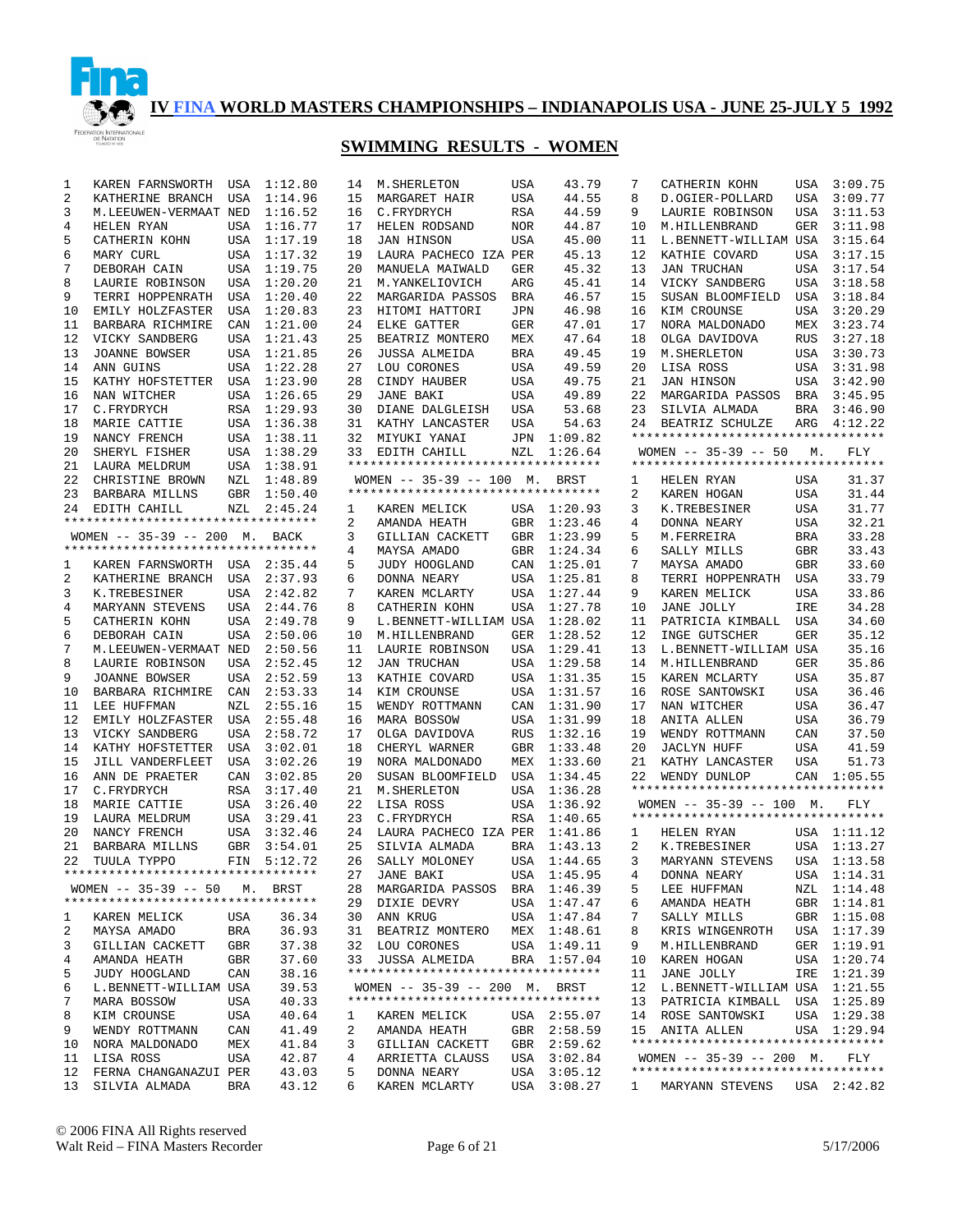

## **SWIMMING RESULTS - WOMEN**

| 2  | KRIS WINGENROTH                    | USA        | 2:51.66     | 2              | CONNY BOER-BUYS                    | NED        | 29.91       | 17             | BARBARA BRAND                         |     | USA 1:20.27 |
|----|------------------------------------|------------|-------------|----------------|------------------------------------|------------|-------------|----------------|---------------------------------------|-----|-------------|
| 3  | SALLY MILLS                        | GBR        | 2:52.94     | 3              | F.WILLIAMSON                       | USA        | 30.47       | 18             | SOLVEIG GRWBER                        | USA | 1:21.67     |
| 4  | LEE HUFFMAN                        | NZL        | 2:56.13     | 4              | TRACY ARNDT                        | USA        | 30.68       | 19             | <b>JUDY GILLIES</b>                   | USA | 1:21.71     |
| 5  | M.HILLENBRAND                      | GER        | 3:00.88     | 5              | CYNTHIA JONES                      | USA        | 30.74       | 20             | RAQUEL FERNANDEZ                      | ARG | 1:23.56     |
| 6  | ROSANNA SIKORA                     | USA        | 3:21.51     | 6              | REGULA STEIGER                     | SUI        | 30.82       | 21             | LINDA TERRY                           |     | USA 1:27.03 |
| 7  | MARINA ROCHTCHINA RUS              |            | 3:26.33     | 7              | ANNE PAGE                          | USA        | 31.10       | 22             | RONNIE PHILBIN                        |     | USA 1:27.34 |
| 8  | PATRICIA BAYERS                    | USA        | 3:49.73     | 8              | CELESTE MILLER                     | USA        | 31.40       | 23             | SALLIE THOMPSON                       |     | USA 1:28.68 |
| 9  | LAURA MELDRUM                      |            | USA 4:03.67 | 9              | RUTH THOMSON                       | <b>GBR</b> | 31.44       | 24             | EVA PALMER                            | GBR | 1:32.15     |
|    | ********************************** |            |             | 10             | UTA MOFFMANN                       | GER        | 31.59       | 25             | PAM INGLIS                            | AUS | 1:33.77     |
|    | WOMEN $-- 35-39 -- 200$ M. I.M.    |            |             | 11             | <b>JUDITH CLARKE</b>               | AUS        | 31.61       | 26             | LINA GRAVEL                           |     | CAN 1:37.00 |
|    | ********************************** |            |             | 12             | MAGDOLNA PATOH                     | HUN        | 31.63       | 27             | DENISE BATES                          | NZL | 1:37.70     |
| 1  | KAREN MCLARTY                      | USA        | 24.14       | 13             | PAULA PORTER                       | USA        | 31.67       | 28             | MARGARET PRATT                        |     | CAN 1:38.95 |
| 2  | KAREN FARNSWORTH USA 2:38.97       |            |             | 14             | LINDSAY POWELL                     | <b>GBR</b> | 31.87       | 29             | MISAKO SUGIYAMA                       |     | JPN 1:44.34 |
| 3  | DONNA WEARY                        | USA        | 2:41.28     | 15             | ADELINA SALAZAR                    | VEN        | 32.22       | 30             | LINDA BRETT                           |     | CAN 1:46.72 |
| 4  | MARY CURL                          |            | USA 2:41.47 | 16             | SUSAN STATER                       | USA        | 32.34       | 31             | ELMA MOSS                             |     | USA 1:47.87 |
| 5  | D.OGIER-POLLARD                    |            | USA 2:44.46 | 17             | <b>AVILA JUDELSON</b>              | NZL        | 32.57       | 32             | HSU KUEI-YUEH                         | TPE | 1:48.97     |
| 6  | DEBORAH CAIN                       | USA        | 2:44.87     | 18             | SALLY HASBROOK                     | USA        | 32.65       | 33             | HARUMI MOROISHI                       |     | JPN 1:49.58 |
| 7  | MARYANN STEVENS                    | USA        | 2:45.20     | 19             | <b>RUTH STUBERT</b>                | GER        | 32.69       | 34             | CHRISTINE PETERS NZL                  |     | 2:10.63     |
| 8  | AMANDA HEATH                       | <b>GBR</b> | 2:47.09     | 20             | SHERRY KITTRELL                    | USA        | 33.02       |                | **********************************    |     |             |
| 9  | ARRIETTA CLAUSS                    |            | USA 2:47.74 | 20             | PATRICIA STEPHAN                   | <b>GER</b> | 33.02       |                | WOMEN -- 40-44 -- 200 M. FREE         |     |             |
| 10 | KAREN MELICK                       |            | USA 2:49.67 | 22             | MOLLY DITTMANN                     | USA        | 33.51       |                | **********************************    |     |             |
| 11 | ANN DE PRAETER                     | CAN        | 2:53.94     | 23             | MEEGAN WILSON                      | USA        | 33.66       | 1              | CELESTE MILLER                        |     | USA 2:25.63 |
| 12 | KATHIE COVARD                      |            | USA 2:55.54 | 24             | MARIE JANNEKEYN                    | FRA        | 33.77       | 2              | R.VIVANCO D YORI                      | PER | 2:26.21     |
| 13 | M.FERREIRA                         |            | BRA 2:57.12 | 25             | <b>JULIE GOODRICH</b>              | USA        | 34.27       | 3              | JONELLE SCHMIDT                       | USA | 2:28.99     |
| 14 | BARBARA RICHMIRE                   | CAN        | 2:59.44     | 26             | C. WILDER-TAMME                    | USA        | 34.65       | 4              | F.WILLIAMSON                          | USA | 2:29.49     |
| 15 | GAIL RIPPE                         |            | USA 3:02.25 | 27             | BARBARA BRAND                      | USA        | 36.12       | 5              | LINDSAY POWELL                        | GBR | 2:31.41     |
| 16 | ROSANNA SIKORA                     | USA        | 3:02.33     | 28             | RAQUEL FERNANDEZ                   | ARG        | 36.48       | 6              | CONNY BOER-BUYS                       | NED | 2:32.28     |
| 17 | WENDY ROTTMANN                     | CAN        | 3:03.72     | 29             | SOLVEIG GRWBER                     | USA        | 37.02       | 7              | CYNTHIA JONES                         | USA | 2:33.04     |
| 18 | ROSE SANTOWSKI                     |            | USA 3:05.40 | 30             | BEVERLEY CORBETT                   | NZL        | 37.48       | 8              | ERNA HATTINSH                         | RSA | 2:33.20     |
| 19 | SUSAN BLOOMFIELD                   |            | USA 3:05.91 | 31             | ISOLDE KOENIG                      | GER        | 37.86       | 9              | <b>AVILA JUDELSON</b>                 | NZL | 2:36.74     |
| 20 | C.FRYDRYCH                         |            | RSA 3:23.89 | 32             | PAM INGLIS                         | AUS        | 38.91       | 10             | ANNE PAGE                             | USA | 2:36.88     |
| 21 | JAN HINSON                         |            | USA 3:24.10 | 33             | BEVERLY ARNOLD                     | USA        | 39.31       | 11             | VHLENTTNA LOUKINA RUS                 |     | 2:37.89     |
| 22 | NANCY FRENCH                       |            | USA 3:36.22 | 34             | ETSUKO FURUSAWA                    | JPN        | 40.56       | 12             | MIREILLE RICHTER                      | SUI | 2:40.62     |
| 23 | BEATRIZ SCHULZE                    |            | ARG 4:02.19 | 35             | CHIZUKO OKAMURA                    | JPN        | 40.97       | 13             | NANCY MILLER                          |     | USA 2:42.97 |
| 24 | WENDY DUNLOP                       |            | CAN 4:35.42 | 36             | MARGARET FAIRHALL NZL              |            | 41.39       | 14             | SUSAN BEHLER                          | USA | 2:47.50     |
|    | ********************************** |            |             | 37             | EVA PALMER                         | <b>GBR</b> | 41.81       | 15             | SEIJA SKYTTA                          |     | FIN 3:06.53 |
|    | WOMEN -- 35-39 -- 400 M. I.M.      |            |             | 38             | DENISE BATES                       | NZL        | 42.61       | 16             | RAQUEL FERNANDEZ                      | ARG | 3:10.42     |
|    | ********************************** |            |             | 39             | MARGARET PRATT                     | CAN        | 42.86       | 17             | MAGGIE FILLIMORE                      | NZL | 3:11.54     |
| 1  | KAREN FARNSWORTH USA 5:34.47       |            |             | 40             | SUSAN KOCH                         | USA        | 43.90       | 18             | LETICIA MONROY                        | MEX | 3:15.02     |
| 2  | MARY CURL                          |            | USA 5:42.72 | 41             | P.STILLWELL                        | USA        | 44.70       | 19             | EVA PALMER                            | GBR | 3:20.73     |
| 3  | DANIEL OGIER                       |            | USA 5:54.99 | 42             | KINUE MAEKAWA                      | JPN        | 46.77       | 20             | MARGARET FAIRHALL NZL                 |     | 3:26.89     |
| 4  | CATHERIN KOHN                      |            | USA 5:56.70 | 43             | MIYAKO NAKAMURA                    | JPN        | 47.51       | 21             | LINA GRAVEL                           | CAN | 3:29.78     |
| 5  | AMANDA HEATH                       |            | GBR 5:59.31 | 44             | HARUMI MOROISHI                    | JPN        | 51.16       | 22             | HARUMI MOROISHI                       | JPN | 4:00.17     |
| 6  | DEBORAH CAIN                       |            | USA 6:02.76 | 45             | KINUKO TAKAMURA                    | JPN        | 51.71       | 23             | MASAKO SAITO                          | JPN | 4:10.91     |
| 7  | VICKY SANDBERG                     |            | USA 6:04.00 | 46             | YOKO SHIMBO                        | JPN        | 52.89       |                | **********************************    |     |             |
| 8  | LEE HUFFMAN                        |            | NZL 6:04.94 | 47             | CHRISTINE PETERS NZL               |            | 53.09       |                | WOMEN $- - 40 - 44$ $- - 400$ M. FREE |     |             |
| 9  | ANN DE PRAETER                     | CAN        | 6:08.20     |                | ********************************** |            |             |                | **********************************    |     |             |
| 10 | GILLIAN CACKETT                    |            | GBR 6:09.19 |                | WOMEN $-- 40-44 -- 100$ M.         |            | FREE        | 1              | CELESTE MILLER                        |     | USA 5:14.47 |
| 11 | L.BENNETT-WILLIAM USA 6:14.38      |            |             |                | ********************************** |            |             | $\overline{a}$ | R.VIVANCO D YORI PER 5:18.62          |     |             |
| 12 | EMILY HOLZFASTER USA 6:16.85       |            |             | $\overline{1}$ | R.VIVANCO D YORI PER 1:05.64       |            |             | 3              | SHIRLEY LOFTUS USA 5:20.40            |     |             |
| 13 | KRIS WINGENROTH                    |            | USA 6:18.79 | 2              | CONNY BOER-BUYS                    |            | NED 1:07.56 | 4              | SHERRY KITTRELL                       |     | USA 5:20.67 |
| 14 | JOANNE BOWSER                      |            | USA 6:28.01 | 3              | LINDSAY POWELL                     |            | GBR 1:08.81 | 5              | ERNA HATTINSH                         |     | RSA 5:22.56 |
| 15 | MARGARET HAIR                      |            | USA 6:39.67 | 4              | CELESTE MILLER                     | USA        | 1:09.05     | 6              | LINDSAY POWELL                        | GBR | 5:23.47     |
| 16 | YOSHIKO SATO                       |            | JPN 6:41.03 | 5              | JONELLE SCHMIDT                    |            | USA 1:09.08 | 7              | MIREILLE RICHTER                      |     | SUI 5:28.50 |
| 17 | SUSAN BLOOMFIELD                   |            | USA 6:41.84 | 6              | AVILA JUDELSON                     | NZL        | 1:10.34     | 8              | VHLENTTNA LOUKINA RUS                 |     | 5:34.88     |
| 18 | ROSE SANTOWSKI                     |            | USA 6:50.10 | 7              | TRACY ARNDT                        |            | USA 1:10.70 | 9              | <b>AVILA JUDELSON</b>                 | NZL | 5:36.22     |
| 19 | MARINA ROCHTCHINA RUS              |            | 6:55.21     | 8              | ANNE PAGE                          |            | USA 1:10.77 | 10             | KATHRINE CASEY                        |     | USA 5:37.45 |
| 20 | PATRICIA SCHENKEL USA              |            | 7:17.80     | 9              | UTA MOFFMANN                       |            | GER 1:11.19 | 11             | MOLLY MEYERS                          |     | USA 5:38.73 |
| 21 | PATRICIA BAYERS                    | USA        | 7:38.85     | 10             | RUTH THOMSON                       |            | GBR 1:11.42 | 12             | NANCY MILLER                          |     | USA 5:45.68 |
| 22 | LAURA MELDRUM                      | USA        | 7:48.88     | 11             | SHERRY KITTRELL                    | USA        | 1:11.83     | 13             | JOAN DIERCKS                          |     | USA 5:47.31 |
|    | 23 LOU CORONES                     |            | USA 8:14.01 | 12             | SHIRLEY LOFTUS                     | USA        | 1:12.29     | 14             | SUSAN BEHLER                          |     | USA 5:47.69 |
|    | ********************************** |            |             | 13             | VHLENTTNA LOUKINA RUS              |            | 1:12.32     | 15             | CATHERINE QUILL                       | USA | 5:55.99     |
|    | WOMEN $--$ 40-44 $--$ 50           |            | M. FREE     | 14             | KATHRINE CASEY                     | USA        | 1:12.53     | 16             | C.WILDER-TAMME                        |     | USA 6:06.06 |
|    | *********************************  |            |             | 15             | JUDITH CLARKE                      | AUS        | 1:12.77     | 17             | LIZ MITCHELL                          | AUS | 6:08.61     |
| 1. | R.VIVANCO D YORI PER               |            | 29.79       | 16             | BARBARA UIBLE                      | USA        | 1:18.10     | 18             | BARBARA BRAND                         | USA | 6:14.43     |

© 2006 FINA All Rights reserved Walt Reid – FINA Masters Recorder Page 7 of 21 5/17/2006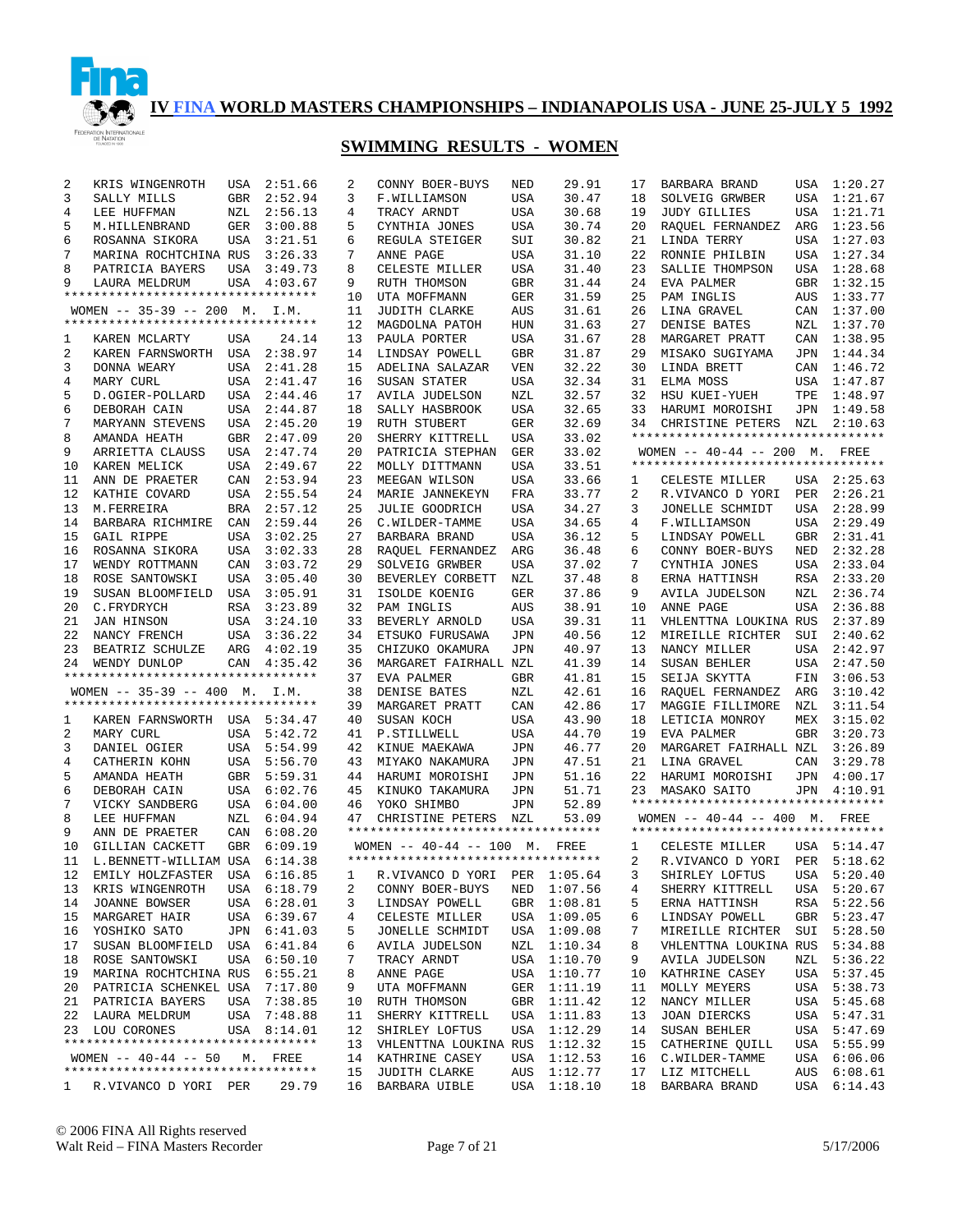

| 19           | <b>JUDY GILLIES</b>                | USA        | 6:18.25      | 3  | JONELLE SCHMIDT                    | USA        | 1:22.13 | 22 | YOSHIMI MORITA                     | JPN        | 49.58       |
|--------------|------------------------------------|------------|--------------|----|------------------------------------|------------|---------|----|------------------------------------|------------|-------------|
| 20           | SOLVEIG GRWBER                     | USA        | 6:33.37      | 4  | PETRA ANDRAS                       | USA        | 1:25.08 | 23 | DENISE BATES                       | NZL        | 50.47       |
| 21           | LINDA TERRY                        | USA        | 6:51.31      | 5  | N.MIKHAILOVA                       | <b>RUS</b> | 1:26.01 | 24 | LINDA TERRY                        | USA        | 50.87       |
| 22           | RAQUEL FERNANDEZ                   | ARG        | 6:57.73      | 6  | MARIE JANNEKEYN                    | FRA        | 1:28.40 | 25 | MIYAKO NAKAMURA                    | JPN        | 52.46       |
|              |                                    |            |              |    |                                    |            |         |    |                                    |            |             |
| 23           | AVA PALMER                         | GBR        | 7:08.72      | 7  | VICTORIA HUSEMAN                   | USA        | 1:31.52 | 26 | ETSUKO FURUSAWA                    | JPN        | 56.25       |
| 24           | LETICIA MONROY                     | MEX        | 7:09.41      | 8  | <b>BARBARA LARSEN</b>              | USA        | 1:31.58 | 27 | KINUE MAEKAWA                      | JPN        | 58.30       |
| 25           | LINA GRAVEL                        | CAN        | 7:28.95      | 9  | SUSAN BEHLER                       | USA        | 1:32.70 | 28 | KINUKO TAKAMURA                    | JPN        | 1:01.31     |
| 26           | SALLIE THOMPSON                    | USA        | 7:51.62      | 10 | CHRIS SCHZEICHER                   | USA        | 1:35.26 | 29 | CHRISTINE PETERS                   | NZL        | 1:02.02     |
| 27           | LELIANE SANTOS                     | BRA        | 7:56.05      | 11 | RONNIE PHILBIN                     | USA        | 1:39.42 | 30 | HIROMO NISHINAKA                   | JPN        | 1:04.19     |
|              |                                    |            |              |    |                                    |            |         |    |                                    |            |             |
| 28           | HSU KUEI-YUEH                      | TPE        | 8:08.15      | 12 | BEVERLEY CORBETT                   | NZL        | 1:42.85 |    | ********************************** |            |             |
| 29           | LINDA BRETT                        | CAN        | 8:17.62      | 13 | MARGARET PRATT                     | CAN        | 1:43.45 |    | WOMEN $-- 40-44 -- 100$ M.         |            | BRST        |
|              | ********************************** |            |              | 14 | YOSHIMI MORITA                     | JPN        | 1:44.67 |    | ********************************** |            |             |
|              | WOMEN $-- 40-44 -- 800$ M. FREE    |            |              | 15 | LINA GRAVEL                        | CAN        | 1:48.02 | 1  | A. WRIGHT-BELKNAP                  |            | USA 1:26.21 |
|              | ********************************** |            |              |    |                                    |            |         |    |                                    |            |             |
|              |                                    |            |              | 16 | KATE SUTHERLAND                    | USA        | 1:50.04 | 2  | UTA HOFFMANN                       | GER        | 1:26.66     |
| 1            | CELESTE MILLER                     |            | USA 10:33.08 | 17 | MASAKO SAITO                       | JPN        | 2:07.08 | 3  | REGULA STEIGER                     | SWE        | 1:28.33     |
| 2            | MIREILLE RICHTER                   |            | SUI 11:12.47 | 18 | CHRISTINE PETERS                   | NZL        | 2:12.97 | 4  | PAULA PORTER                       | USA        | 1:29.50     |
| 3            | LINDSAY POWELL                     |            | GBR 11:13.81 |    | ********************************** |            |         | 5  | MEEGAN WILSON                      | USA        | 1:30.52     |
| 4            | ERNA HATTINSH                      |            | RSA 11:14.95 |    | WOMEN -- 40-44 -- 200 M. BACK      |            |         | 6  | CHRISTIE SLIMAK                    | USA        | 1:31.01     |
|              |                                    |            |              |    |                                    |            |         |    |                                    |            |             |
| 5            | F.WILLIAMSON                       |            | USA 11:26.26 |    | *********************************  |            |         | 7  | KATHRINE CASEY                     | <b>USA</b> | 1:32.82     |
| 6            | CYNTHIA JONES                      |            | USA 11:27.33 | 1  | <b>JUDY STEFANICK</b>              | USA        | 2:45.63 | 8  | CHERYL BLAY                        | CAN        | 1:33.56     |
| 7            | MOLLY MEYERS                       |            | USA 11:34.55 | 2  | ANNE CORK                          | GBR        | 2:46.83 | 9  | CAROL COWEN                        | USA        | 1:33.93     |
| 8            | <b>JOAN DIERCKS</b>                |            | USA 11:54.33 | 3  | JONELLE SCHMIDT                    | USA        | 2:52.59 | 10 | NANCY MILLER                       | <b>USA</b> | 1:34.56     |
|              |                                    |            |              |    |                                    |            |         |    |                                    |            |             |
| 9            | SUSAN BEHLER                       |            | USA 12:10.70 | 4  | STEPHANIE WALSH                    | USA        | 2:59.78 | 11 | LIVSA LAAKSO                       | FIN        | 1:41.66     |
| 10           | NANCY MILLER                       |            | USA 12:19.05 | 5  | N. MIKHAILOVA                      | <b>RUS</b> | 3:00.05 | 12 | <b>JUDY GILLIES</b>                | <b>USA</b> | 1:42.40     |
| 11           | BARBARA LARSEN                     |            | USA 13:18.45 | 6  | S.LEE-SHERIDAN                     | USA        | 3:04.68 | 13 | SANDRA CATHEY                      | <b>USA</b> | 1:44.13     |
| 12           | SANDRA CATHEY                      |            | USA 13:18.87 | 7  | PETRA ANDRAS                       | USA        | 3:06.74 | 14 | V. WOHLFAHRT                       | <b>GER</b> | 1:44.27     |
| 13           |                                    |            |              | 8  |                                    |            |         | 15 | CHIZUKO OKAMURA                    |            |             |
|              | MAGGIE FILLIMORE                   |            | NZL 13:31.84 |    | SUSAN BEHLER                       | USA        | 3:08.01 |    |                                    | JPN        | 1:44.61     |
| 14           | SEIJA SKYTTA                       |            | FIN 13:48.95 | 9  | TRACY ARNDT                        | USA        | 3:08.54 | 16 | MOLLY DITTMANN                     | USA        | 1:44.77     |
| 15           | EVA PALMER                         |            | GBR 14:29.06 | 10 | MOLLY MEYERS                       | USA        | 3:09.65 | 17 | SOLVEIG GRWBER                     | USA        | 1:45.86     |
| 16           | LETICIA MONROY                     |            | MEX 14:35.94 | 11 | MIREILLE RICHTER                   | SUI        | 3:14.55 | 18 | BEVERLY ARNOLD                     | USA        | 1:45.97     |
| 17           | KATE SUTHERLAND                    |            | USA 15:00.21 | 12 | M.JOSE JANNEKEYN                   | FRA        | 3:14.71 | 19 | ETTA PORTER                        | USA        | 1:47.02     |
|              |                                    |            |              |    |                                    |            |         |    |                                    |            |             |
| 18           | LINA GRAVEL                        |            | CAN 15:05.88 | 13 | BARBARA LARSEN                     | USA        | 3:15.62 | 20 | KATE SUTHERLAND                    | USA        | 1:48.86     |
| 19           | MARGARET FAIRHALL NZL 15:08.59     |            |              | 14 | C.WILDER-TAMME                     | USA        | 3:20.01 | 21 | LINDA TERRY                        | USA        | 1:52.95     |
| 20           | MIYAKO NAKAMURA                    |            | JPN 17:01.23 | 15 | VICTORIA HUSEMAN                   | USA        | 3:22.23 | 22 | DENISE BATES                       | NZL        | 1:55.15     |
|              | ********************************** |            |              | 16 | CHRIS SCHZEICHER                   | USA        | 3:25.21 | 23 | LINA GRAVEL                        | CAN        | 1:58.16     |
|              | WOMEN $--$ 40-44 -- 50             |            | BACK         | 17 | SUZY JOHNSON                       | USA        | 3:25.89 | 24 | MASAKO SAITO                       | JPN        | 1:58.92     |
|              |                                    | М.         |              |    |                                    |            |         |    |                                    |            |             |
|              | *********************************  |            |              | 18 | EDITH JACOBSEN                     | USA        | 3:36.17 | 25 | HSU KUEI-YUEH                      | TPE        | 1:59.89     |
| 1            | <b>JUDY STEFANICK</b>              | USA        | 34.49        | 19 | BEVERLEY CORBETT                   | NZL        | 3:38.96 | 26 | SUSAN KOCH                         | USA        | 2:13.30     |
| 2            | ANNE CORK                          | <b>GBR</b> | 36.43        | 20 | MARGARET PRATT                     | CAN        | 3:47.05 | 27 | CHRISTINE PETERS NZL               |            | 2:16.17     |
| 3            | MAGDOLNA PATOH                     | HUN        | 36.94        | 21 | LINDA BRETT                        | CAN        | 4:16.95 |    | ********************************** |            |             |
| 4            | PETRA ANDRAS                       | USA        | 38.57        | 22 | MASAKO SAITO                       | JPN        | 4:23.34 |    | WOMEN $-- 40-44 -- 200$ M.         |            | BRST        |
|              |                                    |            |              |    |                                    |            |         |    |                                    |            |             |
| 5            | ADELINA SALAZAR                    | <b>VEN</b> | 39.47        |    | ********************************** |            |         |    | ********************************** |            |             |
| 6            | MARIE JANNEKEYN                    | FRA        | 40.58        |    | WOMEN $--$ 40-44 $--$ 50           | М.         | BRST    | 1  | UTA HOFFMANN                       | GER        | 3:07.80     |
| 7            | SALLY HASBROOK                     | USA        | 40.93        |    | *********************************  |            |         | 2  | S. MORCHE-BLOCH                    | GER        | 3:11.39     |
| 8            | SUSAN BEHLER                       | <b>USA</b> | 41.11        | 1  | A. WRIGHT-BELKNAP                  | USA        | 37.80   | 3  | ANNE CORK                          | <b>GBR</b> | 3:17.77     |
| 9            |                                    | <b>USA</b> | 41.78        |    | UTA HOFFMANN                       | GER        | 38.57   |    |                                    | USA        | 3:19.56     |
|              | BARBARA UIBLE                      |            |              | 2  |                                    |            |         | 4  | MEEGAN WILSON                      |            |             |
| 10           | SUZY JOHNSON                       | <b>USA</b> | 42.52        | 3  | RUTH THOMPSON                      | <b>GBR</b> | 39.13   | 5  | CAROL COWEN                        | USA        | 3:20.90     |
| 11           | C.WILDER-TAMME                     | <b>USA</b> | 42.68        | 4  | REGULA STEIGER                     | SUI        | 39.27   | 6  | NANCY MILLER                       | USA        | 3:27.59     |
| 12           | RONNIE PHILBIN                     | <b>USA</b> | 43.19        | 5  | CHRISTIE SLIMAK                    | <b>USA</b> | 40.04   | 7  | CHERYL BLAY                        | CAN        | 3:27.77     |
| 13           |                                    |            | 45.73        | 6  |                                    | USA        | 41.24   | 8  |                                    |            | USA 3:27.92 |
|              | SEIJA SKYTTA                       | FIN        |              |    | KATHRINE CASEY                     |            |         |    | KATHRINE CASEY                     |            |             |
| 14           | BEVERLEY CORBETT                   | NZL        | 46.70        | 7  | MEEGAN WILSON                      | USA        | 41.58   | 9  | MOLLY MEYERS                       |            | USA 3:38.45 |
| 15           | MARGARET PRATT                     | CAN        | 47.21        | 8  | PATRICIA STEPHAN                   | GER        | 41.95   | 10 | SANDRA CATHEY                      | USA        | 3:41.20     |
| 16           | YOSHIMI MORITA                     | JPN        | 47.46        | 9  | NANCY MILLER                       | USA        | 42.06   | 11 | <b>JUDY GILLIES</b>                | USA        | 3:47.52     |
| 17           | PAM INGLIS                         | AUS        | 50.58        | 10 | SALLY HASBROOK                     | USA        | 42.33   | 12 | ETTA PORTER                        | USA        | 3:50.70     |
| 18           | KINUE MAEKAWA                      | JPN        | 53.43        | 11 | CAROL COWEN                        | USA        | 42.95   | 13 | V. WOHLFAHRT                       | GER        | 3:53.37     |
|              |                                    |            |              |    |                                    |            |         |    |                                    |            |             |
| 19           | DENISE BATES                       | NZL        | 54.34        | 12 | JULIE GOODRICH                     | USA        | 43.07   | 14 | KATE SUTHERLAND                    | USA        | 3:54.06     |
| 20           | CHRISTINE PETERS                   | NZL        | 58.87        | 13 | ISOLDE KOENIG                      | GER        | 44.38   | 15 | BEVERLY ARNOLD                     |            | USA 4:13.18 |
| 21           | LINDA BRETT                        |            | CAN 1:00.04  | 14 | LIVSA LAAKSO                       | FIN        | 45.41   | 16 | MASAKO SAITO                       |            | JPN 4:13.98 |
|              | 22 KUMIKO BAMBA                    |            | JPN 1:03.24  | 15 | BEVERLY ARNOLD                     | USA        | 45.49   | 17 | DENISE BATES                       |            | NZL 4:20.29 |
|              |                                    |            | JPN 1:09.98  |    |                                    |            |         |    |                                    |            |             |
|              | 23 KINUKO TAKAMURA                 |            |              | 16 | JUDY GILLIES                       | USA        | 46.09   | 18 | CAROL HALL                         |            | USA 5:29.05 |
|              | ********************************** |            |              | 17 | CHRIS SCHZEICHER                   | USA        | 46.76   |    | ********************************** |            |             |
|              | WOMEN -- 40-44 -- 100 M. BACK      |            |              | 18 | SOLVEIG GRWBER                     | USA        | 46.97   |    | WOMEN $-- 40-44 -- 50$             | М.         | FLY         |
|              | ********************************** |            |              | 19 | V. WOHLFAHRT                       | GER        | 46.99   |    | ********************************** |            |             |
| 1            | <b>JUDY STEFANICK</b>              |            | USA 1:16.47  | 20 | CHIZUKO OKAMURA                    | JPN        | 47.18   | ı  | CONNY BOER-BUYS                    | NED        | 32.58       |
| $\mathbf{2}$ | ANNE CORK                          |            | GBR 1:18.73  | 21 | EMMA BORZONE                       | ARG        | 47.32   | 2  | JUDITH CLARKE                      | AUS        | 33.03       |
|              |                                    |            |              |    |                                    |            |         |    |                                    |            |             |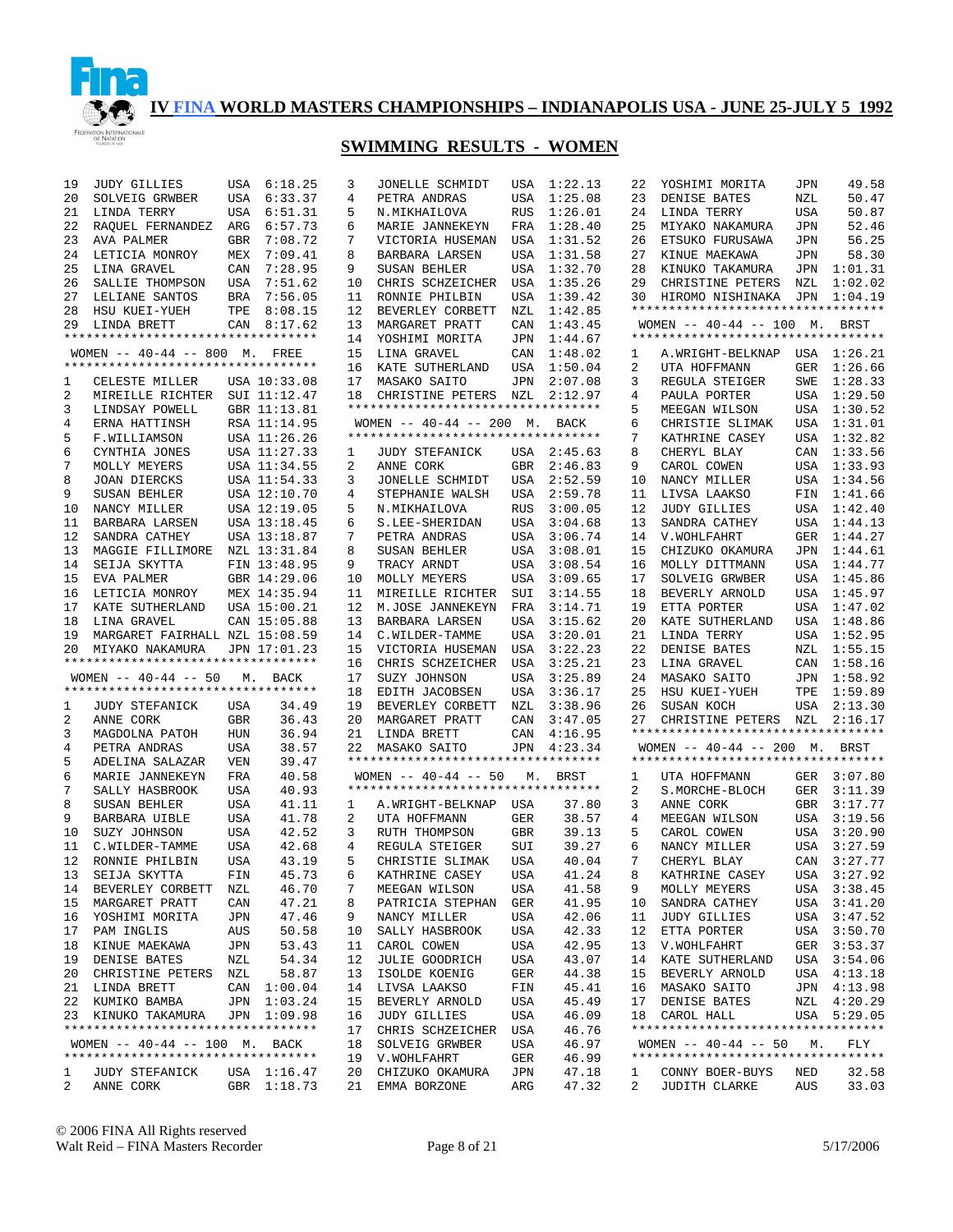

| 3            | CYNTHIA JONES                                                  | USA        | 34.21              | 12              | SANDRA CATHEY              |
|--------------|----------------------------------------------------------------|------------|--------------------|-----------------|----------------------------|
| 3            | UTA HOFFMANN                                                   | GER        | 34.21              | 13              | LIZ MITCHELL               |
| 5            | STEPHANIE WALSH                                                | USA        | 34.40              | 14              | LIVSA LAAKSO               |
| 6            | ANNE PAGE                                                      | USA        | 34.90              | 15              | BEVERLY ARNOLD             |
| 7            | PAULA PORTER                                                   | USA        | 34.98              | 16              | MARGARET PRATT             |
| 8            | ADELINA SALAZAR                                                | <b>VEN</b> | 35.10              | 17              | SHIRLEY STRANG             |
| 9            | S. MORCHE-BLOCH                                                | GER        | 35.24              | 18              | MASAKO SAITO               |
| 10           | RUTH THOMSON                                                   | GBR        | 35.94              | 19              | CAROL HALL                 |
| 11           | CHERYL BLAY                                                    | CAN        | 36.29              |                 | *********************      |
| 12           | AVILA JUDELSON                                                 | NZL        | 36.52              |                 | WOMEN -- 40-44 -- 40       |
| 13           | VHLENTTNA LOUKINA RUS                                          |            | 37.08              |                 | *********************      |
|              |                                                                | <b>GER</b> |                    |                 |                            |
| 14           | RUTH STUBERT                                                   |            | 38.61              | $\mathbf{1}$    | ANNE CORK                  |
| 15           | LIZ MITCHELL                                                   | AUS        | 38.99              | $\mathbf{2}$    | STEPHANIE WALSH            |
| 16           | MOLLY DITTMANN                                                 | USA        | 39.42              | $\mathbf{3}$    | <b>JUDY STEFANICK</b>      |
| 17           | ISOLDE KOENIG                                                  | GER        | 40.08              | $4\overline{ }$ | S. MORCHE-BLOCH            |
| 18           | MEEGAN WILSON                                                  | USA        | 40.17              | 5               | S.LEE-SHERIDAN             |
| 19           | RONNIE PHILBIN                                                 | USA        | 42.98              | 6               | MOLLY MEYERS               |
| 20           | BEVERLEY CORBETT                                               | NZL        | 46.89              | 7               | KATHRINE CASEY             |
| 21           | ETTA PORTER                                                    | USA        | 52.07              | 8               | BARBARA LARSEN             |
|              | **********************************                             |            |                    | 9               | RUTH STUBERT               |
|              | WOMEN $--$ 40-44 $--$ 100 M.                                   |            | FLY                | 10              | SANDRA CATHEY              |
|              | **********************************                             |            |                    | 11              | EDITH JACOBSEN             |
| $\mathbf{1}$ | STEPHANIE WALSH                                                | USA        | 1:16.08            | 12              | LIZ MITCHELL               |
| 2            | <b>JUDY STEFANICK</b>                                          | USA        | 1:16.43            | 13              | SUZY JOHNSON               |
| 3            | <b>JUDITH CLARKE</b>                                           | AUS        | 1:16.63            | 14              | LIVSA LAAKSO               |
| 4            | S.MORCHE-BLOCH                                                 | GER        | 1:19.45            | 15              | LINDA TERRY                |
| 5            | ADELINA SALAZAR                                                | VEN        | 1:21.18            | 16              | KATE SUTHERLAND            |
| 6            | F.WILLIAMSON                                                   | USA        | 1:22.30            | 17              | ETTA PORTER                |
| 7            | AVILA JUDELSON                                                 | NZL        | 1:27.54            | 18              | V. WOHLFAHRT               |
| 8            | BARBARA LARSEN                                                 | USA        | 1:31.55            | 19              | SHIRLEY STRANG             |
| 9            | ISOLDE KOENIG                                                  | GER        | 1:31.92            |                 | *********************      |
| 10           | MARIE JANNEKEYN                                                | FRA        | 1:35.82            |                 | WOMEN $-- 45-49 -- 50$     |
| 11           | LIZ MITCHELL                                                   | AUS        | 1:37.13            |                 | *********************      |
| 12           | LELIANE SANTOS                                                 | BRA        | 1:55.34            | $\mathbf{1}$    | SHARON WISE                |
| 13           | SHIRLEY STRANG                                                 | CAN        | 2:12.15            | $\mathbf{2}$    | JUDY REED                  |
|              | *********************************                              |            |                    | 3               | IRENE DAVID                |
|              | WOMEN $-- 40-44 -- 200$ M.                                     |            | FLY                | 4               | MARCY BULLOCK              |
|              | **********************************                             |            |                    | 5               | SALLY DILLON               |
| $\mathbf{1}$ | STEPHANIE WALSH                                                | USA        | 2:50.03            | 6               | JACKIE MARR                |
| 2            | S.MORCHE-BLOCH                                                 | GER        | 2:57.40            | 7               | GIZELLA CSEKO              |
| 3            | JUDITH CLARKE                                                  | AUS        | 3:05.46            | 8               | VLASTA OEHL                |
| 4            | S.LEE-SHERIDAN                                                 | USA        | 3:12.28            | 9               | BIEDERMAN-BUKOWK           |
| 5            | CATHERINE QUILL                                                | USA        | 3:13.61            | 10              | MARYANN TURBITT            |
| 6            | BARBARA LARSEN                                                 | USA        | 3:25.18            | 11              | LIZ BURCH                  |
| 7            | SHERRY KITTRELL                                                | USA        | 3:29.13            | 12              | FREDERICKA RAPP            |
| 8            | EDITH JACOBSEN                                                 | USA        | 3:30.08            | 13              | SHIRLEY KING               |
| 9            | LIZ MITCHELL                                                   | AUS        | 3:38.43            | 14              | MARIA LAMPERTI             |
| 10           | MARIE JANNEKEYN                                                | FRA        | 3:45.85            | 15              | GAYANNE DEVRY              |
| 11           | V. WOHLFAHRT                                                   | GER        | 4:06.49            | 16              | J.VALLANDIGHAM             |
|              |                                                                |            |                    |                 |                            |
|              | 12 LELIANE SANTOS<br>SHIRLEY STRANG CAN 4:44.02                |            | BRA 4:25.97        |                 | 17 CAROLE BORLAND          |
| 13           | **********************************                             |            |                    | 18              | CHARLOTTE CANIDA           |
|              |                                                                |            |                    | 19              | ANNIE SMITS                |
|              | WOMEN -- 40-44 -- 200 M.<br>********************************** |            | I.M.               | 20              | EMA BARFOOT                |
|              |                                                                |            |                    | 21              | MARNIE STEWART             |
| 1            | CELESTE MILLER                                                 | USA        | 2:50.51            | 22              | NOBUKO NEO                 |
| 2            | JONELLE SCHMIDT                                                |            | USA 2:50.99        |                 |                            |
| 3            |                                                                |            | GBR 2:51.42        |                 | WOMEN $-- 45-49 -- 10$     |
|              | ANNE CORK                                                      |            |                    |                 |                            |
| 4            | STEPHANIE WALSH                                                |            | USA 2:51.46        |                 | *********************      |
| 5            | <b>JUDY STEFANICK</b>                                          |            | USA 2:53.45        | 1               | SHARON WISE                |
| 6            | S. MORCHE-BLOCH                                                | GER        | 3:03.57            | 2               | CAROLYN BOAK               |
| 7            | CHERYL BLAY                                                    |            | CAN 3:04.67        | 3               | SANDRA O'NEIL              |
| 8            | MOLLY MEYERS                                                   |            | USA 3:07.73        | 4               | SALLY DILLON               |
| 9            | RUTH STUBERT                                                   | GER        | 3:13.19            | 5               | LUCY JOHNSON               |
| 10<br>11     | MEEGAN WILSON<br>CAROL COWEN                                   | USA<br>USA | 3:13.31<br>3:17.37 | 6<br>7          | JUDY REED<br>MARCY BULLOCK |

| 12             | SANDRA CATHEY                      | USA        | 3:19.79            |
|----------------|------------------------------------|------------|--------------------|
| 13             | LIZ MITCHELL                       | AUS        | 3:20.50            |
| 14             | LIVSA LAAKSO                       | FIN        | 3:26.45            |
| 15             | BEVERLY ARNOLD                     | USA        | 3:52.88            |
|                |                                    |            |                    |
| 16             | MARGARET PRATT                     | CAN        | 3:58.69            |
| 17             | SHIRLEY STRANG                     | CAN        | 4:16.39            |
| 18             | MASAKO SAITO                       | JPN        | 4:19.43            |
| 19             | CAROL HALL                         | USA        | 5:40.52            |
|                | ********************************** |            |                    |
|                | WOMEN -- $40-44$ -- $400$ M. I.M.  |            |                    |
|                | ********************************** |            |                    |
| $\mathbf{1}$   | ANNE CORK                          | GBR        | 6:06.24            |
| $\overline{2}$ | STEPHANIE WALSH                    | USA        | 6:06.94            |
| 3              | JUDY STEFANICK                     | USA        | 6:08.83            |
| 4              | S. MORCHE-BLOCH                    | GER        | 6:17.31            |
| 5              | S.LEE-SHERIDAN                     | USA        | 6:27.00            |
| 6              | MOLLY MEYERS                       | USA        | 6:33.21            |
| 7              | KATHRINE CASEY                     | USA        | 6:33.90            |
| 8              | BARBARA LARSEN                     | USA        | 6:58.16            |
| 9              | <b>RUTH STUBERT</b>                | GER        | 7:00.24            |
| 10             | SANDRA CATHEY                      | USA        | 7:01.88            |
| 11             | EDITH JACOBSEN                     | USA        | 7:04.88            |
| 12             | LIZ MITCHELL                       | AUS        | 7:09.14            |
| 13             | SUZY JOHNSON                       | USA        | 7:27.95            |
| 14             | LIVSA<br>LAAKSO                    | FIN        | 7:29.47            |
| 15             | LINDA TERRY                        | USA        | 7:45.92            |
| 16             | KATE SUTHERLAND                    | USA        | 7:54.36            |
| 17             | ETTA PORTER                        | USA        | 8:35.30            |
| 18             | V.WOHLFAHRT                        | GER        | 8:37.80            |
| 19             | SHIRLEY STRANG                     | CAN        | 8:53.13            |
|                | ********************************** |            |                    |
|                | $WOMEN$ -- 45-49 -- 50 M.          |            |                    |
|                | ********************************** |            | FREE               |
|                |                                    |            |                    |
|                |                                    |            |                    |
| 1              | SHARON WISE                        | USA        | 30.48              |
| $\overline{2}$ | JUDY REED                          | USA        | 31.36              |
| 3              | IRENE DAVID                        | USA        | 31.59              |
| 4              | MARCY BULLOCK                      | USA        | 32.27              |
| 5              | SALLY DILLON                       | USA        | 32.49              |
| б              | <b>JACKIE MARR</b>                 | USA        | 32.90              |
| 7              | GIZELLA CSEKO                      | HUN        | 33.84              |
| 8              | VLASTA OEHL                        | GER        | 33.85              |
| 9              | BIEDERMAN-BUKOWK                   | CAN        | 34.30              |
| 10             | <b>MARYANN TURBITT</b>             | NZL        | 36.64              |
| 11             | LIZ BURCH                          | AUS        | 37.43              |
| 12             | FREDERICKA RAPP                    | USA        | 38.44              |
| 13             | SHIRLEY KING                       | USA        | 38.77              |
| 14             | MARIA LAMPERTI                     | ITA        | 38.93              |
| 15             | GAYANNE DEVRY                      | USA        | 40.19              |
| 16             | J.VALLANDIGHAM                     | USA        | 40.40              |
| 17             | CAROLE BORLAND                     | USA        | 41.02              |
|                | 18 CHARLOTTE CANIDA                | USA        | 41.41              |
| 19             | ANNIE SMITS                        | NED        | 42.32              |
| 20             | EMA BARFOOT                        | ARG        | 44.25              |
| 21             | MARNIE STEWART                     | USA        | 52.64              |
| $22^{\circ}$   | NOBUKO NEO                         |            | JPN 1:27.10        |
|                | ********************************** |            |                    |
|                | WOMEN -- 45-49 -- 100 M. FREE      |            |                    |
|                | ********************************** |            |                    |
| 1              | SHARON WISE                        |            | USA 1:07.98        |
| $\overline{2}$ | CAROLYN BOAK                       |            | 1:08.55            |
| 3              | SANDRA O'NEIL                      | USA<br>GBR | 1:08.60            |
| 4              | SALLY DILLON                       | USA        | 1:10.19            |
| 5              | LUCY JOHNSON                       | USA        | 1:10.71            |
| б              | JUDY REED                          | USA        | 1:11.35<br>1:11.49 |

| 8              | BIEDERMAN-BUKOWK CAN                |             | 1:15.40     |
|----------------|-------------------------------------|-------------|-------------|
| 9              | GIZELLA CSEKO                       | HUN         | 1:16.63     |
| 10             | IRENE DAVID                         | USA         | 1:19.29     |
| 11             | DIANE FORD                          | GBR         | 1:19.90     |
| 12             | LIZ BURCH                           | AUS         | 1:25.69     |
| 13             | MARIA LAMPERTI                      | ITA         | 1:27.98     |
|                |                                     |             |             |
| 14             | ANNIE SMITS                         | NED         | 1:34.09     |
| 15             | HAZEL WILTON                        | AUS         | 1:35.46     |
| 16             | CAROLE BORLAND                      | USA         | 1:37.36     |
| 17             | MAUREEN KOSS                        | USA         | 1:37.75     |
| 18             | MARY JO LOWE                        | USA         | 1:40.46     |
| 19             | J.VALLANDIGHAM                      | USA         | 1:42.92     |
| 20             | EMA BARFOOT                         | ARG         | 1:43.49     |
| 21             | BARBARA PEDDIE                      | ${\tt NZL}$ | 1:45.55     |
| 22             |                                     | GER         | 1:46.80     |
|                | JUTTA FIEDLER<br>ELLIE TREVISON USA |             |             |
| 23             | *********************************   |             | 1:50.60     |
|                |                                     |             |             |
|                | WOMEN -- 45-49 -- 200 M. FREE       |             |             |
|                | *********************************   |             |             |
| $\mathbf{1}$   | CAROLYN BOAK                        | USA         | 2:30.40     |
| $\overline{2}$ |                                     | GBR         | 2:32.10     |
| 3              | SANDRA O'NEIL<br>SHARON WISE        | USA         | 2:33.26     |
| 4              | SALLY DILLON                        | USA         | 2:33.50     |
|                | LUCY JOHNSON                        |             |             |
| 5              |                                     | USA         | 2:35.16     |
| б              | BRIGITTE MERTEN                     | GER         | 2:36.40     |
| 7              | JACKIE MARR                         | USA         | 2:40.30     |
| 8              | MARCY BULLOCK                       | USA         | 2:40.86     |
| 9              | BIEDERMAN-BUKOWK                    | CAN         | 2:45.49     |
| 10             | JUDY REED                           | USA         | 2:45.75     |
| 11             | BETTY BENNETT                       | USA         | 2:50.85     |
| 12             | PAT MALEY                           | USA         | 2:52.57     |
| 13             | VICKI BUCCINO                       | USA         | 3:04.03     |
|                |                                     |             |             |
| 14             | SARA SACHS                          | USA         | 3:14.05     |
| 15             | MARIA LAMPERTI                      | ITA         | 3:14.62     |
| 16             | CRISTINA ALVARES                    | BRA         | 3:14.84     |
| 17             | LYNNETTE HYNDS                      | NZL         | 3:16.89     |
| 18             | ANNIE SMITS                         | NED         | 3:26.75     |
| 19             | MARLENE PUGH                        | AUS         | 3:29.22     |
| 20             | MARY JO LOWE                        | USA         | 3:39.17     |
| 21             | HELEN RAYNER                        | NZL         | 3:59.35     |
|                |                                     |             |             |
| 22             | REINE GOILLOT                       | VEN         | 4:02.31     |
|                | 23 ELLIE TREVISON USA 4:02.69       |             |             |
|                | *********************************   |             |             |
|                | WOMEN -- 45-49 -- 400 M. FREE       |             |             |
|                | *********************************   |             |             |
|                | 1 SANDRA O'NEIL                     |             | GBR 5:23.98 |
| $\overline{a}$ | SALLY DILLON                        |             | 5:29.53     |
| 3              | JANE KATZ                           | USA<br>USA  | 5:29.96     |
| 4              | SHARON WISE                         | USA         | 5:30.21     |
|                |                                     |             |             |
| 5              | LUCY JOHNSON                        | USA         | 5:36.33     |
| 6              | MARCY BULLOCK                       | USA         | 5:40.14     |
| 7              | BIEDERMAN-BUKOWK                    | CAN         | 5:54.30     |
| 8              | L.RAMOS MORAES                      | BRA         | 6:07.60     |
| 9              | PAT MALEY                           | USA         | 6:09.05     |
| 10             | VICKI BUCCINO                       | USA         | 6:21.16     |
| 11             | SARA SACHS                          | USA         | 6:35.59     |
| 12             | LIZ BURCH                           | AUS         | 6:45.75     |
|                |                                     |             |             |
| 13             | LYNNETTE HYNDS                      | NZL         | 6:57.00     |
| 14             | CRISTINA ALVARES                    | BRA         | 7:03.56     |
| 15             | MAUREEN KOSS                        | USA         | 7:07.52     |
| 16             | MARIA LAMPERTI                      | ITA         | 7:08.31     |
| 17             | ANNIE SMITS                         | NED         | 7:15.88     |
| 18             | BUNNY ADLER                         | USA         | 7:17.60     |
| 19             | MARLENE<br>PUGH                     | AUS         | 7:26.60     |
| 20             | J.VALLANDIGHAM                      | USA         | 7:38.30     |
|                |                                     |             |             |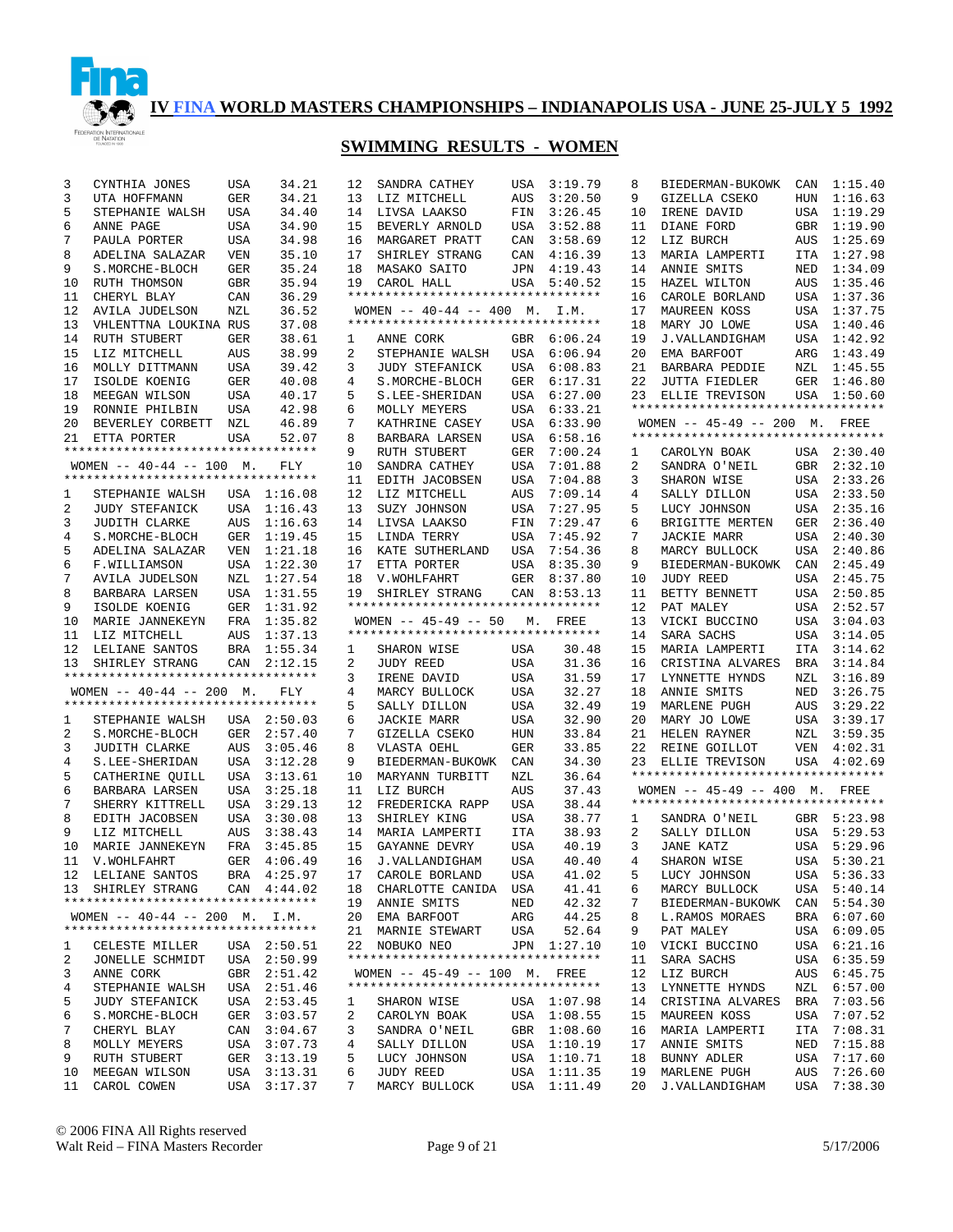

| 21 | HAZEL WILTON                       | AUS        | 7:48.61      | 6  | LUCY JOHNSON                       |            | USA 1:23.41 | 14 | <b>JAN PANCAKE</b>                 | <b>USA</b> | 44.23       |
|----|------------------------------------|------------|--------------|----|------------------------------------|------------|-------------|----|------------------------------------|------------|-------------|
| 22 | MARY JO LOWE                       | <b>USA</b> | 7:50.32      | 7  | SHERRY PUTHOFF                     | USA        | 1:24.21     | 14 | LUBOV JAKOVLEVA                    | <b>RUS</b> | 44.23       |
| 23 | BARBARA PEDDIE                     | NZL        | 8:14.28      | 8  | MARY POHLMANN                      | USA        | 1:25.27     | 16 | SHIRLEY KING                       | <b>USA</b> | 44.59       |
| 24 | HELEN RAYNER                       | NZL        | 8:23.46      | 9  | JEANNIE MITCHELL                   | USA        | 1:25.36     | 17 | M.ABIHSSIRA                        | FRA        | 45.91       |
| 25 | EMA BARFOOT                        | ARG        | 8:33.84      | 10 | BETTY BENNETT                      | USA        | 1:25.85     | 18 | DONNA KOCH                         | <b>USA</b> | 46.56       |
| 26 | KAYOKO TAKENAGA                    |            | JPN 9:00.18  | 11 | <b>B. BARRAU-AUDRY</b>             | FRA        | 1:27.80     | 19 | LUCE VAN DAM                       | <b>NED</b> | 46.62       |
| 27 | ELLIE TREVISON                     |            | USA 9:02.12  | 12 | MARIA COSTA                        | <b>BRA</b> | 1:29.56     | 20 | JEANNIE MITCHELL                   | USA        | 46.93       |
|    | ********************************** |            |              | 13 | MARYANN TURBITT                    | NZL        | 1:34.42     | 21 | I.HALLASMAA-HALME FIN              |            | 47.74       |
|    | WOMEN -- 45-49 -- 800 M. FREE      |            |              | 14 | LINDA TEPE                         | USA        | 1:34.84     | 22 | PATRICIA RIEG                      | <b>USA</b> | 47.97       |
|    | ********************************** |            |              | 15 | LINDA SMITH                        | USA        | 1:36.07     | 23 | BUNNY ADLER                        | USA        | 48.33       |
|    |                                    |            |              |    |                                    |            |             |    |                                    |            |             |
| 1  | JANE KATZ                          |            | USA 11:19.29 | 16 | PATRICIA RIEG                      | USA        | 1:38.01     | 24 | J.VALLANDIGHAM                     | USA        | 49.34       |
| 2  | SALLY DILLON                       |            | USA 11:21.01 | 17 | SHIRLEY KING                       | USA        | 1:39.27     | 25 | <b>JUTTA FIEDLER</b>               | <b>GER</b> | 49.65       |
| 3  | MARCY BULLOCK                      |            | USA 11:49.72 | 18 | CATHY BIRSFIELD                    | USA        | 1:41.21     | 26 | CATHY HOLDT                        | USA        | 54.10       |
| 4  | BIEDERMAN-BUKOWK                   |            | CAN 12:10.89 | 19 | LIZ BURCH                          | AUS        | 1:41.81     | 27 | SETSUKO TOMISAWA                   | JPN        | 1:04.23     |
| 5  | PAT MALEY                          |            | USA 12:28.96 | 20 | HIROKO MIHORI                      | JPN        | 1:43.37     | 28 | TOSHIKO KOIKE                      | JPN        | 1:08.22     |
| 6  | L.RAMOS MORAES                     |            | BRA 12:31.68 | 21 | CHRIS GILLIGAN                     | USA        | 1:43.53     |    | ********************************** |            |             |
| 7  | H. MCLAREN                         |            | RSA 12:52.18 | 22 | FREDERICKA RAPP                    | USA        | 1:44.45     |    | WOMEN $-- 45-49 -- 100$ M. BRST    |            |             |
| 8  | VICKI BUCCINO                      |            | USA 12:55.78 | 23 | NICOLE LASNE                       | FRA        | 1:44.67     |    | ********************************** |            |             |
| 9  | LINDA TEPE                         |            | USA 13:06.42 | 24 | MARTINE GRIMALDI                   | FRA        | 1:45.83     | 1  | CAROLYN BOAK                       |            | USA 1:26.67 |
| 10 | SARA SACHS                         |            | USA 13:25.69 | 25 | CHARLOTTE CANIDA                   | USA        | 1:53.81     | 2  | H. MCLAREN                         |            | RSA 1:26.90 |
| 11 | LYNNETTE HYNDS                     |            | NZL 13:53.02 | 26 | CAROLE BORLAND                     | USA        | 1:55.39     | 3  | DIANE FORD                         | GBR        | 1:27.96     |
| 12 | CRISTINA ALVARES                   |            | BRA 14:12.75 | 27 | BARBARA PEDDIE                     | NZL        | 1:57.81     | 4  | ELAINE BROMWICH                    |            | GBR 1:28.05 |
| 13 | MARIA LAMPERTI                     |            | ITA 14:57.97 | 28 | CATHY HOLDT                        | USA        | 2:02.62     | 5  | P.HARRINGTON                       |            | GBR 1:28.44 |
| 14 | ANNIE SMITS                        |            | NED 15:17.90 | 29 | REINE GOILIOT                      |            | VEN 2:03.22 | 6  | VLASTA OEHL                        |            | GER 1:31.42 |
|    |                                    |            |              |    | *********************************  |            |             |    |                                    |            |             |
| 15 | MARY JO LOWE                       |            | USA 15:44.79 |    |                                    |            |             | 7  | ANNEGRET VOELCKER GER 1:31.60      |            |             |
| 16 | MARLENE PUGH                       |            | AUS 15:53.49 |    | WOMEN -- 45-49 -- 200 M. BACK      |            |             | 8  | SALLY DILLON                       |            | USA 1:33.23 |
| 17 | MARTINE GRIMALDI FRA 16:14.21      |            |              |    | ********************************** |            |             | 9  | <b>JAN PANCAKE</b>                 |            | USA 1:35.60 |
| 18 | HELEN RAYNER                       |            | NZL 17:14.24 | 1  | SANDRA O'NEIL                      |            | GBR 2:50.27 | 10 | LYNN CARTEE                        |            | USA 1:35.74 |
| 19 | ELLIE TREVISON                     |            | USA 18:29.05 | 2  | GAYNOR CORLIS                      | AUS        | 2:57.22     | 11 | RENATE LUITJENS                    | GER        | 1:36.45     |
|    | ********************************** |            |              | 3  | BRIGITTE MERTEN                    | <b>GER</b> | 2:59.08     | 12 | PATRICIA JACKSON                   |            | GBR 1:37.52 |
|    | WOMEN $-- 45-49 -- 50$             | М.         | BACK         | 4  | JILL WHYMAN                        | <b>GBR</b> | 3:00.99     | 13 | SHIRLEY KING                       | USA        | 1:37.81     |
|    | ********************************** |            |              | 5  | MARY POHLMANN                      | USA        | 3:02.27     | 14 | MARIANNE MUELLER                   |            | GER 1:37.87 |
| 1  | MARTA EGERVARY                     | HUN        | 37.53        | 6  | JANE KATZ                          | USA        | 3:02.63     | 15 | BERTE HACKETT                      | USA        | 1:38.74     |
| 1  | JILL WHYMAN                        | <b>GBR</b> | 37.53        | 7  | SHERRY PUTHOFF                     | USA        | 3:05.10     | 16 | HILDA SILCOCK                      |            | GBR 1:39.12 |
| 3  | BERNICE WILKINS                    | GBR        | 38.51        | 8  | BETTY BENNETT                      | USA        | 3:06.29     | 17 | M.ABIHSSIRA                        | FRA        | 1:40.41     |
| 4  | JEANNIE MITCHELL                   | USA        | 39.24        | 9  | JEANNIE MITCHELL                   | USA        | 3:08.96     | 18 | LUBOV JAKOVLEVA                    | <b>RUS</b> | 1:41.27     |
| 5  | BETTY BENNETT                      | USA        | 39.28        | 10 | <b>JACKIE MARR</b>                 | USA        | 3:10.51     | 19 | SHIGEKO SATO                       |            | JPN 1:41.37 |
|    |                                    |            |              | 11 |                                    | FRA        | 3:13.05     | 20 |                                    |            | USA 1:42.38 |
| 6  | MARY POHLMANN                      | USA        | 39.42        |    | B. BARRAU-AUDRY                    |            |             |    | DONNA KOCH                         |            |             |
| 7  | <b>JUDY REED</b>                   | USA        | 40.41        | 12 | CAROLYN KENT                       | USA        | 3:14.28     | 21 | LUCE VAN DAM                       | NED        | 1:46.14     |
| 7  | B.BARRAU-AUDRY                     | FRA        | 40.41        | 13 | MARIA COSTA                        | <b>BRA</b> | 3:15.02     | 22 | PATRICIA RIEG                      |            | USA 1:47.82 |
| 9  | MARIA COSTA                        | BRA        | 40.65        | 14 | PATRICIA JACKSON                   | GBR        | 3:15.75     | 23 | MARYANN TURBITT                    | NZL        | 1:50.60     |
| 10 | LINDA TEPE                         | USA        | 41.81        | 15 | MARYANN TURBITT                    | NZL        | 3:22.28     | 24 | J.VALLANDIGHAM                     |            | USA 1:52.00 |
| 11 | MARYANN TURBITT                    | NZL        | 42.02        | 16 | PATRICIA RIEG                      | USA        | 3:35.23     | 25 | CHRIS GILLIGAN                     |            | USA 1:53.99 |
| 12 | PATRICIA RIEG                      | USA        | 43.42        | 17 | CATHY BIRSFIELD                    | USA        | 3:37.46     | 26 | JUTTA FIEDLER                      | GER        | 1:54.23     |
| 13 | SHIGEKO SATO                       | JPN        | 44.24        | 18 | MARTINE GRIMALDI                   | FRA        | 3:45.29     | 27 | CHARLOTTE CANIDA                   | USA        | 1:56.69     |
| 14 | HILDA SILCOCK                      | GBR        | 44.80        | 19 | SARA SACHS                         | USA        | 3:56.93     | 28 | CAROLE BORLAND                     |            | USA 2:05.35 |
| 15 | CATHY BIRSFIELD                    | <b>USA</b> | 46.01        | 20 | MARLENE PUGH                       | AUS        | 4:06.81     | 29 | CATHY HOLDT                        | USA        | 2:14.48     |
| 16 | CHRIS GILLIGAN                     | <b>USA</b> | 46.94        | 21 | BARBARA PEDDIE                     | NZL        | 4:09.05     | 30 | MARNIE STEWART                     | USA        | 2:15.42     |
| 17 | I.HALLASMAA-HALME FIN              |            | 47.29        |    | 22 REINE GOILIOT                   |            | VEN 4:22.15 |    | ********************************** |            |             |
|    | 18 NICOLE LASNE                    | FRA        | 47.41        |    | ********************************** |            |             |    | WOMEN -- 45-49 -- 200 M. BRST      |            |             |
|    | 19 HIROKO TSUDA                    | JPN        | 49.24        |    | WOMEN -- 45-49 -- 50 M. BRST       |            |             |    | ********************************** |            |             |
|    |                                    |            |              |    | ********************************** |            |             |    |                                    |            | USA 3:09.19 |
|    | 20 CAROLE BORLAND                  | USA        | 49.38        |    |                                    |            |             | 1  | CAROLYN BOAK                       |            |             |
|    | 21 JUTTA FIEDLER                   | GER        | 51.14        | 1  | H.MCLAREN                          | RSA        | 38.73       | 2  | P.HARRINGTON                       |            | GBR 3:10.43 |
|    | 22 BARBARA PEDDIE                  | NZL        | 55.19        | 2  | ELAINE BROMWICH                    | GBR        | 39.70       | 3  | DIANE FORD                         |            | GBR 3:10.97 |
|    | 23 REINE GOILLOT                   | VEN        | 56.56        | 3  | BERNICE WILKINS                    | GBR        | 39.93       | 4  | ELAINE BROMWICH                    |            | GBR 3:12.22 |
|    | 24 JUDITH IANNUZZI                 |            | USA 1:04.68  | 4  | DIANE FORD                         | GBR        | 40.08       | 5  | ANNEGRET VOELCKER GER 3:13.75      |            |             |
|    | 25 NOBUKO NEO                      |            | JPN 1:33.93  | 5  | P.HARRINGTON                       | GBR        | 40.44       | 6  | H.MCLAREN                          |            | RSA 3:14.23 |
|    | ********************************** |            |              | 6  | VLASTA OEHL                        | GER        | 40.73       | 7  | BERNICE WILKINS                    |            | GBR 3:17.96 |
|    | WOMEN $-- 45-49 -- 100$ M. BACK    |            |              | 7  | ANNEGRET VOELCKER GER              |            | 42.06       | 8  | VLASTA OEHL                        |            | GER 3:20.21 |
|    | ********************************** |            |              | 8  | RENATE LUITJENS                    | GER        | 42.53       | 9  | JAN PANCAKE                        |            | USA 3:25.24 |
| 1  | SANDRA O'NEIL                      |            | GBR 1:19.54  | 9  | LYNN CARTEE                        | USA        | 42.89       | 10 | PATRICIA JACKSON                   |            | GBR 3:30.13 |
| 2  | BRIGITTE MERTEN                    |            | GER 1:20.64  |    | 10 BERTE HACKETT                   | USA        | 43.10       | 11 | LYNN CARTEE                        |            | USA 3:30.56 |
| 3  | GAYNOR CORLIS                      |            | AUS 1:21.30  |    | 11 MARIANNE MUELLER                | GER        | 43.13       | 12 | RENATE LUITJENS                    |            | GER 3:33.27 |
| 4  | JILL WHYMAN                        |            | GBR 1:22.28  |    | 12 SHIGEKO SATO                    | JPN        | 43.43       | 13 | SHIRLEY KING                       |            | USA 3:33.38 |
| 5  | MARTA EGERVARY                     |            | HUN 1:22.76  |    | 13 HILDA SILCOCK                   | GBR        | 43.81       | 14 | MARIANNE MUELLER GER 3:35.40       |            |             |
|    |                                    |            |              |    |                                    |            |             |    |                                    |            |             |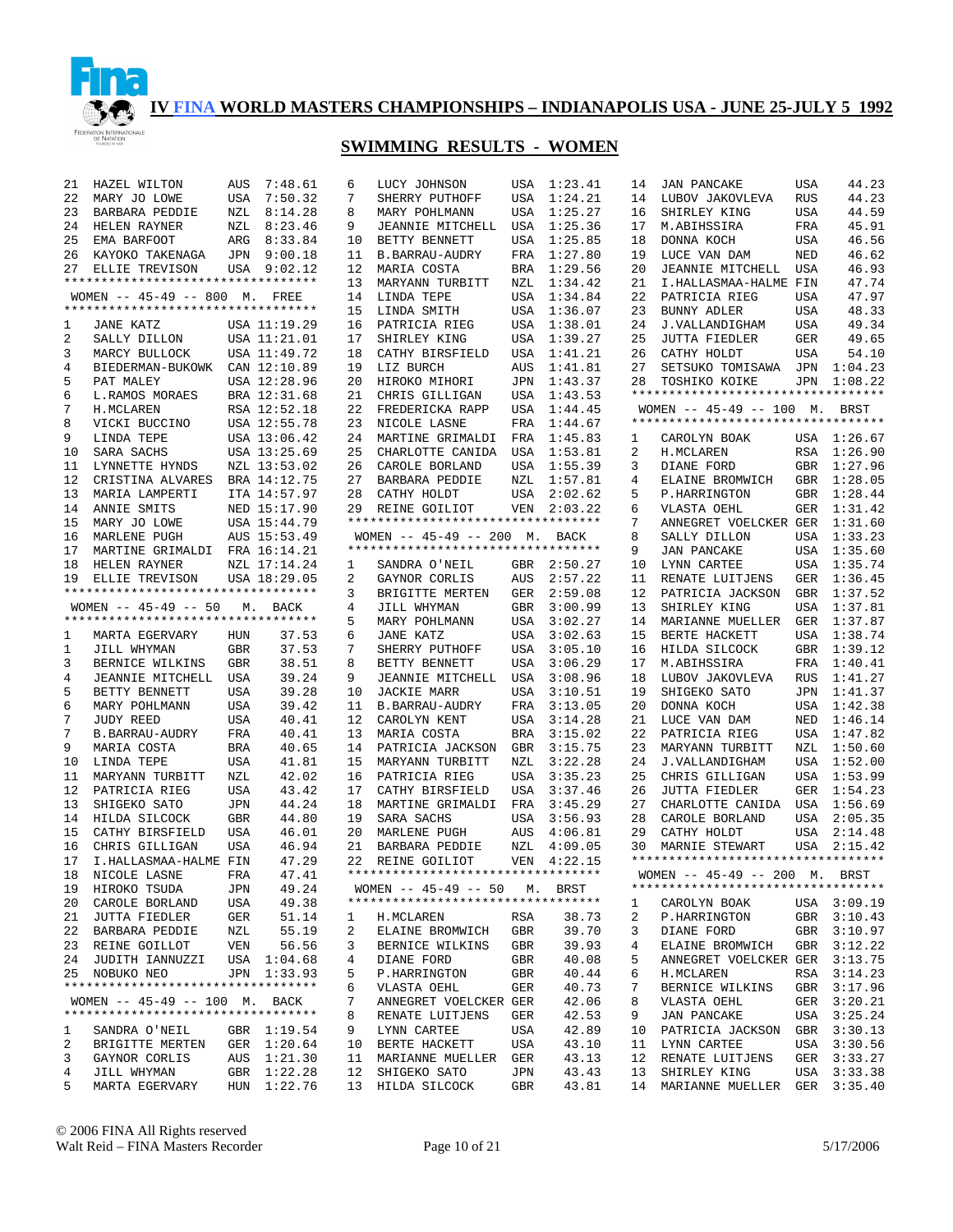

| 15      | DONNA KOCH                                                       |            | USA 3:37.69                | 11      | PATRICIA JACKSON                                         | GBR        | 3:34.10                    | 11       | CAROL HANEY                                                         | USA        | 36.84                      |
|---------|------------------------------------------------------------------|------------|----------------------------|---------|----------------------------------------------------------|------------|----------------------------|----------|---------------------------------------------------------------------|------------|----------------------------|
| 16      | M.ABIHSSIRA                                                      | FRA        | 3:41.26                    | 12      | LYNNETTE HYNDS                                           | NZL        | 3:49.04                    | 12       | CEIL BLACKWELL                                                      | USA        | 36.90                      |
| 17      | BERTE HACKETT                                                    |            | USA 3:43.27                | 13      | PAT MALEY                                                | USA        | 4:01.64                    | 13       | ANNETTE FOWLER                                                      | NZL        | 37.54                      |
|         | **********************************                               |            |                            | 14      | VICKI BUCCINO                                            | USA        | 4:03.82                    | 14       | M.ALEXANDER                                                         | GBR        | 38.77                      |
|         | WOMEN $-- 45-49 -- 50$ M.                                        |            | FLY                        | 15      | LUCE VAN DAM                                             |            | NED 4:17.36                | 15       | FUMIKA HARANO                                                       | <b>JPN</b> | 40.19                      |
|         | **********************************                               |            |                            | 16      | KAYOKO TAKENAGA                                          | JPN        | 4:58.14                    | 16       | <b>JEANETTE SQUIRES</b>                                             | <b>GBR</b> | 40.61                      |
| 1       | SHARON WISE                                                      | USA        | 33.53                      |         | *********************************                        |            |                            | 17       | MARION GROSSMANN                                                    | <b>GER</b> | 43.93                      |
| 2       | LUCY JOHNSON                                                     | USA        | 33.64                      |         | WOMEN $-- 45-49 -- 200$ M. I.M.                          |            |                            | 18       | KAZUKO TANIGAWA                                                     | JPN        | 44.00                      |
| 3       | SHERRY PUTHOFF                                                   | USA        | 34.54                      |         | **********************************                       |            |                            | 19       | SETSUKO KURODA                                                      | <b>JPN</b> | 44.48                      |
| 4       | <b>JUDY REED</b>                                                 | USA        | 34.67                      | 1       | CAROLYN BOAK                                             |            | USA 2:49.83                | 20       | RENATE SCHROTTER                                                    | <b>GER</b> | 45.95                      |
| 5       | IRENE DAVID                                                      | USA        | 34.92                      | 2       | SANDRA O'NEIL                                            | GBR        | 2:52.09                    | 21       | BARBARA PINNEY                                                      | <b>USA</b> | 47.82                      |
|         | JILL WHYMAN                                                      |            | 36.17                      | 3       |                                                          | GER        |                            | 22       | SETSUKO KOBAYASHI JPN                                               |            | 48.33                      |
| 6       |                                                                  | GBR        |                            |         | BRIGITTE MERTEN                                          |            | 2:52.17                    |          |                                                                     |            |                            |
| 7       | CAROLYN KENT                                                     | <b>USA</b> | 36.55                      | 4       | SHERRY PUTHOFF                                           | USA        | 2:57.33                    | 23       | ELIZABETH ROSIE                                                     | NZL        | 48.75                      |
| 8       | MARCY BULLOCK                                                    | <b>USA</b> | 37.62                      | 5       | GAYNOR CORLIS                                            | AUS        | 3:01.02                    | 24       | URSULA HARRIS                                                       | <b>USA</b> | 50.35                      |
| 9       | L.RAMOS MORAES                                                   | <b>BRA</b> | 38.28                      | 6       | <b>JACKIE MARR</b>                                       | USA        | 3:03.56                    | 25       | YOKO OSHIMA                                                         | <b>JPN</b> | 51.75                      |
| 10      | GIZELLA CSEKO                                                    | <b>HUN</b> | 38.71                      | 7       | LYNN CARTEE                                              | USA        | 3:08.14                    | 26       | GAY GRILLMEIER                                                      | AUS        | 53.32                      |
| 11      | KUMIKO GOTO                                                      | <b>JPN</b> | 39.47                      | 8       | ELAINE BROMWICH                                          | GBR        | 3:09.30                    | 27       | ANG MARIA CAMANI ARG                                                |            | 55.11                      |
| 12      | MARIANNE MUELLER                                                 | GER        | 40.29                      | 9       | BETTY BENNETT                                            | USA        | 3:11.23                    |          | **********************************                                  |            |                            |
| 13      | BIEDERMAN-BUKOWK                                                 | CAN        | 41.36                      | 10      | H. MCLAREN                                               | RSA        | 3:11.26                    |          | WOMEN -- 50-54 -- 100 M. FREE                                       |            |                            |
| 14      | JEANNIE MITCHELL                                                 | USA        | 41.56                      | 11      | MARIA COSTA                                              | <b>BRA</b> | 3:12.75                    |          | **********************************                                  |            |                            |
| 15      | HILDA SILCOCK                                                    | <b>GBR</b> | 42.42                      | 12      | VLASTA OEHL                                              | GER        | 3:24.67                    | 1        | ARDETH MUELLER                                                      |            | USA 1:07.42                |
| 16      | LYNNETTE HYNDS                                                   | NZL        | 43.66                      | 13      | LIZ BURCH                                                | AUS        | 3:30.28                    | 2        | NANCY RIDOUT                                                        |            | USA 1:10.20                |
| 17      | LINDA SMITH                                                      | <b>USA</b> | 43.67                      | 14      | MARYANN TURBITT                                          | NZL        | 3:33.75                    | 3        | CLAIRE O'DWYER                                                      |            | IRL 1:15.61                |
| 18      | I.HALLASMAA-HALME FIN                                            |            | 44.06                      | 15      | KUMIKO GOTO                                              | <b>JPN</b> | 3:34.13                    | 4        | PENNY WEBSTER                                                       |            | GBR 1:16.05                |
| 19      | NICOLE LASNE                                                     | FRA        | 46.20                      | 16      | PAT MALEY                                                | USA        | 3:34.58                    | 5        | WENDY ROSSER                                                        |            | RSA 1:16.23                |
| 20      | LUCE VAN DAM                                                     | NED        | 46.74                      | 17      | HIROKO MIHORI                                            | JPN        | 3:35.25                    | 6        | JAYNE LAMBKE                                                        |            | USA 1:17.18                |
| 21      | CHARLOTTE CANIDA                                                 | USA        | 47.58                      | 18      | I.HALLASMAA-HALME FIN                                    |            | 3:42.49                    | 7        | MARGA SCHULZE                                                       | GER        | 1:19.13                    |
| 22      | FREDERICKA RAPP                                                  | <b>USA</b> | 50.09                      | 19      | LUCE VAN DAM                                             | NED        | 3:48.67                    | 8        | HELI PAALOSAZO                                                      | FIN        | 1:19.36                    |
| 23      | MARLENE PUGH                                                     | AUS        | 51.80                      | 20      | NICOLE LASNE                                             | FRA        | 3:49.11                    | 9        | S.NABUCO DE ABREU BRA                                               |            | 1:19.93                    |
|         |                                                                  |            |                            |         |                                                          |            |                            |          |                                                                     |            |                            |
| 24      | HAZEL WILTON                                                     | AUS        | 55.80                      | 21      | CRISTINA ALVARES                                         | BRA        | 3:57.23                    | 10       | DAWN FRASER                                                         | AUS        | 1:20.09                    |
| 25      | REINE GOILIOT                                                    | VEN        | 1:03.89                    | 22      | HAZEL WILTON                                             | AUS        | 4:15.46                    | 11       | <b>JAN JONES</b>                                                    | CAN        | 1:21.28                    |
|         | **********************************                               |            |                            | 23      | BARBARA PEDDIE                                           | NZL        | 4:16.57                    | 12       | EDNA DE SARACHO                                                     | MEX        | 1:22.61                    |
|         | WOMEN $-- 45-49 -- 100$ M.                                       |            | FLY                        | 24      | MARLENE PUGH                                             | AUS        | 4:18.63                    | 13       | FUMIKO NAKAMURA                                                     | JPN        | 1:25.24                    |
|         | **********************************                               |            |                            |         | **********************************                       |            |                            | 14       | CEIL BLACKWELL                                                      |            | USA 1:27.48                |
| 1       | SHERRY PUTHOFF                                                   |            |                            |         | WOMEN $-- 45-49 -- 400$ M.                               |            |                            |          | PRUDENCE HALL                                                       |            | USA 1:28.81                |
|         |                                                                  |            | USA 1:17.31                |         |                                                          |            | I.M.                       | 15       |                                                                     |            |                            |
| 2       | LUCY JOHNSON                                                     | USA        | 1:18.27                    |         | **********************************                       |            |                            | 16       | TOMOKO ITOI                                                         |            | JPN 1:29.54                |
| 3       | GAYNOR CORLIS                                                    | AUS        | 1:20.87                    | 1       | BRIGITTE MERTEN                                          |            | GER 6:06.83                | 17       | KATHY RATTRAY                                                       |            | CAN 1:30.14                |
| 4       | BERNICE WILKINS                                                  | GBR        | 1:21.33                    | 2       | CAROLYN BOAK                                             | USA        | 6:13.98                    | 18       | M.ALEXANDER                                                         |            | GBR 1:30.78                |
| 5       | IRENE DAVID                                                      | USA        | 1:23.30                    | 3       | GAYNOR CORLIS                                            | AUS        | 6:27.22                    | 19       | HIROKO HAYASHI                                                      |            | JPN 1:32.52                |
| 6       | CAROLYN KENT                                                     |            | USA 1:23.80                | 4       | BERNICE WILKINS                                          | GBR        | 6:29.06                    | 20       | FUMIKA HARANO                                                       |            | JPN 1:33.30                |
| 7       | DIANE FORD                                                       | GBR        | 1:29.16                    | 5       | CAROLYN KENT                                             | USA        | 6:32.03                    | 21       | <b>JEANETTE SQUIRES</b>                                             |            | GBR 1:34.13                |
| 8       | L.RAMOS MORAES                                                   | BRA        | 1:29.51                    | 6       | <b>JACKIE MARR</b>                                       | USA        | 6:34.49                    | 22       | BARBARA WACHTER                                                     | GER        | 1:34.43                    |
| 9       | PATRICIA JACKSON                                                 | <b>GBR</b> | 1:32.09                    | 7       | ELAINE BROMWICH                                          | <b>GBR</b> | 6:38.93                    | 23       | SANDY STEER                                                         | USA        | 1:36.52                    |
| 10      | LINDA TEPE                                                       | <b>USA</b> | 1:35.43                    | 8       | BETTY BENNETT                                            | USA        | 6:48.07                    | 24       | KAZUKO TANIGAWA                                                     | JPN        | 1:45.58                    |
| 11      | LYNNETTE HYNDS                                                   | NZL        | 1:40.67                    | 9       | PATRICIA JACKSON                                         | GBR        | 6:49.85                    | 25       | <b>JEAN PRITCHETT</b>                                               | USA        | 1:50.00                    |
| 12      | MARIANNE MUELLER                                                 | GER        | 1:41.00                    | 10      | MARIA COSTA                                              | BRA        | 6:53.84                    | 26       | ELIZABETH ROSIE                                                     | NZL        | 1:52.28                    |
| 13      | HILDA SILCOCK                                                    | GBR        | 1:43.99                    | 11      | MARY POHLMANN                                            | USA        | 6:59.16                    | 27       | EIKO MIYANAGA                                                       | JPN        | 2:00.42                    |
| 14      | LIZ BURCH                                                        | AUS        | 1:44.75                    | 12      | LINDA TEPE                                               | USA        | 7:18.49                    | 28       | KAZUKO KUNO                                                         | JPN        | 2:05.91                    |
| 15      | VICKI BUCCINO                                                    |            | USA 1:50.41                | 13      | PAT MALEY                                                | USA        | 7:31.14                    | 29       | ANG MARIA CAMANI                                                    | ARG        | 2:06.47                    |
|         | 16 LUCE VAN DAM                                                  |            | NED 1:54.30                |         |                                                          |            | USA 7:57.49                |          | 30 ELSIE SENSENICH                                                  |            | USA 2:09.62                |
|         |                                                                  |            |                            |         | 14 VICKI BUCCINO                                         |            |                            |          |                                                                     |            |                            |
|         | 17 HAZEL WILTON                                                  |            | AUS 2:04.69<br>JPN 2:24.91 |         | 15 HAZEL WILTON                                          |            | AUS 9:00.69<br>JPN 9:32.16 |          | 31 MARLENE VAUGHN<br>**********************************             |            | USA 2:47.07                |
|         | 18 KAYOKO TAKENAGA<br>**********************************         |            |                            |         | 16 KAYOKO TAKENAGA<br>********************************** |            |                            |          |                                                                     |            |                            |
|         |                                                                  |            |                            |         | WOMEN -- 50-54 -- 50 M. FREE                             |            |                            |          | WOMEN -- 50-54 -- 200 M. FREE<br>********************************** |            |                            |
|         | WOMEN $--$ 45-49 -- 200 M.<br>********************************** |            | FLY                        |         | **********************************                       |            |                            |          |                                                                     |            |                            |
|         |                                                                  |            |                            |         |                                                          |            |                            | ı        | NANCY RIDOUT                                                        |            | USA 2:37.92                |
| 1<br>2  | BERNICE WILKINS                                                  |            | GBR 3:03.63                | ı<br>2  | ARDETH MUELLER<br>NANCY RIDOUT                           | USA        | 30.04<br>30.51             | 2<br>3   | PENNY WEBSTER                                                       |            | GBR 2:42.67                |
| 3       | BRIGITTE MERTEN<br>GAYNOR CORLIS                                 |            | GER 3:05.29<br>AUS 3:08.83 | 3       | WENDY ROSSER                                             | USA<br>RSA | 32.92                      | 4        | MARGA SCHULZE<br>WENDY ROSSER                                       |            | GER 2:50.21<br>RSA 2:52.00 |
| 4       |                                                                  |            |                            | 4       | CLAIRE O'DWYER                                           |            |                            | 5        |                                                                     |            |                            |
| 5       | <b>JACKIE MARR</b>                                               |            | USA 3:11.56                | 5       |                                                          | IRE        | 32.97<br>34.32             | 6        | DAWN FRASER                                                         |            | AUS 2:55.00                |
|         | CAROLYN KENT                                                     |            | USA 3:12.46                |         | MARGA SCHULZE                                            | GER        |                            | 7        | EDNA DE SARACHO                                                     |            | MEX 3:01.81                |
| 6       | JANE KATZ                                                        |            | USA 3:15.74                | 6       | DAWN FRASER                                              | AUS        | 35.10                      |          | MONIKA SENFTLEBEN GER 3:03.73                                       |            |                            |
| 7       | IRENE DAVID                                                      |            | USA 3:16.79                | 7       | FUMIKO NAKAMURA                                          | JPN        | 35.84                      | 8        | BRENDA WALKER                                                       |            | GBR 3:06.86                |
| 8       | ELAINE BROMWICH                                                  |            | GBR 3:25.08                | 8       | EDNA DE SARACHO                                          | MEX        | 36.12                      | 9        | BARBARA WACHTER                                                     |            | GER 3:21.33                |
| 9<br>10 | ANNEGRET VOELCKER GER 3:25.94<br>MARIA COSTA                     |            | BRA 3:28.55                | 9<br>10 | HEIDI KAMPSCHULTE GER<br>S.NABUCO DE ABREU BRA           |            | 36.33<br>36.64             | 10<br>11 | M.ALEXANDER<br>HIROKO HAYASHI                                       |            | GBR 3:23.47<br>JPN 3:24.70 |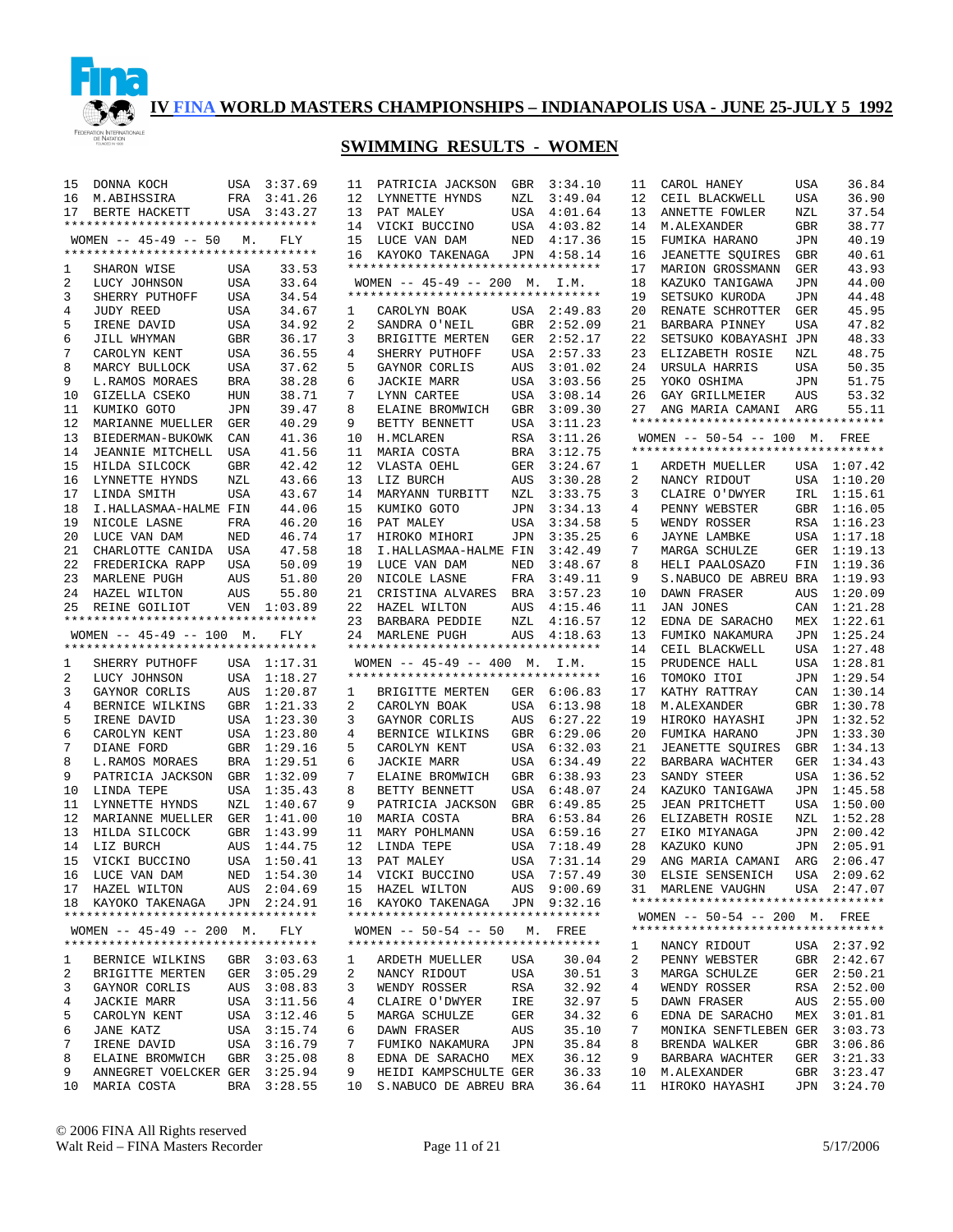

## **SWIMMING RESULTS - WOMEN**

| 12 | MARTHA BARRIOS                     | ARG        | 3:25.22      |    | ********************************** |            |             | 8  | JACQUELINE ODLUM                                     | CAN        | 3:26.53     |
|----|------------------------------------|------------|--------------|----|------------------------------------|------------|-------------|----|------------------------------------------------------|------------|-------------|
| 13 | JEANETTE SQUIRES                   | GBR        | 3:35.53      | 1  | WENDY ROSSER                       | RSA        | 37.61       | 9  | CEIL BLACKWELL                                       | USA        | 3:35.96     |
| 14 | LUISE EASTON                       |            | USA 3:36.14  | 2  | S.NABUCO DE ABREU BRA              |            | 38.57       | 10 | SUSAN SPRINGER                                       |            | USA 3:39.10 |
| 15 | SANDY STEER                        | USA        | 3:40.64      | 3  | BARBARA FRID                       | USA        | 40.24       | 11 | HARUMI SUGIMOTO                                      | JPN        | 3:45.01     |
| 16 | FUMIKA HARANO                      | JPN        | 3:40.75      | 4  | URSULA KASTNER                     | GER        | 40.96       | 12 | GISELA PETRI                                         | GER        | 3:46.28     |
| 17 | JACQUIE ARCHIBALD AUS              |            | 3:54.00      | 5  | JACQUELINE ODLUM                   | CAN        | 43.10       | 13 | VIRGINIA HEAD                                        | AUS        | 3:47.24     |
| 18 | ELIZABETH ROSIE                    |            | NZL 4:10.53  | 6  | <b>JAYNE LAMBKE</b>                | USA        | 43.28       | 14 | MARTHA BARRIOS                                       | ARG        | 3:51.04     |
| 19 | EDNA SPRING                        |            | USA 4:16.52  | 7  | DAWN FRASER                        | AUS        | 43.43       | 15 | NANCY BRUEGGEMAN                                     | USA        | 3:54.16     |
| 20 | ELSIE SENSENICH USA 4:41.60        |            |              | 8  | ANNETTE FOWLER                     | NZL        | 43.83       | 16 | LOUISE PALLET                                        | RSA        | 4:02.01     |
|    | ********************************** |            |              | 9  | CEIL BLACKWELL                     | USA        | 44.09       | 17 | CHIYOKO KIRIHARA                                     | JPN        | 4:11.16     |
|    | WOMEN -- 50-54 -- 400 M. FREE      |            |              | 10 | A.DORRESTEYNVOOBY HON              |            | 44.14       | 18 | LUISE EASTON                                         | USA        | 4:14.70     |
|    | ********************************** |            |              | 11 | BETSY DURRANT                      | USA        | 44.48       | 19 | ELIZABETH ROSIE                                      | NZL        | 4:21.95     |
|    | ARDETH MUELLER                     |            |              |    |                                    |            |             | 20 |                                                      |            | JPN 5:30.80 |
| 1  |                                    |            | USA 5:20.09  | 12 | GISELA PETRI                       | GER        | 45.77       |    | KAZUKO KUNO                                          |            |             |
| 2  | NANCY RIDOUT                       |            | USA 5:40.10  | 13 | MARTHA BARRIOS                     | ARG        | 47.33       | 21 | MARLENE VAUGHN<br>********************************** |            | USA 5:57.95 |
| 3  | JUDITH VAN BERKEL NED              |            | 5:48.82      | 14 | MACHIKO MORIOKA                    | JPN        | 49.27       |    |                                                      |            |             |
| 4  | BARBARA FRID                       |            | USA 5:51.36  | 15 | LOUISE PALLET                      | RSA        | 50.17       |    | WOMEN -- 50-54 -- 50                                 |            | M. BRST     |
| 5  | PENNY WEBSTER                      |            | GBR 5:52.35  | 16 | NANCY BRUEGGEMAN                   | USA        | 50.80       |    | **********************************                   |            |             |
| 6  | JAYNE LAMBKE                       |            | USA 5:52.49  | 17 | SETSUKO KURODA                     | JPN        | 51.01       | 1  | MONIKA SENFTLEBEN GER                                |            | 39.68       |
| 7  | MARGA SCHULZE                      |            | GER 6:08.54  | 18 | JEANETTE SQUIRES                   | GBR        | 51.98       | 2  | E.VAHRMEYER-LOSKA NED                                |            | 40.15       |
| 8  | CLAIRE O'DWYER                     |            | IRE 6:10.17  | 19 | ELIZABETH ROSIE                    | NZL        | 52.01       | 3  | <b>JAN JONES</b>                                     | CAN        | 43.41       |
| 9  | DAWN FRASER                        |            | AUS 6:18.30  | 20 | CHOU YUEH-YIN                      | TPE        | 52.14       | 4  | BETSY DURRANT                                        | USA        | 44.30       |
| 10 | <b>GILL TREGENNA</b>               |            | RSA 6:30.93  | 21 | GAY GRILLMEIER                     | AUS        | 52.55       | 5  | CYNTHIA ANDRADE                                      | <b>BRA</b> | 44.31       |
| 11 | BRENDA WALKER                      |            | GBR 6:35.94  | 22 | MARION GROSSMANN                   | GER        | 53.46       | 6  | MARGIT JEBE                                          | USA        | 44.79       |
| 12 | SANDY ETNYRE                       |            | USA 6:49.69  | 23 | <b>JEAN PRITCHETT</b>              | USA        | 53.54       | 7  | <b>JUDY DECKER</b>                                   | <b>USA</b> | 45.08       |
| 13 | SUSAN SPRINGER                     |            | USA 6:53.84  | 24 | BARBARA PINNEY                     | USA        | 55.19       | 8  | RAQUEL BENTOLILA                                     | USA        | 46.11       |
|    | PRUDENCE HALL                      |            | USA 6:56.26  | 25 |                                    |            |             | 9  |                                                      |            |             |
| 14 |                                    |            |              |    | RENATE ENNSER                      | <b>BRA</b> | 59.07       |    | CAROL HANEY                                          | USA        | 46.56       |
| 15 | TOMOKO ITOI                        | JPN        | 7:05.05      | 26 | YOKO OSHIMA                        |            | JPN 1:07.86 | 10 | ANNETTE FOWLER                                       | NZL        | 46.72       |
| 16 | MARTHA BARRIOS                     | ARG        | 7:06.72      | 27 | MARLENE VAUGHN                     |            | USA 1:19.40 | 11 | EDNA DE SARACHO                                      | MEX        | 48.18       |
| 17 | HIROKO HAYASHI                     | JPN        | 7:18.62      |    | ********************************** |            |             | 12 | CEIL BLACKWELL                                       | <b>USA</b> | 48.93       |
| 18 | M.ALEXANDER                        | GBR        | 7:24.09      |    | WOMEN -- 50-54 -- 100 M. BACK      |            |             | 13 | LOUISE PALLET                                        | <b>RSA</b> | 50.01       |
| 19 | LUISE EASTON                       | USA        | 7:27.09      |    | ********************************** |            |             | 14 | INGE GOEBEL                                          | <b>GER</b> | 50.30       |
| 20 | BIDDY HALL                         | AUS        | 7:30.53      | 1  | WENDY ROSSER                       |            | RSA 1:23.99 | 15 | MARGIE CRISP                                         | <b>USA</b> | 50.77       |
| 21 | CHIYOKO KIRIHARA JPN               |            | 7:30.55      | 2  | S. NABUCO DE ABREU BRA 1:24.75     |            |             | 16 | G.MEYER-BOEHM                                        | <b>GER</b> | 51.00       |
| 22 | SANDY STEER                        | <b>USA</b> | 7:38.11      | 3  | BRENDA WALKER                      | GBR        | 1:29.61     | 17 | <b>JEAN PRITCHETT</b>                                | <b>USA</b> | 51.18       |
| 23 | <b>JOAN PUSKAS</b>                 | CAN        | 7:39.49      | 4  | URSULA KASTNER                     | GER        | 1:30.29     | 18 | MARION GROSSMANN                                     | GER        | 52.38       |
| 24 | JEANETTE SQUIRES GBR               |            | 7:45.90      | 5  | BARBARA FRID                       | USA        | 1:30.62     | 19 | RENATE SCHROTTER                                     | GER        | 52.42       |
| 25 | FUMIKA HARANO                      | JPN        | 7:50.01      | 6  | JACQUELINE ODLUM                   | CAN        | 1:35.43     | 20 | KAZUYO SAKURAI                                       | JPN        | 52.65       |
| 26 |                                    |            |              | 7  |                                    |            | 1:35.56     | 21 |                                                      |            | 53.29       |
|    | KATHY RATTRAY                      | CAN        | 7:54.21      |    | BETSY DURRANT                      | USA        |             |    | SETSUKO KURODA                                       | JPN        |             |
| 27 | BARBARA WACHTER                    | GER        | 7:55.01      | 8  | <b>JAYNE LAMBKE</b>                | USA        | 1:36.60     | 22 | BARBARA PINNEY                                       | USA        | 55.69       |
| 28 | KAZUKO TANIGAWA                    |            | JPN 8:12.74  | 9  | CEIL BLACKWELL                     | USA        | 1:36.92     | 23 | M.GARCIA-TEICEIRA BRA                                |            | 57.92       |
| 29 | NANCY BRUEGGEMAN USA 8:16.28       |            |              | 10 | GISELA PETRI                       | GER        | 1:40.24     | 24 | AKIKO IIDA                                           | JPN        | 58.80       |
| 30 | SETSUKO KOBAYASHI JPN              |            | 8:22.45      | 11 | VIRGINIA HEAD                      | AUS        | 1:43.46     | 25 | GAY GRILLMEIER                                       | AUS        | 58.81       |
| 31 | JACQUIE ARCHIBALD AUS              |            | 8:31.13      | 12 | SUSAN SPRINGER                     | USA        | 1:43.63     | 26 | EIKO MIYANAGA                                        |            | JPN 1:01.28 |
| 32 | ANG MARIA CAMANI ARG               |            | 8:58.42      | 13 | ANNETTE FOWLER                     | NZL        | 1:44.29     | 27 | EDNA SPRING                                          | USA        | 1:07.35     |
|    | ********************************** |            |              | 14 | KATHY RATTRAY                      | CAN        | 1:44.58     | 28 | BREN CATCHPOLE                                       | AUS        | 1:07.74     |
|    | WOMEN -- 50-54 -- 800 M. FREE      |            |              | 15 | MARTHA BARRIOS                     | ARG        | 1:46.49     | 29 | JOY ANDERSEN                                         |            | AUS 1:15.64 |
|    | ********************************** |            |              | 16 | NANCY BRUEGGEMAN                   | USA        | 1:46.80     | 30 | MARLENE VAUGHN                                       |            | USA 1:19.03 |
| 1  | BARBARA FRID                       |            | USA 11:55.90 | 17 | ROBERTA BRADEN                     |            | USA 1:52.78 |    | **********************************                   |            |             |
| 2  | PENNY WEBSTER                      |            | GBR 11:57.37 | 18 | LOUISE PALLET                      |            | RSA 1:53.85 |    | WOMEN -- 50-54 -- 100 M. BRST                        |            |             |
|    | 3 JUDITH VAN BERKEL NED 12:03.77   |            |              |    | 19 JEAN PRITCHETT                  |            | USA 1:55.64 |    | **********************************                   |            |             |
| 4  | MARGA SCHULZE                      |            | GER 12:43.51 |    | 20 ELIZABETH ROSIE                 |            | NZL 1:57.74 |    | E.VAHRMEYER-LOSKA NED 1:29.46                        |            |             |
|    |                                    |            |              |    |                                    |            |             | 1  |                                                      |            |             |
| 5  | GILL TREGENNA                      |            | RSA 13:17.80 |    | 21 GAY GRILLMEIER                  |            | AUS 2:02.44 | 2  | MONIKA SENFTLEBEN GER 1:31.01                        |            |             |
| 6  | BRENDA WALKER                      |            | GBR 13:32.68 | 22 | EDNA SPRING                        |            | USA 2:19.89 | 3  | JOANN LEILICH                                        |            | USA 1:31.87 |
| 7  | SANDY ETNYRE                       |            | USA 13:45.07 |    | 23 RENATE ENNSER                   |            | BRA 2:20.10 | 4  | JAN JONES                                            |            | CAN 1:35.61 |
| 8  | SUSAN SPRINGER                     |            | USA 14:08.33 |    | 24 ELSIE SENSENICH                 |            | USA 2:50.85 | 5  | <b>BARBARA FRID</b>                                  |            | USA 1:37.31 |
| 9  | MARTHA BARRIOS                     |            | ARG 14:51.72 |    | ********************************** |            |             | 6  | CYNTHIA ANDRADE                                      |            | BRA 1:38.27 |
| 10 | BARBARA WACHTER                    |            | GER 15:14.74 |    | WOMEN -- 50-54 -- 200 M. BACK      |            |             | 7  | MARGIT JEBE                                          |            | USA 1:39.04 |
| 11 | LUISE EASTON                       |            | USA 15:19.13 |    | ********************************** |            |             | 8  | ANNETTE FOWLER                                       |            | NZL 1:40.75 |
| 12 | FUMIKA HARANO                      |            | JPN 15:33.45 | 1  | WENDY ROSSER                       |            | RSA 3:06.28 | 9  | JUDY DECKER                                          |            | USA 1:41.78 |
| 13 | NANCY BRUEGGEMAN USA 16:09.23      |            |              | 2  | JUDITH VAN BERKEL NED 3:10.93      |            |             | 9  | BETSY DURRANT                                        |            | USA 1:41.78 |
| 14 | JACOUIE ARCHIBALD AUS 16:47.89     |            |              | 3  | URSULA KASTNER                     | GER        | 3:16.50     | 11 | RAQUEL BENTOLILA                                     |            | USA 1:45.77 |
| 15 | YOKO OSHIMA                        |            | JPN 17:40.37 | 4  | <b>JUDY DECKER</b>                 | USA        | 3:18.57     | 12 | EDNA DE SARACHO                                      |            | MEX 1:48.10 |
| 16 | EDNA SPRING                        |            | USA 18:34.80 | 5  | BETSY DURRANT                      | USA        | 3:20.86     | 13 | G.MEYER-BOEHM                                        |            | GER 1:50.80 |
|    | ********************************** |            |              | 6  | BRENDA WALKER                      |            | GBR 3:22.64 | 13 | BIDDY HALL                                           |            | AUS 1:50.80 |
|    | $WOMEN$ -- 50-54 -- 50             |            |              | 7  |                                    |            |             | 15 |                                                      |            | USA 1:50.92 |
|    |                                    |            | M. BACK      |    | INGRID LUENING                     |            | GER 3:25.79 |    | URSULA HARRIS                                        |            |             |

© 2006 FINA All Rights reserved Walt Reid – FINA Masters Recorder Page 12 of 21 5/17/2006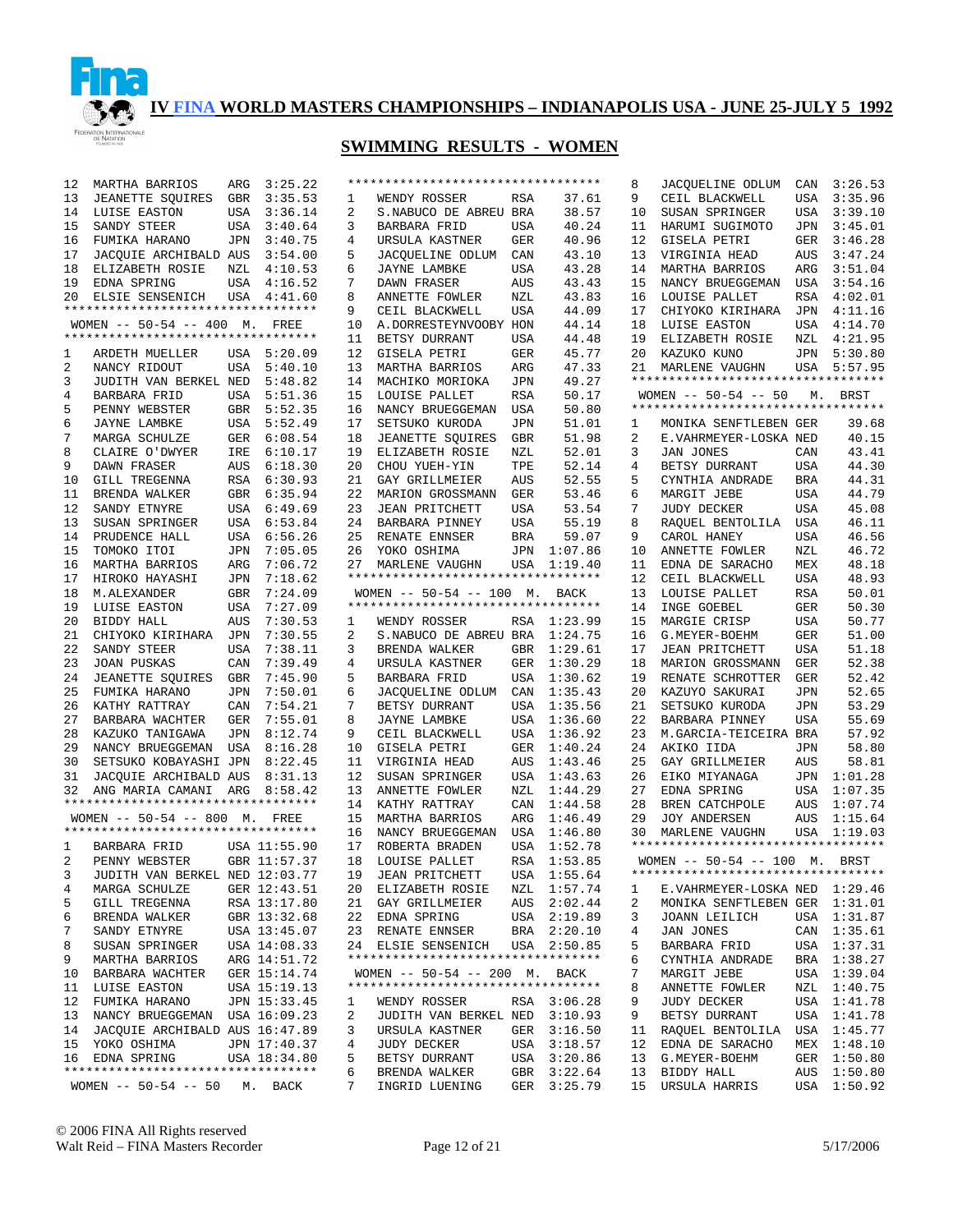

## **SWIMMING RESULTS - WOMEN**

| 16             | INGE GOEBEL                                                   | GER        | 1:51.87     | 6               |
|----------------|---------------------------------------------------------------|------------|-------------|-----------------|
| 17             | <b>JEAN PRITCHETT</b>                                         | USA        | 1:53.25     | 7               |
| 18             | LOUISE PALLET                                                 | RSA        | 1:54.30     | 8               |
| 19             | ROBERTA BRADEN                                                | USA        | 1:54.97     | 9               |
| 20             | SANDY STEER                                                   | USA        | 1:56.61     | 10              |
| 21             | KAZUYO SAKURAI                                                | JPN        | 1:59.95     | $\star\star$    |
| 22             | CLARICE ROSSI                                                 | USA        | 2:00.89     | W١              |
| 23             | FUMIKO NAKAMURA                                               | JPN        | 2:02.52     | $\star\,\star$  |
|                |                                                               |            |             |                 |
| 24             | RENATE ENNSER                                                 | BRA        | 2:06.16     | 1               |
| 25             | M.GARCIA-TEICEIRA BRA                                         |            | 2:09.69     | 2               |
| 26             | EIKO MIYANAGA                                                 | JPN        | 2:10.00     | 3               |
| 27             | ELSIE SENSENICH                                               | USA        | 2:27.71     | 4               |
| 28             | BREN CATCHPOLE                                                | AUS        | 2:28.44     | 5               |
|                | **********************************                            |            |             | 6               |
|                | WOMEN -- 50-54 -- 200 M.                                      |            | BRST        | 7               |
|                | **********************************                            |            |             | 8               |
| 1              | E.VAHRMEYER-LOSKA NED                                         |            | 3:19.33     | 9               |
| 2              | JOANN LEILICH                                                 | USA        | 3:19.66     | 10              |
| 3              | INGRID LUENING                                                | GBR        | 3:19.97     | 11              |
| 4              | MONIKA SENFTLEBEN GER                                         |            | 3:24.28     | 12              |
| 5              | JAN JONES                                                     | CAN        | 3:28.49     | 13              |
| 6              | MARGIT JEBE                                                   | USA        | 3:34.93     | $\star\star$    |
| 7              | CYNTHIA ANDRADE                                               | BRA        | 3:36.17     | W١              |
| 8              | ANNETTE FOWLER                                                | NZL        | 3:40.41     | $\star\,\star$  |
| 9              | EDNA DE SARACHO                                               | MEX        | 3:55.46     | 1               |
| 10             | JACOUELINE ODLUM                                              | CAN        | 3:55.71     | 2               |
| 11             |                                                               |            |             | 3               |
| 12             | URSULA HARRIS                                                 | USA<br>USA | 3:57.10     | 4               |
|                | SANDY ETNYRE                                                  |            | 3:58.31     |                 |
| 13             | <b>JEAN PRITCHETT</b>                                         | USA        | 4:04.17     | 5               |
| 14             | LOUISE PALLET                                                 | RSA        | 4:04.57     | 6               |
| 15             | ROBERTA BRADEN                                                | USA        | 4:05.47     | 7               |
| 16             | BIDDY HALL                                                    | AUS        | 4:06.66     | 8               |
| 17             | SANDY STEER                                                   | USA        | 4:15.59     | 9               |
| 18             | M.GARCIA-TEICEIRA BRA                                         |            | 4:33.81     | 10              |
| 19             | EIKO MIYANAGA                                                 |            | JPN 4:39.15 | 11              |
| 20             | ELSIE SENSENICH                                               | USA        | 5:11.44     | 12              |
| 21             | BREN CATCHPOLE                                                | AUS        | 5:23.50     | 13              |
|                | **********************************                            |            |             | 14              |
|                | $WOMEN$ -- 50-54 -- 50                                        | М.         | FLY         | $\star\,\star$  |
|                | **********************************                            |            |             | W               |
| $\mathbf{1}$   | NANCY RIDOUT                                                  | USA        | 35.04       | $\star\,\star$  |
| 2              | E.VAHRMEYER-LOSKA NED                                         |            | 35.78       | 1               |
| 3              | CLAIRE O'DWYER                                                | IRL        | 36.04       | 2               |
| 4              | BARBARA FRID                                                  | USA        | 36.11       | 3               |
| 5              | HELI PAALOSAZO                                                | FIN        | 39.47       | 4               |
| 6              | HEIDI KAMPSCHULTE                                             | GER        | 40.25       | 5               |
| 7              | RAQUEL BENTOLILA                                              | USA        | 41.89       | 6               |
| 8              | CHRISTEL VIGENER                                              | GER        | 42.18       | 7               |
| 9              | A.DORRESTEYNVOOBY                                             | HON        | 42.67       | 8               |
| 10             | GILL TREGENNA                                                 | RSA        | 42.69       | 9.              |
|                | 11 VIRGINIA HEAD                                              | AUS        | 44.18       | 10              |
| $\frac{1}{12}$ | HARUMI SUGIMOTO                                               | JPN        | 44.22       | 11              |
| 13             | CAROL HANEY                                                   | USA        | 45.53       | 12              |
| 14             | PRUDENCE HALL                                                 | USA        | 47.57       | 13              |
| 15             | ELSBETH SOEBERDT                                              | GER        | 49.10       | 14              |
|                |                                                               | JPN        | 49.51       | 15              |
|                | 16 HIROKO HAYASHI<br>17 URSULA HARRIS                         | USA        | 55.82       | 16              |
|                | *********************************                             |            |             |                 |
|                | WOMEN -- 50-54 -- 100 M. FLY                                  |            |             | 17              |
|                | **********************************                            |            |             | 18<br>19        |
|                |                                                               |            |             | $\star$ $\star$ |
| 1              | NANCY RIDOUT                                                  |            | USA 1:22.02 |                 |
| $\overline{a}$ | CLAIRE O'DWYER IRL $1:24.14$                                  |            |             | W               |
| 3              | E.VAHRMEYER-LOSKA NED                                         |            | 1:27.63     | $\star$ $\star$ |
| $\overline{4}$ | MONIKA SENFTLEBEN GER 1:32.44<br>CHRISTEL VIGENER GER 1:38.02 |            |             | $\mathbf 1$     |
| 5              |                                                               |            |             | $\overline{a}$  |

| 6              | MARGIT JEBE                                                                      | USA         | 1:42.67                    |
|----------------|----------------------------------------------------------------------------------|-------------|----------------------------|
| 7              | VIRGINIA HEAD                                                                    | AUS         | 1:46.35                    |
| 8              | CAROL HANEY                                                                      | USA         | 1:52.43                    |
| 9              | ELSBETH SOEBERDT GER                                                             |             | 1:53.11                    |
| 10             | BIDDY HALL                                                                       | AUS         | 1:56.90                    |
|                | **********************************                                               |             |                            |
|                | $WOMEN$ -- 50-54 -- 200 M.                                                       |             | FLY                        |
|                | **********************************                                               |             |                            |
| $\mathbf{1}$   | ARDETH MUELLER                                                                   | USA         | 2:52.71                    |
| 2              | E.VAHRMEYER-LOSKA NED                                                            |             | 3:25.58                    |
| 3              | CLAIRE O'DWYER                                                                   | IRL         | 3:28.86                    |
| 4              | MONIKA SENFTLEBEN GER                                                            |             | 3:32.04                    |
| 5              | CHRISTEL VIGENER GER                                                             |             | 3:42.75                    |
| б              | MARGIT JEBE                                                                      | USA         | 3:43.84                    |
| 7              | JACQUELINE ODLUM CAN                                                             |             | 3:47.48                    |
| 8              | GILL TREGENNA                                                                    | RSA         | 3:54.50                    |
| 9              | FUMIKO NAKAMURA                                                                  | JPN         | 4:00.08                    |
| 10             | VIRGINIA HEAD                                                                    | AUS         | 4:03.72                    |
| 11             | ELSBETH SOEBERDT                                                                 | ${\tt GER}$ | 4:05.78                    |
| 12             | BIDDY HALL                                                                       | AUS         | 4:12.92                    |
| 13             | EDNA SPRING                                                                      | USA         | 5:39.44                    |
|                | **********************************                                               |             |                            |
|                | WOMEN -- 50-54 -- 200 M. I.M.                                                    |             |                            |
|                |                                                                                  |             |                            |
| 1              | JUDITH VAN BERKEL NED                                                            |             | 3:08.31                    |
| $\overline{2}$ | MARGA SCHULZE                                                                    | GER         | 3:20.15<br>3:20.93         |
| 3<br>4         | JAYNE LAMBKE<br>------ ------<br><b>JUDY DECKER</b>                              | USA         |                            |
| 5              | HELI PAALOSAZO                                                                   | USA         | 3:21.46<br>3:22.38         |
|                | DAWN FRASER                                                                      | FIN         | 3:23.12                    |
| 6              | MARGIT JEBE                                                                      | AUS         | 3:28.93                    |
| 7<br>8         |                                                                                  | USA<br>GBR  |                            |
| 9              | BRENDA WALKER<br>SANDY ETNYRE                                                    |             | 3:31.02<br>3:44.20         |
| 10             | PRUDENCE HALL                                                                    | USA<br>USA  | 3:46.84                    |
| 11             | ELSBETH SOEBERDT GER                                                             |             | 3:56.20                    |
| 12             | ROBERTA BRADEN                                                                   | USA         | 4:02.03                    |
| 13             | HIROKO HAYASHI                                                                   | JPN         | 4:11.51                    |
| 14             | FUMIKA HARANO                                                                    | JPN         | 4:33.59                    |
|                | **********************************                                               |             |                            |
|                | WOMEN $-- 50-54 -- 400$ M.                                                       |             | I.M.                       |
|                | *********************************                                                |             |                            |
| $\mathbf{1}$   | ARDETH MUELLER USA 6:12.08                                                       |             |                            |
| $\overline{a}$ | JUDITH VAN BERKEL NED                                                            |             | 6:38.33                    |
| 3              | JAYNE LAMBKE                                                                     | USA         | 7:09.82                    |
| 4              | INGRID LUENING                                                                   | GER         | 7:10.54                    |
| 5              | JUDY DECKER                                                                      | USA         | 7:11.08                    |
| б              | JACQUELINE ODLUM CAN                                                             |             | 7:28.08                    |
| 7              | GILL TREGENNA                                                                    | RSA         | 7:28.77                    |
| 8              | CYNTHIA ANDRADE                                                                  | <b>BRA</b>  | 7:42.01                    |
| 9              | CHRISTEL VIGENER                                                                 | GER         |                            |
| 10             |                                                                                  |             | 7:42.55                    |
|                | VIRGINIA HEAD                                                                    |             | AUS 7:50.05                |
| 11             | SANDY ETNYRE                                                                     | USA         | 8:02.31                    |
| 12             | BIDDY HALL                                                                       |             | AUS 8:06.02                |
| 13             | PRUDENCE HALL                                                                    | USA         | 8:07.78                    |
| 14             | SUSAN SPRINGER                                                                   |             | USA 8:08.73                |
| 15             | ELSBETH SOEBERDT                                                                 |             |                            |
| 16             | ROBERTA BRADEN                                                                   |             | GER 8:12.17<br>USA 8:27.51 |
| 17             | CHIYOKO KIRIHARA JPN                                                             |             | 8:43.97                    |
|                | 18 LUISE EASTON                                                                  |             | USA 8:56.53                |
|                | 19 EDNA SPRING                                                                   |             | USA 10:08.48               |
|                | **********************************                                               |             |                            |
|                | WOMEN -- 55-59 -- 50 M. FREE                                                     |             |                            |
|                | **********************************                                               |             |                            |
|                | *******************<br>1 PAMELA HUTCHINGS AUS 34.28<br>54.83 – Frantis USA 34.83 |             | 34.28                      |

| 3            | JOHNNIE DETRICK                    | USA        | 34.89   |
|--------------|------------------------------------|------------|---------|
| 4            | LOTTIE GEURTS                      | NED        | 35.41   |
| 5            | BARBARA ZAREMSKI                   | USA        | 35.51   |
| 6            | HAIKE HOELER                       | GER        | 36.53   |
| 7            | DORIS KLITZKE                      | USA        | 37.23   |
| 8            | MARGIE HEINEMAN                    | USA        | 37.96   |
| 9            | ELIANE PELLIS                      | BEL        | 38.01   |
| 10           | CHIE NAMIKI                        | JPN        | 38.19   |
| 11           |                                    |            |         |
|              | JEAN FOX                           | USA        | 38.80   |
| 12           | BETH WHITTALL                      | CAN        | 39.71   |
| 13           | BARBARA HANSEN                     | USA        | 40.28   |
| 14           | VALERIE LYONS                      | USA        | 40.75   |
| 15           | MUTSUKO KURUSHIMA                  | JPN        | 41.66   |
| 16           | HENRIETTA BERNING                  | USA        | 42.17   |
| 17           | GERDA GRASSE                       | GER        | 42.37   |
| 18           | BARBARA JOHNSON                    | USA        | 42.40   |
| 19           | AYAKO TSUNO                        | JPN        | 42.78   |
| 20           | MARYLEE MEDVE                      | USA        | 42.94   |
| 21           | <b>JESSIE CALLEBAUT</b>            | BEL        | 43.54   |
| 22           | MITSUKO KOGANEI                    | JPN        | 44.93   |
| 23           | ELISABETH SEITER                   | GER        | 45.05   |
| 24           |                                    |            | 45.22   |
|              | DONNA SCOTT                        | USA        |         |
| 25           | ANITA SEEGER                       | GER        | 47.22   |
| 26           | RURIKO YAMAUCHI                    | JPN        | 47.62   |
| 27           | KYOKO ISHII                        | JPN        | 47.66   |
| 28           | ACACELY MAYER                      | MEX        | 49.76   |
| 29           | FLAVIA MCBRIDE                     | USA        | 50.44   |
| 30           | EIKO ITO                           | JPN        | 51.99   |
| 32           | TAMAKO MITSUTANI                   | JPN        | 52.84   |
| 33           | HARUE SAITO                        | JPN        | 52.91   |
| 34           | JANET SCHENCK                      | USA        | 53.20   |
| 35           | MICHIKO NODA                       | JPN        | 53.34   |
| 36           | JAN MORRISON                       | GBR        | 54.88   |
| 37           | TERESA SANCHEZ                     | MEX        | 55.91   |
| 38           | HIROKO OKAMURA                     | JPN        | 57.18   |
|              |                                    |            |         |
| 39           | KIMIKO MATSUMOTO                   | JPN        | 58.39   |
| $40$         | <b>JEAN WILLOUGHBY</b>             | NZL        | 59.00   |
| 41           | KEIKO TAKAHATA                     | JPN        | 1:06.11 |
| 42           | HILDA SOARES                       | <b>BRA</b> | 1:16.17 |
|              | ********************************** |            |         |
|              | $WOMEN$ -- 55-59 -- 100 M.         |            | FREE    |
|              | *********************************  |            |         |
| $\mathbf{1}$ | PAMELA HUTCHINGS                   | AUS        | 1:17.27 |
| 2            | JEANNE LITTLE                      | USA        | 1:21.09 |
| 3            | LOTTIE GEURTS                      | NED        | 1:21.22 |
| 4            | JOHNNIE<br>DETRICK                 | USA        | 1:21.95 |
| 5            | ELIANE PELLIS                      | BEL        | 1:25.85 |
| 6            | <b>JEAN FOX</b>                    | USA        | 1:30.16 |
| 7            | BETH WHITTALL                      | CAN        | 1:30.32 |
| 8            | KELKO FUJIMOTO                     | JPN        | 1:30.39 |
| 9            | VALERIE LYONS                      | USA        | 1:31.79 |
| 10           |                                    | JPN        |         |
|              | CHIE NAMIKI                        |            | 1:32.26 |
| 11           | MARYLEE MEDVE                      | USA        | 1:35.54 |
| 12           | BARBARA JOHNSON                    | USA        | 1:36.68 |
| 13           | CAROL LOWENGRUB                    | USA        | 1:38.36 |
| 14           | ITSUKO KATSUBE                     | JPN        | 1:39.34 |
| 15           | MUTSUKO KURUSHIMA                  | JPN        | 1:40.26 |
| 16           | HENRIETTA BERNING                  | USA        | 1:41.67 |
| 17           | <b>JESSIE CALLEBAUT</b>            | BEL        | 1:41.68 |
| 18           | GERDA GRASSE                       | GER        | 1:42.96 |
| 19           | DONNA SCOTT                        | USA        | 1:44.25 |
| 20           | ANN STEVENS                        | USA        | 1:45.77 |
| 21           | MITSUKO KOGANEI                    | JPN        | 1:48.20 |
| 22           | FLAVIA MCBRIDE                     | USA        | 1:52.19 |
| 23           | JOYCE LINDLEY                      | USA        | 1:59.84 |
|              |                                    |            |         |

© 2006 FINA All Rights reserved Walt Reid – FINA Masters Recorder Page 13 of 21 5/17/2006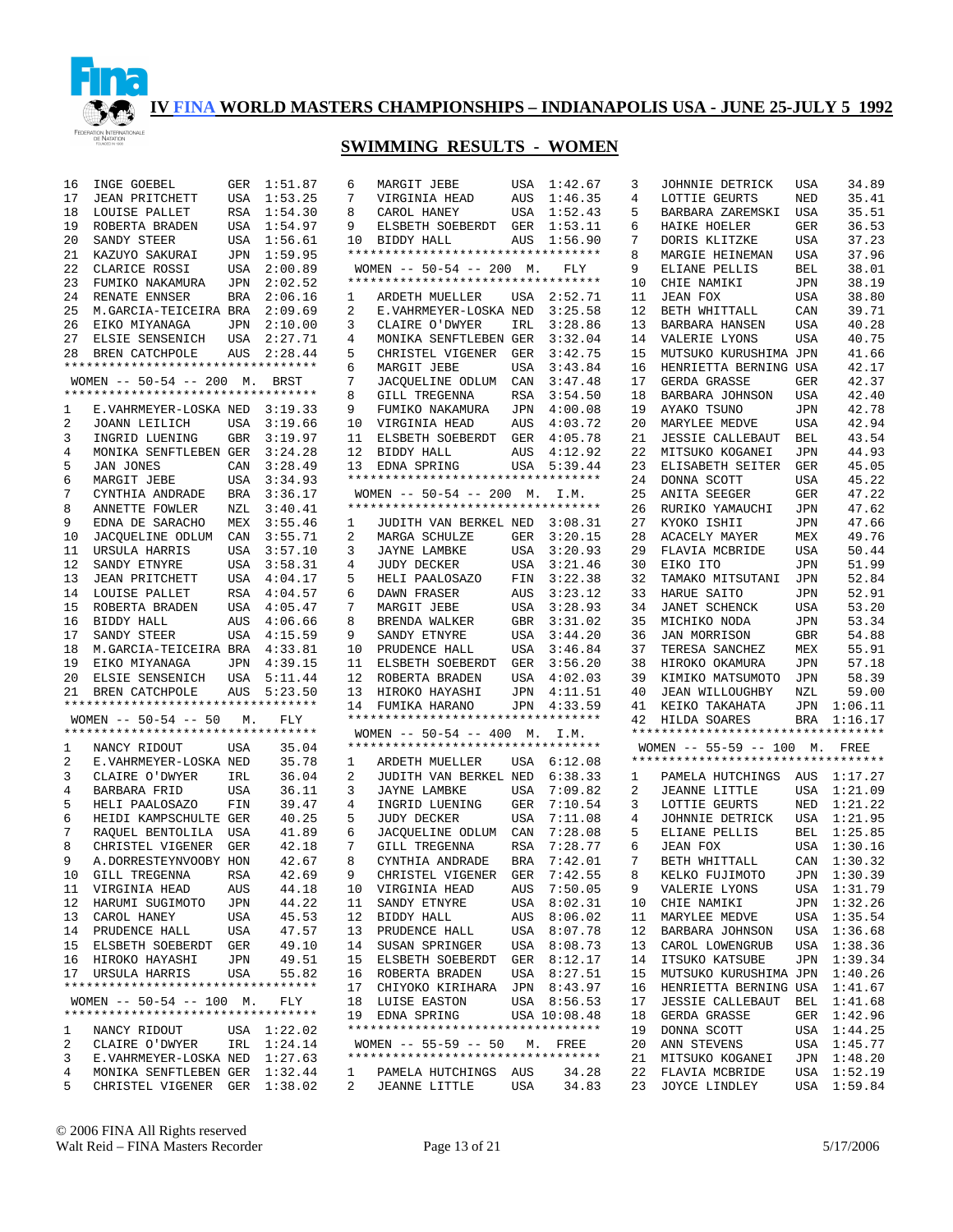

| 24 | ACACELY MAYER                                                       |            | MEX 2:01.08  | 9        | CAROL LOWENGRUB                    |            | USA 14:40.09   | 12       | MICHIKO TOKANO                          |            | JPN 1:50.82        |
|----|---------------------------------------------------------------------|------------|--------------|----------|------------------------------------|------------|----------------|----------|-----------------------------------------|------------|--------------------|
| 25 | HARUE SAITO                                                         |            | JPN 2:03.74  | 10       | MARY ANN STONE                     |            | USA 14:44.89   | 13       | HENRIETTA BERNING USA 1:52.20           |            |                    |
| 26 | TERESA SANCHEZ                                                      |            | MEX 2:07.10  | 11       | VALERIE LYONS                      |            | USA 14:55.22   | 14       | PENNEY DUNN                             |            | AUS 1:52.24        |
| 27 | MARYLYN CALABRESE USA 2:19.03                                       |            |              | 12       | BARBARA JOHNSON                    |            | USA 14:57.69   | 15       | ELISABETH SEITER                        |            | GER 1:55.82        |
| 28 | NOLA DEAN                                                           | AUS        | 2:24.57      | 13       | ANNIE ATWOOD                       |            | USA 15:21.95   | 16       | SHIRLEY BEHELER                         |            | USA 1:56.93        |
| 29 | SANDRA BUCHANAN                                                     |            | USA 2:25.81  | 14       | PEGGY BUCHANNAN                    |            | USA 16:45.62   | 17       | ISABE CARAZA                            |            | MEX 1:59.81        |
|    | **********************************                                  |            |              | 15       | FLAVIA MCBRIDE                     |            | USA 16:56.70   | 18       | ANN STEVENS                             |            | USA 2:02.15        |
|    | WOMEN -- 55-59 -- 200 M. FREE                                       |            |              | 16       | JOYCE LINDLEY                      |            | USA 17:50.56   | 19       | SHEILA MARSDEN                          | CAN        | 2:04.90            |
|    | **********************************                                  |            |              | 17       | SHIRLEY MCFARLAND USA 18:02.54     |            |                | 20       | MARYLYN CALABRESE USA                   |            | 2:19.88            |
| 1  | PAMELA HUTCHINGS AUS                                                |            | 2:50.01      | 18       | CARLINA CATANIA                    |            | ARG 18:18.98   | 21       | NANCY MCPHEE                            | USA        | 2:34.15            |
| 2  | LOTTIE GEURTS                                                       | NED        | 2:59.23      | 19       | JANET SCHENCK                      |            | USA 18:37.50   | 22       | JANET SCHENCK                           | USA        | 2:47.16            |
| 3  | MARLENE MENDES                                                      | BRA        | 3:03.94      | 20       | NANCY MCPHEE                       |            | USA 20:09.47   |          | 23 NOLA DEAN                            | AUS        | 3:02.96            |
| 4  | KELKO FUJIMOTO                                                      | JPN        | 3:16.53      |          | ********************************** |            |                |          | **********************************      |            |                    |
| 5  | VALERIE LYONS                                                       | USA        | 3:19.90      |          | WOMEN $-- 55-59 -- 50$             |            | M. BACK        |          | WOMEN -- 55-59 -- 200 M. BACK           |            |                    |
| 6  | ELIZABET MOORE                                                      | USA        | 3:20.26      |          | ********************************** |            |                |          | **********************************      |            |                    |
| 7  | MARY ANN STONE                                                      | USA        | 3:20.73      | 1        | BETSY JORDAN                       | USA        | 37.30          | 1        | BETSY JORDAN                            |            | USA 2:59.18        |
| 8  | CHIE NAMIKI                                                         | JPN        | 3:23.69      | 2        | PAMELA HUTCHINGS AUS               |            | 39.09          | 2        | PAMELA HUTCHINGS                        | AUS        | 3:10.63            |
| 9  | BARBARA JOHNSON                                                     | USA        | 3:26.51      | 3        | ALICE KINNAIRD                     | AUS        | 40.75          | 3        | ALICE KINNAIRD                          | AUS        | 3:16.43            |
| 10 | MARYLEE MEDVE                                                       | USA        | 3:26.63      | 4        | HAIKE HOELER                       | GER        | 42.61          | 4        | MARLENE MENDES                          | BRA        | 3:26.23            |
| 11 | CAROL LOWENGRUB                                                     | <b>USA</b> | 3:27.16      | 5        | BEVERLY MYERS                      | USA        | 42.96          | 5        | HAIKE HOELER                            | GER        | 3:26.84            |
| 12 | LESLEY MASON-WARD CAN                                               |            | 3:45.01      | 6        | MARCIA RIBEIRO                     | BRA        | 43.39          | 6        | MARCIA RIBEIRO                          | BRA        | 3:36.05            |
| 13 | PEGGY BUCHANNAN                                                     | USA        | 3:49.06      | 7        | DORIS KLITZKE                      | USA        | 45.24          | 7        | DEVOS-VAN GERUEN                        | NED        | 3:36.07            |
| 14 | ANN STEVENS                                                         | USA        | 3:49.60      | 8        | BARBARA HANSEN                     | USA        | 46.75          | 8        | ELIZABET MOORE                          | USA        | 3:49.99            |
| 15 | GERDA GRASSE                                                        | GER        | 3:50.78      | 9        | BARBARA MORTON                     | <b>GBR</b> | 47.58          | 9        | BARBARA MORTON                          | GBR        | 3:53.74            |
| 16 | FLAVIA MCBRIDE                                                      | USA        | 3:53.18      | 10       | KELKO FUJIMOTO                     | JPN        | 47.77          | 10       | TOSHIKO KATO                            | JPN        | 3:56.95            |
| 17 | MASAKO HOSHINO                                                      | JPN        | 3:55.87      | 11       | JEAN FOX                           | USA        | 48.63          | 11       | KELKO FUJIMOTO                          | JPN        | 3:57.92            |
| 18 | JOYCE LINDLEY                                                       |            | USA 4:03.38  | 12       | MASAKO HOSHINO                     | JPN        | 48.79          | 12       | BARBARA HANSEN                          | USA        | 3:59.81            |
| 19 | DOROTHY O'BRIEN                                                     | AUS        | 4:10.88      | 13       | HENRIETTA BERNING USA              |            | 49.59          | 13       | MAREN PISKORA                           | GER        | 4:00.09            |
| 20 | MARYLYN CALABRESE USA 4:25.23                                       |            |              | 14       | PENNEY DUNN                        | AUS        | 49.73          | 14       | HERTA GREGG                             | GER        | 4:00.97            |
| 21 | NANCY MCPHEE<br>**********************************                  |            | USA 4:29.24  | 15       | VALERIE LYONS                      | USA        | 50.43          | 15       | PENNEY DUNN                             | AUS        | 4:03.20            |
|    |                                                                     |            |              | 16       | ANITA SEEGER                       | GER        | 51.30          | 16       | HENRIETTA BERNING USA<br>ITSUKO KATSUBE |            | 4:08.34            |
|    | WOMEN -- 55-59 -- 400 M. FREE<br>********************************** |            |              | 17<br>18 | ELISABETH SEITER<br>ITSUKO KATSUBE | GER<br>JPN | 51.40<br>51.61 | 17<br>18 | <b>JEAN FOX</b>                         | JPN<br>USA | 4:10.38<br>4:10.43 |
| 1  | LOTTIE GEURTS                                                       |            | NED 6:25.32  | 19       | TOSHIKO KATO                       | JPN        | 52.10          | 19       | ISABE CARAZA                            | MEX        | 4:10.59            |
| 2  | JEANNE LITTLE                                                       |            | USA 6:32.71  | 20       | MICHIKO TOKANO                     | JPN        | 52.18          | 20       | SHEILA MARSDEN                          | CAN        | 4:24.90            |
| 3  | MARLENE MENDES                                                      |            | BRA 6:45.60  | 21       | E.GETSCHMANN                       | GER        | 52.30          | 21       | TOSHIE HOSHINO                          | JPN        | 4:46.20            |
| 4  | BETH WHITTALL                                                       |            | CAN 6:58.37  | 22       | LEA MAES                           | BEL        | 52.54          | 22       | DOROTHY O'BRIEN                         | AUS        | 4:48.71            |
| 5  | KELKO FUJIMOTO                                                      | JPN        | 7:03.62      | 23       | ISABE CARAZA                       | MEX        | 53.22          | 23       | JOYCE LINDLEY                           | USA        | 5:12.85            |
| 6  | A.DEVOS-VAN GERUE NED                                               |            | 7:03.67      | 24       | <b>JESSIE CALLEBAUT</b>            | BEL        | 53.41          | 24       | NOLA DEAN                               | AUS        | 6:18.46            |
| 7  | CAROL LOWENGRUB                                                     | <b>USA</b> | 7:07.44      | 25       | SHEILA MARSDEN                     | CAN        | 55.51          |          | **********************************      |            |                    |
| 8  | CHIE NAMIKI                                                         | JPN        | 7:10.65      | 26       | RURIKO YAMAUCHI                    | JPN        | 55.53          |          | WOMEN $-- 55-59 -- 50$                  | М.         | BRST               |
| 9  | ELIZABET MOORE                                                      | <b>USA</b> | 7:11.45      | 27       | MARLENE EICH                       | GER        | 56.73          |          | **********************************      |            |                    |
| 10 | BARBARA JOHNSON                                                     | USA        | 7:11.87      | 28       | KYOKO ISHII                        | JPN        | 56.81          | 1        | ELAINE PELLIS                           | BEL        | 43.43              |
| 11 | MARYLEE MEDVE                                                       | <b>USA</b> | 7:21.06      | 29       | ANN STEVENS                        | USA        | 57.37          | 2        | ANNE MCGUIRE                            | USA        | 45.02              |
| 12 | ANNIE ATWOOD                                                        | USA        | 7:29.15      | 30       | TOSHIE HOSHINO                     | JPN        | 59.90          | 3        | JOHNNIE DETRICK                         | <b>USA</b> | 45.36              |
| 13 | JEAN FOX                                                            | USA        | 7:32.13      |          | 31 ACACELY MAYER                   | MEX        | 1:00.39        | 4        | BEVERLY MYERS                           | <b>USA</b> | 45.66              |
| 14 | FLAVIA MCBRIDE                                                      |            | USA 8:12.58  |          | 32 MICHIKO NODA                    | JPN        | 1:02.94        | 5        | MARGIE HEINEMAN                         | USA        | 46.99              |
| 15 | JOYCE LINDLEY                                                       |            | USA 8:33.76  |          | 33 KEIKO TAKAHATA                  | JPN        | 1:13.15        | 6        | CAROL REINKE                            | USA        | 47.17              |
| 16 | DOROTHY O'BRIEN                                                     |            | AUS 8:46.39  | 34       | JEAN WILLOUGHBY                    | NZL        | 1:14.51        | 7        | LEA MAES                                | BEL        | 49.80              |
| 17 | MUTSUKO KURUSHIMA JPN 8:48.34                                       |            |              |          | 35 JANET SCHENCK                   |            | USA 1:16.22    | 8        | MAREN PISKORA                           | GER        | 49.83              |
|    | 18 CARLINA CATANIA                                                  |            | ARG 9:02.04  |          | 36 HILDA SOARES                    |            | BRA 1:28.23    | 9        | <b>JESSIE CALLEBAUT</b>                 | BEL        | 49.86              |
|    | 19 MARYLYN CALABRESE USA 9:13.68                                    |            |              |          | ********************************** |            |                | 10       | AYAKO TSUNO                             | JPN        | 51.03              |
| 20 | JAN MORRISON                                                        |            | GBR 9:16.56  |          | WOMEN -- 55-59 -- 100 M. BACK      |            |                | 11       | CHANG HSIU-WEI                          | TPE        | 51.23              |
|    | 21 NOLA DEAN                                                        |            | AUS 10:52.55 |          | ********************************** |            |                | 12       | KOKO MOROOKA                            | JPN        | 53.13              |
|    | **********************************                                  |            |              | ı        | BETSY JORDAN                       |            | USA 1:21.42    | 13       | NORIKO YATSUNAMI                        | JPN        | 53.20              |
|    | WOMEN -- 55-59 -- 800 M. FREE                                       |            |              | 2        | PAMELA HUTCHINGS                   |            | AUS 1:26.72    | 14       | ELISABETH SEITER                        | GER        | 54.01              |
|    | **********************************                                  |            |              | 3        | ALICE KINNAIRD                     |            | AUS 1:30.76    | 15       | DONNA SCOTT                             | USA        | 54.65              |
| 1  | BETSY JORDAN                                                        |            | USA 12:09.10 | 4        | BEVERLY MYERS                      |            | USA 1:35.17    | 16       | HERTA GREGG                             | GER        | 54.84              |
| 2  | LOTTIE GEURTS                                                       |            | NED 13:15.64 | 5        | HAIKE HOELER                       | GER        | 1:36.62        | 17       | ANITA SEEGER                            | GER        | 55.01              |
| 3  | BARBARA ZAREMSKI USA 13:33.63                                       |            |              | 6        | MARCIA RIBEIRO                     |            | BRA 1:38.30    | 18       | MARLENE EICH                            | GER        | 55.57              |
| 4  | MARLENE MENDES                                                      |            | BRA 13:40.78 | 7        | BARBARA ZAREMSKI                   |            | USA 1:42.02    | 19       | AKEMI KUBO                              | JPN        | 57.94              |
| 5  | MARCIA RIBEIRO                                                      |            | BRA 13:54.73 | 8        | KELKO FUJIMOTO                     |            | JPN 1:46.96    | 20       | GERDA GRASSE                            | GER        | 58.25              |
| 6  | A.DEVOS-VAN GERUE NED 14:31.83                                      |            |              | 9        | BARBARA HANSEN                     | USA        | 1:47.51        | 21       | HENRIETTA BERNING USA 1:00.15           |            |                    |
| 7  | ELIZABET MOORE                                                      |            | USA 14:38.76 | 10       | BARBARA MORTON                     | GBR        | 1:49.00        | 22       | JAN MORRISON                            |            | GBR 1:00.70        |
| 8  | MARYLEE MEDVE                                                       |            | USA 14:39.46 | 11       | LESLEY MASON-WARD CAN 1:50.61      |            |                | 23       | COLETTE LEHOT                           |            | FRA 1:05.21        |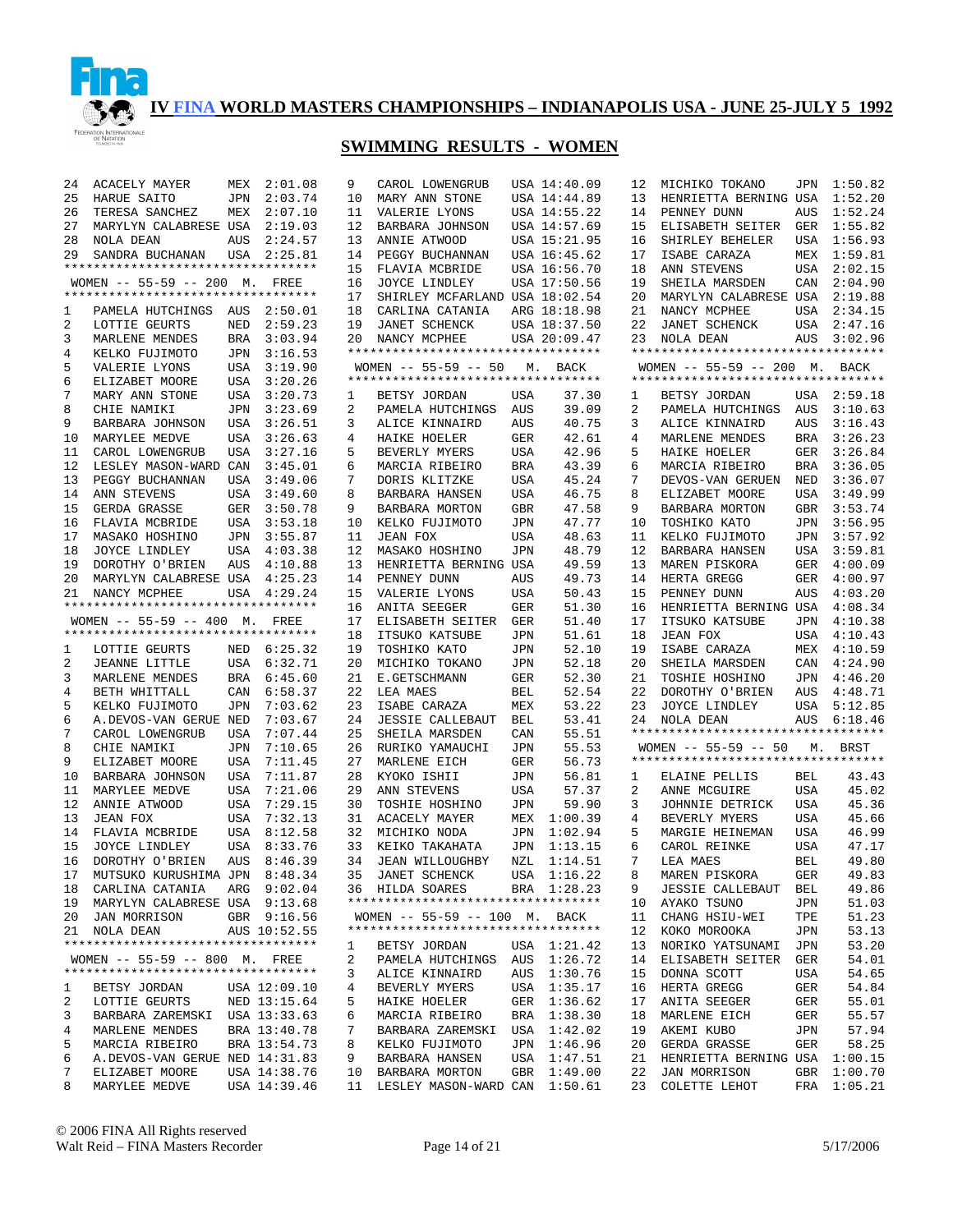

## **SWIMMING RESULTS - WOMEN**

| 24             | ACACELY MAYER                      | MEX          | 1:05.67     | 3            | BEVERLY MYERS                                         | USA | 41.76         |
|----------------|------------------------------------|--------------|-------------|--------------|-------------------------------------------------------|-----|---------------|
| 25             | MOREN INES BERNAL MEX              |              | 1:06.36     | 4            | DORIS KLITZKE                                         | USA | 43.00         |
| 26             | JANET SCHENCK                      | USA          | 1:08.56     | 5            | MARCIA RIBEIRO                                        | BRA | 44.29         |
| 27             | DORIS GUTCHESS                     | USA          | 1:15.47     | 6            | CAROL REINKE                                          | USA | 47.23         |
|                |                                    |              |             |              |                                                       |     |               |
| 28             | KEIKO TAKAHATA                     | JPN          | 1:19.49     | 7            | DONNA EDELBAUM                                        | USA | 48.74         |
| 29             | <b>HILDA SOARES</b>                | BRA          | 1:34.46     | 8            | SHIRLEY BEHELER                                       | USA | 51.42         |
|                | ********************************** |              |             | 9            | PENNEY DUNN                                           | AUS | 51.43         |
|                | WOMEN $-- 55-59 -- 100$ M.         |              | BRST        | 10           | ANITA SEEGER                                          | GER | 52.96         |
|                | ********************************** |              |             | 11           | LESLEY MASON-WARD CAN                                 |     | 53.26         |
| 1              | ELAINE PELLIS                      | BEL          | 1:38.69     | 12           | PEGGY BUCHANNAN                                       | USA | 57.23         |
| 2              | ANNE MCGUIRE                       | USA          | 1:43.41     | 13           | GERDA GRASSE                                          | GER | 58.15         |
| 3              | BEVERLY MYERS                      | USA          | 1:43.47     | 14           | SHIRLEY MCFARLAND USA                                 |     | 58.54         |
| 4              |                                    |              | 1:44.97     | 15           | ACACELY MAYER                                         | MEX | 59.89         |
|                | JOHNNIE DETRICK                    | USA          |             |              |                                                       |     |               |
| 5              | CAROL REINKE                       | USA          | 1:46.30     | 16           | DOROTHY O'BRIEN                                       | AUS | 1:20.26       |
| 6              | MAREN PISKORA                      | GER          | 1:47.03     |              | **********************************                    |     |               |
| 7              | CHIE NAMIKI                        | JPN          | 1:47.56     |              | WOMEN $-- 55-59 -- 100$ M.                            |     | FLY           |
| 8              | ANNE STANLEY                       | NZL          | 1:48.98     |              | **********************************                    |     |               |
| 9              | LEA MAES                           | BEL          | 1:50.86     | 1            | HAIKE HOELER                                          | GER | 1:28.28       |
| 10             | <b>JESSIE CALLEBAUT</b>            | BEL          | 1:52.85     | 2            | ANNE MCGUIRE                                          | USA | 1:36.55       |
| 11             | HERTA GREGG                        | GER          | 1:53.79     | 3            | <b>JEANNE LITTLE</b>                                  | USA | 1:42.95       |
| 12             | CLAUDIA MULTER                     | USA          | 1:53.92     | 4            | DORIS KLITZKE                                         | USA | 1:44.21       |
| 13             |                                    |              |             | 5            | PEGGY WIRT                                            | USA | 1:58.43       |
|                | NORIKO YATSUNAMI                   | JPN          | 1:54.73     |              |                                                       |     |               |
| 14             | CHANG HSIU-WEI                     | TPE          | 1:55.36     | 6            | SHIRLEY BEHELER                                       | USA | 1:59.91       |
| 15             | DONNA EDELBAUM                     | USA          | 1:55.59     | 7            | PENNEY DUNN                                           | AUS | 2:00.34       |
| 16             | VALERIE LYONS                      | USA          | 1:57.19     | 8            | ANNIE ATWOOD                                          | USA | 2:06.28       |
| 17             | BARBARA MORTON                     | $\mbox{GBR}$ | 1:57.58     | 9            | CAROL LOWENGRUB                                       | USA | 2:12.31       |
| 18             | E.GETSCHMANN                       | GER          | 1:57.63     |              | *********************************                     |     |               |
| 19             | MARY ANN STONE                     | USA          | 1:58.63     |              | WOMEN $-- 55-59 -- 200$ M.                            |     | FLY           |
| 20             | KOKO MOROOKA                       | JPN          | 1:58.99     |              | *********************************                     |     |               |
| 21             | ELISABETH SEITER                   | GER          | 2:00.04     | 1            | ANNE MCGUIRE                                          | USA | 3:33.50       |
| 22             |                                    |              | 2:03.96     | 2            |                                                       | USA |               |
|                | TERESA SANCHEZ                     | MEX          |             |              | JEANNE LITTLE                                         |     | 3:55.88       |
| 23             | COLETTE LEHOT                      | FRA          | 2:05.91     | 3            | MARGIE HEINEMAN                                       | USA | 4:03.39       |
| 24             | ANN STEVENS                        | USA          | 2:12.51     | 4            | A.DEVOS-VAN GERUE NED                                 |     | 4:06.69       |
|                |                                    |              |             |              |                                                       |     |               |
| 25             | MOREN INES BERNAL MEX              |              | 2:24.33     | 5            | DORIS KLITZKE                                         | USA | 4:07.14       |
|                | ********************************** |              |             | 6            | SHIRLEY MCFARLAND USA                                 |     | 4:22.67       |
|                | WOMEN $-- 55-59 -- 200$ M.         |              | BRST        | 6            | DONNA EDELBAUM                                        | USA | 4:22.67       |
|                | ********************************** |              |             | 8            |                                                       |     |               |
|                |                                    |              |             | 9            | ANNIE ATWOOD                                          | USA | 4:43.44       |
| 1              | ANNE MCGUIRE                       | USA          | 3:38.71     |              | CAROL LOWENGRUB<br>********************************** | USA | 4:48.08       |
| 2              | ELAINE PELLIS                      | BEL          | 3:39.96     |              |                                                       |     |               |
| 3              | MAREN PISKORA                      | GER          | 3:46.94     |              | WOMEN $-- 55-59 -- 200$ M.                            |     | I.M.          |
| 4              | JOHNNIE DETRICK                    | USA          | 3:47.53     |              | *********************************                     |     |               |
| 5              | CAROL REINKE                       | USA          | 3:47.56     | 1            | BETSY JORDAN                                          | USA | 3:09.94       |
| 6              | BARBARA ZAREMSKI                   | USA          | 3:52.02     | 2            | BEVERLY MYERS                                         | USA | 3:25.43       |
| 7              | MARGIE HEINEMAN                    | USA          | 3:52.56     | 3            | DORIS KLITZKE                                         | USA | 3:39.26       |
| 8              | ANNE STANLEY                       | NZL          | 3:54.46     | 4            | MARCIA RIBEIRO                                        | BRA | 3:40.16       |
| 9              | <b>JESSIE CALLEBAUT</b>            | BEL          | 3:56.58     | 5            | A.DEVOS-VAN GERUE NED                                 |     | 3:40.88       |
|                |                                    |              |             |              |                                                       |     |               |
| 10             | LEA MAES                           | BEL          | 4:00.02     | 6            | CAROL REINKE                                          | USA | 3:43.04       |
| 11             | CLAUDIA MULTER                     | USA          | 4:02.02     | 7            | LESLEY MASON-WARD CAN                                 |     | 3:56.37       |
| 12             | DONNA EDELBAUM                     | USA          | 4:05.36     | 8            | TOSHIKO KATO                                          | JPN | 4:01.30       |
| 13             | HERTA GREGG                        |              | GER 4:07.11 | 9            | HERTA GREGG                                           |     | GER $4:02.08$ |
| 14             | MARY ANN STONE USA                 |              | 4:12.04     | 10           | PENNEY DUNN                                           | AUS | 4:02.21       |
| 15             | KOKO MOROOKA                       | JPN          | 4:13.53     | 11           | ELIZABET MOORE                                        | USA | 4:05.23       |
| 16             | NORIKO YATSUNAMI JPN               |              | 4:14.24     | 12           | MAREN PISKORA                                         | GER | 4:05.26       |
| 17             | E.GETSCHMANN                       | GER          | 4:17.38     | 13           | SHIRLEY BEHELER                                       | USA | 4:06.15       |
|                |                                    |              |             |              |                                                       |     |               |
| 18             | BARBARA MORTON                     | GBR          | 4:19.32     | 14           | PEGGY BUCHANNAN                                       | USA | 4:16.30       |
| 19             | PEGGY BUCHANNAN                    | USA          | 4:29.17     | 15           | ANN STEVENS                                           | USA | 4:17.59       |
| 20             | ELIZABET MOORE                     |              | USA 4:31.05 | 16           | BARBARA MORTON                                        | GBR | 4:17.81       |
| 21             | MOREN INES BERNAL MEX 5:17.67      |              |             | 17           | MICHIKO TOKANO                                        | JPN | 4:20.52       |
| 22             | JOYCE LINDLEY                      |              | USA 5:38.49 | 18           | SHIRLEY MCFARLAND USA                                 |     | 4:41.65       |
| 23             | NANCY MCPHEE                       |              | USA 5:39.19 | 19           | DOROTHY O'BRIEN                                       | AUS | 5:32.39       |
|                | ********************************** |              |             |              | **********************************                    |     |               |
|                | WOMEN -- 55-59 -- 50 M.            |              | FLY         |              | WOMEN -- 55-59 -- 400 M.                              |     | I.M.          |
|                | ********************************** |              |             |              | **********************************                    |     |               |
| 1              | HAIKE HOELER                       | GER          | 36.79       | $\mathbf{1}$ | BETSY JORDAN                                          | USA | 6:47.64       |
| $\overline{a}$ | JEANNE LITTLE USA                  |              | 39.92       | $\mathbf{2}$ | ANNE MCGUIRE USA 7:23.54                              |     |               |

| 4                              | DORIS KLITZKE                                                 | USA | 43.00                  |
|--------------------------------|---------------------------------------------------------------|-----|------------------------|
| 5                              | MARCIA RIBEIRO                                                | BRA | 44.29                  |
| 6                              | CAROL REINKE                                                  | USA | 47.23                  |
| 7                              | DONNA EDELBAUM                                                | USA | 48.74                  |
| 8                              | SHIRLEY BEHELER                                               | USA | 51.42                  |
| 9                              | PENNEY DUNN                                                   | AUS | 51.43                  |
| 10                             | ANITA SEEGER                                                  | GER | 52.96                  |
| 11                             | LESLEY MASON-WARD CAN                                         |     | 53.26                  |
| 12                             | PEGGY BUCHANNAN                                               | USA | 57.23                  |
| 13                             | GERDA GRASSE                                                  | GER | 58.15                  |
| 14                             | SHIRLEY MCFARLAND USA                                         |     | 58.54                  |
| 15                             | ACACELY MAYER                                                 | MEX | 59.89                  |
| 16                             | DOROTHY O'BRIEN AUS 1:20.26                                   |     |                        |
|                                | **********************************                            |     |                        |
|                                | WOMEN -- 55-59 -- 100 M.<br>********************************* |     | <b>FLY</b>             |
|                                |                                                               |     |                        |
| $\mathbf{1}$                   | HAIKE HOELER                                                  |     | GER 1:28.28            |
| $\overline{2}$                 | ANNE MCGUIRE                                                  | USA | 1:36.55                |
| 3                              | JEANNE LITTLE                                                 | USA | 1:42.95                |
| 4                              | DORIS KLITZKE                                                 | USA | 1:44.21                |
| 5                              | PEGGY WIRT                                                    | USA | 1:58.43<br>1:59.91     |
| 6                              | SHIRLEY BEHELER                                               | USA |                        |
| 7                              | PENNEY DUNN<br>CAPOT                                          | AUS | 2:00.34                |
| 8                              |                                                               | USA | 2:06.28<br>2:12.31     |
| 9                              | CAROL LOWENGRUB USA<br>**********************************     |     |                        |
|                                | WOMEN $-- 55-59 -- 200$ M.                                    |     | FLY                    |
|                                | **********************************                            |     |                        |
| $\mathbf{1}$                   | ANNE MCGUIRE                                                  |     | USA 3:33.50            |
| 2                              | JEANNE LITTLE                                                 | USA | 3:55.88                |
| 3                              | MARGIE HEINEMAN USA                                           |     | 4:03.39                |
| 4                              | A.DEVOS-VAN GERUE NED                                         |     | 4:06.69                |
| 5                              | DORIS KLITZKE                                                 | USA | 4:07.14                |
| 6                              | SHIRLEY MCFARLAND USA                                         |     | 4:22.67                |
| б.                             | DONNA EDELBAUM                                                | USA | 4:22.67                |
| 8                              | ANNIE ATWOOD                                                  | USA | 4:43.44                |
| 9                              | CAROL LOWENGRUB USA 4:48.08                                   |     |                        |
|                                | **********************************                            |     |                        |
|                                | WOMEN -- 55-59 -- 200 M. I.M.                                 |     |                        |
|                                | **********************************                            |     |                        |
| 1                              | BETSY JORDAN                                                  | USA | 3:09.94                |
| 2                              | BEVERLY MYERS                                                 | USA | 3:25.43                |
| 3                              | DORIS KLITZKE                                                 | USA | 3:39.26                |
| 4                              |                                                               |     |                        |
|                                | MARCIA RIBEIRO                                                | BRA | 3:40.16                |
| 5                              | A.DEVOS-VAN GERUE NED                                         |     | 3:40.88                |
| 6                              | CAROL REINKE                                                  | USA | 3:43.04                |
| 7                              | LESLEY MASON-WARD CAN                                         |     | 3:56.37                |
| 8                              | TOSHIKO KATO                                                  | JPN | 4:01.30                |
| 9                              | HERTA GREGG                                                   | GER | 4:02.08                |
| 10                             | PENNEY DUNN                                                   | AUS | 4:02.21                |
| 11                             | ELIZABET MOORE                                                |     |                        |
| 12                             | MAREN PISKORA                                                 | GER | USA 4:05.23<br>4:05.26 |
| 13                             | SHIRLEY BEHELER                                               | USA | 4:06.15                |
| 14                             | PEGGY BUCHANNAN                                               | USA | 4:16.30                |
| 15                             | ANN STEVENS                                                   | USA | 4:17.59                |
| 16                             | BARBARA MORTON                                                | GBR | 4:17.81                |
| 17                             | MICHIKO TOKANO                                                |     | JPN 4:20.52            |
| 18                             | SHIRLEY MCFARLAND USA                                         |     | 4:41.65                |
| 19                             | DOROTHY O'BRIEN AUS 5:32.39                                   |     |                        |
|                                | **********************************                            |     |                        |
|                                | WOMEN -- 55-59 -- 400 M. I.M.                                 |     |                        |
|                                | **********************************                            |     |                        |
| $\mathbf{1}$<br>$\overline{2}$ | BETSY JORDAN<br>ANNE MCGUIRE                                  | USA | USA 6:47.64<br>7:23.54 |

| 3  | BARBARA ZAREMSKI USA               |     | 7:30.45 |
|----|------------------------------------|-----|---------|
| 4  | ALICE KINNAIRD                     | AUS | 7:43.97 |
| 5  | A.DEVOS-VAN GERUE NED              |     | 7:44.07 |
| 6  |                                    |     | 8:15.73 |
|    | DONNA EDELBAUM                     | USA |         |
| 7  | LESLEY MASON-WARD CAN              |     | 8:22.70 |
| 8  | TOSHIKO KATO                       | JPN | 8:33.09 |
| 9  | ANNIE ATWOOD                       | USA | 8:50.25 |
| 10 | SHIRLEY MCFARLAND USA              |     | 9:27.54 |
|    | ********************************** |     |         |
|    | WOMEN $--$ 60-64 $--$ 50 M.        |     | FREE    |
|    | ********************************** |     |         |
|    |                                    |     |         |
| 1  | <b>JANE ASHER</b>                  | GBR | 33.60   |
| 2  | MARGARET TIMMINS                   | USA | 38.65   |
| 3  | MARIANNE GRANE                     | SWE | 38.77   |
| 4  | EIKO MORI                          | JPN | 39.58   |
| 5  | CAROL FERGUSON                     | USA | 39.95   |
| б  | YOSHIKO ITO                        | JPN | 40.73   |
| 7  | EDIE GRUENDER                      | USA | 41.20   |
|    |                                    |     | 42.32   |
| 8  | PATRICIA NIBLETT                   | CAN |         |
| 9  | SUSAN HALTER                       | GBR | 42.41   |
| 10 | ELLEN VOSE                         | USA | 42.73   |
| 11 | RUTH KRAUSE                        | GER | 43.35   |
| 12 | FRANCES NERGARD                    | USA | 43.79   |
| 13 | CAROLINE KELLY                     | RSA | 44.33   |
| 14 | MARY SMITH                         | BRA | 44.55   |
|    |                                    |     |         |
| 15 | CHERYL CORBETT                     | USA | 44.63   |
| 16 | ROBERTA VAN WELT                   | USA | 44.98   |
| 17 | <b>JANET STOBIE</b>                | GBR | 46.23   |
| 18 | ETSUKO YANAGAWA                    | JPN | 46.99   |
| 19 | TOMOKO ASHIZAWA                    | JPN | 48.00   |
| 20 | KAZUKO KAKIMI                      | JPN | 48.89   |
| 21 | BETHE HUTH                         | GER | 48.94   |
|    |                                    |     |         |
| 22 | HELGA THIEN                        | GER | 50.73   |
| 23 | BERYL BRERETON                     | NZL | 51.20   |
| 24 | HIDEKO MURAKAMI                    | JPN | 51.27   |
| 25 | CHIEKO MURAYAMA                    | JPN | 55.29   |
| 26 | HANNELORE SNYDER                   | USA | 56.09   |
| 27 | TAZUKO MIZUTA                      | JPN | 57.33   |
| 28 | HISAKO IDA                         | JPN | 57.88   |
| 29 | SADAKO KODAMA                      | JPN | 59.72   |
| 30 | MARGARET SCOTT                     |     | 1:01.68 |
|    |                                    | CAN |         |
| 31 | KIYOKO IMURA                       | JPN | 1:02.19 |
| 32 | CAROLYN COOPER                     | USA | 1:04.53 |
| 33 | SHARON RICHARDS                    | USA | 1:05.26 |
| 34 | ICHIKO HYODO                       | JPN | 1:17.18 |
| 35 | MARGARET WATSON                    | NZL | 1:44.53 |
|    | *********************************  |     |         |
|    | WOMEN -- 60-64 -- 100 M. FREE      |     |         |
|    | *********************************  |     |         |
|    |                                    |     |         |
| 1  | <b>JANE ASHER</b>                  | GBR | 1:16.16 |
| 2  | GRETHE<br><b>BENDTSEN</b>          | DEN | 1:23.92 |
| 3  | MARGARET TIMMINS                   | USA | 1:25.96 |
| 4  | MARIANNE<br><b>GRANE</b>           | SWE | 1:31.04 |
| 5  | YOSHIKO ITO                        | JPN | 1:31.87 |
| 6  | EDIE GRUENDER                      | USA | 1:32.15 |
| 7  | G.MCKENZIE-HICKS                   | AUS | 1:33.62 |
|    |                                    |     |         |
| 8  | ELLEN VOSE                         | USA | 1:34.42 |
| 9  | EIKO MORI                          | JPN | 1:35.32 |
| 10 | DOROTHY DICKEY                     | AUS | 1:35.47 |
| 11 | BRATRIZ RODRIGO                    | ARG | 1:38.76 |
| 12 | PATRICIA NIBLETT                   | CAN | 1:39.09 |
| 13 | PARKIE COPELAND                    | USA | 1:39.77 |
| 14 | RUTH KRAUSE                        | GER | 1:40.74 |
| 15 | CHERYL CORBETT                     | USA | 1:42.25 |
|    |                                    |     |         |
| 16 | SUSAN HALTER                       | GBR | 1:43.85 |

© 2006 FINA All Rights reserved Walt Reid – FINA Masters Recorder Page 15 of 21 5/17/2006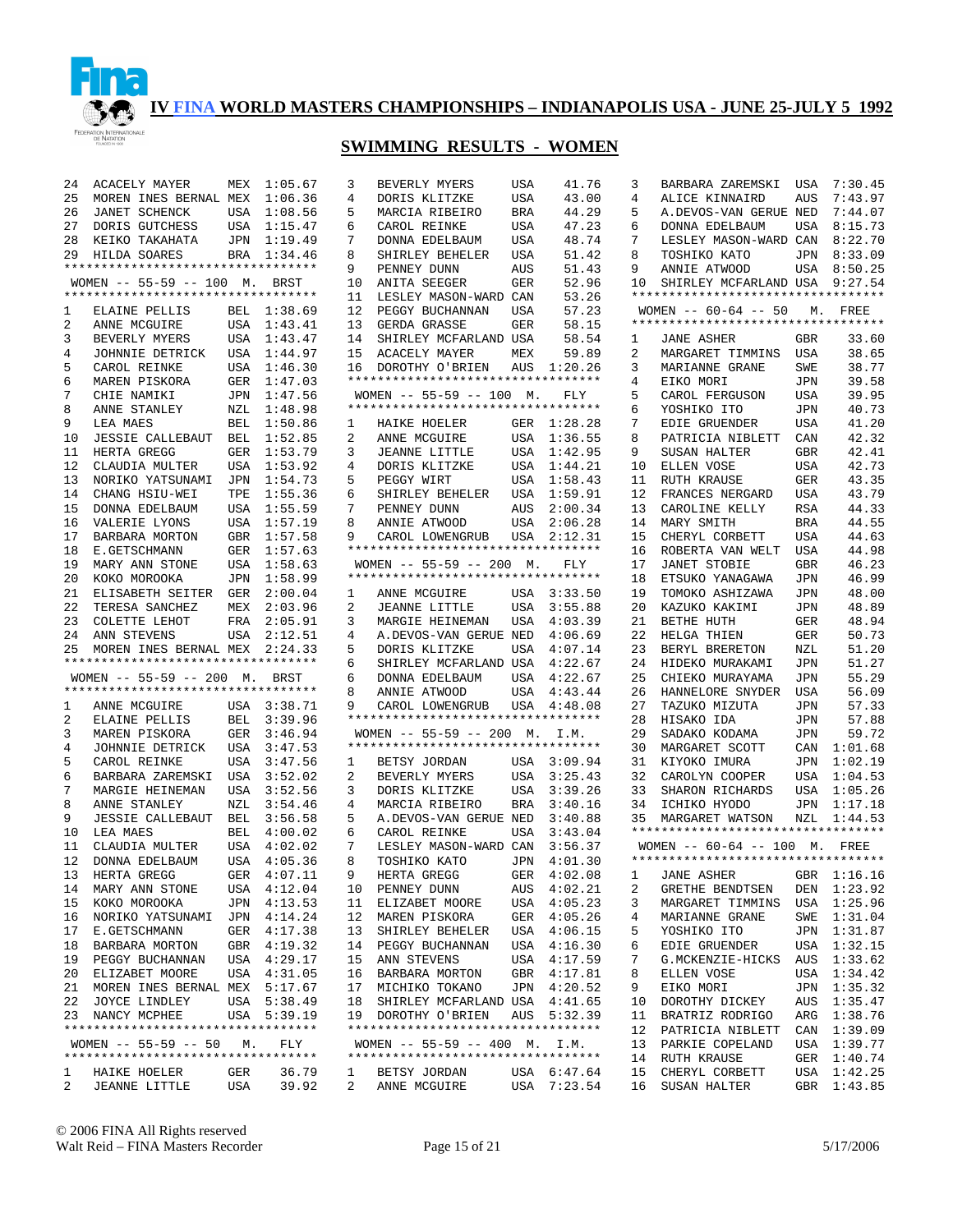

| 17 | ROBERTA VAN WELT                                                      | USA | 1:45.09      |    | WOMEN $-- 60-64 -- 50$ M.                             |            | <b>BACK</b> | 8  | MARYLLIA BOUSTEAD RSA 4:32.43                         |            |             |
|----|-----------------------------------------------------------------------|-----|--------------|----|-------------------------------------------------------|------------|-------------|----|-------------------------------------------------------|------------|-------------|
| 18 | MARY SMITH                                                            | BRA | 1:45.80      |    | **********************************                    |            |             | 9  | ELIZABETH CAPTEIN AUS                                 |            | 4:33.48     |
| 19 | PRISCILLA LOGAN                                                       | NZL | 1:47.83      | 1  | GRETHE BENDTSEN                                       | DEN        | 40.86       | 10 | ANA VELBA COFFANI BRA                                 |            | 4:37.12     |
| 20 | HELGA THIEN                                                           | GER | 1:48.09      | 2  | K.NAIDENOVA                                           | RUS        | 43.74       | 11 | G.MCKENZIE-HICKS                                      | AUS        | 4:43.12     |
| 21 | CAROLINE KELLY                                                        |     | RSA 1:48.20  | 3  | EDITH BOEHM                                           | GER        | 44.08       | 12 | <b>JEANE GRUENDER</b>                                 | USA        | 4:51.92     |
| 22 | FRANCES NERGARD                                                       |     | USA 1:48.33  | 4  | JOAN PARNELL                                          | CAN        | 45.38       | 13 | SHIGEKO HIRAKI                                        | JPN        | 5:02.04     |
| 23 | <b>JANET STOBIE</b>                                                   | GBR | 1:50.24      | 5  | MARIANNE GRANE                                        | SWE        | 46.73       |    | **********************************                    |            |             |
| 24 | BERYL BRERETON                                                        | NZL | 1:53.51      | 6  | MITSUKO KOMURO                                        | JPN        | 48.85       |    | WOMEN $-- 60-64 -- 50$                                |            | M. BRST     |
| 25 | FUSAKO KOBAYASHI JPN                                                  |     | 1:57.38      | 7  |                                                       | USA        | 49.30       |    | **********************************                    |            |             |
|    |                                                                       |     |              |    | MARIA YUNGEL                                          |            |             |    |                                                       |            |             |
| 26 | MEIKO KUWAHARA                                                        | JPN | 2:02.48      | 8  | H. SOMMERMEYER                                        | GER        | 50.31       | 1  | EDITH BOEHM                                           | GER        | 43.01       |
| 27 | ESTHER ROMERO                                                         |     | MEX 2:03.23  | 9  | AILSA DUNCAN                                          | AUS        | 52.00       | 2  | ERIKA LANGE                                           | GER        | 44.50       |
| 28 | MASAKO KAWAKAMI                                                       | JPN | 2:10.66      | 10 | SUSAN HALTER                                          | <b>GBR</b> | 52.06       | 3  | ODETTE LUSIEN                                         | FRA        | 44.77       |
| 29 | SHARON RICHARDS                                                       |     | USA 2:27.27  | 11 | STEFANENA KYSOR                                       | USA        | 53.43       | 4  | LILLY KRON                                            | USA        | 47.71       |
| 30 | CAROLYN COOPER                                                        |     | USA 2:28.30  | 12 | RUTH KRAUSE                                           | GER        | 53.66       | 5  | JOAN PARNELL                                          | CAN        | 49.28       |
|    | **********************************                                    |     |              | 13 | ROBERTA VAN WELT                                      | USA        | 54.78       | 6  | H. SOMMERMEYER                                        | GER        | 50.81       |
|    | WOMEN -- 60-64 -- 200 M. FREE                                         |     |              | 14 | LIN YUEH-FENG                                         | TPE        | 55.85       | 7  | EIKO MORI                                             | JPN        | 51.92       |
|    | **********************************                                    |     |              | 15 | MARYLLIA BOUSTEAD RSA                                 |            | 56.18       | 8  | TOSHIE YOSHIDA                                        | JPN        | 52.32       |
| 1  | <b>JANE ASHER</b>                                                     | GBR | 2:51.82      | 16 | DOROTHY DICKEY                                        | <b>AUS</b> | 56.40       | 9  | CAROLINE KELLY                                        | <b>RSA</b> | 53.43       |
| 2  | MARGARET TIMMINS USA                                                  |     | 3:10.39      | 17 | VELBA COFFANI ANA BRA                                 |            | 57.55       | 10 | YOKO UCHIDA                                           | <b>JPN</b> | 55.15       |
| 3  | MARIANNE GRANE                                                        | SWE | 3:20.01      | 18 | BERYL BRERETON                                        | NZL        | 57.80       | 11 | YOSHIE TAJIMA                                         | <b>JPN</b> | 55.51       |
| 4  | G.MCKENZIE-HICKS                                                      | AUS | 3:21.27      | 19 | ELIZABETH CAPTEIN AUS                                 |            | 58.42       | 12 | L.SILVA DUARTE                                        | <b>BRA</b> | 55.99       |
| 5  | YOSHIKO ITO                                                           | JPN | 3:26.82      | 20 | TOMOKO ASHIZAWA                                       | JPN        | 59.87       | 13 | KAZUKO KAKIMI                                         | JPN        | 56.84       |
| 6  | ELLEN VOSE                                                            | USA | 3:26.90      | 21 | HANNELORE SNYDER                                      | USA        | 59.99       | 14 | HANNELORE SNYDER                                      | USA        | 57.06       |
| 7  | DOROTHY DICKEY                                                        | AUS | 3:27.33      | 22 | FRANCES NERGARD                                       | USA        | 1:00.70     | 15 | SHIRLEY SCOTT                                         | <b>USA</b> | 57.18       |
| 8  | CAROL FERGUSON                                                        | USA | 3:27.58      | 23 | CHIEKO MURAYAMA                                       | JPN        | 1:00.72     | 16 | HELGA THIEN                                           | GER        | 57.84       |
| 9  | PATRICIA NIBLETT                                                      | CAN | 3:31.96      | 24 | JOAN HOFFMANN                                         | USA        | 1:02.90     | 17 | STEFANENA KYSOR                                       | USA        | 58.04       |
| 10 | BEATRIZ RODRIGO                                                       | ARG | 3:32.56      | 25 | SHIGEKO HIRAKI                                        | JPN        | 1:08.86     | 18 | GRETA NIXON                                           | AUS        | 58.50       |
| 11 | HELGA THIEN                                                           | GER | 3:51.25      | 26 | MARGARET SCOTT                                        | CAN        | 1:11.46     | 19 | ROBERTA VAN WELT                                      | USA        | 59.68       |
| 12 | SUSAN HALTER                                                          | GBR | 3:52.56      | 27 | SADAKO KODAMA                                         | JPN        | 1:19.32     | 20 | BETHE HUTH                                            |            | GER 1:02.11 |
| 13 | TSURUYO TANAKA                                                        | JPN | 3:54.87      | 28 | NOEILA SAAVEDRA                                       | ARG        | 1:25.12     | 21 | HIDEKO MURAKAMI                                       | JPN        | 1:03.01     |
| 14 | CHERYL CORBETT                                                        | USA | 3:56.04      |    |                                                       |            | 2:02.59     | 22 | JOAN HOFFMANN                                         | USA        | 1:03.33     |
| 15 |                                                                       |     | 4:04.26      | 29 | MARGARET WATSON<br>********************************** | NZL        |             | 23 | IDA RYTHER                                            |            | NOR 1:04.27 |
| 16 | BERYL BRERETON<br>ESTHER ROMERO                                       | NZL | MEX 4:36.70  |    | WOMEN -- 60-64 -- 100 M. BACK                         |            |             | 24 | MEIKO KUWAHARA                                        | JPN        | 1:04.45     |
|    |                                                                       |     | JPN 4:42.43  |    | **********************************                    |            |             | 25 | MARGARET SCOTT                                        | CAN        | 1:06.89     |
| 17 | MASAKO KAWAKAMI                                                       |     | USA 5:09.28  | 1  |                                                       |            |             | 26 | ETSUKO YANAGAWA                                       | JPN        | 1:11.71     |
| 18 | CAROLYN COOPER<br>**********************************                  |     |              | 2  | GRETHE BENDTSEN                                       |            | DEN 1:30.22 | 27 |                                                       |            |             |
|    |                                                                       |     |              |    | K.NAIDENOVA                                           | <b>RUS</b> | 1:36.14     | 28 | ESTHER HALBACH                                        |            | GER 1:12.05 |
|    | WOMEN $-- 60-64 -- 400$ M. FREE<br>********************************** |     |              | 3  | <b>JOAN PARNELL</b>                                   | CAN        | 1:36.24     |    | MARTHA BORUFF                                         | USA        | 1:16.17     |
|    |                                                                       |     |              | 4  | MARIANNE GRANE                                        | SWE        | 1:44.88     | 29 | TAZUKO MIZUTA                                         |            | JPN 1:18.71 |
| 1  | JANE ASHER                                                            |     | GBR 6:15.47  | 5  | ERIKA LANGE                                           | GER        | 1:47.05     | 30 | SHARON RICHARDS                                       | USA        | 1:21.38     |
| 2  | MARGARET TIMMINS USA                                                  |     | 7:02.61      | 6  | MARIA YUNGEL                                          | USA        | 1:49.00     | 31 | IRMGARD JANSSEN                                       | USA        | 1:21.43     |
| 3  | MARIANNE GRANE                                                        | SWE | 7:04.91      | 7  | STEFANENA KYSOR                                       | USA        | 1:53.72     | 32 | NOEILA SAAVEDRA<br>********************************** | ARG        | 1:40.97     |
| 4  | G.MCKENZIE-HICKS                                                      | AUS | 7:07.80      | 8  | JOAN KIDD                                             | <b>GBR</b> | 1:56.41     |    |                                                       |            |             |
| 5  | EDIE GRUENDER                                                         | USA | 7:11.89      | 9  | PATRICIA NIBLETT                                      | CAN        | 1:58.79     |    | WOMEN $--$ 60-64 $--$ 100 M.                          |            | BRST        |
| 6  | ELLEN VOSE                                                            | USA | 7:17.10      | 10 | SUSAN HALTER                                          | <b>GBR</b> | 2:02.84     |    | **********************************                    |            |             |
| 7  | YOSHIKO ITO                                                           | JPN | 7:21.24      | 11 | PRISCILLA LOGAN                                       | NZL        | 2:03.93     | 1  | EDITH BOEHM                                           |            | GER 1:39.08 |
| 8  | DOROTHY DICKEY                                                        | AUS | 7:36.07      | 12 | LIN YUEH-FENG                                         | TPE        | 2:04.23     | 2  | ERIKA LANGE                                           |            | GER 1:40.12 |
| 9  | PARKIE COPELAND                                                       | USA | 7:38.70      | 13 | AILSA DUNCAN                                          | AUS        | 2:04.42     | 3  | LILLY KRON                                            | USA        | 1:42.83     |
| 10 | PATRICIA NIBLETT                                                      | CAN | 7:43.03      | 14 | <b>JANET STOBIE</b>                                   | GBR        | 2:04.53     | 4  | CAROL FERGUSON                                        |            | USA 1:51.98 |
| 11 | BRATRIZ RODRIGO                                                       | ARG | 7:44.67      | 15 | ELIZABETH CAPTEIN AUS                                 |            | 2:05.37     | 5  | EIKO MORI                                             |            | JPN 1:55.30 |
| 12 | MITSUKO KOMURO                                                        |     | JPN 7:58.41  |    | 16 MARYLLIA BOUSTEAD RSA 2:06.57                      |            |             |    | 6 H.SOMMERMEYER                                       |            | GER 1:57.41 |
| 13 | CHERYL CORBETT                                                        |     | USA 8:02.31  | 17 | VELBA COFFANI ANA BRA 2:10.22                         |            |             | 7  | TOSHIE YOSHIDA                                        |            | JPN 1:58.05 |
| 14 | TOSHIE YOSHIDA                                                        |     | JPN 8:09.98  | 18 | MARGARET SCOTT                                        |            | CAN 2:14.25 | 8  | CAROLINE KELLY                                        | RSA        | 2:02.93     |
| 15 | HELGA THIEN                                                           |     | GER 8:15.16  | 19 | CHIEKO MURAYAMA                                       | JPN        | 2:16.41     | 9  | JOAN KIDD                                             | GBR        | 2:03.54     |
| 16 | TSURUYO TANAKA                                                        |     | JPN 8:17.00  | 20 | HANNELORE SNYDER USA                                  |            | 2:18.71     | 10 | L.SILVA DUARTE                                        | BRA        | 2:03.62     |
| 17 | JOAN KIDD                                                             |     | GBR 8:30.18  | 21 | ISHIKO TSUBOI                                         |            | JPN 2:32.22 | 11 | MARIAN WOLLE                                          | USA        | 2:10.60     |
| 18 | BERYL BRERETON                                                        |     | NZL 8:38.55  |    |                                                       |            |             | 12 | HANNELORE SNYDER                                      | USA        | 2:11.27     |
| 19 | <b>JANET STOBIE</b>                                                   |     | GBR 8:50.35  |    | WOMEN -- 60-64 -- 200 M. BACK                         |            |             | 13 | PRISCILLA LOGAN                                       | NZL        | 2:11.96     |
| 20 | ESTHER ROMERO                                                         |     | MEX 9:14.94  |    | **********************************                    |            |             | 14 | MARY SMITH                                            | BRA        | 2:13.11     |
| 21 | MEIKO KUWAHARA                                                        |     | JPN 9:52.60  | 1  | GRETHE BENDTSEN                                       | DEN        | 3:16.48     | 15 | IDA RYTHER                                            | NOR        | 2:22.64     |
| 22 | <b>JEANE GRUENDER</b>                                                 |     | USA 10:05.33 | 2  | K.WAIDENOVA                                           | RUS        | 3:30.52     | 16 | ELIZABETH CAPTEIN AUS                                 |            | 2:26.31     |
| 23 | KIYOKO IMURA                                                          |     | JPN 10:05.61 | 3  | JOAN PARNELL                                          | CAN        | 3:33.86     | 17 | MARGARET SCOTT                                        | CAN        | 2:29.01     |
| 24 | VELBA COFFANI ANA BRA 10:08.53                                        |     |              | 4  | MARIA YUNGEL                                          | USA        | 3:49.39     | 18 | <b>JEANE GRUENDER</b>                                 | USA        | 2:31.73     |
| 25 | CAROLYN COOPER                                                        |     | USA 11:09.86 | 5  | STEFANENA KYSOR                                       | USA        | 4:05.41     | 19 | ESTHER ROMERO                                         | MEX        | 2:46.67     |
|    |                                                                       |     |              |    |                                                       |            |             |    |                                                       |            |             |
|    | 26 MARTHA BORUFF                                                      |     | USA 11:29.83 | 6  | JOAN KIDD                                             | GBR        | 4:10.04     | 20 | IRMGARD JANSSEN                                       |            | USA 3:05.01 |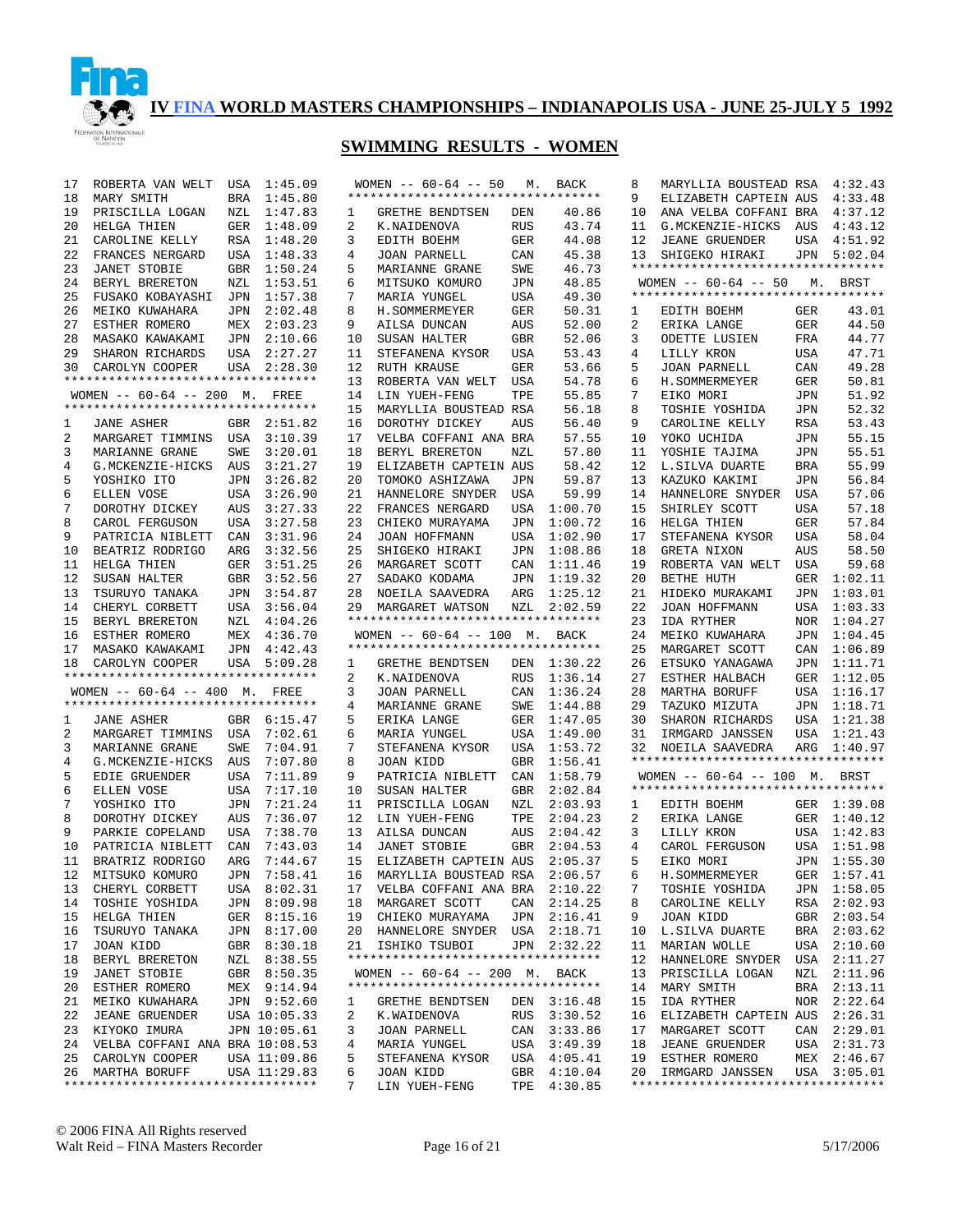

## **SWIMMING RESULTS - WOMEN**

|              | WOMEN -- 60-64 -- 200 M. BRST                              |                    |                            |
|--------------|------------------------------------------------------------|--------------------|----------------------------|
|              | **********************************                         |                    |                            |
| $\mathbf{1}$ | JUDIE OLIVER                                               | CAN                | 3:36.87                    |
| $\mathbf{2}$ | LILLY KRON                                                 | USA                | 3:36.90                    |
| 3            | EDITH BOEHM                                                | GER                | 3:39.87                    |
| 4            | ERIKA LANGE                                                |                    | GER 3:42.52                |
| 5            | CAROL FERGUSON                                             | USA                | 4:00.36                    |
| 6            | EIKO MORI                                                  |                    | JPN 4:08.61                |
| 7            | TOSHIE YOSHIDA                                             | JPN                | 4:19.19                    |
| 8            | JOAN KIDD                                                  |                    | GBR 4:24.41                |
| 9            | L.SILVA DUARTE                                             | BRA                | 4:24.61                    |
| 10           | YOKO UCHIDA                                                |                    | JPN 4:25.69                |
| 11           | CAROLINE KELLY                                             | RSA                | 4:30.88                    |
| 12           | MARIAN WOLLE                                               |                    | USA 4:33.18                |
| 13           | HANNELORE SNYDER USA                                       |                    | 4:42.11                    |
|              | 14 JEANE GRUENDER                                          |                    | USA 5:20.39                |
| 15           | ETSUKO YANAGAWA JPN 5:40.61                                |                    |                            |
|              | **********************************                         |                    |                            |
|              | WOMEN $--$ 60-64 -- 50 M.                                  |                    |                            |
|              | **********************************                         |                    | FLY                        |
|              |                                                            |                    |                            |
| $\mathbf{1}$ | JANE ASHER                                                 | GBR                | 38.94                      |
| 2            | JUDIE OLIVER                                               | $\mathtt{CAN}$     | 40.19                      |
| 3            | ODETTE LUSIEN                                              | FRA                | 41.42                      |
| 4            | JOAN PARNELL                                               | $\mathtt{CAN}$     | 46.40                      |
| 5            | EDIE GRUENDER                                              | USA                | 47.46                      |
| 6            | SHIRLEY SCOTT                                              | USA                | 52.46                      |
| 7            | AILSA DUNCAN                                               | AUS                | 52.80                      |
| 8            | MITSUKO KOMURO                                             | $\mathtt{JPN}$     | 55.96                      |
| 9            | L.SILVA DUARTE                                             | BRA                | 56.45                      |
| 10           | CAROLINE KELLY                                             | <b>RSA</b>         | 57.71                      |
| 11           | TSURUYO TANAKA                                             | $\mathtt{JPN}$     | 59.42                      |
| 12           | GRETA NIXON                                                | $\mathop{\rm AUS}$ | 1:02.24                    |
|              | 13 KAZUKO NARALITTI (14 CHERYL CORBETT                     | JPN                | 1:02.28                    |
|              |                                                            | USA                | 1:03.35                    |
| 15           | SUSAN HALTER                                               |                    | 1:05.78                    |
| 16           | DOROTHY DICKEY                                             | GBR<br>AUS         | 1:06.37                    |
| 17           | BETHE HUTH                                                 |                    | 1:09.31                    |
| 18           | BEINE NOIL<br>ESTHER ROMERO                                | GER<br>MEX         | 1:18.80                    |
|              | 19 ISHIKO TSUBOI JPN 1:21.51                               |                    |                            |
|              | **********************************                         |                    |                            |
|              | WOMEN -- 60-64 -- 100 M. FLY                               |                    |                            |
|              | **********************************                         |                    |                            |
|              |                                                            |                    |                            |
|              | 1 JUDIE OLIVER CAN 1:31.52<br>2 L.SILVA DUARTE BRA 2:06.29 |                    |                            |
|              |                                                            |                    |                            |
| 3            | AILSA DUNCAN                                               |                    | AUS 2:16.00<br>JPN 2:22.72 |
| 4            | TSURUYO TANAKA                                             |                    |                            |
| 5            | ISHIKO TSUBOI                                              |                    | JPN 3:16.10                |
|              | *********************************                          |                    |                            |
|              | WOMEN -- 60-64 -- 200 M. FLY                               |                    |                            |
|              | *********************************                          |                    |                            |
| 1            | JUDIE OLIVER                                               | CAN                | 3:28.58                    |
| 2            | LILLY KRON                                                 | USA                | 4:05.90                    |
| 3            | SHIGEKO HIRAKI                                             | JPN                | 4:35.13                    |
| 4            | YOKO UCHIDA                                                | JPN                | 4:46.50                    |
| 5            | MARIAN WOLLE                                               | USA                | 4:51.16                    |
| 6            | L.SILVA DUARTE                                             | BRA                | 4:51.29                    |
| 7            | SHIRLEY SCOTT                                              | USA                | 4:58.85                    |
| 8            | AILSA DUNCAN                                               | AUS                | 5:11.70                    |
| 9            | GRETA NIXON                                                | AUS                | 5:33.70                    |
| 10           | ISHIKO TSUBOI                                              | JPN                | 7:37.60                    |
|              | **********************************                         |                    |                            |
|              | WOMEN -- 60-64 -- 200 M. I.M.                              |                    |                            |
|              | **********************************                         |                    |                            |
|              |                                                            |                    |                            |
| 1            | JUDIE OLIVER                                               |                    | CAN 3:23.71                |
| 2            | GRETHE BENDTSEN                                            |                    | DEN 3:31.62                |

| 10<br>4:28.76<br>YOKO UCHIDA<br>JPN<br>11<br>4:30.27<br>STEFANENA KYSOR<br>USA<br>12<br>GRETA NIXON<br>4:34.08<br>AUS<br>13<br>JANET STOBIE<br>4:35.86<br>GBR<br>14<br>4:43.00<br>CHERYL CORBETT<br>USA<br>15<br>5:18.36<br>ESTHER ROMERO<br>MEX<br>16<br>5:54.71<br>ISHIKO TSUBOI<br>JPN<br>17<br>ARG<br>7:57.13<br>NOEILA SAAVEDRA<br>**********************************<br>WOMEN -- 60-64 -- 400 M. I.M.<br>**********************************<br>1<br>CAN<br>7:05.31<br>JUDIE OLIVER<br>2<br>USA<br>9:00.04<br>MARIAN WOLLE<br>SHIRLEY SCOTT<br>3<br>9:09.76<br>USA<br>4<br>9:23.83<br>YOKO UCHIDA<br>JPN<br>GRETA NIXON<br>5<br>9:30.98<br>AUS<br>6<br>9:43.12<br>ROBERTA VAN WELT USA<br>7<br>AUS<br>AILSA DUNCAN<br>10:18.62<br>8<br>ISHIKO TSUBOI<br>JPN 12:39.88<br>**********************************<br>WOMEN -- 65-69 -- 50 M. FREE<br>**********************************<br>$\mathbf{1}$<br>34.75<br>CLARA WALKER<br>USA<br>$\overline{a}$<br>37.48<br>BETTY JANE RUSS<br>USA<br>3<br>JEAN TROY<br>38.04<br>USA<br>$\overline{4}$<br>PETEY SMITH<br>38.16<br>USA<br>5<br>KERSTIN GJORES<br>SWE<br>38.43<br>6<br>DELLA SEHORN<br>39.80<br>USA<br>7<br>MARGERY MEYER<br>USA<br>40.33<br>8<br>JEANNE MERRYMAN<br>41.68<br>USA<br>9<br>KRISTINE VADEM<br>42.01<br>SWE<br>10<br>SHIRLEY CRANDELL<br>43.11<br>CAN<br>11<br>44.37<br>LOUISE MANN<br>USA<br>12<br>48.54<br>CLARA SOTAK<br>USA<br>13<br>TERUKO TSUBOUCHI<br>50.02<br>JPN<br>14<br>50.59<br>HERTA BREUER<br>GER<br>15<br>51.40<br>HISAKO YOKOI<br>JPN<br>16<br>IRENE D'AGOSTINO<br>53.99<br>USA<br>17<br>55.20<br>SHIZU ASHIZAWA<br>JPN<br>55.81<br>18<br>MOTO MIFUNE<br>JPN<br>19<br>YASUKO NAKAMURA<br>1:04.22<br>JPN<br>20<br>AUREA FRATTINI<br>1:05.34<br>BRA<br>21<br>MIYOKO YOSHIDA<br>JPN<br>1:07.85<br>JUDY ANN KELLY<br>1:08.99<br>22<br>USA<br>*********************************<br>WOMEN -- 65-69 -- 100 M. FREE<br>**********************************<br>1<br>CLARA WALKER<br>USA<br>1:16.84<br>2<br>1:23.24<br>BETTY JANE RUSS<br>USA<br>3<br>1:24.40<br>PETEY SMITH<br>USA<br>4<br><b>JEAN TROY</b><br>1:25.60<br>USA<br>5<br>1:32.48<br>MARGERY MEYER<br>USA<br>6<br>KERSTIN GJORES<br>1:32.71<br>SWE<br>7<br>1:40.01<br>SHIRLEY CRANDELL<br>CAN<br>1:40.77<br>8<br>KRISTINE VADEM<br>SWE<br>9<br>1:45.70<br><b>JEANNE MERRYMAN</b><br>USA<br>1:46.48<br>10<br>BERYL GRACE<br>AUS<br>11<br>1:47.86<br>LIZ LUBBERS<br>NZL | 3<br>4<br>5<br>6<br>7<br>8<br>9 | <b>JOAN PARNELL</b><br>SHIRLEY SCOTT<br>MARIA YUNGEL<br>MARIAN WOLLE<br>TOSHIE YOSHIDA<br>PRISCILLA LOGAN<br>JOAN KIDD | CAN<br>USA<br>USA<br>USA<br>JPN<br>NZL<br>GBR | 3:45.59<br>4:10.08<br>4:11.89<br>4:14.37<br>4:17.10<br>4:17.43<br>4:28.04 |
|------------------------------------------------------------------------------------------------------------------------------------------------------------------------------------------------------------------------------------------------------------------------------------------------------------------------------------------------------------------------------------------------------------------------------------------------------------------------------------------------------------------------------------------------------------------------------------------------------------------------------------------------------------------------------------------------------------------------------------------------------------------------------------------------------------------------------------------------------------------------------------------------------------------------------------------------------------------------------------------------------------------------------------------------------------------------------------------------------------------------------------------------------------------------------------------------------------------------------------------------------------------------------------------------------------------------------------------------------------------------------------------------------------------------------------------------------------------------------------------------------------------------------------------------------------------------------------------------------------------------------------------------------------------------------------------------------------------------------------------------------------------------------------------------------------------------------------------------------------------------------------------------------------------------------------------------------------------------------------------------------------------------------------------------------------------------------------------------------------------------------------------------------------------------------------------------------------------------------------------------------------------------------------------------------------------------------------------------------------------------------------------------------------|---------------------------------|------------------------------------------------------------------------------------------------------------------------|-----------------------------------------------|---------------------------------------------------------------------------|
|                                                                                                                                                                                                                                                                                                                                                                                                                                                                                                                                                                                                                                                                                                                                                                                                                                                                                                                                                                                                                                                                                                                                                                                                                                                                                                                                                                                                                                                                                                                                                                                                                                                                                                                                                                                                                                                                                                                                                                                                                                                                                                                                                                                                                                                                                                                                                                                                            |                                 |                                                                                                                        |                                               |                                                                           |
|                                                                                                                                                                                                                                                                                                                                                                                                                                                                                                                                                                                                                                                                                                                                                                                                                                                                                                                                                                                                                                                                                                                                                                                                                                                                                                                                                                                                                                                                                                                                                                                                                                                                                                                                                                                                                                                                                                                                                                                                                                                                                                                                                                                                                                                                                                                                                                                                            |                                 |                                                                                                                        |                                               |                                                                           |
|                                                                                                                                                                                                                                                                                                                                                                                                                                                                                                                                                                                                                                                                                                                                                                                                                                                                                                                                                                                                                                                                                                                                                                                                                                                                                                                                                                                                                                                                                                                                                                                                                                                                                                                                                                                                                                                                                                                                                                                                                                                                                                                                                                                                                                                                                                                                                                                                            |                                 |                                                                                                                        |                                               |                                                                           |
|                                                                                                                                                                                                                                                                                                                                                                                                                                                                                                                                                                                                                                                                                                                                                                                                                                                                                                                                                                                                                                                                                                                                                                                                                                                                                                                                                                                                                                                                                                                                                                                                                                                                                                                                                                                                                                                                                                                                                                                                                                                                                                                                                                                                                                                                                                                                                                                                            |                                 |                                                                                                                        |                                               |                                                                           |
|                                                                                                                                                                                                                                                                                                                                                                                                                                                                                                                                                                                                                                                                                                                                                                                                                                                                                                                                                                                                                                                                                                                                                                                                                                                                                                                                                                                                                                                                                                                                                                                                                                                                                                                                                                                                                                                                                                                                                                                                                                                                                                                                                                                                                                                                                                                                                                                                            |                                 |                                                                                                                        |                                               |                                                                           |
|                                                                                                                                                                                                                                                                                                                                                                                                                                                                                                                                                                                                                                                                                                                                                                                                                                                                                                                                                                                                                                                                                                                                                                                                                                                                                                                                                                                                                                                                                                                                                                                                                                                                                                                                                                                                                                                                                                                                                                                                                                                                                                                                                                                                                                                                                                                                                                                                            |                                 |                                                                                                                        |                                               |                                                                           |
|                                                                                                                                                                                                                                                                                                                                                                                                                                                                                                                                                                                                                                                                                                                                                                                                                                                                                                                                                                                                                                                                                                                                                                                                                                                                                                                                                                                                                                                                                                                                                                                                                                                                                                                                                                                                                                                                                                                                                                                                                                                                                                                                                                                                                                                                                                                                                                                                            |                                 |                                                                                                                        |                                               |                                                                           |
|                                                                                                                                                                                                                                                                                                                                                                                                                                                                                                                                                                                                                                                                                                                                                                                                                                                                                                                                                                                                                                                                                                                                                                                                                                                                                                                                                                                                                                                                                                                                                                                                                                                                                                                                                                                                                                                                                                                                                                                                                                                                                                                                                                                                                                                                                                                                                                                                            |                                 |                                                                                                                        |                                               |                                                                           |
|                                                                                                                                                                                                                                                                                                                                                                                                                                                                                                                                                                                                                                                                                                                                                                                                                                                                                                                                                                                                                                                                                                                                                                                                                                                                                                                                                                                                                                                                                                                                                                                                                                                                                                                                                                                                                                                                                                                                                                                                                                                                                                                                                                                                                                                                                                                                                                                                            |                                 |                                                                                                                        |                                               |                                                                           |
|                                                                                                                                                                                                                                                                                                                                                                                                                                                                                                                                                                                                                                                                                                                                                                                                                                                                                                                                                                                                                                                                                                                                                                                                                                                                                                                                                                                                                                                                                                                                                                                                                                                                                                                                                                                                                                                                                                                                                                                                                                                                                                                                                                                                                                                                                                                                                                                                            |                                 |                                                                                                                        |                                               |                                                                           |
|                                                                                                                                                                                                                                                                                                                                                                                                                                                                                                                                                                                                                                                                                                                                                                                                                                                                                                                                                                                                                                                                                                                                                                                                                                                                                                                                                                                                                                                                                                                                                                                                                                                                                                                                                                                                                                                                                                                                                                                                                                                                                                                                                                                                                                                                                                                                                                                                            |                                 |                                                                                                                        |                                               |                                                                           |
|                                                                                                                                                                                                                                                                                                                                                                                                                                                                                                                                                                                                                                                                                                                                                                                                                                                                                                                                                                                                                                                                                                                                                                                                                                                                                                                                                                                                                                                                                                                                                                                                                                                                                                                                                                                                                                                                                                                                                                                                                                                                                                                                                                                                                                                                                                                                                                                                            |                                 |                                                                                                                        |                                               |                                                                           |
|                                                                                                                                                                                                                                                                                                                                                                                                                                                                                                                                                                                                                                                                                                                                                                                                                                                                                                                                                                                                                                                                                                                                                                                                                                                                                                                                                                                                                                                                                                                                                                                                                                                                                                                                                                                                                                                                                                                                                                                                                                                                                                                                                                                                                                                                                                                                                                                                            |                                 |                                                                                                                        |                                               |                                                                           |
|                                                                                                                                                                                                                                                                                                                                                                                                                                                                                                                                                                                                                                                                                                                                                                                                                                                                                                                                                                                                                                                                                                                                                                                                                                                                                                                                                                                                                                                                                                                                                                                                                                                                                                                                                                                                                                                                                                                                                                                                                                                                                                                                                                                                                                                                                                                                                                                                            |                                 |                                                                                                                        |                                               |                                                                           |
|                                                                                                                                                                                                                                                                                                                                                                                                                                                                                                                                                                                                                                                                                                                                                                                                                                                                                                                                                                                                                                                                                                                                                                                                                                                                                                                                                                                                                                                                                                                                                                                                                                                                                                                                                                                                                                                                                                                                                                                                                                                                                                                                                                                                                                                                                                                                                                                                            |                                 |                                                                                                                        |                                               |                                                                           |
|                                                                                                                                                                                                                                                                                                                                                                                                                                                                                                                                                                                                                                                                                                                                                                                                                                                                                                                                                                                                                                                                                                                                                                                                                                                                                                                                                                                                                                                                                                                                                                                                                                                                                                                                                                                                                                                                                                                                                                                                                                                                                                                                                                                                                                                                                                                                                                                                            |                                 |                                                                                                                        |                                               |                                                                           |
|                                                                                                                                                                                                                                                                                                                                                                                                                                                                                                                                                                                                                                                                                                                                                                                                                                                                                                                                                                                                                                                                                                                                                                                                                                                                                                                                                                                                                                                                                                                                                                                                                                                                                                                                                                                                                                                                                                                                                                                                                                                                                                                                                                                                                                                                                                                                                                                                            |                                 |                                                                                                                        |                                               |                                                                           |
|                                                                                                                                                                                                                                                                                                                                                                                                                                                                                                                                                                                                                                                                                                                                                                                                                                                                                                                                                                                                                                                                                                                                                                                                                                                                                                                                                                                                                                                                                                                                                                                                                                                                                                                                                                                                                                                                                                                                                                                                                                                                                                                                                                                                                                                                                                                                                                                                            |                                 |                                                                                                                        |                                               |                                                                           |
|                                                                                                                                                                                                                                                                                                                                                                                                                                                                                                                                                                                                                                                                                                                                                                                                                                                                                                                                                                                                                                                                                                                                                                                                                                                                                                                                                                                                                                                                                                                                                                                                                                                                                                                                                                                                                                                                                                                                                                                                                                                                                                                                                                                                                                                                                                                                                                                                            |                                 |                                                                                                                        |                                               |                                                                           |
|                                                                                                                                                                                                                                                                                                                                                                                                                                                                                                                                                                                                                                                                                                                                                                                                                                                                                                                                                                                                                                                                                                                                                                                                                                                                                                                                                                                                                                                                                                                                                                                                                                                                                                                                                                                                                                                                                                                                                                                                                                                                                                                                                                                                                                                                                                                                                                                                            |                                 |                                                                                                                        |                                               |                                                                           |
|                                                                                                                                                                                                                                                                                                                                                                                                                                                                                                                                                                                                                                                                                                                                                                                                                                                                                                                                                                                                                                                                                                                                                                                                                                                                                                                                                                                                                                                                                                                                                                                                                                                                                                                                                                                                                                                                                                                                                                                                                                                                                                                                                                                                                                                                                                                                                                                                            |                                 |                                                                                                                        |                                               |                                                                           |
|                                                                                                                                                                                                                                                                                                                                                                                                                                                                                                                                                                                                                                                                                                                                                                                                                                                                                                                                                                                                                                                                                                                                                                                                                                                                                                                                                                                                                                                                                                                                                                                                                                                                                                                                                                                                                                                                                                                                                                                                                                                                                                                                                                                                                                                                                                                                                                                                            |                                 |                                                                                                                        |                                               |                                                                           |
|                                                                                                                                                                                                                                                                                                                                                                                                                                                                                                                                                                                                                                                                                                                                                                                                                                                                                                                                                                                                                                                                                                                                                                                                                                                                                                                                                                                                                                                                                                                                                                                                                                                                                                                                                                                                                                                                                                                                                                                                                                                                                                                                                                                                                                                                                                                                                                                                            |                                 |                                                                                                                        |                                               |                                                                           |
|                                                                                                                                                                                                                                                                                                                                                                                                                                                                                                                                                                                                                                                                                                                                                                                                                                                                                                                                                                                                                                                                                                                                                                                                                                                                                                                                                                                                                                                                                                                                                                                                                                                                                                                                                                                                                                                                                                                                                                                                                                                                                                                                                                                                                                                                                                                                                                                                            |                                 |                                                                                                                        |                                               |                                                                           |
|                                                                                                                                                                                                                                                                                                                                                                                                                                                                                                                                                                                                                                                                                                                                                                                                                                                                                                                                                                                                                                                                                                                                                                                                                                                                                                                                                                                                                                                                                                                                                                                                                                                                                                                                                                                                                                                                                                                                                                                                                                                                                                                                                                                                                                                                                                                                                                                                            |                                 |                                                                                                                        |                                               |                                                                           |
|                                                                                                                                                                                                                                                                                                                                                                                                                                                                                                                                                                                                                                                                                                                                                                                                                                                                                                                                                                                                                                                                                                                                                                                                                                                                                                                                                                                                                                                                                                                                                                                                                                                                                                                                                                                                                                                                                                                                                                                                                                                                                                                                                                                                                                                                                                                                                                                                            |                                 |                                                                                                                        |                                               |                                                                           |
|                                                                                                                                                                                                                                                                                                                                                                                                                                                                                                                                                                                                                                                                                                                                                                                                                                                                                                                                                                                                                                                                                                                                                                                                                                                                                                                                                                                                                                                                                                                                                                                                                                                                                                                                                                                                                                                                                                                                                                                                                                                                                                                                                                                                                                                                                                                                                                                                            |                                 |                                                                                                                        |                                               |                                                                           |
|                                                                                                                                                                                                                                                                                                                                                                                                                                                                                                                                                                                                                                                                                                                                                                                                                                                                                                                                                                                                                                                                                                                                                                                                                                                                                                                                                                                                                                                                                                                                                                                                                                                                                                                                                                                                                                                                                                                                                                                                                                                                                                                                                                                                                                                                                                                                                                                                            |                                 |                                                                                                                        |                                               |                                                                           |
|                                                                                                                                                                                                                                                                                                                                                                                                                                                                                                                                                                                                                                                                                                                                                                                                                                                                                                                                                                                                                                                                                                                                                                                                                                                                                                                                                                                                                                                                                                                                                                                                                                                                                                                                                                                                                                                                                                                                                                                                                                                                                                                                                                                                                                                                                                                                                                                                            |                                 |                                                                                                                        |                                               |                                                                           |
|                                                                                                                                                                                                                                                                                                                                                                                                                                                                                                                                                                                                                                                                                                                                                                                                                                                                                                                                                                                                                                                                                                                                                                                                                                                                                                                                                                                                                                                                                                                                                                                                                                                                                                                                                                                                                                                                                                                                                                                                                                                                                                                                                                                                                                                                                                                                                                                                            |                                 |                                                                                                                        |                                               |                                                                           |
|                                                                                                                                                                                                                                                                                                                                                                                                                                                                                                                                                                                                                                                                                                                                                                                                                                                                                                                                                                                                                                                                                                                                                                                                                                                                                                                                                                                                                                                                                                                                                                                                                                                                                                                                                                                                                                                                                                                                                                                                                                                                                                                                                                                                                                                                                                                                                                                                            |                                 |                                                                                                                        |                                               |                                                                           |
|                                                                                                                                                                                                                                                                                                                                                                                                                                                                                                                                                                                                                                                                                                                                                                                                                                                                                                                                                                                                                                                                                                                                                                                                                                                                                                                                                                                                                                                                                                                                                                                                                                                                                                                                                                                                                                                                                                                                                                                                                                                                                                                                                                                                                                                                                                                                                                                                            |                                 |                                                                                                                        |                                               |                                                                           |
|                                                                                                                                                                                                                                                                                                                                                                                                                                                                                                                                                                                                                                                                                                                                                                                                                                                                                                                                                                                                                                                                                                                                                                                                                                                                                                                                                                                                                                                                                                                                                                                                                                                                                                                                                                                                                                                                                                                                                                                                                                                                                                                                                                                                                                                                                                                                                                                                            |                                 |                                                                                                                        |                                               |                                                                           |
|                                                                                                                                                                                                                                                                                                                                                                                                                                                                                                                                                                                                                                                                                                                                                                                                                                                                                                                                                                                                                                                                                                                                                                                                                                                                                                                                                                                                                                                                                                                                                                                                                                                                                                                                                                                                                                                                                                                                                                                                                                                                                                                                                                                                                                                                                                                                                                                                            |                                 |                                                                                                                        |                                               |                                                                           |
|                                                                                                                                                                                                                                                                                                                                                                                                                                                                                                                                                                                                                                                                                                                                                                                                                                                                                                                                                                                                                                                                                                                                                                                                                                                                                                                                                                                                                                                                                                                                                                                                                                                                                                                                                                                                                                                                                                                                                                                                                                                                                                                                                                                                                                                                                                                                                                                                            |                                 |                                                                                                                        |                                               |                                                                           |
|                                                                                                                                                                                                                                                                                                                                                                                                                                                                                                                                                                                                                                                                                                                                                                                                                                                                                                                                                                                                                                                                                                                                                                                                                                                                                                                                                                                                                                                                                                                                                                                                                                                                                                                                                                                                                                                                                                                                                                                                                                                                                                                                                                                                                                                                                                                                                                                                            |                                 |                                                                                                                        |                                               |                                                                           |
|                                                                                                                                                                                                                                                                                                                                                                                                                                                                                                                                                                                                                                                                                                                                                                                                                                                                                                                                                                                                                                                                                                                                                                                                                                                                                                                                                                                                                                                                                                                                                                                                                                                                                                                                                                                                                                                                                                                                                                                                                                                                                                                                                                                                                                                                                                                                                                                                            |                                 |                                                                                                                        |                                               |                                                                           |
|                                                                                                                                                                                                                                                                                                                                                                                                                                                                                                                                                                                                                                                                                                                                                                                                                                                                                                                                                                                                                                                                                                                                                                                                                                                                                                                                                                                                                                                                                                                                                                                                                                                                                                                                                                                                                                                                                                                                                                                                                                                                                                                                                                                                                                                                                                                                                                                                            |                                 |                                                                                                                        |                                               |                                                                           |
|                                                                                                                                                                                                                                                                                                                                                                                                                                                                                                                                                                                                                                                                                                                                                                                                                                                                                                                                                                                                                                                                                                                                                                                                                                                                                                                                                                                                                                                                                                                                                                                                                                                                                                                                                                                                                                                                                                                                                                                                                                                                                                                                                                                                                                                                                                                                                                                                            |                                 |                                                                                                                        |                                               |                                                                           |
|                                                                                                                                                                                                                                                                                                                                                                                                                                                                                                                                                                                                                                                                                                                                                                                                                                                                                                                                                                                                                                                                                                                                                                                                                                                                                                                                                                                                                                                                                                                                                                                                                                                                                                                                                                                                                                                                                                                                                                                                                                                                                                                                                                                                                                                                                                                                                                                                            |                                 |                                                                                                                        |                                               |                                                                           |
|                                                                                                                                                                                                                                                                                                                                                                                                                                                                                                                                                                                                                                                                                                                                                                                                                                                                                                                                                                                                                                                                                                                                                                                                                                                                                                                                                                                                                                                                                                                                                                                                                                                                                                                                                                                                                                                                                                                                                                                                                                                                                                                                                                                                                                                                                                                                                                                                            |                                 |                                                                                                                        |                                               |                                                                           |
|                                                                                                                                                                                                                                                                                                                                                                                                                                                                                                                                                                                                                                                                                                                                                                                                                                                                                                                                                                                                                                                                                                                                                                                                                                                                                                                                                                                                                                                                                                                                                                                                                                                                                                                                                                                                                                                                                                                                                                                                                                                                                                                                                                                                                                                                                                                                                                                                            |                                 |                                                                                                                        |                                               |                                                                           |
|                                                                                                                                                                                                                                                                                                                                                                                                                                                                                                                                                                                                                                                                                                                                                                                                                                                                                                                                                                                                                                                                                                                                                                                                                                                                                                                                                                                                                                                                                                                                                                                                                                                                                                                                                                                                                                                                                                                                                                                                                                                                                                                                                                                                                                                                                                                                                                                                            |                                 |                                                                                                                        |                                               |                                                                           |
|                                                                                                                                                                                                                                                                                                                                                                                                                                                                                                                                                                                                                                                                                                                                                                                                                                                                                                                                                                                                                                                                                                                                                                                                                                                                                                                                                                                                                                                                                                                                                                                                                                                                                                                                                                                                                                                                                                                                                                                                                                                                                                                                                                                                                                                                                                                                                                                                            |                                 |                                                                                                                        |                                               |                                                                           |
|                                                                                                                                                                                                                                                                                                                                                                                                                                                                                                                                                                                                                                                                                                                                                                                                                                                                                                                                                                                                                                                                                                                                                                                                                                                                                                                                                                                                                                                                                                                                                                                                                                                                                                                                                                                                                                                                                                                                                                                                                                                                                                                                                                                                                                                                                                                                                                                                            |                                 |                                                                                                                        |                                               |                                                                           |

| 12           | CLARA SOTAK                                            | USA | 1:48.17     |
|--------------|--------------------------------------------------------|-----|-------------|
| 13           | FAY BECK                                               | USA | 1:48.88     |
| 14           | LOUISE MANN                                            | USA | 1:50.71     |
| 15           | DORIS PETERS                                           | USA | 1:53.37     |
| 16           | KISHIE MAKI                                            | JPN | 2:00.73     |
| 17           | HERTA BREUER                                           | GER | 2:02.77     |
| 18           | MURIEL DYKEMA                                          | USA | 2:09.01     |
| 19           | HISAKO YOKOI                                           |     | 2:13.08     |
|              |                                                        | JPN |             |
| 20           | JUDY ANN KELLY                                         | USA | 2:13.18     |
| 21           | AUREA FRATTINI                                         | BRA | 2:40.11     |
| 22           | PHEBE EDINGTON                                         | USA | 3:09.72     |
|              | **********************************                     |     |             |
|              | WOMEN -- 65-69 -- 200 M. FREE                          |     |             |
|              | **********************************                     |     |             |
| 1            | CLARA WALKER<br>BETTY JANE RUSS                        | USA | 2:48.51     |
| 2            |                                                        | USA | 3:04.64     |
| 3            | PETEY SMITH                                            | USA | 3:06.85     |
| 4            | JEAN TROY                                              | USA | 3:08.27     |
| 5            | MARGERY MEYER                                          | USA | 3:22.01     |
| 6            | KERSTIN GJORES                                         | SWE | 3:31.56     |
| 7            | SHIRLEY CRANDELL                                       | CAN | 3:42.43     |
| 8            | FAY BECK                                               | USA | 3:55.96     |
| 9            | CLARA SOTAK                                            | USA | 3:58.86     |
| 10           | CAROL KNEPP                                            |     | 4:04.67     |
|              |                                                        | USA |             |
| 11           | LIZ LUBBERS                                            | NZL | 4:12.27     |
| 12           | IRENE D'AGOSTINO                                       | USA | 4:16.38     |
| 13           | KISHIE MAKI                                            | JPN | 4:26.69     |
| 14           | PAULINE BENJAMIN                                       | AUS | 5:26.81     |
| 15           | M.ASTORDEARGUELLO ARG 6:54.17                          |     |             |
|              | *********************************                      |     |             |
|              | WOMEN -- 65-69 -- 400 M. FREE                          |     |             |
|              |                                                        |     |             |
|              | *********************************                      |     |             |
| $\mathbf{1}$ | CLARA WALKER                                           | USA | 6:09.08     |
| 2            | BETTY JANE RUSS                                        | USA | 6:34.81     |
| 3            |                                                        |     |             |
|              | JUNE KRAUSER                                           | USA | 6:36.75     |
| 4            | PETEY SMITH                                            | USA | 6:38.13     |
| 5            | MARGERY MEYER                                          | USA | 7:06.81     |
| 6            | LOIS NOCHMAN                                           | USA | 7:35.78     |
| 7            | FAY BECK                                               | USA | 7:58.10     |
| 8            | BERYL GRACE                                            | AUS | 8:07.46     |
| 9            | CLARA SOTAK                                            | USA | 8:22.70     |
| 10           | TERUKO TSUBOUCHI                                       | JPN | 8:25.46     |
| 11           | DORIS PETERS                                           | USA | 8:30.59     |
| 12           | IRENE D'AGOSTINO                                       | USA | 8:50.09     |
| 13           | MARJORIE NEWMAN                                        | USA | 8:51.53     |
| 14           | KISHIE MAKI                                            | JPN | 9:03.82     |
| 15           | HERTA BREUER                                           | GER | 9:19.64     |
| 16           | HISAKO YOKOI                                           | JPN | 9:58.12     |
| 17           |                                                        |     |             |
|              | PAULINE BENJAMIN<br>********************************** | AUS | 10:12.02    |
|              | $WOMEN$ -- 65-69 -- 50 M.                              |     | <b>BACK</b> |
|              | **********************************                     |     |             |
|              | DORIS STEADMAN                                         |     |             |
| $\mathbf{1}$ |                                                        | USA | 42.18       |
| 2            | DELLA SEHORN                                           | USA | 45.10       |
| 3            | KERSTIN GJORES                                         | SWE | 45.23       |
| 4            | FLORENCE CARR                                          | USA | 46.13       |
| 5            | KRISTINE VADEM                                         | SWE | 46.37       |
| 6            | MARGERY MEYER                                          | USA | 46.58       |
| 7            | REGAN KENNER                                           | USA | 47.55       |
| 8            | SARAH ALLNUTT                                          | USA | 49.16       |
| 9            | M.J.AMSBARY                                            | USA | 49.48       |
| 10           | <b>JEANNE MERRYMAN</b>                                 | USA | 51.39       |
| 11           | RUTH HENSCHEL                                          | GER | 54.25       |
| 12           | LIZ LUBBERS                                            | NZL | 56.06       |

© 2006 FINA All Rights reserved Walt Reid – FINA Masters Recorder Page 17 of 21 5/17/2006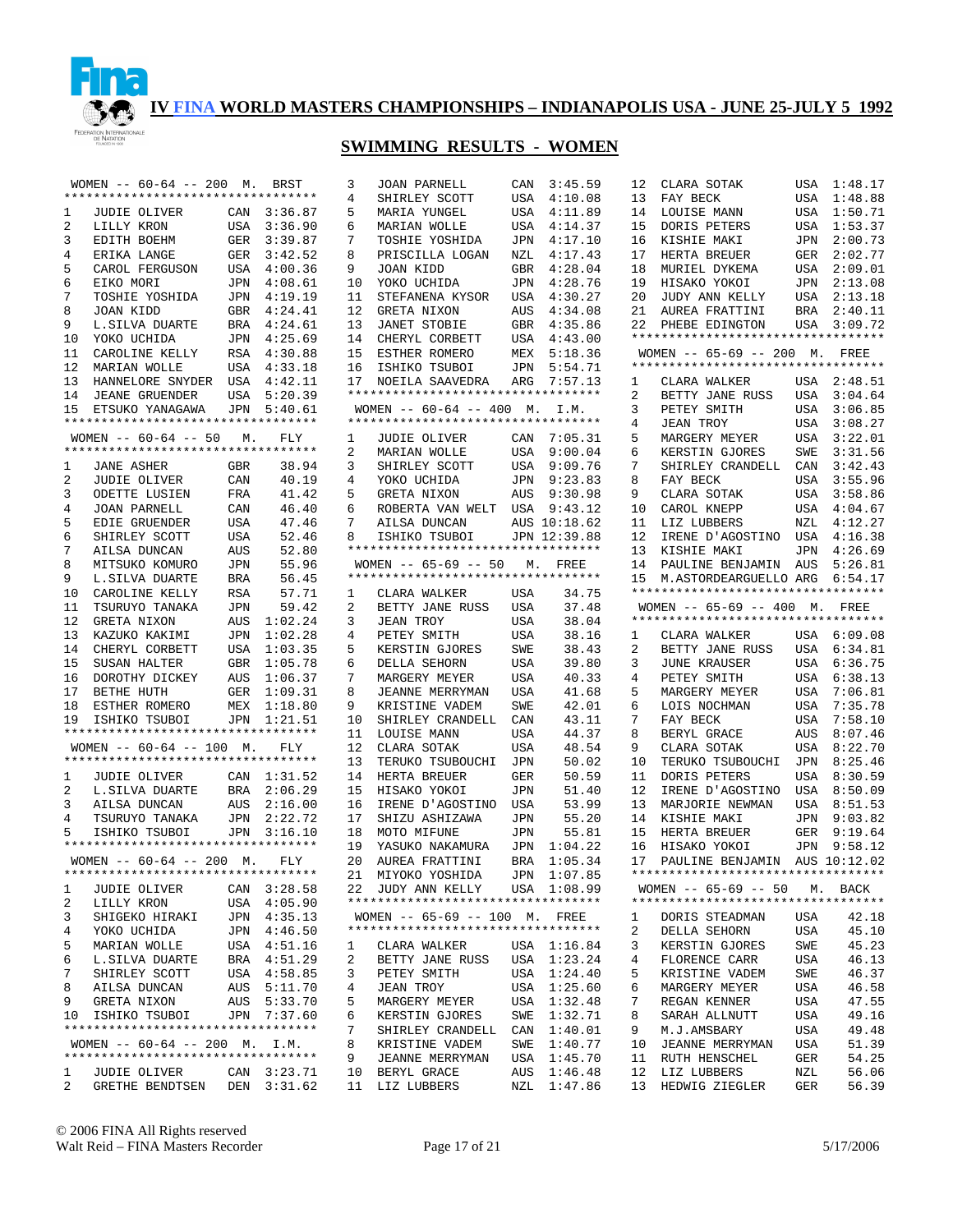

| 14              | ELIZABETH BERCE                    | AUS                     | 57.44       | $***$ * * * * :         |              |
|-----------------|------------------------------------|-------------------------|-------------|-------------------------|--------------|
| 15              | CAROL KNEPP                        | USA                     | 58.17       |                         | WOMEI        |
| 16              | LOUISE MANN                        | USA                     | 59.89       | $***$ * * * * :         |              |
| 17              | IRENE D'AGOSTINO                   | USA                     | 1:01.49     | $\mathbf 1$             | L            |
| 18              |                                    |                         | 1:04.68     | $\overline{a}$          | A            |
|                 | THEA VATTERER                      | $\mbox{GER}$            |             |                         |              |
| 19              | MOTO MIFUNE                        | JPN                     | 1:06.32     | 3                       | R)           |
| 20              | YASUKO WAKAMURA                    | JPN                     | 1:11.15     | 4                       | E,           |
| 21              | AUREA FRATTINI                     | BRA                     | 1:12.40     | 5                       | М            |
| 22              | PHEBE EDINGTON                     | $_{\mbox{\small{USA}}}$ | 1:23.69     | 6                       | C            |
| 23              | MIYOKO YOSHIDA                     | JPN                     | 1:25.57     | 7                       | H            |
|                 | ********************************** |                         |             | 8                       | Si           |
|                 | WOMEN -- 65-69 -- 100 M. BACK      |                         |             | 9                       | J(           |
|                 | ********************************** |                         |             | 10                      | D(           |
| $\mathbf{1}$    | DORIS STEADMAN                     | USA                     | 1:34.06     | 11                      | L(           |
| $\mathbf{2}$    | KERSTIN GJORES                     | SWE                     | 1:39.83     | 12                      | TI           |
| 3               | DELLA SEHORN                       | USA                     | 1:40.79     | 13                      | L.           |
| 4               | REGAN KENNER                       | USA                     | 1:42.68     | 14                      | C]           |
| 5               | FLORENCE CARR                      | USA                     | 1:42.97     | 15                      | J٦           |
|                 |                                    |                         |             |                         |              |
| 6               | M.J.AMSBARY                        | USA                     | 1:49.05     | 16                      | M            |
| 7               | KRISTINE VADEM                     | SWE                     | 1:51.77     | 17                      | Pi           |
| 8               | JEANNE MERRYMAN                    | USA                     | 1:53.44     | $***$ * * * * :         |              |
| 9               | BETTY DUNN                         | USA                     | 2:01.04     |                         | WOMEI        |
| 10              | SHIRLEY CRANDELL CAN 2:03.27       |                         |             | $***$ * * * * *         |              |
| 11              | LOUISE MANN                        | USA                     | 2:11.10     | 1                       | L            |
|                 | 12 ELIZABETH BERCE                 |                         | AUS 2:11.66 | $\overline{a}$          | R)           |
| 13              | CAROL KNEPP                        | USA                     | 2:11.98     | $\mathbf{3}$            | A(           |
| 14              | AUREA FRATTINI                     | BRA                     | 2:39.37     | 4                       | E,           |
|                 | ********************************** |                         |             | 5                       | М            |
|                 | WOMEN -- 65-69 -- 200 M. BACK      |                         |             | 6                       | H            |
|                 | ********************************** |                         |             | 7                       | J(           |
|                 |                                    |                         |             |                         |              |
| 1               | DORIS STEADMAN                     | USA                     | 3:24.33     | 8                       | L.           |
| $\overline{a}$  | DELLA SEHORN                       | USA                     | 3:39.50     | 9                       | Y(           |
| 3               | KERSTIN GJORES                     | SWE                     | 3:41.24     | 10                      | D(           |
| 4               | REGAN KENNER                       | USA                     | 3:44.61     | 11                      | Pi           |
| 5               | FLORENCE CARR                      | USA                     | 3:49.13     | $***$ * * * * *         |              |
| 6               | M.J.AMSBARY                        | USA                     | 3:59.59     |                         | WOMEI        |
| 7               | KRISTINE VADEM                     | SWE                     | 3:59.89     | $***$ * * * * :         |              |
| 8               | JEANNE MERRYMAN                    | USA                     | 4:09.80     | 1                       | L(           |
| 9               | SHIRLEY CRANDELL                   |                         | CAN 4:23.96 | 2                       | J٦           |
| 10              | CAROL KNEPP                        | USA                     | 4:39.17     | $\mathbf{3}$            | FI           |
| 11              | MARJORIE NEWMAN                    |                         | USA 4:41.73 | 4                       | J]           |
| 12              | CECILE GOSSELIN                    | CAN                     | 4:45.74     | 5                       | Si           |
| 13 <sup>7</sup> | BERYL GRACE                        | $\mathop{\rm AUS}$      | 4:48.79     | 6                       | B)           |
|                 | ********************************** |                         |             | 7                       |              |
|                 | $WOMEN$ -- 65-69 -- 50 M.          |                         |             |                         | J]           |
|                 | ********************************** |                         | BRST        | 8                       | SI           |
|                 |                                    |                         |             | 9                       | B)           |
| $\mathbf{1}$    | L.BURG-BONNIER                     | NED                     | 49.47       | 10                      | К.           |
| $\overline{a}$  | AGNES PLISSON                      | FRA                     | 49.53       | 11                      | IJ           |
| 3               | MJ AMSBARY                         | USA                     | 49.60       | 12                      | Pi           |
| 4               | REGAN KENNER                       | USA                     | 49.94       | 13 M                    |              |
| 5               | EVA MISCHKE                        | GER                     | 52.86       | ******                  |              |
| 6               | JOAN GLARATON                      | USA                     | 53.19       |                         | <b>WOMEI</b> |
| 7               | C.COSTELLO                         | USA                     | 53.63       | $***$ * * * * *         |              |
| 8               | RUTH HENSCHEL                      | GER                     | 53.74       | 1                       | J٦           |
| 9               | HEDWIG ZIEGLER                     | GER                     | 55.44       | 2                       | DI           |
| 10              | SARAH ALLNUTT                      | USA                     | 55.59       | 3                       | L(           |
|                 |                                    |                         | 59.57       | 4                       |              |
| 11              | THEA VATTERER                      | GER                     |             |                         | B)           |
| 12              | DORIS PETERS                       | USA                     | 59.62       | 5                       | A(           |
| 13              | LIZ LUBBERS                        | NZL                     | 1:01.69     | 6                       | B)           |
| 14              | BETTY DUNN                         | USA                     | 1:02.14     | 7                       | C)           |
| 15              | JUDY ANN KELLY                     | USA                     | 1:04.28     | $******$                |              |
| 16              | ELIZABETH BERCE                    | AUS                     | 1:06.73     |                         | WOMEI        |
| 17              | YOSHIKO NAGATA                     | JPN                     | 1:09.16     | $***$ * * * * :         |              |
| 18              | MURIEL DYKEMA                      | USA                     | 1:10.10     | 1                       | J٦           |
| 19              | PHEBE EDINGTON                     | USA                     | 1:33.04     | $\overline{\mathbf{c}}$ | B)           |
|                 |                                    |                         |             |                         |              |

| WOMEN $-- 65-69 -- 100$ M.<br>BRST<br>**********************************<br>1:47.94<br>1<br>L.BURG-BONNIER<br>NED<br>2<br>1:48.42<br>AGNES PLISSON<br>FRA<br>3<br>1:50.69<br>REGAN KENNER<br>USA<br>4<br>1:56.95<br>EVA MISCHKE<br>GER<br>5<br>M.J.AMSBARY<br>1:58.02<br>USA<br>6<br>2:02.39<br>C.COSTELLO<br>USA<br>7<br>HEDWIG ZIEGLER<br>2:04.58<br>GER<br>8<br>2:08.45<br>SARAH ALLNUTT<br>USA<br>9<br>2:08.57<br>JOAN GLARATON<br>USA<br>10<br>DORIS PETERS<br>USA<br>2:17.05<br>11<br>2:17.75<br>LOUISE MANN<br>USA<br>12<br>2:18.36<br>THEA VATTERER<br>GER<br>13<br>2:18.99<br>LIZ LUBBERS<br>NZL<br>14<br>2:22.91<br>CLARA SOTAK<br>USA<br>15<br>2:26.68<br>JUDY ANN KELLY<br>USA<br>16<br>USA<br>2:38.47<br>MURIEL DYKEMA<br>17<br>AUS<br>2:50.69<br>PAULINE BENJAMIN<br>**********************************<br>WOMEN $- - 65 - 69 - - 200$ M.<br>BRST<br>**********************************<br>1<br>L.BURG-BONNIER<br>NED<br>3:52.25<br>2<br>4:02.94<br>REGAN KENNER<br>USA<br>3<br>AGNES PLISSON<br>4:05.42<br>FRA<br>4<br>4:10.59<br>EVA MISCHKE<br>GER<br>5<br>M.J.AMSBARY<br>4:16.71<br>USA<br>4:24.05<br>6<br>HEDWIG ZIEGLER<br>GER<br>7<br>4:53.15<br><b>JOAN GLARATON</b><br>USA<br>4:56.03<br>8<br>NZL<br>LIZ LUBBERS<br>9<br>5:14.34<br>YOSHIKO NAGATA<br>JPN<br>5:15.46<br>10<br>DORIS PETERS<br>USA<br>11<br>5:58.18<br>PAULINE<br>BENJAMIN<br>AUS<br>**********************************<br>$65 - 69$ -- 50<br>WOMEN --<br>М.<br>FLY<br>**********************************<br>44.88<br>1<br>LOIS NOCHMAN<br>USA<br>2<br>46.02<br>JUNE KRAUSER<br>USA<br>3<br>46.45<br>FLORENCE CARR<br>USA<br>4<br>48.14<br>JEAN TROY<br>USA<br>5<br>50.59<br>USA<br>SARAH ALLNUTT<br>6<br>51.29<br>BETTY DUNN<br>USA<br>7<br><b>USA</b><br>55.23<br>JEANNE MERRYMAN<br>8<br>56.97<br>SHIRLEY CRANDELL<br>CAN<br>9<br>58.83<br>BERYL GRACE<br>AUS<br>1:04.60<br>10<br>KISHIE MAKI<br>JPN<br>11<br>IRENE D'AGOSTINO<br>1:09.21<br>USA<br>12<br>PAULINE BENJAMIN<br>1:27.09<br>AUS<br>13 M.ASTORDEARGUELLO ARG 3:18.35<br>**********************************<br>WOMEN -- $65-69$ -- 100 M. FLY<br>**********************************<br>$\mathbf{1}$<br>USA 1:42.39<br>JUNE KRAUSER<br>2<br>DELLA SEHORN<br>1:47.55<br>USA<br>3<br>LOIS NOCHMAN<br>USA 1:52.60<br>4<br>BETTY DUNN<br>1:59.97<br>USA<br>5<br>2:06.32<br>AGNES PLISSON<br>FRA<br>6<br>AUS<br>2:34.64<br>BERYL GRACE<br>CECILE GOSSELIN CAN 2:37.52<br>7<br>**********************************<br>WOMEN -- 65-69 -- 200 M. FLY<br>*********************************<br>3:42.61<br>1<br><b>JUNE KRAUSER</b><br>USA<br>$\overline{2}$<br>BETTY JANE RUSS<br>3:48.10<br>USA | ********************************** |  |
|------------------------------------------------------------------------------------------------------------------------------------------------------------------------------------------------------------------------------------------------------------------------------------------------------------------------------------------------------------------------------------------------------------------------------------------------------------------------------------------------------------------------------------------------------------------------------------------------------------------------------------------------------------------------------------------------------------------------------------------------------------------------------------------------------------------------------------------------------------------------------------------------------------------------------------------------------------------------------------------------------------------------------------------------------------------------------------------------------------------------------------------------------------------------------------------------------------------------------------------------------------------------------------------------------------------------------------------------------------------------------------------------------------------------------------------------------------------------------------------------------------------------------------------------------------------------------------------------------------------------------------------------------------------------------------------------------------------------------------------------------------------------------------------------------------------------------------------------------------------------------------------------------------------------------------------------------------------------------------------------------------------------------------------------------------------------------------------------------------------------------------------------------------------------------------------------------------------------------------------------------------------------------------------------------------------------------------------------------------------------------------------------------------------------------------------------------------------------------------------------------------------------------------------------------------------------------------------------------------------------------------------|------------------------------------|--|
|                                                                                                                                                                                                                                                                                                                                                                                                                                                                                                                                                                                                                                                                                                                                                                                                                                                                                                                                                                                                                                                                                                                                                                                                                                                                                                                                                                                                                                                                                                                                                                                                                                                                                                                                                                                                                                                                                                                                                                                                                                                                                                                                                                                                                                                                                                                                                                                                                                                                                                                                                                                                                                          |                                    |  |
|                                                                                                                                                                                                                                                                                                                                                                                                                                                                                                                                                                                                                                                                                                                                                                                                                                                                                                                                                                                                                                                                                                                                                                                                                                                                                                                                                                                                                                                                                                                                                                                                                                                                                                                                                                                                                                                                                                                                                                                                                                                                                                                                                                                                                                                                                                                                                                                                                                                                                                                                                                                                                                          |                                    |  |
|                                                                                                                                                                                                                                                                                                                                                                                                                                                                                                                                                                                                                                                                                                                                                                                                                                                                                                                                                                                                                                                                                                                                                                                                                                                                                                                                                                                                                                                                                                                                                                                                                                                                                                                                                                                                                                                                                                                                                                                                                                                                                                                                                                                                                                                                                                                                                                                                                                                                                                                                                                                                                                          |                                    |  |
|                                                                                                                                                                                                                                                                                                                                                                                                                                                                                                                                                                                                                                                                                                                                                                                                                                                                                                                                                                                                                                                                                                                                                                                                                                                                                                                                                                                                                                                                                                                                                                                                                                                                                                                                                                                                                                                                                                                                                                                                                                                                                                                                                                                                                                                                                                                                                                                                                                                                                                                                                                                                                                          |                                    |  |
|                                                                                                                                                                                                                                                                                                                                                                                                                                                                                                                                                                                                                                                                                                                                                                                                                                                                                                                                                                                                                                                                                                                                                                                                                                                                                                                                                                                                                                                                                                                                                                                                                                                                                                                                                                                                                                                                                                                                                                                                                                                                                                                                                                                                                                                                                                                                                                                                                                                                                                                                                                                                                                          |                                    |  |
|                                                                                                                                                                                                                                                                                                                                                                                                                                                                                                                                                                                                                                                                                                                                                                                                                                                                                                                                                                                                                                                                                                                                                                                                                                                                                                                                                                                                                                                                                                                                                                                                                                                                                                                                                                                                                                                                                                                                                                                                                                                                                                                                                                                                                                                                                                                                                                                                                                                                                                                                                                                                                                          |                                    |  |
|                                                                                                                                                                                                                                                                                                                                                                                                                                                                                                                                                                                                                                                                                                                                                                                                                                                                                                                                                                                                                                                                                                                                                                                                                                                                                                                                                                                                                                                                                                                                                                                                                                                                                                                                                                                                                                                                                                                                                                                                                                                                                                                                                                                                                                                                                                                                                                                                                                                                                                                                                                                                                                          |                                    |  |
|                                                                                                                                                                                                                                                                                                                                                                                                                                                                                                                                                                                                                                                                                                                                                                                                                                                                                                                                                                                                                                                                                                                                                                                                                                                                                                                                                                                                                                                                                                                                                                                                                                                                                                                                                                                                                                                                                                                                                                                                                                                                                                                                                                                                                                                                                                                                                                                                                                                                                                                                                                                                                                          |                                    |  |
|                                                                                                                                                                                                                                                                                                                                                                                                                                                                                                                                                                                                                                                                                                                                                                                                                                                                                                                                                                                                                                                                                                                                                                                                                                                                                                                                                                                                                                                                                                                                                                                                                                                                                                                                                                                                                                                                                                                                                                                                                                                                                                                                                                                                                                                                                                                                                                                                                                                                                                                                                                                                                                          |                                    |  |
|                                                                                                                                                                                                                                                                                                                                                                                                                                                                                                                                                                                                                                                                                                                                                                                                                                                                                                                                                                                                                                                                                                                                                                                                                                                                                                                                                                                                                                                                                                                                                                                                                                                                                                                                                                                                                                                                                                                                                                                                                                                                                                                                                                                                                                                                                                                                                                                                                                                                                                                                                                                                                                          |                                    |  |
|                                                                                                                                                                                                                                                                                                                                                                                                                                                                                                                                                                                                                                                                                                                                                                                                                                                                                                                                                                                                                                                                                                                                                                                                                                                                                                                                                                                                                                                                                                                                                                                                                                                                                                                                                                                                                                                                                                                                                                                                                                                                                                                                                                                                                                                                                                                                                                                                                                                                                                                                                                                                                                          |                                    |  |
|                                                                                                                                                                                                                                                                                                                                                                                                                                                                                                                                                                                                                                                                                                                                                                                                                                                                                                                                                                                                                                                                                                                                                                                                                                                                                                                                                                                                                                                                                                                                                                                                                                                                                                                                                                                                                                                                                                                                                                                                                                                                                                                                                                                                                                                                                                                                                                                                                                                                                                                                                                                                                                          |                                    |  |
|                                                                                                                                                                                                                                                                                                                                                                                                                                                                                                                                                                                                                                                                                                                                                                                                                                                                                                                                                                                                                                                                                                                                                                                                                                                                                                                                                                                                                                                                                                                                                                                                                                                                                                                                                                                                                                                                                                                                                                                                                                                                                                                                                                                                                                                                                                                                                                                                                                                                                                                                                                                                                                          |                                    |  |
|                                                                                                                                                                                                                                                                                                                                                                                                                                                                                                                                                                                                                                                                                                                                                                                                                                                                                                                                                                                                                                                                                                                                                                                                                                                                                                                                                                                                                                                                                                                                                                                                                                                                                                                                                                                                                                                                                                                                                                                                                                                                                                                                                                                                                                                                                                                                                                                                                                                                                                                                                                                                                                          |                                    |  |
|                                                                                                                                                                                                                                                                                                                                                                                                                                                                                                                                                                                                                                                                                                                                                                                                                                                                                                                                                                                                                                                                                                                                                                                                                                                                                                                                                                                                                                                                                                                                                                                                                                                                                                                                                                                                                                                                                                                                                                                                                                                                                                                                                                                                                                                                                                                                                                                                                                                                                                                                                                                                                                          |                                    |  |
|                                                                                                                                                                                                                                                                                                                                                                                                                                                                                                                                                                                                                                                                                                                                                                                                                                                                                                                                                                                                                                                                                                                                                                                                                                                                                                                                                                                                                                                                                                                                                                                                                                                                                                                                                                                                                                                                                                                                                                                                                                                                                                                                                                                                                                                                                                                                                                                                                                                                                                                                                                                                                                          |                                    |  |
|                                                                                                                                                                                                                                                                                                                                                                                                                                                                                                                                                                                                                                                                                                                                                                                                                                                                                                                                                                                                                                                                                                                                                                                                                                                                                                                                                                                                                                                                                                                                                                                                                                                                                                                                                                                                                                                                                                                                                                                                                                                                                                                                                                                                                                                                                                                                                                                                                                                                                                                                                                                                                                          |                                    |  |
|                                                                                                                                                                                                                                                                                                                                                                                                                                                                                                                                                                                                                                                                                                                                                                                                                                                                                                                                                                                                                                                                                                                                                                                                                                                                                                                                                                                                                                                                                                                                                                                                                                                                                                                                                                                                                                                                                                                                                                                                                                                                                                                                                                                                                                                                                                                                                                                                                                                                                                                                                                                                                                          |                                    |  |
|                                                                                                                                                                                                                                                                                                                                                                                                                                                                                                                                                                                                                                                                                                                                                                                                                                                                                                                                                                                                                                                                                                                                                                                                                                                                                                                                                                                                                                                                                                                                                                                                                                                                                                                                                                                                                                                                                                                                                                                                                                                                                                                                                                                                                                                                                                                                                                                                                                                                                                                                                                                                                                          |                                    |  |
|                                                                                                                                                                                                                                                                                                                                                                                                                                                                                                                                                                                                                                                                                                                                                                                                                                                                                                                                                                                                                                                                                                                                                                                                                                                                                                                                                                                                                                                                                                                                                                                                                                                                                                                                                                                                                                                                                                                                                                                                                                                                                                                                                                                                                                                                                                                                                                                                                                                                                                                                                                                                                                          |                                    |  |
|                                                                                                                                                                                                                                                                                                                                                                                                                                                                                                                                                                                                                                                                                                                                                                                                                                                                                                                                                                                                                                                                                                                                                                                                                                                                                                                                                                                                                                                                                                                                                                                                                                                                                                                                                                                                                                                                                                                                                                                                                                                                                                                                                                                                                                                                                                                                                                                                                                                                                                                                                                                                                                          |                                    |  |
|                                                                                                                                                                                                                                                                                                                                                                                                                                                                                                                                                                                                                                                                                                                                                                                                                                                                                                                                                                                                                                                                                                                                                                                                                                                                                                                                                                                                                                                                                                                                                                                                                                                                                                                                                                                                                                                                                                                                                                                                                                                                                                                                                                                                                                                                                                                                                                                                                                                                                                                                                                                                                                          |                                    |  |
|                                                                                                                                                                                                                                                                                                                                                                                                                                                                                                                                                                                                                                                                                                                                                                                                                                                                                                                                                                                                                                                                                                                                                                                                                                                                                                                                                                                                                                                                                                                                                                                                                                                                                                                                                                                                                                                                                                                                                                                                                                                                                                                                                                                                                                                                                                                                                                                                                                                                                                                                                                                                                                          |                                    |  |
|                                                                                                                                                                                                                                                                                                                                                                                                                                                                                                                                                                                                                                                                                                                                                                                                                                                                                                                                                                                                                                                                                                                                                                                                                                                                                                                                                                                                                                                                                                                                                                                                                                                                                                                                                                                                                                                                                                                                                                                                                                                                                                                                                                                                                                                                                                                                                                                                                                                                                                                                                                                                                                          |                                    |  |
|                                                                                                                                                                                                                                                                                                                                                                                                                                                                                                                                                                                                                                                                                                                                                                                                                                                                                                                                                                                                                                                                                                                                                                                                                                                                                                                                                                                                                                                                                                                                                                                                                                                                                                                                                                                                                                                                                                                                                                                                                                                                                                                                                                                                                                                                                                                                                                                                                                                                                                                                                                                                                                          |                                    |  |
|                                                                                                                                                                                                                                                                                                                                                                                                                                                                                                                                                                                                                                                                                                                                                                                                                                                                                                                                                                                                                                                                                                                                                                                                                                                                                                                                                                                                                                                                                                                                                                                                                                                                                                                                                                                                                                                                                                                                                                                                                                                                                                                                                                                                                                                                                                                                                                                                                                                                                                                                                                                                                                          |                                    |  |
|                                                                                                                                                                                                                                                                                                                                                                                                                                                                                                                                                                                                                                                                                                                                                                                                                                                                                                                                                                                                                                                                                                                                                                                                                                                                                                                                                                                                                                                                                                                                                                                                                                                                                                                                                                                                                                                                                                                                                                                                                                                                                                                                                                                                                                                                                                                                                                                                                                                                                                                                                                                                                                          |                                    |  |
|                                                                                                                                                                                                                                                                                                                                                                                                                                                                                                                                                                                                                                                                                                                                                                                                                                                                                                                                                                                                                                                                                                                                                                                                                                                                                                                                                                                                                                                                                                                                                                                                                                                                                                                                                                                                                                                                                                                                                                                                                                                                                                                                                                                                                                                                                                                                                                                                                                                                                                                                                                                                                                          |                                    |  |
|                                                                                                                                                                                                                                                                                                                                                                                                                                                                                                                                                                                                                                                                                                                                                                                                                                                                                                                                                                                                                                                                                                                                                                                                                                                                                                                                                                                                                                                                                                                                                                                                                                                                                                                                                                                                                                                                                                                                                                                                                                                                                                                                                                                                                                                                                                                                                                                                                                                                                                                                                                                                                                          |                                    |  |
|                                                                                                                                                                                                                                                                                                                                                                                                                                                                                                                                                                                                                                                                                                                                                                                                                                                                                                                                                                                                                                                                                                                                                                                                                                                                                                                                                                                                                                                                                                                                                                                                                                                                                                                                                                                                                                                                                                                                                                                                                                                                                                                                                                                                                                                                                                                                                                                                                                                                                                                                                                                                                                          |                                    |  |
|                                                                                                                                                                                                                                                                                                                                                                                                                                                                                                                                                                                                                                                                                                                                                                                                                                                                                                                                                                                                                                                                                                                                                                                                                                                                                                                                                                                                                                                                                                                                                                                                                                                                                                                                                                                                                                                                                                                                                                                                                                                                                                                                                                                                                                                                                                                                                                                                                                                                                                                                                                                                                                          |                                    |  |
|                                                                                                                                                                                                                                                                                                                                                                                                                                                                                                                                                                                                                                                                                                                                                                                                                                                                                                                                                                                                                                                                                                                                                                                                                                                                                                                                                                                                                                                                                                                                                                                                                                                                                                                                                                                                                                                                                                                                                                                                                                                                                                                                                                                                                                                                                                                                                                                                                                                                                                                                                                                                                                          |                                    |  |
|                                                                                                                                                                                                                                                                                                                                                                                                                                                                                                                                                                                                                                                                                                                                                                                                                                                                                                                                                                                                                                                                                                                                                                                                                                                                                                                                                                                                                                                                                                                                                                                                                                                                                                                                                                                                                                                                                                                                                                                                                                                                                                                                                                                                                                                                                                                                                                                                                                                                                                                                                                                                                                          |                                    |  |
|                                                                                                                                                                                                                                                                                                                                                                                                                                                                                                                                                                                                                                                                                                                                                                                                                                                                                                                                                                                                                                                                                                                                                                                                                                                                                                                                                                                                                                                                                                                                                                                                                                                                                                                                                                                                                                                                                                                                                                                                                                                                                                                                                                                                                                                                                                                                                                                                                                                                                                                                                                                                                                          |                                    |  |
|                                                                                                                                                                                                                                                                                                                                                                                                                                                                                                                                                                                                                                                                                                                                                                                                                                                                                                                                                                                                                                                                                                                                                                                                                                                                                                                                                                                                                                                                                                                                                                                                                                                                                                                                                                                                                                                                                                                                                                                                                                                                                                                                                                                                                                                                                                                                                                                                                                                                                                                                                                                                                                          |                                    |  |
|                                                                                                                                                                                                                                                                                                                                                                                                                                                                                                                                                                                                                                                                                                                                                                                                                                                                                                                                                                                                                                                                                                                                                                                                                                                                                                                                                                                                                                                                                                                                                                                                                                                                                                                                                                                                                                                                                                                                                                                                                                                                                                                                                                                                                                                                                                                                                                                                                                                                                                                                                                                                                                          |                                    |  |
|                                                                                                                                                                                                                                                                                                                                                                                                                                                                                                                                                                                                                                                                                                                                                                                                                                                                                                                                                                                                                                                                                                                                                                                                                                                                                                                                                                                                                                                                                                                                                                                                                                                                                                                                                                                                                                                                                                                                                                                                                                                                                                                                                                                                                                                                                                                                                                                                                                                                                                                                                                                                                                          |                                    |  |
|                                                                                                                                                                                                                                                                                                                                                                                                                                                                                                                                                                                                                                                                                                                                                                                                                                                                                                                                                                                                                                                                                                                                                                                                                                                                                                                                                                                                                                                                                                                                                                                                                                                                                                                                                                                                                                                                                                                                                                                                                                                                                                                                                                                                                                                                                                                                                                                                                                                                                                                                                                                                                                          |                                    |  |
|                                                                                                                                                                                                                                                                                                                                                                                                                                                                                                                                                                                                                                                                                                                                                                                                                                                                                                                                                                                                                                                                                                                                                                                                                                                                                                                                                                                                                                                                                                                                                                                                                                                                                                                                                                                                                                                                                                                                                                                                                                                                                                                                                                                                                                                                                                                                                                                                                                                                                                                                                                                                                                          |                                    |  |
|                                                                                                                                                                                                                                                                                                                                                                                                                                                                                                                                                                                                                                                                                                                                                                                                                                                                                                                                                                                                                                                                                                                                                                                                                                                                                                                                                                                                                                                                                                                                                                                                                                                                                                                                                                                                                                                                                                                                                                                                                                                                                                                                                                                                                                                                                                                                                                                                                                                                                                                                                                                                                                          |                                    |  |
|                                                                                                                                                                                                                                                                                                                                                                                                                                                                                                                                                                                                                                                                                                                                                                                                                                                                                                                                                                                                                                                                                                                                                                                                                                                                                                                                                                                                                                                                                                                                                                                                                                                                                                                                                                                                                                                                                                                                                                                                                                                                                                                                                                                                                                                                                                                                                                                                                                                                                                                                                                                                                                          |                                    |  |
|                                                                                                                                                                                                                                                                                                                                                                                                                                                                                                                                                                                                                                                                                                                                                                                                                                                                                                                                                                                                                                                                                                                                                                                                                                                                                                                                                                                                                                                                                                                                                                                                                                                                                                                                                                                                                                                                                                                                                                                                                                                                                                                                                                                                                                                                                                                                                                                                                                                                                                                                                                                                                                          |                                    |  |
|                                                                                                                                                                                                                                                                                                                                                                                                                                                                                                                                                                                                                                                                                                                                                                                                                                                                                                                                                                                                                                                                                                                                                                                                                                                                                                                                                                                                                                                                                                                                                                                                                                                                                                                                                                                                                                                                                                                                                                                                                                                                                                                                                                                                                                                                                                                                                                                                                                                                                                                                                                                                                                          |                                    |  |
|                                                                                                                                                                                                                                                                                                                                                                                                                                                                                                                                                                                                                                                                                                                                                                                                                                                                                                                                                                                                                                                                                                                                                                                                                                                                                                                                                                                                                                                                                                                                                                                                                                                                                                                                                                                                                                                                                                                                                                                                                                                                                                                                                                                                                                                                                                                                                                                                                                                                                                                                                                                                                                          |                                    |  |
|                                                                                                                                                                                                                                                                                                                                                                                                                                                                                                                                                                                                                                                                                                                                                                                                                                                                                                                                                                                                                                                                                                                                                                                                                                                                                                                                                                                                                                                                                                                                                                                                                                                                                                                                                                                                                                                                                                                                                                                                                                                                                                                                                                                                                                                                                                                                                                                                                                                                                                                                                                                                                                          |                                    |  |
|                                                                                                                                                                                                                                                                                                                                                                                                                                                                                                                                                                                                                                                                                                                                                                                                                                                                                                                                                                                                                                                                                                                                                                                                                                                                                                                                                                                                                                                                                                                                                                                                                                                                                                                                                                                                                                                                                                                                                                                                                                                                                                                                                                                                                                                                                                                                                                                                                                                                                                                                                                                                                                          |                                    |  |
|                                                                                                                                                                                                                                                                                                                                                                                                                                                                                                                                                                                                                                                                                                                                                                                                                                                                                                                                                                                                                                                                                                                                                                                                                                                                                                                                                                                                                                                                                                                                                                                                                                                                                                                                                                                                                                                                                                                                                                                                                                                                                                                                                                                                                                                                                                                                                                                                                                                                                                                                                                                                                                          |                                    |  |
|                                                                                                                                                                                                                                                                                                                                                                                                                                                                                                                                                                                                                                                                                                                                                                                                                                                                                                                                                                                                                                                                                                                                                                                                                                                                                                                                                                                                                                                                                                                                                                                                                                                                                                                                                                                                                                                                                                                                                                                                                                                                                                                                                                                                                                                                                                                                                                                                                                                                                                                                                                                                                                          |                                    |  |
|                                                                                                                                                                                                                                                                                                                                                                                                                                                                                                                                                                                                                                                                                                                                                                                                                                                                                                                                                                                                                                                                                                                                                                                                                                                                                                                                                                                                                                                                                                                                                                                                                                                                                                                                                                                                                                                                                                                                                                                                                                                                                                                                                                                                                                                                                                                                                                                                                                                                                                                                                                                                                                          |                                    |  |
|                                                                                                                                                                                                                                                                                                                                                                                                                                                                                                                                                                                                                                                                                                                                                                                                                                                                                                                                                                                                                                                                                                                                                                                                                                                                                                                                                                                                                                                                                                                                                                                                                                                                                                                                                                                                                                                                                                                                                                                                                                                                                                                                                                                                                                                                                                                                                                                                                                                                                                                                                                                                                                          |                                    |  |
|                                                                                                                                                                                                                                                                                                                                                                                                                                                                                                                                                                                                                                                                                                                                                                                                                                                                                                                                                                                                                                                                                                                                                                                                                                                                                                                                                                                                                                                                                                                                                                                                                                                                                                                                                                                                                                                                                                                                                                                                                                                                                                                                                                                                                                                                                                                                                                                                                                                                                                                                                                                                                                          |                                    |  |
|                                                                                                                                                                                                                                                                                                                                                                                                                                                                                                                                                                                                                                                                                                                                                                                                                                                                                                                                                                                                                                                                                                                                                                                                                                                                                                                                                                                                                                                                                                                                                                                                                                                                                                                                                                                                                                                                                                                                                                                                                                                                                                                                                                                                                                                                                                                                                                                                                                                                                                                                                                                                                                          |                                    |  |
|                                                                                                                                                                                                                                                                                                                                                                                                                                                                                                                                                                                                                                                                                                                                                                                                                                                                                                                                                                                                                                                                                                                                                                                                                                                                                                                                                                                                                                                                                                                                                                                                                                                                                                                                                                                                                                                                                                                                                                                                                                                                                                                                                                                                                                                                                                                                                                                                                                                                                                                                                                                                                                          |                                    |  |
|                                                                                                                                                                                                                                                                                                                                                                                                                                                                                                                                                                                                                                                                                                                                                                                                                                                                                                                                                                                                                                                                                                                                                                                                                                                                                                                                                                                                                                                                                                                                                                                                                                                                                                                                                                                                                                                                                                                                                                                                                                                                                                                                                                                                                                                                                                                                                                                                                                                                                                                                                                                                                                          |                                    |  |
|                                                                                                                                                                                                                                                                                                                                                                                                                                                                                                                                                                                                                                                                                                                                                                                                                                                                                                                                                                                                                                                                                                                                                                                                                                                                                                                                                                                                                                                                                                                                                                                                                                                                                                                                                                                                                                                                                                                                                                                                                                                                                                                                                                                                                                                                                                                                                                                                                                                                                                                                                                                                                                          |                                    |  |
|                                                                                                                                                                                                                                                                                                                                                                                                                                                                                                                                                                                                                                                                                                                                                                                                                                                                                                                                                                                                                                                                                                                                                                                                                                                                                                                                                                                                                                                                                                                                                                                                                                                                                                                                                                                                                                                                                                                                                                                                                                                                                                                                                                                                                                                                                                                                                                                                                                                                                                                                                                                                                                          |                                    |  |
|                                                                                                                                                                                                                                                                                                                                                                                                                                                                                                                                                                                                                                                                                                                                                                                                                                                                                                                                                                                                                                                                                                                                                                                                                                                                                                                                                                                                                                                                                                                                                                                                                                                                                                                                                                                                                                                                                                                                                                                                                                                                                                                                                                                                                                                                                                                                                                                                                                                                                                                                                                                                                                          |                                    |  |
|                                                                                                                                                                                                                                                                                                                                                                                                                                                                                                                                                                                                                                                                                                                                                                                                                                                                                                                                                                                                                                                                                                                                                                                                                                                                                                                                                                                                                                                                                                                                                                                                                                                                                                                                                                                                                                                                                                                                                                                                                                                                                                                                                                                                                                                                                                                                                                                                                                                                                                                                                                                                                                          |                                    |  |
|                                                                                                                                                                                                                                                                                                                                                                                                                                                                                                                                                                                                                                                                                                                                                                                                                                                                                                                                                                                                                                                                                                                                                                                                                                                                                                                                                                                                                                                                                                                                                                                                                                                                                                                                                                                                                                                                                                                                                                                                                                                                                                                                                                                                                                                                                                                                                                                                                                                                                                                                                                                                                                          |                                    |  |
|                                                                                                                                                                                                                                                                                                                                                                                                                                                                                                                                                                                                                                                                                                                                                                                                                                                                                                                                                                                                                                                                                                                                                                                                                                                                                                                                                                                                                                                                                                                                                                                                                                                                                                                                                                                                                                                                                                                                                                                                                                                                                                                                                                                                                                                                                                                                                                                                                                                                                                                                                                                                                                          |                                    |  |
|                                                                                                                                                                                                                                                                                                                                                                                                                                                                                                                                                                                                                                                                                                                                                                                                                                                                                                                                                                                                                                                                                                                                                                                                                                                                                                                                                                                                                                                                                                                                                                                                                                                                                                                                                                                                                                                                                                                                                                                                                                                                                                                                                                                                                                                                                                                                                                                                                                                                                                                                                                                                                                          |                                    |  |
|                                                                                                                                                                                                                                                                                                                                                                                                                                                                                                                                                                                                                                                                                                                                                                                                                                                                                                                                                                                                                                                                                                                                                                                                                                                                                                                                                                                                                                                                                                                                                                                                                                                                                                                                                                                                                                                                                                                                                                                                                                                                                                                                                                                                                                                                                                                                                                                                                                                                                                                                                                                                                                          |                                    |  |
|                                                                                                                                                                                                                                                                                                                                                                                                                                                                                                                                                                                                                                                                                                                                                                                                                                                                                                                                                                                                                                                                                                                                                                                                                                                                                                                                                                                                                                                                                                                                                                                                                                                                                                                                                                                                                                                                                                                                                                                                                                                                                                                                                                                                                                                                                                                                                                                                                                                                                                                                                                                                                                          |                                    |  |
|                                                                                                                                                                                                                                                                                                                                                                                                                                                                                                                                                                                                                                                                                                                                                                                                                                                                                                                                                                                                                                                                                                                                                                                                                                                                                                                                                                                                                                                                                                                                                                                                                                                                                                                                                                                                                                                                                                                                                                                                                                                                                                                                                                                                                                                                                                                                                                                                                                                                                                                                                                                                                                          |                                    |  |
|                                                                                                                                                                                                                                                                                                                                                                                                                                                                                                                                                                                                                                                                                                                                                                                                                                                                                                                                                                                                                                                                                                                                                                                                                                                                                                                                                                                                                                                                                                                                                                                                                                                                                                                                                                                                                                                                                                                                                                                                                                                                                                                                                                                                                                                                                                                                                                                                                                                                                                                                                                                                                                          |                                    |  |
|                                                                                                                                                                                                                                                                                                                                                                                                                                                                                                                                                                                                                                                                                                                                                                                                                                                                                                                                                                                                                                                                                                                                                                                                                                                                                                                                                                                                                                                                                                                                                                                                                                                                                                                                                                                                                                                                                                                                                                                                                                                                                                                                                                                                                                                                                                                                                                                                                                                                                                                                                                                                                                          |                                    |  |

| 3              | LOIS NOCHMAN                       | USA | 4:21.63     |
|----------------|------------------------------------|-----|-------------|
| 4              | BETTY DUNN                         | USA | 4:51.52     |
|                | JOAN GLARATON                      |     |             |
| 5              |                                    | USA | 5:10.70     |
| б              | CECILE GOSSELIN                    | CAN | 5:17.79     |
| 7              | MARJORIE NEWMAN                    | USA | 6:41.24     |
|                | ********************************** |     |             |
|                |                                    |     |             |
|                | WOMEN -- 65-69 -- 200 M. I.M.      |     |             |
|                | ********************************** |     |             |
| 1              | DELLA SEHORN                       | USA | 3:44.31     |
| $\overline{2}$ | JEAN TROY                          | USA | 3:46.20     |
|                |                                    |     |             |
| 3              | FLORENCE CARR                      | USA | 3:46.82     |
| 4              | AGNES PLISSON                      | FRA | 3:54.55     |
| 5              | CECILE GOSSELIN                    | CAN | 4:44.18     |
| б.             | DORIS PETERS                       |     | USA 4:46.28 |
|                |                                    |     |             |
|                | ********************************** |     |             |
|                | WOMEN -- 65-69 -- 400 M. I.M.      |     |             |
|                | ********************************** |     |             |
| 1              | <b>JUNE KRAUSER</b>                | USA | 7:35.11     |
|                |                                    |     |             |
| 2              | AGNES PLISSON                      | FRA | 8:16.48     |
| 3              | PETEY SMITH                        | USA | 8:41.32     |
| 4              | LOIS NOCHMAN                       | USA | 8:41.99     |
|                |                                    |     |             |
| 5              | CECILE GOSSELIN                    | CAN | 9:36.79     |
| 6              | BETTY DUNN                         | USA | 9:42.30     |
| 7              | MARJORIE NEWMAN USA 11:20.89       |     |             |
|                | ********************************** |     |             |
|                |                                    |     |             |
|                | WOMEN -- 70-74 -- 50 M. FREE       |     |             |
|                | *********************************  |     |             |
| $\mathbf{1}$   | OLGA JOHNSON                       | NZL | 37.61       |
| 2              |                                    |     |             |
|                | CATHERINE KERR                     | CAN | 37.65       |
| 3              | DOROTHY DONNELLY                   | USA | 38.59       |
| 4              | M.PFANNMUELLER                     | GER | 42.51       |
| 5              | <b>B. BURRILL</b>                  | USA | 43.37       |
|                |                                    |     |             |
| 6              | BUNNY CEDERLUND                    | USA | 43.47       |
| 7              | NERINA MCALL                       | RSA | 46.58       |
| 8              | ANNALOU CARRIER                    | USA | 47.16       |
| 9              | JOSEPHINE PALLIN                   | USA | 47.54       |
|                |                                    |     |             |
| 10             | SUMIKO KOIZUMI                     | JPN | 48.14       |
| 11             | NORMA HOFFRICHTER                  | USA | 49.91       |
| 12             | H.HUGGINS                          | USA | 50.12       |
| 13             | BETTY ROBINSON                     | USA | 50.40       |
|                |                                    |     |             |
| 14             | JUANITA WILLARD                    | USA | 50.62       |
| 15             | ELIZABETH COLBURN                  | USA | 56.14       |
| 16             | LOGA DE OLAZAVAL                   | PER | 57.68       |
| 17             | LUELLA HEATH                       | USA | 58.08       |
|                |                                    |     |             |
| 18             | KATE BRAZIL                        | USA | 1:02.01     |
| 19             | MASA TSUCHIMOTO                    | JPN | 1:02.48     |
| 20             | YONEKO YOSHIDA                     | JPN | 1:10.18     |
| 21             | FLORENCE MELICK                    | USA | 1:24.48     |
|                |                                    |     |             |
|                |                                    |     |             |
|                | WOMEN -- $70-74$ -- 100 M.         |     | FREE        |
|                | ********************************** |     |             |
|                |                                    |     | 1:28.07     |
| 1              | CATHERINE KERR                     | CAN |             |
| 2              | DOROTHY DONNELLY                   | USA | 1:28.96     |
| 3              | OLGA JOHNSON                       | NZL | 1:31.11     |
| 4              | M.PFANNMUELLER                     | GER | 1:37.77     |
|                |                                    |     |             |
| 5              | <b>B.BURRILL</b>                   | USA | 1:38.21     |
| 6              | BUNNY CEDERLUND                    | USA | 1:40.63     |
| 7              | KIMOTO HISAKO                      | JPN | 1:41.15     |
| 8              | SYLVIA HILL                        | USA | 1:46.09     |
|                |                                    |     |             |
| 9              | CANDIDA GANDOLPHO                  | BRA | 1:49.51     |
| 10             | ANNALOU CARRIER                    | USA | 1:50.20     |
| 11             | SUMIKO KOIZUMI                     | JPN | 1:50.48     |
| 12             | JOSEPHINE PALLIN                   | USA | 1:52.20     |
|                |                                    |     |             |
| 13             |                                    |     |             |
|                | NERINA MCALL                       | RSA | 1:54.54     |
| 14             | H.HUGGINS                          | USA | 2:00.00     |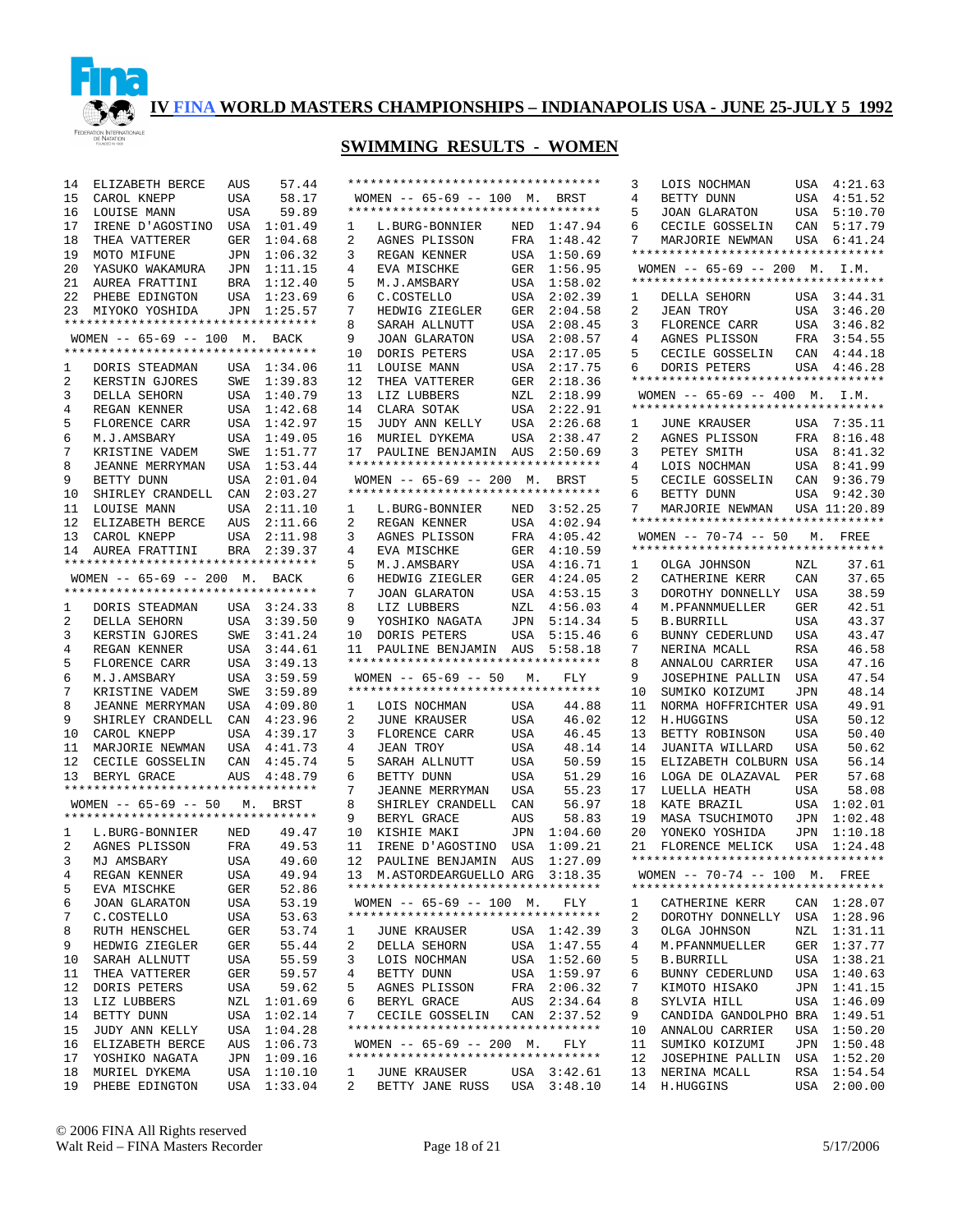

## **SWIMMING RESULTS - WOMEN**

22 SHIZUKO KUROSAWA JPN 1:12.41

| 15             | L.HOSCHKE-LENGE                   |           | GER 2:02.26  | 22             |
|----------------|-----------------------------------|-----------|--------------|----------------|
| 16             | JUANITA WILLARD                   | USA       | 2:02.31      | 23             |
| 17             | RACHEL ERWIN                      |           | 2:06.32      | 24             |
|                |                                   | USA       |              |                |
| 18             | BETTY ROBINSON                    |           | USA 2:06.40  | 25             |
| 19             | LUELLA HEATH                      | USA       | 2:10.89      | 26             |
| 20             | ELIZABETH COLBURN USA 2:12.96     |           |              | $***$          |
| 21             | MARIE KREIPE                      | USA       | 2:17.57      | <b>WO</b>      |
| 22             | MARION CHADWICK USA 2:17.58       |           |              | $***$          |
| 23             | KATE BRAZIL                       | USA       | 2:31.45      | $\mathbf{1}$   |
| 24             | DORIS TRAUGHBER USA 2:53.54       |           |              | 2              |
|                |                                   | USA       | 3:05.60      | 3              |
|                | 25 MARTHA HALL<br>26 ZONA JONES   | USA       | 3:15.94      | 4              |
|                |                                   |           |              |                |
|                | ********************************* |           |              | 5              |
|                | WOMEN $-- 70-74 -- 200$ M.        |           | FREE         | 6              |
|                | ********************************* |           |              | 7              |
| 1              | CATHERINE KERR CAN 3:21.01        |           |              | 8              |
| $\overline{a}$ | DOROTHY DONNELLY                  | USA       | 3:28.22      | 9              |
| 3              | OLGA JOHNSON                      | $\rm NZL$ | 3:33.63      | 10             |
| 4              | <b>B.BURRILL</b>                  | USA       | 3:36.29      | 11             |
| 5              | CANDIDA GANDOLPHO BRA             |           | 3:51.72      | 12             |
|                |                                   |           |              |                |
| 6              | ANNALOU CARRIER USA               |           | 4:07.17      | 13             |
| 7 <sup>7</sup> | A.HOTTINGER                       |           | USA 4:28.04  | 14             |
| 8              | NERINA MCALL                      | RSA       | 4:30.76      | 15             |
| 9              | RACHEL ERWIN                      |           | USA 4:36.50  | 16             |
| 10             | MASA TSUCHIMOTO                   | JPN       | 5:01.23      | 17             |
| 11             | KATE BRAZIL                       | USA       | 5:10.58      | 18             |
|                | ********************************* |           |              | 19             |
|                | WOMEN $-- 70-74 -- 400$ M.        |           | FREE         | $***$          |
|                | ********************************* |           |              |                |
|                |                                   |           |              | WΟ             |
| 1              | CATHERINE KERR CAN 7:15.99        |           |              | $***$          |
| $\overline{a}$ | BILLIE BURRILL                    |           | USA 7:44.63  | 1              |
| 3              | DOROTHY DONNELLY USA              |           | 7:55.13      | 2              |
| 4              | SYLVIA HILL                       |           | USA 8:05.21  | 3              |
| 5              | BUNNY CEDERLUND                   | USA       | 8:20.30      | 4              |
| 6              |                                   |           |              | 5              |
|                | EDITH THEIN                       |           | ISR 8:20.90  |                |
| 7              | AGNES ZYDINSKY                    | USA       | 8:46.05      | 6              |
| 8              | A.HOTTINGER                       |           | USA 9:21.64  | 7              |
| 9              | L.HOSCHKE-LENGE                   | GER       | 9:29.30      | 8              |
| 10             | MARION CHADWICK USA 10:08.43      |           |              | 9              |
| 11             | RACHEL ERWIN                      |           | USA 10:26.99 | 10             |
|                | 12 KATE BRAZIL                    |           | USA 11:13.24 | 11             |
|                | ********************************* |           |              | 12             |
|                | WOMEN -- 70-74 -- 50 M. BACK      |           |              | 13             |
|                | ********************************* |           |              |                |
|                |                                   |           |              | 14             |
| 1              | BUNNY CEDERLUND USA               |           | 44.53        | 15             |
| $\overline{a}$ | BETTY CHRISTIAN                   | USA       | 48.95        | $***$          |
| 3              | M.PFANNMUELLER                    | GER       | 49.71        | WО             |
| $\overline{4}$ | OLGA JOHNSON                      | NZL       | 51.17        | $***$          |
| 5              | JOSEPHINE PALLIN                  | USA       | 51.45        | 1              |
| 6              | EDITH THEIN                       | ISR       | 51.62        | $\overline{a}$ |
|                |                                   |           |              |                |
| 7              | H.HUGGINS                         | USA       | 53.36        | 3              |
| 8              | KIMOTO HISAKO                     | JPN       | 53.91        | 4              |
| 9              | SUMIKO KOIZUMI                    | JPN       | 54.18        | 5              |
| 10             | TILDE EICKER                      | GBR       | 54.73        | 6              |
| 11             | ANNALOU CARRIER                   | USA       | 56.23        | 7              |
| 12             | <b>JEAN ZULICH</b>                | USA       | 56.39        | 8              |
| 13             | MARY CULHANE                      | USA       | 58.35        | 9              |
|                |                                   |           |              |                |
| 14             | NORMA HOFFRICHTER USA             |           | 1:00.93      | 10             |
| 15             | BETTY ROBINSON                    | USA       | 1:02.39      | 11             |
| 16             | JUANITA WILLARD                   | USA       | 1:04.26      | 12             |
| 17             | IKUKO AKASHI                      | JPN       | 1:04.72      | 13             |
| 18             | LUELLA HEATH                      | USA       | 1:05.62      | 14             |
| 19             | LOGA DE OLAZAVAL                  | PER       | 1:05.80      | 15             |
| 20             | NERINA MCALL                      | RSA       | 1:08.73      | 16             |
| 21             | KATE BRAZIL                       | USA       | 1:10.55      | 17             |
|                |                                   |           |              |                |

| 23             | RACHEL ERWIN                       | USA        | 1:19.36 |
|----------------|------------------------------------|------------|---------|
| 24             | BETTE HOFFMANN                     | USA        | 1:30.52 |
| 25             | FLORENCE MELICK                    | USA        | 1:32.82 |
| 26             | MARTHA HALL                        | USA        | 2:01.80 |
|                | *********************************  |            |         |
|                |                                    |            |         |
|                | WOMEN -- 70-74 -- 100 M. BACK      |            |         |
|                | ********************************** |            |         |
| 1              | BUNNY CEDERLUND                    | USA        | 1:45.29 |
| 2              | BETTY CHRISTIAN                    | USA        | 1:49.39 |
| 3              | EDITH THEIN                        | ISR        | 1:55.05 |
| 4              | OLGA JOHNSON                       | NZL        | 1:55.77 |
|                | JOSEPHINE PALLIN                   |            |         |
| 5              |                                    | USA        | 1:56.77 |
| б              | SUMIKO KOIZUMI                     | JPN        | 2:00.12 |
| 7              | ANNALOU CARRIER                    | USA        | 2:02.41 |
| 8              | TILDE EICKER                       | GBR        | 2:02.57 |
| 9              | H.HUGGINS                          | USA        | 2:02.58 |
| 10             | <b>JEAN ZULICH</b>                 | USA        | 2:16.40 |
| 11             | BETTY ROBINSON                     | USA        | 2:17.96 |
| 12             |                                    |            | 2:20.16 |
|                | L.HOSCHKE-LENGE                    | GER        |         |
| 13             | LUELLA HEATH                       | USA        | 2:21.85 |
| 14             | JUANITA WILLARD                    | USA        | 2:25.49 |
| 15             | ELIZABETH COLBURN USA              |            | 2:32.54 |
| 16             | BUNNY HAVLICEK                     | USA        | 2:40.35 |
| 17             | RACHEL ERWIN                       | USA        | 2:49.67 |
| 18             | FLORENCE MELICK                    | USA        | 3:24.22 |
| 19             | BETTE HOFFMANN                     | USA        | 3:28.30 |
|                | ********************************** |            |         |
|                |                                    |            |         |
|                | WOMEN -- 70-74 -- 200 M. BACK      |            |         |
|                | ********************************** |            |         |
| $\mathbf{1}$   | BUNNY CEDERLUND USA                |            | 3:52.95 |
| $\overline{2}$ | EDITH THEIN                        | ISR        | 3:55.43 |
| 3              | EVA RAUNER                         | GER        | 4:09.00 |
|                | SUMIKO KOIZUMI                     | JPN        | 4:12.75 |
|                |                                    |            |         |
| 4              |                                    |            |         |
| 5              | KIMOTO HISAKO                      | JPN        | 4:20.64 |
| б              | H.HUGGINS                          | USA        | 4:29.71 |
| 7              | ANNALOU CARRIER                    | USA        | 4:32.48 |
| 8              | ZADA TAFT                          | USA        | 4:48.31 |
| 9              | AGNES ZYDINSKY                     | USA        | 4:51.63 |
| 10             |                                    | USA        | 5:00.35 |
|                | BETTY ROBINSON                     |            |         |
| 11             | ELIZABETH COLBURN USA              |            | 5:04.21 |
| 12             | LUELLA HEATH                       | USA        | 5:06.35 |
| 13             | NERINA MCALL                       | RSA        | 5:25.33 |
| 14             | KIMIKO ONO                         | JPN        | 6:00.45 |
| 15             | ROSE STEWARD                       | USA        | 6:51.90 |
|                | ********************************** |            |         |
|                | WOMEN -- 70-74 -- 50 M. BRST       |            |         |
|                | ********************************** |            |         |
| 1              | INGEBORG FRITZE GER                |            | 49.57   |
| $\overline{2}$ | BETTY CHRISTIAN                    | USA        | 50.08   |
| 3              | TILDE EICKER                       | GER        | 53.15   |
|                |                                    |            |         |
| 4              | CANDIDA GANDOLPHO                  | BRA        | 53.71   |
| 5              | EVA RAUNER                         | GER        | 54.24   |
| 6              | MARY CULHANE                       | USA        | 1:03.28 |
| 7              | NORMA HOFFRICHTER USA              |            | 1:04.57 |
| 8              | <b>JEAN ZULICH</b>                 | USA        | 1:04.99 |
| 9              | AGOTA FROHS                        |            | 1:05.02 |
| 10             | MARIE KREIPE                       | USA<br>USA | 1:09.01 |
|                |                                    |            |         |
| 11             | ELIZABETH COLBURN                  | USA        | 1:14.87 |
| 12             | LUCIE ROSEN                        | GER        | 1:16.52 |
| 13             | DORIS TRAUGHBER                    | USA        | 1:22.53 |
| 14             | HIROKO OKUCHI                      | JPN        | 1:25.92 |
| 15             | MARION CHADWICK                    | USA        | 1:30.85 |
| 16             | CHEN TUI                           | TPE        | 1:59.79 |
| 17             | FLORENCE MELICK                    | USA        | 2:00.09 |

| WOMEN -- 70-74 -- 100 M. BRST<br>**********************************<br>1:52.88<br>1<br>BETTY CHRISTIAN<br>USA<br>2<br>INGEBORG FRITZE<br>1:56.67<br>GER<br>3<br>2:01.52<br>EVA RAUNER<br>GER<br>4<br>2:03.55<br>TILDE EICKER<br>GBR<br>5<br>2:05.05<br>CANDIDA GANDOLPHO BRA<br>6<br>KIMOTO HISAKO<br>2:07.82<br>JPN<br>7<br>AGOTA FROHS<br>2:15.77<br>USA<br>8<br>MARY CULHANE<br>2:24.69<br>USA<br>9<br>MARIE KREIPE<br>USA<br>2:40.11<br>**********************************<br>WOMEN -- 70-74 -- 200 M. BRST<br>**********************************<br>4:06.80<br>1<br>BETTY CHRISTIAN USA<br>2<br>4:19.02<br>EVA RAUNER<br>GER<br>INGEBORG FRITZE GER<br>4:20.74<br>3<br>4<br>CANDIDA GANDOLPHO BRA<br>4:28.49<br>5<br>GERTRUD MEERWALD GER 4:37.07<br>**********************************<br>WOMEN $-- 70-74 -- 50 M$ .<br>FLY<br>**********************************<br>1<br>46.55<br>CATHERINE KERR<br>CAN<br>2<br>51.95<br>JEANNETTE EPPLEY<br>USA<br>3<br>DOROTHY DONNELLY<br>57.95<br>USA<br>4<br>58.18<br>CANDIDA GANDOLPHO<br>BRA<br>5<br>58.72<br>SYLVIA HILL<br>USA<br>б<br>58.93<br>GERTRUD MEERWALD<br>GER<br>7<br>59.14<br>SUE MCGAUGHEY<br>USA<br>8<br>1:01.95<br>OLGA JOHNSON<br>NZL<br>9<br>1:02.53<br>ZADA TAFT<br>USA<br>10<br>1:03.81<br>NERINA MCALL<br>RSA<br>1:05.35<br>11<br>JEAN ZULICH<br>USA<br>12<br>MARIE KREIPE<br>USA<br>1:10.62<br>13<br>LOGA DE OLAZAVAL<br>1:35.41<br>PER<br>14<br>ZONA JONES<br>USA<br>1:57.88<br>**********************************<br>WOMEN $-- 70-74 -- 100$ M.<br>FLY<br>**********************************<br>2:06.32<br>1<br>JEANNETTE EPPLEY USA<br>2<br>2:18.21<br>GERTRUD MEERWALD<br>GER<br>SUE MCGAUGHEY<br>3<br>2:24.82<br>USA<br>4<br>2:44.60<br>JEAN ZULICH<br>USA<br>5<br>3:58.03<br>ZONA JONES<br>USA<br>USA<br>5:32.06<br>6<br>ROSE<br>STEWARD<br>WOMEN $-- 70-74 -- 200$ M.<br>FLY<br>1<br>JEANNETTE EPPLEY USA 4:59.75<br>2<br>GERTRUD MEERWALD GER 5:14.23<br>3<br>ZONA JONES<br>8:01.12<br>USA<br>**********************************<br>WOMEN -- 70-74 -- 200 M. I.M.<br>**********************************<br>1<br>CAN 3:51.91<br>CATHERINE KERR<br>DOROTHY DONNELLY USA<br>2<br>4:12.94<br>3<br>KIMOTO HISAKO<br>4:15.55<br>JPN<br>4<br>4:23.08<br>EVA RAUNER<br>GER<br>5<br>JEANNETTE EPPLEY<br>4:33.55<br>USA<br>6<br>4:51.20<br>SUE MCGAUGHEY<br>USA<br>7<br>MARIE KREIPE<br>5:27.07<br>USA | 18   MARTHA HALL<br>********************************** | USA 2:42.44 |
|--------------------------------------------------------------------------------------------------------------------------------------------------------------------------------------------------------------------------------------------------------------------------------------------------------------------------------------------------------------------------------------------------------------------------------------------------------------------------------------------------------------------------------------------------------------------------------------------------------------------------------------------------------------------------------------------------------------------------------------------------------------------------------------------------------------------------------------------------------------------------------------------------------------------------------------------------------------------------------------------------------------------------------------------------------------------------------------------------------------------------------------------------------------------------------------------------------------------------------------------------------------------------------------------------------------------------------------------------------------------------------------------------------------------------------------------------------------------------------------------------------------------------------------------------------------------------------------------------------------------------------------------------------------------------------------------------------------------------------------------------------------------------------------------------------------------------------------------------------------------------------------------------------------------------------------------------------------------------------------------------------------------------------------------------------------------------------------------------------------------------------------------------------------------------------------------------------------------------------------------------------------------------------------------------------------------------------------------------------------------------|--------------------------------------------------------|-------------|
|                                                                                                                                                                                                                                                                                                                                                                                                                                                                                                                                                                                                                                                                                                                                                                                                                                                                                                                                                                                                                                                                                                                                                                                                                                                                                                                                                                                                                                                                                                                                                                                                                                                                                                                                                                                                                                                                                                                                                                                                                                                                                                                                                                                                                                                                                                                                                                          |                                                        |             |
|                                                                                                                                                                                                                                                                                                                                                                                                                                                                                                                                                                                                                                                                                                                                                                                                                                                                                                                                                                                                                                                                                                                                                                                                                                                                                                                                                                                                                                                                                                                                                                                                                                                                                                                                                                                                                                                                                                                                                                                                                                                                                                                                                                                                                                                                                                                                                                          |                                                        |             |
|                                                                                                                                                                                                                                                                                                                                                                                                                                                                                                                                                                                                                                                                                                                                                                                                                                                                                                                                                                                                                                                                                                                                                                                                                                                                                                                                                                                                                                                                                                                                                                                                                                                                                                                                                                                                                                                                                                                                                                                                                                                                                                                                                                                                                                                                                                                                                                          |                                                        |             |
|                                                                                                                                                                                                                                                                                                                                                                                                                                                                                                                                                                                                                                                                                                                                                                                                                                                                                                                                                                                                                                                                                                                                                                                                                                                                                                                                                                                                                                                                                                                                                                                                                                                                                                                                                                                                                                                                                                                                                                                                                                                                                                                                                                                                                                                                                                                                                                          |                                                        |             |
|                                                                                                                                                                                                                                                                                                                                                                                                                                                                                                                                                                                                                                                                                                                                                                                                                                                                                                                                                                                                                                                                                                                                                                                                                                                                                                                                                                                                                                                                                                                                                                                                                                                                                                                                                                                                                                                                                                                                                                                                                                                                                                                                                                                                                                                                                                                                                                          |                                                        |             |
|                                                                                                                                                                                                                                                                                                                                                                                                                                                                                                                                                                                                                                                                                                                                                                                                                                                                                                                                                                                                                                                                                                                                                                                                                                                                                                                                                                                                                                                                                                                                                                                                                                                                                                                                                                                                                                                                                                                                                                                                                                                                                                                                                                                                                                                                                                                                                                          |                                                        |             |
|                                                                                                                                                                                                                                                                                                                                                                                                                                                                                                                                                                                                                                                                                                                                                                                                                                                                                                                                                                                                                                                                                                                                                                                                                                                                                                                                                                                                                                                                                                                                                                                                                                                                                                                                                                                                                                                                                                                                                                                                                                                                                                                                                                                                                                                                                                                                                                          |                                                        |             |
|                                                                                                                                                                                                                                                                                                                                                                                                                                                                                                                                                                                                                                                                                                                                                                                                                                                                                                                                                                                                                                                                                                                                                                                                                                                                                                                                                                                                                                                                                                                                                                                                                                                                                                                                                                                                                                                                                                                                                                                                                                                                                                                                                                                                                                                                                                                                                                          |                                                        |             |
|                                                                                                                                                                                                                                                                                                                                                                                                                                                                                                                                                                                                                                                                                                                                                                                                                                                                                                                                                                                                                                                                                                                                                                                                                                                                                                                                                                                                                                                                                                                                                                                                                                                                                                                                                                                                                                                                                                                                                                                                                                                                                                                                                                                                                                                                                                                                                                          |                                                        |             |
|                                                                                                                                                                                                                                                                                                                                                                                                                                                                                                                                                                                                                                                                                                                                                                                                                                                                                                                                                                                                                                                                                                                                                                                                                                                                                                                                                                                                                                                                                                                                                                                                                                                                                                                                                                                                                                                                                                                                                                                                                                                                                                                                                                                                                                                                                                                                                                          |                                                        |             |
|                                                                                                                                                                                                                                                                                                                                                                                                                                                                                                                                                                                                                                                                                                                                                                                                                                                                                                                                                                                                                                                                                                                                                                                                                                                                                                                                                                                                                                                                                                                                                                                                                                                                                                                                                                                                                                                                                                                                                                                                                                                                                                                                                                                                                                                                                                                                                                          |                                                        |             |
|                                                                                                                                                                                                                                                                                                                                                                                                                                                                                                                                                                                                                                                                                                                                                                                                                                                                                                                                                                                                                                                                                                                                                                                                                                                                                                                                                                                                                                                                                                                                                                                                                                                                                                                                                                                                                                                                                                                                                                                                                                                                                                                                                                                                                                                                                                                                                                          |                                                        |             |
|                                                                                                                                                                                                                                                                                                                                                                                                                                                                                                                                                                                                                                                                                                                                                                                                                                                                                                                                                                                                                                                                                                                                                                                                                                                                                                                                                                                                                                                                                                                                                                                                                                                                                                                                                                                                                                                                                                                                                                                                                                                                                                                                                                                                                                                                                                                                                                          |                                                        |             |
|                                                                                                                                                                                                                                                                                                                                                                                                                                                                                                                                                                                                                                                                                                                                                                                                                                                                                                                                                                                                                                                                                                                                                                                                                                                                                                                                                                                                                                                                                                                                                                                                                                                                                                                                                                                                                                                                                                                                                                                                                                                                                                                                                                                                                                                                                                                                                                          |                                                        |             |
|                                                                                                                                                                                                                                                                                                                                                                                                                                                                                                                                                                                                                                                                                                                                                                                                                                                                                                                                                                                                                                                                                                                                                                                                                                                                                                                                                                                                                                                                                                                                                                                                                                                                                                                                                                                                                                                                                                                                                                                                                                                                                                                                                                                                                                                                                                                                                                          |                                                        |             |
|                                                                                                                                                                                                                                                                                                                                                                                                                                                                                                                                                                                                                                                                                                                                                                                                                                                                                                                                                                                                                                                                                                                                                                                                                                                                                                                                                                                                                                                                                                                                                                                                                                                                                                                                                                                                                                                                                                                                                                                                                                                                                                                                                                                                                                                                                                                                                                          |                                                        |             |
|                                                                                                                                                                                                                                                                                                                                                                                                                                                                                                                                                                                                                                                                                                                                                                                                                                                                                                                                                                                                                                                                                                                                                                                                                                                                                                                                                                                                                                                                                                                                                                                                                                                                                                                                                                                                                                                                                                                                                                                                                                                                                                                                                                                                                                                                                                                                                                          |                                                        |             |
|                                                                                                                                                                                                                                                                                                                                                                                                                                                                                                                                                                                                                                                                                                                                                                                                                                                                                                                                                                                                                                                                                                                                                                                                                                                                                                                                                                                                                                                                                                                                                                                                                                                                                                                                                                                                                                                                                                                                                                                                                                                                                                                                                                                                                                                                                                                                                                          |                                                        |             |
|                                                                                                                                                                                                                                                                                                                                                                                                                                                                                                                                                                                                                                                                                                                                                                                                                                                                                                                                                                                                                                                                                                                                                                                                                                                                                                                                                                                                                                                                                                                                                                                                                                                                                                                                                                                                                                                                                                                                                                                                                                                                                                                                                                                                                                                                                                                                                                          |                                                        |             |
|                                                                                                                                                                                                                                                                                                                                                                                                                                                                                                                                                                                                                                                                                                                                                                                                                                                                                                                                                                                                                                                                                                                                                                                                                                                                                                                                                                                                                                                                                                                                                                                                                                                                                                                                                                                                                                                                                                                                                                                                                                                                                                                                                                                                                                                                                                                                                                          |                                                        |             |
|                                                                                                                                                                                                                                                                                                                                                                                                                                                                                                                                                                                                                                                                                                                                                                                                                                                                                                                                                                                                                                                                                                                                                                                                                                                                                                                                                                                                                                                                                                                                                                                                                                                                                                                                                                                                                                                                                                                                                                                                                                                                                                                                                                                                                                                                                                                                                                          |                                                        |             |
|                                                                                                                                                                                                                                                                                                                                                                                                                                                                                                                                                                                                                                                                                                                                                                                                                                                                                                                                                                                                                                                                                                                                                                                                                                                                                                                                                                                                                                                                                                                                                                                                                                                                                                                                                                                                                                                                                                                                                                                                                                                                                                                                                                                                                                                                                                                                                                          |                                                        |             |
|                                                                                                                                                                                                                                                                                                                                                                                                                                                                                                                                                                                                                                                                                                                                                                                                                                                                                                                                                                                                                                                                                                                                                                                                                                                                                                                                                                                                                                                                                                                                                                                                                                                                                                                                                                                                                                                                                                                                                                                                                                                                                                                                                                                                                                                                                                                                                                          |                                                        |             |
|                                                                                                                                                                                                                                                                                                                                                                                                                                                                                                                                                                                                                                                                                                                                                                                                                                                                                                                                                                                                                                                                                                                                                                                                                                                                                                                                                                                                                                                                                                                                                                                                                                                                                                                                                                                                                                                                                                                                                                                                                                                                                                                                                                                                                                                                                                                                                                          |                                                        |             |
|                                                                                                                                                                                                                                                                                                                                                                                                                                                                                                                                                                                                                                                                                                                                                                                                                                                                                                                                                                                                                                                                                                                                                                                                                                                                                                                                                                                                                                                                                                                                                                                                                                                                                                                                                                                                                                                                                                                                                                                                                                                                                                                                                                                                                                                                                                                                                                          |                                                        |             |
|                                                                                                                                                                                                                                                                                                                                                                                                                                                                                                                                                                                                                                                                                                                                                                                                                                                                                                                                                                                                                                                                                                                                                                                                                                                                                                                                                                                                                                                                                                                                                                                                                                                                                                                                                                                                                                                                                                                                                                                                                                                                                                                                                                                                                                                                                                                                                                          |                                                        |             |
|                                                                                                                                                                                                                                                                                                                                                                                                                                                                                                                                                                                                                                                                                                                                                                                                                                                                                                                                                                                                                                                                                                                                                                                                                                                                                                                                                                                                                                                                                                                                                                                                                                                                                                                                                                                                                                                                                                                                                                                                                                                                                                                                                                                                                                                                                                                                                                          |                                                        |             |
|                                                                                                                                                                                                                                                                                                                                                                                                                                                                                                                                                                                                                                                                                                                                                                                                                                                                                                                                                                                                                                                                                                                                                                                                                                                                                                                                                                                                                                                                                                                                                                                                                                                                                                                                                                                                                                                                                                                                                                                                                                                                                                                                                                                                                                                                                                                                                                          |                                                        |             |
|                                                                                                                                                                                                                                                                                                                                                                                                                                                                                                                                                                                                                                                                                                                                                                                                                                                                                                                                                                                                                                                                                                                                                                                                                                                                                                                                                                                                                                                                                                                                                                                                                                                                                                                                                                                                                                                                                                                                                                                                                                                                                                                                                                                                                                                                                                                                                                          |                                                        |             |
|                                                                                                                                                                                                                                                                                                                                                                                                                                                                                                                                                                                                                                                                                                                                                                                                                                                                                                                                                                                                                                                                                                                                                                                                                                                                                                                                                                                                                                                                                                                                                                                                                                                                                                                                                                                                                                                                                                                                                                                                                                                                                                                                                                                                                                                                                                                                                                          |                                                        |             |
|                                                                                                                                                                                                                                                                                                                                                                                                                                                                                                                                                                                                                                                                                                                                                                                                                                                                                                                                                                                                                                                                                                                                                                                                                                                                                                                                                                                                                                                                                                                                                                                                                                                                                                                                                                                                                                                                                                                                                                                                                                                                                                                                                                                                                                                                                                                                                                          |                                                        |             |
|                                                                                                                                                                                                                                                                                                                                                                                                                                                                                                                                                                                                                                                                                                                                                                                                                                                                                                                                                                                                                                                                                                                                                                                                                                                                                                                                                                                                                                                                                                                                                                                                                                                                                                                                                                                                                                                                                                                                                                                                                                                                                                                                                                                                                                                                                                                                                                          |                                                        |             |
|                                                                                                                                                                                                                                                                                                                                                                                                                                                                                                                                                                                                                                                                                                                                                                                                                                                                                                                                                                                                                                                                                                                                                                                                                                                                                                                                                                                                                                                                                                                                                                                                                                                                                                                                                                                                                                                                                                                                                                                                                                                                                                                                                                                                                                                                                                                                                                          |                                                        |             |
|                                                                                                                                                                                                                                                                                                                                                                                                                                                                                                                                                                                                                                                                                                                                                                                                                                                                                                                                                                                                                                                                                                                                                                                                                                                                                                                                                                                                                                                                                                                                                                                                                                                                                                                                                                                                                                                                                                                                                                                                                                                                                                                                                                                                                                                                                                                                                                          |                                                        |             |
|                                                                                                                                                                                                                                                                                                                                                                                                                                                                                                                                                                                                                                                                                                                                                                                                                                                                                                                                                                                                                                                                                                                                                                                                                                                                                                                                                                                                                                                                                                                                                                                                                                                                                                                                                                                                                                                                                                                                                                                                                                                                                                                                                                                                                                                                                                                                                                          |                                                        |             |
|                                                                                                                                                                                                                                                                                                                                                                                                                                                                                                                                                                                                                                                                                                                                                                                                                                                                                                                                                                                                                                                                                                                                                                                                                                                                                                                                                                                                                                                                                                                                                                                                                                                                                                                                                                                                                                                                                                                                                                                                                                                                                                                                                                                                                                                                                                                                                                          |                                                        |             |
|                                                                                                                                                                                                                                                                                                                                                                                                                                                                                                                                                                                                                                                                                                                                                                                                                                                                                                                                                                                                                                                                                                                                                                                                                                                                                                                                                                                                                                                                                                                                                                                                                                                                                                                                                                                                                                                                                                                                                                                                                                                                                                                                                                                                                                                                                                                                                                          |                                                        |             |
|                                                                                                                                                                                                                                                                                                                                                                                                                                                                                                                                                                                                                                                                                                                                                                                                                                                                                                                                                                                                                                                                                                                                                                                                                                                                                                                                                                                                                                                                                                                                                                                                                                                                                                                                                                                                                                                                                                                                                                                                                                                                                                                                                                                                                                                                                                                                                                          |                                                        |             |
|                                                                                                                                                                                                                                                                                                                                                                                                                                                                                                                                                                                                                                                                                                                                                                                                                                                                                                                                                                                                                                                                                                                                                                                                                                                                                                                                                                                                                                                                                                                                                                                                                                                                                                                                                                                                                                                                                                                                                                                                                                                                                                                                                                                                                                                                                                                                                                          |                                                        |             |
|                                                                                                                                                                                                                                                                                                                                                                                                                                                                                                                                                                                                                                                                                                                                                                                                                                                                                                                                                                                                                                                                                                                                                                                                                                                                                                                                                                                                                                                                                                                                                                                                                                                                                                                                                                                                                                                                                                                                                                                                                                                                                                                                                                                                                                                                                                                                                                          |                                                        |             |
|                                                                                                                                                                                                                                                                                                                                                                                                                                                                                                                                                                                                                                                                                                                                                                                                                                                                                                                                                                                                                                                                                                                                                                                                                                                                                                                                                                                                                                                                                                                                                                                                                                                                                                                                                                                                                                                                                                                                                                                                                                                                                                                                                                                                                                                                                                                                                                          |                                                        |             |
|                                                                                                                                                                                                                                                                                                                                                                                                                                                                                                                                                                                                                                                                                                                                                                                                                                                                                                                                                                                                                                                                                                                                                                                                                                                                                                                                                                                                                                                                                                                                                                                                                                                                                                                                                                                                                                                                                                                                                                                                                                                                                                                                                                                                                                                                                                                                                                          |                                                        |             |
|                                                                                                                                                                                                                                                                                                                                                                                                                                                                                                                                                                                                                                                                                                                                                                                                                                                                                                                                                                                                                                                                                                                                                                                                                                                                                                                                                                                                                                                                                                                                                                                                                                                                                                                                                                                                                                                                                                                                                                                                                                                                                                                                                                                                                                                                                                                                                                          |                                                        |             |
|                                                                                                                                                                                                                                                                                                                                                                                                                                                                                                                                                                                                                                                                                                                                                                                                                                                                                                                                                                                                                                                                                                                                                                                                                                                                                                                                                                                                                                                                                                                                                                                                                                                                                                                                                                                                                                                                                                                                                                                                                                                                                                                                                                                                                                                                                                                                                                          |                                                        |             |
|                                                                                                                                                                                                                                                                                                                                                                                                                                                                                                                                                                                                                                                                                                                                                                                                                                                                                                                                                                                                                                                                                                                                                                                                                                                                                                                                                                                                                                                                                                                                                                                                                                                                                                                                                                                                                                                                                                                                                                                                                                                                                                                                                                                                                                                                                                                                                                          |                                                        |             |
|                                                                                                                                                                                                                                                                                                                                                                                                                                                                                                                                                                                                                                                                                                                                                                                                                                                                                                                                                                                                                                                                                                                                                                                                                                                                                                                                                                                                                                                                                                                                                                                                                                                                                                                                                                                                                                                                                                                                                                                                                                                                                                                                                                                                                                                                                                                                                                          |                                                        |             |
|                                                                                                                                                                                                                                                                                                                                                                                                                                                                                                                                                                                                                                                                                                                                                                                                                                                                                                                                                                                                                                                                                                                                                                                                                                                                                                                                                                                                                                                                                                                                                                                                                                                                                                                                                                                                                                                                                                                                                                                                                                                                                                                                                                                                                                                                                                                                                                          |                                                        |             |
|                                                                                                                                                                                                                                                                                                                                                                                                                                                                                                                                                                                                                                                                                                                                                                                                                                                                                                                                                                                                                                                                                                                                                                                                                                                                                                                                                                                                                                                                                                                                                                                                                                                                                                                                                                                                                                                                                                                                                                                                                                                                                                                                                                                                                                                                                                                                                                          |                                                        |             |
| 5:32.63<br>8<br>L.HOSCHKE-LENGE<br>GER<br>9<br>ZONA JONES<br>8:18.10<br>USA                                                                                                                                                                                                                                                                                                                                                                                                                                                                                                                                                                                                                                                                                                                                                                                                                                                                                                                                                                                                                                                                                                                                                                                                                                                                                                                                                                                                                                                                                                                                                                                                                                                                                                                                                                                                                                                                                                                                                                                                                                                                                                                                                                                                                                                                                              |                                                        |             |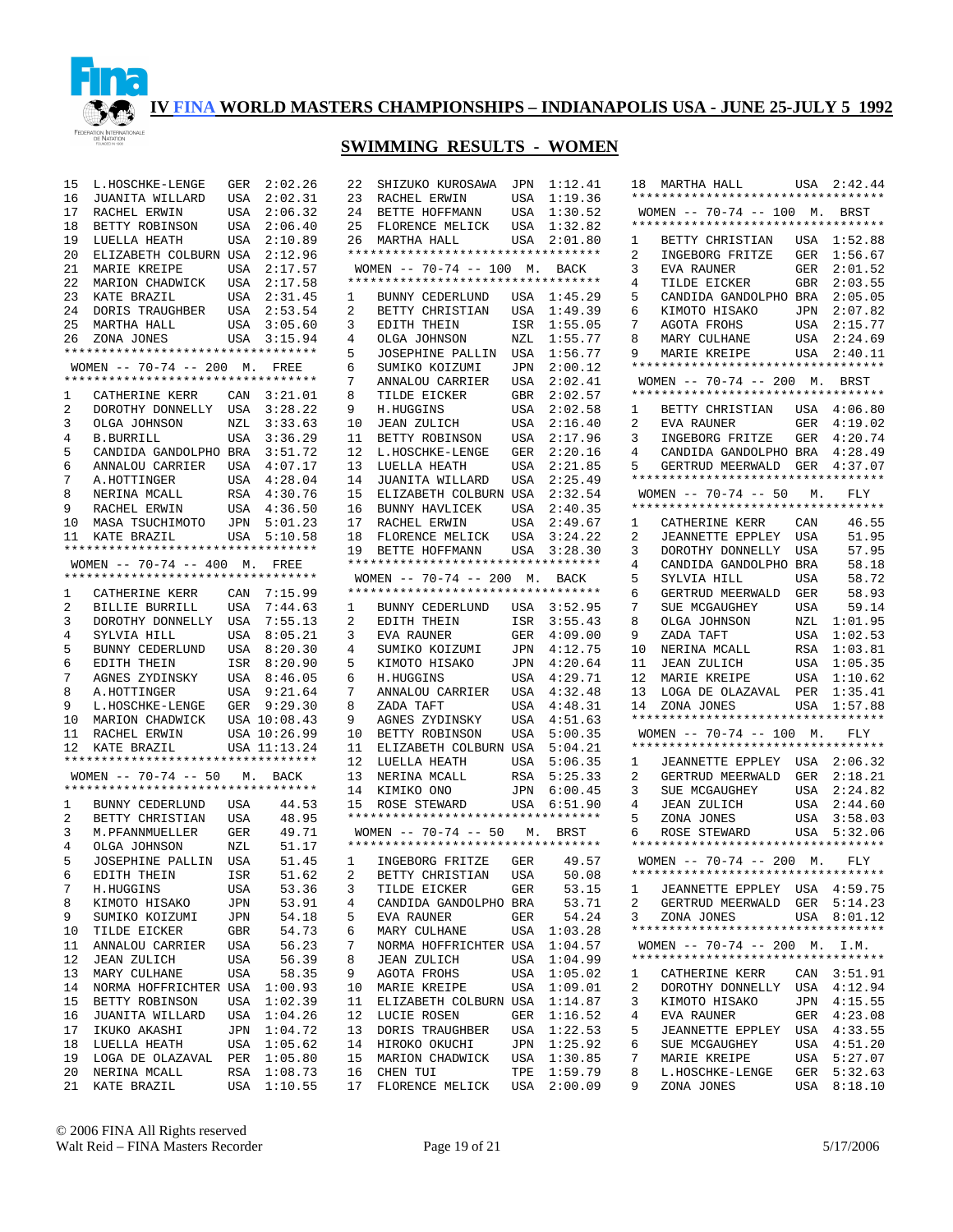

## **SWIMMING RESULTS - WOMEN**

|                | 10 ROSE STEWARD USA 9:04.26                                     |             |                            |
|----------------|-----------------------------------------------------------------|-------------|----------------------------|
|                | **********************************                              |             |                            |
|                | WOMEN -- 70-74 -- 400 M. I.M.                                   |             |                            |
|                | *********************************                               |             |                            |
| $\mathbf{1}$   | EVA RAUNER                                                      |             | GER 8:53.48                |
| $\overline{2}$ | GERTRUD MEERWALD GER 9:39.18                                    |             |                            |
| 3              | SYLVIA HILL                                                     | USA         | 9:47.65                    |
| $\overline{4}$ | JEANNETTE EPPLEY USA 9:50.51                                    |             |                            |
| 5              | ZADA TAFT                                                       |             | USA 11:04.60               |
| 6              | L.HOSCHKE-LENGE GER 12:08.98                                    |             |                            |
| 7              | MARION CHADWICK                                                 |             | USA 15:29.89               |
| 8              | ROSE STEWARD USA 17:24.94                                       |             |                            |
|                | **********************************                              |             |                            |
|                | WOMEN -- 75-79 -- 50 M. FREE                                    |             |                            |
|                | **********************************                              |             |                            |
| 1              | NANCY CLARK                                                     | USA         | 45.81                      |
| $\overline{a}$ | RUTH HOFFMANN                                                   | GER         | 46.69                      |
| 3              | MARGARET NAGLE                                                  | USA         | 49.16                      |
| $\overline{4}$ | <b>JEAN CHENAUX</b>                                             | PUR         | 54.05                      |
| 5              | VICKEE SULLIVAN USA                                             |             | 54.72                      |
| б              | NELLA GAMENARA                                                  | ITA         | 54.75                      |
| 7              | SHIGEKO UCHIDA                                                  |             | JPN 56.56                  |
| 8              | BETH HANKS                                                      |             | USA 1:07.36                |
| 9              | BUZ CATLIN                                                      | USA         | 1:09.78                    |
| 10             |                                                                 |             |                            |
|                | ESTHER AYALA ARG 1:09.87<br>PAULINE DITTMAN USA 1:20.53         |             |                            |
| 11             |                                                                 |             |                            |
| 12             | MILLIE MCCREE USA 1:26.44<br>********************************** |             |                            |
|                |                                                                 |             |                            |
|                | WOMEN -- 75-79 -- 100 M. FREE                                   |             |                            |
|                | **********************************                              |             |                            |
| 1              | AUDREY ETIENNE USA 1:44.01<br>NANCY CLARK USA 1:46.33           |             |                            |
| 2              | NANCY CLARK                                                     |             |                            |
| 3              | MARGARET NAGLE                                                  | USA<br>GER  | 1:55.45                    |
| 4              | RUTH HOFFMANN                                                   |             | 1:57.67                    |
| 5              | <b>JEAN CHENAUX</b>                                             |             | PUR 1:59.71<br>GER 2:05.86 |
| 6              | M.HARNISCH                                                      |             |                            |
| $7^{\circ}$    | VICKEE SULLIVAN USA<br>SHIGEKO UCHIDA JPN                       |             | 2:07.98                    |
| 8              |                                                                 |             | 2:10.92                    |
| 9              | IVY BROWNE                                                      | USA         | 2:12.13                    |
| 10             | NELLA GAMENARA                                                  | ITA         | 2:12.22                    |
| 11             | ESTHER AYALA                                                    | ${\tt ARG}$ | 2:29.39                    |
| 12             | LOIS ELLERT                                                     | USA         | 2:33.02                    |
| 13             | BETH HANKS                                                      |             | USA 2:36.31                |
| 14             | PAULINE DITTMAN                                                 | USA         | 2:58.55                    |
|                | 15 MILLIE HUPP                                                  | USA         | 3:00.69                    |
| 16             | MILLIE MCCREE                                                   | USA         | 3:06.00                    |
|                | 17 MARY SIEBOLD                                                 |             | USA 3:10.09                |
|                | **********************************                              |             |                            |
|                | WOMEN -- 75-79 -- 200 M. FREE                                   |             |                            |
|                | **********************************                              |             |                            |
| 1              | AUDREY ETIENNE                                                  | USA         | 3:54.32                    |
| 2              | MARGARET NAGLE                                                  | USA         | 4:18.02                    |
| 3              | <b>JEAN CHENAUX</b>                                             | PUR         | 4:23.51                    |
| 4              | IVY BROWNE                                                      | USA         | 4:38.43                    |
| 5              | NELLA GAMENARA                                                  | ITA         | 4:54.07                    |
| 6              | MILLIE HUPP                                                     | USA         | 6:06.03                    |
| 7              | PAULINE DITTMAN                                                 | USA         | 7:03.06                    |
|                | **********************************                              |             |                            |
|                | WOMEN $-- 75-79 -- 400$ M.                                      |             |                            |
|                | **********************************                              |             | FREE                       |
| 1              | AUDREY ETIENNE                                                  |             | USA 8:12.41                |
| 2              | MARIA LENK                                                      | BRA         | 8:26.17                    |
| 3              | <b>JEAN CHENAUX</b>                                             |             | PUR 8:52.03                |
| 4              | NELLA GAMENARA                                                  |             | ITA 10:11.81               |
| 5              | LOIS ELLERT                                                     |             | USA 10:59.24               |
|                |                                                                 |             |                            |

| 6<br>7<br>8  | PAULINE DITTMAN<br>MILLIE MCCREE<br>MILLIE HUPP<br>********************************** |            | USA 13:33.11<br>USA 13:36.80<br>USA 13:40.11 |
|--------------|---------------------------------------------------------------------------------------|------------|----------------------------------------------|
|              | WOMEN -- 75-79 -- 50 M. BACK                                                          |            |                                              |
|              | **********************************                                                    |            |                                              |
| 1<br>2       | AUDREY ETIENNE<br>RUTH HOFFMANN                                                       | USA<br>GER | 57.07<br>58.42                               |
| 3            | EDITH GLUSAC                                                                          | USA        | 58.45                                        |
| 4            | MARGARET NAGLE                                                                        | USA        | 1:04.02                                      |
| 5            | C.SPINDELNDREHER                                                                      | GER        | 1:04.05                                      |
| 6            | GISELA REINSCH                                                                        | GER        | 1:07.08                                      |
| 7            | M.SA DE VIEIRA                                                                        | BRA        | 1:13.00                                      |
| 8            | VICKEE SULLIVAN                                                                       | USA        | 1:14.81                                      |
| 9            | BETH HANKS                                                                            | USA        | 1:14.82                                      |
| 10           | BUZ CATLIN                                                                            | USA        | 1:17.15                                      |
| 11<br>12     | ESTHER AYALA<br>MILLIE MCCREE                                                         | ARG<br>USA | 1:28.27<br>1:37.48                           |
| 13           | FLORENCE SMITH                                                                        | NZL        | 1:52.02                                      |
|              | **********************************                                                    |            |                                              |
|              | WOMEN -- 75-79 -- 100 M.                                                              |            | BACK                                         |
|              | **********************************                                                    |            |                                              |
| $\mathbf{1}$ | MARIA LENK                                                                            | BRA        | 1:57.28                                      |
| 2            | SALLY JOY                                                                             | USA        | 2:14.23                                      |
| 3            | EDITH GLUSAC                                                                          | USA        | 2:16.08                                      |
| 4            | RUTH HOFFMANN                                                                         | GER        | 2:19.06                                      |
| 5<br>6       | IVY BROWNE<br>GISELA REINSCH                                                          | USA<br>GER | 2:25.37<br>2:26.16                           |
| 7            | C.SPINDELNDREHER                                                                      | GER        | 2:32.16                                      |
| 8            | LOIS ELLERT                                                                           | USA        | 2:35.31                                      |
| 9            | VICKEE SULLIVAN                                                                       | USA        | 2:44.94                                      |
| 10           |                                                                                       | USA        | 2:52.94                                      |
| 11           | NILLIE HUPP                                                                           | USA        | 3:13.72                                      |
| 12           | FLORENCE SMITH                                                                        | NZL        | 3:59.51                                      |
|              | **********************************                                                    |            |                                              |
|              | WOMEN -- 75-79 -- 200 M. BACK<br>**********************************                   |            |                                              |
| 1            |                                                                                       |            | 4:14.54                                      |
| 2            | MARIA LENK<br>SALLY JOY                                                               | BRA<br>USA | 4:54.80                                      |
| 3            | IVY BROWNE                                                                            | USA        | 5:04.50                                      |
| 4            | LOIS ELLERT                                                                           | USA        | 5:23.60                                      |
| 5            | M.SA DE VIEIRA                                                                        | BRA        | 5:43.40                                      |
| 6            | <b>HILDA BUEL</b>                                                                     | USA        | 6:38.14                                      |
| 7            | MILLIE HUPP                                                                           | USA        | 7:00.57                                      |
| 8            | FLORENCE SMITH                                                                        | NZL        | 8:10.09                                      |
|              | **********************************                                                    |            |                                              |
|              | $WOMEN$ -- 75-79 -- 50 M.<br>**********************************                       |            | BRST                                         |
| 1            | SALLY JOY                                                                             | USA        | 1:01.90                                      |
| 2            | C. SPINDELNDREHER                                                                     | GER        | 1:02.90                                      |
| 3            | M.HARNISCH                                                                            | GER        | 1:03.04                                      |
| 4            | GISELA REINSCH                                                                        | GER        | 1:05.68                                      |
| 5            | EDITH GLUSAC                                                                          | USA        | 1:08.29                                      |
| 6            | SHIGEKO UCHIDA                                                                        | JPN        | 1:16.07                                      |
| 7            | ANNE WILDER                                                                           | USA        | 1:20.89                                      |
| 8            | BETH HANKS                                                                            | USA        | 1:24.12                                      |
| 9            | WIN KENNEDY                                                                           | USA        | 1:24.82                                      |
| 10<br>11     | BUZ CATLIN<br>VICKEE SULLIVAN                                                         | USA<br>USA | 1:26.43<br>1:29.10                           |
| 12           | MARY SIEBOLD                                                                          | USA        | 1:52.72                                      |
| 13           | FLORENCE SMITH                                                                        |            | NZL 2:12.66                                  |
|              | *********************************                                                     |            |                                              |
|              | WOMEN -- 75-79 -- 100 M. BRST                                                         |            |                                              |
|              | *********************************                                                     |            |                                              |
| 1            | SALLY JOY                                                                             |            | USA 2:20.89                                  |

| 2                   | M.HARNISCH                                                                   | 2:21.10<br>GER                   |  |
|---------------------|------------------------------------------------------------------------------|----------------------------------|--|
| 3                   | C.SPINDELNDREHER                                                             | 2:23.93<br>GER                   |  |
| 4                   | GISELA REINSCH                                                               | GER<br>2:27.02                   |  |
| 5                   | EDITH GLUSAC<br>BUZ CATLIN                                                   | 2:28.26<br>USA                   |  |
| 6                   | BUZ CATLIN                                                                   | 3:04.99<br>USA                   |  |
| 7                   | ANNE WILDER                                                                  | 3:06.26<br>USA                   |  |
| 8<br>9              | MARY SIEBOLD<br>FLORENCE SMITH NZL                                           | 4:37.42<br>USA<br>5:06.54        |  |
|                     | **********************************                                           |                                  |  |
|                     | WOMEN -- 75-79 -- 200 M. BRST                                                |                                  |  |
|                     | **********************************                                           |                                  |  |
| $\mathbf{1}$        | KAY SCHIMPF                                                                  | USA 5:08.86                      |  |
| $\overline{2}$      | SALLY JOY                                                                    | 5:12.82<br>USA                   |  |
| 3<br>4              | HILDA BUEL<br>MARY SIEBOLD                                                   | 6:34.19<br>USA                   |  |
| 5                   | MARY SIEBOLD USA 10:22.43<br>FLORENCE SMITH NZL 10:44.48                     |                                  |  |
|                     | **********************************                                           |                                  |  |
|                     | WOMEN -- $75-79$ -- 50 M.                                                    | FLY                              |  |
|                     | **********************************                                           |                                  |  |
| $\mathbf{1}$        | MARIA LENK<br>KAY SCHIMPF                                                    | 59.93<br>BRA                     |  |
| 2                   |                                                                              | 1:02.86<br>USA<br>USA            |  |
| 3<br>4              | ANNE WILDER<br>WIN KENNEDY                                                   | 1:14.38<br>USA<br>1:29.34        |  |
| 5                   | SHIGEKO UCHIDA JPN                                                           | 1:31.17                          |  |
|                     | **********************************                                           |                                  |  |
|                     | $WOMEN$ -- 75-79 -- 100 M.                                                   | FLY                              |  |
|                     | *********************************                                            |                                  |  |
| 1                   | KAY SCHIMPF USA 2:29.49<br>ANNE WILDER USA 2:52.77                           |                                  |  |
| $\overline{2}$      | *********************************                                            |                                  |  |
|                     | WOMEN -- 75-79 -- 200 M. FLY                                                 |                                  |  |
|                     | *********************************                                            |                                  |  |
| $\mathbf{1}$        | ANNE WILDER USA 5:59.57<br>KAY SCHIMPF USA 6:00.62<br>HILDA BUEL USA 7:06.90 |                                  |  |
| $\overline{2}$      |                                                                              |                                  |  |
| 3                   | HILDA BUEL<br>**********************************                             | USA<br>7:06.90                   |  |
|                     | WOMEN -- 75-79 -- 200 M. I.M.                                                |                                  |  |
|                     | **********************************                                           |                                  |  |
| 1                   | MARIA LENK                                                                   | BRA 4:34.06                      |  |
| $\overline{2}$      | KAY SCHIMPF                                                                  | 4:55.78<br>USA                   |  |
| 3<br>4              | HILDA BUEL<br>WIN KENNEDY                                                    | 6:19.65<br>USA<br>USA 6:25.41    |  |
|                     | **********************************                                           |                                  |  |
|                     | WOMEN $-- 75-79 -- 400$ M.                                                   | I.M.                             |  |
|                     | **********************************                                           |                                  |  |
| $\mathbf{1}$        | KAY SCHIMPF                                                                  | USA 10:33.95                     |  |
| $\overline{2}$<br>3 | ANNE WILDER<br>ANNE WILDER<br>HILDA BUEL                                     | USA 12:19.94<br>USA 13:44.59     |  |
|                     | **********************************                                           |                                  |  |
|                     | WOMEN -- 80-84 -- 50 M. FREE                                                 |                                  |  |
|                     | **********************************                                           |                                  |  |
| 1                   | JULIA DOLCE                                                                  | 51.66<br>USA                     |  |
| $\overline{2}$      | EDITH HENDRY                                                                 | USA 1:05.22                      |  |
| 3                   | SALLY RYCKMAN                                                                | USA<br>1:07.34                   |  |
| 4<br>5              | IRENE HEDGES<br>HEDY PULLMAN                                                 | AUS<br>1:14.84<br>1:16.06<br>USA |  |
| 6                   | M.GOTTSCHALK                                                                 | 1:16.77<br>GER                   |  |
| 7                   | AYAKO TAKADA                                                                 | JPN 1:17.29                      |  |
|                     | **********************************                                           |                                  |  |
|                     | WOMEN $-- 80-84 -- 100$ M.                                                   | FREE                             |  |
|                     | *********************************                                            |                                  |  |
| $\mathbf{1}$        | JULIA DOLCE                                                                  | USA 2:02.07                      |  |
| 2<br>3              | EDITH HENDRY<br>AYAKO TAKADA                                                 | USA<br>2:42.49<br>JPN 3:00.35    |  |
|                     |                                                                              |                                  |  |
|                     |                                                                              |                                  |  |

© 2006 FINA All Rights reserved Walt Reid – FINA Masters Recorder Page 20 of 21 5/17/2006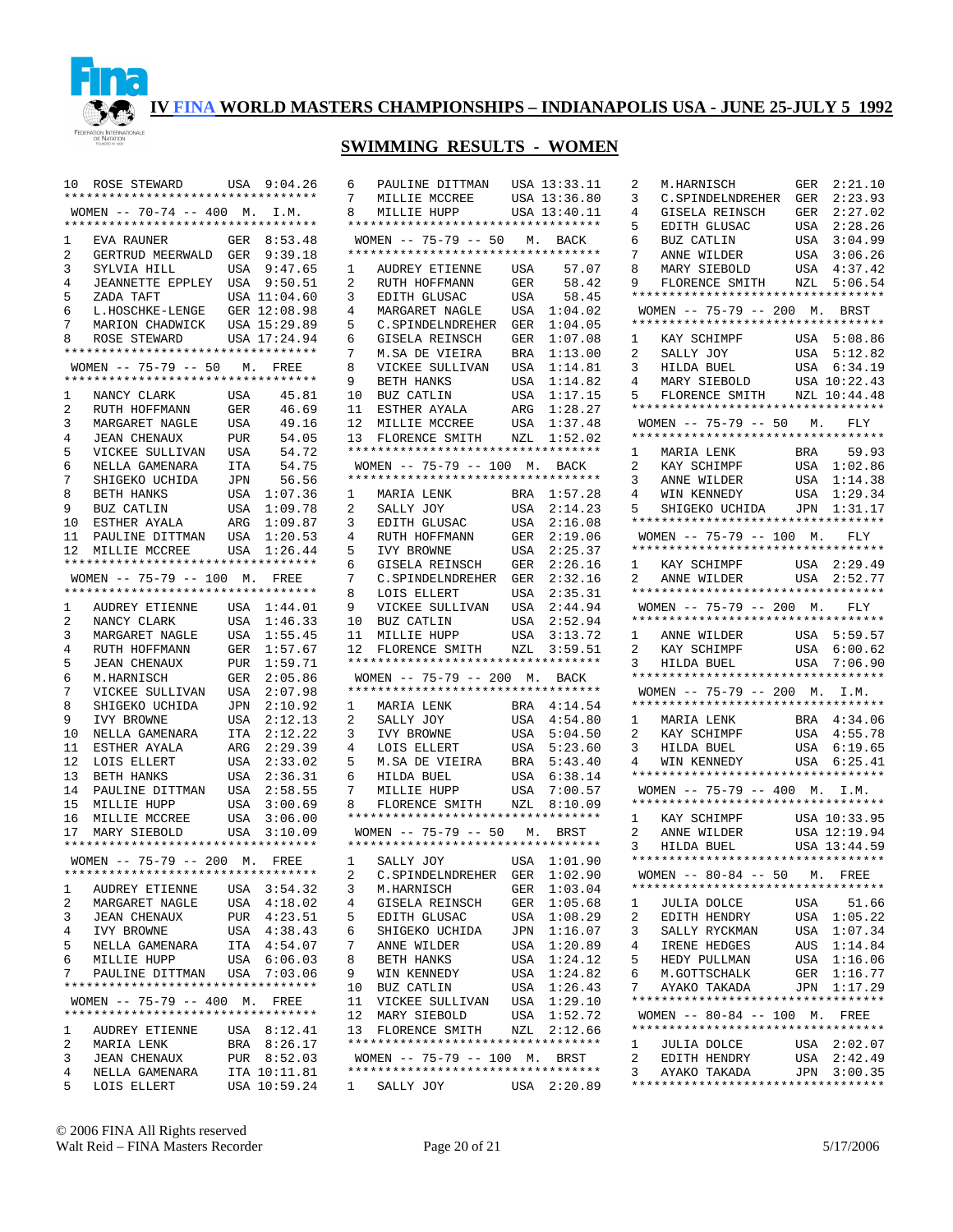

## **SWIMMING RESULTS - WOMEN**

\*\*\*\*\*\*\*\*\*\*\*\*\*\*\*\*\*\*\*\*\*\*\*\*\*\*\*\*\*\*\*\*\*\*

|                                                                                        | WOMEN -- 80-84 -- 200 M. FREE                                                      |
|----------------------------------------------------------------------------------------|------------------------------------------------------------------------------------|
| **********************************                                                     |                                                                                    |
| $\mathbf{1}$                                                                           |                                                                                    |
| 2                                                                                      |                                                                                    |
| 3                                                                                      |                                                                                    |
| $\overline{4}$                                                                         | DOROTHY RIORDAN USA 6:03.09                                                        |
| 5                                                                                      | AYAKO TAKADA JPN 6:25.72<br>HEDY PULLMAN USA 6:52.33                               |
| 6 —                                                                                    |                                                                                    |
| **********************************                                                     |                                                                                    |
| WOMEN -- 80-84 -- 400 M. FREE                                                          |                                                                                    |
| *********************************                                                      |                                                                                    |
|                                                                                        |                                                                                    |
| 1 JULIA DOLCE USA 10:02.50<br>2 AYAKO TAKADA JPN 14:19.37                              |                                                                                    |
| **********************************                                                     |                                                                                    |
| WOMEN $-- 80-84 -- 50$ M. BACK                                                         |                                                                                    |
| **********************************                                                     |                                                                                    |
| 1<br>M.GOTTSCHALK GER<br>EDITH HENDRY USA                                              | GER 1:07.89                                                                        |
| 2<br>EDITH HENDRY<br>ELISE NACHTIGALL GER<br>IRENE HEDGES AUS<br>CONTY DVCKMAN USA     | 1:12.71                                                                            |
| 3                                                                                      | 1:13.81                                                                            |
| $\overline{4}$                                                                         | 1:23.24                                                                            |
| 5                                                                                      | 1:26.83                                                                            |
| SALLY RYCKMAN USA<br>AYAKO TAKADA JPN<br>6 —                                           | 1:38.20                                                                            |
| **********************************                                                     |                                                                                    |
| WOMEN -- 80-84 -- 100 M. BACK                                                          |                                                                                    |
| **********************************                                                     |                                                                                    |
|                                                                                        |                                                                                    |
| 1 JULIA DOLCE USA 2:31.45<br>2 EDITH HENDRY USA 2:46.58<br>3 HEDY PULLMAN USA 2:51.91  |                                                                                    |
|                                                                                        |                                                                                    |
| **********************************                                                     |                                                                                    |
| WOMEN -- 80-84 -- 200 M. BACK                                                          |                                                                                    |
| *********************************                                                      |                                                                                    |
|                                                                                        |                                                                                    |
| 1 EDITH HENDRY USA 6:17.48<br>2 IRENE HEDGES AUS 6:46.06                               |                                                                                    |
|                                                                                        |                                                                                    |
|                                                                                        |                                                                                    |
|                                                                                        | **********************************                                                 |
| WOMEN -- 80-84 -- 50 M. BRST                                                           |                                                                                    |
| **********************************                                                     |                                                                                    |
| $\mathbf{1}$                                                                           | 1:13.44                                                                            |
| M.GOTTSCHALK GER<br>ELISE NACHTIGALL GER<br>$\overline{2}$                             | 1:16.25                                                                            |
| 3                                                                                      |                                                                                    |
| 4                                                                                      |                                                                                    |
| 5                                                                                      | HILRE HOFMANN GER 1:18.96<br>SALLY RYCKMAN USA 1:42.51<br>IRENE HEDGES AUS 1:44.50 |
| **********************************                                                     |                                                                                    |
| WOMEN -- 80-84 -- 100 M. BRST                                                          |                                                                                    |
| **********************************                                                     |                                                                                    |
| $\mathbf{1}$                                                                           |                                                                                    |
|                                                                                        |                                                                                    |
| 1 M.GOTTSCHALK GER 2:46.16<br>2 ELSA-MATTILA USA 2:51.06<br>3 IRENE-HEDGES AUS 4:04.03 |                                                                                    |
| **********************************                                                     |                                                                                    |
| WOMEN -- 80-84 -- 200 M. BRST                                                          |                                                                                    |
| *********************************                                                      |                                                                                    |
| 1<br>ELSA MATTILA                                                                      | USA 5:57.66                                                                        |
| $\overline{a}$<br>DOROTHY RIORDAN                                                      | USA<br>7:58.76                                                                     |
| 3<br>HEDY PULLMAN                                                                      | USA 8:14.46                                                                        |
| **********************************                                                     |                                                                                    |
| WOMEN $-- 80-84 -- 50$ M.                                                              | FLY                                                                                |
| **********************************                                                     |                                                                                    |
| 1 DOROTHY RIORDAN USA 2:01.51                                                          |                                                                                    |
| **********************************                                                     |                                                                                    |
| WOMEN $- - 80 - 84$ $- - 100$ M.                                                       | FLY                                                                                |
| *********************************                                                      |                                                                                    |
| 1 ELSA MATTILA USA 3:02.05                                                             |                                                                                    |
| **********************************                                                     |                                                                                    |
| WOMEN $--$ 80-84 $--$ 200 M.                                                           | FLY                                                                                |
| **********************************<br>1 ELSA MATTILA USA 6:22.38                       |                                                                                    |

| WOMEN -- 80-84 -- 200 M. I.M.<br>**********************************                                              |
|------------------------------------------------------------------------------------------------------------------|
| 1 ELSA MATTILA USA 5:37.82<br>2 DOROTHY RIORDAN USA 7:39.74<br>**********************************                |
| WOMEN -- 80-84 -- 400 M. I.M.<br>**********************************                                              |
| 1 ELSA MATTILA USA 11:57.70<br>**********************************                                                |
| WOMEN -- 85-89 -- 50 M. FREE<br>**********************************                                               |
| 1 AILEEN SOULE USA 59.47<br>MARIAN MCKECHNIE USA 1:15.86<br>$\overline{a}$<br>********************************** |
| WOMEN -- 85-89 -- 100 M. FREE<br>*********************************                                               |
| 1 AILEEN SOULE USA 2:23.47<br>2 MARIAN MCKECHNIE USA 3:01.16<br>**********************************               |
| WOMEN -- 85-89 -- 200 M. FREE<br>**********************************                                              |
| 1 AILEEN SOULE USA 5:24.53<br>2 MARIAN MCKECHNIE USA 6:35.53<br>**********************************               |
| WOMEN -- 85-89 -- 400 M. FREE<br>**********************************                                              |
| 1 MARIAN MCKECHNIE USA 13:40.70<br>**********************************                                            |
| WOMEN -- 85-89 -- 50 M. BACK<br>**********************************<br>1 AILEEN SOULE USA 58.68                   |
| **********************************<br>WOMEN -- 85-89 -- 100 M. BACK                                              |
| **********************************<br>1 AILEEN SOULE USA 2:16.19                                                 |
| 2 MARIAN MCKECHNIE USA 3:00.41<br>**********************************                                             |
| WOMEN -- 85-89 -- 200 M. BACK<br>*********************************                                               |
| 1 AILEEN SOULE USA 4:57.37                                                                                       |

© 2006 FINA All Rights reserved Walt Reid – FINA Masters Recorder Page 21 of 21 5/17/2006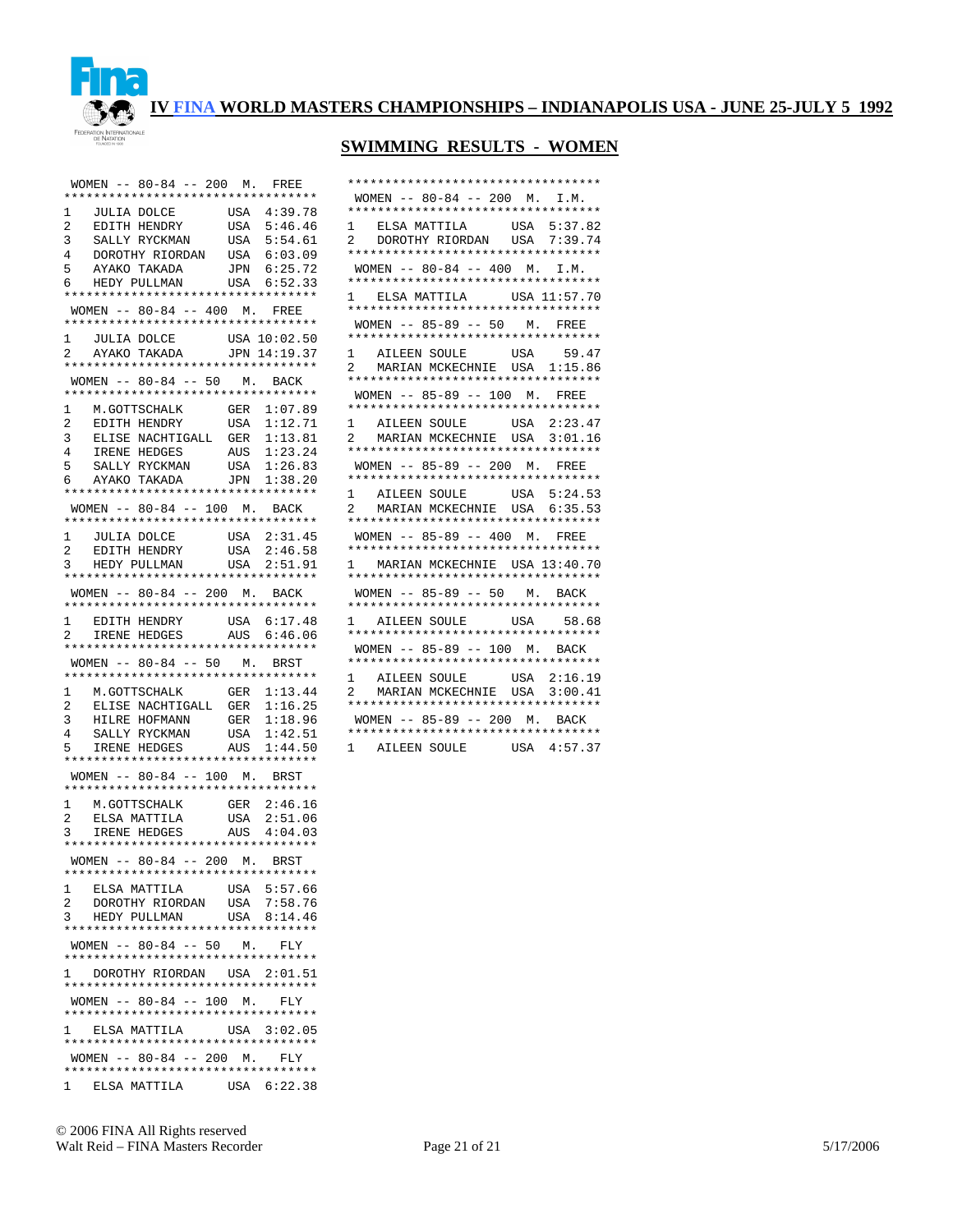

# **SWIMMING RESULTS - MEN**

|    | **********************************                          |            |       | 21 | GARY REES                                            | <b>GBR</b> | 59.97       |
|----|-------------------------------------------------------------|------------|-------|----|------------------------------------------------------|------------|-------------|
|    | M E N -- 25-29 -- 50                                        | М.         | FREE  | 22 | GREGORY SCHNEIDER USA                                |            | 1:00.35     |
|    | **********************************                          |            |       | 23 | HENRY HEPPNER                                        | USA        | 1:00.67     |
| 1  | OLAF AHLERS                                                 | GER        | 23.64 | 24 | KARL PAULIUS                                         | USA        | 1:01.06     |
| 2  | ROBERT PEEL                                                 | USA        | 24.14 | 25 | CHRIS WALKER                                         | GBR        | 1:01.92     |
| 3  | LARS HINNEBURG                                              | GER        | 24.28 | 26 | <b>JOSEPH HOESS</b>                                  | USA        | 1:02.40     |
| 4  | ROLAND LEE                                                  | GBR        | 24.29 | 27 | RAY HOULE                                            | CAN        | 1:02.53     |
| 5  | STUART CROMARTY                                             | USA        | 24.75 | 28 | PRATI PAOLO                                          | ITA        | 1:03.06     |
| 6  | MATT JONES                                                  | USA        | 24.84 | 29 | JUN YOSHIKAWA                                        | JPN        | 1:03.08     |
| 7  | BOB YOUNG                                                   | USA        | 25.33 | 30 | <b>JAMES PETERS</b>                                  | USA        | 1:03.48     |
| 8  | IGOR VAZHENIN                                               | USA        | 25.56 | 31 | DOUGLAS BOLES                                        | USA        | 1:03.52     |
| 9  | <b>JOHN DISALLE</b>                                         | USA        | 25.94 | 32 | ERIE VRIESE                                          | NED        | 1:03.60     |
| 9  | ROBERTO CARVALHO                                            | BRA        | 25.94 | 33 | GABRIEL FLECK                                        | USA        | 1:04.10     |
| 11 | CLEMENT BARRETTE                                            | CAN        | 26.02 | 34 | GUMBY TROY                                           | USA        | 1:05.39     |
| 12 | GREGORY YOUNG                                               | USA        | 26.19 | 35 | HAL LUSK                                             | USA        | 1:06.56     |
| 13 | MATTHEW CONNERY                                             | USA        | 26.27 | 36 | ROBERT HATCHER                                       | USA        | 1:07.63     |
| 14 | <b>GLEN HANSEN</b>                                          | USA        | 26.44 | 37 | HIDEYUKI KATOH                                       | JPN        | 1:07.88     |
| 15 | GREGORY SCHNEIDER USA                                       |            | 26.74 | 38 | CHUCK SPELL                                          | USA        | 1:18.15     |
| 16 | EVAN DAVIS                                                  | <b>USA</b> | 26.80 | 39 | DAVID LAWRENCE                                       | USA        | 1:19.19     |
| 16 | DOUGLAS BOLES                                               | USA        | 26.80 |    | **********************************                   |            |             |
| 18 | JOHN STENROOS                                               | <b>USA</b> | 26.83 |    | M E N -- 25-29 -- 200 M.                             |            | FREE        |
| 19 | STEPHAN WAGNER                                              | GER        | 26.87 |    | **********************************                   |            |             |
| 20 | PHILIP BARNET                                               | <b>RSA</b> | 26.91 | 1  | JOHN PEARSON                                         | USA        | 2:00.12     |
| 21 | ALFREDO SILVA                                               | MEX        | 27.12 | 2  | IGOR VAZHENIN                                        | USA        | 2:01.17     |
| 22 | W.VOLCKENING                                                | <b>USA</b> | 27.18 | 3  | ROBERTO CARVALHO                                     | BRA        | 2:03.08     |
| 23 | RODNEY MASON                                                | <b>USA</b> | 27.19 | 4  | STUART CROMARTY                                      | USA        | 2:03.49     |
| 24 | ROBERT LANDRIAULT CAN                                       |            | 27.20 | 5  |                                                      | USA        | 2:08.78     |
| 25 | HENRY HEPPNER                                               |            | 27.26 |    | JOHN DISALLE<br>ROBERT LANDRIAULT CAN                |            | 2:12.77     |
|    | VADIM LEBEDEV                                               | USA        |       | 6  |                                                      |            |             |
| 26 |                                                             | <b>RUS</b> | 27.30 | 7  | OLAF CHALMER                                         | LUX        | 2:13.81     |
| 27 | ALEX BLAVATNIK                                              | <b>USA</b> | 27.38 | 8  | ALFREDO SILVA                                        | MEX        | 2:13.94     |
| 28 | ALFRED NASH                                                 | USA        | 27.52 | 9  | GARY REES                                            | GBR        | 2:15.93     |
| 29 | GABRIEL FLECK                                               | USA        | 27.53 | 10 | JUN YOSHIKAWA                                        | JPN        | 2:19.21     |
| 30 | PRATI PAOLO                                                 | ITA        | 27.75 | 11 | JEFFREY CLARK                                        | USA        | 2:20.13     |
| 31 | RAY HOULE                                                   | CAN        | 27.80 | 12 | RAY HOULE                                            | CAN        | 2:21.46     |
| 32 | GARY REES                                                   | GBR        | 28.17 | 13 | TIM ANDERSON                                         | USA        | 2:23.13     |
| 33 | JUN YOSHIKAWA                                               | JPN        | 28.66 | 14 | CHRIS WALKER                                         | GBR        | 2:23.19     |
| 34 | GUMBY TROY                                                  | USA        | 29.07 | 15 | <b>JAMES PETERS</b>                                  | USA        | 2:23.57     |
| 35 | AXEL SONDERMANN                                             | GER        | 29.27 | 16 | ERIE VRIESE                                          | NED        | 2:23.72     |
| 36 | HAL LUSK                                                    | USA        | 29.35 | 17 | PRATI PAOLO                                          | ITA        | 2:24.04     |
| 37 | HIDEYUKI KATOH                                              | JPN        | 30.44 | 18 | HIDEYUKI KATOH<br>********************************** | JPN        | 2:30.09     |
| 38 | DAVID LAWRENCE                                              | USA        | 34.37 |    |                                                      |            |             |
| 39 | CHUCK SPELL                                                 | USA        | 35.78 |    | M E N -- 25-29 -- 400 M.                             |            | FREE        |
|    | **********************************                          |            |       |    | **********************************                   |            |             |
|    | M E N -- 25-29 -- 100<br>********************************** | М.         | FREE  | 1  | ROLAND LEE                                           | GBR        | 4:07.72     |
|    |                                                             |            |       | 2  | ROBERTO CARVALHO                                     | BRA        | 4:25.80     |
| 1  | OLAF AHLERS                                                 | GER        | 52.42 | 3  | MARKUS BLASER                                        | GER        | 4:30.10     |
| 2  | ROLAND LEE                                                  | GBR        | 52.46 | 4  | OLAF CHALMER                                         | LUX        | 4:46.49     |
| 3  | LARS HINNEBURG                                              | <b>GER</b> | 53.74 | 5  | BENOIT VASSENT                                       | FRA        | 4:47.61     |
| 4  | MATT JONES                                                  | USA        | 54.30 | 6  | ROBERT LANDRIAULT CAN                                |            | 4:48.49     |
| 5  | STUART CROMARTY                                             | USA        | 55.10 | 7  | ARNOLD DE ROVER                                      |            | NED 4:50.82 |
| 6  | IGOR VAZHENIN                                               | USA        | 55.16 | 8  | JOSEPH HOESS                                         | USA        | 4:51.37     |
| 7  | GARY ANTONICK                                               | USA        | 56.04 | 9  | BRADLEY GEORGE                                       | USA        | 4:51.88     |
| 8  | ROBERTO CARVALHO                                            | BRA        | 56.14 | 10 | JAMES PETERS                                         | USA        | 5:01.92     |
| 9  | CLEMENT BARRETTE                                            | CAN        | 56.71 | 11 | JUN YOSHIKAWA                                        | JPN        | 5:02.63     |
| 10 | MATTHEW GOMEZ                                               | GBR        | 56.84 | 12 | RAY HOULE                                            | CAN        | 5:07.79     |
| 11 | BOB YOUNG                                                   | USA        | 57.01 | 13 | STEPHEN MILLER                                       | USA        | 5:32.35     |
| 12 | JOHN DISALLE                                                | USA        | 57.23 | 14 | ERIE VRIESE                                          | NED        | 5:42.28     |
| 13 | BENOIT VASSENT                                              | FRA        | 57.68 | 15 | DOUGLAS BOLES                                        | USA        | 5:49.10     |
| 14 | GREGORY YOUNG                                               | USA        | 58.04 |    | **********************************                   |            |             |
| 15 | ALFREDO SILVA                                               | MEX        | 58.38 |    | M E N -- 25-29 -- 800 M.                             |            | FREE        |
| 16 | MATTHEW CONNERY                                             | USA        | 58.57 |    | **********************************                   |            |             |
| 17 | JOHN STENROOS                                               | USA        | 59.33 | 1  | <b>JOHN PEARSON</b>                                  | USA        | 8:36.88     |
| 18 | RODNEY MASON                                                | USA        | 59.42 | 2  | ROBERTO CARVALHO                                     | BRA        | 9:30.71     |
| 19 | STEPHAN WAGNER                                              | GER        | 59.69 | 3  | DONALD SKEOCH                                        | USA        | 9:39.68     |
| 20 | ARNOLD DE ROVER                                             | NED        | 59.93 | 4  | OLAF CHALMER                                         | LUX        | 9:55.29     |

| 5              | ROBERT LANDRIAULT CAN 9:58.75                              |                      |                |
|----------------|------------------------------------------------------------|----------------------|----------------|
| б.             | CRISTIAN RENTSCH SUI 10:05.42                              |                      |                |
| 7              | BRADLEY GEORGE                                             |                      | USA 10:09.51   |
| 8              |                                                            |                      |                |
| 9              | ARNOLD DE ROVER NED 10:12.66<br>JUN YOSHIKAWA JPN 10:26.08 |                      |                |
| 10             |                                                            |                      |                |
|                | HIDEYUKI KATOH JPN 11:09.19<br>TIM ANDERSON USA 11:11.88   |                      |                |
| 11             |                                                            |                      |                |
| 12             | ROBERT HATCHER USA 11:31.78                                |                      |                |
|                | **********************************                         |                      |                |
|                | M E N -- 25-29 -- 50 M. BACK                               |                      |                |
|                | **********************************                         |                      |                |
| 1              | TODD ROBINSON                                              | USA                  | 28.73          |
| 2              | JASON AUSTIN                                               | GBR                  | 29.05          |
| 3              | N.LECHEVALIER                                              | FRA                  | 30.35          |
| 4              | ROBERTO SALAS                                              | VEN                  | 30.61          |
| 5              | JOSEPH HOESS                                               | USA                  | 31.40          |
| б              | W.VOLCKENING                                               | USA                  | 31.65          |
| 7 <sup>1</sup> |                                                            |                      |                |
|                | AXEL SONDERMANN                                            | GER                  | 33.28          |
| 8              | HENRY HEPPNER                                              | USA                  | 33.89          |
| 9              | GABRIEL FLECK                                              | USA                  | 33.99          |
| 10             | HAL LUSK                                                   | USA                  | 35.14          |
| 11             | ALFRED NASH                                                | USA                  | 35.18          |
| 12             | PRATI PAOLO                                                | ITA                  | 36.94          |
|                | *********************************                          |                      |                |
|                | MEN -- 25-29 -- 100 M. BACK                                |                      |                |
|                | **********************************                         |                      |                |
| $\mathbf{1}$   | MICHAEL CREASER USA 1:01.21                                |                      |                |
| $\overline{a}$ | JASON AUSTIN                                               | $\operatorname{GBR}$ | 1:02.24        |
|                |                                                            |                      |                |
| 3              | N.LECHEVALIER                                              | FRA                  | 1:04.01        |
| 4              | ROBERTO SALAS                                              | VEN                  | 1:06.61        |
| 5              | DOUGLAS PRIDE                                              | USA                  | 1:08.54        |
| 6              | STEPHAN WAGNER                                             | GER                  | 1:10.68        |
| 7              | W.VOLCKENING                                               | USA                  | 1:11.38        |
|                |                                                            |                      |                |
| 8              |                                                            |                      | 1:13.90        |
| 9              | HENRY HEPPNER                                              | USA                  |                |
|                | AXEL SONDERMANN                                            | GER                  | 1:14.03        |
| 10             | GABRIEL FLECK                                              | USA                  | 1:15.12        |
|                | **********************************                         |                      |                |
|                | M E N -- 25-29 -- 200 M. BACK                              |                      |                |
|                | **********************************                         |                      |                |
| $\mathbf{1}$   | JASON AUSTIN                                               | GBR                  | 2:14.49        |
| $\overline{a}$ | N.NECHEVALIER                                              | FRA                  | 2:16.07        |
| 3              | DOUGLAS PRIDE                                              | USA                  | 2:28.23        |
| 4              | CRISTIAN RENTSCH                                           | SUI                  | 2:30.17        |
| 5              | JOSEPH HOESS                                               | USA                  | 2:30.25        |
| 6              |                                                            | USA                  | 2:36.11        |
| 7              | JOSEPH SHEHAN<br>W.VOLCKENING                              | USA                  | 2:36.93        |
|                |                                                            |                      |                |
| 8              | LEE ROBINSON                                               | USA                  | 2:43.24        |
| 9              | ERIE VRIESE                                                | NED                  | 2:51.91        |
| 10             | LUC MAURICE                                                | CAN                  | 3:00.21        |
| 11             | HIDEYUKI KATOH                                             | JPN                  | 3:17.13        |
|                | **********************************                         |                      |                |
|                | M E N -- 25-29 -- 50 M.                                    |                      | <b>BRST</b>    |
|                | **********************************                         |                      |                |
| 1              | DEWEY WYATT                                                | USA                  | 29.77          |
| 2              | MATTHEW GOMEZ                                              | GBR                  | 31.13          |
| 3              | A.JENOVELIS                                                | GER                  | 31.25          |
| 4              | MARTIN WARNES                                              | GBR                  | 31.49          |
| 5              |                                                            |                      |                |
|                | GREGORY SCHNEIDER USA                                      |                      | 32.96          |
| 6              | MATTHEW CONNERY                                            | USA                  | 32.98          |
| 7              | F. CHARMFOROOSH                                            | USA                  | 33.27          |
| 8              | <b>JOHN STENROOS</b>                                       | USA                  | 33.59          |
| 9              | MARCUS EAMES                                               | GBR                  | 33.75          |
| 10             | CLEMENT BARRETTE                                           | CAN                  | 33.82          |
| 11<br>12       | KARL PAULIUS<br>VADIM LEBEDEV                              | USA<br>RUS           | 34.28<br>34.96 |

© 2006 FINA All Rights reserved Walt Reid – FINA Masters Recorder Page 1 of 26 5/17/2006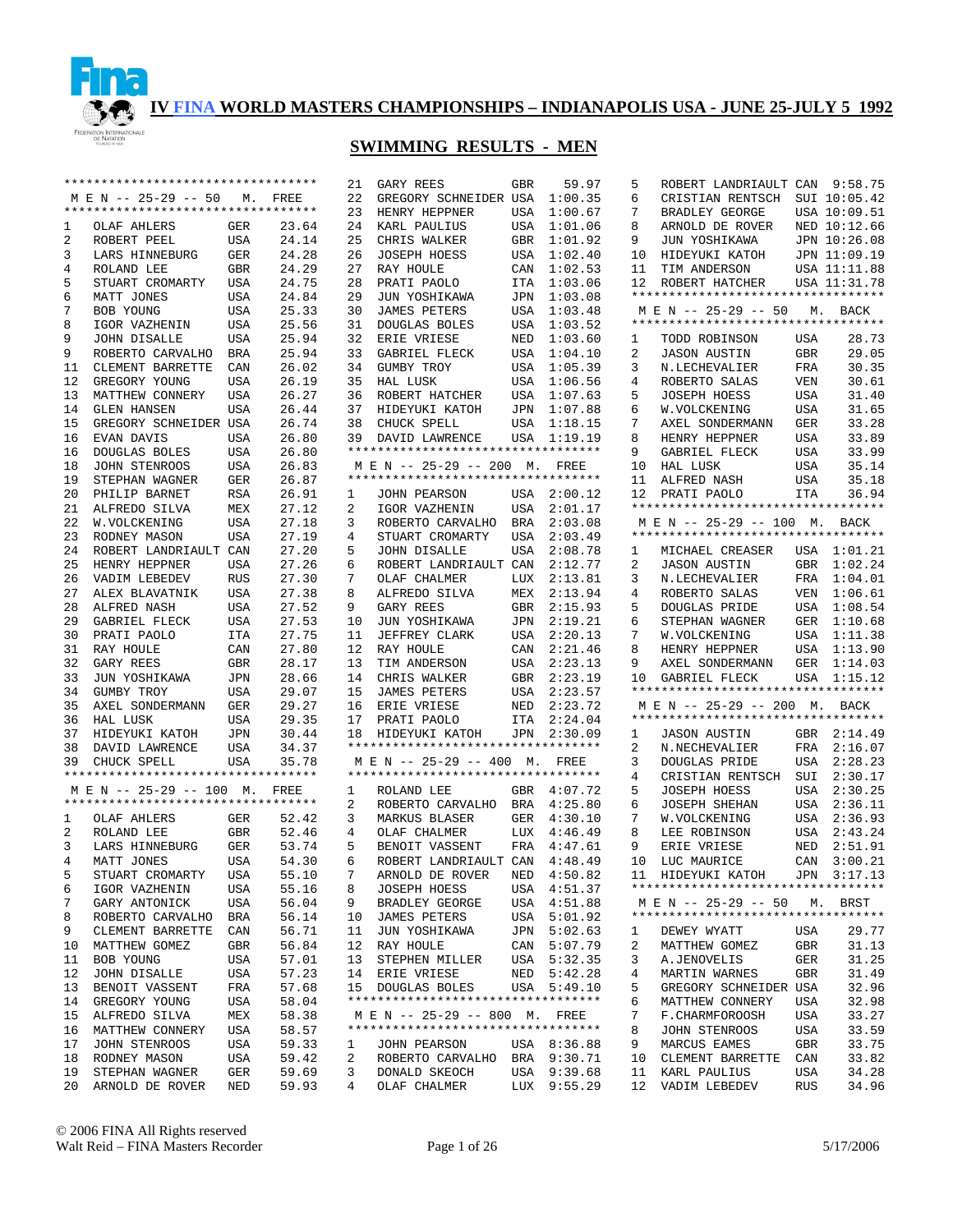

## **SWIMMING RESULTS - MEN**

| 13 | LUC MAURICE                                                   | CAN        | 36.44       | 13 | GARY ANTONICK                      | USA        | 28.14       |    | **********************************                                |            |             |
|----|---------------------------------------------------------------|------------|-------------|----|------------------------------------|------------|-------------|----|-------------------------------------------------------------------|------------|-------------|
| 14 | PRATI PAOLO                                                   | ITA        | 36.79       | 14 | <b>JOHN DISALLE</b>                | USA        | 28.58       | 1  | ROLAND LEE                                                        | GBR        | 2:10.70     |
| 15 | KEIICHI TANAKA                                                | JPN        | 39.42       | 15 | ROBERT HARRIS                      | USA        | 28.63       | 2  | <b>JOHN PEARSON</b>                                               | USA        | 2:16.46     |
| 16 | TAKASHI NONAKA                                                | JPN        | 42.43       | 16 | <b>GLEN HANSEN</b>                 | USA        | 28.73       | 3  | GARY ANTONICK                                                     | USA        | 2:16.61     |
| 17 | DAVID LAWRENCE                                                | <b>USA</b> | 42.81       | 17 | JEFFREY CLARK                      | USA        | 28.83       | 4  | MARKUS BLASER                                                     | GER        | 2:19.37     |
|    | *********************************                             |            |             | 18 | BOB YOUNG                          | USA        | 28.93       | 5  | <b>JASON AUSTIN</b>                                               | GBR        | 2:21.38     |
|    | M E N -- 25-29 -- 100 M.                                      |            | BRST        | 19 | MARCUS EAMES                       | <b>GBR</b> | 28.97       | 6  | DONALD SKEOCH                                                     | USA        | 2:24.79     |
|    | **********************************                            |            |             | 20 | ALFRED NASH                        | USA        | 29.02       | 7  | MARK WOODARD                                                      | USA        | 2:27.47     |
| ı  | DEWEY WYATT                                                   |            | USA 1:07.68 | 21 | A.JENOVELIS                        | GER        | 29.05       | 8  | CRISTIAN RENTSCH                                                  | SUI        | 2:27.52     |
| 2  | A.JENOVELIS                                                   | GER        | 1:09.45     | 22 | BRADLEY GEORGE                     | USA        | 29.31       | 9  | <b>GLEN HANSEN</b>                                                | USA        | 2:27.79     |
| 3  | MATTHEW GOMEZ                                                 | GBR        | 1:10.17     | 23 | PHILIP BARNET                      | <b>RSA</b> | 29.53       | 10 | EVAN DAVIS                                                        | USA        | 2:28.93     |
| 4  | EVAN DAVIS                                                    | USA        | 1:12.03     | 24 | <b>SCOTT KELLER</b>                | USA        | 29.72       | 11 | DEWEY WYATT                                                       | USA        | 2:29.66     |
| 5  | JOHN STENROOS                                                 | USA        | 1:12.08     | 25 | GARY REES                          | <b>GBR</b> | 29.87       | 12 | ARNOLD DE ROVER                                                   | NED        | 2:29.87     |
| 6  | F.CHARMFOROOSH                                                | <b>USA</b> | 1:12.87     | 26 | L.GANDOLPHO                        | <b>BRA</b> | 29.91       | 13 | OLAF CHALMER                                                      | LUX        | 2:31.31     |
| 7  | MATTHEW CONNERY                                               | <b>USA</b> | 1:13.24     | 27 | F. CHARMFOROOSH                    | USA        | 30.13       | 14 | BRADLEY GEORGE                                                    | USA        | 2:34.76     |
| 8  | MARTIN WARNES                                                 | <b>GBR</b> | 1:13.45     | 28 | DOUGLAS BOLES                      | USA        | 30.33       | 15 | ALEX BLAVATNIK                                                    | USA        | 2:35.19     |
| 9  | GREGORY SCHNEIDER USA                                         |            | 1:13.52     | 29 | CHRIS WALKER                       | <b>GBR</b> | 30.59       | 16 | W.VOLCKENING                                                      | USA        | 2:37.11     |
| 10 | CLEMENT BARRETTE                                              | CAN        | 1:15.65     | 30 | RAY HOULE                          | CAN        | 30.87       | 17 | ERIE VRIESE                                                       | NED        | 2:48.51     |
|    |                                                               |            |             |    |                                    |            |             |    |                                                                   |            | 2:51.59     |
| 11 | <b>GLEN HANSEN</b>                                            | <b>USA</b> | 1:16.23     | 31 | ALFREDO SILVA                      | MEX        | 30.96       | 18 | ROBERT HATCHER                                                    | USA        |             |
| 12 | MARCUS EAMES                                                  | GBR        | 1:16.42     | 32 | HENRY HEPPNER                      | USA        | 31.49       | 19 | THOMAS DAVIS<br>**********************************                |            | USA 2:51.97 |
| 13 | ALEX BLAVATNIK                                                | USA        | 1:16.54     | 33 | JUN YOSHIKAWA                      | JPN        | 31.62       |    |                                                                   |            |             |
| 14 | KARL PAULIUS                                                  | USA        | 1:19.48     | 34 | KARL PAULIUS                       | USA        | 32.68       |    | MEN -- 25-29 -- 400 M. I.M.<br>********************************** |            |             |
| 15 | CHRIS WALKER                                                  | GBR        | 1:21.82     | 35 | KEIICHI TANAKA                     | JPN        | 33.59       |    |                                                                   |            |             |
| 16 | LUC MAURICE                                                   | CAN        | 1:22.05     | 36 | CHUCK SPELL                        | USA        | 33.89       | 1  | TODD ROBINSON                                                     |            | USA 4:42.71 |
| 17 | PRATI PAOLO                                                   | ITA        | 1:23.06     |    | ********************************** |            |             | 2  | <b>JOHN PEARSON</b>                                               |            | USA 4:43.17 |
| 18 | ROBERT HATCHER                                                | USA        | 1:29.28     |    | M E N -- 25-29 -- 100 M.           |            | <b>FLY</b>  | 3  | BOBBY PATTEN                                                      | USA        | 4:52.42     |
| 19 | DAVID LAWRENCE                                                |            | USA 1:34.78 |    | ********************************** |            |             | 4  | GARY ANTONICK                                                     | USA        | 4:54.08     |
| 20 | <b>JUAN PABLO RIOS</b>                                        | MEX        | 1:36.22     | 1  | MATT JONES                         | USA        | 57.71       | 5  | MARKUS BLASER                                                     | GER        | 4:57.93     |
|    | **********************************                            |            |             | 2  | TAIHEI SAKA                        | JPN        | 58.91       | 6  | DONALD SKEOCH                                                     | USA        | 5:07.16     |
|    | M E N -- 25-29 -- 200 M.                                      |            | BRST        | 3  | IGOR VAZHENIN                      | USA        | 59.74       | 7  | CRISTIAN RENTSCH                                                  | SUI        | 5:12.84     |
|    | **********************************                            |            |             | 4  | MICHAEL CREASER                    | USA        | 1:00.52     | 8  | ROBERT HARRIS                                                     | USA        | 5:13.57     |
| 1  | JOHN PEARSON                                                  |            | USA 2:33.63 | 5  | <b>MARKUS BLASER</b>               | GER        | 1:00.87     | 9  | MARK WOODARD                                                      | USA        | 5:13.77     |
| 2  | A.JENOVELIS                                                   |            | GER 2:34.85 | 6  | GARY ANTONICK                      | USA        | 1:01.18     | 10 | ROBERTO CARVALHO                                                  | <b>BRA</b> | 5:15.40     |
| 3  | DEWEY WYATT                                                   |            | USA 2:37.04 | 7  | ROBERTO SALAS                      | VEN        | 1:01.53     | 11 | ARNOLD DE ROVER                                                   | NED        | 5:22.81     |
| 4  | MATTHEW GOMEZ                                                 |            | GBR 2:37.89 | 8  | ROBERT HARRIS                      | USA        | 1:02.82     | 12 | THOMAS DAVIS                                                      | USA        | 6:13.42     |
| 5  | F. CHARMFOROOSH                                               | USA        | 2:39.16     | 9  | <b>JOHN DISALLE</b>                | USA        | 1:03.48     | 13 | ERIE VRIESE                                                       | NED        | 6:17.46     |
| 6  | T.SCHNITTKER                                                  | USA        | 2:39.83     | 10 | <b>GLEN HANSEN</b>                 | USA        | 1:04.31     | 14 | ROBERT HATCHER                                                    |            | USA 6:24.21 |
| 7  | MATTHEW CONNERY                                               | USA        | 2:40.66     | 11 | MARCUS EAMES                       | <b>GBR</b> | 1:05.37     |    | **********************************                                |            |             |
| 8  | MARKUS BLASER                                                 | <b>GER</b> | 2:41.51     | 12 | MARK WOODARD                       | USA        | 1:05.79     |    | M E N -- 30-34 -- 50                                              |            | M. FREE     |
| 9  | GREGORY SCHNEIDER USA                                         |            | 2:42.77     | 13 | <b>JEFFREY CLARK</b>               | USA        | 1:06.90     |    | **********************************                                |            |             |
| 10 | CRISTIAN RENTSCH                                              | SUI        | 2:43.91     | 14 | ARNOLD DE ROVER                    | NED        | 1:07.28     | 1  | ROWDY GAINES                                                      | USA        | 23.94       |
| 11 | DONALD SKEOCH                                                 | USA        | 2:45.25     | 15 | L.GANDOLPHO                        | <b>BRA</b> | 1:07.87     | 2  | <b>JAMES LILLEY</b>                                               | <b>USA</b> | 24.92       |
| 12 | MARK WOODARD                                                  | USA        | 2:49.01     | 16 | ALFRED NASH                        | USA        | 1:08.13     | 3  | ANDRE MICHAUD                                                     | CAN        | 25.06       |
| 13 | MARCUS EAMES                                                  | GBR        | 2:51.14     | 17 | BRADLEY GEORGE                     | USA        | 1:09.38     | 4  | BRYANT LUM                                                        | <b>USA</b> | 25.17       |
| 14 | DELPH GUSTITUS                                                | <b>USA</b> | 3:04.71     | 18 | GARY REES                          | <b>GBR</b> | 1:10.40     | 5  | RAMON VOLCAN                                                      | <b>VEN</b> | 25.25       |
| 15 | LUC MAURICE                                                   | CAN        | 3:04.73     | 19 | RAY HOULE                          | CAN        | 1:10.91     | 6  | NIGEL GOLDSWORTHY GBR                                             |            | 25.27       |
| 16 | KARL PAULIUS                                                  | <b>USA</b> | 3:07.72     | 20 | THOMAS DAVIS                       | USA        | 1:16.69     | 7  | <b>JOE REINHARDT</b>                                              | <b>USA</b> | 25.42       |
| 17 | ROBERT HATCHER                                                | <b>USA</b> | 3:22.19     |    | ********************************** |            |             | 8  | RUSSELL VANCE                                                     | AUS        | 25.87       |
| 18 | HIDEYUKI KATOH                                                | <b>JPN</b> | 3:25.46     |    | M E N -- 25-29 -- 200 M.           |            | FLY         | 9  | TED SOLTYS                                                        | USA        | 25.94       |
|    |                                                               |            | MEX 3:32.10 |    | ********************************** |            |             |    |                                                                   |            | 25.95       |
| 19 | JUAN PABLO RIOS<br>**********************************         |            |             |    |                                    |            |             |    | 10 L.MEISENHEIMER                                                 | USA        |             |
|    |                                                               |            |             | 1  | TODD ROBINSON                      |            | USA 2:08.99 | 11 | DAVID MALSBURY                                                    | USA        | 25.98       |
|    | M E N -- 25-29 -- 50 M.<br>********************************** |            | FLY         | 2  | BOBBY PATTEN                       |            | USA 2:10.73 | 12 | DAVE GIBSON                                                       | USA        | 26.31       |
|    |                                                               |            |             | 3  | IGOR VAZHENIN                      |            | USA 2:14.56 | 13 | YIT ANN LIM                                                       | USA        | 26.32       |
| ı. | LARS HINNEBURG                                                | GER        | 25.63       | 4  | GARY ANTONICK                      |            | USA 2:15.07 | 14 | DAVID TOWN                                                        | CAN        | 26.34       |
| 2  | ANDERS RASMUSSEN USA                                          |            | 25.68       | 5  | MARKUS BLASER                      |            | GER 2:15.93 | 15 | MARK BEVERIDGE                                                    | USA        | 26.41       |
| 3  | OLAF AHLERS                                                   | GER        | 25.92       | 6  | DONALD SKEOCH                      | USA        | 2:20.46     | 16 | JAMES LITTLEFIELD USA                                             |            | 26.76       |
| 4  | MATT JONES                                                    | USA        | 26.02       | 7  | ROBERT HARRIS                      |            | USA 2:24.73 | 17 | JOE SHAKE                                                         | USA        | 26.86       |
| 5  | TAIHEI SAKA                                                   | JPN        | 26.85       | 8  | ROBERT LANDRIAULT CAN              |            | 2:27.86     | 18 | MATTHEW PAINTER                                                   | <b>USA</b> | 27.01       |
| 6  | BOBBY PATTEN                                                  | USA        | 26.87       | 9  | MARK WOODARD                       |            | USA 2:27.90 | 19 | <b>B.HUESCA HDEZ</b>                                              | MEX        | 27.12       |
| 7  | STUART CROMARTY                                               | USA        | 27.17       | 10 | CHRISTIAN RENTSCH SUI              |            | 2:30.95     | 20 | IVAN CUNNINGHAM                                                   | AUS        | 27.28       |
| 8  | T.SCHNITTKER                                                  | USA        | 27.51       |    | 11 OLAF CHALMER                    |            | LUX 2:38.68 | 21 | PHILLIP SMITH                                                     | USA        | 27.33       |
| 9  | IGOR VAZHENIN                                                 | USA        | 27.52       |    | 12 DOUGLAS PRIDE                   |            | USA 2:41.10 | 22 | DAVID MELVILLE                                                    | <b>USA</b> | 27.43       |
| 10 | MICHAEL CREASER                                               | USA        | 27.58       |    | 13 LUC MAURICE                     |            | CAN 3:06.12 | 23 | KEVIN WELTON                                                      | USA        | 27.70       |
| 11 | ROBERTO SALAS                                                 | VEN        | 27.63       |    | ********************************** |            |             | 24 | LARRY SCHUMACHER                                                  | USA        | 27.78       |
| 12 | DEWEY WYATT                                                   | USA        | 27.84       |    | M E N -- 25-29 -- 200 M. I.M.      |            |             | 25 | CHRIS JENNINGS                                                    | <b>USA</b> | 27.88       |

© 2006 FINA All Rights reserved Walt Reid – FINA Masters Recorder Page 2 of 26 5/17/2006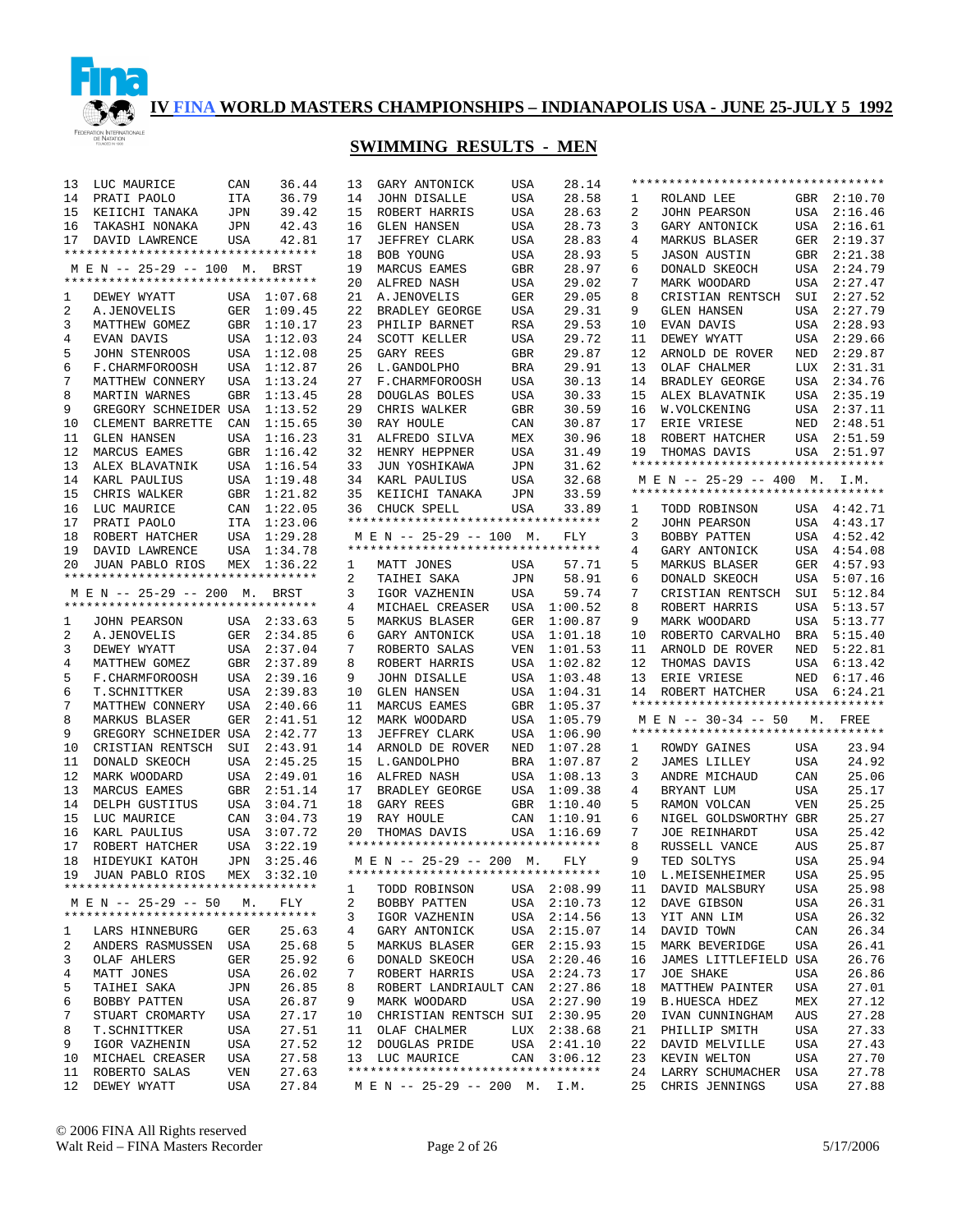

## **SWIMMING RESULTS - MEN**

| 26             | SHERIF SHAALAN                     | USA        | 27.91   | 40     | YOUICHI SAKURABA                   | <b>JPN</b> | 1:06.94 |
|----------------|------------------------------------|------------|---------|--------|------------------------------------|------------|---------|
| 27             | THOMAS MCBRIDE                     | USA        | 28.00   | 41     | GRAHAM DEVEY                       | NZL        | 1:07.33 |
| 28             | JOHN SULLIVAN                      | USA        | 28.04   | 42     | GENNARD LANZARA                    | USA        | 1:07.75 |
| 29             | BOB WOOD                           | USA        | 28.08   | 43     | ERROL GRAHAM                       | USA        | 1:08.51 |
| 30             | STEPHEN YOUNG                      | <b>AUS</b> | 28.17   | 44     | LUIS BARRERA                       | MEX        | 1:08.60 |
| 31             | MARK RAPSAWICH                     | USA        | 28.18   | 45     | NOEL DICKSON                       | GBR        | 1:09.57 |
| 32             | ALDO PRETTO                        | <b>ITA</b> | 28.28   | 46     | MAURICE ECHOLS                     | USA        | 1:19.86 |
| 33             | <b>JOSE PEREIRA</b>                | BRA        | 28.30   | 47     | CALLUM MORRISON                    | GBR        | 1:22.17 |
| 34             | PETER BOYLAN                       | GBR        | 28.46   | 48     | ROBERT HOGG                        | GBR        | 1:22.30 |
| 35             | ERROL GRAHAM                       | USA        | 28.93   | 49     | RALPH PETRELLI                     | USA        | 1:28.71 |
| 35             | JEFFREY MOXIE                      | USA        | 28.93   |        | ********************************** |            |         |
| 37             | R.NIEUWENDIJK                      | NED        | 29.02   |        | M E N -- 30-34 -- 200 M.           |            | FREE    |
| 38             | STEVE BARR                         | USA        | 29.43   |        | ********************************** |            |         |
| 39             | RIVALDO MARTINS                    | <b>BRA</b> | 29.68   | 1      | JAMES LILLEY                       | USA        | 2:00.04 |
| 40             | JAMES BUDDENBAUM                   | USA        | 29.71   | 2      | DAVID LUNDBERG                     | <b>USA</b> | 2:00.41 |
| 41             | <b>GRAHAM DEVEY</b>                | NZL        | 29.90   | 3      | ROBERT HUDEK                       | USA        | 2:00.58 |
| 42             | DANIEL PERALTA                     | ARG        | 30.03   | 4      | L.MEISENHEIMER                     | USA        | 2:03.25 |
| 43             | LUIS BARRERA                       | MEX        | 30.81   | 5      | DAVID TOWN                         | CAN        | 2:05.22 |
| 44             | ANDRE PANTEKOEK                    | NED        | 31.81   | 6      | RUSSELL VANCE                      | AUS        | 2:05.74 |
| 45             | RICHARD LIWOSZ                     | USA        | 32.17   | 7      | TED SOLTYS                         | USA        | 2:07.66 |
| 46             | NOEL DICKSON                       | <b>GBR</b> | 33.17   | 8      | THOMAS LEUPOLD                     | GER        | 2:08.20 |
| 47             | ROBERT HOGG                        | GBR        | 34.98   | 9      | NIGEL GOLDSWORTHY GBR              |            | 2:08.42 |
| 48             | CALLUM MORRISON                    | GBR        | 36.12   | 10     | KAISUMI OHMAE                      | JPN        | 2:08.44 |
|                | ********************************** |            |         | 11     | PHILIPPE CALAIS                    | USA        | 2:09.32 |
|                | M E N -- 30-34 -- 100 M.           |            | FREE    | 12     | IVAN CUNNINGHAM                    | AUS        | 2:11.79 |
|                | ********************************** |            |         | 13     | <b>JEFF KENNEDY</b>                | USA        | 2:15.10 |
| 1              | ROWDY GAINES                       | USA        | 52.53   | 14     | ROBIN PRINS                        | NZL        | 2:17.43 |
| 2              | <b>JAMES LILLEY</b>                | USA        | 54.11   | 15     | C.BROBIN                           | USA        | 2:17.77 |
| 3              | BRYANT LUM                         | USA        | 55.19   | 16     | R.NIEUWENDIJK                      | NED        | 2:20.38 |
| $\overline{4}$ | RUSSELL VANCE                      | AUS        | 55.72   | 17     | A.OEHLSCHLAEGEL                    | GER        | 2:23.05 |
| 5              | NIGEL GOLDSWORTHY GBR              |            | 56.32   | 18     | <b>JOHN KANGAS</b>                 | USA        | 2:25.29 |
| 6              | ROBERT HUDEK                       | USA        | 56.34   |        | ********************************** |            |         |
| 7              | ANDRE MICHAUD                      | CAN        | 56.43   |        | M E N -- 30-34 -- 400 M.           |            | FREE    |
| 8              | HOLDEN BANK                        | USA        | 56.59   |        | ********************************** |            |         |
| 9              | DAVID EMERSON                      | GBR        | 56.60   | 1      | ANDREW GRAY                        | RSA        | 4:16.20 |
| 10             | L.MEISENHEIMER                     | USA        | 56.73   | 2      | ROBERT HUDEK                       | USA        | 4:20.11 |
| 11             |                                    | USA        | 56.92   | 3      |                                    | USA        | 4:20.96 |
| 12             | TED SOLTYS                         | USA        | 57.27   | 4      | BILL PALMER                        | USA        | 4:21.89 |
|                | KURT RADECKE                       |            |         |        | THOMAS SMITH                       |            |         |
| 13             | KAISUMI OHMAE                      | JPN        | 57.71   | 5      | MIKE KECK                          | USA        | 4:23.20 |
| 14             | MARSHALL LEE                       | USA        | 57.96   | 6<br>7 | L.MEISENHEIMER                     | USA        | 4:31.02 |
| 15             | PHILIPPE CALAIS                    | USA        | 58.65   |        | SCOTT SHAKE                        | USA        | 4:33.70 |
| 16             | DAVE GIBSON                        | USA        | 58.85   | 8      | EDDIE FREYHOFF                     | GER        | 4:35.77 |
| 17             | <b>JOE SHAKE</b>                   | USA        | 59.30   | 9      | KAISUMI OHMAE                      | JPN        | 4:42.04 |
| 18             | IVAN CUNNINGHAM                    | AUS        | 59.51   | 10     | RIVALDO MARTINS                    | BRA        | 4:50.79 |
| 19             | JAMES LITTLEFIELD USA              |            | 59.60   | 11     | GILBERTO BLENDL                    | MEX        | 4:56.11 |
| 20             | ROBIN PRINS                        | NZL        | 59.98   | 12     | RONALD GROVE                       | NED        | 5:03.06 |
| 21             | RONALD GROVE                       | NED        | 1:00.10 | 13     | R.NIEUWENDIJK                      | NED        | 5:04.90 |
| 22             | DENIS MARIN                        | MEX        | 1:00.81 | 14     | VLADECIR DORETTO                   | BRA        | 5:07.16 |
| 23             | GILBERTO BLENDL                    | MEX        | 1:00.83 | 15     | THOMAS BOYA                        | USA        | 5:07.92 |
| 24             | PHILLIP SMITH                      | USA        | 1:00.95 |        | 16 A. OEHLSCHLAEGEL                | GER        | 5:12.31 |
| 25             | MARK BEVERIDGE                     | USA        | 1:01.12 | 17     | SU CHIEN-MING                      | TPE        | 5:13.81 |
| 26             | BOB WOOD                           | USA        | 1:01.37 | 18     | PHILLIP CLEAVER                    | USA        | 5:14.90 |
| 27             | ALDO PRETTO                        | ITA        | 1:01.70 | 19     | YOUICHI SAKURABA                   | JPN        | 5:34.82 |
| 28             | TIM SMALE                          | USA        | 1:01.72 | 20     | JEROME CHRISTIAN                   | USA        | 5:54.96 |
| 29             | MARK RAPSAWICH                     | USA        | 1:02.68 | 21     | ROBERT HOGG                        | GBR        | 6:51.27 |
| 30             | SHERIF SHAALAN                     | USA        | 1:02.69 |        | ********************************** |            |         |
| 31             | THOMAS MCBRIDE                     | USA        | 1:02.89 |        | M E N -- 30-34 -- 800 M.           |            | FREE    |
| 32             | JEFFREY MOXIE                      | USA        | 1:03.06 |        | ********************************** |            |         |
| 33             | JOSE PEREIRA                       | BRA        | 1:03.27 | ı      | <b>JEFF STILING</b>                | USA        | 8:51.23 |
| 34             | RIVALDO MARTINS                    | BRA        | 1:03.84 | 2      | ANDREW GRAY                        | RSA        | 8:51.81 |
| 35             | R.NIEUWENDIJK                      | NED        | 1:04.46 | 3      | ROBERT HUDEK                       | USA        | 8:53.13 |
| 36             | PETER BOYLAN                       | GBR        | 1:05.04 | 4      | MIKE KECK                          | USA        | 9:11.68 |
| 37             | PHILLIP CLEAVER                    | USA        | 1:05.14 | 5      | EDDIE FREYHOFF                     | GER        | 9:22.57 |
| 38             | JAIME MANZANERA                    | MEX        | 1:06.31 | 6      | THOMAS LEUPOLD                     | GER        | 9:26.57 |
| 39             | JAMES BUDDENBAUM                   | USA        | 1:06.35 | 7      | T.NOERRENBERG                      | GER        | 9:42.97 |

| 8            | KAISUMI OHMAE                      | JPN        | 9:53.51            |
|--------------|------------------------------------|------------|--------------------|
| 9            | JEFF KENNEDY                       |            | USA 10:13.19       |
|              |                                    |            |                    |
| 10           | RONALD GROVE                       |            | NED 10:27.32       |
| 11           | C.BROBIN                           |            | USA 10:32.27       |
| 12           | R.NIEUWENDIJK                      |            | NED 10:39.98       |
| 13           | A.OEHLSCHLAEGEL                    |            | GER 10:40.81       |
| 14           | THOMAS BOYA                        |            | USA 10:47.90       |
|              |                                    |            |                    |
| 15           | TIMOTHY CLAGHORN USA 12:50.95      |            |                    |
|              |                                    |            |                    |
|              | M E N -- 30-34 -- 50 M. BACK       |            |                    |
|              | ********************************** |            |                    |
|              |                                    |            |                    |
| 1            | RAMON VOLCAN                       | VEN        | 29.09              |
| 2            | PETER DARDARIS                     | USA        | 29.21              |
| 3            | JOE REINHARDT                      | USA        | 29.44              |
| 4            | SCOTT SHAKE                        | USA        | 30.32              |
| 5            | BRYANT LUM                         | USA        | 30.43              |
|              |                                    |            |                    |
| б            | DAVID MALSBURY                     | USA        | 31.15              |
| 7            | JAMES LITTLEFIELD USA              |            | 31.97              |
| 8            | CHRIS JENNINGS                     | USA        | 32.10              |
| 9            | YIT ANN LIM                        | USA        | 32.11              |
| 10           | DAVID GUTHRIE                      | USA        | 32.38              |
|              |                                    |            |                    |
| 11           | ULISES FLORES                      | MEX        | 32.60              |
| 12           | STEPHEN YOUNG                      | AUS        | 32.80              |
| 13           | MARK SHIRLEY                       | USA        | 33.32              |
| 14           | <b>JAMES STICKFORD</b>             | USA        | 33.53              |
| 15           | PHILLIP SMITH                      |            | 33.57              |
|              |                                    | USA        |                    |
| 16           | STEVEN GREENSTEIN GBR              |            | 34.87              |
| 17           | RAYMOND LOHSL                      | USA        | 34.95              |
| 18           | ANDRE PANTEKOEK                    | NED        | 35.29              |
| 19           | MARK RAPSAWICH                     | USA        | 36.08              |
| 20           | DENNIS SHIRLEY                     | USA        | 36.82              |
|              |                                    |            |                    |
| 21           | JEROME CHRISTIAN                   | USA        | 36.91              |
| 22           | JAMES BUDDENBAUM                   | USA        | 37.13              |
| 23           | ERROL GRAHAM                       | USA        | 37.27              |
| 24           | STEVE BARR                         | USA        | 39.79              |
| 25           | ROBERT HOGG                        | GBR        | 42.17              |
|              | 26 GREGORY DANNECKER USA           |            | 43.69              |
|              | ********************************** |            |                    |
|              |                                    |            |                    |
|              | M E N -- 30-34 -- 100 M. BACK      |            |                    |
|              | ********************************** |            |                    |
| $\mathbf{1}$ | DAVID LUNDBERG                     | USA        | 1:00.19            |
| 2            | WILLIAM SPECHT                     | USA        | 1:01.69            |
|              |                                    |            | 1:02.54            |
| 3            | PETER DARDARIS                     | USA        |                    |
| 4            | JOE REINHARDT                      | USA        | 1:02.91            |
| 5            | JAMES LILLEY                       | USA        | 1:03.14            |
| 6            | CHARLES GROEN                      | USA        | 1:05.33            |
| 7            | DAVID TOWN                         | CAN        | 1:05.45            |
| 8            | T.NOERRENBERG                      | GER        | 1:07.45            |
|              |                                    |            |                    |
| 9            | KEVIN WELTON                       | USA        | 1:08.45            |
| 10           | ANDRE MICHAUD                      | CAN        | 1:09.20            |
| 11           | MARK HUFFMAN                       | NZL        | 1:09.75            |
| 12           | <b>MATTHEW PAINTER</b>             | USA        | 1:09.85            |
| 13           |                                    |            |                    |
|              | ULISES FLORES                      | MEX        | 1:10.27            |
| 14           | CHRIS JENNINGS                     | USA        | 1:10.63            |
| 15           | ROBIN PRINS                        | NZL        | 1:12.11            |
| 16           | KIM DECKER                         | USA        | 1:13.14            |
| 17           | JAMES<br><b>BRINKMAN</b>           | USA        | 1:13.68            |
|              |                                    |            |                    |
|              |                                    |            |                    |
| 18           | RAYMOND LOHSL                      | USA        | 1:14.11            |
| 19           | JAMES<br>STICKFORD                 | USA        | 1:15.04            |
| 20           | ANDRE PANTEKOEK                    | NED        | 1:19.20            |
| 21           | HUMBERTO GONZALEZ                  | MEX        | 1:20.15            |
| 22           |                                    |            |                    |
|              | GENNARD LANZARA                    | USA        | 1:20.37            |
| 23           | DENNIS SHIRLEY                     | USA        | 1:23.97            |
| 24<br>25     | GREGORY DANNECKER<br>ROBERT HOGG   | USA<br>GBR | 1:33.86<br>1:39.07 |

© 2006 FINA All Rights reserved Walt Reid – FINA Masters Recorder Page 3 of 26 5/17/2006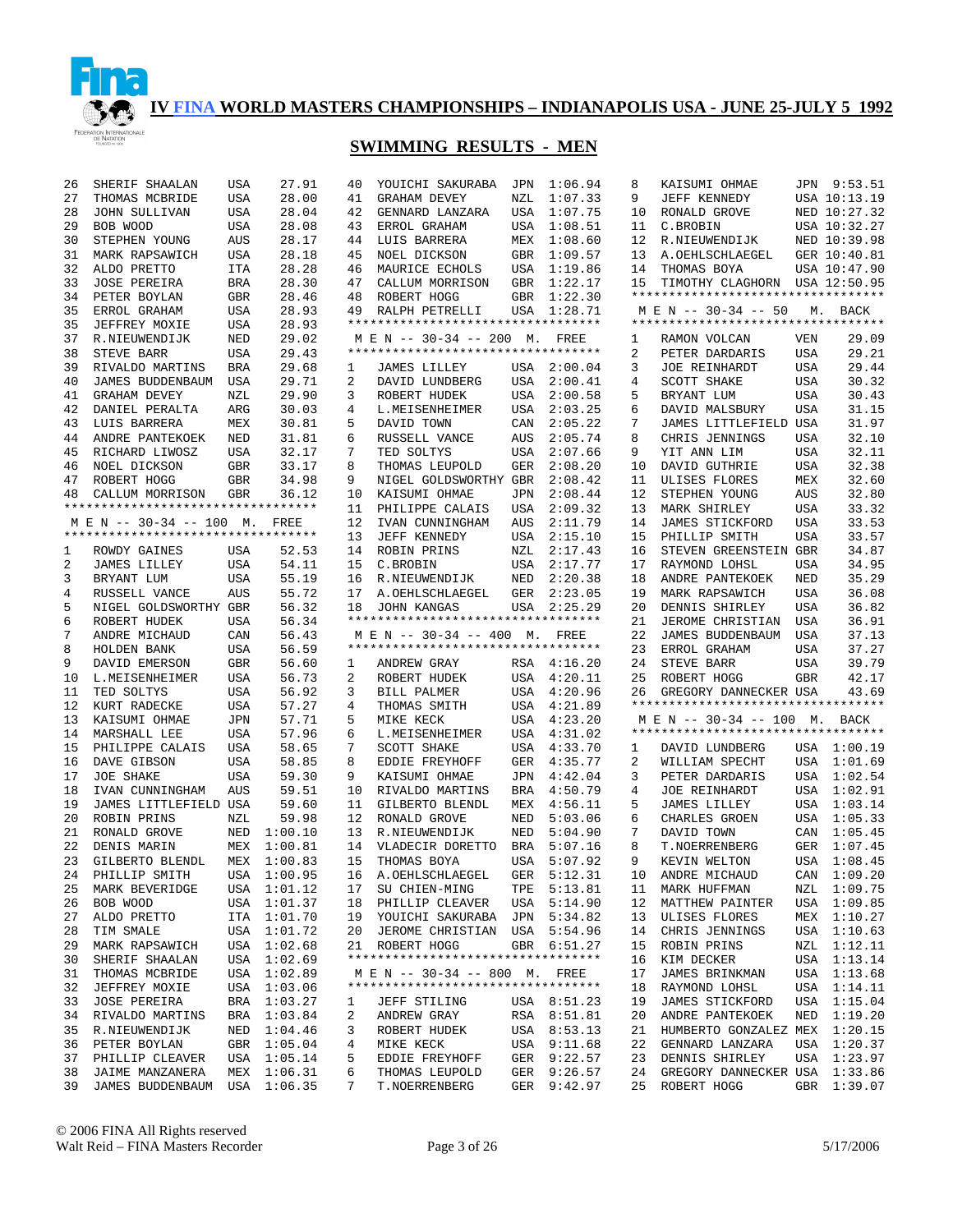

|    | *********************************            |             |             | 7  | HOLDEN BANK                        |     | USA 1:11.75 |    | 29 GRAHAM DEVEY                    |                | NZL 3:18.57 |
|----|----------------------------------------------|-------------|-------------|----|------------------------------------|-----|-------------|----|------------------------------------|----------------|-------------|
|    | M E N -- 30-34 -- 200 M. BACK                |             |             | 8  | MICHAEL CASCIATO                   | USA | 1:12.28     |    | ********************************** |                |             |
|    | **********************************           |             |             | 9  | THOMAS ZEHRER                      |     | GER 1:12.31 |    | M E N -- 30-34 -- 50               | M <sub>1</sub> | FLY         |
| 1  | SCOTT SHAKE                                  |             | USA 2:17.76 | 10 | KENT WHITAKER                      | USA | 1:12.97     |    | ********************************** |                |             |
| 2  | PETER DARDARIS                               |             | USA 2:18.24 | 11 | <b>JOHN SULLIVAN</b>               | USA | 1:13.86     | 1  | ANDRE MICHAUD                      | CAN            | 26.38       |
| 3  | MIKE KECK                                    |             | USA 2:23.07 | 12 | DUNCAN BEVERIDGE                   | GBR | 1:14.69     | 2  | WILLIAM SPECHT                     | USA            | 26.44       |
| 4  | T.NOERRENBERG                                |             | GER 2:25.64 | 13 | REINHARD MAIWALD                   | GER | 1:15.41     | 3  | BRYANT LUM                         | USA            | 26.74       |
| 5  | RON NIEDRICH                                 |             | USA 2:33.02 | 14 | PETER DARDARIS                     | USA | 1:15.52     | 4  | RAMON VOLCAN                       | <b>VEN</b>     | 26.79       |
|    |                                              |             |             |    |                                    |     |             |    |                                    |                |             |
| 6  | ULISES FLORES                                |             | MEX 2:36.28 | 15 | MATTHEW PAINTER                    | USA | 1:16.26     | 5  | JEFF STILING                       | USA            | 27.21       |
| 7  | MARK SHIRLEY                                 |             | USA 2:42.08 | 16 | RON PHAFF                          | NZL | 1:16.35     | 6  | DAVID EMERSON                      | <b>GBR</b>     | 27.59       |
| 8  | RAYMOND LOHSL                                |             | USA 2:43.70 | 16 | <b>JACK EWING</b>                  | USA | 1:16.35     | 7  | TED SOLTYS                         | USA            | 27.62       |
| 9  | GENNARD LANZARA                              |             | USA 2:49.37 | 18 | HOLGER MAIWALD                     | GER | 1:16.72     | 8  | DAVE GIBSON                        | USA            | 27.66       |
| 10 | RONALD GROVE                                 | NED         | 2:49.50     | 19 | DAVID PAISON                       | USA | 1:18.24     | 9  | YIT ANN LIM                        | USA            | 27.74       |
| 11 | JEROME CHRISTIAN USA 2:59.68                 |             |             | 20 | JEFFREY MOXIE                      | USA | 1:18.39     | 10 | DAVID MALSBURY                     | <b>USA</b>     | 27.94       |
| 12 | ANDRE PANTEKOEK                              | NED         | 3:02.59     | 21 | DANIEL LOCAS                       | CAN | 1:18.46     | 11 | HAJIME KUBO                        | JPN            | 27.95       |
| 13 | DENNIS SHIRLEY                               |             | USA 3:05.56 | 22 | LARRY SCHUMACHER                   | USA | 1:18.48     | 12 | RUSSELL VANCE                      | AUS            | 28.05       |
| 14 | ROBERT HOGG                                  | GBR         | 3:31.76     | 23 | <b>JOSE PEREIRA</b>                | BRA | 1:18.50     | 13 | KEVIN WELTON                       | <b>USA</b>     | 28.45       |
|    | **********************************           |             |             | 24 | ULISES FLORES                      | MEX | 1:18.92     | 14 | MARK BEVERIDGE                     | USA            | 28.55       |
|    | M E N -- 30-34 -- 50                         | $M_{\star}$ | BRST        | 25 | DENIS MARIN                        | MEX | 1:19.00     | 15 | MARSHALL LEE                       | USA            | 28.62       |
|    | **********************************           |             |             |    |                                    |     |             |    |                                    |                |             |
|    |                                              |             |             | 26 | D.CANO DE MIER                     | MEX | 1:19.51     | 16 | KURT RADECKE                       | USA            | 28.71       |
| 1  | DAVID GUTHRIE                                | USA         | 29.42       | 27 | STEPHEN YOUNG                      | AUS | 1:19.61     | 17 | CHARLES GROEN                      | USA            | 28.72       |
| 2  | THOMAS ZEHRER                                | GER         | 31.77       | 28 | SIMON BRADES                       | GBR | 1:19.70     | 18 | JONATHAN MANN                      | USA            | 28.75       |
| 3  | HOLDEN BANK                                  | USA         | 31.79       | 29 | THOMAS BOYA                        | USA | 1:20.36     | 19 | DAVID MELVILLE                     | USA            | 28.96       |
| 4  | MICHAEL SLOWEY                               | USA         | 31.87       | 30 | STEVEN GREENSTEIN GBR              |     | 1:20.60     | 20 | <b>B.HUESCA HDEZ</b>               | MEX            | 29.06       |
| 5  | HAJIME KUBO                                  | JPN         | 31.88       | 31 | JAIME MANZANERA                    | MEX | 1:22.99     | 21 | IGOR TCHOVSYKINE                   | RUS            | 29.34       |
| 6  | PHILIPPE CALAIS                              | USA         | 32.03       |    | 32 MARTIN STEEN                    | GBR | 1:23.08     | 22 | JAMES LITTLEFIELD USA              |                | 29.39       |
| 6  | DAVID MALSBURY                               | USA         | 32.03       | 33 | ARMANDO PERALTA                    | ARG | 1:23.58     | 23 | IVAN CUNNINGHAM                    | AUS            | 29.62       |
| 8  | MARC SCHLATTER                               | USA         | 32.09       | 34 | HUMBERTO GONZALEZ MEX              |     | 1:23.75     | 24 | BOB WOOD                           | <b>USA</b>     | 29.74       |
| 9  | DETLES SCHMITZ                               | <b>RSA</b>  | 32.29       | 35 | <b>JOE SHAKE</b>                   | USA | 1:23.89     | 25 | <b>JOERG MUELLER</b>               | <b>GER</b>     | 29.80       |
| 9  | DUNCAN BEVERIDGE                             | GBR         | 32.29       | 36 | GREGORY DANNECKER USA              |     | 1:25.33     | 26 | REINHARD MAIWALD                   |                | 29.86       |
|    |                                              |             |             |    |                                    |     |             |    |                                    | GER            |             |
| 11 | MICHAEL CASCIATO                             | USA         | 32.58       | 37 | GENNARD LANZARA                    | USA | 1:25.97     | 27 | TOM MEADE                          | <b>USA</b>     | 29.89       |
| 12 | YIT ANN LIM                                  | <b>USA</b>  | 32.68       | 38 | GRAHAM DEVEY                       | NZL | 1:26.54     | 28 | DUNCAN BEVERIDGE                   | <b>GBR</b>     | 30.13       |
| 13 | REINHARD MAIWALD                             | GER         | 32.81       | 39 | PETER MOWRY                        | USA | 1:26.67     | 29 | GILBERTO BLENDL                    | MEX            | 30.48       |
| 14 | HOLGER MAIWALD                               | GER         | 33.27       | 40 | RALPH PETRELLI                     |     | USA 1:48.16 | 30 | RAYMOND LOHSL                      | <b>USA</b>     | 31.14       |
| 15 | S.BARTUSEK                                   | CZE         | 33.41       |    | ********************************** |     |             | 31 | VLADECIR DORETTO                   | <b>BRA</b>     | 31.26       |
| 16 | STEPHEN YOUNG                                | AUS         | 33.55       |    | M E N -- 30-34 -- 200 M.           |     | BRST        | 32 | DENIS MARIN                        | MEX            | 31.31       |
| 17 | STEVEN GREENSTEIN GBR                        |             | 34.03       |    | ********************************** |     |             | 33 | MARTIN STEEN                       | <b>GBR</b>     | 31.65       |
| 18 | <b>JOSE PEREIRA</b>                          | BRA         | 34.42       | 1  | DAVID LUNDBERG                     |     | USA 2:24.66 | 34 | ALDO PRETTO                        | <b>ITA</b>     | 32.25       |
| 19 | ULISES FLORES                                | MEX         | 35.09       | 2  | DAVID GUTHRIE                      | USA | 2:27.55     | 35 | JAIME MANZANERA                    | MEX            | 32.92       |
| 20 | RON PHAFF                                    | NZL         | 35.11       | 3  | THOMAS LEUPOLD                     | GER | 2:37.00     | 36 | PETER BOYLAN                       | GBR            | 33.66       |
| 21 | JEFFREY MOXIE                                | USA         | 35.18       | 4  | HOLDEN BANK                        | USA | 2:37.84     | 37 | SIMON BRADES                       | GBR            | 34.05       |
| 22 | MARTIN STEEN                                 | GBR         | 35.34       | 5  |                                    |     | RSA 2:38.44 | 38 | LUIS BARRERA                       | MEX            | 34.13       |
|    |                                              |             |             |    | DETLES SCHMITZ                     |     |             |    |                                    |                |             |
| 23 | DAVID PAISON                                 | USA         | 35.38       | 6  | MICHAEL CASCIATO                   | USA | 2:39.51     | 39 | JOHN CHRISTENSON                   | USA            | 34.34       |
| 24 | PETER BOYLAN                                 | GBR         | 35.97       | 7  | PHILIPPE CALAIS                    | USA | 2:40.05     | 40 | RICHARD LIWOSZ                     | USA            | 36.28       |
| 25 | ALDO PRETTO                                  | ITA         | 36.24       | 8  | MICHAEL SLOWEY                     | USA | 2:40.45     | 41 | <b>JORGE RODRIGUEZ</b>             | CAN            | 36.56       |
| 26 | HUMBERTO GONZALEZ MEX                        |             | 36.29       | 9  | KENT WHITAKER                      |     | USA 2:41.72 |    | ********************************** |                |             |
| 27 | THOMAS BOYA                                  | USA         | 36.61       | 10 | THOMAS ZEHRER                      |     | GER 2:42.92 |    | M E N -- 30-34 -- 100 M.           |                | FLY         |
| 28 | SIMON BRADES                                 | GBR         | 36.88       |    | 11 CRAIG DALLAM                    |     | USA 2:45.56 |    | ********************************** |                |             |
| 29 | JAIME MANZANERA                              | MEX         | 37.90       |    | 12 RON PHAFF                       |     | NZL 2:46.16 | 1  | JEFF STILING                       | USA            | 58.15       |
|    | 30 GREGORY DANNECKER USA 37.95 13 JACK EWING |             |             |    |                                    |     | USA 2:49.87 |    | 2 WILLIAM SPECHT                   | <b>USA</b>     | 58.85       |
|    | 31 GRAHAM DEVEY                              | NZL         | 38.11       |    | 14 D.CANO DE MIER                  |     | MEX 2:50.84 | 3  | DAVID EMERSON                      | GBR            | 59.44       |
|    | 32 CARLOS GUINEA                             | ARG         | 38.17       |    | 15 DENIS MARIN                     |     | MEX 2:51.88 | 4  | ANDRE MICHAUD                      | CAN            | 59.81       |
|    | 33 ARMANDO PERALTA                           | ARG         | 38.22       |    | 16 JEFFREY MOXIE                   |     | USA 2:52.23 | 5  | JAMES LILLEY                       |                | USA 1:00.03 |
|    | 34 LUIS BARRERA                              |             |             |    |                                    |     |             |    |                                    |                |             |
|    |                                              | MEX         | 41.04       |    | 17 DAVID PAISON                    |     | USA 2:52.54 | 6  | BRYANT LUM                         |                | USA 1:00.58 |
|    | 35 STEVE BARR                                | USA         | 44.21       |    | 18 SIMON BRADES                    |     | GBR 2:52.80 | 7  | JAY JONES                          |                | USA 1:01.85 |
|    | 36 CALLUM MORRISON                           | GBR         | 46.27       |    | 19 JOSE PEREIRA                    |     | BRA 2:55.55 | 8  | JONATHAN MANN                      |                | USA 1:02.01 |
|    | **********************************           |             |             |    | 20 THOMAS BOYA                     |     | USA 2:55.58 | 9  | CHARLES GROEN                      |                | USA 1:02.11 |
|    | MEN -- 30-34 -- 100 M. BRST                  |             |             |    | 21 DANIEL LOCAS                    |     | CAN 2:55.84 | 10 | TED SOLTYS                         |                | USA 1:02.14 |
|    | **********************************           |             |             |    | 22 JAIME MANZANERA                 |     | MEX 3:00.03 | 11 | HOLDEN BANK                        |                | USA 1:02.23 |
| 1  | DAVID LUNDBERG                               |             | USA 1:05.85 |    | 23 STEVEN GREENSTEIN GBR 3:01.59   |     |             | 12 | KURT RADECKE                       |                | USA 1:03.07 |
| 2  | DAVID GUTHRIE                                |             | USA 1:06.16 |    | 24 ARMANDO PERALTA                 |     | ARG 3:06.60 | 13 | HOLGER MAIWALD                     |                | GER 1:03.76 |
| 3  | PHILIPPE CALAIS                              |             | USA 1:11.24 |    | 25 PETER MOWRY                     |     | USA 3:07.00 | 14 | RUSSELL VANCE                      |                | AUS 1:03.90 |
| 4  | DETLES SCHMITZ                               |             | RSA 1:11.36 |    | 26 HUMBERTO GONZALEZ MEX           |     | 3:07.25     | 15 | DAVE GIBSON                        |                | USA 1:04.63 |
| 5  | DAVID TOWN                                   |             | CAN 1:11.41 |    | 27 GREGORY DANNECKER USA 3:16.47   |     |             | 16 | DAVID MALSBURY                     |                | USA 1:04.82 |
| 6  | MICHAEL SLOWEY                               |             | USA 1:11.54 |    | 28 DENNIS SHIRLEY                  |     | USA 3:17.44 | 17 | T.NOERRENBERG                      |                | GER 1:05.52 |
|    |                                              |             |             |    |                                    |     |             |    |                                    |                |             |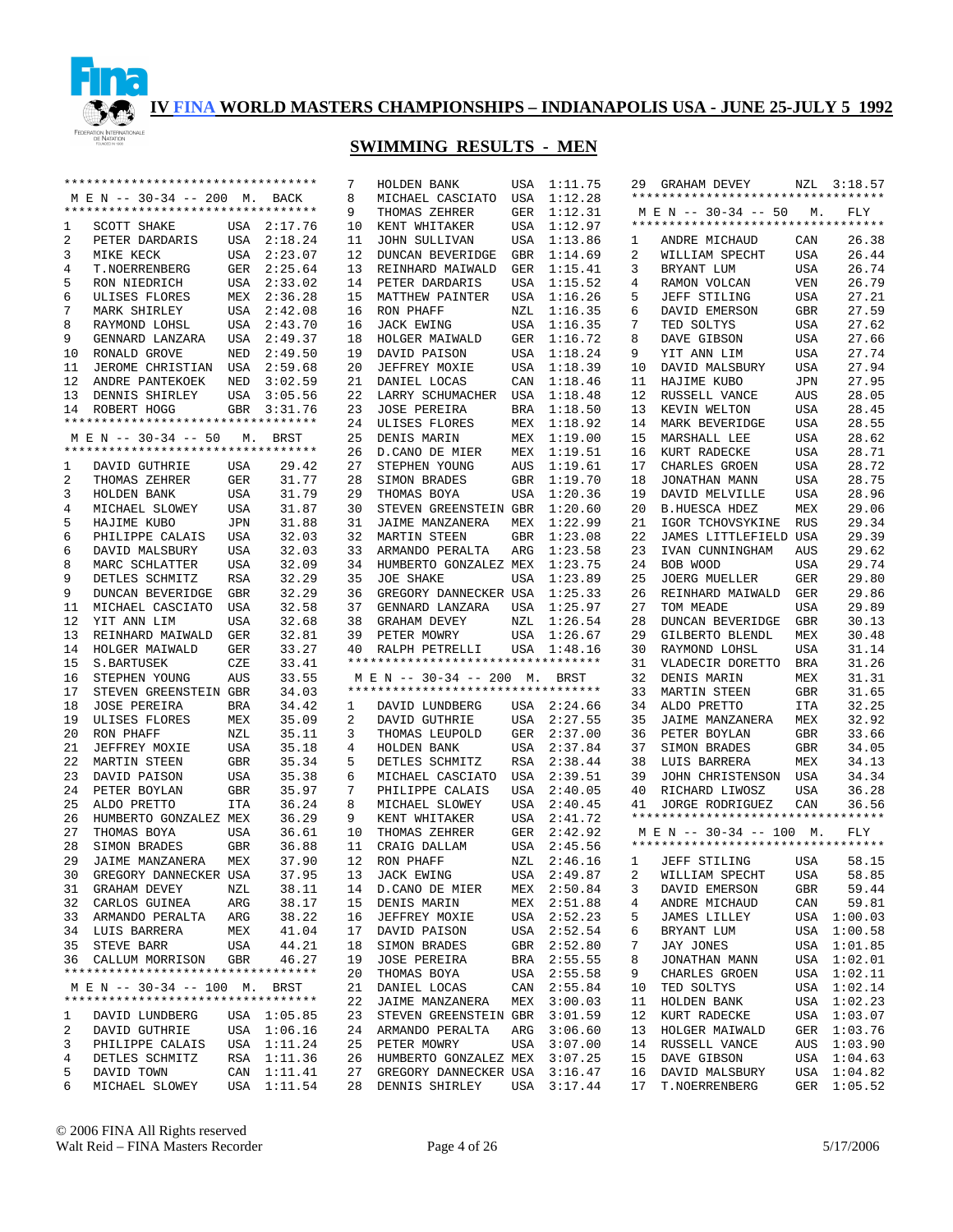

| 18       | GILBERTO BLENDL                                                |            | MEX 1:06.68                | 33             | STEVEN GREENSTEIN GBR 2:43.05      |            |                | 30       | RIC JOHNSON                        | USA        | 27.63                      |
|----------|----------------------------------------------------------------|------------|----------------------------|----------------|------------------------------------|------------|----------------|----------|------------------------------------|------------|----------------------------|
| 19       | JAMES BRINKMAN                                                 | USA        | 1:06.88                    | 34             | THOMAS BOYA                        | USA        | 2:43.44        | 31       | JORDAN HATCH                       | USA        | 27.66                      |
| 20       | <b>JOERG MUELLER</b>                                           | <b>GER</b> | 1:07.29                    | 35             | STEPHEN YOUNG                      | AUS        | 2:48.58        | 32       | NEIL CULLEY                        | USA        | 27.72                      |
| 21       | JAMES LITTLEFIELD USA                                          |            | 1:09.79                    | 36             | ROBERT OETTINGER USA               |            | 2:49.27        | 33       | DOUG MALCOLM                       | USA        | 28.24                      |
| 22       | RIVALDO MARTINS                                                |            | BRA 1:12.21                | 37             | DENNIS SHIRLEY                     | USA        | 2:58.62        | 34       | LARRY LEMAIRE                      | <b>USA</b> | 28.31                      |
| 23       | TOM MEADE                                                      |            | USA 1:13.55                |                | ********************************** |            |                | 35       | <b>JARRETT NEWBY</b>               | <b>USA</b> | 28.42                      |
| 24       | JEROME CHRISTIAN USA 1:19.91                                   |            |                            |                | M E N -- 30-34 -- 400 M.           |            | I.M.           | 36       | MARTIN MOONEY                      | NZL        | 28.66                      |
| 25       |                                                                |            | 1:23.14                    |                | ********************************** |            |                | 37       | <b>SCOT HARTLE</b>                 | <b>USA</b> | 28.78                      |
|          | ROBERT OETTINGER USA                                           |            |                            |                |                                    |            |                | 38       |                                    |            | 29.22                      |
| 26       | JORGE RODRIGUEZ<br>**********************************          | CAN        | 1:29.81                    | 1              | DAVID LUNDBERG                     |            | USA 4:40.44    |          | GARRY BRISTOW                      | RSA        |                            |
|          |                                                                |            |                            | $\overline{2}$ | THOMAS SMITH                       |            | USA 4:52.90    | 39       | IAN WOOLLARD                       | <b>GBR</b> | 29.35                      |
|          | M E N -- 30-34 -- 200 M.<br>********************************** |            | FLY                        | 3              | ANDREW GRAY                        | RSA        | 4:55.00        | 40       | JUAN ABRAHAM                       | <b>USA</b> | 29.43                      |
|          |                                                                |            |                            | 4              | MIKE KECK                          | USA        | 4:56.68        | 41       | EMIL EICHENBERGER SUI              |            | 29.62                      |
| 1        | THOMAS SMITH                                                   |            | USA 2:13.96                | 5              | ROBERT HUDEK                       | USA        | 5:00.08        | 42       | DAVID SMITH                        | USA        | 29.64                      |
| 2        | DAVID EMERSON                                                  |            | GBR 2:14.61                | 6              | THOMAS LEUPOLD                     | GER        | 5:04.45        | 43       | ANDY CHAPMAN                       | GBR        | 29.86                      |
| 3        | ANDREW GRAY                                                    |            | RSA 2:15.42                | 7              | JONATHAN MANN                      | USA        | 5:07.04        | 44       | M. CALMON GAMA                     | <b>BRA</b> | 30.21                      |
| 4        | MIKE KECK                                                      |            | USA 2:19.57                | 8              | <b>SCOTT SHAKE</b>                 | USA        | 5:10.07        | 45       | THOMAS PURVIS                      | USA        | 30.65                      |
| 5        | JONATHAN MANN                                                  |            | USA 2:23.64                | 9              | HAJIME KUBO                        | JPN        | 5:13.93        | 46       | HORACIO DEL BOSCO ARG              |            | 30.71                      |
| 6        | THOMAS LEUPOLD                                                 |            | GER 2:23.88                | 10             | T.NOERRENBERG                      | GER        | 5:14.39        | 47       | CALVIN FEY                         | <b>USA</b> | 30.80                      |
| 7        | T.NOERRENBERG                                                  |            | GER 2:24.19                | 11             | EDDIE FREYHOFF                     | GER        | 5:16.17        | 48       | WAYNE STONE                        | USA        | 30.94                      |
| 8        | EDDIE FREYHOFF                                                 |            | GER 2:25.50                | 12             | KURT RADECKE                       | USA        | 5:17.44        | 49       | ALDO DI CESARE                     | NZL        | 30.99                      |
| 9        | HOLGER MAIWALD                                                 |            | GER 2:28.56                | 13             | CARLOS HUERTA                      | PER        | 5:20.93        | 50       | NEALE SOPER                        | NZL        | 31.61                      |
| 10       | CARLOS HUERTA                                                  |            | PER 2:29.34                | 14             | MARSHALL LEE                       | USA        | 5:21.20        | 51       | FRANCOIS RENAUDIE FRA              |            | 31.80                      |
| 11       | <b>JOERG MUELLER</b>                                           |            | GER 2:32.31                | 15             | RON NIEDRICH                       | USA        | 5:22.53        | 52       | DAVID FARRELL                      | USA        | 32.18                      |
| 12       | RON NIEDRICH                                                   |            | USA 2:33.50                | 16             | <b>B.HUESCA HDEZ</b>               | MEX        | 5:24.61        | 53       | VINCE OLEARY                       | USA        | 32.48                      |
| 13       | JAMES BRINKMAN                                                 |            | USA 2:35.48                | 17             | D.CANO DE MIER                     | MEX        | 5:30.46        | 54       | TIMOTHY CARROLL                    | USA        | 32.65                      |
| 14       | VLADECIR DORETTO                                               |            | BRA 2:36.38                | 18             | RONALD GROVE                       | NED        | 5:32.27        | 55       | CLIVE LEWIS                        | <b>GBR</b> | 32.69                      |
| 15       | D.CANO DE MIER                                                 |            | MEX 2:36.73                | 19             | GILBERTO BLENDL                    | MEX        | 5:33.00        |          | ********************************** |            |                            |
| 16       | <b>B.HUESCA HDEZ</b>                                           |            | MEX 2:43.83                | 20             | RON PHAFF                          | NZL        | 5:33.46        |          | M E N -- 35-39 -- 100 M. FREE      |            |                            |
| 17       | MATTHEW LOHSL                                                  |            | USA 2:56.89                | 21             | JAMES BRINKMAN                     | USA        | 5:36.10        |          | ********************************** |            |                            |
| 18       | JORGE RODRIGUEZ                                                |            | CAN 3:21.91                | 22             | DAVID MELVILLE                     | USA        | 5:40.17        | 1        | JAMES MONTGOMERY USA               |            | 54.28                      |
|          | *********************************                              |            |                            | 23             | VLADECIR DORETTO                   | BRA        | 5:52.85        | 2        | STU MARVIN                         | USA        | 54.43                      |
|          | M E N -- 30-34 -- 200 M. I.M.                                  |            |                            |                | 24 R.NIEUWENDIJK                   | NED        | 5:55.25        | 3        | DAN STEPHENSEN                     | USA        | 54.46                      |
|          |                                                                |            |                            |                |                                    |            |                |          |                                    |            |                            |
|          | **********************************                             |            |                            |                | 25 MATTHEW LOHSL                   |            | USA 5:59.42    | 4        | WILL ARTLEY                        | USA        | 54.96                      |
| 1        | DAVID LUNDBERG                                                 |            | USA 2:10.68                |                | ********************************** |            |                | 5        | RICHARD HESS                       | USA        | 55.65                      |
| 2        | JEFF STILING                                                   |            | USA 2:14.29                |                | M E N -- 35-39 -- 50               |            | M. FREE        | 6        | BRYAN AUSTIN                       | USA        | 55.77                      |
| 3        | MIKE KECK                                                      |            | USA 2:15.76                |                | ********************************** |            |                | 7        | DAVID DUNNE                        | GBR        | 56.00                      |
| 4        | DAVID TOWN                                                     |            | CAN 2:17.10                | 1              | ALEXEI MARKOVSKY RUS               |            | 24.56          | 8        | TIM GLENN                          | USA        | 56.27                      |
| 5        |                                                                |            | USA 2:20.90                | 2              | STU MARVIN                         | USA        | 24.95          | 9        |                                    | USA        | 56.58                      |
| 6        | PETER DARDARIS                                                 |            |                            | 3              |                                    | USA        | 25.29          | 10       | DAVID HAGUE                        |            | 56.91                      |
| 7        | THOMAS LEUPOLD                                                 |            | GER 2:21.77                |                | WILL ARTLEY                        |            |                |          | ROGER KAHN                         | USA        |                            |
|          | DAVID GUTHRIE                                                  |            | USA 2:21.93                | 4              | ROGER KAHN                         | USA        | 25.31          | 10       | VILEM CEJKA                        | CZE        | 56.91                      |
| 8        | CHARLES GROEN                                                  |            | USA 2:22.13                | 5              | WILLIAM VICKERY                    | USA        | 25.32          | 12       | MARK LIST                          | USA        | 57.17                      |
| 9        | KURT RADECKE                                                   |            | USA 2:23.29                | 6              | RICHARD HESS                       | USA        | 25.44          | 13       | WILLIAM VICKERY                    | <b>USA</b> | 57.30                      |
| 10       | HOLDEN BANK                                                    |            | USA 2:23.59                | 7              | BRYAN AUSTIN                       | USA        | 25.57          | 14       | FRITZ WARNCKE                      | <b>NOR</b> | 57.39                      |
| 11       | ANDRE MICHAUD                                                  |            | CAN 2:24.01                | 8              | DAVID HAGUE                        | USA        | 25.58          | 15       | GREGORY SMITH                      | <b>USA</b> | 57.40                      |
| 12       | HAJIME KUBO                                                    |            | JPN 2:24.16                | 9              | GREGORY SMITH                      | USA        | 25.64          | 16       | MICHAEL MANN                       | <b>USA</b> | 57.48                      |
| 13       | JONATHAN MANN                                                  |            | USA 2:25.00                | 10             | JAMES MONTGOMERY USA               |            | 25.67          | 17       | DAN STRIEBEL                       | <b>USA</b> | 57.90                      |
| 14       | MARSHALL LEE                                                   |            | USA 2:25.98                | 11             | TIM GLENN                          | USA        | 25.76          | 18       | JONATHAN MORGAN                    | <b>BRA</b> | 58.17                      |
| 15       | JAY JONES                                                      |            | USA 2:26.54                | 12             | DAVID DUNNE                        | GBR        | 26.02          | 19       | WILLIE HEMPEL                      | IRL        | 58.19                      |
| 16       | RON NIEDRICH                                                   |            | USA 2:27.53                |                | 13 ROBERT KROTEE                   | USA        | 26.21          | 20       | NIGEL CONES                        | <b>RSA</b> | 58.75                      |
|          | 17 CARLOS HUERTA                                               |            | PER 2:27.78                |                | 14 FRITZ WARNCKE                   | NOR        | 26.30          |          | 21 ROBERT KROTEE                   | <b>USA</b> | 58.81                      |
| 18       | <b>B.HUESCA HDEZ</b>                                           |            | MEX 2:29.08                | 15             | KARL KAZMAIER                      | USA        | 26.35          | 22       | CRAIG STEVENS                      | USA        | 59.28                      |
| 19       | KENT WHITAKER                                                  |            | USA 2:30.45                | 16             | VILEM CEJKA                        | CZE        | 26.37          | 23       | <b>GLEN ANDERSON</b>               | CAN        | 59.61                      |
| 20       | RON PHAFF                                                      |            | NZL 2:31.61                | 17             | NIGEL CONES                        | RSA        | 26.40          | 24       | J.BLUMENTHAL                       | USA        | 59.69                      |
| 21       | MATTHEW PAINTER                                                |            | USA 2:31.76                | 18             | LUIS EDICAECHEA                    | VEN        | 26.68          | 25       | JORDAN HATCH                       | USA        | 59.70                      |
| 22       | DAVID MELVILLE                                                 |            | USA 2:31.79                | 19             | <b>JOE SCHUSTER</b>                | USA        | 26.88          | 26       | LUIS EDICAECHEA                    | VEN        | 59.98                      |
| 23       | DENIS MARIN                                                    |            | MEX 2:31.95                | 20             | JORGE DELGADO                      | ECU        | 27.01          | 27       | KARL JOYCE                         |            | USA 1:00.00                |
| 24       | CRAIG DALLAM                                                   |            | USA 2:32.15                | 21             | DAVID WALTERS                      | USA        | 27.07          | 28       | KARL KAZMAIER                      |            | USA 1:00.14                |
| 25       | RONALD GROVE                                                   | NED        | 2:33.21                    | 22             | DARRELL SMITH                      | USA        | 27.12          | 29       | MICHAEL DITCH                      |            | USA 1:00.51                |
| 26       | ULISES FLORES                                                  |            | MEX 2:33.59                | 23             | DAVID WESLEY                       | USA        | 27.23          | 30       | JOHN PHILLIPS                      |            | USA 1:00.65                |
| 27       | D.CANO DE MIER                                                 |            | MEX 2:34.59                | 24             | MICHAEL DITCH                      | USA        | 27.25          | 31       | NEIL CULLEY                        |            | USA 1:00.74                |
| 28       | JAMES BRINKMAN                                                 |            | USA 2:37.21                | 25             | WILLIE HEMPEL                      | IRL        | 27.28          | 32       | JARRETT NEWBY                      |            | USA 1:01.40                |
| 29       | JAIME MANZANERA                                                |            | MEX 2:37.28                | 26             | ROBERT THOMAS                      | USA        | 27.31          | 33       | DAVID WALTERS                      |            | USA 1:01.41                |
| 30       | MARK HUFFMAN                                                   |            | NZL 2:38.34                | 27             | JONATHAN MORGAN                    | BRA        | 27.41          | 34       | JOSEPH MAGIERA                     |            | USA 1:01.75                |
| 31<br>32 | A.OEHLSCHLAEGEL<br>REINHARD MAIWALD                            |            | GER 2:39.51<br>GER 2:40.39 | 28<br>29       | KARL JOYCE<br><b>GLEN ANDERSON</b> | USA<br>CAN | 27.42<br>27.55 | 35<br>36 | ROBERT WRIGHT<br>AKIHIRO TAIMURA   |            | USA 1:02.13<br>JPN 1:02.59 |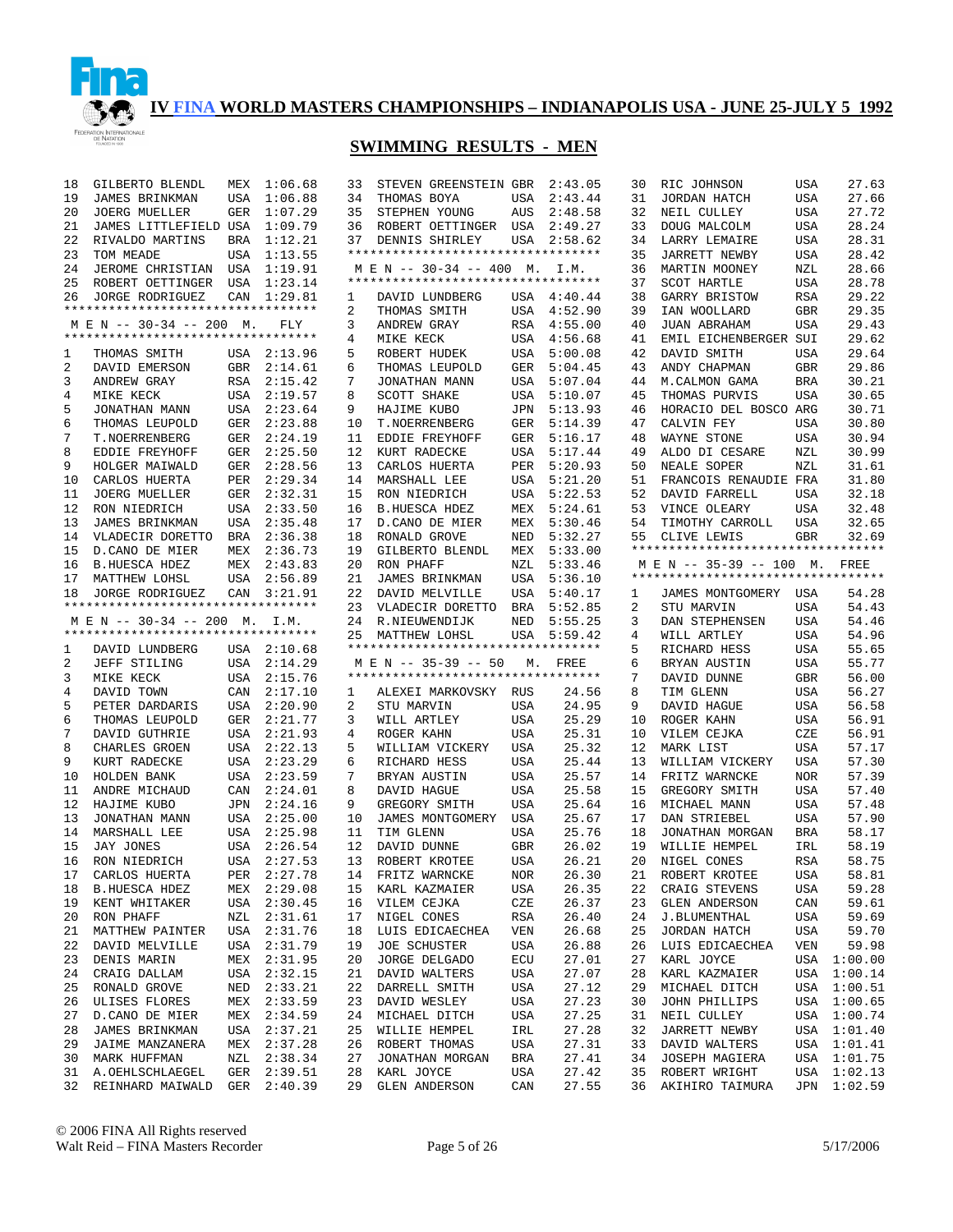

## **SWIMMING RESULTS - MEN**

| 37 | SCOT HARTLE                        | USA        | 1:03.90     | 5  | TIM HARVEY                         | USA        | 4:31.39      | 3  | WILL ARTLEY                        | USA        | 30.26       |
|----|------------------------------------|------------|-------------|----|------------------------------------|------------|--------------|----|------------------------------------|------------|-------------|
| 38 | RICHARD HAGER                      | AUS        | 1:04.12     | 6  | JONATHAN MORGAN                    | BRA        | 4:32.02      | 4  | SERGEY LIPSKY                      | <b>RUS</b> | 30.28       |
| 39 | EMIL EICHENBERGER SUI              |            | 1:04.41     | 7  | HOWARD JAY                         | USA        | 4:32.44      | 5  | EDDIE RIACH                        | <b>GBR</b> | 30.33       |
| 40 | DAVID WESLEY                       | <b>USA</b> | 1:04.42     | 8  | ROB COPELAND                       | USA        | 4:33.17      | 6  | MICHAEL STAMM                      | USA        | 30.39       |
|    |                                    |            |             |    |                                    |            |              |    |                                    |            |             |
| 41 | <b>MIKE STATEN</b>                 | <b>USA</b> | 1:04.50     | 9  | WILLIE HEMPEL                      | IRL        | 4:33.87      | 7  | RICK SCHACKLE                      | <b>USA</b> | 30.63       |
| 42 | MARK JUENEMANN                     | <b>USA</b> | 1:04.72     | 10 | PAUL SANTOS                        | <b>BRA</b> | 4:35.10      | 8  | DAVID WALTERS                      | <b>USA</b> | 30.82       |
| 43 | DAVID SMITH                        | <b>USA</b> | 1:05.74     | 11 | LARRY WOOD                         | USA        | 4:36.02      | 9  | DAVID VANDAM                       | <b>USA</b> | 31.06       |
| 44 | IAN WOOLLARD                       | GBR        | 1:05.97     | 12 | <b>JORGE DELGADO</b>               | ECU        | 4:36.79      | 10 | ROBERT KROTEE                      | <b>USA</b> | 31.24       |
| 45 | M. CALMON GAMA                     | <b>BRA</b> | 1:06.78     | 13 | EDDIE RIACH                        | <b>GBR</b> | 4:38.61      | 11 | <b>GLEN ANDERSON</b>               | CAN        | 31.58       |
| 46 | ROB MCCARTNEY                      | AUS        | 1:07.36     | 14 | ROBERT WRIGHT                      | USA        | 4:42.17      | 12 | VILEM CEJKA                        | CZE        | 32.44       |
| 47 | NEALE SOPER                        | NZL        | 1:09.59     | 15 | CRAIG STEVENS                      | USA        | 4:46.13      | 13 | LOU HORWITZ                        | <b>USA</b> | 32.56       |
| 48 | WAYNE STONE                        | <b>USA</b> | 1:10.34     | 16 | JORDAN HATCH                       | USA        | 4:46.34      | 14 | <b>JOHN PHILLIPS</b>               | <b>USA</b> | 32.66       |
| 49 | FRANCOIS RENAUDIE FRA              |            | 1:10.87     | 17 | J.BLUMENTHAL                       | USA        | 4:50.49      | 15 | MARK JUENEMANN                     | <b>USA</b> | 34.13       |
| 50 | ALDO DI CESARE                     | NZL        | 1:11.01     | 18 | DAN STRIEBEL                       | USA        | 4:58.75      | 16 | BOB MCCARTNEY                      | AUS        | 34.26       |
| 51 | DAVID FARRELL                      | USA        | 1:12.23     | 19 | IVAN CEGAN                         | CZE        | 5:00.72      | 17 | <b>BILL STAMBAUGH</b>              | <b>USA</b> | 35.02       |
| 52 | CALVIN FEY                         | USA        | 1:12.24     | 20 | <b>JORGE MAYERLE</b>               | BRA        | 5:05.36      | 18 | HORACIO DEL BOSCO ARG              |            | 36.62       |
| 53 | CLIVE LEWIS                        | GBR        | 1:13.75     | 21 | MARK JUENEMANN                     | USA        | 5:07.47      | 19 | WAYNE STONE                        | USA        | 36.85       |
| 54 | VINCE OLEARY                       | USA        | 1:14.51     | 22 | AKIHIRO TAIMURA                    | JPN        | 5:12.10      | 20 | ALDO DI CESARE                     | NZL        | 37.26       |
| 55 | DANIEL SELBIE                      | NZL        | 1:17.18     | 23 | MARTY VEEN                         | NZL        | 5:12.12      | 21 | MICHAEL CORDOVA                    | <b>USA</b> | 37.92       |
|    | ********************************** |            |             | 24 | MARTIN MOONEY                      | NZL        | 5:17.65      | 22 | DREW DARLING                       | USA        | 37.96       |
|    | M E N -- 35-39 -- 200 M.           |            | FREE        | 25 | RICHARD HAGER                      | AUS        | 5:19.38      | 23 | HARCO HERNANDEZ                    | VEN        | 40.18       |
|    | ********************************** |            |             | 26 | MIKE STATEN                        | USA        | 5:20.28      |    | ********************************** |            |             |
| 1  | DAN STEPHENSEN                     |            | USA 1:57.95 | 27 | JUAN ABRAHAM                       | USA        | 5:20.46      |    | M E N -- 35-39 -- 100 M. BACK      |            |             |
| 2  | STU MARVIN                         |            | USA 2:02.76 | 28 | BRIAN CROKER                       | CAN        | 5:33.23      |    | ********************************** |            |             |
| 3  | DAVID SHEPHERD                     |            | USA 2:02.78 | 29 | FRANCOIS RENAUDIE FRA              |            | 5:38.15      | 1  | WILL ARTLEY                        |            | USA 1:02.66 |
| 4  | JAMES BELARDI                      |            | USA 2:03.37 | 30 | BERRY BROWN                        | USA        | 5:49.48      | 2  | MARK LIST                          |            | USA 1:03.23 |
| 5  | DAVID DUNNE                        | GBR        | 2:03.61     | 31 | NEALE SOPER                        | NZL        | 5:54.33      | 3  | STU MARVIN                         | USA        | 1:03.99     |
| 6  | TIM GLENN                          | USA        | 2:04.56     | 32 | DANIEL SELBIE                      | NZL        | 6:07.58      | 4  | EDDIE RIACH                        | GBR        | 1:05.07     |
| 7  | JONATHAN MORGAN                    | BRA        | 2:06.40     | 33 | CLIVE LEWIS                        | GBR        | 6:36.11      | 5  | RICK SCHACKLE                      |            | USA 1:05.46 |
| 8  | LARRY WOOD                         | USA        | 2:07.11     | 34 | JOSE CRUZ LEON                     |            | MEX 8:13.98  | 6  | MICHAEL STAMM                      |            | USA 1:06.59 |
| 9  | MICHAEL MANN                       | USA        | 2:07.21     |    | *********************************  |            |              | 7  | DAVID VANDAM                       | USA        | 1:07.56     |
| 10 | <b>JORGE DELGADO</b>               | ECU        | 2:07.46     |    | M E N -- 35-39 -- 800 M.           |            | FREE         | 8  | ROBERT KROTEE                      | USA        | 1:08.26     |
| 11 | TIM HARVEY                         | USA        | 2:08.02     |    | ********************************** |            |              | 9  | <b>JOHN PHILLIPS</b>               | USA        | 1:08.38     |
| 12 | WILLIE HEMPEL                      | IRL        | 2:08.61     | 1  | DAN STEPHENSEN                     |            | USA 8:52.22  | 10 | RICK BROWN                         | USA        | 1:08.66     |
| 13 | HOWARD JAY                         | USA        | 2:09.92     | 2  | DAVID SHEPHERD                     | USA        | 9:09.52      | 11 | SERGEY LIPSKY                      | <b>RUS</b> | 1:08.96     |
| 14 | VILEM CEJKA                        | CZE        | 2:12.10     | 3  | TIM HARVEY                         | USA        | 9:16.75      | 12 | <b>GLEN ANDERSON</b>               | CAN        | 1:09.38     |
| 15 | DARRELL SMITH                      | USA        | 2:14.09     | 4  | HOWARD JAY                         | USA        | 9:26.14      | 13 | DAVID WALTERS                      | USA        | 1:09.69     |
| 16 | JORDAN HATCH                       | USA        | 2:14.11     | 5  | TIM GLENN                          | USA        | 9:30.14      | 14 | LOU HORWITZ                        | USA        | 1:11.03     |
| 17 | ROBERT WRIGHT                      | USA        | 2:14.19     | 6  | JONATHAN MORGAN                    | <b>BRA</b> | 9:35.40      | 15 | JONATHAN MORGAN                    | BRA        | 1:13.04     |
| 18 | MICHAEL DITCH                      | USA        | 2:16.05     | 7  | PAULO SANTOS                       | <b>BRA</b> | 9:41.23      | 16 | MARK JUENEMANN                     | USA        | 1:13.77     |
| 19 | <b>JORGE MAYERLE</b>               | BRA        | 2:21.48     | 8  | WILLIE HEMPEL                      | IRL        | 9:41.48      | 17 | <b>JORDAN HATCH</b>                | USA        | 1:13.99     |
| 20 | STEVEN SOKOLOW                     | USA        | 2:21.96     | 9  | LARRY WOOD                         | USA        | 9:43.15      | 18 | ROB MCCARTNEY                      | AUS        | 1:14.78     |
| 21 | MARK JUENEMANN                     | <b>USA</b> | 2:22.22     | 10 | NIGEL CONES                        | RSA        | 9:51.28      | 19 | BILL STAMBAUGH                     | USA        | 1:17.50     |
| 22 | RICHARD HAGER                      | AUS        | 2:22.52     | 11 | ROBERT WRIGHT                      | USA        | 9:52.86      | 20 | STEVEN SOKOLOW                     | <b>USA</b> | 1:18.38     |
| 23 | ROB MCCARTNEY                      | AUS        | 2:25.57     | 12 | MARTY VEEN                         |            | NZL 10:16.00 | 21 | HORACIO DEL BOSCO ARG              |            | 1:19.48     |
| 24 | BRIAN CROKER                       | CAN        | 2:28.28     | 13 | JOHN PHILLIPS                      |            | USA 10:21.31 | 22 | RICHARD CATER                      | USA        | 1:21.12     |
| 25 | EMIL EICHENBERGER SUI              |            | 2:28.64     | 14 | STEVEN SOKOLOW                     |            | USA 10:46.56 | 23 | MICHAEL CORDOVA                    | USA        | 1:22.40     |
| 26 | STEPHEN JUSTINGER USA              |            | 2:29.48     | 15 |                                    |            | BRA 10:51.54 | 24 | DREW DARLING                       | USA        | 1:22.79     |
| 27 |                                    | <b>BRA</b> | 2:30.93     | 16 | <b>JORGE MAYERLE</b>               |            | JPN 10:52.18 | 25 | THOMAS PURVIS                      |            | USA 1:24.39 |
| 28 | M.CALMON GAMA                      |            | USA 2:33.10 | 17 | AKIHIRO TAIMURA                    |            |              |    | ********************************** |            |             |
|    | MAX HENRY                          |            |             |    | STEPHEN JUSTINGER USA 10:53.70     |            |              |    | M E N -- 35-39 -- 200 M. BACK      |            |             |
| 29 | FRANCOIS RENAUDIE FRA 2:38.05      |            |             | 18 | BOB DICKSON                        |            | USA 10:55.00 |    | ********************************** |            |             |
| 30 | NEALE SOPER                        | NZL        | 2:42.13     | 19 | RICHARD HAGER                      |            | AUS 10:55.67 |    |                                    |            |             |
| 31 | WAYNE STONE                        |            | USA 2:45.00 | 20 | ROB MCCARTNEY                      |            | AUS 11:20.36 | ı  | MARK LIST                          |            | USA 2:16.23 |
| 32 | VINCE OLEARY                       |            | USA 2:46.87 | 21 | BRIAN CROKER                       |            | CAN 11:35.73 | 2  | RICK SCHACKLE                      |            | USA 2:20.12 |
| 33 | BRYAN JOHNSON                      |            | USA 2:50.62 | 22 | BOB MCFALL                         |            | USA 11:44.74 | 3  | EDDIE RIACH                        |            | GBR 2:21.67 |
| 34 | DANIEL SELBIE                      | NZL        | 2:52.92     | 23 | FRANCOIS RENAUDIE FRA 11:52.15     |            |              | 4  | STU MARVIN                         | USA        | 2:27.27     |
| 35 | CLIVE LEWIS                        |            | GBR 3:05.01 | 24 | BRYAN JOHNSON                      |            | USA 12:03.71 | 5  | MICHAEL STAMM                      | USA        | 2:27.42     |
| 36 | JOSE CRUZ LEON                     |            | MEX 4:07.71 | 25 | HARCO HERNANDEZ                    |            | VEN 12:09.02 | 6  | JOHN PHILLIPS                      | USA        | 2:31.37     |
|    | ********************************** |            |             | 26 | NEALE SOPER                        |            | NZL 12:17.14 | 7  | <b>GLEN ANDERSON</b>               | CAN        | 2:31.80     |
|    | M E N -- 35-39 -- 400 M. FREE      |            |             | 27 | JOSE CRUZ LEON                     |            | MEX 17:00.79 | 8  | DAN STRIEBEL                       | USA        | 2:35.65     |
|    | ********************************** |            |             |    | ********************************** |            |              | 9  | ARTHUR LORENTSEN                   |            | USA 2:37.85 |
| 1  | DAN STEPHENSEN                     |            | USA 4:15.49 |    | M E N -- 35-39 -- 50               |            | M. BACK      | 10 | MARK JUENEMANN                     | USA        | 2:41.97     |
| 2  | JAMES MONTGOMERY                   |            | USA 4:19.99 |    | ********************************** |            |              | 11 | ROB MCCARTNEY                      | AUS        | 2:45.90     |
| 3  | DAVID SHEPHERD                     |            | USA 4:21.54 | 1  | MARK LIST                          | USA        | 29.09        | 12 | <b>BILL STAMBAUGH</b>              | USA        | 2:47.14     |
| 4  | MICHAEL MANN                       |            | USA 4:28.86 | 2  | STU MARVIN                         | USA        | 29.78        | 13 | HORACIO DEL BOSCO ARG              |            | 2:55.15     |

© 2006 FINA All Rights reserved Walt Reid – FINA Masters Recorder Page 6 of 26 5/17/2006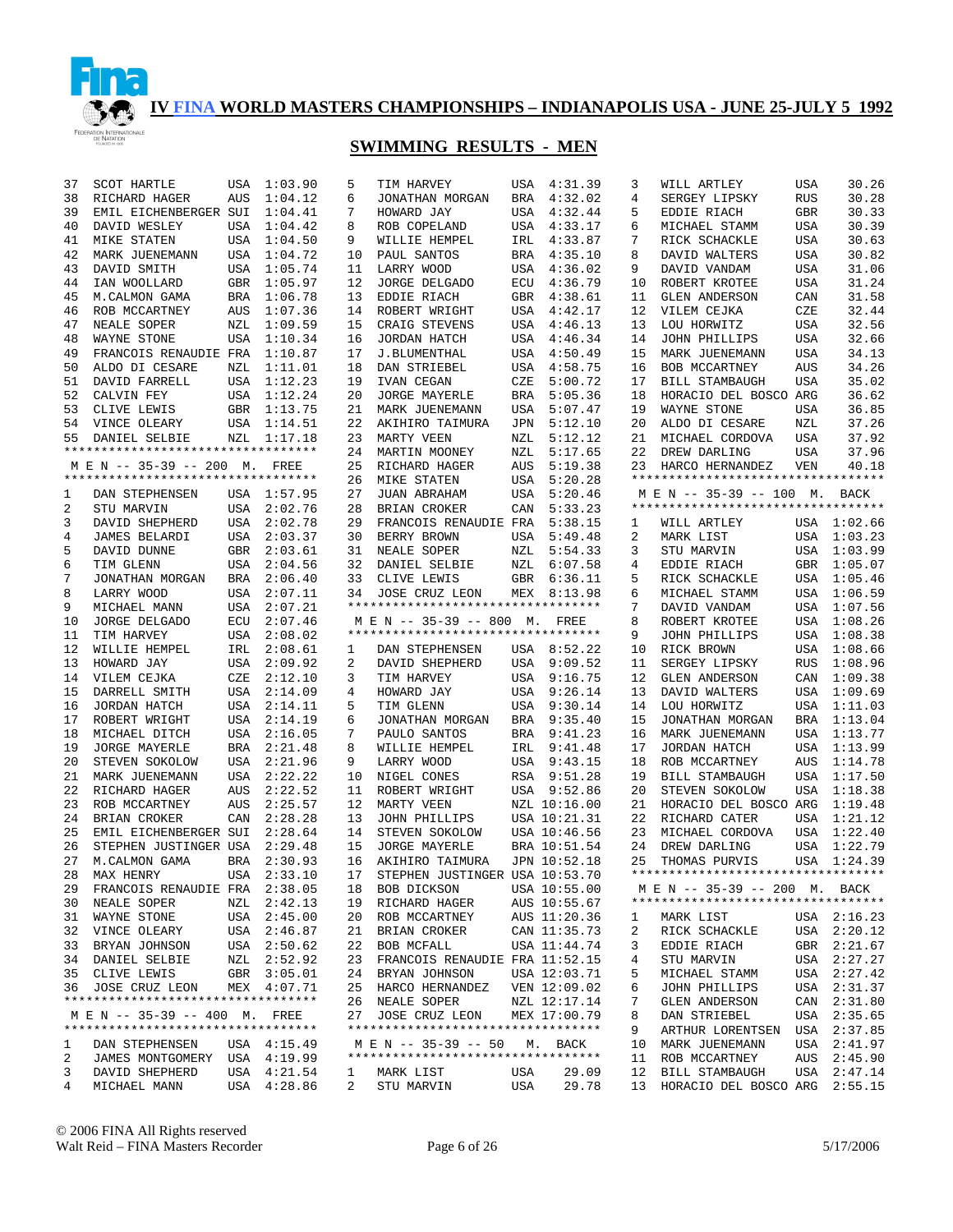

| 14 | DREW DARLING                       | USA        | 2:58.04     |                |                                    |            |             | 37 | THOMAS PURVIS                      | USA        | 35.93       |
|----|------------------------------------|------------|-------------|----------------|------------------------------------|------------|-------------|----|------------------------------------|------------|-------------|
| 15 | MICHAEL CORDOVA                    | USA        | 3:01.87     |                | M E N -- 35-39 -- 200 M.           |            | BRST        | 38 | CHRIS BERRIEN                      | USA        | 36.08       |
| 16 | HARCO HERNANDEZ                    | VEN        | 3:13.74     |                | ********************************** |            |             | 39 | NEALE SOPER                        | NZL        | 39.55       |
| 17 | ANDY DONATO                        | USA        | 3:20.22     | 1              | MARK SCHUMAN                       |            | USA 2:33.05 |    | ********************************** |            |             |
|    | ********************************** |            |             | $\overline{2}$ | STUART CORLISS                     | USA        | 2:35.37     |    | M E N -- 35-39 -- 100 M.           |            | FLY         |
|    | M E N -- 35-39 -- 50               | М.         | BRST        | 3              | GREGORY SMITH                      | USA        | 2:40.23     |    | ********************************** |            |             |
|    | ********************************** |            |             | 4              | TIMOTHY SHEAD                      | RSA        | 2:41.04     | 1  | JAMES BELARDI                      | <b>USA</b> | 58.08       |
| 1  | DOUG MALCOLM                       | USA        | 30.79       | 5              | <b>JOHN HARKER</b>                 | RSA        | 2:41.87     | 2  | MARK SCHUMAN                       | USA        | 58.68       |
| 2  | VLADIMIR DEMENTEV RUS              |            | 31.23       | 6              | GEOFF EAGLES                       | GBR        | 2:45.39     | 3  | CHARLES WORELLI                    | USA        | 59.39       |
| 3  | GREGORY SMITH                      | USA        | 31.25       | 7              | <b>JURGEN SCHRICK</b>              | GER        | 2:45.77     | 4  | STUART CORLISS                     | USA        | 59.98       |
|    |                                    | <b>USA</b> |             | 8              |                                    | USA        | 2:47.17     | 5  | RICHARD HESS                       |            | USA 1:00.79 |
| 4  | RIC HOFSTETTER                     |            | 31.79       |                | PATRICK DIBIASE                    |            |             |    |                                    |            |             |
| 5  | STUART CORLISS                     | <b>USA</b> | 31.82       | 9              | DALE LOADER                        | AUS        | 2:47.87     | 6  | RICK SCHACKLE                      |            | USA 1:01.63 |
| 6  | TIMOTHY SHEAD                      | <b>RSA</b> | 31.94       | 10             | DAVID WESLEY                       | USA        | 2:48.83     | 7  | DARRELL SMITH                      |            | USA 1:02.38 |
| 7  | KARL KAZMAIER                      | USA        | 32.76       | 11             | ROBERT YANT                        | USA        | 2:49.40     | 8  | REED FARRIS                        |            | USA 1:02.69 |
| 8  | <b>JURGEN SCHRICK</b>              | GER        | 32.85       | 12             | <b>JOE SCHUSTER</b>                | USA        | 2:53.06     | 9  | DAVID HAGUE                        |            | USA 1:03.09 |
| 9  | GEOFF EAGLES                       | GBR        | 33.32       | 13             | R.MASKAVIZAN                       | ARG        | 2:55.89     | 10 | JOHN CRAIG                         |            | USA 1:04.01 |
| 10 | JOHN HARKER                        | RSA        | 33.40       | 14             | JOHN BRITT                         | USA        | 2:59.27     | 11 | NIGEL CONES                        |            | RSA 1:04.37 |
| 11 | <b>JOE SCHUSTER</b>                | USA        | 33.59       | 15             | <b>JORGE MAYERLE</b>               | BRA        | 3:01.43     | 12 | LARRY LOVELACE                     |            | USA 1:05.67 |
| 12 | DAVID WESLEY                       | USA        | 33.61       | 16             | RICHARD CATER                      | USA        | 3:02.52     | 13 | <b>GUNTER GOTTFRIED</b>            | GER        | 1:06.26     |
| 13 | ALDO DI CESARE                     | NZL        | 35.62       | 17             | BRIAN CROKER                       | CAN        | 3:06.71     | 14 | LUIS EDICAECHEA                    | VEN        | 1:06.64     |
| 14 | KARL JOYCE                         | USA        | 35.75       | 18             | ALDO DI CESARE                     | NZL        | 3:10.52     | 15 | <b>BILL KEATING</b>                |            | USA 1:06.95 |
| 15 | DALE LOADER                        | AUS        | 35.81       | 19             | DAVID SPAETHE                      | USA        | 3:15.61     | 16 | ROBERT WRIGHT                      |            | USA 1:08.06 |
| 16 | JOSEPH MAGIERA                     | USA        | 35.85       | 20             | HARCO HERNANDEZ                    | VEN        | 3:16.81     | 17 | ANDY CHAPMAN                       | GBR        | 1:08.33     |
| 17 | <b>JARRETT NEWBY</b>               | USA        | 36.36       | 21             | <b>JOE RAUCH</b>                   | USA        | 3:20.08     | 18 | PETR DASTLIK                       | CZE        | 1:08.87     |
| 18 | JUAN ABRAHAM                       | USA        | 37.01       | 22             | MAX HENRY                          | USA        | 3:25.71     | 19 | MICHAEL DITCH                      |            | USA 1:08.92 |
| 19 | MARTIN MOONEY                      | NZL        | 37.02       | 23             | ANDY DONATO                        | USA        | 3:36.99     | 20 | IVAN CEGAN                         | CZE        | 1:10.20     |
| 20 | STEVEN DUEBALL                     | USA        | 37.05       |                | ********************************** |            |             | 21 | <b>SCOT HARTLE</b>                 |            | USA 1:13.40 |
| 21 | R.MASKAVIZAN                       | ARG        | 37.17       |                | M E N -- 35-39 -- 50               | М.         | FLY         | 22 | <b>MARK GULOW</b>                  | USA        | 1:14.63     |
| 22 | BRUCE LAZARUS                      | USA        | 37.99       |                | ********************************** |            |             | 23 | EMIL EICHENBERGER SUI              |            | 1:15.58     |
| 23 | MICHAEL CORDOVA                    | USA        | 38.21       | 1              | MARK SCHUMAN                       | USA        | 26.41       | 24 | ANDY DONATO                        | USA        | 1:23.94     |
| 24 | DAVID SPAETHE                      | USA        | 38.74       | 2              | ALEXEI MARKOVSKY RUS               |            | 26.59       | 25 | M. CALMON GAMA                     | BRA        | 1:25.64     |
|    |                                    |            |             |                |                                    |            |             |    |                                    |            |             |
|    |                                    |            |             |                |                                    |            |             |    |                                    |            |             |
| 25 | VINCE OLEARY                       | <b>USA</b> | 43.19       | 3              | <b>JAMES BELARDI</b>               | USA        | 26.87       |    | ********************************** |            |             |
|    | ********************************** |            |             | 4              | DAVID HAGUE                        | USA        | 26.94       |    | M E N -- 35-39 -- 200 M.           |            | FLY         |
|    | M E N -- 35-39 -- 100 M. BRST      |            |             | 5              | CHARLES NORELLI                    | USA        | 27.01       |    | ********************************** |            |             |
|    | ********************************** |            |             | 6              | ROGER KAHN                         | USA        | 27.45       | 1  | JAMES BELARDI                      |            | USA 2:09.18 |
| 1  | MARK SCHUMAN                       |            | USA 1:07.90 | 6              | JAMES MONTGOMERY                   | USA        | 27.45       | 2  | DAN STEPHENSEN                     | USA        | 2:15.93     |
| 2  | DOUG MALCOLM                       |            | USA 1:09.80 | 8              | WILL ARTLEY                        | USA        | 27.64       | 3  | DAVID SHEPHERD                     | USA        | 2:17.68     |
| 3  | GREGORY SMITH                      |            | USA 1:10.43 | 9              | RICHARD HESS                       | USA        | 27.65       | 4  | HOWARD JAY                         | USA        | 2:19.59     |
| 4  | STUART CORLISS                     |            | USA 1:10.73 | 10             | DARRELL SMITH                      | USA        | 27.85       | 5  | PAUL SANTOS                        | <b>BRA</b> | 2:21.16     |
| 5  | TIMOTHY SHEAD                      | RSA        | 1:11.26     | 11             | NIGEL CONES                        | RSA        | 28.15       | 6  | DAVID VANDAM                       | USA        | 2:22.92     |
| 6  | JOHN HARKER                        | RSA        | 1:12.62     | 12             | REED FARRIS                        | USA        | 28.23       | 7  | ROB COPELAND                       | USA        | 2:24.60     |
| 7  | VLADIMIR DEMENTEV RUS              |            | 1:13.04     | 13             | <b>JORGE DELGADO</b>               | ECU        | 28.25       | 8  | NEIL WASSERMAN                     | USA        | 2:28.09     |
| 8  | KARL KAZMAIER                      | USA        | 1:13.44     | 14             | TIMOTHY SHEAD                      | RSA        | 28.42       | 9  | ROBERT WRIGHT                      | USA        | 2:28.70     |
| 9  | JURGEN SCHRICK                     | GER        | 1:14.39     | 15             | WILLIAM VICKERY                    | USA        | 28.55       | 10 | NIGEL CONES                        | RSA        | 2:30.71     |
| 10 | DAVID WESLEY                       |            | USA 1:14.40 | 16             | GREGORY SMITH                      | USA        | 28.80       | 11 | ANDY CHAPMAN                       | GBR        | 2:33.71     |
| 11 | GEOFF EAGLES                       | GBR        | 1:14.50     | 17             | JOHN CRAIG                         | USA        | 28.85       | 12 | <b>JORGE DELGADO</b>               | ECU        | 2:34.66     |
| 12 | PATRICK DIBIASE                    | USA        | 1:16.02     | 18             | LUIS EDICAECHEA                    | VEN        | 28.96       | 13 | PETR DASTLIK                       | CZE        | 2:36.28     |
| 13 | ROBERT YANT                        | USA        | 1:16.42     | 19             | RIC JOHNSON                        | USA        | 29.26       | 14 | RICHARD JORDAN                     | USA        | 2:38.11     |
| 14 | <b>JOE SCHUSTER</b>                |            | USA 1:16.96 | 20             | LARRY LOVELACE                     | <b>USA</b> | 29.33       | 15 | <b>JAN HUNEKE</b>                  | USA        | 2:39.41     |
| 15 | PHILLIP BLY                        |            | USA 1:17.88 | 21             | MICHAEL DITCH                      | USA        | 29.65       |    | 16 IVAN CEGAN                      |            | CZE 2:41.05 |
|    | 16 DALE LOADER                     |            | AUS 1:18.62 |                | 22 DAVID WALTERS                   | USA        | 30.12       |    | 17 MARTY VEEN                      |            | NZL 2:44.74 |
| 17 | <b>JARRETT NEWBY</b>               |            | USA 1:20.36 | 22             | GUNTER GOTTFRIED                   | GER        | 30.12       | 18 | GUNTER GOTTFRIED GER 2:46.54       |            |             |
| 18 | KARL JOYCE                         |            | USA 1:20.87 | 24             | SCOT HARTLE                        | USA        | 30.13       | 19 | DALE LOADER                        |            | AUS 2:53.76 |
| 19 | JOSEPH MAGIERA                     |            | USA 1:20.95 | 25             | ANDY CHAPMAN                       | GBR        | 30.20       | 20 | M.CALMON GAMA                      |            | BRA 3:13.31 |
| 20 | JOHN BRITT                         |            | USA 1:21.73 | 26             | AKIHIRO TAIMURA                    | JPN        | 30.25       | 21 | ANDY DONATO                        |            | USA 3:29.05 |
| 21 | R.MASKAVIZAN                       |            | ARG 1:22.06 | 27             | LARRY LEMAIRE                      | USA        | 30.34       |    | ********************************** |            |             |
| 22 | BRUCE LAZARUS                      |            | USA 1:22.61 | 28             | JOSEPH MAGIERA                     | USA        | 30.45       |    | M E N -- 35-39 -- 200 M. I.M.      |            |             |
| 23 | ALDO DI CESARE                     |            | NZL 1:23.11 | 29             | IAN WOOLLARD                       | GBR        | 30.55       |    | ********************************** |            |             |
| 24 | RICHARD CATER                      |            | USA 1:23.23 | 30             | JUAN ABRAHAM                       | USA        | 31.47       | ı  | MARK SCHUMAN                       |            | USA 2:16.49 |
| 25 | BRIAN CROKER                       |            | CAN 1:24.94 | 31             | CARLO FERREIRA                     | USA        | 32.64       | 2  | STUART CORLISS                     |            | USA 2:18.55 |
| 26 | MICHAEL CORDOVA                    |            | USA 1:25.85 | 32             | MIKE TROY                          | USA        | 32.72       | 3  | RICHARD HESS                       |            | USA 2:20.97 |
| 27 | DAVID SPAETHE                      |            | USA 1:28.71 | 33             | ANDY DONATO                        | USA        | 33.32       | 4  | TIMOTHY SHEAD                      |            | RSA 2:23.01 |
| 28 | JOE RAUCH                          |            | USA 1:29.35 | 34             | M.CALMON GAMA                      | BRA        | 33.56       | 5  | EDDIE RIACH                        |            | GBR 2:24.05 |
| 29 | CHRIS BERRIEN                      |            | USA 1:31.19 | 35             | DREW DARLING                       | USA        | 33.57       | 6  | PAULO SANTOS                       |            | BRA 2:25.21 |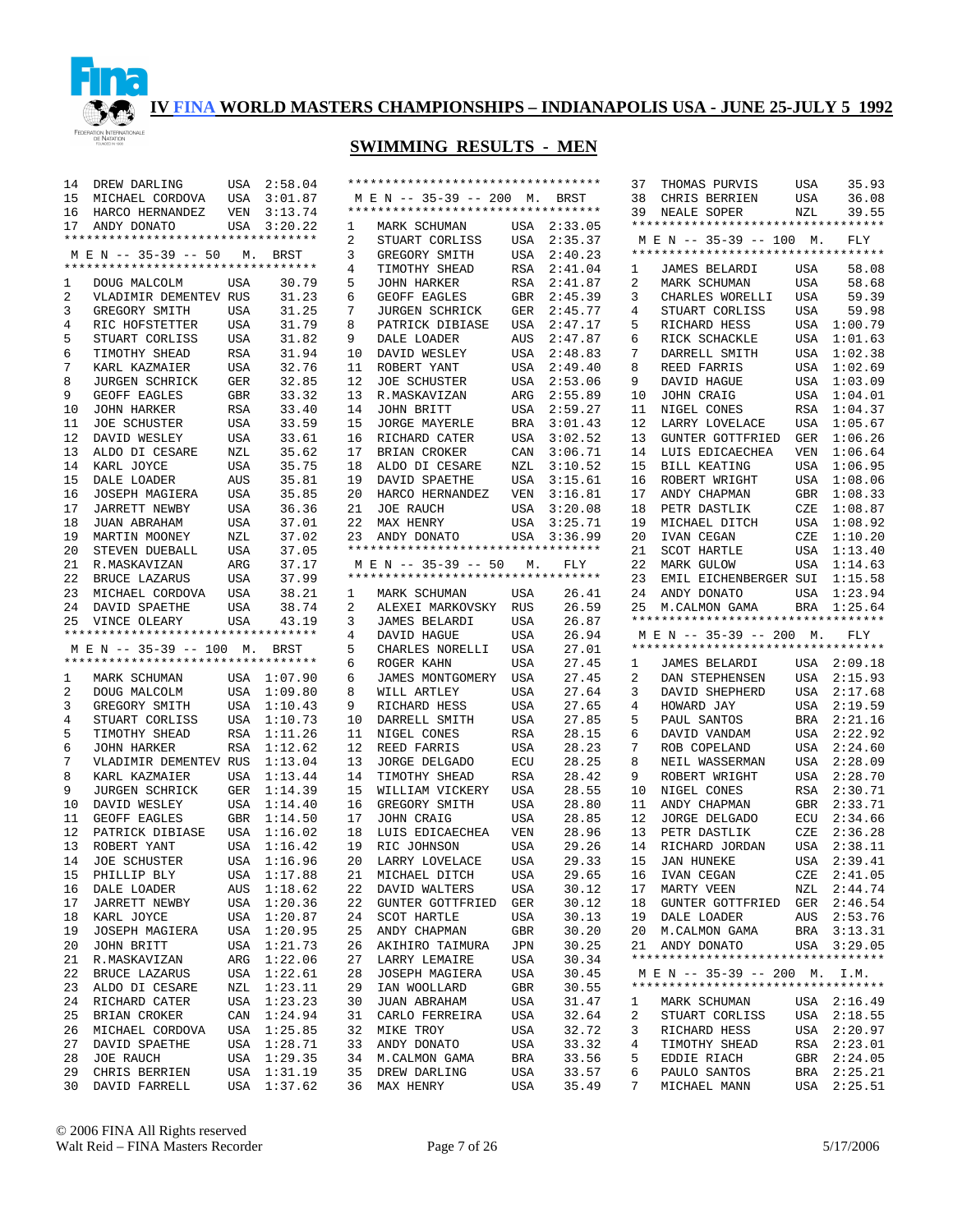

| 8  | HOWARD JAY                                            | USA        | 2:25.63     | 16 | LEE EISINGER                       | USA        | 27.80       | 21 | <b>J.HEKIMIAN</b>                  |            | FRA 1:03.24 |
|----|-------------------------------------------------------|------------|-------------|----|------------------------------------|------------|-------------|----|------------------------------------|------------|-------------|
| 9  | REED FARRIS                                           | USA        | 2:25.78     | 17 | ED KENNEHAN                        | USA        | 27.89       | 22 | TOM MEADE                          | USA        | 1:03.34     |
| 10 | NEIL WASSERMAN                                        | USA        | 2:26.29     | 18 | J.HEKIMIAN                         | FRA        | 27.90       | 23 | PARTICK SAVAGE                     | USA        | 1:03.64     |
|    |                                                       |            |             |    | LAWRENCE BARBIERE USA              |            |             |    |                                    |            |             |
| 11 | LARRY WOOD                                            | USA        | 2:29.55     | 19 |                                    |            | 28.20       | 24 | BRENT CATCHPOLE                    | CAN        | 1:03.84     |
| 12 | MICHAEL STAMM                                         | USA        | 2:30.40     | 20 | STEVE MANN                         | USA        | 28.40       | 25 | JORGE GONZALEZ                     |            | USA 1:04.24 |
| 13 | ROGER KAHN                                            | USA        | 2:31.67     | 21 | BRENT CATCHPOLE                    | CAN        | 28.47       | 26 | JOHN DOWNER                        |            | USA 1:04.44 |
| 14 | ROBERT THOMAS                                         | USA        | 2:35.82     | 21 | KLAUS MERTEN                       | GER        | 28.47       | 27 | CELIO AMARAL                       | BRA        | 1:05.01     |
| 15 | AKIHIRO TAIMURA                                       | JPN        | 2:35.95     | 23 | KURT ROSEN                         | GER        | 28.58       | 28 | RICHARD SIDNER                     |            | USA 1:05.03 |
| 16 | MARTY VEEN                                            | NZL        | 2:36.96     | 24 | PETER NICKODEM                     | JPN        | 28.60       | 29 | STEVE MANN                         | USA        | 1:05.07     |
| 17 | IVAN CEGAN                                            | CZE        | 2:38.25     | 25 | LEONARD BROCKHAHN USA              |            | 28.69       | 30 | JIM MILLER                         |            | USA 1:05.19 |
| 18 | <b>JURGEN SCHRICK</b>                                 | GER        | 2:38.48     | 26 | TRUETT SMITH                       | USA        | 28.91       | 31 | TRUETT SMITH                       | USA        | 1:05.75     |
| 19 | RICK BROWN                                            | USA        | 2:38.80     | 27 | RICHARD CHANEY                     | USA        | 29.09       | 32 | TOM STEARNS                        | USA        | 1:05.78     |
|    |                                                       |            |             |    |                                    |            |             |    |                                    |            |             |
| 20 | MARK GULOW                                            | USA        | 2:39.16     | 28 | RICHARD SIDNER                     | USA        | 29.14       | 33 | JOHN MCNELLIS                      | USA        | 1:05.96     |
| 21 | SERGEY LIPSKY                                         | RUS        | 2:40.17     | 28 | JIM MILLER                         | USA        | 29.14       | 34 | WILLIAM CERNY                      | USA        | 1:06.12     |
| 22 | MIKE TROY                                             | USA        | 2:47.97     | 30 | <b>JORGE GONZALEZ</b>              | USA        | 29.22       | 34 | DONALD CARLSON                     | USA        | 1:06.12     |
| 23 | HORACIO DEL BOSCO ARG                                 |            | 3:02.00     | 31 | JUAN PENA VAZQUEZ MEX              |            | 29.62       | 36 | PETER NICKODEM                     | JPN        | 1:06.91     |
| 24 | <b>JOE RAUCH</b>                                      | USA        | 3:02.56     | 32 | JAMES MCNIECE                      | USA        | 29.64       | 37 | JOHN BURTON                        | GBR        | 1:07.25     |
| 25 | MAX HENRY                                             | USA        | 3:04.13     | 33 | DONALD CARLSON                     | USA        | 29.66       | 38 | TERRY LAUGHLIN                     | USA        | 1:07.69     |
| 26 | THOMAS PURVIS                                         |            | USA 3:06.50 | 34 | DAVID HILLS                        | <b>GBR</b> | 29.76       | 39 | MITSUO SAITO                       | JPN        | 1:07.81     |
| 27 | HARCO HERNANDEZ                                       | VEN        | 3:07.02     | 35 | FRANCOIS DU TOIT                   | RDA        | 29.78       | 40 | JUAN PENA VAZQUEZ MEX              |            | 1:08.27     |
| 28 |                                                       | NZL        | 3:22.11     | 36 | CELIO AMARAL                       | BRA        | 29.92       | 41 |                                    |            | 1:08.56     |
|    | DANIEL SELBIE                                         |            |             |    |                                    |            |             |    | MICHAEL SHUCK                      | USA        |             |
| 29 | CHRIS BERRIEN                                         |            | USA 3:29.96 | 37 | ROBERT JOYCE                       | USA        | 29.98       | 42 | DAVID MORRILL                      | VEN        | 1:08.79     |
|    | **********************************                    |            |             | 38 | <b>JAY CASEY</b>                   | USA        | 30.04       | 43 | JAY CASEY                          | USA        | 1:08.98     |
|    | M E N -- 35-39 -- 400 M.                              |            | I.M.        | 39 | DAVID MORRILL                      | VEN        | 30.15       | 44 | MICHAEL SCHELL                     | USA        | 1:09.07     |
|    | **********************************                    |            |             | 40 | JOHN MCNELLIS                      | USA        | 30.32       | 45 | <b>GRAHAM ANNEAR</b>               | AUS        | 1:09.24     |
| 1  | JAMES BELARDI                                         |            | USA 4:55.13 | 41 | GEORGE JAY                         | USA        | 30.76       | 46 | <b>JOHN FERRARI</b>                | USA        | 1:09.40     |
| 2  | STUART CORLISS                                        |            | USA 4:58.92 | 42 | DENNIS MCMANUS                     | USA        | 30.87       | 47 | TAKASHI KIMURA                     | JPN        | 1:09.76     |
| 3  | DAVID SHEPHERD                                        |            | USA 5:02.97 | 43 | DANIEL LEVI                        | ARG        | 30.89       | 48 | DANIEL LEVI                        | ARG        | 1:09.97     |
| 4  | RICK SCHACKLE                                         |            | USA 5:05.91 | 44 | KENT CARNEY                        | USA        | 30.92       | 49 | <b>JOHN PATTEN</b>                 | USA        | 1:11.36     |
|    |                                                       |            |             | 45 |                                    |            | 31.39       | 50 |                                    |            | 1:11.77     |
| 5  | MICHAEL MANN                                          |            | USA 5:08.25 |    | <b>JOHN PATTEN</b>                 | USA        |             |    | DOUG MUNN                          | CAN        |             |
| 6  | PAUL SANTOS                                           | BRA        | 5:09.50     | 46 | MICHAEL SCHELL                     | USA        | 31.42       | 51 | BILL MITCHELL                      | <b>GBR</b> | 1:12.43     |
| 7  | DAVID VANDAM                                          |            | USA 5:11.59 | 47 | <b>JOHN FERRARI</b>                | USA        | 31.61       | 52 | KHIN SYN YONG                      | HKG        | 1:12.60     |
| 8  | TIMOTHY SHEAD                                         |            | RSA 5:13.07 | 48 | <b>JAMES RUCKER</b>                | USA        | 31.72       | 53 | <b>JAMES RUCKER</b>                | USA        | 1:12.80     |
| 9  | REED FARRIS                                           |            | USA 5:16.50 | 49 | JOHN MILLER                        | USA        | 31.94       | 54 | GEORGE JAY                         | USA        | 1:12.94     |
| 10 | LARRY WOOD                                            |            | USA 5:19.09 | 50 | DAVID MURPHY                       | CAN        | 32.72       | 55 | JULIO MORETTI                      | ARG        | 1:13.88     |
| 11 | ROBERT YANT                                           | USA        | 5:27.21     | 51 | ALAN MILLER                        | USA        | 33.42       | 56 | <b>JOSE NOVELLO</b>                | ARG        | 1:20.35     |
| 12 | MARTY VEEN                                            | NZL        | 5:33.87     | 52 | DONALD DOTLICH                     | USA        | 34.50       | 57 | DONALD HAAG                        | USA        | 1:22.02     |
| 13 | <b>JAN HUNEKE</b>                                     | USA        | 5:38.05     | 53 | <b>JOSE NOVELLO</b>                | ARG        | 34.55       | 58 | CHUCK CIGRAND                      | USA        | 1:26.14     |
|    |                                                       |            |             |    |                                    |            |             |    |                                    |            |             |
| 14 | IVAN CEGAN                                            | CZE        | 5:39.35     | 54 | DONALD HAAG                        | USA        | 34.64       | 59 | JOSEPH ABRAHAM                     | USA        | 1:27.61     |
| 15 | AKIHIRO TAIMURA                                       | JPN        | 5:49.63     | 55 | JOSEPH ABRAHAM                     | USA        | 37.78       | 59 | JOSEPH ABRAHAM                     | USA        | 1:27.61     |
| 16 | STEVEN SOKOLOW                                        |            | USA 6:03.83 | 56 | DAVID LESLIE                       | CAN        | 40.50       | 61 | DAVID LESLIE                       |            | CAN 1:30.27 |
| 17 | JOHN BRITT                                            |            | USA 6:05.89 | 57 | KENJI TAKAMURA                     | JPN        | 50.72       | 62 | DAVID HILLS                        | GBR        | $1:-5.22$   |
| 18 | RICHARD CATER                                         |            | USA 6:07.44 |    | ********************************** |            |             |    | ********************************** |            |             |
| 19 | PETR DASTLIK                                          | CZE        | 6:07.83     |    | $M \to N$ -- 40-44 -- 100 M.       |            | FREE        |    | M E N -- 40-44 -- 200 M. FREE      |            |             |
| 20 | BRIAN CROKER                                          | CAN        | 6:16.78     |    | ********************************** |            |             |    | ********************************** |            |             |
| 21 | ANDY DONATO                                           |            | USA 6:39.13 | 1  | TERENCE DOWNES                     | RSA        | 56.01       | 1  | TERENCE DOWNES                     |            | RSA 2:05.42 |
| 22 |                                                       | VEN        | 6:48.92     | 2  | TOM WHATLEY                        | USA        | 56.83       | 2  | ROBERT STRAUSS                     | USA        | 2:06.26     |
|    | HARCO HERNANDEZ<br>********************************** |            |             |    |                                    |            |             |    |                                    |            |             |
|    |                                                       |            |             | 3  | ROBERT STRAUSS                     | USA        | 58.01       | 3  | YURI NIKOLAEV                      | <b>RUS</b> | 2:07.96     |
|    | M E N -- 40-44 -- 50                                  |            | M. FREE     | 4  | YURI NIKOLAEV                      | <b>RUS</b> | 58.04       | 4  | TOM WHATLEY                        | USA        | 2:09.30     |
|    | **********************************                    |            |             | 5  | TYRONE TOZER                       | RSA        | 58.61       | 5  | DAVID TANNER                       |            | USA 2:09.48 |
| 1  | TOM WHATLEY                                           | USA        | 24.93       | 6  | DAVE FARMER                        | BAR        | 59.05       | 6  | TYRONE TOZER                       |            | RSA 2:09.77 |
| 2  | TERENCE DOWNES                                        | RSA        | 25.46       | 7  | DAVID TANNER                       | USA        | 1:00.02     | 7  | STEPHEN JOHNSON                    | USA        | 2:13.10     |
| 3  | BRYAN BATEMAN                                         | USA        | 25.99       | 8  | RICHARD BOBER                      | USA        | 1:00.05     | 8  | RICHARD BALL                       |            | USA 2:16.78 |
| 4  | C.MILTENBERGER                                        | USA        | 26.04       | 9  | GORDON CLARK                       | GBR        | 1:00.78     | 9  | RICHARD HAAS                       |            | USA 2:16.96 |
| 5  |                                                       | USA        | 26.68       | 10 | MICHAEL KOONIN                     |            | USA 1:01.27 | 10 |                                    |            | USA 2:17.23 |
|    | KURT GERHARDT                                         |            |             |    |                                    |            |             |    | FRANK THOMPSON                     |            |             |
| 6  | DAVE FARMER                                           | <b>BAR</b> | 26.81       | 11 | JOHN OSTERLOH                      | USA        | 1:01.47     | 11 | NEIL HICKEY                        | AUS        | 2:17.27     |
| 7  | <b>JACQUES LABOUTE</b>                                | FRA        | 27.01       | 12 | KURT GERHARDT                      |            | USA 1:01.52 | 12 | WILLIAM REID                       |            | USA 2:18.19 |
| 8  | TOM MEADE                                             | USA        | 27.06       | 13 | STEPHEN BOSTER                     |            | USA 1:01.66 | 13 | IVAN MYALL                         | GBR        | 2:18.62     |
| 9  | GORDON CLARK                                          | GBR        | 27.23       | 14 | LEE EISINGER                       |            | USA 1:02.19 | 14 | GAARD ARNESON                      |            | USA 2:19.21 |
| 10 | MICHAEL KOONIN                                        | USA        | 27.45       | 15 | IVAN MYALL                         | GBR        | 1:02.31     | 15 | JORGE GONZALEZ                     | USA        | 2:19.58     |
| 11 | JOHN DOWNER                                           | USA        | 27.46       | 16 | JOHN SHRUM                         |            | USA 1:02.43 | 16 | LEONARD BROCKHAHN USA              |            | 2:21.25     |
| 12 | ROGER JONES                                           | USA        | 27.48       | 17 | LEONARD BROCKHAHN USA              |            | 1:02.79     | 17 | WILLIAM CERNY                      | USA        | 2:23.26     |
| 13 | <b>JORGE URRETA</b>                                   | MEX        | 27.55       | 18 | KLAUS MERTEN                       | GER        | 1:02.81     | 18 | GRAHAM ANNEAR                      | AUS        | 2:29.44     |
|    |                                                       |            | 27.60       | 19 |                                    |            |             | 19 |                                    |            |             |
| 14 | KIN YUEN CHAN                                         | HKG        |             |    | WILLIAM REID                       | USA        | 1:02.91     |    | <b>JOHN FERRARI</b>                | USA        | 2:29.65     |
| 15 | JAMES BEAM                                            | USA        | 27.74       | 20 | JAMES BEAM                         |            | USA 1:03.14 | 20 | DAVID SPAULDING                    | USA        | 2:30.03     |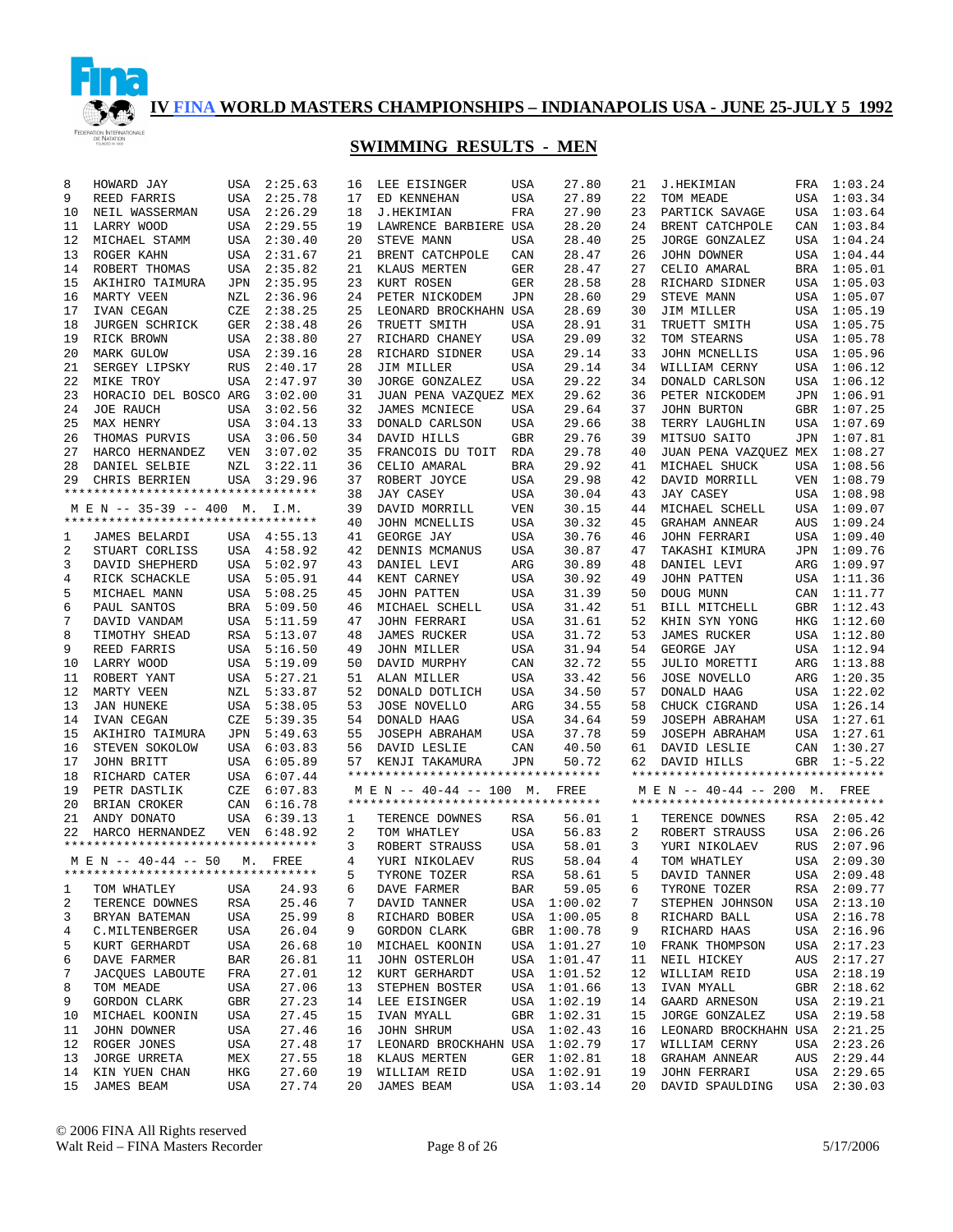

## **SWIMMING RESULTS - MEN**

| 21 | MICHAEL SCHELL                                        | USA        | 2:31.50     | 4  | DAVID TANNER                                                        |            | USA 9:56.05  | 6  | KHAN MOSHARRAF                                                 | BAN        | 1:08.92     |
|----|-------------------------------------------------------|------------|-------------|----|---------------------------------------------------------------------|------------|--------------|----|----------------------------------------------------------------|------------|-------------|
| 22 | ROGER BEHLER                                          | USA        | 2:32.52     | 5  | <b>JORGE URRETA</b>                                                 | MEX        | 9:57.37      | 7  | <b>JORGE URRETA</b>                                            | MEX        | 1:09.12     |
| 23 | JIM MILLER                                            | USA        | 2:33.84     | 6  | <b>JAMES BAYLES</b>                                                 |            | USA 9:59.68  | 8  | TOD SPIEKER                                                    | USA        | 1:09.37     |
| 24 | GEORGE JAY                                            | USA        | 2:36.00     | 7  | STEPHEN JOHNSON                                                     |            | USA 10:01.09 | 9  | TOM STEARNS                                                    | USA        | 1:09.77     |
| 25 | DAVID MORRILL                                         | <b>VEN</b> | 2:36.64     | 8  | NEIL HICKEY                                                         |            | AUS 10:02.07 | 10 | WILLIAM TINGLEY                                                | USA        | 1:10.01     |
| 26 | JULIO MORETTI                                         | ARG        | 2:37.19     | 9  | JORGE GONZALEZ                                                      |            | USA 10:04.28 | 11 | <b>GORDON CLARK</b>                                            | GBR        | 1:10.79     |
| 27 | GEORGE BOWLIN                                         | USA        | 2:40.60     | 10 | GAARD ARNESON                                                       |            | USA 10:06.43 | 12 | STEVE MANN                                                     | USA        | 1:11.36     |
| 28 | DAVID MURPHY                                          | CAN        | 2:41.79     | 11 | FRANK THOMPSON                                                      |            | USA 10:10.25 | 13 | ROBERT GIRVIN                                                  | USA        | 1:11.62     |
| 29 | CHEN CHIN-CHU                                         | TPE        | 2:47.15     | 12 | WILLIAM CERNY                                                       |            | USA 10:21.58 | 14 | RICHARD CHANEY                                                 | USA        | 1:12.93     |
| 30 | <b>JAMES RUCKER</b>                                   | USA        | 2:50.97     | 13 | IVAN MYALL                                                          |            | GBR 10:47.96 | 15 | FRANK THOMPSON                                                 | USA        | 1:13.00     |
| 30 | <b>JAMES RUCKER</b>                                   | USA        | 2:50.97     | 14 | GRAHAM ANNEAR                                                       |            | AUS 10:55.48 | 16 | IVAN MYALL                                                     | GBR        | 1:13.09     |
| 32 | <b>JOHN HOENER</b>                                    | USA        | 3:02.94     | 15 | DAVID SPAULDING                                                     |            | USA 11:10.57 | 17 | DAVE FARMER                                                    | BAR        | 1:13.35     |
| 33 | DANIEL MORALES                                        | MEX        | 3:16.95     | 16 | ROGER BEHLER                                                        |            | USA 11:27.65 | 18 | KIN YUEN CHAN                                                  | HKG        | 1:13.44     |
| 34 | JOSEPH ABRAHAM                                        | USA        | 3:19.70     | 17 | MICHAEL SCHELL                                                      |            | USA 11:29.41 | 19 | FRANCISCO ALENCAR BRA                                          |            | 1:17.92     |
| 35 | DAVID LESLIE                                          | CAN        | 3:36.42     | 18 | GEORGE JAY                                                          |            | USA 11:45.46 | 20 | JIM MILLER                                                     | USA        | 1:20.34     |
|    | **********************************                    |            |             | 19 | BILL MITCHELL                                                       |            | GBR 11:52.23 | 21 | PETER NICKODEM                                                 | JPN        | 1:21.59     |
|    | M E N -- 40-44 -- 400 M.                              |            | FREE        | 20 | DONALD DOTLICH                                                      |            | USA 12:35.20 | 22 | DOUG MUNN                                                      | CAN        | 1:25.69     |
|    | **********************************                    |            |             | 21 | DAVID MURPHY                                                        |            | CAN 12:40.72 |    | **********************************                             |            |             |
|    |                                                       |            |             |    |                                                                     |            |              |    |                                                                |            |             |
| 1  | LORENZO MARUGO                                        |            | ITA 4:31.17 | 22 | DANIEL MORALES<br>**********************************                |            | MEX 14:50.53 |    | M E N -- 40-44 -- 200 M.<br>********************************** |            | BACK        |
| 2  | YURI NIKOLAEV                                         | <b>RUS</b> | 4:31.59     |    |                                                                     |            |              |    |                                                                |            |             |
| 3  | ROBERT STRAUSS                                        | USA        | 4:31.78     |    | M E N -- 40-44 -- 50<br>*********************************           | М.         | BACK         | 1  | CHUCK WOLFF                                                    |            | USA 2:23.66 |
| 4  | TYRONE TOZER                                          | RSA        | 4:37.04     |    |                                                                     |            |              | 2  | RICHARD BOBER                                                  | USA        | 2:24.25     |
| 5  | STEPHEN JOHNSON                                       | USA        | 4:47.33     | 1  | CHUCK WOLFF                                                         | USA        | 30.25        | 3  | TERENCE DOWNES                                                 | <b>RSA</b> | 2:28.31     |
| 6  | NEIL HICKEY                                           | <b>AUS</b> | 4:48.10     | 2  | RICHARD BOBER                                                       | USA        | 30.47        | 4  | KURT MOEHLMANN                                                 | USA        | 2:29.52     |
| 7  | DAVID TANNER                                          | USA        | 4:48.63     | 3  | SERGEI ARTEMIEV                                                     | <b>RUS</b> | 30.77        | 5  | TOD SPIEKER                                                    | USA        | 2:30.12     |
| 8  | <b>JAMES BAYLES</b>                                   | USA        | 4:48.85     | 4  | LAWRENCE BARBIERE USA                                               |            | 30.95        | 6  | LAWRENCE BARBIERE USA                                          |            | 2:30.31     |
| 9  | DAVID OWEN                                            | USA        | 4:52.12     | 5  | TERENCE DOWNES                                                      | <b>RSA</b> | 31.04        | 7  | FRANK THOMPSON                                                 | USA        | 2:31.97     |
| 10 | WILLIAM CERNY                                         |            | USA 4:52.20 | 6  | KHAN MOSHARRAF                                                      | BAN        | 31.23        | 8  | <b>JORGE URRETA</b>                                            | MEX        | 2:34.73     |
| 11 | JOHN SHRUM                                            |            | USA 4:52.78 | 7  | TOD SPIEKER                                                         | USA        | 32.09        | 9  | DAVID OWEN                                                     | USA        | 2:36.34     |
| 12 | RICK WALTON                                           |            | USA 4:53.01 | 8  | STEVE MANN                                                          | USA        | 32.10        | 10 | STEVE MANN                                                     | USA        | 2:38.66     |
| 13 | FRANK THOMPSON                                        |            | USA 4:53.78 | 9  | GORDON CLARK                                                        | GBR        | 32.24        | 11 | IVAN MYALL                                                     | GBR        | 2:39.34     |
| 14 | <b>JORGE GONZALEZ</b>                                 |            | USA 4:54.37 | 10 | DAVE FARMER                                                         | <b>BAR</b> | 32.35        | 12 | RICHARD CHANEY                                                 | USA        | 2:43.05     |
| 15 | GAARD ARNESON                                         |            | USA 4:54.42 | 11 | KURT ROSEN                                                          | GER        | 32.47        | 13 | DAVID LEVINSON                                                 | USA        | 2:43.62     |
| 15 | GAARD ARNESON                                         |            | USA 4:54.42 | 12 | <b>JORGE URRETA</b>                                                 | MEX        | 32.64        | 14 | DAVE FARMER                                                    | BAR        | 2:45.25     |
| 17 | JOHN OSTERLOH                                         |            | USA 4:55.23 | 13 | KIN YUEN CHAN                                                       | HKG        | 32.65        | 15 | TOM STEARNS                                                    | USA        | 2:47.72     |
| 18 | TOD SPIEKER                                           |            | USA 4:55.84 | 14 | TOM STEARNS                                                         | USA        | 32.75        | 16 | KIN YUEN CHAN                                                  | HKG        | 2:50.95     |
| 19 | WILLIAM REID                                          |            | USA 4:57.33 | 15 | STEPHEN BOSTER                                                      | USA        | 32.82        | 17 | JIM MILLER                                                     | USA        | 2:56.49     |
| 20 | BILL KLOPPE                                           | USA        | 4:58.45     | 16 | RICHARD HAAS                                                        | USA        | 32.98        | 18 | FRANCISCO ALENCAR BRA                                          |            | 2:57.17     |
| 21 | TERRY LAUGHLIN                                        | USA        | 5:07.87     | 17 | LEE EISINGER                                                        | USA        | 33.65        | 19 | JAMES MOYER                                                    | USA        | 3:15.70     |
| 22 | PARTICK SAVAGE                                        |            | USA 5:08.63 | 18 | <b>J.HEKIMIAN</b>                                                   | FRA        | 33.89        | 20 | JOHN MILLER                                                    | USA        | 3:23.99     |
| 23 | IVAN MYALL                                            | GBR        | 5:09.73     | 19 | KLAUS MERTEN                                                        | GER        | 34.20        |    | **********************************                             |            |             |
| 24 | <b>GRAHAM ANNEAR</b>                                  | AUS        | 5:13.34     | 20 | RICHARD CHANEY                                                      | USA        | 34.55        |    | M E N -- 40-44 -- 50                                           |            | M. BRST     |
| 25 | MICHAEL SHUCK                                         | USA        | 5:21.62     | 21 | PAUL BOULDING                                                       | CAN        | 34.59        |    | *********************************                              |            |             |
| 26 | <b>JOHN BURTON</b>                                    |            | GBR 5:29.49 | 22 | MABRY TYSON                                                         | USA        | 34.94        | 1  | PEDER DAHLBERG                                                 | USA        | 30.82       |
| 27 | ROGER BEHLER                                          | USA        | 5:30.66     | 23 | TOM MEADE                                                           | USA        | 35.05        | 2  | C. MILTENBERGER                                                | <b>USA</b> | 31.35       |
| 28 | MICHAEL SCHELL                                        | USA        | 5:34.56     | 24 | FRANCISCO ALENCAR BRA                                               |            | 35.11        | 3  | ARTHUR HALTTUNEN                                               | USA        | 32.98       |
| 29 | GEORGE JAY                                            | USA        | 5:37.05     | 25 | DOUG MUNN                                                           | CAN        | 36.20        | 4  | PAUL BOULDING                                                  | CAN        | 33.41       |
| 30 | RICHARD FORTUNE                                       | USA        | 5:42.65     | 26 | JIM MILLER                                                          | USA        | 36.49        | 5  | TOM WHATLEY                                                    | <b>USA</b> | 33.45       |
| 31 | BILL MITCHELL                                         |            | GBR 5:43.80 | 27 | JOHN MILLER                                                         | USA        | 37.23        | 6  | MANFRED ZEHR                                                   | <b>GER</b> | 34.30       |
|    | 32 DANIEL LEVI                                        |            | ARG 5:46.32 |    | 28 JAY CASEY                                                        | USA        | 37.37        | 7  | MABRY TYSON                                                    | USA        | 34.38       |
| 33 | JOHN FERRARI                                          |            | USA 5:47.49 | 29 | TAKASHI KIMURA                                                      | JPN        | 37.63        | 8  | KHIN SYN YONG                                                  | HKG        | 34.42       |
| 34 | THOMAS MOYER                                          |            | USA 5:49.33 |    | 30 PETER NICKODEM                                                   | JPN        | 37.84        | 9  | YOHAN KENDE                                                    | ISR        | 34.54       |
|    |                                                       |            |             |    |                                                                     |            | 38.13        |    |                                                                |            |             |
| 35 | CHEN NIW                                              |            | TPE 5:49.82 |    | 31 KENT CARNEY                                                      | USA        |              | 10 | CELIO AMARAL                                                   | BRA        | 34.96       |
| 36 | DONALD DOTLICH                                        |            | USA 5:59.97 | 32 | JOHN MCNELLIS                                                       | USA        | 38.78        | 11 | STEVE HANSEN                                                   | USA        | 35.61       |
| 37 | CHEN CHIN-CHU                                         |            | TPE 6:13.30 | 33 | DAVID MORRILL                                                       | VEN        | 40.44        | 12 | FRANCOIS DU TOIT                                               | RDA        | 36.00       |
| 38 | BOB JAMES                                             |            | AUS 6:27.20 |    | 34 DONALD HAAG                                                      | USA        | 53.72        | 13 | JOHN DOWNER                                                    | USA        | 36.24       |
|    | 39 YUTAKA SHINOZAKI JPN 6:30.77                       |            |             |    | 35 KENJI TAKAMURA                                                   |            | JPN 1:03.70  | 14 | HALTON CHEADLE                                                 | RSA        | 36.28       |
|    | 40 DANIEL MORALES                                     |            | MEX 7:00.62 |    | **********************************                                  |            |              | 15 | J.HEKIMIAN                                                     | FRA        | 36.50       |
|    | 41 ANGEL ACOSTA<br>********************************** |            | ARG 9:59.17 |    | M E N -- 40-44 -- 100 M. BACK<br>********************************** |            |              | 16 | BILL PRICE                                                     | GBR        | 36.59       |
|    |                                                       |            |             |    |                                                                     |            |              | 17 | LEE EISINGER                                                   | USA        | 36.92       |
|    | M E N -- 40-44 -- 800 M. FREE                         |            |             | 1  | CHUCK WOLFF                                                         |            | USA 1:04.80  | 18 | ANTON GANEV                                                    | USA        | 37.18       |
|    | **********************************                    |            |             | 2  | RICHARD BOBER                                                       |            | USA 1:05.64  | 19 | PATRICK AUDOUARD                                               | FRA        | 37.27       |
| ı. | YURI NIKOLAEV                                         |            | RUS 9:31.53 | 3  | TERENCE DOWNES                                                      |            | RSA 1:05.84  | 20 | BERND HAASE                                                    | GER        | 37.33       |
| 2  | TYRONE TOZER                                          |            | RSA 9:37.23 | 4  | SERGEI ARTEMIEV                                                     | RUS        | 1:06.18      | 21 | PAULP MANGE                                                    | BRA        | 37.50       |
| 3  | ROBERT STRAUSS                                        |            | USA 9:40.39 | 5  | LAWRENCE BARBIERE USA 1:08.42                                       |            |              | 22 | TOM MEADE                                                      | USA        | 38.12       |

© 2006 FINA All Rights reserved Walt Reid – FINA Masters Recorder Page 9 of 26 5/17/2006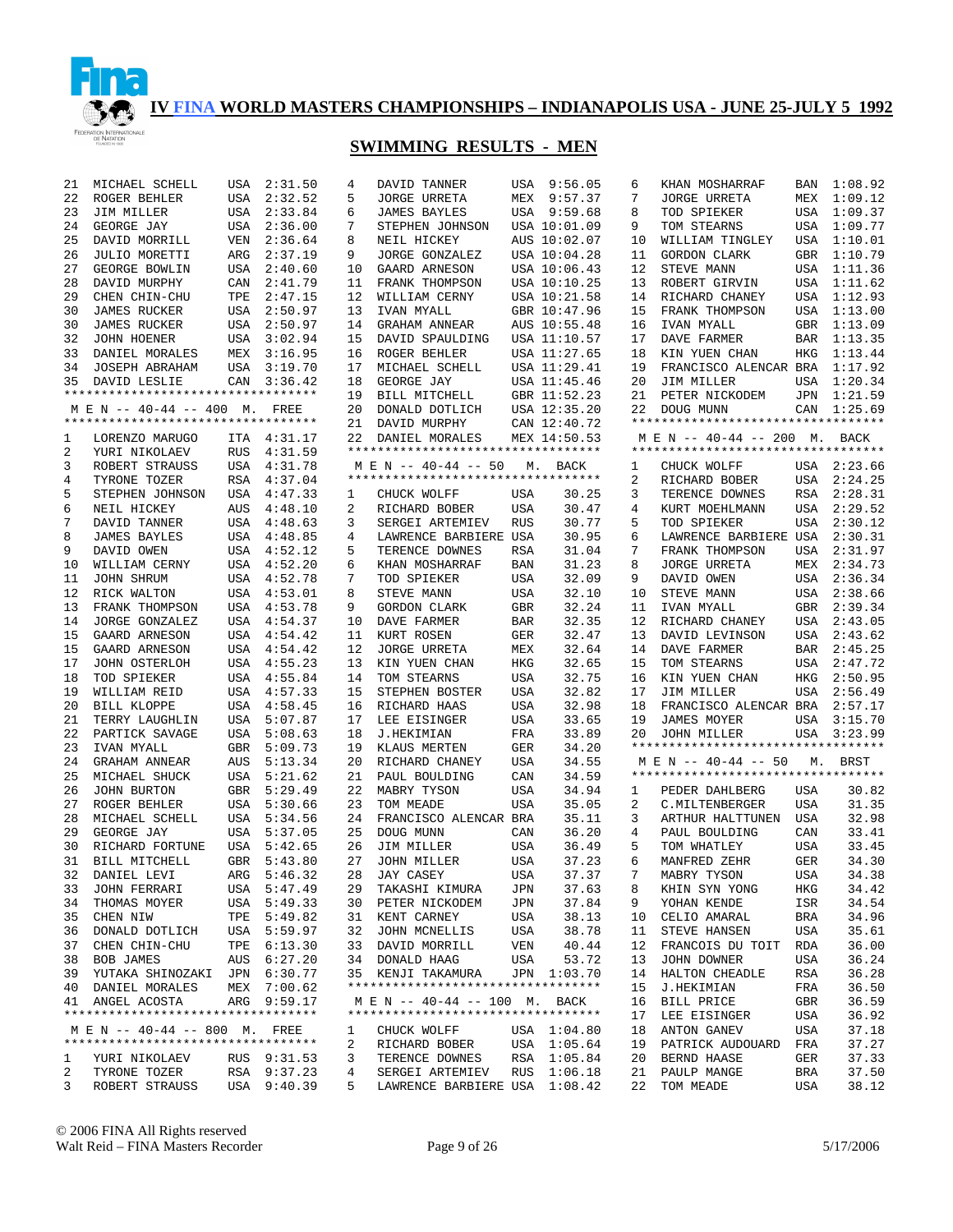

| 23 | TAKASHI KIMURA                        | JPN        | 38.31                  | 5      | GERHARD PREINER                    | GER | 2:44.46 | 40 | KENT CARNEY                                                    | USA        | 34.02       |
|----|---------------------------------------|------------|------------------------|--------|------------------------------------|-----|---------|----|----------------------------------------------------------------|------------|-------------|
| 24 | KENT CARNEY                           | <b>USA</b> | 38.47                  | 6      | MANFRED ZEHR                       | GER | 2:47.23 | 41 | JOHN BURTON                                                    | GBR        | 34.23       |
| 25 | ROGER BEHLER                          | USA        | 38.62                  | 7      | BILL PRICE                         | GBR | 2:47.48 | 42 | <b>JAMES RUCKER</b>                                            | <b>USA</b> | 34.60       |
| 26 | GEORGE LEWIS                          | USA        | 38.90                  | 8      | PAUL BOULDING                      | CAN | 2:50.76 | 43 | BOB JAMES                                                      | AUS        | 34.95       |
| 27 | <b>JOSE FARIAS</b>                    | MEX        | 39.09                  | 9      | <b>JAMES GRADY</b>                 | USA | 2:53.22 | 44 | JOHN MILLER                                                    | USA        | 34.99       |
| 28 | DOUG HUESTIS                          | USA        | 39.30                  | 10     | DAVID GEMMILL                      | USA | 2:54.96 | 45 | BILL MITCHELL                                                  | <b>GBR</b> | 38.11       |
| 29 | CHUCK CIGRAND                         | USA        | 39.42                  | 11     | DAVID LEVINSON                     | USA | 2:56.11 | 46 | DONALD DOTLICH                                                 | USA        | 38.27       |
| 30 | TOM WILLIAMS                          | USA        | 39.76                  | 12     | STEVE HANSEN                       | USA | 2:58.65 | 47 | ADILSON AMADEU                                                 | BRA        | 38.71       |
| 31 | <b>JAMES RUCKER</b>                   | USA        | 40.13                  | 13     | <b>JAMES BAYLES</b>                | USA | 2:59.46 |    | **********************************                             |            |             |
| 32 | MITSUO SAITO                          | JPN        | 41.50                  | 14     | KHIN SYN YONG                      | HKG | 3:02.30 |    | $M \to N$ -- 40-44 -- 100 M.                                   |            | FLY         |
| 33 | DOUG MUNN                             | CAN        | 43.13                  | 15     | MABRY TYSON                        | USA | 3:03.88 |    | **********************************                             |            |             |
| 34 | DAVID MORRILL                         | VEN        | 43.18                  | 16     | JOHN DOWNER                        | USA | 3:04.03 | 1  | LAWRENCE DAY                                                   |            | USA 1:02.25 |
| 35 | DENNIS MCMANUS                        | <b>USA</b> | 43.54                  | 17     | TOM WILLIAMS                       | USA | 3:07.53 | 2  | DAVID TANNER                                                   | USA        | 1:03.88     |
| 36 | ADILSON AMADEU                        | BRA        | 43.61                  | 18     | PAULO MANGE                        | BRA | 3:08.56 | 3  | STEPHEN BOSTER                                                 | USA        | 1:04.42     |
| 37 | JOSE NOVELLO                          | ARG        | 44.21                  | 19     | ANTON GANEV                        | USA | 3:09.88 | 4  | ARTHUR DEFFAA                                                  | USA        | 1:04.94     |
| 38 | DONALD HAAG                           | <b>USA</b> | 44.34                  | 20     | ROGER BEHLER                       | USA | 3:10.86 | 5  | HALTON CHEADLE                                                 | RSA        | 1:05.42     |
| 39 | DAVID LESLIE                          | CAN        | 47.57                  | 21     | <b>JOSE FARIAS</b>                 | MEX | 3:17.67 | 6  | RICHARD HAAS                                                   | USA        | 1:06.30     |
| 40 | KENJI TAKAMURA                        | JPN        | 1:04.92                | 22     | DAVID MURPHY                       | CAN | 3:20.59 | 7  | RICHARD BALL                                                   | USA        | 1:06.69     |
|    | **********************************    |            |                        | 23     | BERND HAASE                        | GER | 3:22.08 | 8  | <b>JAMES BEAM</b>                                              | USA        | 1:06.93     |
|    | M E N -- 40-44 -- 100 M.              |            | BRST                   | 24     | ALAN MILLER                        | USA | 3:41.40 | 9  | DAVID LEVINSON                                                 | USA        | 1:06.97     |
|    | **********************************    |            |                        | 25     | JOSEPH ABRAHAM                     | USA | 3:45.36 | 10 | GEORGE BOWLIN                                                  | USA        | 1:07.11     |
| 1  | PEDER DAHLBERG                        |            | USA 1:09.95            | 26     | <b>JOHN HOENER</b>                 | USA | 3:45.40 | 11 | GABOR CSABA                                                    | HUN        | 1:07.28     |
| 2  | C.MILTENBERGER                        | USA        | 1:10.78                | 27     | DAVID LESLIE                       | CAN | 4:09.27 | 12 | BILL PRICE                                                     | GBR        | 1:10.94     |
| 3  | ARTHUR HALTTUNEN                      | USA        | 1:12.78                |        | ********************************** |     |         | 13 | DAVID GEMMILL                                                  | USA        | 1:11.62     |
| 4  | GERHARD PREINER                       | GER        | 1:14.82                |        | M E N -- 40-44 -- 50               | М.  | FLY     | 14 | KURT GERHARDT                                                  | USA        | 1:13.18     |
| 5  |                                       | GER        | 1:16.13                |        | ********************************** |     |         | 15 | CHEN NIW                                                       | TPE        | 1:14.46     |
| 6  | MANFRED ZEHR<br>MABRY TYSON           |            |                        |        |                                    | RUS | 28.19   | 16 | KLAUS MERTEN                                                   | GER        | 1:14.58     |
| 7  | PAUL BOULDING                         | USA<br>CAN | 1:17.44<br>1:17.67     | 1<br>2 | V.NEMSHILOV                        | USA | 28.49   | 17 |                                                                |            | 1:25.89     |
| 8  | ED KENNEHAN                           |            | USA 1:19.20            | 3      | TOM WHATLEY<br>LAWRENCE DAY        | USA | 28.56   | 18 | DENNIS MCMANUS                                                 | USA<br>AUS | 1:26.93     |
|    |                                       |            |                        |        |                                    |     |         |    | BOB JAMES<br>**********************************                |            |             |
| 9  | BILL PRICE                            | GBR        | 1:19.61                | 4      | STEPHEN BOSTER<br>KURT GERHARDT    | USA | 28.94   |    |                                                                |            |             |
| 10 | KHIN SYN YONG                         | HKG        | 1:20.09<br>USA 1:20.20 | 5      |                                    | USA | 29.01   |    | M E N -- 40-44 -- 200 M.<br>********************************** |            | FLY         |
| 11 | <b>JAMES GRADY</b>                    |            |                        | 5      | GORDON CLARK                       | GBR | 29.01   |    |                                                                |            |             |
| 12 | DAVID GEMMILL                         |            | USA 1:20.73            | 5      | ARTHUR DEFFAA                      | USA | 29.01   | 1  | DAVID TANNER                                                   |            | USA 2:25.29 |
| 13 | DAVID TANAGLIA                        |            | USA 1:20.99            | 8      | HALTON CHEADLE                     | RSA | 29.12   | 2  | RICK WALTON                                                    |            | USA 2:29.46 |
| 14 | HALTON CHEADLE                        |            | RSA 1:21.05            | 9      | BRYAN BATEMAN                      | USA | 29.15   | 3  | DAVID LEVINSON                                                 | USA        | 2:34.55     |
| 15 | JOHN DOWNER                           | USA        | 1:21.10                | 10     | ARTHUR HALTTUNEN                   | USA | 29.18   | 4  | RICHARD HAAS                                                   | USA        | 2:35.38     |
| 16 | STEVE HANSEN                          | USA        | 1:21.15                | 11     | JAMES BEAM                         | USA | 29.26   | 5  | BILL VOGLER                                                    | USA        | 2:35.39     |
| 17 | CELIO AMARAL                          | <b>BRA</b> | 1:21.39                | 11     | <b>JORGE URRETA</b>                | MEX | 29.26   | 6  | BILL PRICE                                                     | GBR        | 2:39.31     |
| 18 | CARL JURGENS                          | <b>USA</b> | 1:21.47                | 13     | ED KENNEHAN                        | USA | 29.28   | 7  | RICHARD FORTUNE                                                | USA        | 2:46.77     |
| 19 | FRANCOIS DU TOIT                      | <b>RDA</b> | 1:23.23                | 14     | KHAN MOSHARRAF                     | BAN | 29.37   | 8  | STEVE HANSEN                                                   | USA        | 2:47.13     |
| 20 | HARRY LIEBSCHUTZ                      | <b>USA</b> | 1:23.44                | 15     | ROGER JONES                        | USA | 29.48   | 9  | CHEN NIW                                                       | TPE        | 3:00.55     |
| 21 | PAULP MANGE                           | <b>BRA</b> | 1:24.17                | 16     | JACQUES LABOUTE                    | FRA | 29.59   | 10 | DONALD CARLSON                                                 | USA        | 3:02.48     |
| 22 | <b>ANTON GANEV</b>                    | USA        | 1:24.65                | 17     | CHUCK WOLFF                        | USA | 29.60   | 11 | ANTON GANEV                                                    | USA        | 3:29.40     |
| 23 | BERND HAASE                           | GER        | 1:25.34                | 18     | LAWRENCE BARBIERE USA              |     | 29.95   | 12 | <b>BOB JAMES</b>                                               | AUS        | 3:44.37     |
| 24 | PATRICK AUDOUARD                      | FRA        | 1:25.73                | 19     | RICHARD HAAS                       | USA | 29.96   | 13 | CHEN CHIN-CHU                                                  | TPE        | 3:48.64     |
| 25 | <b>JAY CASEY</b>                      | USA        | 1:26.82                | 20     | BRUCE KESWICK                      | USA | 29.98   |    | **********************************                             |            |             |
| 26 | TOM WILLIAMS                          | USA        | 1:27.42                | 21     | GABOR CSABA                        | HUN | 30.03   |    | M E N -- 40-44 -- 200 M. I.M.                                  |            |             |
| 27 | ROGER BEHLER                          | USA        | 1:27.79                | 22     | LEE EISINGER                       | USA | 30.10   |    | **********************************                             |            |             |
| 28 | <b>JOSE FARIAS</b>                    |            | MEX 1:29.86            | 23     | TOM MEADE                          | USA | 30.19   | 1  | TYRONE TOZER                                                   |            | RSA 2:24.17 |
| 29 | $\operatorname{\text{\rm DOUG}}$ MUNN |            | CAN 1:33.28            |        | 24 ROBERT GIRVIN                   | USA | 30.37   | 2  | TOM WHATLEY                                                    |            | USA 2:24.54 |
| 30 | GAI XUE YANG                          |            | CHG 1:37.34            | 25     | LEONARD BROCKHAHN USA              |     | 30.87   | 3  | CHUCK WOLFF                                                    |            | USA 2:27.28 |
| 31 | ALAN MILLER                           |            | USA 1:38.47            | 26     | PARTICK SAVAGE                     | USA | 31.40   | 4  | HALTON CHEADLE                                                 |            | RSA 2:27.85 |
| 32 | <b>JOSE NOVELLO</b>                   |            | ARG 1:38.88            | 27     | BRENT CATCHPOLE                    | CAN | 31.47   | 5  | ARTHUR HALTTUNEN                                               |            | USA 2:29.71 |
| 33 | JOSEPH ABRAHAM                        |            | USA 1:43.13            | 28     | DAVID MORRILL                      | VEN | 31.74   | 6  | DANNY STERN                                                    |            | ISR 2:33.09 |
| 34 | JOHN HOENER                           |            | USA 1:48.30            | 29     | DOUG HUESTIS                       | USA | 31.76   | 7  | <b>JAMES BAYLES</b>                                            |            | USA 2:33.51 |
| 35 | DAVID LESLIE                          |            | CAN 1:51.19            | 30     | TRUETT SMITH                       | USA | 31.88   | 8  | ROBERT GIRVIN                                                  |            | USA 2:33.94 |
| 36 | THOMAS WINTER                         |            | USA 1:52.32            | 31     | KLAUS MERTEN                       | GER | 32.00   | 9  | ARTHUR DEFFAA                                                  |            | USA 2:36.72 |
| 37 | MARCEL SIMARD                         | CAN        | 1:58.16                | 32     | CHEN NIW                           | TPE | 32.04   | 10 | BILL PRICE                                                     | GBR        | 2:37.30     |
|    | **********************************    |            |                        | 33     | JUAN PENA VAZQUEZ MEX              |     | 32.11   | 11 | <b>GERHARD PREINER</b>                                         |            | GER 2:37.46 |
|    | M E N -- 40-44 -- 200 M. BRST         |            |                        | 34     | PEDRO MARTINS                      | BRA | 32.33   | 12 | DAVID GEMMILL                                                  |            | USA 2:40.74 |
|    | **********************************    |            |                        | 35     | STEVE HANSEN                       | USA | 32.46   | 13 | WILLIAM TINGLEY                                                | USA        | 2:40.75     |
|    |                                       |            |                        |        |                                    |     |         |    |                                                                |            |             |
| 1  | PEDER DAHLBERG                        |            | USA 2:39.04            | 36     | PAUL BOULDING                      | CAN | 33.12   | 14 | LEONARD BROCKHAHN USA                                          |            | 2:43.20     |
| 2  | LORENZO MARUGO                        |            | ITA 2:39.14            | 37     | DAVID HILLS                        | GBR | 33.44   | 15 | RICHARD CHANEY                                                 |            | USA 2:44.40 |
| 3  | C.MILTENBERGER                        | USA        | 2:40.24                | 38     | PETER NICKODEM                     | JPN | 33.68   | 16 | PEDRO MARTINS                                                  | BRA        | 2:46.61     |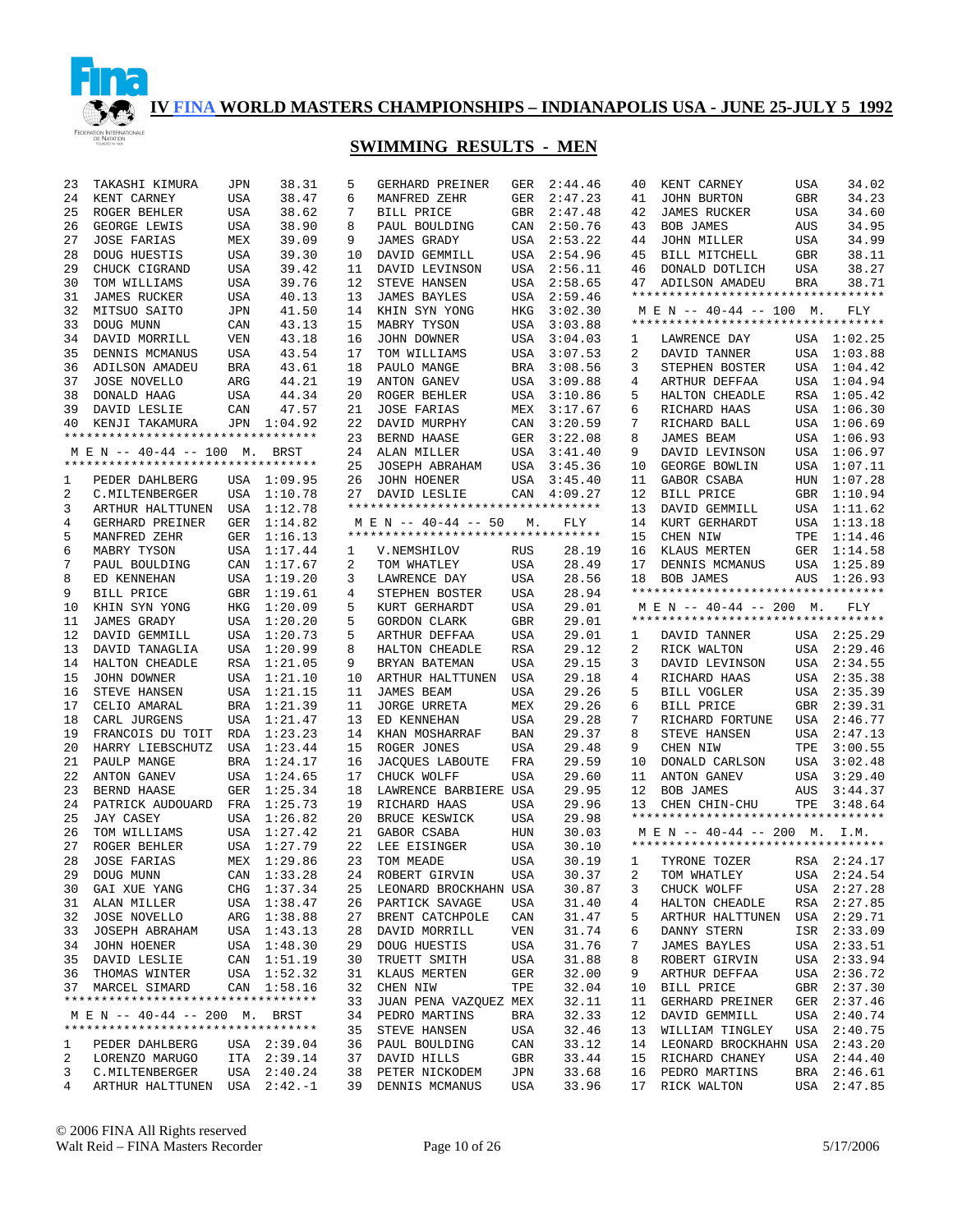

| 18 | WILLIAM CERNY                      | USA        | 2:48.71 | 28 | DAVID GROUNDS                      | GBR        | 30.90   |
|----|------------------------------------|------------|---------|----|------------------------------------|------------|---------|
| 19 | <b>J.HEKIMIAN</b>                  | FRA        | 2:53.79 | 30 | CHRISTIAN ISELIN                   | USA        | 31.01   |
| 20 | JOHN BURTON                        | GBR        | 2:55.39 | 31 | JAMES POPE                         | USA        | 31.13   |
|    |                                    |            |         |    |                                    |            |         |
| 21 | <b>JOSE FARIAS</b>                 | MEX        | 2:56.57 | 32 | VILEM PROTSCHKE                    | CZE        | 31.34   |
| 22 | KENT CARNEY                        | USA        | 2:57.20 | 33 | TOM SCHMIDT                        | USA        | 31.36   |
| 23 | DOUG MUNN                          | CAN        | 3:02.91 | 34 | WILLIAM REES                       | AUS        | 31.38   |
| 24 | DANIEL LEVI                        | ARG        | 3:04.57 | 35 | CRAIG RIDER                        | <b>USA</b> | 32.34   |
| 25 | TAKASHI KIMURA                     | JPN        | 3:07.63 | 36 | J.FRANCOIS LASNE                   | FRA        | 32.46   |
| 26 | CHEN CHIN-CHU                      | TPE        | 3:15.39 | 37 | HIROSHI TAKAHARA                   | JPN        | 32.54   |
| 27 |                                    |            |         | 38 |                                    |            | 32.82   |
|    | <b>BOB JAMES</b>                   | AUS        | 3:42.05 |    | DAVID BROWN                        | USA        |         |
|    | *********************************  |            |         | 39 | ALAN INGLIS                        | AUS        | 32.92   |
|    | M E N -- 40-44 -- 400 M.           |            | I.M.    | 40 | <b>JERRY FROST</b>                 | <b>GBR</b> | 33.17   |
|    | ********************************** |            |         | 41 | HARRY DELATRE                      | USA        | 33.48   |
| 1  | LORENZO MARUGO                     | ITA        | 5:02.96 | 42 | GRAENE MCDOUGALL                   | AUS        | 33.71   |
| 2  | TYRONE TOZER                       | RSA        | 5:12.39 | 43 | KLAUS GATTER                       | GER        | 34.22   |
| 3  |                                    | RUS        | 5:18.99 | 44 | CARLOS YORI                        | PER        | 34.33   |
|    | YURI NIKOLAEV                      |            |         |    |                                    |            |         |
| 4  | DAVID TANAGLIA                     | USA        | 5:20.95 | 45 | PAUL FIELDING                      | USA        | 34.91   |
| 5  | ROBERT STRAUSS                     | USA        | 5:22.16 | 46 | DAVID BOOTHBY                      | USA        | 35.83   |
| 6  | <b>JAMES BAYLES</b>                | USA        | 5:23.92 | 47 | ROBIN WOOD                         | NZL        | 35.97   |
| 7  | DAVID LEVINSON                     | USA        | 5:33.69 | 48 | FRANK IANNUZZI                     | USA        | 37.97   |
| 8  | FRANK THOMPSON                     | USA        | 5:35.27 | 49 | HOSSEIM GHANNAD                    | USA        | 38.03   |
| 9  | BILL VOGLER                        | USA        | 5:42.40 |    | ********************************** |            |         |
|    |                                    |            |         |    |                                    |            |         |
| 10 | RICK WALTON                        | USA        | 5:43.38 |    | M E N -- 45-49 -- 100              | М.         | FREE    |
| 11 | DAVID GEMMILL                      | USA        | 5:48.28 |    | *********************************  |            |         |
| 12 | PARTICK SAVAGE                     | USA        | 5:49.31 | 1  | TIMOTHY GARTON                     | USA        | 57.46   |
| 13 | WILLIAM CERNY                      | USA        | 5:53.17 | 2  | RICHARD ABRAHAMS                   | USA        | 58.28   |
| 14 | PAUL BOULDING                      | CAN        | 5:57.29 | 3  | STEVE CLARK                        | USA        | 58.33   |
| 15 | <b>J.HEKIMIAN</b>                  | FRA        | 6:03.37 | 4  | HUGH WILDER                        | USA        | 59.15   |
|    |                                    |            |         |    |                                    |            |         |
| 16 | FRANCISCO ALENCAR BRA              |            | 6:10.74 | 5  | ANGUS EDGHILL                      | BAR        | 59.85   |
| 17 | <b>JOHN BURTON</b>                 | GBR        | 6:25.27 | 6  | RICHARD WOODROW                    | USA        | 59.95   |
| 18 | RICHARD FORTUNE                    | USA        | 6:28.41 | 7  | PAUL MCCORMICK                     | USA        | 59.99   |
| 19 | <b>JOSE FARIAS</b>                 | MEX        | 6:34.96 | 8  | <b>JOHN SULTAN</b>                 | USA        | 1:00.27 |
| 20 | DAVID MURPHY                       | CAN        | 7:13.16 | 9  | HARRY GREENFIELD                   | USA        | 1:00.45 |
| 21 | <b>BOB JAMES</b>                   | AUS        | 8:12.56 | 10 | <b>JAMES ELDER</b>                 | USA        | 1:01.42 |
|    | *********************************  |            |         |    |                                    |            |         |
|    |                                    |            |         | 11 | MOSHE GERTEL                       | ISR        | 1:01.57 |
|    | M E N -- 45-49 -- 50               | М.         | FREE    | 12 | JEFF COOKE                         | USA        | 1:02.20 |
|    | ********************************** |            |         | 13 | RICHARD BURNS                      | USA        | 1:02.40 |
| 1  | RICHARD ABRAHAMS                   | USA        | 25.60   | 14 | MIKE GARIBALDI                     | USA        | 1:02.70 |
| 2  | STEVE CLARK                        | USA        | 25.77   | 15 | JOHN LINDLEY                       | USA        | 1:03.18 |
| 3  | RICHARD WOODROW                    | USA        | 26.76   | 16 | ALAN HOLLY                         | USA        | 1:03.56 |
| 4  | HUGH WILDER                        | USA        | 27.11   | 17 | THOMAS FINNEGAN                    | USA        | 1:04.36 |
|    |                                    |            |         |    |                                    |            |         |
| 5  | DANIEL ROGACKI                     | USA        | 27.14   | 18 | TOM BOAK                           | USA        | 1:04.67 |
| 6  | KWONG LOK NG                       | HKG        | 27.19   | 19 | TONY CHERRINGTON                   | GBR        | 1:05.19 |
| 6  | TONY CHERRINGTON                   | GBR        | 27.19   | 20 | INGVAR ERIKSSON                    | SWE        | 1:05.20 |
| 8  | PAUL MCCORMICK                     | USA        | 27.34   | 21 | KWONG LOK NG                       | HKG        | 1:05.73 |
| 9  | ANGUS EDGHILL                      | BAR        | 27.44   | 22 | THEODORE WATHEN                    | USA        | 1:06.35 |
| 10 | HARRY GREENFIELD                   | USA        | 27.46   | 23 | DANIEL WHITELEY                    | USA        | 1:07.06 |
|    |                                    |            |         |    |                                    |            |         |
| 11 | <b>JAMES ELDER</b>                 | USA        | 27.85   | 24 | Y.NOVITSKIY                        | RUS        | 1:07.98 |
| 12 | MICHAEL SLENKER                    | USA        | 28.04   | 25 | GEORGE WINTER                      | USA        | 1:08.36 |
| 13 | JOE CONDON                         | USA        | 28.42   | 26 | WILLIAM REES                       | AUS        | 1:08.76 |
| 14 | ALAN HOLLY                         | USA        | 28.54   | 27 | CHRISTIAN ISELIN                   | USA        | 1:09.23 |
| 15 | THOMAS FINNEGAN                    | USA        | 28.87   | 28 | <b>JOSE FERRAZ</b>                 | BRA        | 1:09.40 |
| 16 | TOM BOAK                           | USA        | 29.01   | 29 | JOHN MORRISON                      | AUS        | 1:09.59 |
|    |                                    |            |         |    |                                    |            |         |
| 17 |                                    |            |         |    |                                    |            |         |
| 18 | ANGEL BELLIDO                      | PER        | 29.29   | 30 | JUHA PARVIAINEN                    | FIN        | 1:09.78 |
|    | INGVAR ERIKSSON                    | SWE        | 29.35   | 31 | JAMES POPE                         | USA        | 1:11.45 |
| 19 | JOHN PHILLIPS                      | <b>USA</b> | 29.43   | 32 | JOHN GRAHAM                        | USA        | 1:12.51 |
| 20 | THEODORE WATHEN                    | USA        | 29.50   | 33 | TOM HERR                           | USA        |         |
|    |                                    |            |         |    |                                    |            | 1:13.26 |
| 21 | SYLVIO RIBEIRO                     | BRA        | 29.52   | 34 | JACK WILEY                         | USA        | 1:13.98 |
| 22 | Y.NOVITSKIY                        | RUS        | 30.08   | 35 | ROBERT WATERS                      | USA        | 1:14.09 |
| 23 | CHARLES LEE                        | USA        | 30.44   | 36 | JERRY FROST                        | GBR        | 1:14.64 |
| 24 | BOB WEIR                           | CAN        | 30.46   | 37 | <b>GUUS BERGE</b>                  | NED        | 1:15.56 |
| 25 | JEFFREY WHYMAN                     | GBR        | 30.66   | 38 | ALAN INGLIS                        | AUS        | 1:17.38 |
| 26 | JAY RYNO                           | USA        | 30.77   | 39 | RICK TREVISON                      | USA        | 1:17.58 |
| 27 | TOM HERR                           | USA        | 30.79   | 40 | HARRY DELATRE                      | USA        | 1:17.87 |
| 28 | GUUS BERGE                         | NED        | 30.90   | 41 | GRAENE MCDOUGALL                   | AUS        | 1:18.28 |

|              | 42 ROBIN WOOD                      |            | NZL 1:22.26 |
|--------------|------------------------------------|------------|-------------|
| 42           | DAVID BOOTHBY                      | USA        | 1:22.26     |
| 44           | PAUL FIELDING                      | USA        | 1:26.56     |
|              | ********************************** |            |             |
|              | M E N -- 45-49 -- 200 M. FREE      |            |             |
|              | ********************************** |            |             |
| 1            | BOB MOMSEN                         | USA        | 2:09.70     |
|              |                                    |            | 2:12.12     |
| 2            | ANGUS EDGHILL                      | BAR        |             |
| 3            | MOSHE GERTEL                       | ISR        | 2:12.61     |
| 4            | TIM BIRNIE                         | USA        | 2:13.44     |
| 5            | PAUL MCCORMICK                     | USA        | 2:14.05     |
| 6            | JOHN SULTAN                        | USA        | 2:15.43     |
| 7            | HARRY GREENFIELD                   | USA        | 2:16.36     |
| 8            | ALAN HOLLY                         | USA        | 2:20.25     |
| 9            | JEFF COOKE                         | USA        | 2:20.52     |
| 10           | EDWARD RUDLOFF                     | USA        | 2:20.83     |
| 11           | JOHN ZIEGENHAGEN                   | USA        | 2:21.93     |
| 12           | TONY CHERRINGTON                   | GBR        | 2:25.43     |
| 13           | LARRY KEATON                       | USA        | 2:29.39     |
| 14           | RONALD BURNS                       | CAN        | 2:30.03     |
| 15           | JUHA PARVIAINEN                    | FIN        | 2:30.42     |
| 16           | BOB WEIR                           | CAN        | 2:33.21     |
| 17           | THEODORE WATHEN                    | USA        | 2:33.23     |
| 18           | KEVIN KELLY                        | USA        | 2:33.36     |
| 19           | JOHN MORRISON                      | AUS        | 2:36.61     |
| 20           | Y.NOVITSKIY                        | RUS        | 2:37.05     |
| 21           | <b>JAMES POPE</b>                  | USA        | 2:39.93     |
| 22           | JACK WILEY                         | USA        | 2:43.94     |
| 23           | MOREL BUENO                        | BRA        | 2:54.23     |
| 24           | RICK TREVISON                      | USA        | 2:55.34     |
| 25           | NEIL RAYNER                        | NZL        | 3:01.11     |
| 26           | P.SCHMECKEBIER                     | USA        | 3:05.97     |
|              |                                    |            |             |
|              |                                    |            |             |
| 27           | ROBIN WOOD                         | NZL        | 3:16.56     |
|              | ********************************** |            |             |
|              | M E N -- 45-49 -- 400 M. FREE      |            |             |
|              | ********************************** |            |             |
| $\mathbf{1}$ | BOB MOMSEN                         | USA        | 4:27.70     |
| 2            | TIMOTHY GARTON                     | USA        | 4:40.12     |
| 3            | ANGUS EDGHILL                      | BAR        | 4:40.19     |
| 4            | JOHN CALVERT                       | USA        | 4:45.49     |
| 5            | D.UYTENBOGAART                     | NED        | 4:47.77     |
| 6            | TIM BIRNIE                         | USA        | 4:48.15     |
| 7            | MOSHE GERTEL                       | ISR        | 4:48.77     |
| 8            | A. GALLETLY                        | GBR        | 4:48.91     |
| 9            | PAUL MCCORMICK                     | USA        | 4:49.70     |
| 10           | EDWARD RUDLOFF                     | USA        | 4:59.24     |
| 11           | JOHN ZIEGENHAGEN                   | USA        | 5:04.14     |
| 12           | MIKE GARIBALDI                     | USA        | 5:05.76     |
| 13           | GERRY DELONG                       | <b>USA</b> | 5:11.59     |
| 14           | LELAND FAUST                       | USA        | 5:13.74     |
| 15           | ANTHONY PEARCE                     | GBR        | 5:20.60     |
| 16           | KEVIN KELLY                        | USA        | 5:23.76     |
| 17           | RONALD BURNS                       | CAN        | 5:26.21     |
| 18           | E. ANTOLI-CANDELA                  | ESP        | 5:29.28     |
| 19           | JUHA PARVIAINEN                    | FIN        | 5:31.37     |
| 20           | J.PEREZ-COSTEDAL                   | ESP        | 5:35.35     |
| 21           | JOHN MORRISON                      | AUS        | 5:40.00     |
| 22           | TETSUO NOTO                        | JPN        | 5:43.06     |
| 23           | LARRY KEATON                       | USA        | 5:45.12     |
| 24           | <b>JOSE FERRAZ</b>                 | BRA        | 5:48.11     |
| 25           | CHARLES LEE                        | USA        | 5:50.36     |
| 26           | ROBERT WATERS                      | USA        | 5:54.71     |
| 27           | JAMES POPE                         | USA        | 5:57.50     |
| 28           | DONALD KROEGER                     | USA        | 5:58.02     |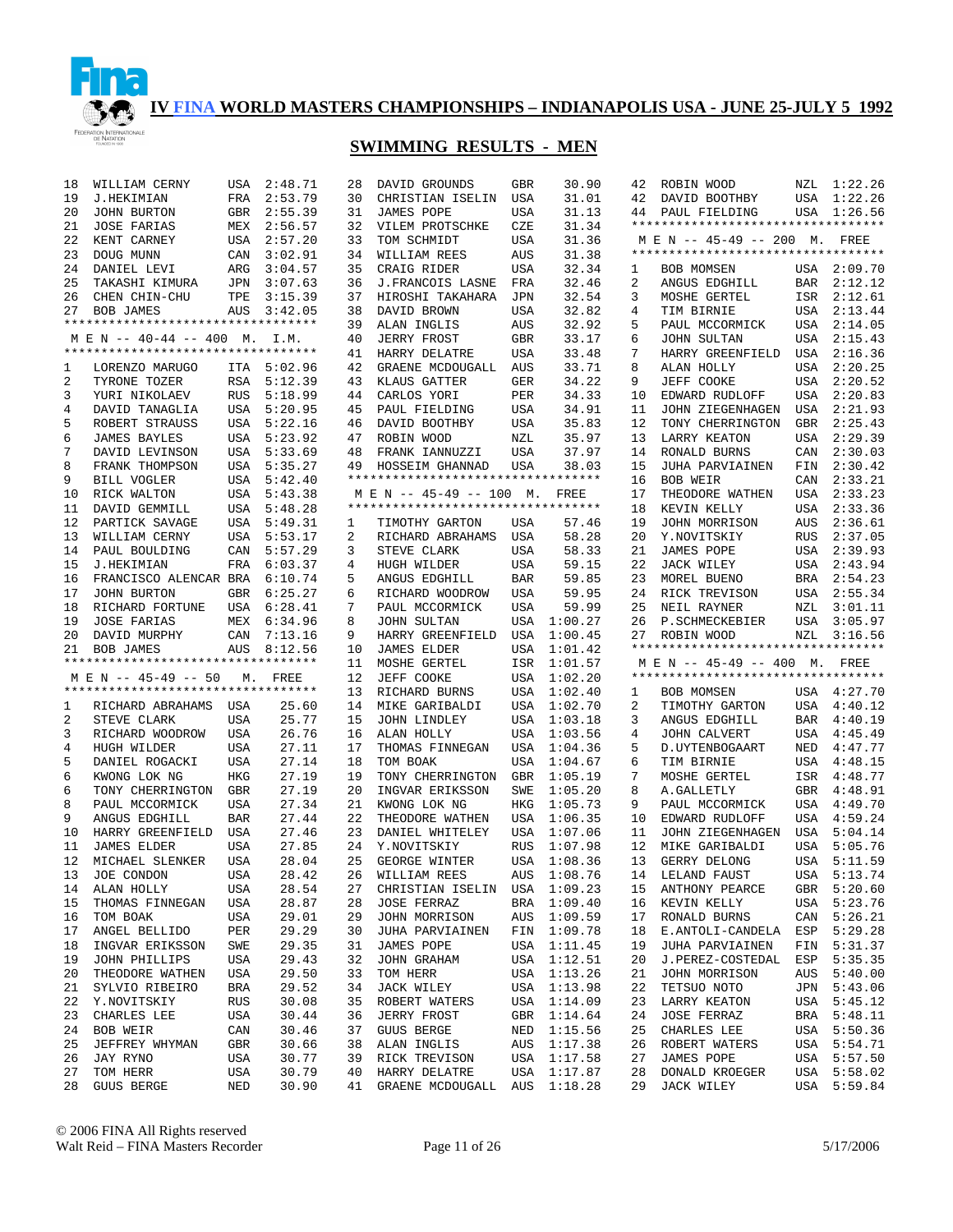

| **********************************<br>BRA 6:19.75<br>29<br>43.44<br>31<br>MOREL BUENO<br>RUSSELL DESSERICH USA<br>32<br>RICK TREVISON<br>USA 6:20.16<br>30<br><b>JERRY FROST</b><br><b>GBR</b><br>43.60<br>32.94<br>ROBERT STRAND<br>USA<br>1<br>34.21<br>33<br>NZL 6:34.07<br>FRANK IANNUZZI<br>USA<br>43.96<br>2<br><b>BRA</b><br>NEIL RAYNER<br>31<br>SYLVIO RIBEIRO<br>34.25<br>34<br><b>JULIO APONTE</b><br>USA 6:34.35<br>32<br>DAVID BOOTHBY<br>USA<br>44.17<br>USA<br>3<br>DANIEL ROGACKI<br>34.29<br>YOSHIO ASAKA<br>JPN 6:40.16<br>33<br>PAUL FIELDING<br>USA<br>47.00<br>PETER BALASY<br>HUN<br>35<br>4<br>**********************************<br>PHILLIP MARCOTTE USA<br>47.38<br>TOM BOAK<br><b>USA</b><br>34.45<br>34<br>5<br>**********************************<br>M E N -- 45-49 -- 800 M. FREE<br>ANTONIO ORSELLI<br><b>BRA</b><br>34.66<br>6<br>**********************************<br><b>GERSHON SHEFA</b><br>ISR<br>34.93<br>M E N -- 45-49 -- 100 M. BACK<br>7<br>**********************************<br>35.25<br>8<br><b>BOB MOMSEN</b><br>USA 9:31.38<br>PAUL MENYHARTH<br>USA<br>1<br>2<br>ANGUS EDGHILL<br>BAR 9:43.93<br><b>GER</b><br>35.51<br>HUGH WILDER<br>USA 1:06.00<br>9<br>HOLGER BREMER<br>1<br>3<br>NED<br>9:50.09<br>2<br>USA<br>1:07.24<br>GEORGE JACKSON<br>GBR<br>36.06<br>D. UYTENBOGAART<br>TIM BIRNIE<br>10<br>4<br>A. GALLETLY<br>GBR 9:51.18<br>3<br>USA<br>1:08.79<br>JOE CONDON<br><b>USA</b><br>36.08<br>RICHARD BURNS<br>11<br>5<br><b>JOHN CALVERT</b><br>USA 9:56.09<br>4<br>JOHN CALVERT<br>USA<br>1:08.96<br>12<br>ALADAR FILEP<br><b>HUN</b><br>36.25<br>JEFF COOKE<br>USA 10:22.93<br>5<br><b>JOZSEF CSIKANY</b><br>HUN<br>1:09.75<br>13<br>MARCO MIRANDA<br><b>BRA</b><br>36.33<br>6<br>7<br>EDWARD RUDLOFF<br>USA 10:37.81<br>JOHN PHILLIPS<br>USA<br>1:09.77<br>14<br>RODNEY BARTON<br><b>GBR</b><br>36.58<br>6<br>8<br>ROM 10:50.48<br>7<br>DANIEL ROGACKI<br>USA<br>1:10.95<br>15<br>ULRICH MORCHE<br><b>GER</b><br>36.72<br>GAVRIL MORARIU<br>9<br>JOHN ZIEGENHAGEN<br>USA 10:53.04<br>8<br>JAMES BEGLINGER<br>USA<br>1:13.08<br>T.VAN DER VEEN<br><b>USA</b><br>36.83<br>16<br>37.23<br>ROB HANOU<br>NED 10:53.21<br>9<br>BRIAN HAYES<br>AUS<br>1:14.49<br>17<br>CHARLES LEE<br><b>USA</b><br>10<br>37.38<br>11<br><b>JAMES FUSSELL</b><br>USA 11:03.75<br>10<br>THOMAS FINNEGAN<br>USA<br>1:14.85<br>18<br>RUSSELL DESSERICH USA<br>37.57<br>12<br>KEVIN KELLY<br>USA 11:11.01<br>11<br>PAULO FIGUEIREDO<br>USA<br>1:15.85<br>19<br>DAVID GROUNDS<br><b>GBR</b><br>37.77<br>13<br>RONALD BURNS<br>CAN 11:17.75<br>12<br>TIBOR CSEKO<br>1:18.74<br>20<br>YUICHI SHIMOTSU<br><b>JPN</b><br>HUN<br>38.14<br>14<br>FIN 11:25.41<br>13<br>THOMAS HUNT<br>1:19.08<br>21<br>ALLEN MURRAY<br><b>USA</b><br>JUHA PARVIAINEN<br>USA<br>38.19<br>15<br>USA 11:33.79<br>14<br><b>GUUS BERGE</b><br>NED<br>1:20.65<br>22<br>LEE KELLER<br><b>USA</b><br>LARRY KEATON<br>38.24<br>16<br>THEODORE WATHEN<br>USA 11:58.73<br>15<br>RONALD BURNS<br>1:21.05<br>23<br>KWONG LOK NG<br>HKG<br>CAN<br>38.61<br>BOB WEIR<br>CAN 12:03.44<br>16<br>CARL BROMER<br>1:23.36<br>24<br><b>GUUS BERGE</b><br>NED<br>17<br>USA<br>18<br>USA 12:12.26<br>STEVE GOSSE<br>1:24.16<br>25<br><b>GER</b><br>39.06<br>DONALD KROEGER<br>17<br>CAN<br>KLAUS GATTER<br>19<br>USA 12:22.52<br>1:24.47<br>26<br>GEORGE WINTER<br>USA<br>40.53<br>JACK WILEY<br>18<br>WILLIAM REES<br>AUS<br>20<br>PHIL BOGAN<br>19<br>27<br><b>JAY RYNO</b><br><b>USA</b><br>40.88<br>USA 12:32.58<br>DONALD KROEGER<br>USA<br>1:26.13<br>RICK TREVISON<br>USA 13:08.26<br>20<br>HIROSHI TAKAHARA<br>1:27.82<br>28<br>TADAO ASAMI<br>JPN<br>42.16<br>21<br>JPN<br>22<br>USA 13:16.56<br>21<br>JAMES POPE<br>USA<br>1:28.42<br>29<br>ROGER MASSY<br>CAN<br>43.10<br>NICK OLMOS-LAU<br>23<br>NZL 13:21.18<br>22<br>DOUGLAS CHURCH<br>USA<br>1:28.94<br>30<br>JOE PESCHEL<br>USA<br>43.41<br>NEIL RAYNER<br>24<br>P.SCHMECKEBIER<br>USA 14:45.75<br>23<br>J.FRANCOIS LASNE<br>FRA<br>1:32.04<br>ROBIN WOOD<br>NZL<br>43.85<br>31<br>44.39<br>25<br>ROBIN WOOD<br>NZL 15:13.88<br>32<br>NZL<br>24 ROBIN WOOD<br>NZL<br>1:39.03<br>JOHN TRUBNICK<br>*********************************<br>33<br>44.59<br>26<br>DONALD KUYPER<br>USA 21:17.87<br>PHILLIP MARCOTTE<br>USA<br>**********************************<br>M E N -- 45-49 -- 200 M. BACK<br>34<br>GRAENE MCDOUGALL<br>AUS<br>45.56<br>**********************************<br>M E N -- 45-49 -- 50<br>35<br>HARRY DELATRE<br><b>USA</b><br>45.59<br>M. BACK<br>**********************************<br>USA 2:26.91<br>36<br>PAUL FIELDING<br><b>USA</b><br>46.96<br><b>JOHN CALVERT</b><br>1<br>47.90<br>30.77<br>2<br>TIM BIRNIE<br>USA<br>2:28.51<br>37<br>FRANK IANNUZZI<br><b>USA</b><br>HUGH WILDER<br>USA<br>1<br>49.78<br>2<br>TIM BIRNIE<br>USA<br>31.01<br>3<br>USA<br>2:31.21<br>38<br>ROBERT LYON<br>USA<br>HUGH WILDER<br>3<br>JOZSEF CSIKANY<br><b>HUN</b><br>31.14<br>4<br>RICHARD BURNS<br>USA<br>2:33.49<br>39<br>HUGO SANGUINETI<br>ARG<br>1:02.85<br>31.88<br>2:36.24<br>4<br>RICHARD BURNS<br>USA<br>5<br>DANIEL ROGACKI<br>USA<br>JPN 1:09.68<br>40<br>KAORU TAKAGI<br>**********************************<br>32.06<br>2:36.82<br>5<br>DANIEL ROGACKI<br>USA<br>6<br>JOHN PHILLIPS<br>USA<br>32.15<br>6<br>STEVE CLARK<br>USA<br>7<br>JAMES BEGLINGER<br>USA<br>2:37.43<br>M E N -- 45-49 -- 100 M. BRST<br>**********************************<br>32.16<br>7<br>ROBERT STRAND<br>USA<br>8<br>BRIAN HAYES<br>AUS<br>2:43.60<br>32.23<br>8<br>JOHN PHILLIPS<br>USA<br>9<br><b>JOHN SULTAN</b><br>USA<br>2:43.67<br>ROBERT STRAND<br>USA 1:12.98<br>1<br>32.78<br>9<br>JAMES BEGLINGER<br>USA<br>10<br>USA<br>2:46.57<br>2<br>ISR 1:16.39<br>PAULO FIGUEIREDO<br>GERSHON SHEFA<br>AUS<br>33.48<br>11<br>BRA 1:18.49<br>10<br>BRIAN HAYES<br>HARRY WICKENS<br>USA<br>2:48.84<br>3<br>SYLVIO RIBEIRO<br>USA<br>33.58<br>12<br>THOMAS HUNT<br>USA 2:57.15<br>USA 1:18.76<br>11<br>JOE CONDON<br>4<br>TOM BOAK<br>12<br>PAULO FIGUEIREDO USA<br>33.64<br>13 HOLGER BREMER<br>GER 2:57.37<br>ANTONIO ORSELLI BRA 1:18.78<br>5<br>CAN 2:57.80<br>USA 1:19.06<br>TONY CHERRINGTON<br>GBR<br>33.73<br>RONALD BURNS<br>PAUL MENYHARTH<br>13<br>14<br>6<br>33.85<br>2:59.79<br>14<br>THOMAS FINNEGAN<br>USA<br>15<br>WILLIAM REES<br>AUS<br>7<br>HOLGER BREMER<br>GER 1:19.58<br>TIBOR CSEKO<br>34.45<br>JACOUES HERSKOVIC BRA<br>3:03.11<br>USA 1:19.95<br>15<br>HUN<br>16<br>8<br>BILL ABBOTT<br>GUUS BERGE<br>36.37<br>ROBERTO FONTES<br>3:05.39<br>ROB HANOU<br>NED 1:21.32<br>16<br>NED<br>17<br>BRA<br>9<br>JAY RYNO<br>36.57<br>USA<br>3:07.50<br>T.VAN DER VEEN<br>USA 1:22.20<br>17<br>USA<br>18<br>MELVIN SMITH<br>10<br>DONALD KROEGER<br>USA<br>37.11<br>19<br>STEVE GOSSE<br>3:09.96<br>DAVID GROUNDS<br>GBR 1:22.50<br>18<br>CAN<br>11<br>MARCO MIRANDA<br>BRA<br>37.62<br>MARCO PATINO<br>3:13.88<br>12<br>ALLEN MURRAY<br>USA 1:22.82<br>19<br>20<br>MEX<br>USA<br>37.64<br>3:16.12<br>13<br>ALADAR FILEP<br>HUN 1:22.88<br>20<br>TOM SCHMIDT<br>21<br>MARK BARNHART<br>USA<br>37.70<br>3:17.35<br>ULRICH MORCHE<br>GER 1:22.94<br>21<br>STEVE GOSSE<br>CAN<br>22<br>DONALD KROEGER<br>USA<br>14<br>37.86<br>3:25.90<br>GEORGE JACKSON<br>GBR 1:22.99<br>22<br>WILLIAM REES<br>AUS<br>23<br>TOM SCHMIDT<br>USA<br>15<br>GEORGE WINTER<br>USA<br>37.88<br>24<br>HIROSHI TAKAHARA<br>JPN<br>3:27.28<br>MARCO MIRANDA<br>BRA 1:23.03<br>23<br>16<br>RONALD BURNS<br>CAN<br>37.97<br>25<br><b>JULIO APONTE</b><br>USA<br>3:47.07<br>17<br>RONALD GREGER<br>USA 1:23.29<br>24<br>CRAIG RIDER<br>USA<br>38.38<br>USA 3:51.10<br>JOE CONDON<br>USA 1:23.32<br>25<br>26<br>FRANK IANNUZZI<br>18<br>JOHN GRAHAM<br>USA<br>38.99<br>USA<br>3:52.04<br>19<br>CHARLES LEE<br>USA 1:23.69<br>26<br>27<br>DAVID BOOTHBY<br>USA 1:25.09 | 30 | STEVE GOSSE    |     | CAN 6:12.12 | 28 | J. FRANCOIS LASNE | FRA | 40.44 |    | $M \to N$ -- 45-49 -- 50 | М. | <b>BRST</b> |
|-------------------------------------------------------------------------------------------------------------------------------------------------------------------------------------------------------------------------------------------------------------------------------------------------------------------------------------------------------------------------------------------------------------------------------------------------------------------------------------------------------------------------------------------------------------------------------------------------------------------------------------------------------------------------------------------------------------------------------------------------------------------------------------------------------------------------------------------------------------------------------------------------------------------------------------------------------------------------------------------------------------------------------------------------------------------------------------------------------------------------------------------------------------------------------------------------------------------------------------------------------------------------------------------------------------------------------------------------------------------------------------------------------------------------------------------------------------------------------------------------------------------------------------------------------------------------------------------------------------------------------------------------------------------------------------------------------------------------------------------------------------------------------------------------------------------------------------------------------------------------------------------------------------------------------------------------------------------------------------------------------------------------------------------------------------------------------------------------------------------------------------------------------------------------------------------------------------------------------------------------------------------------------------------------------------------------------------------------------------------------------------------------------------------------------------------------------------------------------------------------------------------------------------------------------------------------------------------------------------------------------------------------------------------------------------------------------------------------------------------------------------------------------------------------------------------------------------------------------------------------------------------------------------------------------------------------------------------------------------------------------------------------------------------------------------------------------------------------------------------------------------------------------------------------------------------------------------------------------------------------------------------------------------------------------------------------------------------------------------------------------------------------------------------------------------------------------------------------------------------------------------------------------------------------------------------------------------------------------------------------------------------------------------------------------------------------------------------------------------------------------------------------------------------------------------------------------------------------------------------------------------------------------------------------------------------------------------------------------------------------------------------------------------------------------------------------------------------------------------------------------------------------------------------------------------------------------------------------------------------------------------------------------------------------------------------------------------------------------------------------------------------------------------------------------------------------------------------------------------------------------------------------------------------------------------------------------------------------------------------------------------------------------------------------------------------------------------------------------------------------------------------------------------------------------------------------------------------------------------------------------------------------------------------------------------------------------------------------------------------------------------------------------------------------------------------------------------------------------------------------------------------------------------------------------------------------------------------------------------------------------------------------------------------------------------------------------------------------------------------------------------------------------------------------------------------------------------------------------------------------------------------------------------------------------------------------------------------------------------------------------------------------------------------------------------------------------------------------------------------------------------------------------------------------------------------------------------------------------------------------------------------------------------------------------------------------------------------------------------------------------------------------------------------------------------------------------------------------------------------------------------------------------------------------------------------------------------------------------------------------------------------------------------------------------------------------------------------------------------------------------------------------------------------------------------------------------------------------------------------------------------------------------------------------------------------------------------------------------------------------------------------------------------------------------------------------------------------------------------------------------------------------------------------------------------------------------------------------------------------------------------------------------------------------------------------------------------------------------------------------------------------------------------------------------------------------------------------------------------------------------------------------------------------------------------------------------------------------------------------------------------------------------------------------------------------------------------------------------------------------------------------------------------------------------------------------------------------------------------------------------------------------------------------------------------------------------------------------------------------------------------------------------------------------------------------------------------------------------------------------------------------------------------------------|----|----------------|-----|-------------|----|-------------------|-----|-------|----|--------------------------|----|-------------|
|                                                                                                                                                                                                                                                                                                                                                                                                                                                                                                                                                                                                                                                                                                                                                                                                                                                                                                                                                                                                                                                                                                                                                                                                                                                                                                                                                                                                                                                                                                                                                                                                                                                                                                                                                                                                                                                                                                                                                                                                                                                                                                                                                                                                                                                                                                                                                                                                                                                                                                                                                                                                                                                                                                                                                                                                                                                                                                                                                                                                                                                                                                                                                                                                                                                                                                                                                                                                                                                                                                                                                                                                                                                                                                                                                                                                                                                                                                                                                                                                                                                                                                                                                                                                                                                                                                                                                                                                                                                                                                                                                                                                                                                                                                                                                                                                                                                                                                                                                                                                                                                                                                                                                                                                                                                                                                                                                                                                                                                                                                                                                                                                                                                                                                                                                                                                                                                                                                                                                                                                                                                                                                                                                                                                                                                                                                                                                                                                                                                                                                                                                                                                                                                                                                                                                                                                                                                                                                                                                                                                                                                                                                                                                                                                                                                                                                                                                                                                                                                                                                                                                                                                                                                                                                                                                                                                 |    |                |     |             |    |                   |     |       |    |                          |    |             |
|                                                                                                                                                                                                                                                                                                                                                                                                                                                                                                                                                                                                                                                                                                                                                                                                                                                                                                                                                                                                                                                                                                                                                                                                                                                                                                                                                                                                                                                                                                                                                                                                                                                                                                                                                                                                                                                                                                                                                                                                                                                                                                                                                                                                                                                                                                                                                                                                                                                                                                                                                                                                                                                                                                                                                                                                                                                                                                                                                                                                                                                                                                                                                                                                                                                                                                                                                                                                                                                                                                                                                                                                                                                                                                                                                                                                                                                                                                                                                                                                                                                                                                                                                                                                                                                                                                                                                                                                                                                                                                                                                                                                                                                                                                                                                                                                                                                                                                                                                                                                                                                                                                                                                                                                                                                                                                                                                                                                                                                                                                                                                                                                                                                                                                                                                                                                                                                                                                                                                                                                                                                                                                                                                                                                                                                                                                                                                                                                                                                                                                                                                                                                                                                                                                                                                                                                                                                                                                                                                                                                                                                                                                                                                                                                                                                                                                                                                                                                                                                                                                                                                                                                                                                                                                                                                                                                 |    |                |     |             |    |                   |     |       |    |                          |    |             |
|                                                                                                                                                                                                                                                                                                                                                                                                                                                                                                                                                                                                                                                                                                                                                                                                                                                                                                                                                                                                                                                                                                                                                                                                                                                                                                                                                                                                                                                                                                                                                                                                                                                                                                                                                                                                                                                                                                                                                                                                                                                                                                                                                                                                                                                                                                                                                                                                                                                                                                                                                                                                                                                                                                                                                                                                                                                                                                                                                                                                                                                                                                                                                                                                                                                                                                                                                                                                                                                                                                                                                                                                                                                                                                                                                                                                                                                                                                                                                                                                                                                                                                                                                                                                                                                                                                                                                                                                                                                                                                                                                                                                                                                                                                                                                                                                                                                                                                                                                                                                                                                                                                                                                                                                                                                                                                                                                                                                                                                                                                                                                                                                                                                                                                                                                                                                                                                                                                                                                                                                                                                                                                                                                                                                                                                                                                                                                                                                                                                                                                                                                                                                                                                                                                                                                                                                                                                                                                                                                                                                                                                                                                                                                                                                                                                                                                                                                                                                                                                                                                                                                                                                                                                                                                                                                                                                 |    |                |     |             |    |                   |     |       |    |                          |    |             |
|                                                                                                                                                                                                                                                                                                                                                                                                                                                                                                                                                                                                                                                                                                                                                                                                                                                                                                                                                                                                                                                                                                                                                                                                                                                                                                                                                                                                                                                                                                                                                                                                                                                                                                                                                                                                                                                                                                                                                                                                                                                                                                                                                                                                                                                                                                                                                                                                                                                                                                                                                                                                                                                                                                                                                                                                                                                                                                                                                                                                                                                                                                                                                                                                                                                                                                                                                                                                                                                                                                                                                                                                                                                                                                                                                                                                                                                                                                                                                                                                                                                                                                                                                                                                                                                                                                                                                                                                                                                                                                                                                                                                                                                                                                                                                                                                                                                                                                                                                                                                                                                                                                                                                                                                                                                                                                                                                                                                                                                                                                                                                                                                                                                                                                                                                                                                                                                                                                                                                                                                                                                                                                                                                                                                                                                                                                                                                                                                                                                                                                                                                                                                                                                                                                                                                                                                                                                                                                                                                                                                                                                                                                                                                                                                                                                                                                                                                                                                                                                                                                                                                                                                                                                                                                                                                                                                 |    |                |     |             |    |                   |     |       |    |                          |    |             |
|                                                                                                                                                                                                                                                                                                                                                                                                                                                                                                                                                                                                                                                                                                                                                                                                                                                                                                                                                                                                                                                                                                                                                                                                                                                                                                                                                                                                                                                                                                                                                                                                                                                                                                                                                                                                                                                                                                                                                                                                                                                                                                                                                                                                                                                                                                                                                                                                                                                                                                                                                                                                                                                                                                                                                                                                                                                                                                                                                                                                                                                                                                                                                                                                                                                                                                                                                                                                                                                                                                                                                                                                                                                                                                                                                                                                                                                                                                                                                                                                                                                                                                                                                                                                                                                                                                                                                                                                                                                                                                                                                                                                                                                                                                                                                                                                                                                                                                                                                                                                                                                                                                                                                                                                                                                                                                                                                                                                                                                                                                                                                                                                                                                                                                                                                                                                                                                                                                                                                                                                                                                                                                                                                                                                                                                                                                                                                                                                                                                                                                                                                                                                                                                                                                                                                                                                                                                                                                                                                                                                                                                                                                                                                                                                                                                                                                                                                                                                                                                                                                                                                                                                                                                                                                                                                                                                 |    |                |     |             |    |                   |     |       |    |                          |    |             |
|                                                                                                                                                                                                                                                                                                                                                                                                                                                                                                                                                                                                                                                                                                                                                                                                                                                                                                                                                                                                                                                                                                                                                                                                                                                                                                                                                                                                                                                                                                                                                                                                                                                                                                                                                                                                                                                                                                                                                                                                                                                                                                                                                                                                                                                                                                                                                                                                                                                                                                                                                                                                                                                                                                                                                                                                                                                                                                                                                                                                                                                                                                                                                                                                                                                                                                                                                                                                                                                                                                                                                                                                                                                                                                                                                                                                                                                                                                                                                                                                                                                                                                                                                                                                                                                                                                                                                                                                                                                                                                                                                                                                                                                                                                                                                                                                                                                                                                                                                                                                                                                                                                                                                                                                                                                                                                                                                                                                                                                                                                                                                                                                                                                                                                                                                                                                                                                                                                                                                                                                                                                                                                                                                                                                                                                                                                                                                                                                                                                                                                                                                                                                                                                                                                                                                                                                                                                                                                                                                                                                                                                                                                                                                                                                                                                                                                                                                                                                                                                                                                                                                                                                                                                                                                                                                                                                 |    |                |     |             |    |                   |     |       |    |                          |    |             |
|                                                                                                                                                                                                                                                                                                                                                                                                                                                                                                                                                                                                                                                                                                                                                                                                                                                                                                                                                                                                                                                                                                                                                                                                                                                                                                                                                                                                                                                                                                                                                                                                                                                                                                                                                                                                                                                                                                                                                                                                                                                                                                                                                                                                                                                                                                                                                                                                                                                                                                                                                                                                                                                                                                                                                                                                                                                                                                                                                                                                                                                                                                                                                                                                                                                                                                                                                                                                                                                                                                                                                                                                                                                                                                                                                                                                                                                                                                                                                                                                                                                                                                                                                                                                                                                                                                                                                                                                                                                                                                                                                                                                                                                                                                                                                                                                                                                                                                                                                                                                                                                                                                                                                                                                                                                                                                                                                                                                                                                                                                                                                                                                                                                                                                                                                                                                                                                                                                                                                                                                                                                                                                                                                                                                                                                                                                                                                                                                                                                                                                                                                                                                                                                                                                                                                                                                                                                                                                                                                                                                                                                                                                                                                                                                                                                                                                                                                                                                                                                                                                                                                                                                                                                                                                                                                                                                 |    |                |     |             |    |                   |     |       |    |                          |    |             |
|                                                                                                                                                                                                                                                                                                                                                                                                                                                                                                                                                                                                                                                                                                                                                                                                                                                                                                                                                                                                                                                                                                                                                                                                                                                                                                                                                                                                                                                                                                                                                                                                                                                                                                                                                                                                                                                                                                                                                                                                                                                                                                                                                                                                                                                                                                                                                                                                                                                                                                                                                                                                                                                                                                                                                                                                                                                                                                                                                                                                                                                                                                                                                                                                                                                                                                                                                                                                                                                                                                                                                                                                                                                                                                                                                                                                                                                                                                                                                                                                                                                                                                                                                                                                                                                                                                                                                                                                                                                                                                                                                                                                                                                                                                                                                                                                                                                                                                                                                                                                                                                                                                                                                                                                                                                                                                                                                                                                                                                                                                                                                                                                                                                                                                                                                                                                                                                                                                                                                                                                                                                                                                                                                                                                                                                                                                                                                                                                                                                                                                                                                                                                                                                                                                                                                                                                                                                                                                                                                                                                                                                                                                                                                                                                                                                                                                                                                                                                                                                                                                                                                                                                                                                                                                                                                                                                 |    |                |     |             |    |                   |     |       |    |                          |    |             |
|                                                                                                                                                                                                                                                                                                                                                                                                                                                                                                                                                                                                                                                                                                                                                                                                                                                                                                                                                                                                                                                                                                                                                                                                                                                                                                                                                                                                                                                                                                                                                                                                                                                                                                                                                                                                                                                                                                                                                                                                                                                                                                                                                                                                                                                                                                                                                                                                                                                                                                                                                                                                                                                                                                                                                                                                                                                                                                                                                                                                                                                                                                                                                                                                                                                                                                                                                                                                                                                                                                                                                                                                                                                                                                                                                                                                                                                                                                                                                                                                                                                                                                                                                                                                                                                                                                                                                                                                                                                                                                                                                                                                                                                                                                                                                                                                                                                                                                                                                                                                                                                                                                                                                                                                                                                                                                                                                                                                                                                                                                                                                                                                                                                                                                                                                                                                                                                                                                                                                                                                                                                                                                                                                                                                                                                                                                                                                                                                                                                                                                                                                                                                                                                                                                                                                                                                                                                                                                                                                                                                                                                                                                                                                                                                                                                                                                                                                                                                                                                                                                                                                                                                                                                                                                                                                                                                 |    |                |     |             |    |                   |     |       |    |                          |    |             |
|                                                                                                                                                                                                                                                                                                                                                                                                                                                                                                                                                                                                                                                                                                                                                                                                                                                                                                                                                                                                                                                                                                                                                                                                                                                                                                                                                                                                                                                                                                                                                                                                                                                                                                                                                                                                                                                                                                                                                                                                                                                                                                                                                                                                                                                                                                                                                                                                                                                                                                                                                                                                                                                                                                                                                                                                                                                                                                                                                                                                                                                                                                                                                                                                                                                                                                                                                                                                                                                                                                                                                                                                                                                                                                                                                                                                                                                                                                                                                                                                                                                                                                                                                                                                                                                                                                                                                                                                                                                                                                                                                                                                                                                                                                                                                                                                                                                                                                                                                                                                                                                                                                                                                                                                                                                                                                                                                                                                                                                                                                                                                                                                                                                                                                                                                                                                                                                                                                                                                                                                                                                                                                                                                                                                                                                                                                                                                                                                                                                                                                                                                                                                                                                                                                                                                                                                                                                                                                                                                                                                                                                                                                                                                                                                                                                                                                                                                                                                                                                                                                                                                                                                                                                                                                                                                                                                 |    |                |     |             |    |                   |     |       |    |                          |    |             |
|                                                                                                                                                                                                                                                                                                                                                                                                                                                                                                                                                                                                                                                                                                                                                                                                                                                                                                                                                                                                                                                                                                                                                                                                                                                                                                                                                                                                                                                                                                                                                                                                                                                                                                                                                                                                                                                                                                                                                                                                                                                                                                                                                                                                                                                                                                                                                                                                                                                                                                                                                                                                                                                                                                                                                                                                                                                                                                                                                                                                                                                                                                                                                                                                                                                                                                                                                                                                                                                                                                                                                                                                                                                                                                                                                                                                                                                                                                                                                                                                                                                                                                                                                                                                                                                                                                                                                                                                                                                                                                                                                                                                                                                                                                                                                                                                                                                                                                                                                                                                                                                                                                                                                                                                                                                                                                                                                                                                                                                                                                                                                                                                                                                                                                                                                                                                                                                                                                                                                                                                                                                                                                                                                                                                                                                                                                                                                                                                                                                                                                                                                                                                                                                                                                                                                                                                                                                                                                                                                                                                                                                                                                                                                                                                                                                                                                                                                                                                                                                                                                                                                                                                                                                                                                                                                                                                 |    |                |     |             |    |                   |     |       |    |                          |    |             |
|                                                                                                                                                                                                                                                                                                                                                                                                                                                                                                                                                                                                                                                                                                                                                                                                                                                                                                                                                                                                                                                                                                                                                                                                                                                                                                                                                                                                                                                                                                                                                                                                                                                                                                                                                                                                                                                                                                                                                                                                                                                                                                                                                                                                                                                                                                                                                                                                                                                                                                                                                                                                                                                                                                                                                                                                                                                                                                                                                                                                                                                                                                                                                                                                                                                                                                                                                                                                                                                                                                                                                                                                                                                                                                                                                                                                                                                                                                                                                                                                                                                                                                                                                                                                                                                                                                                                                                                                                                                                                                                                                                                                                                                                                                                                                                                                                                                                                                                                                                                                                                                                                                                                                                                                                                                                                                                                                                                                                                                                                                                                                                                                                                                                                                                                                                                                                                                                                                                                                                                                                                                                                                                                                                                                                                                                                                                                                                                                                                                                                                                                                                                                                                                                                                                                                                                                                                                                                                                                                                                                                                                                                                                                                                                                                                                                                                                                                                                                                                                                                                                                                                                                                                                                                                                                                                                                 |    |                |     |             |    |                   |     |       |    |                          |    |             |
|                                                                                                                                                                                                                                                                                                                                                                                                                                                                                                                                                                                                                                                                                                                                                                                                                                                                                                                                                                                                                                                                                                                                                                                                                                                                                                                                                                                                                                                                                                                                                                                                                                                                                                                                                                                                                                                                                                                                                                                                                                                                                                                                                                                                                                                                                                                                                                                                                                                                                                                                                                                                                                                                                                                                                                                                                                                                                                                                                                                                                                                                                                                                                                                                                                                                                                                                                                                                                                                                                                                                                                                                                                                                                                                                                                                                                                                                                                                                                                                                                                                                                                                                                                                                                                                                                                                                                                                                                                                                                                                                                                                                                                                                                                                                                                                                                                                                                                                                                                                                                                                                                                                                                                                                                                                                                                                                                                                                                                                                                                                                                                                                                                                                                                                                                                                                                                                                                                                                                                                                                                                                                                                                                                                                                                                                                                                                                                                                                                                                                                                                                                                                                                                                                                                                                                                                                                                                                                                                                                                                                                                                                                                                                                                                                                                                                                                                                                                                                                                                                                                                                                                                                                                                                                                                                                                                 |    |                |     |             |    |                   |     |       |    |                          |    |             |
|                                                                                                                                                                                                                                                                                                                                                                                                                                                                                                                                                                                                                                                                                                                                                                                                                                                                                                                                                                                                                                                                                                                                                                                                                                                                                                                                                                                                                                                                                                                                                                                                                                                                                                                                                                                                                                                                                                                                                                                                                                                                                                                                                                                                                                                                                                                                                                                                                                                                                                                                                                                                                                                                                                                                                                                                                                                                                                                                                                                                                                                                                                                                                                                                                                                                                                                                                                                                                                                                                                                                                                                                                                                                                                                                                                                                                                                                                                                                                                                                                                                                                                                                                                                                                                                                                                                                                                                                                                                                                                                                                                                                                                                                                                                                                                                                                                                                                                                                                                                                                                                                                                                                                                                                                                                                                                                                                                                                                                                                                                                                                                                                                                                                                                                                                                                                                                                                                                                                                                                                                                                                                                                                                                                                                                                                                                                                                                                                                                                                                                                                                                                                                                                                                                                                                                                                                                                                                                                                                                                                                                                                                                                                                                                                                                                                                                                                                                                                                                                                                                                                                                                                                                                                                                                                                                                                 |    |                |     |             |    |                   |     |       |    |                          |    |             |
|                                                                                                                                                                                                                                                                                                                                                                                                                                                                                                                                                                                                                                                                                                                                                                                                                                                                                                                                                                                                                                                                                                                                                                                                                                                                                                                                                                                                                                                                                                                                                                                                                                                                                                                                                                                                                                                                                                                                                                                                                                                                                                                                                                                                                                                                                                                                                                                                                                                                                                                                                                                                                                                                                                                                                                                                                                                                                                                                                                                                                                                                                                                                                                                                                                                                                                                                                                                                                                                                                                                                                                                                                                                                                                                                                                                                                                                                                                                                                                                                                                                                                                                                                                                                                                                                                                                                                                                                                                                                                                                                                                                                                                                                                                                                                                                                                                                                                                                                                                                                                                                                                                                                                                                                                                                                                                                                                                                                                                                                                                                                                                                                                                                                                                                                                                                                                                                                                                                                                                                                                                                                                                                                                                                                                                                                                                                                                                                                                                                                                                                                                                                                                                                                                                                                                                                                                                                                                                                                                                                                                                                                                                                                                                                                                                                                                                                                                                                                                                                                                                                                                                                                                                                                                                                                                                                                 |    |                |     |             |    |                   |     |       |    |                          |    |             |
|                                                                                                                                                                                                                                                                                                                                                                                                                                                                                                                                                                                                                                                                                                                                                                                                                                                                                                                                                                                                                                                                                                                                                                                                                                                                                                                                                                                                                                                                                                                                                                                                                                                                                                                                                                                                                                                                                                                                                                                                                                                                                                                                                                                                                                                                                                                                                                                                                                                                                                                                                                                                                                                                                                                                                                                                                                                                                                                                                                                                                                                                                                                                                                                                                                                                                                                                                                                                                                                                                                                                                                                                                                                                                                                                                                                                                                                                                                                                                                                                                                                                                                                                                                                                                                                                                                                                                                                                                                                                                                                                                                                                                                                                                                                                                                                                                                                                                                                                                                                                                                                                                                                                                                                                                                                                                                                                                                                                                                                                                                                                                                                                                                                                                                                                                                                                                                                                                                                                                                                                                                                                                                                                                                                                                                                                                                                                                                                                                                                                                                                                                                                                                                                                                                                                                                                                                                                                                                                                                                                                                                                                                                                                                                                                                                                                                                                                                                                                                                                                                                                                                                                                                                                                                                                                                                                                 |    |                |     |             |    |                   |     |       |    |                          |    |             |
|                                                                                                                                                                                                                                                                                                                                                                                                                                                                                                                                                                                                                                                                                                                                                                                                                                                                                                                                                                                                                                                                                                                                                                                                                                                                                                                                                                                                                                                                                                                                                                                                                                                                                                                                                                                                                                                                                                                                                                                                                                                                                                                                                                                                                                                                                                                                                                                                                                                                                                                                                                                                                                                                                                                                                                                                                                                                                                                                                                                                                                                                                                                                                                                                                                                                                                                                                                                                                                                                                                                                                                                                                                                                                                                                                                                                                                                                                                                                                                                                                                                                                                                                                                                                                                                                                                                                                                                                                                                                                                                                                                                                                                                                                                                                                                                                                                                                                                                                                                                                                                                                                                                                                                                                                                                                                                                                                                                                                                                                                                                                                                                                                                                                                                                                                                                                                                                                                                                                                                                                                                                                                                                                                                                                                                                                                                                                                                                                                                                                                                                                                                                                                                                                                                                                                                                                                                                                                                                                                                                                                                                                                                                                                                                                                                                                                                                                                                                                                                                                                                                                                                                                                                                                                                                                                                                                 |    |                |     |             |    |                   |     |       |    |                          |    |             |
|                                                                                                                                                                                                                                                                                                                                                                                                                                                                                                                                                                                                                                                                                                                                                                                                                                                                                                                                                                                                                                                                                                                                                                                                                                                                                                                                                                                                                                                                                                                                                                                                                                                                                                                                                                                                                                                                                                                                                                                                                                                                                                                                                                                                                                                                                                                                                                                                                                                                                                                                                                                                                                                                                                                                                                                                                                                                                                                                                                                                                                                                                                                                                                                                                                                                                                                                                                                                                                                                                                                                                                                                                                                                                                                                                                                                                                                                                                                                                                                                                                                                                                                                                                                                                                                                                                                                                                                                                                                                                                                                                                                                                                                                                                                                                                                                                                                                                                                                                                                                                                                                                                                                                                                                                                                                                                                                                                                                                                                                                                                                                                                                                                                                                                                                                                                                                                                                                                                                                                                                                                                                                                                                                                                                                                                                                                                                                                                                                                                                                                                                                                                                                                                                                                                                                                                                                                                                                                                                                                                                                                                                                                                                                                                                                                                                                                                                                                                                                                                                                                                                                                                                                                                                                                                                                                                                 |    |                |     |             |    |                   |     |       |    |                          |    |             |
|                                                                                                                                                                                                                                                                                                                                                                                                                                                                                                                                                                                                                                                                                                                                                                                                                                                                                                                                                                                                                                                                                                                                                                                                                                                                                                                                                                                                                                                                                                                                                                                                                                                                                                                                                                                                                                                                                                                                                                                                                                                                                                                                                                                                                                                                                                                                                                                                                                                                                                                                                                                                                                                                                                                                                                                                                                                                                                                                                                                                                                                                                                                                                                                                                                                                                                                                                                                                                                                                                                                                                                                                                                                                                                                                                                                                                                                                                                                                                                                                                                                                                                                                                                                                                                                                                                                                                                                                                                                                                                                                                                                                                                                                                                                                                                                                                                                                                                                                                                                                                                                                                                                                                                                                                                                                                                                                                                                                                                                                                                                                                                                                                                                                                                                                                                                                                                                                                                                                                                                                                                                                                                                                                                                                                                                                                                                                                                                                                                                                                                                                                                                                                                                                                                                                                                                                                                                                                                                                                                                                                                                                                                                                                                                                                                                                                                                                                                                                                                                                                                                                                                                                                                                                                                                                                                                                 |    |                |     |             |    |                   |     |       |    |                          |    |             |
|                                                                                                                                                                                                                                                                                                                                                                                                                                                                                                                                                                                                                                                                                                                                                                                                                                                                                                                                                                                                                                                                                                                                                                                                                                                                                                                                                                                                                                                                                                                                                                                                                                                                                                                                                                                                                                                                                                                                                                                                                                                                                                                                                                                                                                                                                                                                                                                                                                                                                                                                                                                                                                                                                                                                                                                                                                                                                                                                                                                                                                                                                                                                                                                                                                                                                                                                                                                                                                                                                                                                                                                                                                                                                                                                                                                                                                                                                                                                                                                                                                                                                                                                                                                                                                                                                                                                                                                                                                                                                                                                                                                                                                                                                                                                                                                                                                                                                                                                                                                                                                                                                                                                                                                                                                                                                                                                                                                                                                                                                                                                                                                                                                                                                                                                                                                                                                                                                                                                                                                                                                                                                                                                                                                                                                                                                                                                                                                                                                                                                                                                                                                                                                                                                                                                                                                                                                                                                                                                                                                                                                                                                                                                                                                                                                                                                                                                                                                                                                                                                                                                                                                                                                                                                                                                                                                                 |    |                |     |             |    |                   |     |       |    |                          |    |             |
|                                                                                                                                                                                                                                                                                                                                                                                                                                                                                                                                                                                                                                                                                                                                                                                                                                                                                                                                                                                                                                                                                                                                                                                                                                                                                                                                                                                                                                                                                                                                                                                                                                                                                                                                                                                                                                                                                                                                                                                                                                                                                                                                                                                                                                                                                                                                                                                                                                                                                                                                                                                                                                                                                                                                                                                                                                                                                                                                                                                                                                                                                                                                                                                                                                                                                                                                                                                                                                                                                                                                                                                                                                                                                                                                                                                                                                                                                                                                                                                                                                                                                                                                                                                                                                                                                                                                                                                                                                                                                                                                                                                                                                                                                                                                                                                                                                                                                                                                                                                                                                                                                                                                                                                                                                                                                                                                                                                                                                                                                                                                                                                                                                                                                                                                                                                                                                                                                                                                                                                                                                                                                                                                                                                                                                                                                                                                                                                                                                                                                                                                                                                                                                                                                                                                                                                                                                                                                                                                                                                                                                                                                                                                                                                                                                                                                                                                                                                                                                                                                                                                                                                                                                                                                                                                                                                                 |    |                |     |             |    |                   |     |       |    |                          |    |             |
|                                                                                                                                                                                                                                                                                                                                                                                                                                                                                                                                                                                                                                                                                                                                                                                                                                                                                                                                                                                                                                                                                                                                                                                                                                                                                                                                                                                                                                                                                                                                                                                                                                                                                                                                                                                                                                                                                                                                                                                                                                                                                                                                                                                                                                                                                                                                                                                                                                                                                                                                                                                                                                                                                                                                                                                                                                                                                                                                                                                                                                                                                                                                                                                                                                                                                                                                                                                                                                                                                                                                                                                                                                                                                                                                                                                                                                                                                                                                                                                                                                                                                                                                                                                                                                                                                                                                                                                                                                                                                                                                                                                                                                                                                                                                                                                                                                                                                                                                                                                                                                                                                                                                                                                                                                                                                                                                                                                                                                                                                                                                                                                                                                                                                                                                                                                                                                                                                                                                                                                                                                                                                                                                                                                                                                                                                                                                                                                                                                                                                                                                                                                                                                                                                                                                                                                                                                                                                                                                                                                                                                                                                                                                                                                                                                                                                                                                                                                                                                                                                                                                                                                                                                                                                                                                                                                                 |    |                |     |             |    |                   |     |       |    |                          |    |             |
|                                                                                                                                                                                                                                                                                                                                                                                                                                                                                                                                                                                                                                                                                                                                                                                                                                                                                                                                                                                                                                                                                                                                                                                                                                                                                                                                                                                                                                                                                                                                                                                                                                                                                                                                                                                                                                                                                                                                                                                                                                                                                                                                                                                                                                                                                                                                                                                                                                                                                                                                                                                                                                                                                                                                                                                                                                                                                                                                                                                                                                                                                                                                                                                                                                                                                                                                                                                                                                                                                                                                                                                                                                                                                                                                                                                                                                                                                                                                                                                                                                                                                                                                                                                                                                                                                                                                                                                                                                                                                                                                                                                                                                                                                                                                                                                                                                                                                                                                                                                                                                                                                                                                                                                                                                                                                                                                                                                                                                                                                                                                                                                                                                                                                                                                                                                                                                                                                                                                                                                                                                                                                                                                                                                                                                                                                                                                                                                                                                                                                                                                                                                                                                                                                                                                                                                                                                                                                                                                                                                                                                                                                                                                                                                                                                                                                                                                                                                                                                                                                                                                                                                                                                                                                                                                                                                                 |    |                |     |             |    |                   |     |       |    |                          |    |             |
|                                                                                                                                                                                                                                                                                                                                                                                                                                                                                                                                                                                                                                                                                                                                                                                                                                                                                                                                                                                                                                                                                                                                                                                                                                                                                                                                                                                                                                                                                                                                                                                                                                                                                                                                                                                                                                                                                                                                                                                                                                                                                                                                                                                                                                                                                                                                                                                                                                                                                                                                                                                                                                                                                                                                                                                                                                                                                                                                                                                                                                                                                                                                                                                                                                                                                                                                                                                                                                                                                                                                                                                                                                                                                                                                                                                                                                                                                                                                                                                                                                                                                                                                                                                                                                                                                                                                                                                                                                                                                                                                                                                                                                                                                                                                                                                                                                                                                                                                                                                                                                                                                                                                                                                                                                                                                                                                                                                                                                                                                                                                                                                                                                                                                                                                                                                                                                                                                                                                                                                                                                                                                                                                                                                                                                                                                                                                                                                                                                                                                                                                                                                                                                                                                                                                                                                                                                                                                                                                                                                                                                                                                                                                                                                                                                                                                                                                                                                                                                                                                                                                                                                                                                                                                                                                                                                                 |    |                |     |             |    |                   |     |       |    |                          |    |             |
|                                                                                                                                                                                                                                                                                                                                                                                                                                                                                                                                                                                                                                                                                                                                                                                                                                                                                                                                                                                                                                                                                                                                                                                                                                                                                                                                                                                                                                                                                                                                                                                                                                                                                                                                                                                                                                                                                                                                                                                                                                                                                                                                                                                                                                                                                                                                                                                                                                                                                                                                                                                                                                                                                                                                                                                                                                                                                                                                                                                                                                                                                                                                                                                                                                                                                                                                                                                                                                                                                                                                                                                                                                                                                                                                                                                                                                                                                                                                                                                                                                                                                                                                                                                                                                                                                                                                                                                                                                                                                                                                                                                                                                                                                                                                                                                                                                                                                                                                                                                                                                                                                                                                                                                                                                                                                                                                                                                                                                                                                                                                                                                                                                                                                                                                                                                                                                                                                                                                                                                                                                                                                                                                                                                                                                                                                                                                                                                                                                                                                                                                                                                                                                                                                                                                                                                                                                                                                                                                                                                                                                                                                                                                                                                                                                                                                                                                                                                                                                                                                                                                                                                                                                                                                                                                                                                                 |    |                |     |             |    |                   |     |       |    |                          |    |             |
|                                                                                                                                                                                                                                                                                                                                                                                                                                                                                                                                                                                                                                                                                                                                                                                                                                                                                                                                                                                                                                                                                                                                                                                                                                                                                                                                                                                                                                                                                                                                                                                                                                                                                                                                                                                                                                                                                                                                                                                                                                                                                                                                                                                                                                                                                                                                                                                                                                                                                                                                                                                                                                                                                                                                                                                                                                                                                                                                                                                                                                                                                                                                                                                                                                                                                                                                                                                                                                                                                                                                                                                                                                                                                                                                                                                                                                                                                                                                                                                                                                                                                                                                                                                                                                                                                                                                                                                                                                                                                                                                                                                                                                                                                                                                                                                                                                                                                                                                                                                                                                                                                                                                                                                                                                                                                                                                                                                                                                                                                                                                                                                                                                                                                                                                                                                                                                                                                                                                                                                                                                                                                                                                                                                                                                                                                                                                                                                                                                                                                                                                                                                                                                                                                                                                                                                                                                                                                                                                                                                                                                                                                                                                                                                                                                                                                                                                                                                                                                                                                                                                                                                                                                                                                                                                                                                                 |    |                |     |             |    |                   |     |       |    |                          |    |             |
|                                                                                                                                                                                                                                                                                                                                                                                                                                                                                                                                                                                                                                                                                                                                                                                                                                                                                                                                                                                                                                                                                                                                                                                                                                                                                                                                                                                                                                                                                                                                                                                                                                                                                                                                                                                                                                                                                                                                                                                                                                                                                                                                                                                                                                                                                                                                                                                                                                                                                                                                                                                                                                                                                                                                                                                                                                                                                                                                                                                                                                                                                                                                                                                                                                                                                                                                                                                                                                                                                                                                                                                                                                                                                                                                                                                                                                                                                                                                                                                                                                                                                                                                                                                                                                                                                                                                                                                                                                                                                                                                                                                                                                                                                                                                                                                                                                                                                                                                                                                                                                                                                                                                                                                                                                                                                                                                                                                                                                                                                                                                                                                                                                                                                                                                                                                                                                                                                                                                                                                                                                                                                                                                                                                                                                                                                                                                                                                                                                                                                                                                                                                                                                                                                                                                                                                                                                                                                                                                                                                                                                                                                                                                                                                                                                                                                                                                                                                                                                                                                                                                                                                                                                                                                                                                                                                                 |    |                |     |             |    |                   |     |       |    |                          |    |             |
|                                                                                                                                                                                                                                                                                                                                                                                                                                                                                                                                                                                                                                                                                                                                                                                                                                                                                                                                                                                                                                                                                                                                                                                                                                                                                                                                                                                                                                                                                                                                                                                                                                                                                                                                                                                                                                                                                                                                                                                                                                                                                                                                                                                                                                                                                                                                                                                                                                                                                                                                                                                                                                                                                                                                                                                                                                                                                                                                                                                                                                                                                                                                                                                                                                                                                                                                                                                                                                                                                                                                                                                                                                                                                                                                                                                                                                                                                                                                                                                                                                                                                                                                                                                                                                                                                                                                                                                                                                                                                                                                                                                                                                                                                                                                                                                                                                                                                                                                                                                                                                                                                                                                                                                                                                                                                                                                                                                                                                                                                                                                                                                                                                                                                                                                                                                                                                                                                                                                                                                                                                                                                                                                                                                                                                                                                                                                                                                                                                                                                                                                                                                                                                                                                                                                                                                                                                                                                                                                                                                                                                                                                                                                                                                                                                                                                                                                                                                                                                                                                                                                                                                                                                                                                                                                                                                                 |    |                |     |             |    |                   |     |       |    |                          |    |             |
|                                                                                                                                                                                                                                                                                                                                                                                                                                                                                                                                                                                                                                                                                                                                                                                                                                                                                                                                                                                                                                                                                                                                                                                                                                                                                                                                                                                                                                                                                                                                                                                                                                                                                                                                                                                                                                                                                                                                                                                                                                                                                                                                                                                                                                                                                                                                                                                                                                                                                                                                                                                                                                                                                                                                                                                                                                                                                                                                                                                                                                                                                                                                                                                                                                                                                                                                                                                                                                                                                                                                                                                                                                                                                                                                                                                                                                                                                                                                                                                                                                                                                                                                                                                                                                                                                                                                                                                                                                                                                                                                                                                                                                                                                                                                                                                                                                                                                                                                                                                                                                                                                                                                                                                                                                                                                                                                                                                                                                                                                                                                                                                                                                                                                                                                                                                                                                                                                                                                                                                                                                                                                                                                                                                                                                                                                                                                                                                                                                                                                                                                                                                                                                                                                                                                                                                                                                                                                                                                                                                                                                                                                                                                                                                                                                                                                                                                                                                                                                                                                                                                                                                                                                                                                                                                                                                                 |    |                |     |             |    |                   |     |       |    |                          |    |             |
|                                                                                                                                                                                                                                                                                                                                                                                                                                                                                                                                                                                                                                                                                                                                                                                                                                                                                                                                                                                                                                                                                                                                                                                                                                                                                                                                                                                                                                                                                                                                                                                                                                                                                                                                                                                                                                                                                                                                                                                                                                                                                                                                                                                                                                                                                                                                                                                                                                                                                                                                                                                                                                                                                                                                                                                                                                                                                                                                                                                                                                                                                                                                                                                                                                                                                                                                                                                                                                                                                                                                                                                                                                                                                                                                                                                                                                                                                                                                                                                                                                                                                                                                                                                                                                                                                                                                                                                                                                                                                                                                                                                                                                                                                                                                                                                                                                                                                                                                                                                                                                                                                                                                                                                                                                                                                                                                                                                                                                                                                                                                                                                                                                                                                                                                                                                                                                                                                                                                                                                                                                                                                                                                                                                                                                                                                                                                                                                                                                                                                                                                                                                                                                                                                                                                                                                                                                                                                                                                                                                                                                                                                                                                                                                                                                                                                                                                                                                                                                                                                                                                                                                                                                                                                                                                                                                                 |    |                |     |             |    |                   |     |       |    |                          |    |             |
|                                                                                                                                                                                                                                                                                                                                                                                                                                                                                                                                                                                                                                                                                                                                                                                                                                                                                                                                                                                                                                                                                                                                                                                                                                                                                                                                                                                                                                                                                                                                                                                                                                                                                                                                                                                                                                                                                                                                                                                                                                                                                                                                                                                                                                                                                                                                                                                                                                                                                                                                                                                                                                                                                                                                                                                                                                                                                                                                                                                                                                                                                                                                                                                                                                                                                                                                                                                                                                                                                                                                                                                                                                                                                                                                                                                                                                                                                                                                                                                                                                                                                                                                                                                                                                                                                                                                                                                                                                                                                                                                                                                                                                                                                                                                                                                                                                                                                                                                                                                                                                                                                                                                                                                                                                                                                                                                                                                                                                                                                                                                                                                                                                                                                                                                                                                                                                                                                                                                                                                                                                                                                                                                                                                                                                                                                                                                                                                                                                                                                                                                                                                                                                                                                                                                                                                                                                                                                                                                                                                                                                                                                                                                                                                                                                                                                                                                                                                                                                                                                                                                                                                                                                                                                                                                                                                                 |    |                |     |             |    |                   |     |       |    |                          |    |             |
|                                                                                                                                                                                                                                                                                                                                                                                                                                                                                                                                                                                                                                                                                                                                                                                                                                                                                                                                                                                                                                                                                                                                                                                                                                                                                                                                                                                                                                                                                                                                                                                                                                                                                                                                                                                                                                                                                                                                                                                                                                                                                                                                                                                                                                                                                                                                                                                                                                                                                                                                                                                                                                                                                                                                                                                                                                                                                                                                                                                                                                                                                                                                                                                                                                                                                                                                                                                                                                                                                                                                                                                                                                                                                                                                                                                                                                                                                                                                                                                                                                                                                                                                                                                                                                                                                                                                                                                                                                                                                                                                                                                                                                                                                                                                                                                                                                                                                                                                                                                                                                                                                                                                                                                                                                                                                                                                                                                                                                                                                                                                                                                                                                                                                                                                                                                                                                                                                                                                                                                                                                                                                                                                                                                                                                                                                                                                                                                                                                                                                                                                                                                                                                                                                                                                                                                                                                                                                                                                                                                                                                                                                                                                                                                                                                                                                                                                                                                                                                                                                                                                                                                                                                                                                                                                                                                                 |    |                |     |             |    |                   |     |       |    |                          |    |             |
|                                                                                                                                                                                                                                                                                                                                                                                                                                                                                                                                                                                                                                                                                                                                                                                                                                                                                                                                                                                                                                                                                                                                                                                                                                                                                                                                                                                                                                                                                                                                                                                                                                                                                                                                                                                                                                                                                                                                                                                                                                                                                                                                                                                                                                                                                                                                                                                                                                                                                                                                                                                                                                                                                                                                                                                                                                                                                                                                                                                                                                                                                                                                                                                                                                                                                                                                                                                                                                                                                                                                                                                                                                                                                                                                                                                                                                                                                                                                                                                                                                                                                                                                                                                                                                                                                                                                                                                                                                                                                                                                                                                                                                                                                                                                                                                                                                                                                                                                                                                                                                                                                                                                                                                                                                                                                                                                                                                                                                                                                                                                                                                                                                                                                                                                                                                                                                                                                                                                                                                                                                                                                                                                                                                                                                                                                                                                                                                                                                                                                                                                                                                                                                                                                                                                                                                                                                                                                                                                                                                                                                                                                                                                                                                                                                                                                                                                                                                                                                                                                                                                                                                                                                                                                                                                                                                                 |    |                |     |             |    |                   |     |       |    |                          |    |             |
|                                                                                                                                                                                                                                                                                                                                                                                                                                                                                                                                                                                                                                                                                                                                                                                                                                                                                                                                                                                                                                                                                                                                                                                                                                                                                                                                                                                                                                                                                                                                                                                                                                                                                                                                                                                                                                                                                                                                                                                                                                                                                                                                                                                                                                                                                                                                                                                                                                                                                                                                                                                                                                                                                                                                                                                                                                                                                                                                                                                                                                                                                                                                                                                                                                                                                                                                                                                                                                                                                                                                                                                                                                                                                                                                                                                                                                                                                                                                                                                                                                                                                                                                                                                                                                                                                                                                                                                                                                                                                                                                                                                                                                                                                                                                                                                                                                                                                                                                                                                                                                                                                                                                                                                                                                                                                                                                                                                                                                                                                                                                                                                                                                                                                                                                                                                                                                                                                                                                                                                                                                                                                                                                                                                                                                                                                                                                                                                                                                                                                                                                                                                                                                                                                                                                                                                                                                                                                                                                                                                                                                                                                                                                                                                                                                                                                                                                                                                                                                                                                                                                                                                                                                                                                                                                                                                                 |    |                |     |             |    |                   |     |       |    |                          |    |             |
|                                                                                                                                                                                                                                                                                                                                                                                                                                                                                                                                                                                                                                                                                                                                                                                                                                                                                                                                                                                                                                                                                                                                                                                                                                                                                                                                                                                                                                                                                                                                                                                                                                                                                                                                                                                                                                                                                                                                                                                                                                                                                                                                                                                                                                                                                                                                                                                                                                                                                                                                                                                                                                                                                                                                                                                                                                                                                                                                                                                                                                                                                                                                                                                                                                                                                                                                                                                                                                                                                                                                                                                                                                                                                                                                                                                                                                                                                                                                                                                                                                                                                                                                                                                                                                                                                                                                                                                                                                                                                                                                                                                                                                                                                                                                                                                                                                                                                                                                                                                                                                                                                                                                                                                                                                                                                                                                                                                                                                                                                                                                                                                                                                                                                                                                                                                                                                                                                                                                                                                                                                                                                                                                                                                                                                                                                                                                                                                                                                                                                                                                                                                                                                                                                                                                                                                                                                                                                                                                                                                                                                                                                                                                                                                                                                                                                                                                                                                                                                                                                                                                                                                                                                                                                                                                                                                                 |    |                |     |             |    |                   |     |       |    |                          |    |             |
|                                                                                                                                                                                                                                                                                                                                                                                                                                                                                                                                                                                                                                                                                                                                                                                                                                                                                                                                                                                                                                                                                                                                                                                                                                                                                                                                                                                                                                                                                                                                                                                                                                                                                                                                                                                                                                                                                                                                                                                                                                                                                                                                                                                                                                                                                                                                                                                                                                                                                                                                                                                                                                                                                                                                                                                                                                                                                                                                                                                                                                                                                                                                                                                                                                                                                                                                                                                                                                                                                                                                                                                                                                                                                                                                                                                                                                                                                                                                                                                                                                                                                                                                                                                                                                                                                                                                                                                                                                                                                                                                                                                                                                                                                                                                                                                                                                                                                                                                                                                                                                                                                                                                                                                                                                                                                                                                                                                                                                                                                                                                                                                                                                                                                                                                                                                                                                                                                                                                                                                                                                                                                                                                                                                                                                                                                                                                                                                                                                                                                                                                                                                                                                                                                                                                                                                                                                                                                                                                                                                                                                                                                                                                                                                                                                                                                                                                                                                                                                                                                                                                                                                                                                                                                                                                                                                                 |    |                |     |             |    |                   |     |       |    |                          |    |             |
|                                                                                                                                                                                                                                                                                                                                                                                                                                                                                                                                                                                                                                                                                                                                                                                                                                                                                                                                                                                                                                                                                                                                                                                                                                                                                                                                                                                                                                                                                                                                                                                                                                                                                                                                                                                                                                                                                                                                                                                                                                                                                                                                                                                                                                                                                                                                                                                                                                                                                                                                                                                                                                                                                                                                                                                                                                                                                                                                                                                                                                                                                                                                                                                                                                                                                                                                                                                                                                                                                                                                                                                                                                                                                                                                                                                                                                                                                                                                                                                                                                                                                                                                                                                                                                                                                                                                                                                                                                                                                                                                                                                                                                                                                                                                                                                                                                                                                                                                                                                                                                                                                                                                                                                                                                                                                                                                                                                                                                                                                                                                                                                                                                                                                                                                                                                                                                                                                                                                                                                                                                                                                                                                                                                                                                                                                                                                                                                                                                                                                                                                                                                                                                                                                                                                                                                                                                                                                                                                                                                                                                                                                                                                                                                                                                                                                                                                                                                                                                                                                                                                                                                                                                                                                                                                                                                                 |    |                |     |             |    |                   |     |       |    |                          |    |             |
|                                                                                                                                                                                                                                                                                                                                                                                                                                                                                                                                                                                                                                                                                                                                                                                                                                                                                                                                                                                                                                                                                                                                                                                                                                                                                                                                                                                                                                                                                                                                                                                                                                                                                                                                                                                                                                                                                                                                                                                                                                                                                                                                                                                                                                                                                                                                                                                                                                                                                                                                                                                                                                                                                                                                                                                                                                                                                                                                                                                                                                                                                                                                                                                                                                                                                                                                                                                                                                                                                                                                                                                                                                                                                                                                                                                                                                                                                                                                                                                                                                                                                                                                                                                                                                                                                                                                                                                                                                                                                                                                                                                                                                                                                                                                                                                                                                                                                                                                                                                                                                                                                                                                                                                                                                                                                                                                                                                                                                                                                                                                                                                                                                                                                                                                                                                                                                                                                                                                                                                                                                                                                                                                                                                                                                                                                                                                                                                                                                                                                                                                                                                                                                                                                                                                                                                                                                                                                                                                                                                                                                                                                                                                                                                                                                                                                                                                                                                                                                                                                                                                                                                                                                                                                                                                                                                                 |    |                |     |             |    |                   |     |       |    |                          |    |             |
|                                                                                                                                                                                                                                                                                                                                                                                                                                                                                                                                                                                                                                                                                                                                                                                                                                                                                                                                                                                                                                                                                                                                                                                                                                                                                                                                                                                                                                                                                                                                                                                                                                                                                                                                                                                                                                                                                                                                                                                                                                                                                                                                                                                                                                                                                                                                                                                                                                                                                                                                                                                                                                                                                                                                                                                                                                                                                                                                                                                                                                                                                                                                                                                                                                                                                                                                                                                                                                                                                                                                                                                                                                                                                                                                                                                                                                                                                                                                                                                                                                                                                                                                                                                                                                                                                                                                                                                                                                                                                                                                                                                                                                                                                                                                                                                                                                                                                                                                                                                                                                                                                                                                                                                                                                                                                                                                                                                                                                                                                                                                                                                                                                                                                                                                                                                                                                                                                                                                                                                                                                                                                                                                                                                                                                                                                                                                                                                                                                                                                                                                                                                                                                                                                                                                                                                                                                                                                                                                                                                                                                                                                                                                                                                                                                                                                                                                                                                                                                                                                                                                                                                                                                                                                                                                                                                                 |    |                |     |             |    |                   |     |       |    |                          |    |             |
|                                                                                                                                                                                                                                                                                                                                                                                                                                                                                                                                                                                                                                                                                                                                                                                                                                                                                                                                                                                                                                                                                                                                                                                                                                                                                                                                                                                                                                                                                                                                                                                                                                                                                                                                                                                                                                                                                                                                                                                                                                                                                                                                                                                                                                                                                                                                                                                                                                                                                                                                                                                                                                                                                                                                                                                                                                                                                                                                                                                                                                                                                                                                                                                                                                                                                                                                                                                                                                                                                                                                                                                                                                                                                                                                                                                                                                                                                                                                                                                                                                                                                                                                                                                                                                                                                                                                                                                                                                                                                                                                                                                                                                                                                                                                                                                                                                                                                                                                                                                                                                                                                                                                                                                                                                                                                                                                                                                                                                                                                                                                                                                                                                                                                                                                                                                                                                                                                                                                                                                                                                                                                                                                                                                                                                                                                                                                                                                                                                                                                                                                                                                                                                                                                                                                                                                                                                                                                                                                                                                                                                                                                                                                                                                                                                                                                                                                                                                                                                                                                                                                                                                                                                                                                                                                                                                                 |    |                |     |             |    |                   |     |       |    |                          |    |             |
|                                                                                                                                                                                                                                                                                                                                                                                                                                                                                                                                                                                                                                                                                                                                                                                                                                                                                                                                                                                                                                                                                                                                                                                                                                                                                                                                                                                                                                                                                                                                                                                                                                                                                                                                                                                                                                                                                                                                                                                                                                                                                                                                                                                                                                                                                                                                                                                                                                                                                                                                                                                                                                                                                                                                                                                                                                                                                                                                                                                                                                                                                                                                                                                                                                                                                                                                                                                                                                                                                                                                                                                                                                                                                                                                                                                                                                                                                                                                                                                                                                                                                                                                                                                                                                                                                                                                                                                                                                                                                                                                                                                                                                                                                                                                                                                                                                                                                                                                                                                                                                                                                                                                                                                                                                                                                                                                                                                                                                                                                                                                                                                                                                                                                                                                                                                                                                                                                                                                                                                                                                                                                                                                                                                                                                                                                                                                                                                                                                                                                                                                                                                                                                                                                                                                                                                                                                                                                                                                                                                                                                                                                                                                                                                                                                                                                                                                                                                                                                                                                                                                                                                                                                                                                                                                                                                                 |    |                |     |             |    |                   |     |       |    |                          |    |             |
|                                                                                                                                                                                                                                                                                                                                                                                                                                                                                                                                                                                                                                                                                                                                                                                                                                                                                                                                                                                                                                                                                                                                                                                                                                                                                                                                                                                                                                                                                                                                                                                                                                                                                                                                                                                                                                                                                                                                                                                                                                                                                                                                                                                                                                                                                                                                                                                                                                                                                                                                                                                                                                                                                                                                                                                                                                                                                                                                                                                                                                                                                                                                                                                                                                                                                                                                                                                                                                                                                                                                                                                                                                                                                                                                                                                                                                                                                                                                                                                                                                                                                                                                                                                                                                                                                                                                                                                                                                                                                                                                                                                                                                                                                                                                                                                                                                                                                                                                                                                                                                                                                                                                                                                                                                                                                                                                                                                                                                                                                                                                                                                                                                                                                                                                                                                                                                                                                                                                                                                                                                                                                                                                                                                                                                                                                                                                                                                                                                                                                                                                                                                                                                                                                                                                                                                                                                                                                                                                                                                                                                                                                                                                                                                                                                                                                                                                                                                                                                                                                                                                                                                                                                                                                                                                                                                                 |    |                |     |             |    |                   |     |       |    |                          |    |             |
|                                                                                                                                                                                                                                                                                                                                                                                                                                                                                                                                                                                                                                                                                                                                                                                                                                                                                                                                                                                                                                                                                                                                                                                                                                                                                                                                                                                                                                                                                                                                                                                                                                                                                                                                                                                                                                                                                                                                                                                                                                                                                                                                                                                                                                                                                                                                                                                                                                                                                                                                                                                                                                                                                                                                                                                                                                                                                                                                                                                                                                                                                                                                                                                                                                                                                                                                                                                                                                                                                                                                                                                                                                                                                                                                                                                                                                                                                                                                                                                                                                                                                                                                                                                                                                                                                                                                                                                                                                                                                                                                                                                                                                                                                                                                                                                                                                                                                                                                                                                                                                                                                                                                                                                                                                                                                                                                                                                                                                                                                                                                                                                                                                                                                                                                                                                                                                                                                                                                                                                                                                                                                                                                                                                                                                                                                                                                                                                                                                                                                                                                                                                                                                                                                                                                                                                                                                                                                                                                                                                                                                                                                                                                                                                                                                                                                                                                                                                                                                                                                                                                                                                                                                                                                                                                                                                                 |    |                |     |             |    |                   |     |       |    |                          |    |             |
|                                                                                                                                                                                                                                                                                                                                                                                                                                                                                                                                                                                                                                                                                                                                                                                                                                                                                                                                                                                                                                                                                                                                                                                                                                                                                                                                                                                                                                                                                                                                                                                                                                                                                                                                                                                                                                                                                                                                                                                                                                                                                                                                                                                                                                                                                                                                                                                                                                                                                                                                                                                                                                                                                                                                                                                                                                                                                                                                                                                                                                                                                                                                                                                                                                                                                                                                                                                                                                                                                                                                                                                                                                                                                                                                                                                                                                                                                                                                                                                                                                                                                                                                                                                                                                                                                                                                                                                                                                                                                                                                                                                                                                                                                                                                                                                                                                                                                                                                                                                                                                                                                                                                                                                                                                                                                                                                                                                                                                                                                                                                                                                                                                                                                                                                                                                                                                                                                                                                                                                                                                                                                                                                                                                                                                                                                                                                                                                                                                                                                                                                                                                                                                                                                                                                                                                                                                                                                                                                                                                                                                                                                                                                                                                                                                                                                                                                                                                                                                                                                                                                                                                                                                                                                                                                                                                                 |    |                |     |             |    |                   |     |       |    |                          |    |             |
|                                                                                                                                                                                                                                                                                                                                                                                                                                                                                                                                                                                                                                                                                                                                                                                                                                                                                                                                                                                                                                                                                                                                                                                                                                                                                                                                                                                                                                                                                                                                                                                                                                                                                                                                                                                                                                                                                                                                                                                                                                                                                                                                                                                                                                                                                                                                                                                                                                                                                                                                                                                                                                                                                                                                                                                                                                                                                                                                                                                                                                                                                                                                                                                                                                                                                                                                                                                                                                                                                                                                                                                                                                                                                                                                                                                                                                                                                                                                                                                                                                                                                                                                                                                                                                                                                                                                                                                                                                                                                                                                                                                                                                                                                                                                                                                                                                                                                                                                                                                                                                                                                                                                                                                                                                                                                                                                                                                                                                                                                                                                                                                                                                                                                                                                                                                                                                                                                                                                                                                                                                                                                                                                                                                                                                                                                                                                                                                                                                                                                                                                                                                                                                                                                                                                                                                                                                                                                                                                                                                                                                                                                                                                                                                                                                                                                                                                                                                                                                                                                                                                                                                                                                                                                                                                                                                                 |    |                |     |             |    |                   |     |       |    |                          |    |             |
|                                                                                                                                                                                                                                                                                                                                                                                                                                                                                                                                                                                                                                                                                                                                                                                                                                                                                                                                                                                                                                                                                                                                                                                                                                                                                                                                                                                                                                                                                                                                                                                                                                                                                                                                                                                                                                                                                                                                                                                                                                                                                                                                                                                                                                                                                                                                                                                                                                                                                                                                                                                                                                                                                                                                                                                                                                                                                                                                                                                                                                                                                                                                                                                                                                                                                                                                                                                                                                                                                                                                                                                                                                                                                                                                                                                                                                                                                                                                                                                                                                                                                                                                                                                                                                                                                                                                                                                                                                                                                                                                                                                                                                                                                                                                                                                                                                                                                                                                                                                                                                                                                                                                                                                                                                                                                                                                                                                                                                                                                                                                                                                                                                                                                                                                                                                                                                                                                                                                                                                                                                                                                                                                                                                                                                                                                                                                                                                                                                                                                                                                                                                                                                                                                                                                                                                                                                                                                                                                                                                                                                                                                                                                                                                                                                                                                                                                                                                                                                                                                                                                                                                                                                                                                                                                                                                                 |    |                |     |             |    |                   |     |       |    |                          |    |             |
|                                                                                                                                                                                                                                                                                                                                                                                                                                                                                                                                                                                                                                                                                                                                                                                                                                                                                                                                                                                                                                                                                                                                                                                                                                                                                                                                                                                                                                                                                                                                                                                                                                                                                                                                                                                                                                                                                                                                                                                                                                                                                                                                                                                                                                                                                                                                                                                                                                                                                                                                                                                                                                                                                                                                                                                                                                                                                                                                                                                                                                                                                                                                                                                                                                                                                                                                                                                                                                                                                                                                                                                                                                                                                                                                                                                                                                                                                                                                                                                                                                                                                                                                                                                                                                                                                                                                                                                                                                                                                                                                                                                                                                                                                                                                                                                                                                                                                                                                                                                                                                                                                                                                                                                                                                                                                                                                                                                                                                                                                                                                                                                                                                                                                                                                                                                                                                                                                                                                                                                                                                                                                                                                                                                                                                                                                                                                                                                                                                                                                                                                                                                                                                                                                                                                                                                                                                                                                                                                                                                                                                                                                                                                                                                                                                                                                                                                                                                                                                                                                                                                                                                                                                                                                                                                                                                                 |    |                |     |             |    |                   |     |       |    |                          |    |             |
|                                                                                                                                                                                                                                                                                                                                                                                                                                                                                                                                                                                                                                                                                                                                                                                                                                                                                                                                                                                                                                                                                                                                                                                                                                                                                                                                                                                                                                                                                                                                                                                                                                                                                                                                                                                                                                                                                                                                                                                                                                                                                                                                                                                                                                                                                                                                                                                                                                                                                                                                                                                                                                                                                                                                                                                                                                                                                                                                                                                                                                                                                                                                                                                                                                                                                                                                                                                                                                                                                                                                                                                                                                                                                                                                                                                                                                                                                                                                                                                                                                                                                                                                                                                                                                                                                                                                                                                                                                                                                                                                                                                                                                                                                                                                                                                                                                                                                                                                                                                                                                                                                                                                                                                                                                                                                                                                                                                                                                                                                                                                                                                                                                                                                                                                                                                                                                                                                                                                                                                                                                                                                                                                                                                                                                                                                                                                                                                                                                                                                                                                                                                                                                                                                                                                                                                                                                                                                                                                                                                                                                                                                                                                                                                                                                                                                                                                                                                                                                                                                                                                                                                                                                                                                                                                                                                                 |    |                |     |             |    |                   |     |       |    |                          |    |             |
|                                                                                                                                                                                                                                                                                                                                                                                                                                                                                                                                                                                                                                                                                                                                                                                                                                                                                                                                                                                                                                                                                                                                                                                                                                                                                                                                                                                                                                                                                                                                                                                                                                                                                                                                                                                                                                                                                                                                                                                                                                                                                                                                                                                                                                                                                                                                                                                                                                                                                                                                                                                                                                                                                                                                                                                                                                                                                                                                                                                                                                                                                                                                                                                                                                                                                                                                                                                                                                                                                                                                                                                                                                                                                                                                                                                                                                                                                                                                                                                                                                                                                                                                                                                                                                                                                                                                                                                                                                                                                                                                                                                                                                                                                                                                                                                                                                                                                                                                                                                                                                                                                                                                                                                                                                                                                                                                                                                                                                                                                                                                                                                                                                                                                                                                                                                                                                                                                                                                                                                                                                                                                                                                                                                                                                                                                                                                                                                                                                                                                                                                                                                                                                                                                                                                                                                                                                                                                                                                                                                                                                                                                                                                                                                                                                                                                                                                                                                                                                                                                                                                                                                                                                                                                                                                                                                                 |    |                |     |             |    |                   |     |       |    |                          |    |             |
|                                                                                                                                                                                                                                                                                                                                                                                                                                                                                                                                                                                                                                                                                                                                                                                                                                                                                                                                                                                                                                                                                                                                                                                                                                                                                                                                                                                                                                                                                                                                                                                                                                                                                                                                                                                                                                                                                                                                                                                                                                                                                                                                                                                                                                                                                                                                                                                                                                                                                                                                                                                                                                                                                                                                                                                                                                                                                                                                                                                                                                                                                                                                                                                                                                                                                                                                                                                                                                                                                                                                                                                                                                                                                                                                                                                                                                                                                                                                                                                                                                                                                                                                                                                                                                                                                                                                                                                                                                                                                                                                                                                                                                                                                                                                                                                                                                                                                                                                                                                                                                                                                                                                                                                                                                                                                                                                                                                                                                                                                                                                                                                                                                                                                                                                                                                                                                                                                                                                                                                                                                                                                                                                                                                                                                                                                                                                                                                                                                                                                                                                                                                                                                                                                                                                                                                                                                                                                                                                                                                                                                                                                                                                                                                                                                                                                                                                                                                                                                                                                                                                                                                                                                                                                                                                                                                                 |    |                |     |             |    |                   |     |       |    |                          |    |             |
|                                                                                                                                                                                                                                                                                                                                                                                                                                                                                                                                                                                                                                                                                                                                                                                                                                                                                                                                                                                                                                                                                                                                                                                                                                                                                                                                                                                                                                                                                                                                                                                                                                                                                                                                                                                                                                                                                                                                                                                                                                                                                                                                                                                                                                                                                                                                                                                                                                                                                                                                                                                                                                                                                                                                                                                                                                                                                                                                                                                                                                                                                                                                                                                                                                                                                                                                                                                                                                                                                                                                                                                                                                                                                                                                                                                                                                                                                                                                                                                                                                                                                                                                                                                                                                                                                                                                                                                                                                                                                                                                                                                                                                                                                                                                                                                                                                                                                                                                                                                                                                                                                                                                                                                                                                                                                                                                                                                                                                                                                                                                                                                                                                                                                                                                                                                                                                                                                                                                                                                                                                                                                                                                                                                                                                                                                                                                                                                                                                                                                                                                                                                                                                                                                                                                                                                                                                                                                                                                                                                                                                                                                                                                                                                                                                                                                                                                                                                                                                                                                                                                                                                                                                                                                                                                                                                                 |    |                |     |             |    |                   |     |       |    |                          |    |             |
|                                                                                                                                                                                                                                                                                                                                                                                                                                                                                                                                                                                                                                                                                                                                                                                                                                                                                                                                                                                                                                                                                                                                                                                                                                                                                                                                                                                                                                                                                                                                                                                                                                                                                                                                                                                                                                                                                                                                                                                                                                                                                                                                                                                                                                                                                                                                                                                                                                                                                                                                                                                                                                                                                                                                                                                                                                                                                                                                                                                                                                                                                                                                                                                                                                                                                                                                                                                                                                                                                                                                                                                                                                                                                                                                                                                                                                                                                                                                                                                                                                                                                                                                                                                                                                                                                                                                                                                                                                                                                                                                                                                                                                                                                                                                                                                                                                                                                                                                                                                                                                                                                                                                                                                                                                                                                                                                                                                                                                                                                                                                                                                                                                                                                                                                                                                                                                                                                                                                                                                                                                                                                                                                                                                                                                                                                                                                                                                                                                                                                                                                                                                                                                                                                                                                                                                                                                                                                                                                                                                                                                                                                                                                                                                                                                                                                                                                                                                                                                                                                                                                                                                                                                                                                                                                                                                                 |    |                |     |             |    |                   |     |       |    |                          |    |             |
|                                                                                                                                                                                                                                                                                                                                                                                                                                                                                                                                                                                                                                                                                                                                                                                                                                                                                                                                                                                                                                                                                                                                                                                                                                                                                                                                                                                                                                                                                                                                                                                                                                                                                                                                                                                                                                                                                                                                                                                                                                                                                                                                                                                                                                                                                                                                                                                                                                                                                                                                                                                                                                                                                                                                                                                                                                                                                                                                                                                                                                                                                                                                                                                                                                                                                                                                                                                                                                                                                                                                                                                                                                                                                                                                                                                                                                                                                                                                                                                                                                                                                                                                                                                                                                                                                                                                                                                                                                                                                                                                                                                                                                                                                                                                                                                                                                                                                                                                                                                                                                                                                                                                                                                                                                                                                                                                                                                                                                                                                                                                                                                                                                                                                                                                                                                                                                                                                                                                                                                                                                                                                                                                                                                                                                                                                                                                                                                                                                                                                                                                                                                                                                                                                                                                                                                                                                                                                                                                                                                                                                                                                                                                                                                                                                                                                                                                                                                                                                                                                                                                                                                                                                                                                                                                                                                                 |    |                |     |             |    |                   |     |       |    |                          |    |             |
|                                                                                                                                                                                                                                                                                                                                                                                                                                                                                                                                                                                                                                                                                                                                                                                                                                                                                                                                                                                                                                                                                                                                                                                                                                                                                                                                                                                                                                                                                                                                                                                                                                                                                                                                                                                                                                                                                                                                                                                                                                                                                                                                                                                                                                                                                                                                                                                                                                                                                                                                                                                                                                                                                                                                                                                                                                                                                                                                                                                                                                                                                                                                                                                                                                                                                                                                                                                                                                                                                                                                                                                                                                                                                                                                                                                                                                                                                                                                                                                                                                                                                                                                                                                                                                                                                                                                                                                                                                                                                                                                                                                                                                                                                                                                                                                                                                                                                                                                                                                                                                                                                                                                                                                                                                                                                                                                                                                                                                                                                                                                                                                                                                                                                                                                                                                                                                                                                                                                                                                                                                                                                                                                                                                                                                                                                                                                                                                                                                                                                                                                                                                                                                                                                                                                                                                                                                                                                                                                                                                                                                                                                                                                                                                                                                                                                                                                                                                                                                                                                                                                                                                                                                                                                                                                                                                                 |    |                |     |             |    |                   |     |       |    |                          |    |             |
|                                                                                                                                                                                                                                                                                                                                                                                                                                                                                                                                                                                                                                                                                                                                                                                                                                                                                                                                                                                                                                                                                                                                                                                                                                                                                                                                                                                                                                                                                                                                                                                                                                                                                                                                                                                                                                                                                                                                                                                                                                                                                                                                                                                                                                                                                                                                                                                                                                                                                                                                                                                                                                                                                                                                                                                                                                                                                                                                                                                                                                                                                                                                                                                                                                                                                                                                                                                                                                                                                                                                                                                                                                                                                                                                                                                                                                                                                                                                                                                                                                                                                                                                                                                                                                                                                                                                                                                                                                                                                                                                                                                                                                                                                                                                                                                                                                                                                                                                                                                                                                                                                                                                                                                                                                                                                                                                                                                                                                                                                                                                                                                                                                                                                                                                                                                                                                                                                                                                                                                                                                                                                                                                                                                                                                                                                                                                                                                                                                                                                                                                                                                                                                                                                                                                                                                                                                                                                                                                                                                                                                                                                                                                                                                                                                                                                                                                                                                                                                                                                                                                                                                                                                                                                                                                                                                                 |    |                |     |             |    |                   |     |       |    |                          |    |             |
|                                                                                                                                                                                                                                                                                                                                                                                                                                                                                                                                                                                                                                                                                                                                                                                                                                                                                                                                                                                                                                                                                                                                                                                                                                                                                                                                                                                                                                                                                                                                                                                                                                                                                                                                                                                                                                                                                                                                                                                                                                                                                                                                                                                                                                                                                                                                                                                                                                                                                                                                                                                                                                                                                                                                                                                                                                                                                                                                                                                                                                                                                                                                                                                                                                                                                                                                                                                                                                                                                                                                                                                                                                                                                                                                                                                                                                                                                                                                                                                                                                                                                                                                                                                                                                                                                                                                                                                                                                                                                                                                                                                                                                                                                                                                                                                                                                                                                                                                                                                                                                                                                                                                                                                                                                                                                                                                                                                                                                                                                                                                                                                                                                                                                                                                                                                                                                                                                                                                                                                                                                                                                                                                                                                                                                                                                                                                                                                                                                                                                                                                                                                                                                                                                                                                                                                                                                                                                                                                                                                                                                                                                                                                                                                                                                                                                                                                                                                                                                                                                                                                                                                                                                                                                                                                                                                                 |    |                |     |             |    |                   |     |       |    |                          |    |             |
|                                                                                                                                                                                                                                                                                                                                                                                                                                                                                                                                                                                                                                                                                                                                                                                                                                                                                                                                                                                                                                                                                                                                                                                                                                                                                                                                                                                                                                                                                                                                                                                                                                                                                                                                                                                                                                                                                                                                                                                                                                                                                                                                                                                                                                                                                                                                                                                                                                                                                                                                                                                                                                                                                                                                                                                                                                                                                                                                                                                                                                                                                                                                                                                                                                                                                                                                                                                                                                                                                                                                                                                                                                                                                                                                                                                                                                                                                                                                                                                                                                                                                                                                                                                                                                                                                                                                                                                                                                                                                                                                                                                                                                                                                                                                                                                                                                                                                                                                                                                                                                                                                                                                                                                                                                                                                                                                                                                                                                                                                                                                                                                                                                                                                                                                                                                                                                                                                                                                                                                                                                                                                                                                                                                                                                                                                                                                                                                                                                                                                                                                                                                                                                                                                                                                                                                                                                                                                                                                                                                                                                                                                                                                                                                                                                                                                                                                                                                                                                                                                                                                                                                                                                                                                                                                                                                                 |    |                |     |             |    |                   |     |       |    |                          |    |             |
|                                                                                                                                                                                                                                                                                                                                                                                                                                                                                                                                                                                                                                                                                                                                                                                                                                                                                                                                                                                                                                                                                                                                                                                                                                                                                                                                                                                                                                                                                                                                                                                                                                                                                                                                                                                                                                                                                                                                                                                                                                                                                                                                                                                                                                                                                                                                                                                                                                                                                                                                                                                                                                                                                                                                                                                                                                                                                                                                                                                                                                                                                                                                                                                                                                                                                                                                                                                                                                                                                                                                                                                                                                                                                                                                                                                                                                                                                                                                                                                                                                                                                                                                                                                                                                                                                                                                                                                                                                                                                                                                                                                                                                                                                                                                                                                                                                                                                                                                                                                                                                                                                                                                                                                                                                                                                                                                                                                                                                                                                                                                                                                                                                                                                                                                                                                                                                                                                                                                                                                                                                                                                                                                                                                                                                                                                                                                                                                                                                                                                                                                                                                                                                                                                                                                                                                                                                                                                                                                                                                                                                                                                                                                                                                                                                                                                                                                                                                                                                                                                                                                                                                                                                                                                                                                                                                                 |    |                |     |             |    |                   |     |       |    |                          |    |             |
|                                                                                                                                                                                                                                                                                                                                                                                                                                                                                                                                                                                                                                                                                                                                                                                                                                                                                                                                                                                                                                                                                                                                                                                                                                                                                                                                                                                                                                                                                                                                                                                                                                                                                                                                                                                                                                                                                                                                                                                                                                                                                                                                                                                                                                                                                                                                                                                                                                                                                                                                                                                                                                                                                                                                                                                                                                                                                                                                                                                                                                                                                                                                                                                                                                                                                                                                                                                                                                                                                                                                                                                                                                                                                                                                                                                                                                                                                                                                                                                                                                                                                                                                                                                                                                                                                                                                                                                                                                                                                                                                                                                                                                                                                                                                                                                                                                                                                                                                                                                                                                                                                                                                                                                                                                                                                                                                                                                                                                                                                                                                                                                                                                                                                                                                                                                                                                                                                                                                                                                                                                                                                                                                                                                                                                                                                                                                                                                                                                                                                                                                                                                                                                                                                                                                                                                                                                                                                                                                                                                                                                                                                                                                                                                                                                                                                                                                                                                                                                                                                                                                                                                                                                                                                                                                                                                                 |    |                |     |             |    |                   |     |       |    |                          |    |             |
|                                                                                                                                                                                                                                                                                                                                                                                                                                                                                                                                                                                                                                                                                                                                                                                                                                                                                                                                                                                                                                                                                                                                                                                                                                                                                                                                                                                                                                                                                                                                                                                                                                                                                                                                                                                                                                                                                                                                                                                                                                                                                                                                                                                                                                                                                                                                                                                                                                                                                                                                                                                                                                                                                                                                                                                                                                                                                                                                                                                                                                                                                                                                                                                                                                                                                                                                                                                                                                                                                                                                                                                                                                                                                                                                                                                                                                                                                                                                                                                                                                                                                                                                                                                                                                                                                                                                                                                                                                                                                                                                                                                                                                                                                                                                                                                                                                                                                                                                                                                                                                                                                                                                                                                                                                                                                                                                                                                                                                                                                                                                                                                                                                                                                                                                                                                                                                                                                                                                                                                                                                                                                                                                                                                                                                                                                                                                                                                                                                                                                                                                                                                                                                                                                                                                                                                                                                                                                                                                                                                                                                                                                                                                                                                                                                                                                                                                                                                                                                                                                                                                                                                                                                                                                                                                                                                                 |    |                |     |             |    |                   |     |       |    |                          |    |             |
|                                                                                                                                                                                                                                                                                                                                                                                                                                                                                                                                                                                                                                                                                                                                                                                                                                                                                                                                                                                                                                                                                                                                                                                                                                                                                                                                                                                                                                                                                                                                                                                                                                                                                                                                                                                                                                                                                                                                                                                                                                                                                                                                                                                                                                                                                                                                                                                                                                                                                                                                                                                                                                                                                                                                                                                                                                                                                                                                                                                                                                                                                                                                                                                                                                                                                                                                                                                                                                                                                                                                                                                                                                                                                                                                                                                                                                                                                                                                                                                                                                                                                                                                                                                                                                                                                                                                                                                                                                                                                                                                                                                                                                                                                                                                                                                                                                                                                                                                                                                                                                                                                                                                                                                                                                                                                                                                                                                                                                                                                                                                                                                                                                                                                                                                                                                                                                                                                                                                                                                                                                                                                                                                                                                                                                                                                                                                                                                                                                                                                                                                                                                                                                                                                                                                                                                                                                                                                                                                                                                                                                                                                                                                                                                                                                                                                                                                                                                                                                                                                                                                                                                                                                                                                                                                                                                                 |    |                |     |             |    |                   |     |       |    |                          |    |             |
|                                                                                                                                                                                                                                                                                                                                                                                                                                                                                                                                                                                                                                                                                                                                                                                                                                                                                                                                                                                                                                                                                                                                                                                                                                                                                                                                                                                                                                                                                                                                                                                                                                                                                                                                                                                                                                                                                                                                                                                                                                                                                                                                                                                                                                                                                                                                                                                                                                                                                                                                                                                                                                                                                                                                                                                                                                                                                                                                                                                                                                                                                                                                                                                                                                                                                                                                                                                                                                                                                                                                                                                                                                                                                                                                                                                                                                                                                                                                                                                                                                                                                                                                                                                                                                                                                                                                                                                                                                                                                                                                                                                                                                                                                                                                                                                                                                                                                                                                                                                                                                                                                                                                                                                                                                                                                                                                                                                                                                                                                                                                                                                                                                                                                                                                                                                                                                                                                                                                                                                                                                                                                                                                                                                                                                                                                                                                                                                                                                                                                                                                                                                                                                                                                                                                                                                                                                                                                                                                                                                                                                                                                                                                                                                                                                                                                                                                                                                                                                                                                                                                                                                                                                                                                                                                                                                                 | 27 | DOUGLAS CHURCH | USA | 39.31       |    |                   |     |       | 20 | PETER MICHEL             |    |             |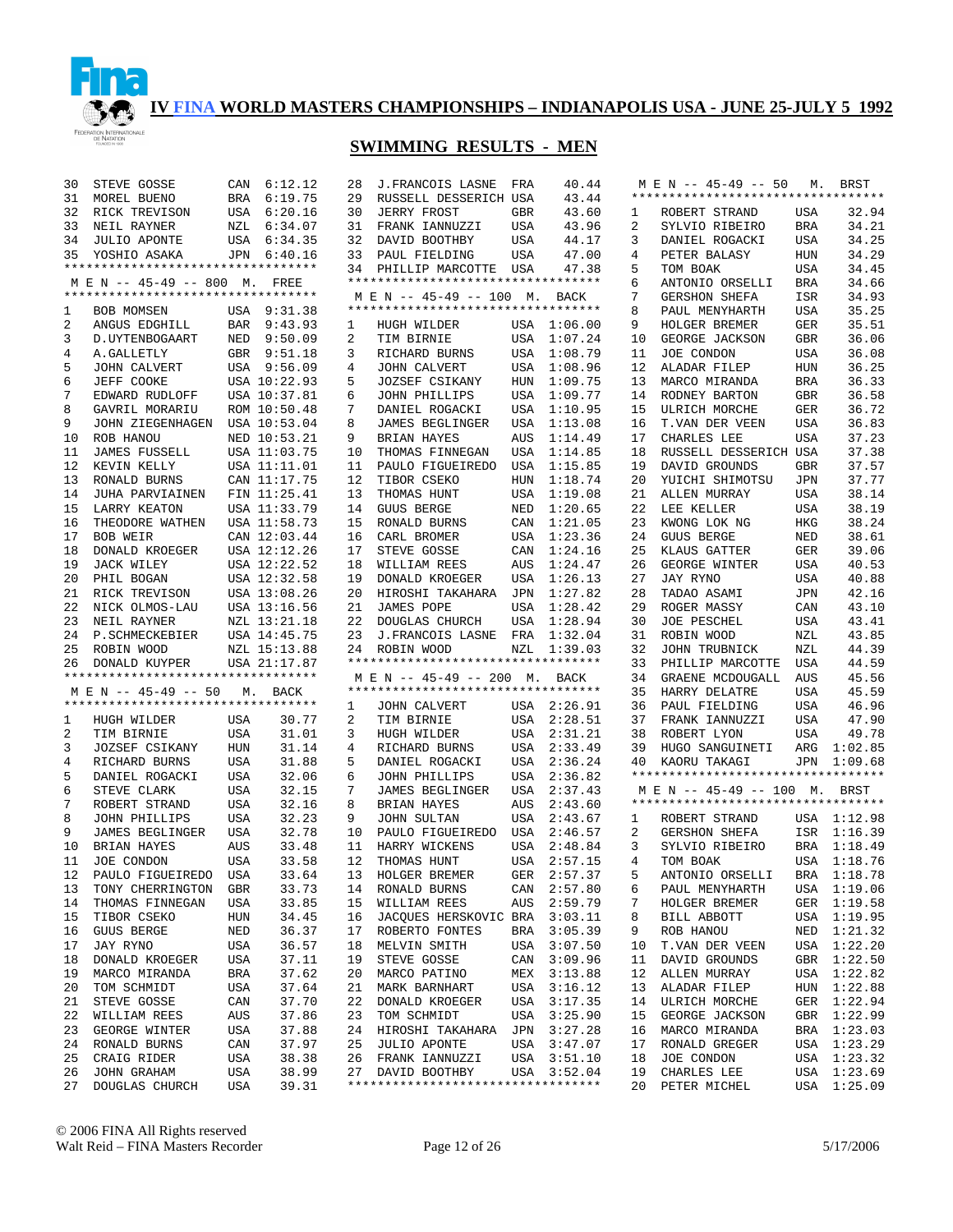

| 21 | <b>JAMES FUSSELL</b>               | USA        | 1:25.44     | 14 | PAULO FIGUEIREDO                                               | USA        | 30.64       | 16 | YOSHIO ASAKA                                                        | JPN | 3:31.70                    |
|----|------------------------------------|------------|-------------|----|----------------------------------------------------------------|------------|-------------|----|---------------------------------------------------------------------|-----|----------------------------|
| 22 | RODNEY BARTON                      | <b>GBR</b> | 1:26.22     | 15 | SYLVIO RIBEIRO                                                 | <b>BRA</b> | 30.70       | 17 | ROBERT WATERS                                                       | USA | 3:35.00                    |
| 23 | LEE KELLER                         | <b>USA</b> | 1:26.87     | 16 | PAUL MCCORMICK                                                 | USA        | 30.85       | 18 | DAVID BROWN                                                         | USA | 3:45.93                    |
| 24 | RUSSELL DESSERICH USA              |            | 1:30.23     | 17 | TONY CHERRINGTON                                               | GBR        | 31.39       | 19 | KENNETH HEUCK                                                       | USA | 3:53.54                    |
| 25 | CHRISTIAN ISELIN                   | USA        | 1:30.78     | 18 | JOHN ZIEGENHAGEN                                               | USA        | 31.58       | 20 | JOE PESCHEL                                                         | USA | 3:57.96                    |
| 26 | JOHN MORRISON                      | AUS        | 1:33.69     | 19 | TIBOR CSEKO                                                    | HUN        | 31.83       | 21 | <b>JULIO APONTE</b>                                                 | USA | 4:23.86                    |
| 27 | ROGER MASSY                        | CAN        | 1:40.38     | 20 | ALAN HOLLY                                                     | USA        | 31.85       | 22 | DONALD KUYPER                                                       | USA | 4:53.42                    |
| 28 | MOREL BUENO                        | <b>BRA</b> | 1:41.42     | 21 | INGVAR ERIKSSON                                                | SWE        | 31.86       |    | **********************************                                  |     |                            |
| 29 | HARRY DELATRE                      | USA        | 1:42.80     | 22 | YOSHIO ASAKA                                                   |            | 32.03       |    |                                                                     |     |                            |
|    |                                    |            |             |    |                                                                | JPN        |             |    | M E N -- 45-49 -- 200 M. I.M.<br>********************************** |     |                            |
| 30 | GRAENE MCDOUGALL                   | AUS        | 1:44.19     | 23 | YUICHI SHIMOTSU                                                | JPN        | 32.40       |    |                                                                     |     |                            |
| 31 | JOHN TRUBNICK                      | NZL        | 1:45.31     | 24 | VILEM PROTSCHKE                                                | CZE        | 32.53       | 1  | BOB MOMSEN                                                          |     | USA 2:24.39                |
| 32 | PHILLIP MARCOTTE USA               |            | 1:46.47     | 25 | CRAIG RIDER                                                    | USA        | 32.81       | 2  | TIMOTHY GARTON                                                      |     | USA 2:26.60                |
| 33 | PAUL FIELDING                      | <b>USA</b> | 1:48.15     | 26 | Y. NOVITSKIY                                                   | <b>RUS</b> | 33.58       | 3  | <b>JOHN CALVERT</b>                                                 | USA | 2:26.66                    |
|    | *********************************  |            |             | 27 | ROBERTO FONTES                                                 | <b>BRA</b> | 33.61       | 4  | ROBERT STRAND                                                       | USA | 2:29.67                    |
|    | M E N -- 45-49 -- 200 M.           |            | BRST        | 28 | JEFFREY WHYMAN                                                 | <b>GBR</b> | 33.70       | 5  | JOHN SULTAN                                                         | USA | 2:30.70                    |
|    | ********************************** |            |             | 29 | DOUGLAS CHURCH                                                 | USA        | 33.78       | 6  | <b>GERSHON SHEFA</b>                                                | ISR | 2:35.32                    |
| 1  | ROBERT STRAND                      |            | USA 2:42.97 | 30 | WILLIAM REES                                                   | AUS        | 34.33       | 7  | D. UYTENBOGAART                                                     | NED | 2:36.99                    |
| 2  | GERSHON SHEFA                      |            | ISR 2:46.75 | 31 | JAY RYNO                                                       | USA        | 34.48       | 8  | ANGUS EDGHILL                                                       | BAR | 2:38.18                    |
| 3  | <b>JOHN SULTAN</b>                 |            | USA 2:50.79 | 32 | CARL BROMER                                                    | USA        | 35.70       | 9  | JAMES BEGLINGER                                                     | USA | 2:39.26                    |
| 4  | SYLVIO RIBEIRO                     |            | BRA 2:54.14 | 33 | J.FRANCOIS LASNE                                               | FRA        | 38.42       | 10 | GERRY DELONG                                                        | USA | 2:42.52                    |
| 5  | PETER BALASY                       | HUN        | 2:54.80     | 34 | DAVID BROWN                                                    | USA        | 39.00       | 11 | BILL ABBOTT                                                         | USA | 2:44.37                    |
| 6  | D. UYTENBOGAART                    | NED        | 2:56.31     | 35 | JOHN TRUBNICK                                                  | NZL        | 40.07       | 12 | ROB HANOU                                                           | NED | 2:44.46                    |
| 7  | ALLEN MURRAY                       |            | USA 2:56.78 | 36 | RUSSELL DESSERICH USA                                          |            | 43.72       | 13 | <b>JAMES ELDER</b>                                                  | USA | 2:46.59                    |
|    |                                    |            |             |    | *********************************                              |            |             |    |                                                                     |     |                            |
| 8  | HOLGER BREMER                      | GER        | 2:57.16     |    |                                                                |            |             | 14 | <b>JAMES FUSSELL</b>                                                | USA | 2:53.21                    |
| 9  | TOM BOAK                           | USA        | 2:57.85     |    | M E N -- 45-49 -- 100 M.<br>********************************** |            | FLY         | 15 | THEODORE WATHEN                                                     | USA | 2:55.18                    |
| 10 | ROB HANOU                          | NED        | 2:58.45     |    |                                                                |            |             | 16 | THOMAS HUNT                                                         | USA | 2:55.47                    |
| 11 | T.VAN DER VEEN                     | USA        | 2:59.57     | 1  | RICHARD ABRAHAMS                                               | USA        | 1:03.38     | 17 | JAY RYNO                                                            | USA | 3:01.40                    |
| 12 | ANTONIO ORSELLI                    | BRA        | 2:59.59     | 2  | HARRY GREENFIELD                                               | USA        | 1:07.47     | 18 | HIROSHI TAKAHARA                                                    | JPN | 3:18.51                    |
| 13 | <b>JAMES FUSSELL</b>               | USA        | 3:05.48     | 2  | BILL ABBOTT                                                    | USA        | 1:07.47     | 19 | TADAO ASAMI                                                         | JPN | 3:24.80                    |
| 14 | ULRICH MORCHE                      | GER        | 3:06.67     | 4  | RICHARD BURNS                                                  | USA        | 1:08.29     | 20 | JOE PESCHEL                                                         | USA | 3:28.09                    |
| 15 | PAUL MENYHARTH                     | USA        | 3:07.58     | 5  | MICHAEL SLENKER                                                | USA        | 1:08.62     | 21 | KENNETH HEUCK                                                       | USA | 3:43.10                    |
| 16 | RONALD GREGER                      | USA        | 3:07.59     | 6  | RICHARD WOODROW                                                | USA        | 1:08.65     | 22 | HOSSEIM GHANNAD                                                     | USA | 3:53.99                    |
|    |                                    |            |             |    |                                                                |            |             |    |                                                                     |     |                            |
| 17 | DAVID GROUNDS                      | GBR        | 3:07.60     | 7  | PAULO FIGUEIREDO                                               | USA        | 1:09.00     | 23 | DONALD KUYPER                                                       |     | USA 4:02.38                |
| 18 | CHARLES LEE                        | USA        | 3:08.93     | 8  | EDWARD RUDLOFF                                                 | USA        | 1:09.25     |    | **********************************                                  |     |                            |
|    |                                    |            |             |    |                                                                |            |             |    |                                                                     |     |                            |
| 19 | GEORGE JACKSON                     | GBR        | 3:10.23     | 9  | STEVE CLARK                                                    | USA        | 1:09.62     |    | M E N -- 45-49 -- 400 M. I.M.<br>********************************** |     |                            |
| 20 | LEE KELLER                         | <b>USA</b> | 3:16.22     | 10 | GERRY DELONG                                                   | USA        | 1:11.26     |    |                                                                     |     |                            |
| 21 | MARCO PATINO                       | MEX        | 3:16.89     | 11 | JOHN ZIEGENHAGEN                                               | USA        | 1:11.27     | 1  | BOB MOMSEN                                                          |     | USA 5:12.03                |
| 22 | JOHN MORRISON                      | AUS        | 3:22.58     | 12 | <b>JAMES ELDER</b>                                             | USA        | 1:11.43     | 2  | <b>JOHN CALVERT</b>                                                 | USA | 5:15.93                    |
| 23 | EDWIN HUNT                         | USA        | 3:23.02     | 13 | INGVAR ERIKSSON                                                | SWE        | 1:15.15     | 3  | TIMOTHY GARTON                                                      | USA | 5:16.32                    |
| 24 | CLAUS FRANKE                       | GER        | 3:25.76     | 14 | YUICHI SHIMOTSU                                                | JPN        | 1:18.96     | 4  | <b>JOHN SULTAN</b>                                                  | USA | 5:25.69                    |
| 25 | NICK OLMOS-LAU                     | <b>USA</b> | 3:32.83     | 15 | YOSHIO ASAKA                                                   | JPN        | 1:20.20     | 5  | A. GALLETLY                                                         | GBR | 5:28.29                    |
| 26 | RUSSELL DESSERICH USA              |            | 3:36.08     | 16 | MARCO PATINO                                                   | MEX        | 1:26.82     | 6  | D. UYTENBOGAART                                                     | NED | 5:34.98                    |
| 27 | TADAO ASAMI                        | <b>JPN</b> | 3:38.17     | 17 | DAVID BROWN                                                    | USA        | 1:36.53     | 7  | RICHARD HART                                                        | USA | 5:36.87                    |
| 28 | <b>JOE PESCHEL</b>                 | USA        | 3:44.04     | 18 | KENNETH HEUCK                                                  | USA        | 1:42.71     | 8  | JAMES BEGLINGER                                                     | USA | 5:50.24                    |
| 29 | KENNETH HEUCK                      | USA        | 3:48.16     | 19 | JOHN TRUBNICK                                                  | NZL        | 1:43.52     | 9  | HARRY WICKENS                                                       | USA | 5:51.19                    |
| 30 | HARRY DELATRE                      | USA        | 3:50.09     | 20 | HOSSEIM GHANNAD                                                | USA        | 1:49.79     | 10 | GERRY DELONG                                                        | USA | 5:51.88                    |
| 31 | PHILLIP MARCOTTE                   | USA        | 3:53.79     | 21 | DONALD KUYPER                                                  | USA        | 2:03.18     | 11 | ROB HANOU                                                           | NED | 5:53.59                    |
| 32 | MOREL BUENO                        | BRA        | 3:57.09     |    | **********************************                             |            |             | 12 | LELAND FAUST                                                        | USA | 6:03.99                    |
| 33 | JULIO APONTE                       |            | USA 4:06.96 |    | M E N -- 45-49 -- 200 M.                                       |            | FLY         | 13 | JACQUES HERSKOVIC BRA                                               |     | 6:30.51                    |
|    | ********************************** |            |             |    | **********************************                             |            |             |    |                                                                     |     |                            |
|    | M E N -- 45-49 -- 50               | М.         | FLY         | 1  |                                                                |            |             | 15 | 14 THOMAS HUNT<br>MARCO PATINO                                      |     | USA 6:30.60<br>MEX 6:33.90 |
|    | ********************************** |            |             |    | JOHN LINDLEY                                                   |            | USA 2:30.80 |    |                                                                     |     |                            |
|    |                                    |            |             | 2  | HARRY GREENFIELD                                               | USA        | 2:41.42     | 16 | THEODORE WATHEN                                                     |     | USA 6:37.63                |
| ı. | RICHARD ABRAHAMS USA               |            | 27.88       | 3  | LELAND FAUST                                                   |            | USA 2:42.48 | 17 | BOB WEIR                                                            |     | CAN 6:40.44                |
| 2  | STEVE CLARK                        | USA        | 28.66       | 4  | A.GALLETLY                                                     | GBR        | 2:44.82     | 18 | YUICHI SHIMOTSU                                                     |     | JPN 6:43.02                |
| 3  | RICHARD WOODROW                    | USA        | 28.81       | 5  | D. UYTENBOGAART                                                | NED        | 2:46.43     | 19 | JAY RYNO                                                            |     | USA 6:52.41                |
| 4  | JOHN PHILLIPS                      | USA        | 28.91       | 6  | EDWARD RUDLOFF                                                 | USA        | 2:48.22     | 20 | NICK OLMOS-LAU                                                      |     | USA 6:54.74                |
| 5  | HARRY GREENFIELD                   | USA        | 29.00       | 7  | GERRY DELONG                                                   | USA        | 2:48.98     | 21 | DONALD KROEGER                                                      |     | USA 7:03.09                |
| 6  | DANIEL ROGACKI                     | USA        | 29.03       | 8  | JOHN ZIEGENHAGEN                                               | USA        | 2:49.99     | 22 | YOSHIO ASAKA                                                        |     | JPN 7:13.29                |
| 7  | HUGH WILDER                        | USA        | 29.18       | 9  | ROB HANOU                                                      | NED        | 2:52.07     | 23 | TADAO ASAMI                                                         |     | JPN 7:35.04                |
| 8  | MICHAEL SLENKER                    | USA        | 29.70       | 10 | JAMES ELDER                                                    | USA        | 2:52.70     | 24 | JULIO APONTE                                                        | USA | 7:52.32                    |
| 9  | JAMES ELDER                        | USA        | 29.71       | 11 | YUICHI SHIMOTSU                                                | JPN        | 3:08.58     | 25 | JOE PESCHEL                                                         |     | USA 7:53.05                |
| 10 | JOE CONDON                         | USA        | 29.80       | 12 | MARCO PATINO                                                   | MEX        | 3:18.88     | 26 | KENNETH HEUCK                                                       |     | USA 8:00.48                |
| 11 | EDWARD RUDLOFF                     | USA        | 30.37       | 13 | CHRISTIAN ISELIN                                               | USA        | 3:25.11     | 27 | HOSSEIM GHANNAD                                                     |     | USA 8:47.02                |
| 12 | <b>BILL ABBOTT</b>                 | USA        | 30.40       | 14 | JACQUES HERSKOVIC BRA                                          |            | 3:25.31     | 28 | DONALD KUYPER                                                       |     | USA 8:47.25                |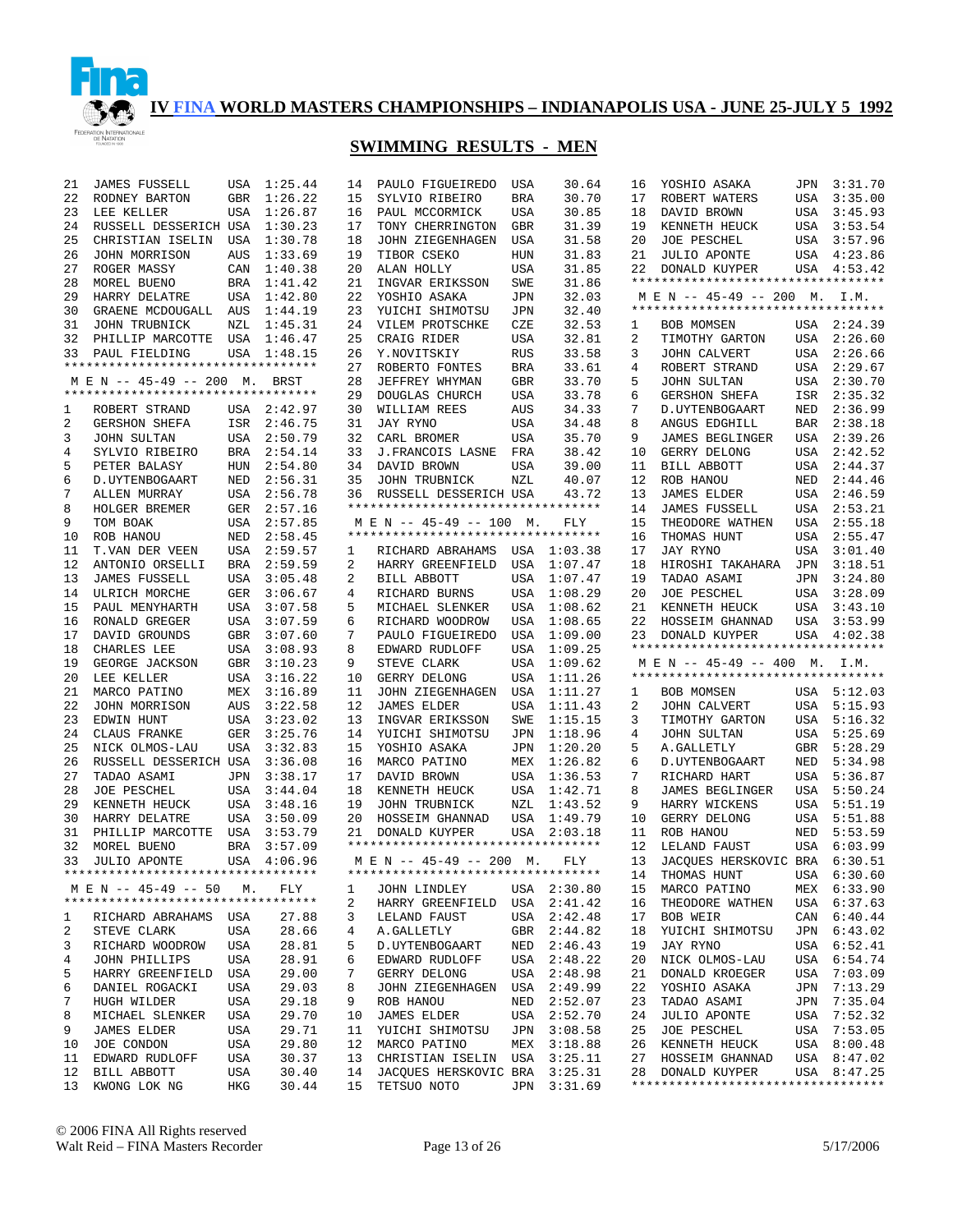

|            | M E N -- 50-54 -- 50               | М.         | FREE        | 20 | DAVID HARRISON                                     | USA        | 1:06.95     | 14 | <b>JAMES DULEY</b>                 |            | USA 5:47.33  |
|------------|------------------------------------|------------|-------------|----|----------------------------------------------------|------------|-------------|----|------------------------------------|------------|--------------|
|            | ********************************** |            |             | 21 | <b>JOHN FASTRICH</b>                               | USA        | 1:07.97     | 15 | <b>JOHN FASTRICH</b>               | USA        | 6:01.54      |
| 1          | PETER BERGENGREN SWE               |            | 27.32       | 22 | DEREK FYFE                                         | RSA        | 1:08.01     | 16 | MICHAEL O'HEERON                   | USA        | 6:01.71      |
| 2          | VINUS VAN BAALEN                   | CAN        | 27.48       | 23 | <b>JERRY MYERS</b>                                 | USA        | 1:08.28     | 17 | MANFRED BOTTIN                     | GER        | 6:08.72      |
| 3          | <b>JACK GEOGHEGAN</b>              | USA        | 27.65       | 24 | ESPEN ENGEBRETSEN NOR                              |            | 1:08.99     | 18 | DAVID ROBINSON                     |            | USA 6:10.80  |
| 4          | TAI CHUN FU                        | HKG        | 27.77       | 25 | MICHAEL HOBDELL                                    | GBR        | 1:09.12     | 19 | AKIRA HOSHINO                      | JPN        | 6:17.39      |
| 5          | THOMAS OLANDER                     | <b>USA</b> | 27.97       | 26 | PETE MAGEE                                         | USA        | 1:09.48     | 20 | CHARLIE LANE                       |            | CAN 6:19.23  |
| 6          | RICHARD BASSI                      | USA        | 28.29       | 27 | TOM COWDELL                                        | NZL        | 1:09.71     | 21 | DEWEY HOWELL                       |            | USA 6:21.31  |
| 7          | MICHAEL MEALIFFE                   | USA        | 28.40       | 28 | MANFRED BOTTIN                                     | GER        | 1:09.97     | 22 | THOMAS TRIPP                       | 317        | 6:28.03      |
| 8          | WILL GOSNOLD                       | USA        | 28.62       | 29 | <b>JESEPH TESMER</b>                               | USA        | 1:10.24     | 23 | LUIS DE FEO                        | ARG        | 6:43.56      |
| 9          | <b>JAMES KRUEGER</b>               | USA        | 28.95       | 30 | THOMAS SMITH                                       | USA        | 1:11.93     | 24 | ALBERTO SALASSA                    | ARG        | 7:11.94      |
| 10         | Y.FUNAHASHI                        |            | 29.53       | 31 | EUGENIO KOSLINSKI GBR                              |            | 1:12.37     | 25 | PETER YAW                          |            | 7:12.02      |
|            |                                    | JPN        |             |    |                                                    |            |             |    |                                    | USA        |              |
| 11         | OSMAR SILVA                        | <b>BRA</b> | 29.79       | 32 | <b>JAMES RADER</b>                                 | USA        | 1:12.43     | 26 | TREVOR ANDERSEN                    | AUS        | 7:16.06      |
| 12         | PAT WILSON                         | USA        | 29.84       | 33 | STEVE MOSELEY                                      | USA        | 1:13.02     | 27 | ROGER BROWN                        | GBR        | 7:23.17      |
| 13         | WILLIAM VAN HORN                   | USA        | 29.95       | 34 | PETER LIZON                                        | USA        | 1:15.87     | 28 | A.BRANCO CARLOS                    | <b>BRA</b> | 7:32.78      |
| 14         | MICHAEL HOBDELL                    | GBR        | 30.03       | 35 | MICHAEL O'HEERON                                   | USA        | 1:16.31     |    | ********************************** |            |              |
| 15         | TOM COWDELL                        | NZL        | 30.12       | 36 | LUIS DE FEO                                        | ARG        | 1:16.56     |    | M E N -- 50-54 -- 800 M. FREE      |            |              |
| 16         | JAMES DULEY                        | <b>USA</b> | 30.17       | 37 | DEWEY HOWELL                                       | USA        | 1:17.25     |    | ********************************** |            |              |
| 17         | JOHN FASTRICH                      | <b>USA</b> | 30.47       | 38 | AZNAR RODOLFO                                      | MEX        | 1:19.26     | 1  | JAMES CRANE                        |            | USA 10:22.11 |
| 18         | NIC GEERS                          | NED        | 30.71       | 39 | ROGER BROWN                                        | GBR        | 1:22.84     | 2  | BILL WOOD                          |            | USA 10:30.55 |
| 19         | PETE MAGEE                         | USA        | 30.75       | 40 | ALBERTO SALASSA                                    | ARG        | 1:24.73     | 3  | ALAN SOMERS                        |            | USA 10:49.52 |
| 20         | DEREK FYFE                         | <b>RSA</b> | 31.03       | 41 | TREVOR ANDERSEN                                    | AUS        | 1:27.52     | 4  | NIC GEERS                          |            | NED 10:54.89 |
| 21         | EUGENIO KOSLINSKI GBR              |            | 31.09       | 42 | A.BRANCO CARLOS                                    | BRA        | 1:27.71     | 5  | BOB BOURASSA                       |            | USA 11:03.45 |
| 22         | MANFRED BOTTIN                     | GER        | 31.11       | 43 |                                                    |            | USA 1:44.82 | 6  |                                    |            | RSA 11:29.59 |
|            |                                    |            |             |    | EDWARD KEEFE<br>********************************** |            |             | 7  | <b>JAMES STEWART</b>               |            |              |
| 23         | STEVE MOSELEY                      | USA        | 31.22       |    |                                                    |            |             |    | MEL GOLDSTEIN                      |            | USA 11:45.18 |
| 24         | <b>JAMES RADER</b>                 | USA        | 31.33       |    | M E N -- 50-54 -- 200 M. FREE                      |            |             | 8  | MAX ZELLER                         |            | SUI 11:46.46 |
| 25         | THOMAS SMITH                       | USA        | 31.72       |    | **********************************                 |            |             | 9  | ESPEN ENGEBRETSEN NOR 11:54.48     |            |              |
| 26         | DAVID HARRISON                     | USA        | 31.86       | 1  | <b>JACK GEOGHEGAN</b>                              |            | USA 2:15.82 | 10 | GERARDO STEUDEL                    |            | ESP 12:06.17 |
| 27         | <b>JESEPH TESMER</b>               | USA        | 32.22       | 2  | JAMES CRANE                                        | USA        | 2:18.64     | 11 | DEREK FYFE                         |            | RSA 12:12.39 |
| 28         | DEWEY HOWELL                       | <b>USA</b> | 33.22       | 3  | TAI CHUN FU                                        | HKG        | 2:22.61     | 12 | JOHN FASTRICH                      |            | USA 12:22.15 |
| 29         | HUANG CHIU-CHUAN                   | TPE        | 33.43       | 4  | PETER BERGENGREN                                   | SWE        | 2:24.69     | 13 | RICHARD MONAHAN                    |            | USA 12:26.84 |
| 30         | MICHAEL WITTUM                     | GER        | 33.58       | 5  | NIC GEERS                                          | NED        | 2:25.26     | 14 | CHRIS STACK                        |            | USA 12:31.82 |
| 31         | LUIS DE FEO                        | ARG        | 33.69       | 6  | BOB BOURASSA                                       | USA        | 2:25.55     | 15 | DIETER KULICKE                     |            | USA 12:53.98 |
| 32         | DAVID DIEHL                        | USA        | 33.80       | 7  | PAT WILSON                                         | USA        | 2:26.83     | 16 | CHARLIE LANE                       |            | CAN 12:58.51 |
| 33         | TAKESHI JIN                        | JPN        | 33.87       | 8  | <b>JAMES KRUEGER</b>                               | USA        | 2:32.27     | 17 | ALBERT MORLEY                      |            | USA 13:14.00 |
| 34         | ROGER BROWN                        | GBR        | 34.52       | 9  | DEREK FYFE                                         | RSA        | 2:34.56     | 18 | RICHARD SCHEU                      |            | USA 13:35.89 |
|            |                                    |            |             | 10 |                                                    |            |             |    |                                    |            |              |
| 35         | RALPH JASSEN                       | <b>USA</b> | 34.61       |    | TOM ANGELL                                         | USA        | 2:36.47     | 19 | FRANCIS REED                       |            | USA 14:49.56 |
| 36         | ALBERTO SALASSA                    | ARG        | 36.79       | 11 | <b>JOHN FASTRICH</b>                               | USA        | 2:38.82     | 20 | PETER YAW                          |            | USA 14:49.81 |
| 37         | FRANCIS REED                       | <b>USA</b> | 37.08       | 12 | JOHN MEDICI                                        | USA        | 2:39.05     | 21 | A.BRANCO CARLOS                    |            | BRA 15:18.72 |
| 38         | LYALL MORTIMER                     | NZL        | 38.93       | 13 | <b>JOSEPH TESMER</b>                               | USA        | 2:39.62     |    | ********************************** |            |              |
| 39         | TREVOR ANDERSEN                    | AUS        | 38.97       | 14 | MICHAEL HOBDELL                                    | <b>GBR</b> | 2:39.79     |    | M E N -- 50-54 -- 50               |            | M. BACK      |
| 40         | EDWARD KEEFE                       | <b>USA</b> | 40.28       | 15 | CHRIS STACK                                        | USA        | 2:43.98     |    | ********************************** |            |              |
| 41         | ERNESTO POGGIO                     | ITA        | 45.61       | 16 | MAX ZELLER                                         | SUI        | 2:44.42     | 1  | FRANS NELSON                       | USA        | 32.13        |
|            | ********************************** |            |             | 17 | MANFRED BOTTIN                                     | GER        | 2:44.44     | 2  | RICHARD BASSI                      | USA        | 33.07        |
|            | M E N -- 50-54 -- 100 M.           |            | FREE        | 18 | RICHARD MONAHAN                                    | USA        | 2:51.74     | 3  | PETER BERGENGREN                   | SWE        | 33.57        |
|            | ********************************** |            |             | 19 | ALBERT MORLEY                                      | USA        | 2:52.48     | 4  | <b>JON HEIMANN</b>                 | <b>USA</b> | 33.68        |
| 1          | JACK GEOGHEGAN                     |            | USA 1:00.56 | 20 | FRANCIS REED                                       | USA        | 3:10.13     | 5  | VINUS VAN BAALEN                   | CAN        | 34.06        |
| 2          | PETER BERGENGREN                   | SWE        | 1:00.70     | 21 | TREVOR ANDERSEN                                    | AUS        | 3:16.19     | 6  | PETER BETZER                       | <b>USA</b> | 34.47        |
| 3          | TAI CHUN FU                        | HKG        | 1:01.79     |    | 22 A.BRANCO CARLOS                                 |            | BRA 3:29.65 | 7  | Y.FUNAHASHI                        | JPN        | 35.04        |
| $4\degree$ | WILL GOSNOLD USA 1:02.13           |            |             |    | **********************************                 |            |             | 8  | THOMAS OLANDER USA                 |            | 35.12        |
|            |                                    |            |             |    | M E N -- 50-54 -- 400 M. FREE                      |            |             |    |                                    |            |              |
| 5          | BILL WOOD                          |            | USA 1:02.68 |    | **********************************                 |            |             | 9  | MICHAEL WITTUM                     | GER        | 35.15        |
| 6          | RICHARD BASSI                      |            | USA 1:02.82 |    |                                                    |            |             | 10 | DAVID ROBINSON                     | USA        | 35.89        |
| 7          | JAMES CRANE                        |            | USA 1:03.63 | 1  | JAMES CRANE                                        |            | USA 4:54.72 | 11 | FRED WENDELKEN                     | USA        | 36.63        |
| 8          | TOM ANGELL                         |            | USA 1:04.08 | 2  | DAVID HARRISON                                     |            | USA 5:04.83 | 12 | GERARDO STEUDEL                    | ESP        | 36.72        |
| 9          | E.KIRJAVAINEN                      |            | FIN 1:04.30 | 3  | GEOFF STOKES                                       |            | GBR 5:11.54 | 13 | DAVID DIEHL                        | USA        | 36.77        |
| 10         | HENRY SOUTHALL                     |            | USA 1:04.52 | 4  | HENRY SOUTHALL                                     |            | USA 5:15.09 | 14 | OSMAR SILVA                        | BRA        | 37.07        |
| 11         | VINUS VAN BAALEN                   |            | CAN 1:04.74 | 5  | BOB BOURASSA                                       |            | USA 5:16.30 | 15 | JAMES STEWART                      | RSA        | 37.50        |
| 12         | THOMAS OLANDER                     |            | USA 1:04.89 | 6  | NIC GEERS                                          |            | NED 5:16.66 | 16 | WILLIAM VAN HORN                   | USA        | 37.60        |
| 13         | BOB BOURASSA                       |            | USA 1:05.33 | 7  | ROBERT TESCH                                       | USA        | 5:27.94     | 17 | CARL SHAAR                         | USA        | 37.88        |
| 14         | NIC GEERS                          |            | NED 1:05.65 | 8  | PAT WILSON                                         |            | USA 5:33.08 | 18 | DEREK FYFE                         | RSA        | 38.14        |
| 15         | PAT WILSON                         |            | USA 1:05.94 | 9  | JAMES STEWART                                      | RSA        | 5:34.22     | 19 | THOMAS TRIPP                       | 317        | 38.28        |
| 16         | JAMES KRUEGER                      |            | USA 1:06.05 | 10 | ESPEN ENGEBRETSEN NOR                              |            | 5:39.34     | 20 | WALT REID                          | USA        | 38.53        |
| 17         |                                    |            | GBR 1:06.08 | 11 | PETE MAGEE                                         | USA        | 5:42.88     | 21 | AZNAR RODOLFO                      | MEX        | 41.75        |
|            | R.LLOYD-MOSTYN                     |            | USA 1:06.54 |    |                                                    |            |             |    |                                    |            |              |
| 18         | WILLIAM VAN HORN                   |            |             | 12 | WILLIAM VAN HORN USA 5:43.57                       |            |             | 22 | THOMAS SMITH                       | USA        | 42.95        |
| 19         | GEOFF STOKES                       |            | GBR 1:06.65 | 13 | <b>JOSEPH TESMER</b>                               |            | USA 5:45.45 | 23 | ROGER BROWN                        | GBR        | 43.46        |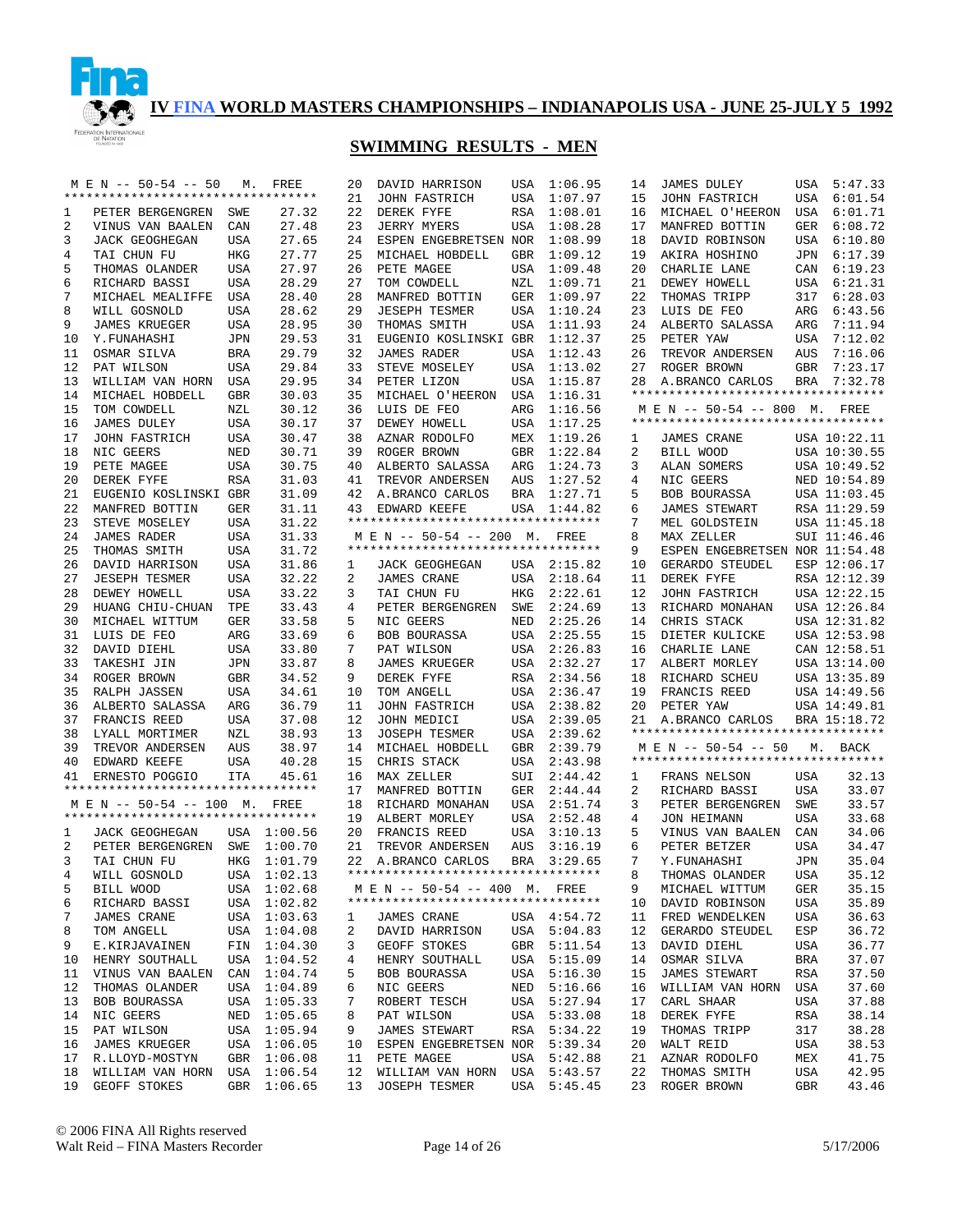

# **SWIMMING RESULTS - MEN**

| 24     | RICARDO CATUREGLI ARG                                              |            | 44.81          | 8      | JOHN STONER                                          | <b>USA</b>        | 37.27          | 4      | Y.FUNAHASHI                                                         | JPN        | 30.43                  |
|--------|--------------------------------------------------------------------|------------|----------------|--------|------------------------------------------------------|-------------------|----------------|--------|---------------------------------------------------------------------|------------|------------------------|
| 25     | CYRIL MAUNDERS                                                     | GBR        | 45.99          | 9      | PETER BETZER                                         | USA               | 37.30          | 5      | THOMAS OLANDER                                                      | USA        | 30.75                  |
| 26     | LYALL MORTIMER                                                     | NZL        | 52.80          | 10     | GARY STUTSEL                                         | AUS               | 37.68          | 6      | R.LLOYD-MOSTYN                                                      | GBR        | 30.94                  |
| 27     | ERNESTO POGGIO                                                     | ITA        | 55.89          | 11     | PETER JACKSON                                        | USA               | 37.83          | 7      | PETER BERGENGREN                                                    | SWE        | 30.96                  |
| 28     | EDWARD KEEFE                                                       | <b>USA</b> | 58.03          | 11     | TOM COWDELL                                          | NZL               | 37.83          | 8      | MIKE LAUX                                                           | <b>USA</b> | 31.05                  |
|        | *********************************                                  |            |                | 13     | BEN FRANKLIN                                         | USA               | 38.22          | 9      | PAUL KURHAJEC                                                       | <b>USA</b> | 31.27                  |
|        | M E N -- 50-54 -- 100 M.                                           |            | BACK           | 14     | WALT REID                                            | USA               | 38.68          | 10     | E.KIRJAVAINEN                                                       | FIN        | 31.91                  |
|        | **********************************                                 |            |                | 15     | GERT FUCHS                                           | <b>GER</b>        | 39.55          | 11     | EUGENIO KOSLINSKI GBR                                               |            | 32.64                  |
| 1      | RICHARD BASSI                                                      |            | USA 1:12.80    | 16     | RAUL RAMIREZ                                         | MEX               | 43.10          | 12     | <b>JOHN FASTRICH</b>                                                | USA        | 32.95                  |
| 2      |                                                                    |            | USA 1:13.10    | 17     | RALPH JOHANSON                                       | <b>USA</b>        | 43.73          | 13     | MICHAEL HOBDELL                                                     | <b>GBR</b> | 33.77                  |
|        | <b>JACK GEOGHEGAN</b>                                              |            |                |        |                                                      |                   |                |        |                                                                     |            |                        |
| 3      | PETER BETZER                                                       |            | USA 1:14.97    | 18     | NAOHIKO OKUYAMA                                      | <b>JPN</b>        | 44.18          | 14     | CARL SHAAR                                                          | <b>USA</b> | 34.55                  |
| 4      | <b>JON HEIMANN</b>                                                 | USA        | 1:15.42        | 19     | SAMUEL WILLIAMSON USA                                |                   | 45.28          | 15     | MICHAEL WITTUM                                                      | <b>GER</b> | 36.01                  |
| 5      | VINUS VAN BAALEN                                                   |            | CAN 1:16.61    | 20     | STEVE MOSELEY                                        | <b>USA</b>        | 45.79          | 16     | DIETER KULICKE                                                      | <b>USA</b> | 37.96                  |
| 6      | FRED WENDELKEN                                                     | USA        | 1:19.37        | 21     | JUAN TAMBORINI                                       | ARG               | 46.26          | 17     | CHARLIE LANE                                                        | CAN        | 38.05                  |
| 7      | DAVID ROBINSON                                                     | USA        | 1:19.81        | 22     | LYALL MORTIMER                                       | NZL               | 49.55          | 18     | AKIRA HOSHINO                                                       | JPN        | 39.22                  |
| 8      | GERARDO STEUDEL                                                    | ESP        | 1:19.88        | 23     | HORST DAHLMANN                                       | <b>GER</b>        | 50.33          | 19     | RALPH JASSEN                                                        | USA        | 39.73                  |
| 9      | MICHAEL WITTUM                                                     |            | GER 1:20.73    | 24     | LOWELL PINNEY                                        |                   | USA 1:02.42    | 20     | JOHN SMITH                                                          | USA        | 42.70                  |
| 10     | RONALD MOLNAR                                                      | USA        | 1:20.76        |        | *********************************                    |                   |                | 21     | RAUL RAMIREZ                                                        | MEX        | 44.22                  |
| 11     | OSMAR SILVA                                                        |            | BRA 1:20.83    |        | M E N -- 50-54 -- 100 M. BRST                        |                   |                | 22     | RICHARD MONAHAN                                                     | USA        | 44.29                  |
| 12     | <b>JAMES STEWART</b>                                               | RSA        | 1:23.12        |        | **********************************                   |                   |                | 23     | FRANCIS REED                                                        | <b>USA</b> | 51.66                  |
| 13     | DEREK FYFE                                                         | RSA        | 1:23.30        | 1      | PETER KUNZE                                          |                   | GER 1:20.63    |        | **********************************                                  |            |                        |
| 14     | GEORGE OUIGLEY                                                     | USA        | 1:24.88        | 2      | BILL MILLIKEN                                        |                   | USA 1:21.69    |        | M E N -- 50-54 -- 100 M.                                            |            | FLY                    |
| 15     | WILLIAM VAN HORN                                                   | USA        | 1:25.17        | 3      | E.KIRJAVAINEN                                        |                   | FIN 1:22.43    |        | **********************************                                  |            |                        |
| 16     | THOMAS TRIPP                                                       |            | 317 1:27.68    | 4      | <b>JOHN STONER</b>                                   |                   | USA 1:22.45    |        | <b>JACK GEOGHEGAN</b>                                               |            | USA 1:07.60            |
|        |                                                                    |            |                |        |                                                      |                   |                | 1      |                                                                     |            |                        |
| 17     | <b>JAMES DULEY</b>                                                 |            | USA 1:29.33    | 5      | ROBERT KRASZNAI                                      | HUN               | 1:22.91        | 2      | MICHAEL MEALIFFE USA 1:10.19                                        |            |                        |
| 18     | DAVID DIEHL                                                        |            | USA 1:29.41    | 6      | CHIP HASTINGS                                        | USA               | 1:24.25        | 2      | MIKE LAUX                                                           | USA        | 1:10.19                |
| 19     | AZNAR RODOLFO                                                      |            | MEX 1:31.71    | 7      | PETER BETZER                                         | USA               | 1:25.08        | 4      | PAUL KURHAJEC                                                       | USA        | 1:10.83                |
| 20     | ROGER BROWN                                                        |            | GBR 1:36.80    | 8      | HUIBERT PHIELIX                                      | RSA               | 1:25.41        | 5      | R.LLOYD-MOSTYN                                                      | GBR        | 1:10.85                |
| 21     | RICHARD MONAHAN                                                    | USA        | 1:37.32        | 9      | TOM COWDELL                                          | NZL               | 1:26.23        | 6      | RONALD MOLNAR                                                       | USA        | 1:14.74                |
| 22     | AKIRA HOSHINO                                                      |            | JPN 1:42.64    | 10     | GARY STUTSEL                                         | AUS               | 1:26.78        | 7      | ROBERT TESCH                                                        | USA        | 1:15.14                |
|        | **********************************                                 |            |                | 11     | RONALD MOLNAR                                        |                   | USA 1:28.46    | 8      | TIM TIMKEN                                                          | USA        | 1:18.52                |
|        | M E N -- 50-54 -- 200 M.                                           |            | BACK           | 12     | WALT REID                                            |                   | USA 1:29.73    | 9      | <b>GEOFF STOKES</b>                                                 | GBR        | 1:19.18                |
|        | **********************************                                 |            |                | 13     | JOHN MEDICI                                          | USA               |                |        | THOMAS OLANDER                                                      |            | 1:22.12                |
|        |                                                                    |            |                |        |                                                      |                   | 1:29.92        | 10     |                                                                     | USA        |                        |
| 1      | RICHARD BASSI                                                      |            | USA 2:43.09    | 14     | DIETER KULICKE                                       |                   | USA 1:32.04    | 11     | MICHAEL HOBDELL                                                     | GBR        | 1:26.29                |
| 2      | PETER BETZER                                                       | USA        | 2:45.53        | 15     | PETER RIDDLE                                         |                   | USA 1:36.20    | 12     | CHARLIE LANE                                                        | CAN        | 1:31.15                |
|        |                                                                    |            |                |        |                                                      |                   |                |        |                                                                     |            |                        |
| 3      | <b>JON HEIMANN</b>                                                 |            | USA 2:49.48    | 16     | RAUL RAMIREZ                                         |                   | MEX 1:39.78    | 13     | <b>JESEPH TESMER</b>                                                | USA        | 1:31.20                |
| 4      | GERARDO STEUDEL                                                    | ESP        | 2:52.70        | 17     | STEVE MOSELEY                                        | USA               | 1:45.06        | 14     | RAUL RAMIREZ<br>*********************************                   | MEX        | 1:39.81                |
| 5      | DAVID ROBINSON                                                     |            | USA 2:54.86    | 18     | HORST DAHLMANN<br>********************************** |                   | GER 1:54.43    |        |                                                                     |            |                        |
| 6      | FRED WENDELKEN                                                     | USA        | 2:58.53        |        |                                                      |                   |                |        | M E N -- 50-54 -- 200 M.<br>**********************************      |            | FLY                    |
| 7      | Y.FUNAHASHI                                                        |            | JPN 3:00.86    |        | M E N -- 50-54 -- 200 M.                             |                   | BRST           |        |                                                                     |            |                        |
| 8      | GEORGE QUIGLEY                                                     | USA        | 3:01.57        |        | **********************************                   |                   |                | 1      | <b>JACK GEOGHEGAN</b>                                               |            | USA 2:39.48            |
| 9      | HARRY GROGAN                                                       | USA        | 3:06.16        | 1      | MIKE LAUX                                            |                   | USA 3:00.12    | 2      | MIKE LAUX                                                           |            | USA 2:42.42            |
| 10     | MICHAEL WITTUM                                                     | GER        | 3:07.83        | 2      | RONALD MOLNAR                                        | USA               | 3:01.58        | 3      | R.LLOYD-MOSTYN                                                      | GBR        | 2:48.43                |
| 11     | EB LUNKEN                                                          | USA        | 3:10.59        | 3      | BILL MILLIKEN                                        | USA               | 3:02.61        | 4      | PAUL KURHAJEC                                                       | USA        | 2:48.57                |
| 12     | AZNAR RODOLFO                                                      | MEX        | 3:11.07        | 4      | ROBERT KRASZNAI                                      | HUN               | 3:04.22        | 5      | GEOFF STOKES                                                        | GBR        | 2:55.16                |
| 13     | WILLIAM VAN HORN                                                   | USA        | 3:12.45        | 5      | JOHN STONER                                          | USA               | 3:04.95        | 6      | <b>JOHN STONER</b>                                                  | USA        | 3:02.55                |
| 14     | <b>B OSMAR SILVA</b>                                               | <b>BRA</b> | 3:14.90        | 6      | CHIP HASTINGS                                        | USA               | 3:08.87        | 7      | TIM TIMKEN                                                          | USA        | 3:05.30                |
| 15     | SAMUEL WILLIAMSON USA                                              |            | 3:15.56        | 7      | PETER BETZER                                         | USA               | 3:09.03        | 8      | ROBERT TESCH                                                        | USA        | 3:09.80                |
| 16     | THOMAS TRIPP                                                       | USA        | 3:17.53        | 8      | HUIBERT PHIELIX                                      |                   | RSA 3:13.26    | 9      | HARRY GROGAN                                                        | USA        | 3:14.80                |
|        | 17 PETER LIZON                                                     |            | USA 3:18.97    | 9      | TOM COWDELL                                          |                   | NZL 3:14.91    | 10     | TOM COWDELL                                                         |            | NZL 3:15.32            |
| 18     | DAVID DIEHL                                                        |            | USA 3:24.04    | 10     | GARY STUTSEL                                         |                   | AUS 3:15.05    |        | 11 MICHAEL HOBDELL                                                  |            | GBR 3:28.97            |
|        | 19 STEVE MOSELEY                                                   |            | USA 3:27.00    | 11     | JOHN MEDICI                                          |                   | USA 3:17.34    |        | 12 CHARLIE LANE                                                     |            | CAN 3:43.56            |
|        |                                                                    |            |                | 12     | DIETER KULICKE                                       |                   | USA 3:23.06    |        | 13 RAUL RAMIREZ                                                     |            | MEX 3:44.20            |
|        | 20 PHILLIP HELLMUTH USA 3:27.48                                    |            |                | 13     |                                                      |                   |                |        |                                                                     |            |                        |
|        | 21 RICARDO CATUREGLI ARG 3:39.68                                   |            |                |        | WALT REID                                            |                   | USA 3:27.30    |        | 14 AKIRA HOSHINO                                                    |            | JPN 3:44.62            |
|        | 22 PETER YAW<br>**********************************                 |            | USA 4:03.16    | 14     | TIM TIMKEN                                           |                   | USA 3:30.83    |        | 15 ROBERT WILLIAMS<br>**********************************            |            | USA 3:51.15            |
|        |                                                                    |            |                | 15     | EB LUNKEN                                            |                   | USA 3:30.93    |        |                                                                     |            |                        |
|        | M E N -- 50-54 -- 50 M. BRST<br>********************************** |            |                | 16     | PETER RIDDLE                                         |                   | USA 3:37.58    |        | M E N -- 50-54 -- 200 M. I.M.<br>********************************** |            |                        |
|        |                                                                    |            |                | 17     | RAUL RAMIREZ                                         |                   | MEX 3:42.04    |        |                                                                     |            |                        |
| ı      | PETER KUNZE                                                        | GER        | 34.40          |        | 18 HORST DAHLMANN                                    |                   | GER 4:16.08    | ı.     | MIKE LAUX                                                           |            | USA 2:40.54            |
| 2      | TAI CHUN FU                                                        | HKG        | 34.60          |        | **********************************                   |                   |                | 2      | PETER BERGENGREN SWE 2:40.79                                        |            |                        |
| 3      | E.KIRJAVAINEN                                                      | FIN        | 36.42          |        | M E N -- 50-54 -- 50 M.                              |                   | FLY            | 3      | BILL WOOD                                                           |            | USA 2:43.02            |
| 4      | BERND WUNSCHE                                                      | GER        | 36.67          |        | **********************************                   |                   |                | 4      | E.KIRJAVAINEN                                                       |            | FIN 2:44.55            |
| 5      | HUIBERT PHIELIX                                                    | RSA        | 36.87          | ı.     | MICHAEL MEALIFFE USA                                 |                   | 29.09          | 5      | RONALD MOLNAR                                                       |            | USA 2:45.19            |
| 6<br>7 | ROBERT KRASZNAI<br>CHIP HASTINGS                                   | HUN<br>USA | 36.93<br>37.21 | 2<br>3 | RICHARD BASSI<br>TAI CHUN FU                         | USA<br><b>HKG</b> | 29.34<br>30.14 | 6<br>7 | GEOFF STOKES<br>BILL MULLIKEN                                       | USA        | GBR 2:52.21<br>2:52.68 |

© 2006 FINA All Rights reserved Walt Reid – FINA Masters Recorder Page 15 of 26 5/17/2006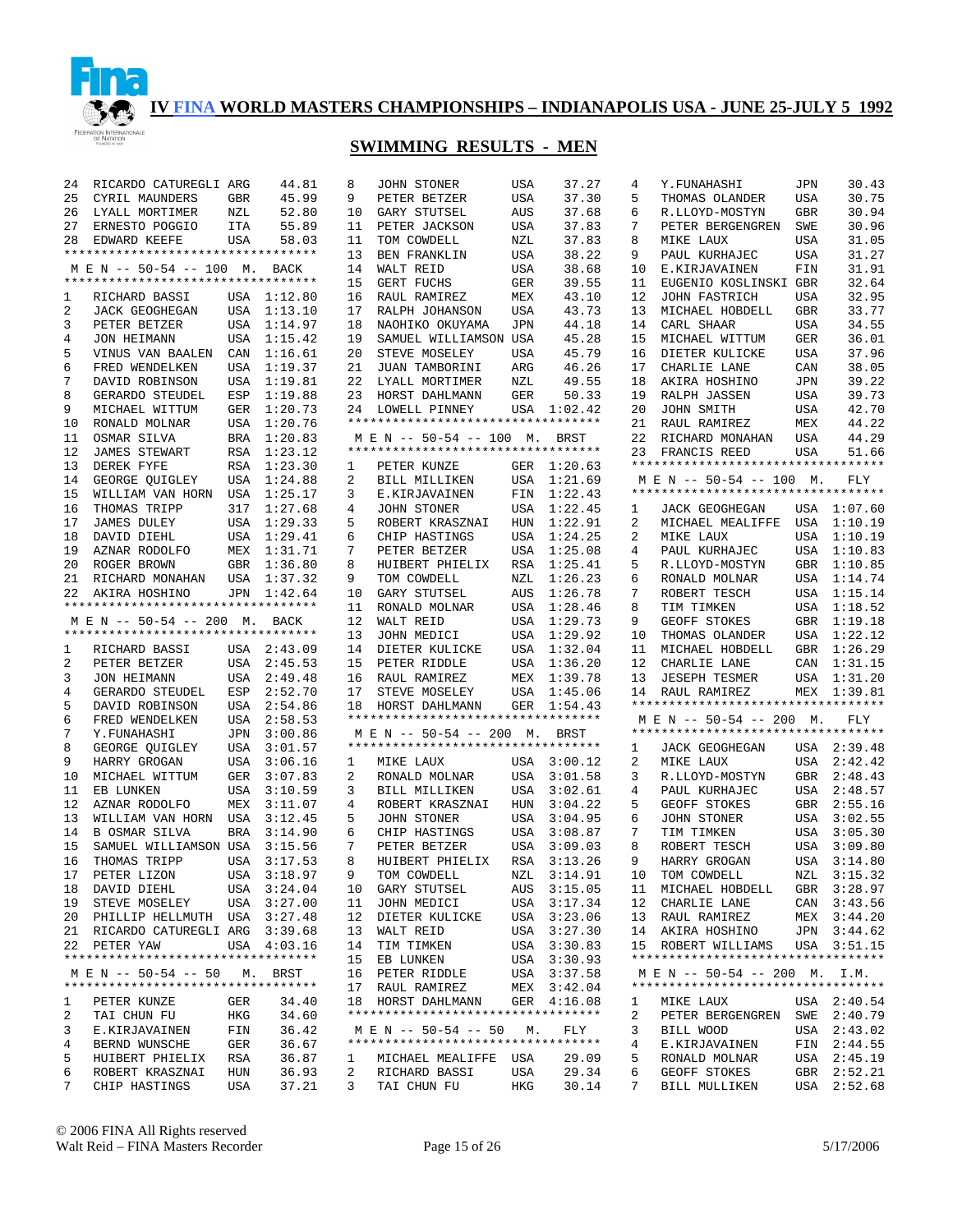

# **SWIMMING RESULTS - MEN**

| 8  | <b>JAMES STEWART</b>                                  | RSA        | 2:52.73     | 31 | PAUL WIENER                                                         | <b>USA</b> | 38.17       | 16 | Y.FUJIMOTO                         | JPN        | 3:06.56      |
|----|-------------------------------------------------------|------------|-------------|----|---------------------------------------------------------------------|------------|-------------|----|------------------------------------|------------|--------------|
| 9  | THOMAS OLANDER                                        | USA        | 2:54.02     | 32 | DEAN BRANDT                                                         | <b>USA</b> | 38.77       | 17 | <b>JOSEPH BLACKBURN</b>            | USA        | 3:12.05      |
| 10 | R.LLOYD-MOSTYN                                        | GBR        | 2:55.23     | 33 | CHEN JUNG-KUEN                                                      | TPE        | 41.18       | 18 | TOSHITSUGU KATO                    | JPN        | 3:12.77      |
| 11 | FRED WENDELKEN                                        | USA        | 3:01.02     | 34 | FRANK DYAR                                                          | <b>USA</b> | 46.52       | 19 | KEN PETERS                         | AUS        | 3:17.37      |
| 12 | TIM TIMKEN                                            | USA        | 3:02.43     | 35 | <b>JOSEPH CREEK</b>                                                 | <b>USA</b> | 53.55       | 20 | PETER SENFTLEBEN                   | <b>GER</b> | 3:19.83      |
| 13 | ESPEN ENGEBRETSEN NOR                                 |            | 3:04.44     |    | **********************************                                  |            |             | 21 | ROY HAYWOOD                        | NZL        | 3:25.19      |
| 14 | DIETER KULICKE                                        | USA        | 3:14.21     |    | M E N -- 55-59 -- 100 M.                                            |            | FREE        | 22 | RANDY KING                         | USA        | 3:26.40      |
| 15 | AZNAR RODOLFO                                         | MEX        | 3:15.12     |    | **********************************                                  |            |             | 23 | OLIVER MALTAIS                     | CAN        | 3:35.92      |
| 16 | EB LUNKEN                                             | USA        | 3:17.53     | 1  | <b>BOB BAILIE</b>                                                   |            | USA 1:02.65 |    | ********************************** |            |              |
| 17 | AKIRA HOSHINO                                         | JPN        | 3:19.07     | 2  | KAZUYA NISHINO                                                      | JPN        | 1:04.21     |    | M E N -- 55-59 -- 400 M.           |            | FREE         |
|    |                                                       |            |             |    |                                                                     |            |             |    | ********************************** |            |              |
| 18 | TREVOR ANDERSEN<br>********************************** | <b>AUS</b> | 4:06.98     | 3  | YOSHI OYAKAWA                                                       | USA        | 1:04.35     |    |                                    |            |              |
|    |                                                       |            |             | 4  | Y.TSUKAMOTO                                                         | JPN        | 1:04.85     | 1  | KAZUYA NISHINO                     | JPN        | 5:07.62      |
|    | M E N -- 50-54 -- 400 M. I.M.                         |            |             | 5  | DAVID MCINTYRE                                                      | USA        | 1:04.92     | 2  | HANS LINDSTROM                     | SWE        | 5:21.06      |
|    | **********************************                    |            |             | 6  | WILLIAM ROBERTSON USA                                               |            | 1:05.50     | 3  | WILLIAM ROBERTSON USA              |            | 5:23.98      |
| 1  | MIKE LAUX                                             |            | USA 5:46.47 | 7  | <b>JACK BEATTIE</b>                                                 | USA        | 1:06.09     | 4  | C.LEBOURGEOIS                      | USA        | 5:24.24      |
| 2  | RONALD MOLNAR                                         |            | USA 5:50.20 | 8  | HANS LINDSTROM                                                      | SWE        | 1:07.47     | 5  | MANFRED STRATE                     | <b>GER</b> | 5:24.35      |
| 3  | BOB BOURASSA                                          | USA        | 6:01.64     | 9  | DIETER BAGHMANN                                                     | GER        | 1:07.56     | 6  | MARTY MENNEN                       | USA        | 5:24.82      |
| 4  | GEOFF STOKES                                          | GBR        | 6:09.01     | 10 | ANTHONY WESTON                                                      | GBR        | 1:07.66     | 7  | WILLIAM LAUER                      | USA        | 5:33.33      |
| 5  | <b>JAMES CRANE</b>                                    | USA        | 6:10.03     | 11 | MANFRED STRATE                                                      | GER        | 1:07.83     | 8  | SAM KOOISTRA                       | USA        | 5:36.68      |
| 6  | <b>JAMES STEWART</b>                                  | RSA        | 6:11.93     | 12 | SID HALL                                                            | USA        | 1:09.00     | 9  | GORO TAKAHASHI                     | JPN        | 5:38.75      |
| 7  | NIC GEERS                                             | NED        | 6:19.19     | 13 | SAM KOOISTRA                                                        | USA        | 1:09.16     | 10 | JOHN RIDLAND                       | USA        | 5:42.22      |
| 8  | JOHN STONER                                           | USA        | 6:19.44     | 14 | ANTONIO SOARES                                                      | <b>BRA</b> | 1:09.21     | 11 | STEPHEN MULLINS                    | USA        | 6:12.07      |
| 9  | ROBERT TESCH                                          | USA        | 6:26.89     | 15 | DREN GEER                                                           | USA        | 1:09.47     | 12 | LIN MIN-SHAN                       | TPE        | 6:18.93      |
| 10 | HARRY GROGAN                                          | USA        | 6:32.19     | 16 | LIN MIN-SHAN                                                        | TPE        | 1:11.32     | 13 | RICHARD CHISHOLM                   | USA        | 6:22.96      |
| 11 | TIM TIMKEN                                            | USA        | 6:41.00     | 17 | DAVID DABOLL                                                        | USA        | 1:11.33     | 14 | <b>JAMES GARVIN</b>                | USA        | 6:23.25      |
| 12 | AZNAR RODOLFO                                         | MEX        | 6:57.49     | 18 | BILL EARLEY                                                         | <b>USA</b> | 1:12.85     | 15 | SYLVIO SANTOS                      | BRA        | 6:25.88      |
| 13 | EB LUNKEN                                             | USA        | 7:00.46     | 19 | EVERETT SMETHURST USA                                               |            | 1:13.41     | 16 | RICHARD COOKE                      | USA        | 6:29.12      |
| 14 | <b>JAMES DULEY</b>                                    | <b>USA</b> | 7:01.20     | 20 | AKIRA OHASHI                                                        | JPN        | 1:15.87     | 17 | Y.FUJIMOTO                         | JPN        | 6:36.81      |
| 15 | MICHAEL O'HEERON                                      |            |             |    |                                                                     |            |             | 18 |                                    |            |              |
|    |                                                       | USA        | 7:08.00     | 21 | <b>JAMES BOHAN</b>                                                  | USA        | 1:16.68     |    | TOSHITSUGU KATO                    | JPN        | 6:50.81      |
| 16 | AKIRA HOSHINO                                         | <b>JPN</b> | 7:15.25     | 22 | EDWARD SPARKS                                                       | <b>GBR</b> | 1:17.84     | 19 | LEO ALGMINAS                       | USA        | 7:13.06      |
| 17 | CHARLIE LANE                                          | CAN        | 7:35.35     | 23 | <b>BUDDY COLLINS</b>                                                | USA        | 1:18.01     | 20 | KEN PETERS                         | AUS        | 7:14.94      |
| 18 | TREVOR ANDERSEN                                       | AUS        | 8:49.54     | 24 | RICHARD ELLIS                                                       | USA        | 1:18.94     | 21 | RANDY KING                         | USA        | 7:23.72      |
|    | **********************************                    |            |             | 25 | <b>JAMES GARVIN</b>                                                 | USA        | 1:19.39     | 22 | OLIVER MALTAIS                     | CAN        | 7:43.12      |
|    |                                                       |            |             |    |                                                                     |            |             |    |                                    |            |              |
|    | M E N -- 55-59 -- 50                                  | М.         | FREE        | 26 | DONALD WUDTKE                                                       | USA        | 1:20.47     | 23 | DEAN BRANDT                        | USA        | 8:13.08      |
|    | **********************************                    |            |             | 27 | RICHARD COOKE                                                       | USA        | 1:21.83     | 24 | RICHARD EBREY                      | USA        | 8:26.64      |
| 1  | DAVID MCINTYRE                                        | USA        | 28.37       | 28 | TOSHITSUGU KATO                                                     | JPN        | 1:21.86     |    | ********************************** |            |              |
| 2  | Y.TSUKAMOTO                                           | JPN        | 28.38       | 29 | KEN PETERS                                                          | AUS        | 1:24.97     |    | M E N -- 55-59 -- 800 M. FREE      |            |              |
| 3  | BOB BAILIE                                            | USA        | 28.46       | 30 | MAX FOWLER                                                          | NZL        | 1:25.62     |    | ********************************** |            |              |
| 4  | DAVID COSTILL                                         | USA        | 29.08       | 31 | RANDY KING                                                          | USA        | 1:27.06     | 1  | ERNIE LESKOVITZ                    |            | USA 10:55.75 |
| 5  | DIETER BAGHMANN                                       | GER        | 29.75       | 32 | ROY HAYWOOD                                                         | NZL        | 1:28.56     | 2  | MANFRED STRATE                     |            | GER 11:07.18 |
| 6  | YOSHI OYAWAKA                                         | USA        | 29.76       | 33 | PAUL WIENER                                                         | USA        | 1:29.26     | 3  | HANS LINDSTROM                     |            | SWE 11:07.42 |
| 7  | MANFRED STRATE                                        | GER        | 29.84       | 34 | DEAN BRANDT                                                         | USA        | 1:29.58     | 4  | MARTY MENNEN                       |            | USA 11:15.24 |
| 8  | ANTONIO SOARES                                        | BRA        | 29.96       | 35 | JOHN COLE                                                           | BRA        | 1:30.28     | 5  | GEORGE BRUNSTAD                    |            | USA 11:42.57 |
| 9  | ANTHONY WESTON                                        | GBR        | 30.20       | 36 | RICHARD EBREY                                                       | USA        | 1:30.39     | 6  | WILLIAM ROBERTSON USA 11:45.54     |            |              |
| 10 | PETER BENT                                            | AUS        | 30.27       | 37 | ALBERTO MUTAL                                                       | ARG        | 1:30.54     | 7  | DOUGLAS ALPINO                     |            | BRA 12:12.95 |
| 11 | SID HALL                                              |            |             | 38 |                                                                     |            |             | 8  | STEPHEN MULLINS                    |            | USA 12:47.98 |
|    |                                                       | USA        | 31.26       |    | OLIVER MALTAIS                                                      | CAN        | 1:36.49     |    |                                    |            |              |
| 11 | <b>BILL EARLEY</b>                                    | USA        | 31.26       | 39 | FRANK DYAR<br>**********************************                    | USA        | 1:55.93     | 9  | ELMER EGELKRAUT                    |            | USA 13:03.65 |
| 13 | SAM KOOISTRA                                          | USA        | 31.27       |    |                                                                     |            |             | 10 | VERE LAWRENCE                      |            | BAR 13:27.54 |
| 14 | LIN MIN-SHAN                                          | TPE        | 31.34       |    | M E N -- 55-59 -- 200 M. FREE<br>********************************** |            |             | 11 | DICK SMITH                         |            | NZL 13:30.42 |
| 15 | AKIRA OHASHI                                          | JPN        | 31.39       |    |                                                                     |            |             |    | 12 RICHARD CHISHOLM USA 13:33.80   |            |              |
| 16 | DREN GEER                                             | USA        | 31.44       | 1  | KAZUYA NISHINO                                                      |            | JPN 2:21.33 |    | 13 JAMES GARVIN                    |            | USA 13:42.26 |
| 17 | CARL WOOLLEY                                          | USA        | 32.09       | 2  | WILLIAM ROBERTSON USA 2:24.56                                       |            |             |    | 14 OLIVER MALTAIS                  |            | CAN 15:37.22 |
| 18 | DANIEL CORNWELL                                       | USA        | 32.24       | 3  | ERNIE LESKOVITZ                                                     |            | USA 2:27.31 |    | 15 ROY HAYWOOD                     |            | NZL 15:55.76 |
| 19 | JAMES BOHAN                                           | USA        | 32.27       | 4  | BOB BAILIE                                                          |            | USA 2:28.53 |    | ********************************** |            |              |
| 20 | TERHO POTINKARA                                       | FIN        | 32.43       | 5  | HANS LINDSTROM                                                      | SWE        | 2:29.30     |    | M E N -- 55-59 -- 50               |            | M. BACK      |
| 21 | RICHARD EBREY                                         | USA        | 33.02       | 6  | MARTY MENNEN                                                        |            | USA 2:29.52 |    | ********************************** |            |              |
| 22 | BUDDY COLLINS                                         | USA        | 33.32       | 7  | MANFRED STRATE                                                      |            | GER 2:30.77 | 1  | YOSHI OYAKAWA                      | USA        | 32.94        |
| 23 | RICHARD ELLIS                                         | USA        | 33.43       | 8  | SAM KOOISTRA                                                        |            | USA 2:31.28 | 2  | DAVID MCINTYRE                     | USA        | 33.36        |
| 24 | JOHN MARRIOTT                                         | AUS        | 34.37       | 9  | DIETER BAGHMANN                                                     |            | GER 2:34.56 | 3  | <b>JACK BEATTIE</b>                | USA        | 34.81        |
| 25 | PETER SENFTLEBEN                                      | GER        | 35.40       | 10 | CARL WOOLLEY                                                        |            | USA 2:35.48 | 4  | ANTHONY WESTON                     | GBR        | 34.87        |
| 26 | MAX FOWLER                                            | NZL        | 36.14       | 11 | ANTONIO SOARES                                                      |            | BRA 2:37.15 | 5  | MARTY MENNEN                       | USA        | 35.47        |
| 27 | TOSHITSUGU KATO                                       | JPN        | 36.78       | 12 | LIN MIN-SHAN                                                        | TPE        | 2:46.40     | 6  | BILL EARLEY                        | USA        | 35.58        |
| 28 | MICHAEL LOEBL                                         | USA        | 36.83       | 13 | ELMER EGELKRAUT                                                     |            | USA 2:50.28 | 7  | PEKKA LUNDBERG                     | FIN        | 35.60        |
| 29 | JOHN COLE                                             | BRA        | 37.80       | 14 | <b>JAMES GARVIN</b>                                                 | USA        | 2:56.80     | 8  | PETER BENT                         | AUS        | 36.14        |

© 2006 FINA All Rights reserved Walt Reid – FINA Masters Recorder Page 16 of 26 5/17/2006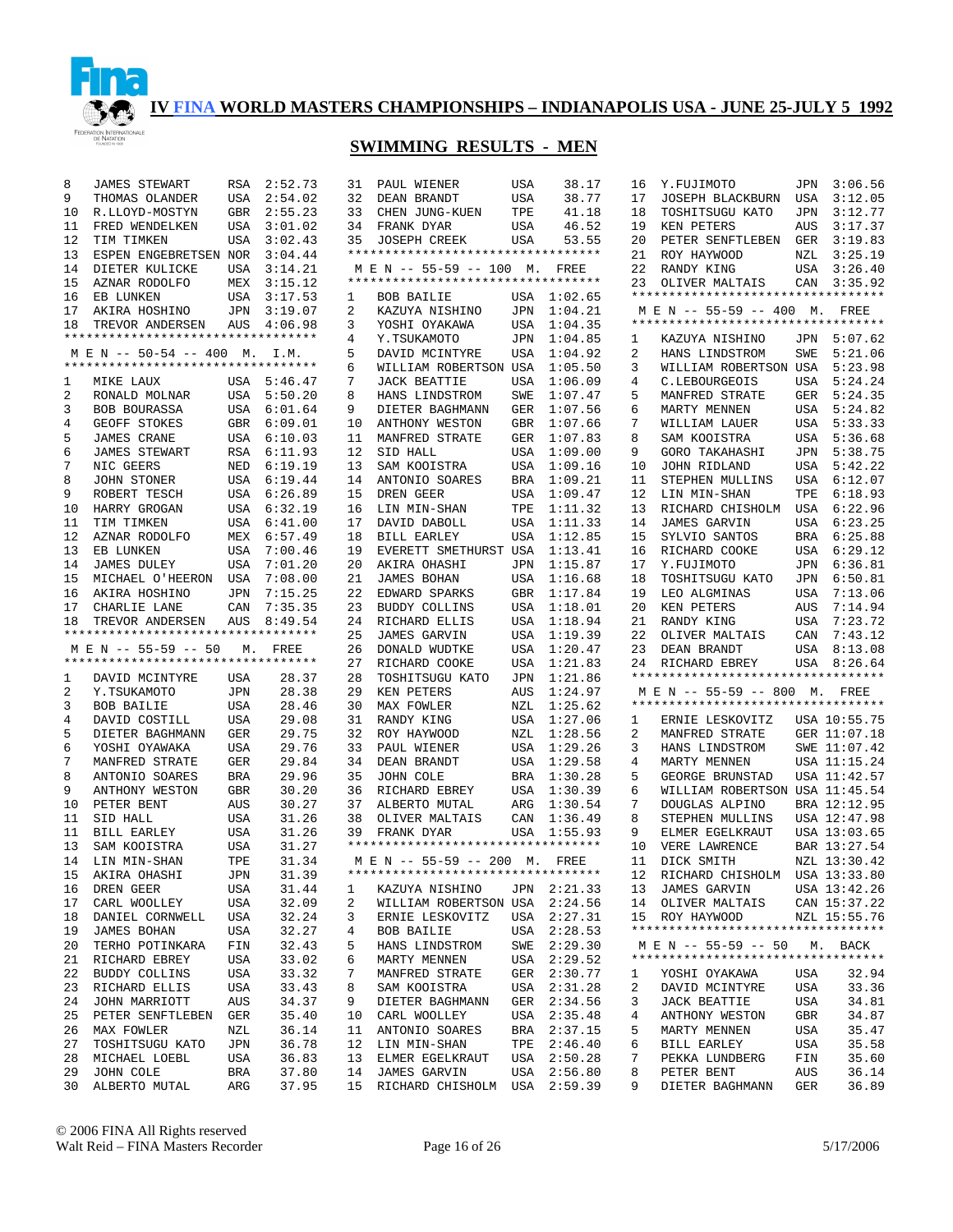

## **SWIMMING RESULTS - MEN**

| 10 | JAMES BOHAN                                                         | USA        | 37.07       | 12     | WANG LAU                           | USA        | 38.39       | 10             | JOSEPH BLOEMEN                                              | NED        | 3:27.41     |
|----|---------------------------------------------------------------------|------------|-------------|--------|------------------------------------|------------|-------------|----------------|-------------------------------------------------------------|------------|-------------|
| 11 | JOHN GOODE                                                          | USA        | 37.12       | 13     | ARKADIY VOLKOV                     | <b>RUS</b> | 38.55       | 11             | DICK SMITH                                                  | NZL        | 3:28.46     |
| 12 | DOUGLAS ALPINO                                                      | BRA        | 37.31       | 14     | MILTON GEE                         | USA        | 38.81       | 12             | BARRY FASBENDER                                             | USA        | 3:31.48     |
| 13 | SID HALL                                                            | USA        | 39.30       | 15     | <b>JOSEPH BLOEMEN</b>              | NED        | 39.23       | 13             | HERMAN RADEMAKER                                            | NED        | 3:32.04     |
| 14 | JOHN MARRIOTT                                                       | AUS        | 39.52       | 16     | H.GOEBEL                           | GER        | 39.51       | 14             | <b>BILL GIRVAN</b>                                          | NZL        | 3:49.23     |
| 15 | TERHO POTINKARA                                                     | FIN        | 42.12       | 17     | DICK SMITH                         | NZL        | 39.84       | 15             | OLIVER MALTAIS                                              | CAN        | 4:05.02     |
| 16 | ROBERT KOENIG                                                       | USA        | 42.71       | 18     | VALERLY REZCHIKOV RUS              |            | 40.95       | 16             | DEAN BRANDT                                                 | USA        | 4:10.73     |
| 17 | RICHARD ELLIS                                                       | USA        | 42.93       | 19     | MICHAEL LOEBL                      | USA        | 41.40       |                | **********************************                          |            |             |
| 18 | BUDDY COLLINS                                                       | USA        | 45.40       | 20     | FLAVIO FIGUEIREDO BRA              |            | 41.67       |                | M E N -- 55-59 -- 50                                        | М.         | FLY         |
|    | *********************************                                   |            |             | 21     | HERMAN RADEMAKER                   | NED        | 41.79       |                | **********************************                          |            |             |
|    | M E N -- 55-59 -- 100 M.                                            |            | BACK        | 22     | AKIRA OHASHI                       | JPN        | 41.94       | 1              | BOB BAILIE                                                  | USA        | 30.80       |
|    | **********************************                                  |            |             | 23     | DIETER HAUG                        | SWE        | 42.26       | 2              | RICARDO SIMI                                                | <b>BRA</b> | 31.13       |
| 1  | YOSHI OYAKAWA                                                       |            | USA 1:13.44 | 24     | LEE PERKINSON                      | USA        | 42.36       | 3              | DAVID MCINTYRE                                              | USA        | 31.45       |
| 2  | DAVID MCINTYRE                                                      |            | USA 1:14.67 | 25     | <b>JOHN KINNAIRD</b>               | <b>AUS</b> | 43.12       | 4              | KAZUYA NISHINO                                              | <b>JPN</b> | 32.05       |
| 3  | <b>JACK BEATTIE</b>                                                 |            | USA 1:18.21 | 26     | BILL GIRVAN                        | NZL        | 43.24       | 5              | Y.TSUKAMOTO                                                 | <b>JPN</b> | 32.09       |
| 4  | MARTY MENNEN                                                        |            | USA 1:19.18 | 27     | MAX FOWLER                         | NZL        | 44.96       | 6              | ERNIE LESKOVITZ                                             | <b>USA</b> | 32.45       |
| 5  | BILL EARLEY                                                         | USA        | 1:20.23     | 28     | GIULIANO MARTINI                   | ITA        | 46.76       | 7              | ANTONIO SOARES                                              | <b>BRA</b> | 32.70       |
| 6  | ANTHONY WESTON                                                      | GBR        | 1:20.56     | 29     | EDWARD SPARKS                      | <b>GBR</b> | 46.81       | 8              | MANFRED STRATE                                              | <b>GER</b> | 32.98       |
| 7  | PEKKA LUNDBERG                                                      | FIN        | 1:21.81     | 30     | F.PILLEDDU                         | ITA        | 47.61       | 9              | RICHARD HANLEY                                              | USA        | 33.66       |
| 8  | CHRIS BELL                                                          | AUS        | 1:22.06     | 31     | DANIEL CORNWELL                    | USA        | 47.79       | 10             | WILLIAM ROBERTSON USA                                       |            | 33.77       |
| 9  | JOHN GOODE                                                          |            | USA 1:23.87 | 32     | ROY HAYWOOD                        | NZL        | 47.94       | 11             | PEKKA LUNDBERG                                              | FIN        | 33.85       |
| 10 | DOUGLAS ALPINO                                                      | BRA        | 1:24.54     | 33     | CHEN JUNG-KUEN                     | TPE        | 47.95       | 12             | WANG YAW-SANG                                               | TPE        | 34.08       |
| 11 | DREN GEER                                                           |            | USA 1:25.45 | 34     | JOHN COLE                          | BRA        | 48.06       | 13             | <b>JAMES BOHAN</b>                                          | USA        | 34.15       |
| 12 | DIETER BAGHMANN                                                     | GER        | 1:26.38     | 35     | DEAN BRANDT                        | USA        | 48.76       | 14             | PETER BENT                                                  | AUS        | 34.26       |
| 13 | CARL WOOLLEY                                                        |            | USA 1:27.61 | 36     | <b>JOSEPH CREEK</b>                |            | USA 1:43.80 | 15             | BOB PATTEN                                                  | USA        | 35.18       |
| 14 | BARRY FASBENDER                                                     |            | USA 1:28.32 |        | ********************************** |            |             | 16             | JOHN GOODE                                                  | <b>USA</b> | 36.46       |
| 15 | PETER BENT                                                          | AUS        | 1:28.99     |        | M E N -- 55-59 -- 100 M. BRST      |            |             | 17             | <b>JOSEPH BLOEMEN</b>                                       | <b>NED</b> | 36.60       |
| 16 |                                                                     |            | USA 1:31.83 |        | ********************************** |            |             | 18             |                                                             |            | 36.69       |
| 17 | JAMES BOHAN<br>JOHN MARRIOTT                                        | AUS        | 1:33.39     | 1      | BELA FABIAN                        |            | HUN 1:18.26 | 19             | FLAVIO FIGUEIREDO BRA<br>TERHO POTINKARA                    | FIN        | 36.77       |
| 18 |                                                                     |            | USA 1:33.68 | 2      |                                    |            | USA 1:20.69 | 19             | DONALD RICE                                                 | <b>USA</b> | 36.77       |
|    | DONALD RICE                                                         |            |             |        | MANUEL SANGUILY                    |            |             |                |                                                             |            | 36.96       |
| 19 | SID HALL                                                            |            | USA 1:34.51 | 3<br>4 | THOMAS WALKER                      | GBR        | 1:21.06     | 21             | DIETER HAUG                                                 | SWE        | 39.19       |
| 20 | JOSEPH JANY                                                         |            | USA 1:46.45 |        | ROLAND SCHONHAAR                   | GER        | 1:21.43     | 22             | DONALD WUDTKE                                               | USA        |             |
|    | 21 ROY HAYWOOD<br>**********************************                |            | NZL 1:53.10 | 5      | MICKAIL FARAFONOV RUS              |            | 1:21.60     | 23<br>24       | EDWARD SPARKS                                               | <b>GBR</b> | 41.28       |
|    |                                                                     |            |             | 6      | KAZUYA NISHINO                     | JPN        | 1:22.52     |                | BILL GIRVAN                                                 | NZL        | 41.52       |
|    | M E N -- 55-59 -- 200 M. BACK<br>********************************** |            |             | 7      | BOB PATTEN                         | USA        | 1:22.80     | 25             | RICHARD ELLIS                                               | USA        | 41.67       |
|    |                                                                     |            |             | 8      | DAVID DABOLL                       | USA        | 1:22.87     | 26             | F.PILLEDDU                                                  | <b>ITA</b> | 42.24       |
| 1  | RICHARD HANLEY                                                      |            | USA 2:47.15 | 9      | PETER BELL                         | CAN        | 1:23.03     | 27             | BUDDY COLLINS                                               | <b>USA</b> | 43.17       |
| 2  | <b>JACK BEATTIE</b>                                                 |            | USA 2:49.37 | 10     | Y.TSUKAMOTO                        | JPN        | 1:24.09     | 28             | PETER SENFTLEBEN                                            | GER        | 43.59       |
| 3  | MARTY MENNEN                                                        |            | USA 2:50.32 | 11     | MILTON GEE                         | USA        | 1:26.47     | 29             | GIULIANO MARTINI                                            | <b>ITA</b> | 43.67       |
| 4  | THOMAS WALKER                                                       |            | GBR 2:54.35 | 12     | WANG LAU                           | USA        | 1:27.80     | 30             | JOHN KINNAIRD                                               | AUS        | 44.07       |
| 5  | CHRIS BELL                                                          | AUS        | 2:54.92     | 13     | ARKADIY VOLKOV                     | <b>RUS</b> | 1:28.41     | 31             | TOSHITSUGU KATO                                             | <b>JPN</b> | 46.14       |
| 6  | DOUGLAS ALPINO                                                      | BRA        | 2:56.86     | 14     | H.GOEBEL                           | GER        | 1:30.86     | 32             | KEN PETERS<br>**********************************            | AUS        | 59.55       |
| 7  | PEKKA LUNDBERG                                                      | FIN        | 3:00.54     | 15     | <b>JOSEPH BLOEMEN</b>              | NED        | 1:31.81     |                |                                                             |            |             |
| 8  | <b>BILL EARLEY</b>                                                  | USA        | 3:04.90     | 16     | DICK SMITH                         | NZL        | 1:32.93     |                | M E N -- 55-59 -- 100<br>********************************** | м.         | FLY         |
| 9  | BARRY FASBENDER                                                     | USA        | 3:06.90     | 17     | VALERLY REZCHIKOV RUS              |            | 1:33.24     |                |                                                             |            |             |
| 10 | DREN GEER                                                           | USA        | 3:07.58     | 18     | <b>JAMES BOHAN</b>                 | USA        | 1:33.89     | 1              | RICARDO SIMI                                                |            | BRA 1:13.75 |
| 11 | JOHN GOODE                                                          | USA        | 3:13.16     | 19     | HERMAN RADEMAKER                   | NED        | 1:34.75     | 2              | ERNIE LESKOVITZ                                             |            | USA 1:13.98 |
| 12 | RUSSELL SMITH                                                       | AUS        | 3:15.62     | 20     | MICHAEL LOEBL                      | USA        | 1:38.40     | 3              | DAVID MCINTYRE                                              |            | USA 1:16.62 |
| 13 | PETER BENT                                                          | AUS        | 3:24.27     | 21     | JOHN KINNAIRD                      | AUS        | 1:44.39     | 4              | BOB PATTEN                                                  |            | USA 1:19.13 |
|    | 14 JOHN MARRIOTT                                                    |            | AUS 3:26.98 |        | 22 ROY HAYWOOD                     |            | NZL 1:48.77 | 5 <sub>1</sub> | WILLIAM LAUER                                               |            | USA 1:19.74 |
|    | 15 JIMMY GOLDMAN                                                    |            | USA 3:41.68 |        | 23 MAX FOWLER                      |            | NZL 1:50.65 | 6              | DIETER BAGHMANN                                             |            | GER 1:20.96 |
|    | **********************************                                  |            |             |        | 24 DEAN BRANDT                     |            | USA 1:50.83 | 7              | CHRIS BELL                                                  |            | AUS 1:23.43 |
|    | M E N -- 55-59 -- 50 M. BRST                                        |            |             |        | 25 OLIVER MALTAIS                  |            | CAN 1:53.20 | 8              | DONALD RICE                                                 |            | USA 1:25.98 |
|    | **********************************                                  |            |             |        | ********************************** |            |             | 9              | <b>BARRY FASBENDER</b>                                      |            | USA 1:28.29 |
| ı  | MICKAIL FARAFONOV RUS                                               |            | 35.20       |        | M E N -- 55-59 -- 200 M. BRST      |            |             | 10             | JOSEPH BLOEMEN                                              |            | NED 1:30.02 |
| 2  | BELA FABIAN                                                         | HUN        | 35.40       |        | ********************************** |            |             | 11             | ELMER EGELKRAUT                                             |            | USA 1:34.23 |
| 3  | WANG YAW-SANG                                                       | TPE        | 35.43       | 1      | THOMAS WALKER                      |            | GBR 2:56.32 | 12             | BILL GIRVAN                                                 |            | NZL 1:37.42 |
| 4  | Y.TSUKAMOTO                                                         | JPN        | 35.59       | 2      | BELA FABIAN                        |            | HUN 2:56.58 | 13             | TERHO POTINKARA                                             |            | FIN 1:37.94 |
| 5  | THOMAS WALKER                                                       | GBR        | 35.80       | 3      | ROLAND SCHONHAAR                   | GER        | 3:01.54     |                | 14 JOSEPH WROBEL                                            |            | USA 2:04.14 |
| 6  | DAVID DABOLL                                                        | USA        | 35.88       | 4      | KAZUYA NISHINO                     | JPN        | 3:02.92     |                | **********************************                          |            |             |
| 7  | MANUEL SANGUILY                                                     | USA        | 36.20       | 5      | BOB PATTEN                         | USA        | 3:04.45     |                | M E N -- 55-59 -- 200 M.                                    |            | FLY         |
| 8  | ANTHONY WESTON                                                      | <b>GBR</b> | 36.28       | 6      | DAVID DABOLL                       | USA        | 3:09.54     |                | **********************************                          |            |             |
| 9  | ROLAND SCHONHAAR                                                    | GER        | 36.41       | 7      | WANG LAU                           | USA        | 3:12.91     | ı              | RICARDO SIMI                                                |            | BRA 2:49.40 |
| 10 | PETER BELL                                                          | CAN        | 38.06       | 8      | MILTON GEE                         | USA        | 3:21.05     | 2              | WILLIAM LAUER                                               |            | USA 3:08.71 |
| 11 | BOB PATTEN                                                          | USA        | 38.35       | 9      | H.GOEBEL                           | GER        | 3:22.90     | 3              | GORO TAKAHASHI                                              | JPN        | 3:09.54     |

© 2006 FINA All Rights reserved Walt Reid – FINA Masters Recorder Page 17 of 26 5/17/2006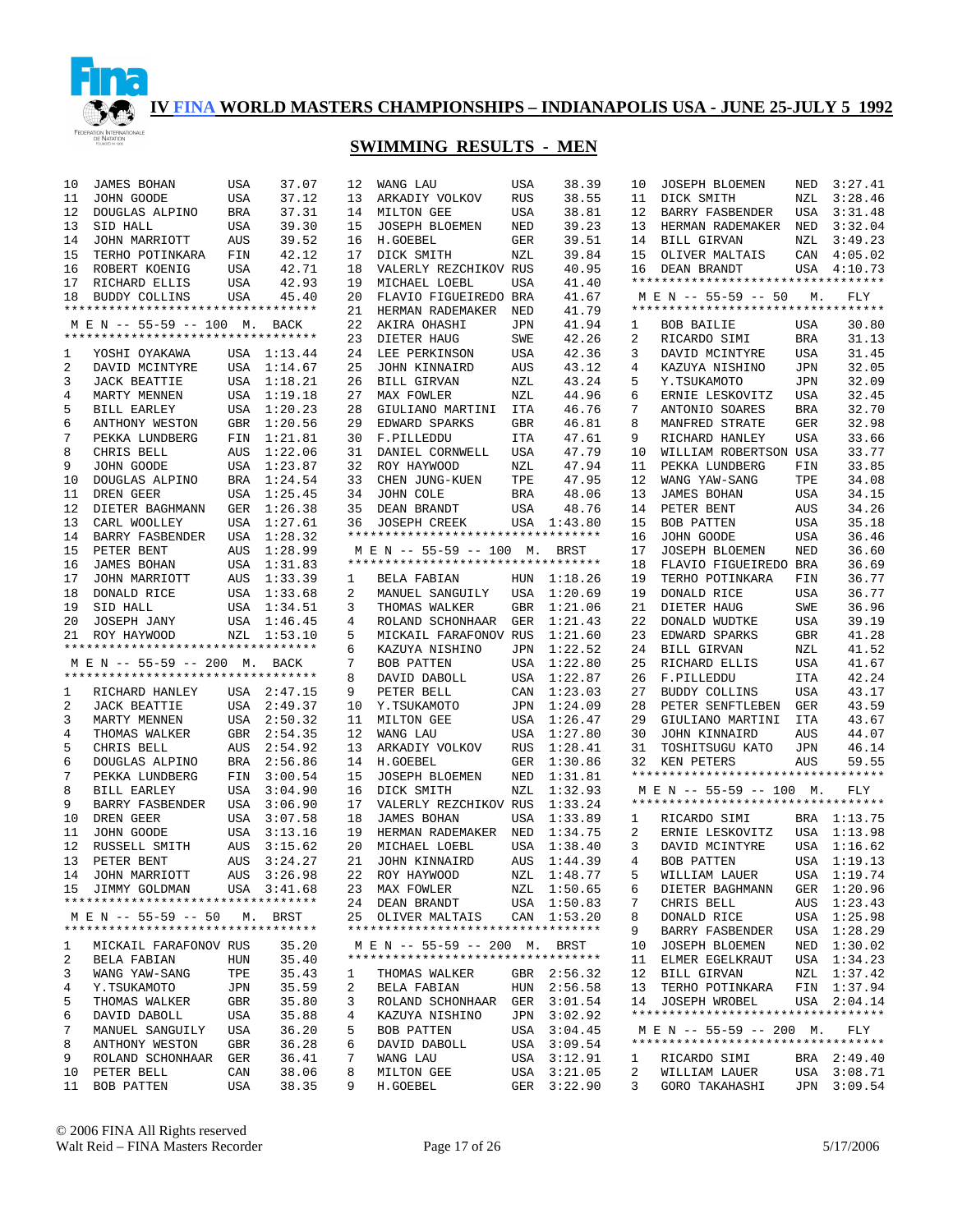

## **SWIMMING RESULTS - MEN**

| 4                    | THOMAS WALKER                                                 | GBR        | 3:09.69                               | 13             |
|----------------------|---------------------------------------------------------------|------------|---------------------------------------|----------------|
| 5                    | C.LEBOURGEOIS                                                 | USA        | 3:13.69                               | 14             |
| 6                    | RICHARD HANLEY                                                | USA        | 3:15.94                               | 15             |
| $7^{\circ}$          | BARRY FASBENDER USA                                           |            | 3:19.74                               | 16             |
| 8                    | HANS LINDSTROM                                                | SWE        | 3:20.42                               | 17             |
| 9                    | CHRIS BELL                                                    | AUS        | 3:21.64                               | 18             |
| 10                   | WANG LAU                                                      | USA        | 3:31.85                               | 19             |
| 11                   | RUSSELL SMITH                                                 | <b>AUS</b> | 3:32.51                               | 20             |
| 12                   | ROBERT FOX                                                    | USA        | 3:33.41                               | 21             |
|                      | 13 BILL GIRVAN                                                | NZL        | 3:43.66                               | 22             |
|                      | 14 DIETER HAUG<br>15 DONALD WUDTKE                            | SWE        | 3:44.56<br>USA 3:53.23                | 23<br>24       |
|                      | 16 Y.FUJIMOTO                                                 |            | JPN 4:29.05                           | 25             |
|                      | *********************************                             |            |                                       | 26             |
|                      | M E N -- 55-59 -- 200 M. I.M.                                 |            |                                       | 27             |
|                      | *********************************                             |            |                                       | 28             |
|                      | 1 DAVID COSTILL USA 2:49.79                                   |            |                                       | 29             |
| $\mathbf{2}$         | ANTHONY WESTON                                                |            | GBR 2:52.90                           | 30             |
| 3                    | THOMAS WALKER                                                 |            |                                       | 31             |
| 4                    | WILLIAM LAUER                                                 |            | GBR 2:54.34<br>USA 2:54.45            | 32             |
| 5                    | CHRIS BELL                                                    |            |                                       | 33             |
| 6                    | CARL WOOLLEY                                                  |            | AUS 2:54.91<br>USA 2:59.59            | 34             |
| 7                    | PEKKA LUNDBERG                                                | FIN<br>NZL | 3:10.55                               | 35             |
| 8                    | DICK SMITH                                                    |            | 3:18.25                               | 36             |
| 9                    | DIETER HAUG                                                   | SWE        | 3:18.29                               | 37             |
| 10 <sup>°</sup>      | TERHO POTINKARA FIN                                           |            | 3:22.37                               | $***$          |
|                      | 11 HERMAN KALLER<br>12 ROBERT KOENIG<br>HERMAN RADEMAKER NED  |            | 3:28.39                               | M              |
|                      |                                                               | USA        | 3:29.54                               | $***$          |
|                      | 13 JOSEPH JANY USA 3:31.88<br>14 RICHARD CHISHOLM USA 3:34.62 |            | 3:31.88                               | $\mathbf{1}$   |
|                      |                                                               |            |                                       | $\overline{a}$ |
| 15                   | Y.FUJIMOTO                                                    |            | 3:42.25<br>JPN 3:42.25<br>USA 4:01.20 | 3              |
| 16                   | JOSEPH WROBEL                                                 |            |                                       | 4              |
|                      |                                                               |            |                                       |                |
|                      | *********************************                             |            |                                       | 5              |
|                      | M E N -- 55-59 -- 400 M. I.M.                                 |            |                                       | 6              |
|                      | *********************************                             |            |                                       | 7              |
|                      | 1 CARL WOOLLEY USA 6:19.68                                    |            |                                       | 8              |
| $\overline{a}$       |                                                               |            | AUS 6:22.14                           | 9              |
| 3<br>$\overline{4}$  | GORO TAKAHASHI                                                | USA        | 6:30.44                               | 10<br>11       |
| 5                    | THE BELL JACK BEATTIE<br>GEORGE BRUNSTAD                      | USA        | JPN 6:32.35<br>6:34.94                | 12             |
| 6                    |                                                               |            |                                       | 13             |
| 7                    | WILLIAM LAUER<br>DAVID DABOLL                                 | USA        | USA 6:35.16<br>6:38.74                | 14             |
| 8                    | BARRY FASBENDER USA 6:52.59                                   |            |                                       | 15             |
| 9                    | RUSSELL SMITH                                                 | AUS        | 7:07.88                               | 16             |
| 10                   | DIETER HAUG                                                   | SWE        | 7:16.14                               | 17             |
| 11                   | DICK SMITH                                                    | NZL        | 7:22.19                               | 18             |
| 12                   | JOHN GOODE                                                    |            | USA 7:36.17                           | 19             |
| 13                   | BILL GIRVAN                                                   |            | NZL 7:49.75                           | 20             |
| 14                   | Y.FUJIMOTO                                                    | JPN        | 8:11.06                               | 21             |
| 15                   | ROBERT KOENIG                                                 |            | USA 8:19.33                           | 22             |
|                      | *********************************                             |            |                                       | 23             |
|                      | M E N -- 60-64 -- 50 M. FREE                                  |            |                                       | 24             |
|                      | *********************************                             |            |                                       | 25             |
| 1                    | DONALD HILL                                                   | USA        | 27.86                                 | 26             |
| $\overline{a}$       | CHARLES BALDWIN USA                                           |            | 29.50                                 | 27             |
| 3                    | PHILIP CHAPMAN                                                | USA        | 30.48                                 | 28             |
| $\overline{4}$       | HAROLD BEGEL                                                  | USA        | 30.52                                 | 29             |
| 5                    | TETSO ASHIZAWA                                                | JPN        | 30.62                                 | 30             |
| $6\overline{6}$<br>7 | JOHN KORTHEUER                                                | USA        | 30.82                                 | 31             |
|                      | DICK WEBBER<br>BOB BARRY                                      | USA        | 30.85<br>31.10                        | 32<br>33       |
| 8<br>9               | ANDRE CHICARD                                                 | AUS<br>FRA | 31.26                                 | 34             |
| 10                   | CLIFF WARD                                                    | GBR        | 31.60                                 | $***$          |
| 11                   | ARAM BOGHOSSIAN                                               | BRA        | 31.77                                 | М              |

| 13 | MAURICE FOSTER                     | BAR         | 32.73       |
|----|------------------------------------|-------------|-------------|
| 14 | CHRIS SMITH                        | CAN         | 32.82       |
| 15 | GERALD MARKOFF                     | USA         | 32.99       |
| 16 | FRED TRASK                         | USA         | 33.28       |
| 17 | FRANCIS MCAREE                     | USA         | 33.33       |
| 18 | KENNETH KIMBALL                    | USA         | 33.48       |
| 19 | TOM LYNDON                         | USA         | 33.61       |
|    |                                    |             |             |
| 20 | DEREK THOMPSON                     | GBR         | 33.63       |
| 21 | HELMUT SCHORLER                    | GER         | 34.03       |
| 22 | ANGUS CAMPOS                       | MEX         | 34.12       |
| 23 | JORDAN WOLLE                       | USA         | 34.69       |
| 24 | YASUSHI TSUSHIMA                   | JPN         | 34.83       |
| 25 | GERHARD GESCHKE                    | GER         | 34.86       |
| 26 | EUMIAKI KATO                       | JPN         | 34.96       |
| 27 | MILAN HLAVA                        | CZE         | 35.15       |
| 28 | DAVID VEAR                         | USA         | 35.45       |
| 29 | AKIO MIYANAGA                      | JPN         | 36.13       |
| 30 | DONALD MILLER                      | USA         | 37.54       |
| 31 | LAWRENCE THOMPSON                  | USA         | 38.64       |
| 32 | ROSS BARR                          | USA         | 38.88       |
| 33 | FERNAN BARRERA                     | MEX         | 43.67       |
| 34 | FERNANDO CERVERA                   | MEX         | 44.36       |
| 35 | JAMES MECK                         | USA         | 46.20       |
| 36 | HAROLD VIZINO                      | USA         | 52.45       |
| 37 | BENITO FICCARRA                    | ARG         | 59.81       |
|    | ********************************** |             |             |
|    | M E N -- 60-64 -- 100 M.           |             | FREE        |
|    | ********************************** |             |             |
| 1  | DONALD HILL                        | USA         | 1:02.80     |
| 2  | BOB BARRY                          | AUS         | 1:06.79     |
| 3  | CHARLES BALDWIN                    | USA         | 1:07.42     |
| 4  | GRAHAM JOHNSTON                    | USA         | 1:10.13     |
| 5  | ARAM BOGHOSSIAN                    | BRA         | 1:10.68     |
| 6  | ANDRE CHICARD                      | FRA         | 1:10.87     |
| 7  | PHILIP CHAPMAN                     | USA         | 1:12.30     |
| 8  | WAYNE LEENGRAN                     | USA         | 1:12.35     |
| 9  | TETSO ASHIZAWA                     | JPN         | 1:12.40     |
| 10 | FRED TRASK                         | USA         | 1:13.20     |
| 11 | DICK WEBBER                        | USA         | 1:13.90     |
| 12 | ROBERT KLAGES                      | USA         | 1:14.03     |
| 13 | ALFRED BEHRENDSEN USA              |             | 1:14.33     |
| 14 | FRANCIS MCAREE                     | USA         | 1:15.22     |
| 15 | MAURICE FOSTER                     | BAR         | 1:16.35     |
| 16 | GERALD MARKOFF                     |             | 1:16.53     |
| 17 |                                    | USA         | 1:16.82     |
|    | ANDY SEARS                         | USA         | 1:16.86     |
| 18 | ANGUS CAMPOS                       | MEX         |             |
| 19 | JORDAN WOLLE                       | USA         | 1:17.31     |
| 20 | YASUSHI TSUSHIMA                   | JPN         | 1:20.69     |
| 21 | EUMIAKI KATO                       | JPN         | 1:20.86     |
| 22 | DEREK THOMPSON                     | GBR         | 1:21.07     |
| 23 | BOB BEACH                          | USA         | 1:21.17     |
| 24 | GENE DONNER                        | USA         | 1:21.76     |
| 25 | TOM LYNDON                         | USA         | 1:22.74     |
| 26 | GERHARD GROSSER                    | GER         | 1:24.18     |
| 27 | DAVID VEAR                         | USA         | 1:24.30     |
| 28 | LAWRENCE THOMPSON USA              |             | 1:30.24     |
| 29 | ROSS BARR                          | USA         | 1:30.45     |
| 30 | AKIO MIYANAGA                      | JPN         | 1:32.39     |
| 31 | FERNANDO CERVERA                   | ${\tt MEX}$ | 1:36.03     |
| 32 | KEITH WAKE                         | AUS         | 1:42.19     |
| 33 | JAMES MECK                         | USA         | 1:44.31     |
| 34 | FERNAN BARRERA                     |             | MEX 1:51.48 |
|    | ********************************** |             |             |
|    | M E N -- 60-64 -- 200 M. FREE      |             |             |
|    | ********************************** |             |             |
|    |                                    |             |             |

| 1              | DONALD HILL                                                    | USA | 2:23.11                      |
|----------------|----------------------------------------------------------------|-----|------------------------------|
| 2              | GRAHAM JOHNSTON                                                | USA | 2:28.93                      |
| 3              | IMRE NYEKI                                                     | HUN | 2:30.69                      |
| 3              | BOB BARRY                                                      | AUS | 2:30.69                      |
| 5              | HITOSHI KATO                                                   | JPN | 2:32.01                      |
| 6              | ARAM BOGHOSSIAN                                                | BRA | 2:35.80                      |
| 7              |                                                                |     | 2:36.95                      |
|                | WAYNE LEENGRAN                                                 | USA |                              |
| 8              | ERIC YOUNGQUIST                                                | USA | 2:39.56                      |
| 9              | ROBERT KLAGES                                                  | USA | 2:39.87                      |
| 10             | FRED TRASK                                                     | USA | 2:45.12                      |
| 11             | TOSHIO ENOMOTO                                                 | JPN | 2:47.35                      |
| 12             | ANGUS CAMPOS                                                   | MEX | 2:49.19                      |
| 13             | SIDNEY SALEK                                                   | NZL | 2:49.94                      |
| 14             | WOLFGANG JONTZA                                                | GER | 2:52.93                      |
| 15             | GERALD MARKOFF                                                 | USA | 2:55.62                      |
| 16             | FRANCIS MCAREE                                                 | USA | 2:56.14                      |
| 17             | JORDAN WOLLE                                                   | USA | 2:58.41                      |
| 18             | DEREK THOMPSON                                                 | GBR | 3:00.00                      |
| 19             | BOB BEACH                                                      | USA | 3:00.82                      |
| 20             | GERHARD GROSSER                                                | GER | 3:09.16                      |
| 21             | CHRIS SMITH                                                    | CAN | 3:10.13                      |
| 22             | ANDY SEARS                                                     | USA | 3:10.27                      |
| 23             | ROSS BARR                                                      | USA | 3:22.64                      |
| 24             |                                                                |     | 3:28.45                      |
|                | TOSHIO HARA                                                    | JPN |                              |
| 25             | FERNANDO CERVERA<br>**********************************         | MEX | 3:34.35                      |
|                |                                                                |     |                              |
|                | M E N -- 60-64 -- 400 M.<br>********************************** |     | FREE                         |
|                |                                                                |     |                              |
| 1              | GRAHAM JOHNSTON                                                | USA | 5:09.21                      |
| 2              | WALLIE JEFFRIES                                                | USA | 5:18.92                      |
| 3              | HITOSHI KATO                                                   | JPN | 5:28.90                      |
| 4              | WAYNE LEENGRAN                                                 | USA | 5:42.63                      |
| 5              | ARAM BOGHOSSIAN                                                | BRA | 5:43.50                      |
| 6              | MASSAYASU KAMIYA                                               | JPN | 5:44.13                      |
| 7              | ROBERT KLAGES                                                  | USA | 5:47.53                      |
| 8              | ERIC YOUNGQUIST                                                | USA | 5:53.47                      |
| 9              | FRED TRASK                                                     | USA | 6:01.59                      |
| 10             | ANGUS CAMPOS                                                   | MEX | 6:03.53                      |
| 11             | JOHN LENARD                                                    | USA | 6:05.76                      |
| 12             | SIDNEY SALEK                                                   | NZL | 6:07.41                      |
| 13             | PETER PIROW                                                    | USA | 6:08.33                      |
| 14             | WOLFGANG JONTZA                                                | GER | 6:13.31                      |
| 15             | KENNETH KIMBALL                                                | USA | 6:13.67                      |
| 16             | BOB BEACH                                                      | USA | 6:20.89                      |
| 17             | L.ASENSI-GALIANA                                               | ESP | 6:27.98                      |
| 18             |                                                                |     |                              |
| 19             |                                                                |     |                              |
|                | GERHARD GESCHKE                                                | GER | 6:29.52                      |
|                | FRANCIS MCAREE                                                 | USA | 6:32.38                      |
| 20             | JORDAN WOLLE                                                   | USA | 6:33.22                      |
| 21             | JOHN DAILY                                                     | USA | 6:40.61                      |
| 22             | GERHARD GROSSER                                                | GER | 6:43.94                      |
|                | 23 DEREK THOMPSON                                              |     | GBR 6:46.55                  |
| 24             | GENE DONNER                                                    | USA | 6:50.74                      |
| 25             | TOSHIO HARA                                                    |     | JPN 7:24.03                  |
| 26             | PARTICK OUINN                                                  | USA | 7:42.85                      |
|                | 27 FERNANDO CERVERA MEX 7:45.41                                |     |                              |
|                | **********************************                             |     |                              |
|                | MEN -- 60-64 -- 800 M. FREE                                    |     |                              |
|                | **********************************                             |     |                              |
| $\mathbf 1$    | GRAHAM JOHNSTON USA 10:42.19                                   |     |                              |
| $\overline{a}$ | DONALD HILL                                                    |     | USA 11:03.20                 |
| 3              | ERIC YOUNGQUIST                                                |     | USA 11:45.78                 |
| 4              | WAYNE LEENGRAN                                                 |     | USA 11:48.71                 |
| 5              | ARAM BOGHOSSIAN                                                |     | BRA 12:08.90                 |
| 6<br>7         | ROBERT KLAGES                                                  |     | USA 12:10.38<br>USA 12:32.31 |

© 2006 FINA All Rights reserved Walt Reid – FINA Masters Recorder Page 18 of 26 5/17/2006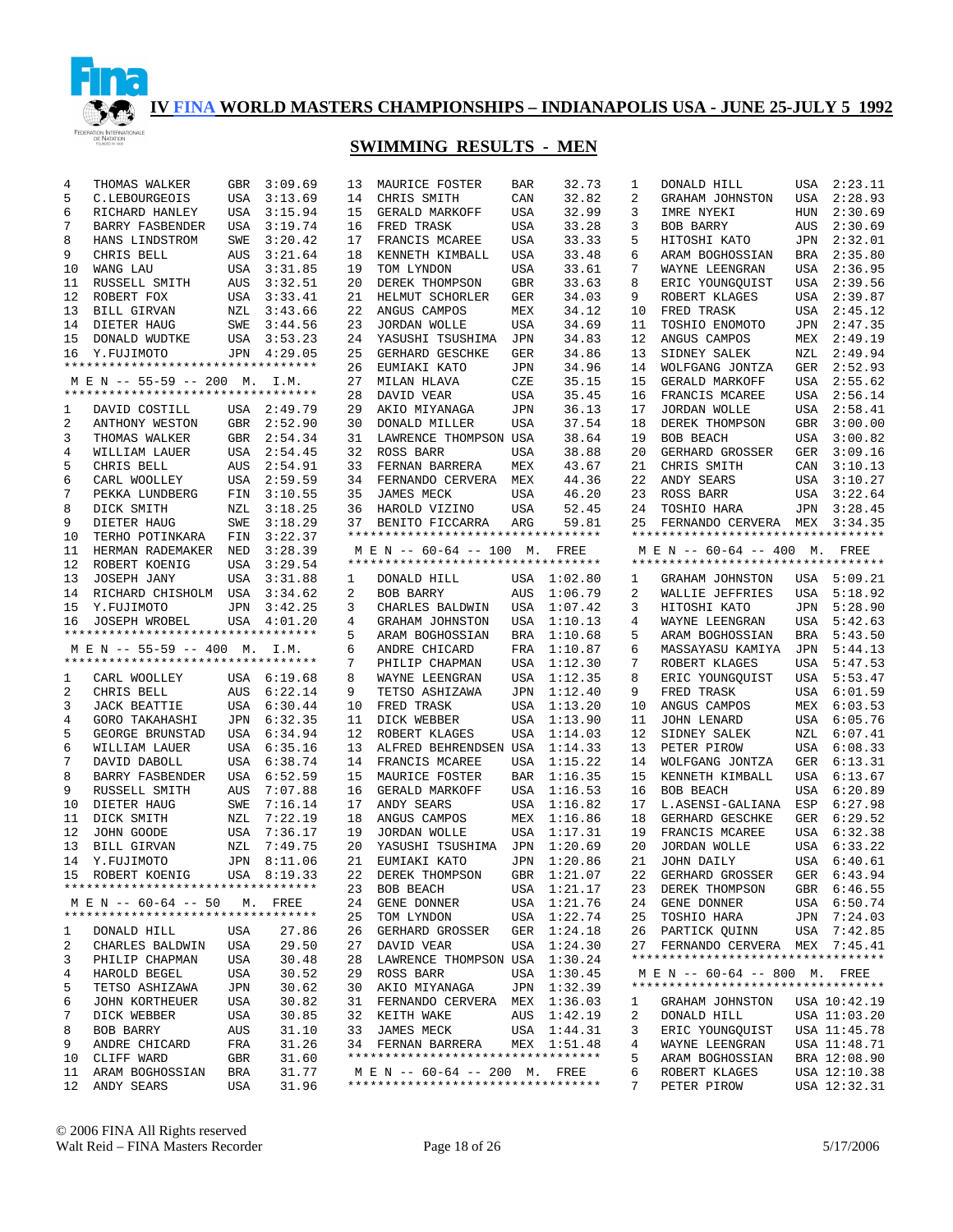

| 8        | ANGUS CAMPOS                       |            | MEX 12:39.39               | 17 | GABRIEL GUIHO                                          |            | FRA 1:38.18 |              | **********************************                         |            |              |
|----------|------------------------------------|------------|----------------------------|----|--------------------------------------------------------|------------|-------------|--------------|------------------------------------------------------------|------------|--------------|
| 9        | SIDNEY SALEK                       |            | NZL 12:49.88               | 18 | GERHARD GROSSER                                        | GER        | 1:39.94     | 1            | JOHN KORTHEUER                                             |            | USA 1:22.91  |
| 10       | GABRIEL GUIHO                      |            | FRA 12:57.17               | 19 | LAWRENCE THOMPSON USA                                  |            | 2:01.23     | 2            | AULIS KAHKONEN                                             |            | USA 1:23.90  |
| 11       | GERHARD GESCHKE                    |            | GER 13:01.38               | 20 | FERNANDO CERVERA MEX                                   |            | 2:05.09     | 3            | BRUNELLO GRAJA                                             |            | ITA 1:27.48  |
| 12       | BOB BEACH                          |            | USA 13:02.27               | 21 | RAMON KLITZKE                                          |            | USA 2:07.37 | 4            | SEYMOUR BOORSTEIN USA 1:29.92                              |            |              |
| 13       | FRED TRASK                         |            | USA 13:11.52               | 22 | HEINZ KIRSCH                                           | GER        | 2:07.72     | 5            | WERNER KRAUSE                                              | GER        | 1:30.07      |
| 14       | WOLFGANG JONTZA                    |            | GER 13:14.11               |    | **********************************                     |            |             | 6            | CHARLES BALDWIN                                            |            | USA 1:30.23  |
| 15       | JOHNNY LYSELL                      |            | SWE 13:18.46               |    | M E N -- 60-64 -- 200 M. BACK                          |            |             | 7            | EDUARDO MARTINEZ                                           | ARG        | 1:31.71      |
| 16       | JORDAN WOLLE                       |            | USA 13:29.66               |    | **********************************                     |            |             | 8            | <b>JOHN MASTERS</b>                                        |            | USA 1:31.92  |
| 17       | GERHARD GROSSER                    |            | GER 14:03.01               | 1  | IMRE WYEKI                                             | HUN        | 2:49.36     | 9            | EDUARDO GOYRI                                              | ARG        | 1:34.29      |
| 18       | WILLIAM CANNON                     |            | USA 14:25.39               | 2  | BOB BARRY                                              | AUS        | 2:50.20     | 10           | JOHNNY LYSELL                                              | SWE        | 1:35.05      |
| 19       | ROSS BARR                          |            | USA 15:17.27               | 3  | MAMPEI SEINO                                           | JPN        | 3:06.27     | 11           | DANIEL GRUENDER                                            |            | USA 1:35.42  |
| 20       | FERNANDO CERVERA MEX 15:49.71      |            |                            | 4  | HORACE KNOWLTON                                        | USA        | 3:09.18     | 12           | DOUGLAS SCOTT                                              |            | USA 1:35.46  |
|          | ********************************** |            |                            | 5  | KENNETH KIMBALL                                        | USA        | 3:12.78     | 13           | JEAN ANDRIEU                                               |            | FRA 1:35.61  |
|          | M E N -- 60-64 -- 50               |            | M. BACK                    | 6  | <b>GUNTER KUANEL</b>                                   | GER        | 3:15.23     | 14           | SU CHUNG-KWANG                                             |            | TPE 1:36.63  |
|          | ********************************** |            |                            | 7  | ALFRED BEHRENDSEN USA                                  |            | 3:18.07     | 15           | ROBERT BADGER                                              |            | USA 1:37.09  |
| 1        | CLIFF WARD                         | GBR        | 35.42                      | 8  | FORREST SULLIVAN                                       | USA        | 3:20.95     | 16           | <b>JOSE PELLEGRINO</b>                                     |            | BRA 1:37.69  |
| 2        | BOB BARRY                          | AUS        | 36.15                      | 9  | TETSO ASHIZAWA                                         | JPN        | 3:22.43     | 17           | WILLIAM CANNON                                             |            | USA 1:42.72  |
|          |                                    |            |                            |    |                                                        |            |             |              |                                                            |            |              |
| 3        | AULIS KAHKONEN                     | USA        | 36.33                      | 10 | FRED BARTLETT                                          | USA        | 3:24.27     | 18           | TSUTAE KOMATSU                                             |            | JPN 1:43.18  |
| 4        | HAROLD BEGEL                       | USA        | 37.36                      | 11 | WILLIAM CLINTON                                        | USA        | 3:28.16     | 19           | KASPAR BREUER                                              |            | GER 1:43.29  |
| 5        | MAMPEI SEINO                       | JPN        | 38.22                      | 12 | JORGE DRENKARD                                         | ARG        | 3:33.26     | 20           | CHRIS SMITH                                                |            | CAN 1:43.93  |
| 6        | HORACE KNOWLTON                    | <b>USA</b> | 38.30                      | 13 | GABRIEL GUIHO                                          | FRA        | 3:34.53     | 21           | GLENN PHILLIPS                                             | USA        | 1:44.04      |
| 7        | ANDRE CHICARD                      | FRA        | 39.01                      | 14 | GENE DONNER                                            | USA        | 3:36.54     | 22           | WANG RO HAI                                                |            | CHN 1:46.17  |
| 8        | FORREST SULLIVAN                   | USA        | 39.22                      | 15 | JOHN DAILY                                             | USA        | 3:38.36     | 23           | ANGEL DELGADO                                              | PER        | 1:49.92      |
| 9        | JOHNNY LYSELL                      | SWE        | 40.26                      | 16 | VITTORIO MELETTI ITA                                   |            | 3:54.97     | 24           | THOMAS MICHELSON                                           |            | USA 1:51.28  |
| 10       | GERALD MARKOFF                     | <b>USA</b> | 40.55                      | 17 | RAMON KLITZKE                                          | USA        | 4:21.02     | 25           | RICHARD FRYLING                                            | USA        | 1:51.76      |
| 11       | KENNETH KIMBALL                    | <b>USA</b> | 40.59                      | 18 | LAWRENCE THOMPSON USA 4:24.61                          |            |             | 26           | WILLIAM CALLENDER USA                                      |            | 1:52.21      |
| 12       | HELMUT SCHORLER                    | GER        | 40.60                      |    | **********************************                     |            |             | 27           | MINORU TAKATA                                              | JPN        | 1:58.00      |
| 13       | ALFRED BEHRENDSEN USA              |            | 40.65                      |    | M E N -- 60-64 -- 50 M.                                |            | BRST        | 28           | MARTIN NIETO                                               | MEX        | 2:06.05      |
| 14       | WILLIAM CLINTON                    | USA        | 40.70                      |    | *********************************                      |            |             | 29           | RAMON KLITZKE                                              | USA        | 2:11.27      |
| 15       | MAURICE FOSTER                     | BAR        | 41.60                      | 1  | JOHN KORTHEUER                                         | USA        | 36.32       |              | **********************************                         |            |              |
|          |                                    |            |                            |    |                                                        |            |             |              |                                                            |            |              |
| 16       | JORGE DRENKARD                     | ARG        | 41.64                      | 2  | AULIS KAHKONEN                                         | USA        | 37.13       |              | M E N -- 60-64 -- 200 M. BRST                              |            |              |
| 17       |                                    | GER        | 41.69                      | 3  |                                                        | USA        | 37.68       |              | **********************************                         |            |              |
| 18       | GERHARD GROSSER<br>GENE DONNER     | USA        | 44.26                      | 4  | CHARLES BALDWIN<br>WERNER KRAUSE                       | GER        | 39.16       | 1            | JOHN KORTHEUER                                             |            | USA 3:09.84  |
| 19       |                                    | FRA        | 44.48                      | 5  | EDUARDO MARTINEZ                                       | ARG        | 39.20       | 2            |                                                            | ITA        | 3:13.94      |
|          | GABRIEL GUIHO                      |            |                            |    |                                                        |            |             |              | BRUNELLO GRAJA                                             |            |              |
| 20       | GLENN PHILLIPS                     | USA        | 45.47                      | 6  | SEYMOUR BOORSTEIN USA                                  |            | 39.48       | 3            | EDUARDO MARTINEZ                                           | ARG        | 3:24.26      |
| 21       | IVAN CHALFIE                       | <b>USA</b> | 48.59                      | 7  | BRUNELLO GRAJA                                         | ITA        | 39.87       | 4            | SEYMOUR BOORSTEIN USA                                      |            | 3:27.89      |
| 22       | THOMAS MICHELSON                   | USA        | 49.37                      | 8  | JOHNNY LYSELL                                          | SWE        | 40.20       | 5            | JOHNNY LYSELL                                              | SWE        | 3:31.99      |
| 23       | MINORU YAMAGUCHI                   | JPN        | 50.84                      | 9  | DANIEL GRUENDER                                        | USA        | 40.23       | 6            | DANIEL GRUENDER                                            | USA        | 3:33.59      |
| 24       | LAWRENCE THOMPSON USA              |            | 51.19                      | 10 | ALLEN DUFTY                                            | AUS        | 40.36       | 7            | SU CHUNG-KWANG                                             | TPE        | 3:33.70      |
| 25       | HEINZ KIRSCH                       | GER        | 52.67                      | 11 | PHILIP CHAPMAN                                         | USA        | 40.37       | 8            | EDUARDO GOYRI                                              | ARG        | 3:34.46      |
| 26       | JAMES MECK                         | <b>USA</b> | 55.56                      | 12 | ROBERT BADGER                                          | USA        | 41.26       | 9            | PETER PIROW                                                | USA        | 3:35.35      |
| 27       | OSVALDO BOTTE                      | ARG        | 55.85                      | 13 | <b>JEAN ANDRIEU</b>                                    | FRA        | 41.69       | 10           | DOUGLAS SCOTT                                              | USA        | 3:35.66      |
| 28       | RAMON KLITZKE                      | USA        | 56.91                      | 14 | DOUGLAS SCOTT                                          | USA        | 41.81       | 11           | ALLEN DUFTY                                                | AUS        | 3:36.01      |
| 29       | KEITH WAKE                         | AUS        | 1:07.08                    | 15 | EDUARDO GOYRI                                          | ARG        | 41.99       | 12           | TSUTAE KOMATSU                                             | JPN        | 3:36.20      |
| 30       | FERNAN BARRERA                     |            | MEX 1:10.59                | 16 | JOSE PELLEGRINO                                        | <b>BRA</b> | 42.67       | 13           | SIDNEY SALEK                                               | NZL        | 3:37.40      |
|          | ********************************** |            |                            | 16 | SU CHUNG-KWANG                                         | TPE        | 42.67       | 14           | <b>JOSE PELLEGRINO</b>                                     | <b>BRA</b> | 3:39.62      |
|          | M E N -- 60-64 -- 100 M. BACK      |            |                            | 18 | <b>GLENN PHILLIPS</b>                                  | USA        | 43.15       | 15           | <b>JEAN ANDRIEU</b>                                        | FRA        | 3:44.66      |
|          | ********************************** |            |                            | 19 | MAURICE FOSTER                                         | <b>BAR</b> | 43.76       | 16           | CHRIS SMITH                                                | CAN        | 3:48.65      |
|          | 1 IMRE NYEKI HUN 1:16.38           |            |                            | 20 | ALFRED BEHRENDSEN USA                                  |            | 43.98       |              | 17 FRED BARTLETT                                           |            | USA 3:48.95  |
| 2        | BOB BARRY                          |            | AUS 1:19.07                |    | 21 KASPAR BREUER                                       | GER        | 45.24       | 18           | WILLIAM CANNON                                             |            | USA 3:50.23  |
| 3        | CLIFF WARD                         |            | GBR 1:23.25                | 22 | AKIO MIYANAGA                                          | JPN        | 45.44       | 19           | JOHN DAILY                                                 |            | USA 3:50.65  |
| 4        | HAROLD BEGEL                       |            | USA 1:23.99                | 23 | IVAN CHALFIE                                           | USA        | 45.93       | 20           | GLENN PHILLIPS                                             |            | USA 3:52.85  |
| 5        | MAMPEI SEINO                       |            | JPN 1:24.28                |    | TSUTAE KOMATSU<br>24                                   | JPN        | 47.71       | 21           | WILLIAM CALLENDER USA 3:59.57                              |            |              |
| 6        | HORACE KNOWLTON                    |            | USA 1:25.54                | 25 | PARTICK QUINN                                          | USA        | 48.17       | 22           | RICHARD FRYLING                                            |            | USA 4:00.82  |
| 7        | <b>GUNTER KUANEL</b>               |            | GER 1:27.30                |    | 26 ANGEL DELGADO                                       | PER        | 48.58       | 23           | ANGEL DELGADO                                              |            | PER 4:13.01  |
| 8        | KENNETH KIMBALL                    |            | USA 1:29.60                | 27 | WILLIAM CALLENDER USA                                  |            | 48.86       | 24           | MINORU TAKATA                                              |            | JPN 4:20.44  |
| 9        | FORREST SULLIVAN                   |            | USA 1:29.67                |    | 28<br>NESTOR ESTEVEZ                                   | ARG        | 49.34       | 25           | MARTIN NIETO                                               |            | MEX 4:27.08  |
| 10       | WILLIAM CLINTON                    |            | USA 1:30.83                |    | 29<br>MINORU TAKATA                                    | JPN        | 51.94       | 26           | DONALD MILLER                                              |            | USA 4:27.36  |
| 11       |                                    |            |                            |    | 30 MARTIN NIETO                                        | MEX        |             | 27           |                                                            |            | AUS  4:43.66 |
|          | ANDRE CHICARD                      |            | FRA 1:31.13                |    |                                                        |            | 53.48       |              | KEITH WAKE                                                 |            |              |
| 12       | EDWARD ROSENHAUER USA 1:33.59      |            |                            |    | 31 HEINZ KIRSCH                                        | GER        | 54.01       | 28           | RAMON KLITZKE<br>**********************************        |            | USA 5:15.05  |
| 13       | GERALD MARKOFF                     |            | USA 1:34.06                |    | 32 KEITH WAKE                                          | AUS        | 56.08       |              |                                                            |            |              |
| 14       | HELMUT SCHORLER                    |            | GER 1:35.52                |    | 33 FERNAN BARRERA<br>********************************* |            | MEX 1:03.36 |              | M E N -- 60-64 -- 50<br>********************************** | М.         | FLY          |
| 15<br>16 | JORGE DRENKARD<br>JOHN DAILY       |            | ARG 1:36.24<br>USA 1:37.79 |    | M E N -- 60-64 -- 100 M. BRST                          |            |             | $\mathbf{1}$ | HITOSHI KATO                                               | JPN        | 32.67        |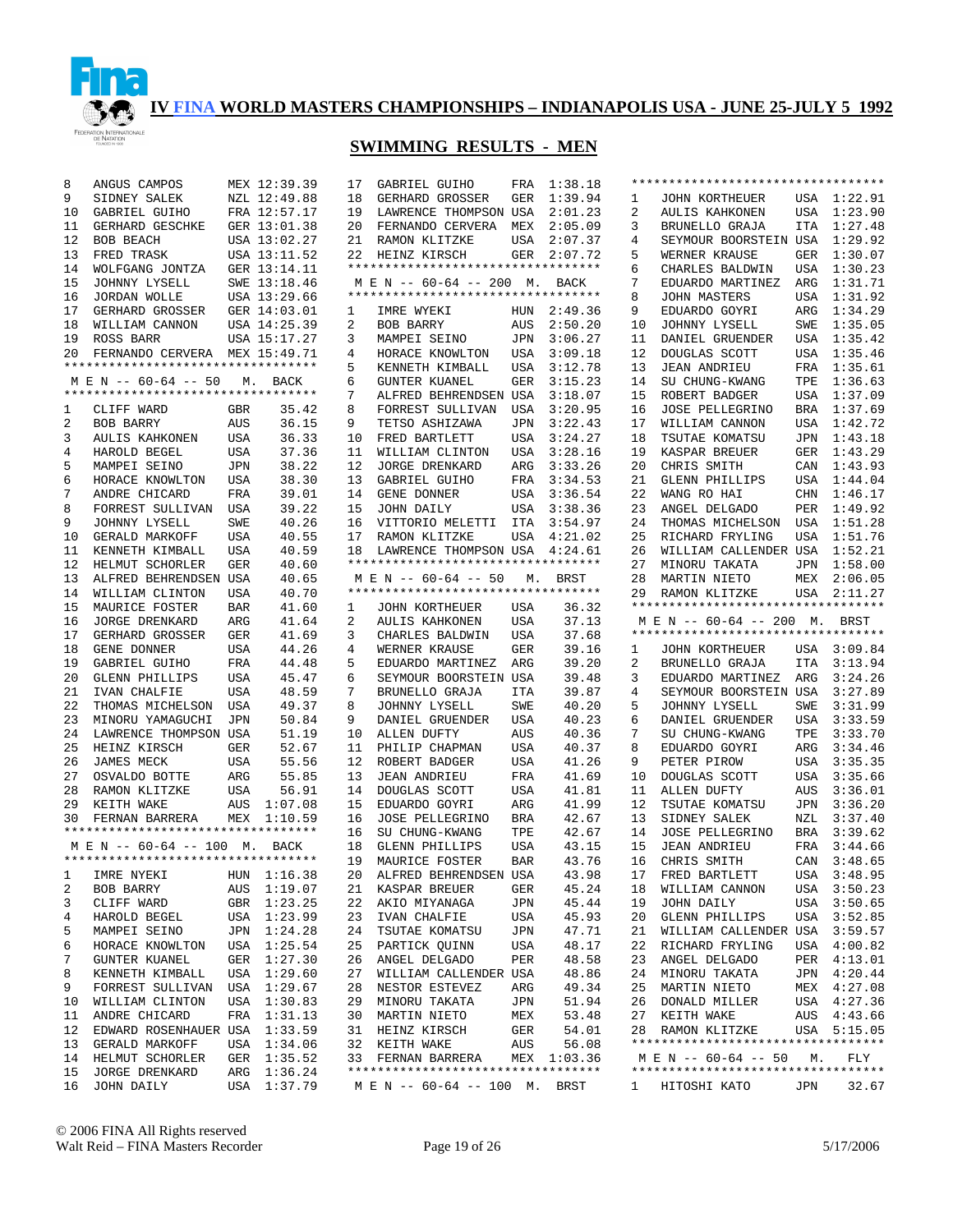

| 2  | CHARLES BALDWIN                    | <b>USA</b> | 33.01       | 15 | <b>DUDLEY TARLTON</b>              | USA        | 3:58.33     | 12 | ROBERT BLOEBAUM                    | USA        | 34.66       |
|----|------------------------------------|------------|-------------|----|------------------------------------|------------|-------------|----|------------------------------------|------------|-------------|
| 3  | MASAYASU KAMIYA                    | <b>JPN</b> | 33.28       | 16 | THOMAS MICHELSON                   | USA        | 3:59.26     | 13 | GINTER UNKEL                       | GER        | 34.70       |
| 4  | HAROLD BEGEL                       | <b>USA</b> | 33.54       | 17 | VITTORIO MELETTI                   | <b>ITA</b> | 3:59.56     | 13 | HANS KIRSCH                        | <b>GER</b> | 34.70       |
| 5  | TOSHIO ENOMOTO                     | <b>JPN</b> | 35.32       | 18 | TOSHIO HARA                        | JPN        | 4:07.41     | 15 | DON HUBBARD                        | <b>USA</b> | 35.44       |
|    |                                    |            |             |    |                                    |            |             |    |                                    |            |             |
| 6  | ALLEN DUFTY                        | AUS        | 37.32       | 19 | EDWARD LEVY                        | USA        | 4:15.19     | 16 | ALBERT EBBINGHAUS USA              |            | 35.53       |
| 7  | FORREST SULLIVAN                   | USA        | 37.49       | 20 | RICHARD FRYLING                    | USA        | 4:20.20     | 17 | K.BOLLMANN                         | GER        | 36.56       |
| 8  | <b>JOSE PELLEGRINO</b>             | BRA        | 37.58       | 21 | WILLIAM CANNON                     | USA        | 4:24.22     | 18 | <b>JOSE RIBEIRO</b>                | <b>BRA</b> | 36.60       |
| 9  | ROBERT BADGER                      | USA        | 37.67       |    | ********************************** |            |             | 19 | ERNESTO ORLANDO                    | ARG        | 37.80       |
| 10 | DICK WEBBER                        | USA        | 37.71       |    | M E N -- 60-64 -- 200 M. I.M.      |            |             | 20 | SAMIR GHARBO                       | <b>USA</b> | 38.43       |
| 11 | YASUSHI TSUSHIMA                   | JPN        | 37.85       |    | *********************************  |            |             | 21 | JACK WISMAN                        | <b>USA</b> | 39.41       |
| 12 | EDWARD LEVY                        | USA        | 38.90       | 1  | GRAHAM JOHNSTON                    | USA        | 2:54.26     | 22 | ALEX MCINTOSH                      | USA        | 40.85       |
| 13 | MILAN HLAVA                        | CZE        | 40.41       | 2  | HITOSHI KATO                       | JPN        | 2:59.76     | 23 | MINORU JINNO                       | JPN        | 41.74       |
| 14 | EDWARD ROSENHAUER USA              |            | 40.55       | 3  | MASAYASU KAMIYA                    | JPN        | 3:04.95     | 24 | JIM DUNNING                        | NZL        | 41.98       |
| 15 |                                    |            |             | 4  |                                    |            |             | 25 |                                    |            | 43.06       |
|    | <b>DUDLEY TARLTON</b>              | <b>USA</b> | 40.91       |    | <b>JOHN MASTERS</b>                | USA        | 3:05.99     |    | CHARLES BELKNAP                    | USA        |             |
| 16 | GERHARD GESCHKE                    | GER        | 41.91       | 5  | HORACE KNOWLTON                    | USA        | 3:10.74     | 26 | LEONARD LAWSON                     | RSA        | 45.55       |
| 17 | DAVID VEAR                         | <b>USA</b> | 42.54       | 6  | <b>GUNTER KUANEL</b>               | GER        | 3:11.85     | 27 | KAORU SHIBATA                      | JPN        | 46.75       |
| 17 | VITTORIO MELETTI                   | ITA        | 42.54       | 7  | BRUNELLO GRAJA                     | ITA        | 3:13.22     | 28 | <b>GUILLERM PAZOS</b>              | MEX        | 47.41       |
| 19 | CHRIS SMITH                        | CAN        | 43.08       | 8  | JOHNNY LYSELL                      | SWE        | 3:19.46     |    | ********************************** |            |             |
| 20 | GLENN PHILLIPS                     | <b>USA</b> | 43.40       | 9  | PETER PIROW                        | USA        | 3:20.50     |    | M E N -- 65-69 -- 100 M. FREE      |            |             |
| 21 | TOSHIO HARA                        | <b>JPN</b> | 45.71       | 10 | FRED BARTLETT                      | USA        | 3:20.97     |    | ********************************** |            |             |
| 22 | IVAN CHALFIE                       | <b>USA</b> | 45.90       | 11 | EDUARDO MARTINEZ                   | ARG        | 3:24.83     | 1  | ROBERT BLAKE                       |            | USA 1:12.14 |
| 23 | ANDY SEARS                         | <b>USA</b> | 46.39       | 12 | EDWARD ROSENHAUER USA              |            | 3:29.11     | 2  | SHIZUO KONISHI                     |            | JPN 1:13.24 |
|    | DONALD MILLER                      |            |             |    |                                    |            |             |    |                                    |            |             |
| 24 |                                    | <b>USA</b> | 46.46       | 13 | GERALD MARKOFF                     | USA        | 3:31.91     | 3  | BOB WHITE                          |            | USA 1:13.75 |
| 25 | WILLIAM CALLENDER USA              |            | 46.95       | 14 | JOHN DAILY                         | USA        | 3:32.43     | 4  | <b>JOHN FLORANCE</b>               |            | USA 1:14.45 |
| 26 | EUMIAKI KATO                       | <b>JPN</b> | 48.61       | 15 | DICK WEBBER                        | USA        | 3:32.87     | 5  | KEITH CARTER                       |            | USA 1:14.51 |
| 27 | OSVALDO BOTTE                      | ARG        | 50.18       | 16 | ROBERT BADGER                      | USA        | 3:38.20     | 6  | PERRY ROCKWELL                     |            | USA 1:14.71 |
| 28 | MINORU TAKATA                      | JPN        | 59.38       | 17 | CHRIS SMITH                        | CAN        | 3:39.55     | 7  | KEVIN VICKERY                      | AUS        | 1:15.55     |
| 29 | LAWRENCE THOMPSON USA              |            | 59.53       | 18 | RICHARD FRYLING                    | USA        | 3:49.02     | 8  | LOTHAR KREMER                      |            | GER 1:16.26 |
|    | ********************************** |            |             | 19 | DAVID VEAR                         | USA        | 3:56.17     | 9  | RICHARD LEIGH                      |            | USA 1:17.25 |
|    | M E N -- 60-64 -- 100 M.           |            | FLY         | 20 | DONALD MILLER                      |            | USA 4:01.94 | 10 | HANS KIRSCH                        |            | GER 1:17.65 |
|    | ********************************** |            |             |    | *********************************  |            |             | 11 | WAYNE SHADBOLT                     | USA        | 1:19.07     |
|    |                                    |            |             |    |                                    |            |             |    |                                    |            |             |
| 1  | MASAYASU KAMIYA                    |            | JPN 1:21.22 |    | M E N -- 60-64 -- 400 M.           |            | I.M.        | 12 | ROBERT BLOEBAUM                    |            | USA 1:19.55 |
| 2  | HAROLD BEGEL                       |            | USA 1:21.49 |    | ********************************** |            |             | 13 | <b>JACK TRUBY</b>                  | USA        | 1:20.87     |
| 3  | TOSHIO ENOMOTO                     | JPN        | 1:22.06     | 1  | GRAHAM JOHNSTON                    |            | USA 6:22.20 | 14 | FRANK GRANNIS                      |            | USA 1:21.63 |
| 4  | JOHN MASTERS                       |            | USA 1:25.01 | 2  | JOHN MASTERS                       | USA        | 6:40.88     | 15 | WILLIAM AUSTIN                     |            | USA 1:22.02 |
| 5  | GERHARD GESCHKE                    | GER        | 1:31.49     | 3  | MASAYASU KAMIYA                    | JPN        | 6:47.03     | 16 | GINTER UNKEL                       |            | GER 1:22.31 |
| 6  | ALLEN DUFTY                        | AUS        | 1:33.59     | 4  | <b>JOHN LENARD</b>                 | USA        | 6:51.05     | 17 | DONALD KILB                        |            | USA 1:22.47 |
| 7  | MICHAEL TORSNEY                    | CAN        | 1:33.61     | 5  | BRUNELLO GRAJA                     | ITA        | 6:54.77     | 18 | ALBERT EBBINGHAUS USA 1:22.94      |            |             |
| 8  | EDWARD ROSENHAUER USA              |            | 1:35.82     | 6  | GUNTER KUANEL                      | GER        | 6:57.81     | 19 | SHOZO IZUNO                        | JPN        | 1:22.96     |
|    |                                    |            |             |    |                                    |            |             |    |                                    |            |             |
| 9  | <b>JOSE PELLEGRINO</b>             | BRA        | 1:36.08     | 7  | PETER PIROW                        | USA        | 7:05.94     | 20 | FRIEDRICH HUEBNER GER              |            | 1:26.11     |
| 10 | WILLIAM CLINTON                    | USA        | 1:39.33     | 8  | SIDNEY SALEK                       | NZL        | 7:08.09     | 21 | SEITA INAYOSHI                     | JPN        | 1:28.26     |
| 11 | DOUGLAS SCOTT                      | <b>USA</b> | 1:40.25     | 9  | FRED BARTLETT                      | USA        | 7:11.15     | 21 | SEIICHI MATSUURA                   | JPN        | 1:28.26     |
| 12 | WILLIAM CANNON                     | <b>USA</b> | 1:40.65     | 10 | ALLEN DUFTY                        | AUS        | 7:16.13     | 23 | <b>JOSE RIBEIRO</b>                | BRA        | 1:28.84     |
| 13 | VITTORIO MELETTI                   | ITA        | 1:45.09     | 11 | MICHAEL TORSNEY                    | CAN        | 7:36.48     | 24 | KEN MARCHANT                       | CAN        | 1:29.06     |
| 14 | TOSHIO HARA                        | <b>JPN</b> | 1:46.08     | 12 | WILLIAM CANNON                     | USA        | 7:54.09     | 25 | JACK WISMAN                        |            | USA 1:31.67 |
| 15 | EDWARD LEVY                        | <b>USA</b> | 1:46.49     | 13 | VITTORIO MELETTI                   | ITA        | 7:54.88     | 26 | AKIRA SATO                         |            | JPN 1:32.22 |
| 16 | WILLIAM CALLENDER USA              |            | 1:50.67     | 14 | JOHN DAILY                         | USA        | 7:56.97     | 27 | SAMIR GHARBO                       | USA        | 1:34.94     |
|    | RICHARD FRYLING                    |            |             | 15 |                                    |            |             | 28 |                                    |            | 1:37.97     |
| 17 | ********************************** | USA        | 1:52.30     |    | THOMAS MICHELSON                   | USA        | 8:06.62     |    | ALEX MCINTOSH                      | USA        |             |
|    |                                    |            |             | 16 | RICHARD FRYLING                    |            | USA 8:22.58 | 29 | CHARLES BELKNAP                    |            | USA 1:41.98 |
|    | MEN -- 60-64 -- 200 M. FLY         |            |             |    | 17 TOSHIO HARA                     |            | JPN 8:31.61 |    | 30 LEONARD LAWSON                  |            | RSA 1:43.09 |
|    | ********************************** |            |             |    | 18 DONALD MILLER                   |            | USA 8:43.15 |    | 31 HIRONAO TAKENAKA JPN 1:46.73    |            |             |
| 1  | JOHN MASTERS                       |            | USA 3:12.79 |    | ********************************** |            |             | 32 | KAORU SHIBATA                      |            | JPN 1:50.50 |
| 2  | TOSHIO ENOMOTO                     |            | JPN 3:14.90 |    | M E N -- 65-69 -- 50 M. FREE       |            |             | 33 | JIM DUNNING                        |            | NZL 1:52.13 |
| 3  | MASAYASU KAMIYA                    |            | JPN 3:21.62 |    | *********************************  |            |             | 34 | GUILLERM PAZOS                     |            | MEX 1:57.87 |
| 4  | BRUNELLO GRAJA                     |            | ITA 3:22.53 | 1  | A.SANGSTER                         | ECU        | 30.58       |    | ********************************** |            |             |
|    |                                    |            |             |    | ISAO IKEGAMI                       |            | 30.78       |    | M E N -- 65-69 -- 200 M. FREE      |            |             |
| 5  | JOHN LENARD                        |            | USA 3:26.21 | 2  |                                    | JPN        |             |    | ********************************** |            |             |
| 6  | GERHARD GESCHKE                    |            | GER 3:26.93 | 3  | KEITH CARTER                       | USA        | 31.13       |    |                                    |            |             |
| 7  | MICHAEL TORSNEY                    |            | CAN 3:36.10 | 4  | JOHN FLORANCE                      | USA        | 31.57       | ı  | WINTHROP WILSON                    |            | USA 2:39.50 |
| 8  | PETER PIROW                        |            | USA 3:36.36 | 5  | PERRY ROCKWELL                     | USA        | 31.79       | 2  | A. SANGSTER                        |            | ECU 2:39.63 |
| 9  | BUD BITZER                         |            | USA 3:39.12 | 6  | RICHARD LEIGH                      | USA        | 32.21       | 3  | KEVIN VICKERY                      |            | AUS 2:50.29 |
| 10 | ALLEN DUFTY                        | AUS        | 3:39.19     | 7  | ROBERT BLAKE                       | USA        | 32.27       | 4  | SHIZUO KONISHI                     |            | JPN 2:51.62 |
| 11 | JOSE PELLEGRINO                    |            | BRA 3:39.33 | 8  | LOTHAR KREMER                      | GER        | 32.41       | 5  | ROBERT BLAKE                       |            | USA 2:55.07 |
| 12 | SIDNEY SALEK                       |            | NZL 3:44.45 | 9  | SHIZUO KONISHI                     | JPN        | 33.18       | 6  | LOTHAR KREMER                      |            | GER 3:00.05 |
| 13 | DOUGLAS SCOTT                      |            | USA 3:48.79 | 10 | <b>JACK TRUBY</b>                  | USA        | 33.54       | 7  | WAYNE SHADBOLT                     |            | USA 3:01.80 |
|    |                                    |            |             |    |                                    |            |             |    |                                    |            |             |
|    | 14 L.ASENSI-GALIANA ESP 3:54.11    |            |             | 11 | FRANK GRANNIS                      | USA        | 34.44       | 8  | HANS KIRSCH                        |            | GER 3:05.29 |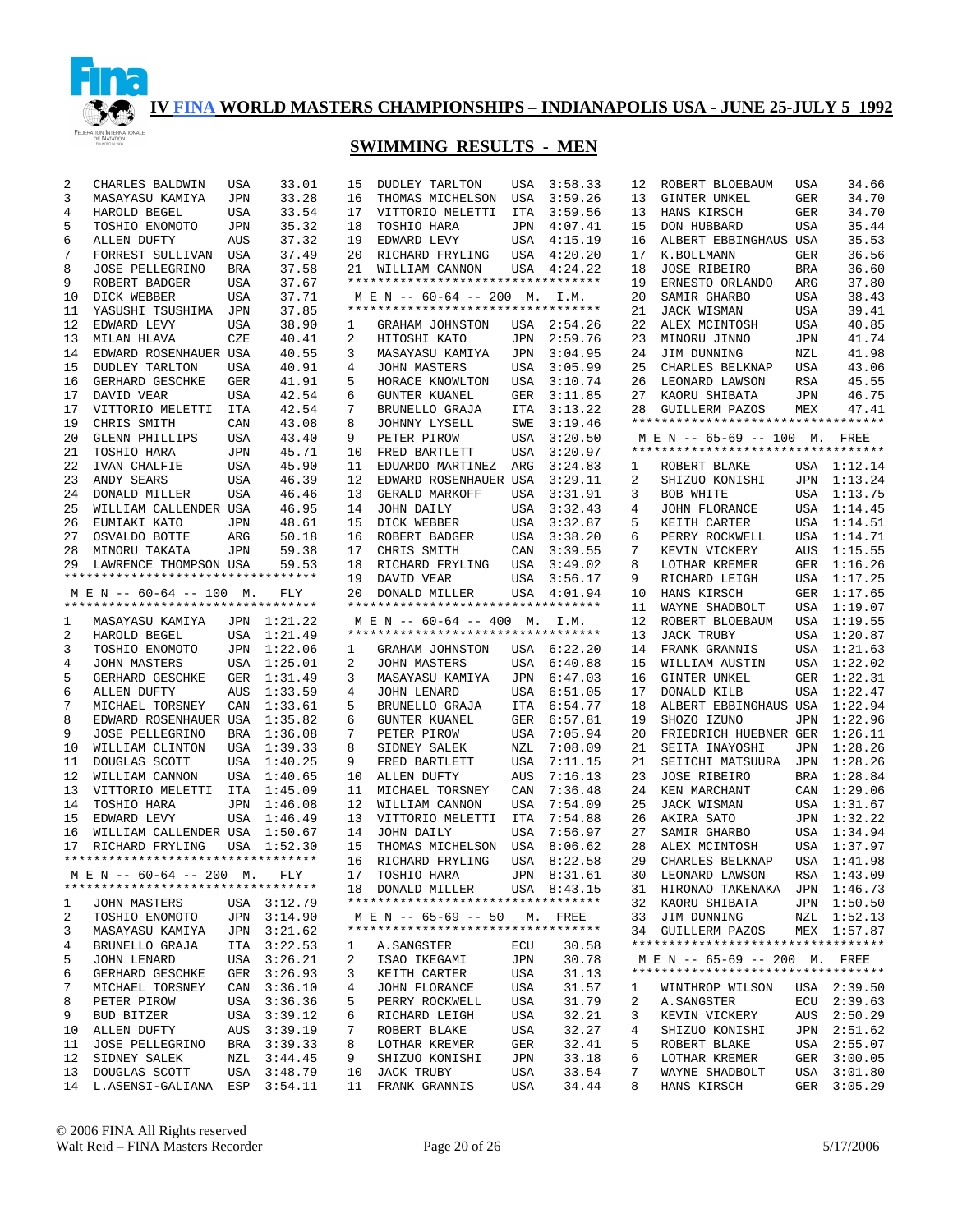

# **SWIMMING RESULTS - MEN**

| 9  | PERRY ROCKWELL                     | USA        | 3:08.25      | 11 | GLYNN JONES                                                |            | USA 14:33.58 | 10 | <b>JAMES EDWARDS</b>                              | USA        | 3:44.55     |
|----|------------------------------------|------------|--------------|----|------------------------------------------------------------|------------|--------------|----|---------------------------------------------------|------------|-------------|
| 10 | <b>GLYNN JONES</b>                 | USA        | 3:10.50      | 12 | TOM BRERETON                                               |            | NZL 14:42.93 | 11 | NORMAN GARSOE                                     | USA        | 3:51.81     |
| 11 | <b>JAMES EDWARDS</b>               | USA        | 3:10.60      | 13 | OTTO FISCHER                                               |            | GER 14:49.93 | 12 | <b>BJ HANSEN</b>                                  | USA        | 3:55.34     |
| 12 | EMANUELE DELPINO                   | ITA        | 3:13.35      | 14 | ELLIOTT SCHOFIELD USA 15:03.37                             |            |              | 13 | <b>BRUCE SUMNER</b>                               | USA        | 4:06.99     |
| 13 | FRIEDRICH HUEBNER GER              |            | 3:17.42      | 15 | JACK WISMAN                                                |            | USA 15:11.06 | 14 | GEORGE ROUDEBUSH                                  | USA        | 4:25.88     |
| 14 | ELLIOTT SCHOFIELD USA              |            | 3:19.79      | 16 | <b>JOSEPH SELIBER</b>                                      |            | USA 15:11.53 |    | **********************************                |            |             |
| 15 | DOUGLAS STRONG                     | USA        | 3:21.57      | 17 | KEN MARCHANT                                               |            | CAN 15:21.05 |    | M E N -- 65-69 -- 50                              | М.         | BRST        |
| 16 | VESTER BOONE                       | <b>USA</b> | 3:26.47      | 18 | VESTER BOONE                                               |            | USA 15:33.82 |    | **********************************                |            |             |
| 17 |                                    |            |              |    | *********************************                          |            |              |    |                                                   |            |             |
|    | JACK WISMAN                        | USA        | 3:28.03      |    |                                                            |            |              | 1  | FRITZ KLAPPROTH                                   | GER        | 39.73       |
| 18 | AKIRA SATO                         | JPN        | 3:28.52      |    | M E N -- 65-69 -- 50<br>********************************** | М.         | BACK         | 2  | JOSEPH KURTZMAN                                   | <b>USA</b> | 39.86       |
| 19 | <b>JOSEPH SELIBER</b>              | USA        | 3:29.72      |    |                                                            |            |              | 3  | KARL HEINZ KNOPS                                  | <b>GER</b> | 40.27       |
| 20 | KEN MARCHANT                       | CAN        | 3:32.26      | 1  | ROGER FRANKS                                               | USA        | 37.17        | 4  | TOSHIO TAJIMA                                     | <b>JPN</b> | 40.31       |
| 21 | LEONARD LAWSON                     | RSA        | 3:42.28      | 2  | GEORGE GANDSEY                                             | USA        | 38.73        | 5  | MORRIS MATHEWS                                    | <b>USA</b> | 40.74       |
| 22 | <b>ARTHUR CROSS</b>                | USA        | 3:48.51      | 3  | BOB WHITE                                                  | <b>USA</b> | 39.72        | 6  | ERNESTO ORLANDO                                   | ARG        | 41.17       |
| 23 | KAORU SHIBATA                      | JPN        | 4:31.86      | 4  | ROBERT BLOEBAUM                                            | <b>USA</b> | 41.41        | 7  | LOTHAR KREMER                                     | GER        | 41.36       |
|    | ********************************** |            |              | 5  | LOTHAR KREMER                                              | GER        | 41.54        | 8  | PAUL MUEMPFER                                     | GER        | 41.37       |
|    | MEN -- 65-69 -- 400 M.             |            | FREE         | 6  | RALPH PERRY                                                | USA        | 41.55        | 9  | ISAO IKEGAMI                                      | JPN        | 41.73       |
|    | ********************************** |            |              | 7  | WALTER SCHOBER                                             | AUS        | 41.60        | 10 | ESKO SALONEN                                      | FIN        | 42.03       |
| 1  | A.SANGSTER                         | ECU        | 5:46.11      | 8  | <b>JOSEPH STAUNTON</b>                                     | USA        | 42.98        | 11 | GEORGE MCVEY                                      | USA        | 42.09       |
| 2  | ROGER FRANKS                       | USA        | 5:48.38      | 9  | GEORGE MELICK                                              | USA        | 43.58        | 12 | JOHN VIDAL                                        | AUS        | 42.23       |
| 3  | ISAO IKEGAMI                       | JPN        | 6:07.69      | 10 | <b>JACK TRUBY</b>                                          | USA        | 43.97        | 13 | <b>GINTER UNKEL</b>                               | GER        | 43.21       |
| 4  | <b>BOB WHITE</b>                   | USA        | 6:11.32      | 11 | GINTER UNKEL                                               | <b>GER</b> | 44.07        | 14 | WILLIAM AUSTIN                                    | USA        | 44.02       |
| 5  | KEVIN VICKERY                      | AUS        | 6:13.44      | 12 | SHIZUO KONISHI                                             | JPN        | 44.09        | 15 | TOM LOGAN                                         | NZL        | 44.10       |
|    |                                    |            |              |    |                                                            |            |              |    |                                                   |            |             |
| 6  | SHIZUO KONISHI                     | JPN        | 6:14.72      | 13 | ELLIOTT SCHOFIELD USA                                      |            | 44.87        | 16 | <b>JOHN FLORANCE</b>                              | <b>USA</b> | 44.50       |
| 7  | MORRIS MATHEWS                     | USA        | 6:24.56      | 14 | ROBERT RISLEY                                              | USA        | 45.45        | 17 | GEORGE MELICK                                     | USA        | 44.52       |
| 8  | ROBERT BLAKE                       | USA        | 6:28.27      | 15 | BRUCE SUMNER                                               | USA        | 45.46        | 18 | K.BOLLMANN                                        | <b>GER</b> | 45.16       |
| 9  | WAYNE SHADBOLT                     | USA        | 6:33.45      | 16 | GORDON SCHALLA                                             | USA        | 46.78        | 19 | <b>JAMES FORBES</b>                               | USA        | 45.24       |
| 10 | BRUNO WEBER                        | USA        | 6:36.15      | 16 | MASAZUMI HAGIWARA JPN                                      |            | 46.78        | 20 | ANDRE DEBAISIEUX                                  | FRA        | 45.33       |
| 11 | DON KORTEN                         | USA        | 6:39.24      | 18 | FUMITOSHI SUZUKA                                           | JPN        | 49.05        | 21 | <b>JOHN REESE</b>                                 | USA        | 45.47       |
| 12 | <b>JAMES EDWARDS</b>               | USA        | 6:46.31      | 19 | <b>BJ HANSEN</b>                                           | <b>USA</b> | 49.43        | 22 | ABRASHA BRAININ                                   | <b>USA</b> | 45.72       |
| 13 | EMANUELE DELPINO                   | ITA        | 6:54.76      | 20 | FRANK GRANNIS                                              | USA        | 49.77        | 23 | NORMAN GARSOE                                     | <b>USA</b> | 45.98       |
| 14 | RALPH PERRY                        | USA        | 6:55.99      | 21 | ALEX MCINTOSH                                              | USA        | 52.36        | 24 | FRIEDRICH HUEBNER GER                             |            | 46.36       |
| 15 | HANS KIRSCH                        | <b>GER</b> | 6:57.56      | 22 | AKIRA SATO                                                 | JPN        | 52.54        | 25 | <b>BJ HANSEN</b>                                  | USA        | 47.17       |
| 16 | FRIEDRICH HUEBNER GER              |            | 6:58.63      | 23 | MINORU JINNO                                               | JPN        | 57.15        | 26 | SEITA INAYOSHI                                    | <b>JPN</b> | 48.65       |
| 17 | <b>GLYNN JONES</b>                 | <b>USA</b> | 7:05.15      | 24 | JIM DUNNING                                                | NZL        | 1:03.97      | 27 | PAUL GUERARD                                      | <b>USA</b> | 49.38       |
| 18 | ELLIOTT SCHOFIELD USA              |            | 7:09.90      |    | **********************************                         |            |              | 28 | FUMITOSHI SUZUKA                                  | JPN        | 49.69       |
| 19 | DOUGLAS STRONG                     | USA        | 7:10.87      |    | M E N -- 65-69 -- 100 M.                                   |            | BACK         | 29 | HIRONAO TAKENAKA                                  | JPN        | 52.80       |
| 20 | DONALD KILB                        | USA        | 7:12.31      |    | **********************************                         |            |              | 30 | BRUCE SUMNER                                      | <b>USA</b> | 52.99       |
| 21 | OTTO FISCHER                       | GER        | 7:15.77      | 1  | ROGER FRANKS                                               | USA        | 1:20.74      | 31 | ALEX MCINTOSH                                     | <b>USA</b> | 54.85       |
| 22 | WILLIAM AUSTIN                     | USA        | 7:16.02      | 2  | GEORGE GANDSEY                                             | USA        | 1:28.50      | 32 |                                                   | JPN        | 1:00.58     |
| 23 | SHOZO IZUNO                        | <b>JPN</b> | 7:16.76      | 3  |                                                            | AUS        | 1:31.68      | 33 | KAORU SHIBATA                                     | NZL        | 1:13.07     |
|    |                                    |            |              |    | WALTER SCHOBER                                             |            |              |    | JIM DUNNING<br>********************************** |            |             |
| 24 | KEN MARCHANT                       | CAN        | 7:19.65      | 4  | RALPH PERRY                                                | USA        | 1:35.93      |    |                                                   |            |             |
| 25 | TOM BRERETON                       | NZL        | 7:27.63      | 5  | ROBERT BLOEBAUM                                            | USA        | 1:37.47      |    | M E N -- 65-69 -- 100 M. BRST                     |            |             |
| 26 | JACK WISMAN                        | USA        | 7:28.16      | 6  | GEORGE MELICK                                              | USA        | 1:38.08      |    | **********************************                |            |             |
| 27 | SEITA INAYOSHI                     | JPN        | 7:33.22      | 7  | <b>JOSEPH STAUNTON</b>                                     | USA        | 1:39.53      | 1  | FRITZ KLAPPROTH                                   | GER        | 1:30.81     |
| 28 | AKIRA SATO                         | JPN        | 7:40.86      | 8  | WAYNE SHADBOLT                                             | USA        | 1:40.79      | 2  | KARL HEINZ KNOPS                                  | GER        | 1:31.61     |
| 29 | WARREN FOSTER                      | USA        | 7:51.81      | 9  | ROBERT RISLEY                                              | <b>USA</b> | 1:42.20      | 3  | KARL HAUTER                                       | GER        | 1:33.04     |
| 30 | PAUL GUERARD                       | <b>USA</b> | 8:03.22      | 10 | ELLIOTT SCHOFIELD USA                                      |            | 1:43.88      | 4  | BARTON GREENBERG                                  | USA        | 1:33.71     |
| 31 | ARTHUR CROSS                       | <b>USA</b> | 8:05.12      | 11 | NORMAN GARSOE                                              | USA        | 1:49.24      | 5  | MORRIS MATHEWS                                    | USA        | 1:34.39     |
|    | 32 ALEX MCINTOSH                   |            | USA 8:16.93  |    | 12 JALO AATOS LAINE FIN 1:52.06                            |            |              | 6  | JOSEPH KURTZMAN                                   |            | USA 1:34.62 |
|    | 33 MINORU JINNO                    |            | JPN 9:46.33  |    | 13 AKIRA SATO                                              |            | JPN 1:56.81  | 7  | ISAO IKEGAMI                                      |            | JPN 1:34.64 |
|    | 34 TADAO SHIMIZU                   |            | JPN 10:51.78 |    | 14 GUILLERM PAZOS                                          |            | MEX 2:20.11  | 8  | ESKO SALONEN                                      |            | FIN 1:34.76 |
|    | ********************************** |            |              |    | 15 LEONARD LAWSON                                          |            | RSA 2:25.78  | 9  | TOSHIO TAJIMA                                     |            | JPN 1:34.87 |
|    | M E N -- 65-69 -- 800 M. FREE      |            |              |    | **********************************                         |            |              | 10 | LELAND ARTH                                       |            | USA 1:35.80 |
|    | ********************************** |            |              |    | M E N -- 65-69 -- 200 M. BACK                              |            |              | 11 | PAUL MUEMPFER                                     |            | GER 1:36.13 |
| ı  | WINTHROP WILSON                    |            | USA 11:52.33 |    | **********************************                         |            |              | 12 | GEORGE MCVEY                                      |            | USA 1:37.28 |
| 2  | MAURICE LUSIEN                     |            | FRA 12:44.82 |    | ROGER FRANKS                                               |            | USA 2:55.46  | 13 |                                                   |            | ARG 1:39.02 |
|    |                                    |            | JPN 12:54.63 | 1  |                                                            |            |              |    | ERNESTO ORLANDO                                   |            | USA 1:39.76 |
| 3  | ISAO IKEGAMI                       |            |              | 2  | BOB WHITE                                                  |            | USA 3:15.34  | 14 | WILLIAM AUSTIN                                    |            |             |
| 4  | KEVIN VICKERY                      |            | AUS 12:56.59 | 3  | GEORGE GANDSEY                                             |            | USA 3:20.17  | 15 | JOHN VIDAL                                        |            | AUS 1:41.37 |
| 5  | ROBERT BLAKE                       |            | USA 13:30.46 | 4  | KARL HAUTER                                                | GER        | 3:21.41      | 16 | TOM LOGAN                                         |            | NZL 1:41.83 |
| 6  | KARL HAUTER                        |            | GER 13:42.59 | 5  | WALTER SCHOBER                                             | AUS        | 3:23.18      | 17 | GEORGE MELICK                                     |            | USA 1:44.35 |
| 7  | WAYNE SHADBOLT                     |            | USA 13:50.54 | 6  | RALPH PERRY                                                | USA        | 3:27.51      | 18 | NORMAN GARSOE                                     |            | USA 1:46.19 |
| 8  | BRUNO WEBER                        |            | USA 14:21.24 | 7  | DON KORTEN                                                 | USA        | 3:36.20      | 19 | ANDRE DEBAISIEUX                                  |            | FRA 1:47.14 |
| 9  | EMANUELE DELPINO                   |            | ITA 14:30.46 | 8  | GEORGE MELICK                                              | USA        | 3:38.25      | 20 | FRIEDRICH HUEBNER GER                             |            | 1:47.42     |
| 10 | <b>JAMES EDWARDS</b>               |            | USA 14:32.18 | 9  | JACK TRUBY                                                 |            | USA 3:40.88  | 21 | ABRASHA BRAININ                                   | USA        | 1:48.30     |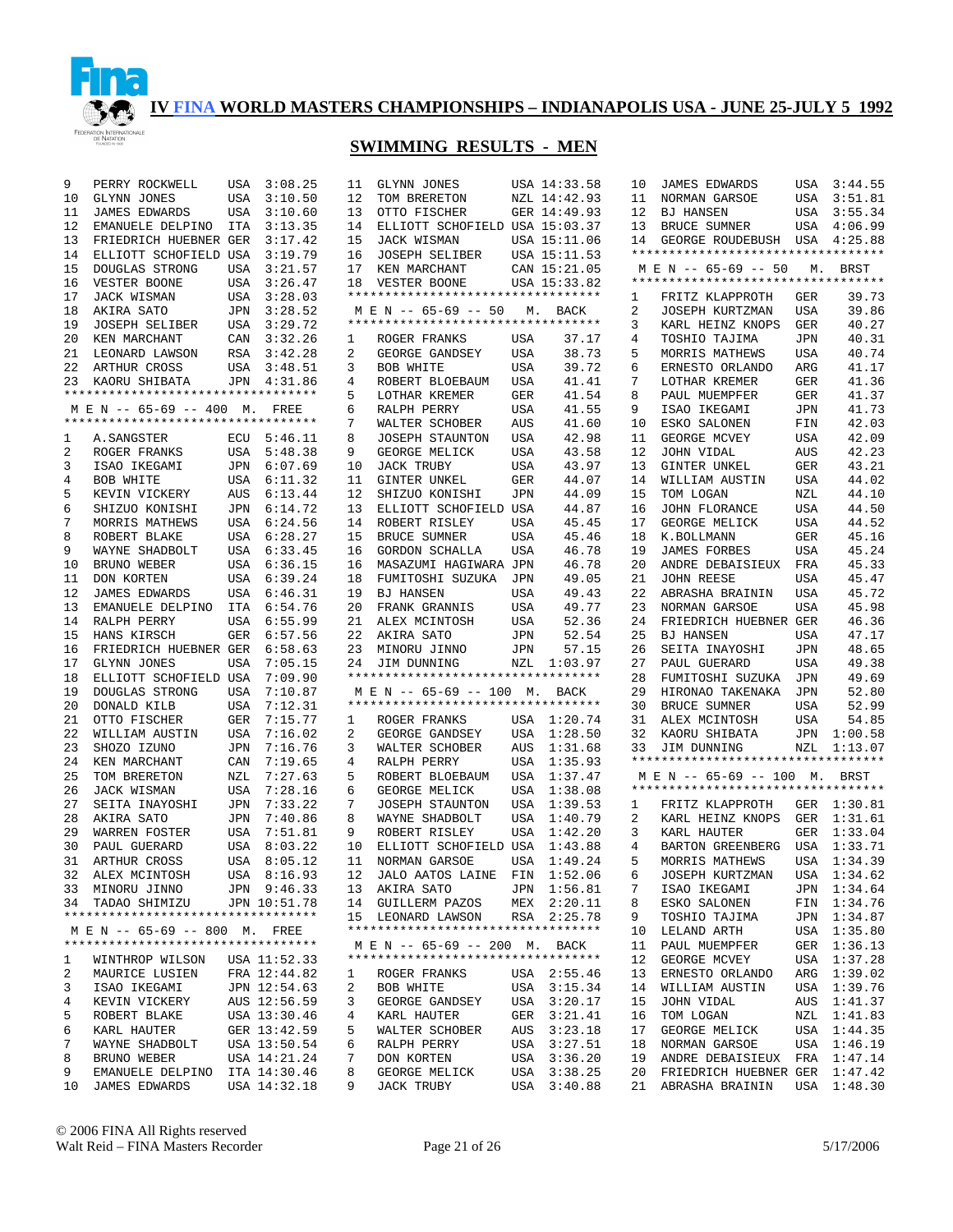

## **SWIMMING RESULTS - MEN**

| 22              | K.BOLLMANN                                                 | GER                | 1:49.22                    |
|-----------------|------------------------------------------------------------|--------------------|----------------------------|
| 23              | SEITA INAYOSHI                                             | JPN                | 1:49.98                    |
| 24              | BJ HANSEN                                                  | USA                | 1:50.60                    |
|                 | 25 FUMITOSHI SUZUKA JPN 1:52.43                            |                    |                            |
|                 |                                                            |                    |                            |
|                 | 26 JOHN REESE<br>27 PAUL GUERARD                           |                    | USA 1:53.40<br>USA 1:54.20 |
|                 |                                                            |                    |                            |
| 28              | SAMIR GHARBO                                               |                    | USA 1:57.36<br>USA 1:58.36 |
| 29              | VESTER BOONE                                               |                    |                            |
|                 | 30 GORDON SCHALLA                                          | USA                | 2:07.46                    |
|                 | **********************************                         |                    |                            |
|                 | M E N -- 65-69 -- 200 M. BRST                              |                    |                            |
|                 | **********************************                         |                    |                            |
| $\mathbf{1}$    | KARL HEINZ KNOPS GER 3:22.17                               |                    |                            |
| $\overline{2}$  | KARL HAUTER                                                | GER                | 3:25.19                    |
| 3               |                                                            |                    | 3:25.24                    |
| $\overline{4}$  | BARTON GREENBERG USA<br>ESKO SALONEN FIN                   |                    | 3:28.15                    |
| 5               | ISAO IKEGAMI                                               |                    |                            |
| б.              | PAUL MUEMPFER                                              |                    | JPN 3:29.97<br>GER 3:30.31 |
| 7               | MORRIS MATHEWS                                             |                    | USA 3:30.54                |
| 8               | LELAND ARTH                                                | USA                | 3:31.37                    |
| 9               | GEORGE MCVEY                                               | USA                | 3:42.31                    |
| 10 <sup>°</sup> | WILLIAM AUSTIN                                             | USA                | 3:42.39                    |
|                 |                                                            | USA                | 3:53.43                    |
|                 | 11 NORMAN GARSOE                                           |                    |                            |
| 12              | FRIEDRICH HUEBNER GER                                      |                    | 3:56.00                    |
| 13              | JOHN VIDAL                                                 | $\mathop{\rm AUS}$ | 3:56.34                    |
| 14              | ERNESTO ORLANDO                                            | ARG                | 3:57.03                    |
|                 | 15 ABRASHA BRAININ USA 4:06.36                             |                    |                            |
| 16              | K.BOLLMANN                                                 | GER                | 4:08.29                    |
|                 | 17 SEITA INAYOSHI<br>18 BJ HANSEN                          |                    | JPN 4:11.87                |
|                 |                                                            | USA                | 4:16.89                    |
|                 | 19 DOUGLAS STRONG                                          |                    | USA 4:17.49                |
| 20              | VESTER BOONE                                               | USA                | 4:23.47                    |
|                 |                                                            |                    |                            |
|                 |                                                            |                    | JPN 4:26.76                |
|                 | 21 MINORU JINNO<br>**********************************      |                    |                            |
|                 | MEN -- 65-69 -- 50 M. FLY                                  |                    |                            |
|                 | **********************************                         |                    |                            |
|                 |                                                            |                    |                            |
| 1               | WINTHROP WILSON USA                                        |                    | 34.43                      |
| $\overline{2}$  | FRITZ KLAPPROTH                                            | GER                | 34.77                      |
| 3               | KEITH CARTER                                               | USA                | 35.16                      |
| 4               | JOSEPH KURTZMAN                                            | USA                | 35.34                      |
| 5               | PERRY ROCKWELL                                             | USA                | 36.30                      |
| 6               | TOSHIO TAJIMA                                              | JPN                | 37.64                      |
| 7               |                                                            | GER                | 38.00                      |
| 8               | DON HIPPET<br>DON HUBBARD                                  | USA                | 38.07                      |
| 9               | GINTER UNKEL                                               | GER                | 40.05                      |
| 10              | JOHN VIDAL                                                 | AUS                | 41.26                      |
| 11              | FRANK GRANNIS                                              | USA                | 44.35                      |
| 12              | BJ HANSEN                                                  | USA                | 44.93                      |
| 13              | ROBERT BLOEBAUM                                            | USA                | 46.69                      |
| 14              | JOHN REESE                                                 | USA                | 47.90                      |
|                 | 15 FUMITOSHI SUZUKA JPN                                    |                    | 49.35                      |
| 16              | SEIICHI MATSUURA                                           | JPN                | 49.87                      |
| 17 <sub>2</sub> |                                                            | USA                | 50.21                      |
| 18              | WARREN FOSTER<br>PAUL GUERARD                              | USA                | 52.02                      |
| 19              |                                                            | BRA                | 56.59                      |
| 20              | JOSE RIBEIRO<br>TADAO SHIMIZU                              |                    | JPN 1:36.84                |
|                 | **********************************                         |                    |                            |
|                 | M E N -- 65-69 -- 100 M.                                   |                    | FLY                        |
|                 | **********************************                         |                    |                            |
| 1               | WINTHROP WILSON                                            |                    | USA 1:20.63                |
| 2               | JOSEPH KURTZMAN                                            |                    |                            |
| 3               |                                                            |                    | $USA = 1:20.94$            |
| 4               |                                                            |                    |                            |
|                 | KEITH CARTER USA 1:24.37<br>FRITZ KLAPPROTH GER 1:29.78    |                    |                            |
| 5<br>б          | KARL HEINZ KNOPS GER 1:30.14<br>PERRY ROCKWELL USA 1:35.36 |                    |                            |

| 7                   | MORRIS MATHEWS                                                      | USA                        | 1:37.33            |
|---------------------|---------------------------------------------------------------------|----------------------------|--------------------|
| 8                   | DON HUBBARD                                                         | USA                        | 1:40.52            |
| 9                   | ART KELLEY                                                          | USA                        | 1:45.02            |
| 10                  | JOHN VIDAL                                                          | AUS                        | 1:46.87            |
| 11                  | FRANK GRANNIS                                                       | USA                        | 1:49.47            |
| 12                  | TOM BRERETON                                                        | $V$ $\cup$ $\cdot$ $\cdot$ | 2:01.01            |
| 13                  | JOHN REESE                                                          | USA                        | 2:06.90            |
| 14                  | <b>JOSEPH SELIBER</b>                                               | USA                        | 2:15.88            |
| 15                  | JOSE RIBEIRO                                                        | BRA                        | 2:33.86            |
| 16                  | TADAO SHIMIZU JPN 4:07.04                                           |                            |                    |
|                     | **********************************                                  |                            |                    |
|                     | MEN -- 65-69 -- 200 M. FLY                                          |                            |                    |
|                     | *********************************                                   |                            |                    |
|                     | 1 JOSEPH KURTZMAN USA 3:15.50                                       |                            |                    |
| $\overline{2}$      | UUSEFII AUALI-<br>KARL HEINZ KNOPS GER                              |                            | 3:20.49            |
| 3                   | MAURICE LUSIEN                                                      | FRA                        | 3:21.41            |
| $\overline{4}$<br>5 | LELAND ARTH                                                         | .<br>USA                   | 3:30.17            |
| б.                  | KEITH CARTER<br>BRUNO WEBER                                         | USA                        | 3:33.13<br>3:33.90 |
| 7                   | BRUNO WEBER<br>PERRY ROCKWELL                                       | USA<br>USA                 | 3:50.31            |
| 8                   | ART KELLEY                                                          |                            | 3:54.51            |
| 9                   | JOHN VIDAL                                                          | USA<br>AUS                 | 4:04.06            |
| 10                  |                                                                     | HUN                        | 4:22.14            |
| 11                  | TIBOR JENEY<br>WARREN FOSTER                                        | USA                        | 4:56.51            |
| 12                  |                                                                     |                            | 4:58.76            |
| 13                  | DOUGLAS STRONG USA<br>TOM BRERETON NZL                              |                            | 5:28.77            |
|                     | *********************************                                   |                            |                    |
|                     | M E N -- 65-69 -- 200 M. I.M.                                       |                            |                    |
|                     | **********************************                                  |                            |                    |
|                     | 1 ROGER FRANKS                                                      |                            | USA 3:07.24        |
| $^{2}$              | KARL HEINZ KNOPS                                                    | ${\tt GER}$                | 3:13.50            |
| 3                   |                                                                     | GER                        | 3:14.67            |
| 4                   | KARL HAUTER<br>LELAND ARTH                                          | USA                        | 3:15.73            |
| 5                   | MAURICE LUSIEN                                                      | FRA                        | 3:22.31            |
| б.                  | ESKO SALONEN                                                        | ${\tt FIN}$                | 3:31.68            |
| 7                   | GINTER UNKEL                                                        | GER                        | 3:35.00            |
| 8                   | BRUNO WEBER                                                         | USA                        | 3:38.41            |
| 9                   | ART KELLEY                                                          | USA                        | 3:47.13            |
| 10                  | DOUGLAS STRONG                                                      | USA                        | 3:59.54            |
| 11                  | NORMAN GARSOE                                                       | USA                        | 4:02.40            |
|                     | 12 TOM BRERETON                                                     | ${\tt NZL}$                | 4:05.72            |
| 13                  | FUMITOSHI SUZUKA                                                    | JPN                        | 4:13.73            |
| 14                  | PAUL GUERARD                                                        |                            | USA 4:18.06        |
|                     | **********************************                                  |                            |                    |
|                     | M E N -- 65-69 -- 400 M. I.M.<br>********************************** |                            |                    |
|                     |                                                                     |                            |                    |
|                     | 1 ROGER FRANKS USA 6:37.79<br>2 LELAND ARTH USA 7:01.65             |                            | 7:01.65            |
| 3                   | MAURICE LUSIEN                                                      |                            | FRA 7:02.97        |
| 4                   | KARL HAUTER                                                         | GER                        | 7:08.76            |
| 5                   | KEITH CARTER                                                        | USA                        | 7:21.53            |
| б.                  | MORRIS MATHEWS                                                      | USA                        | 7:22.92            |
| 7                   | BRUNO WEBER                                                         | USA                        | 7:26.80            |
| 8                   | KEVIN VICKERY                                                       | AUS                        | 7:32.77            |
| 9                   | ART KELLEY                                                          | USA                        | 8:04.68            |
| 10                  | TIBOR JENEY                                                         | HUN                        | 8:12.56            |
| 11                  | ROBERT RISLEY                                                       | USA                        | 8:17.07            |
| 12                  | DOUGLAS STRONG                                                      | USA                        | 8:31.55            |
| 13                  | TOM BRERETON                                                        | NZL                        | 8:58.80            |
| 14                  | BRUCE SUMNER                                                        | USA                        | 9:09.68            |
| 15                  | WARREN FOSTER                                                       | USA                        | 9:14.90            |
| 16                  | ALEX MCINTOSH                                                       |                            | USA 9:31.38        |
|                     | **********************************                                  |                            |                    |
|                     | M E N -- 70-74 -- 50 M. FREE                                        |                            |                    |
|                     | **********************************                                  |                            |                    |
|                     |                                                                     |                            |                    |

| 1              | MIRIO VISENTIN                    | ARG         | 32.82   |
|----------------|-----------------------------------|-------------|---------|
| 2              | ROBERT SCOLES                     | USA         | 33.06   |
| 3              | ROGER HOLMES                      | USA         | 33.10   |
| 4              | HANS JOACHIM JUNG GER             |             | 33.16   |
| 5              | <b>JAY CRADDOCK</b>               |             | 33.75   |
|                |                                   | USA         |         |
| 6              | HUGH RICHARDS                     | USA         | 34.25   |
| 7              | JOHN PATTEN                       | USA         | 34.51   |
| 8              | JACK MCCANN                       | USA         | 34.55   |
| 9              | BARNET PHILLIPS                   | USA         | 34.94   |
| 10             | BILL MOLVIE                       | USA         | 35.06   |
| 11             | ARNE JUTNER                       | SWE         | 35.32   |
| 12             | CHRISTIAN VELLARD FRA             |             | 35.44   |
|                |                                   |             |         |
| 13             | ROBERT DELARGY                    | IRL         | 35.53   |
| 14             | FRANK HAVLICEK                    | USA         | 35.63   |
| 15             | REINHOLD SCHRADE                  | GER         | 38.39   |
| 16             | SEBASTIAO SILVA                   | BRA         | 39.38   |
| 17             | DONALD GINGRAS                    | USA         | 39.85   |
| 18             | ROY LAGALY                        | USA         | 41.39   |
| 19             | MICHIO UEDA                       | JPN         | 41.59   |
| 20             | ART HARDER                        |             | 41.98   |
|                |                                   | USA         |         |
| 21             | JOHN PALLIN                       | USA         | 43.96   |
| 22             | RAY AVERETT                       | USA         | 45.16   |
| 23             | JOHN SIMMS                        | USA         | 50.08   |
|                | ********************************* |             |         |
|                | M E N -- 70-74 -- 100 M. FREE     |             |         |
|                | ********************************* |             |         |
| 1              | JOHN RICHARDS USA                 |             | 1:13.12 |
| $\overline{a}$ | MIRIO VISENTIN                    | ${\tt ARG}$ | 1:16.03 |
| 3              | ROBERT SCOLES                     | USA         | 1:16.42 |
| 4              | HANS JOACHIM JUNG GER             |             | 1:17.24 |
|                |                                   |             |         |
| 5              | JACK MCCANN                       | USA         | 1:17.64 |
| 6              | JOHN PATTEN                       | USA         | 1:17.86 |
| 7              | JAY CRADDOCK                      | USA         | 1:18.25 |
| 8              | HUGH RICHARDS                     | USA         | 1:19.00 |
| 9              | ROGER HOLMES                      | USA         | 1:19.53 |
| 10             | FRANK HAVLICEK                    | USA         | 1:22.93 |
| 11             | ARNE JUTNER                       | SWE         | 1:23.71 |
| 12             | CHRISTIAN VELLARD FRA             |             | 1:24.38 |
| 13             | BARNET PHILLIPS                   | USA         | 1:24.90 |
| 14             | REINHOLD SCHRADE                  | GER         | 1:26.51 |
| 15             | ROBERT DELARGY                    | IRL         | 1:28.72 |
| 16             | ROY MACCALLISTER                  |             | 1:37.36 |
|                |                                   | GBR         |         |
| 17             | RAY AVERETT                       | USA         | 1:37.90 |
| 18             | MOURA CARLOCINIO                  | BRA         | 1:38.81 |
| 19             | JOHN PALLIN                       | USA         | 1:49.64 |
| 20             | CHEN JUNG-KUAN                    | TPE         | 2:01.91 |
|                | ********************************* |             |         |
|                | M E N -- 70-74 -- 200 M.          |             | FREE    |
|                | ********************************* |             |         |
|                | 1 JOHN RICHARDS USA 2:50.47       |             |         |
| 2              | MIRIO VISENTIN                    | ARG         | 2:55.55 |
| 3              | ROBERT SCOLES                     | USA         | 2:56.95 |
| 4              | HANS JOACHIM JUNG GER             |             | 2:57.52 |
| 5              | <b>JOHN PATTEN</b>                | USA         | 3:00.30 |
| б              | CHRISTIAN VELLARD FRA             |             | 3:05.94 |
|                |                                   |             |         |
| 7              | BARNET PHILLIPS                   | USA         | 3:16.50 |
| 8              | BROER LAMERS                      | NED         | 3:21.97 |
| 9              |                                   |             |         |
|                | ARNE JUTNER                       | SWE         | 3:24.36 |
| 10             | REINHOLD SCHRADE                  | GER         | 3:33.99 |
| 11             | MOURA CARLOCINIO                  | BRA         | 3:37.67 |
| 12             | YASUO ITAMI                       | JPN         | 4:02.46 |
| 13             | JOHN SIMMS                        | USA         | 4:39.37 |
| 14             | CHEN JUNG-KUAN                    | TPE         | 4:52.19 |
|                |                                   |             |         |

© 2006 FINA All Rights reserved Walt Reid – FINA Masters Recorder Page 22 of 26 5/17/2006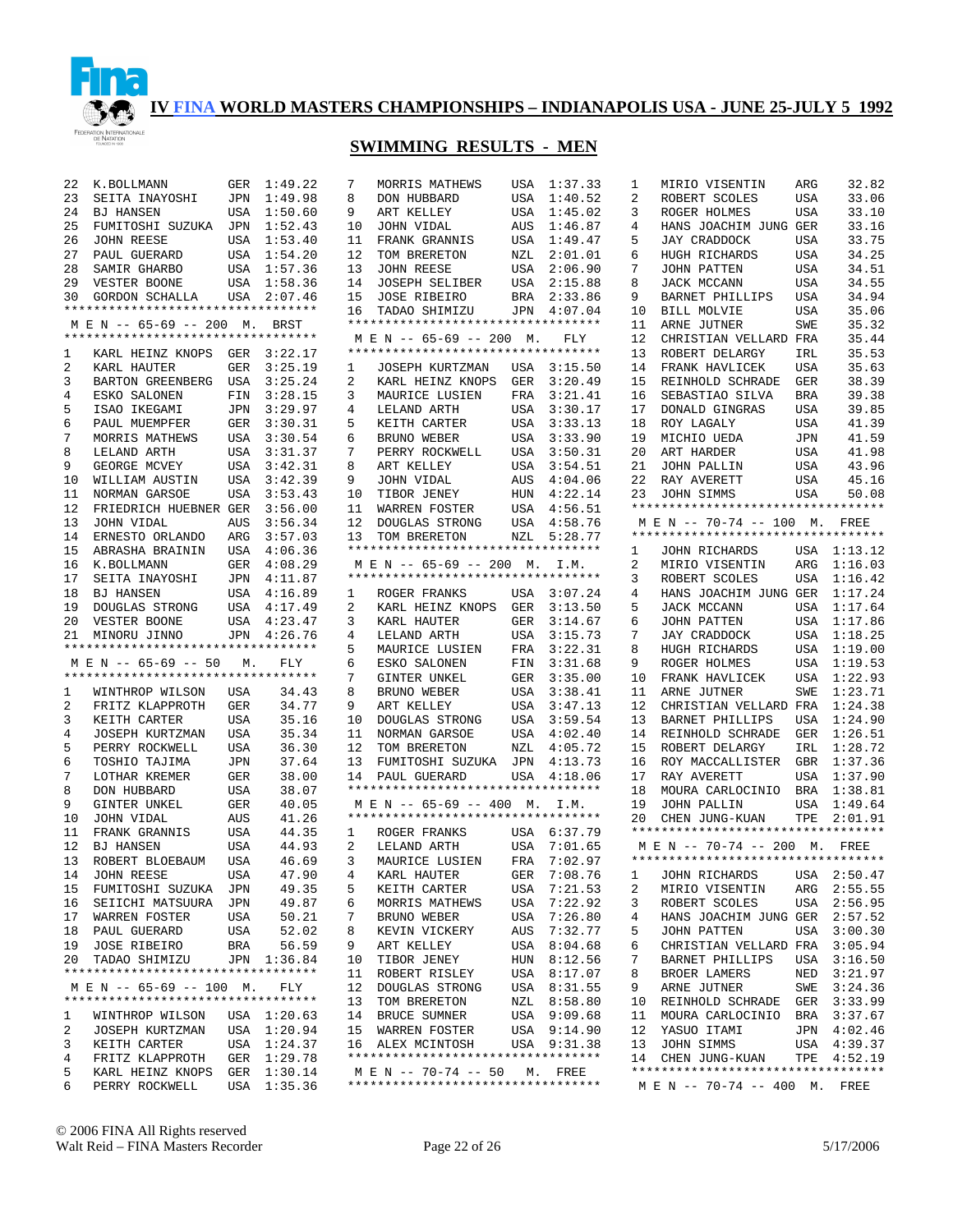

|              | *********************************  |     |              |                        | **********               |
|--------------|------------------------------------|-----|--------------|------------------------|--------------------------|
| $\mathbf{1}$ | JOHN RICHARDS                      |     | USA 6:24.82  |                        | M E N --                 |
| 2            | ROBERT SCOLES                      | USA | 6:26.78      |                        | **********               |
| 3            | HANS JOACHIM JUNG GER 6:29.95      |     |              | 1                      | RAY TA                   |
| 4            | MIRIO VISENTIN                     |     | ARG 6:33.14  | $\overline{a}$         | ROGER                    |
| 5            | CHRISTIAN VELLARD FRA 6:34.53      |     |              | 3                      | JACK M                   |
| 6            | ALDO DA ROSA                       | USA | 6:38.02      | 4                      | BRUNO                    |
| 7            | JOHN PATTEN                        |     | USA 6:39.17  | 5                      | WILHEL                   |
| 8            | JERRY JERROLD                      | USA | 6:40.24      | 6                      | MANABU                   |
| 9            | DAVID MULLIKEN                     |     | USA 6:57.35  | 7                      | ROY KA                   |
| 10           | BROER LAMERS                       | NED | 7:12.23      | 8                      | BROER                    |
| 11           | REINHOLD SCHRADE                   |     | GER 7:28.32  | 9                      | M.HART                   |
| 12           | WILLIAM BROCK                      | USA | 7:30.61      | 10                     | MAX AV                   |
| 13           | RAY AVERETT                        |     | USA 7:57.06  | 11                     | JORGE                    |
| 14           | ROY MACCALLISTER                   | GBR | 8:41.79      |                        | $************$           |
| 15           | YASUO ITAMI                        |     | JPN 8:56.01  |                        | $M E N --$               |
|              | 16 CHEN JUNG-KUAN                  |     | TPE 11:13.73 |                        | **********               |
|              | ********************************** |     |              | $1 \quad \blacksquare$ | WALTER                   |
|              | M E N -- 70-74 -- 800              | М.  | FREE         | $\overline{a}$         | PAUL K                   |
|              | ********************************** |     |              | $\mathbf{3}$           | JOHN R                   |
| $\mathbf{1}$ | ROBERT SCOLES                      |     | USA 13:31.89 | 4                      | HUGH R                   |
| 2            | HANS JOACHIM JUNG GER 13:44.70     |     |              | 5                      | LIN HU                   |
| 3            | MIRIO VISENTIN                     |     | ARG 13:44.99 | 6                      | FRANK                    |
| 4            | ALDO DA ROSA                       |     | USA 13:50.72 | 7 <sup>7</sup>         | MICHAE                   |
| 5            | DAVID MULLIKEN                     |     | USA 14:13.64 | 8                      | WILLIA                   |
| 6            | BROER LAMERS                       |     | NED 15:06.16 | 9                      | MICHIO                   |
| 7            | REINHOLD SCHRADE GER 16:20.44      |     |              | 10                     | <b>ROBERT</b>            |
| 8            | ORLAN MACEDO REGO BRA 16:43.93     |     |              | 11                     | SHOJI                    |
| 9            | GERHARD MITSCH                     |     | GER 16:47.03 | 12                     | <b>BERTIL</b>            |
| 10           | PAUL CRAGO                         |     | USA 17:37.12 | 13                     | LENNAR                   |
| 11           | YASUO ITAMI                        |     | JPN 18:23.31 | 14                     | <b>DONALD</b>            |
| 12           | MAX AVENEL                         |     | FRA 20:48.96 | 15                     | KOKEL                    |
|              | ********************************** |     |              | 16                     | SEBAST                   |
|              | M E N -- 70-74 -- 50 M. BACK       |     |              | 17                     | JOHN P                   |
|              | ********************************** |     |              | 18                     | MOURA                    |
| $\mathbf{1}$ | BELA BANKIHORVATH HUN              |     | 38.99        | 19                     | ROBERT                   |
| 2            | RAY TAFT                           | USA | 39.06        | 20                     | HARRY                    |
| 3            | JACK MCCANN                        | USA | 39.38        | 21                     | MAURIC                   |
| 4            | JOHN DILLEY                        | USA | 39.90        |                        | **********               |
| 5            | ROGER HOLMES                       | USA | 40.79        |                        | $M E N --$               |
| 6            | BILL MOLVIE                        | USA | 42.02        |                        | **********               |
| 7            | WALTER MINNICH                     | GER | 43.12        | 1                      | WALTER                   |
| 8            | WILHELM WINDEL                     | GER | 45.49        | $\overline{a}$         | JOHN R                   |
| 9            | SHOJI MIZUTA                       | JPN | 47.63        | $\mathbf{3}$           | PAUL K                   |
| 10           | ROY LAGALY                         | USA | 47.80        | 4                      | ALBERT                   |
| 11           | ART HARDER                         | USA | 51.91        | 5                      | ALDO D                   |
| 12           | ROY MACCALLISTER                   | GBR | 54.12        | $6\overline{6}$        | LIN HU                   |
| 13           | MICHIO UEDA                        | JPN | 1:00.11      | 7                      | MICHAE                   |
| 14           | RAY AVERETT                        | USA | 1:07.46      | 8                      | WILLIA                   |
|              | 15 MAURICIO BARRETTO BRA 1:16.96   |     |              | 9                      | SHOJI                    |
|              | ********************************** |     |              | 10                     | <b>BERTIL</b>            |
|              | M E N -- 70-74 -- 100 M. BACK      |     |              | 11                     | WILHEL                   |
|              | ********************************** |     |              | 12                     | LENNAR                   |
| 1            | RAY TAFT                           |     | USA 1:29.42  | 13                     | PAUL C                   |
| $\mathbf{2}$ | BELA BANKIHORVATH HUN 1:29.46      |     |              | 14                     | KOKEL                    |
| 3            | JOHN DILLEY                        | USA | 1:30.45      | 15                     | MOURA                    |
| 4            | JACK MCCANN                        |     | USA 1:33.20  | 16                     | SEBAST                   |
| 5            | BRUNO KAYSER                       | GER | 1:40.07      | 17                     | JOHN P                   |
| 6            | BILL MOLVIE                        |     | USA 1:40.38  | 18                     | ROBERT                   |
| 7            | WILHELM WINDEL                     | GER | 1:41.02      |                        | **********               |
| 8            | BROER LAMERS                       |     | NED 1:44.12  |                        | $M E N --$<br>********** |
| 9            | SHOJI MIZUTA                       | JPN | 1:47.87      |                        |                          |
| 10           | ROY LAGALY                         |     | USA 1:52.47  | $\mathbf{1}$           | A.DIEZ                   |
| 11           | MANABU OCHI                        | JPN | 1:59.65      | $\mathbf{2}$           | ALDO D                   |
| 12           | MAX AVENEL                         |     | FRA 2:06.32  | $3^{\circ}$            | PAUL K                   |

|                | **********************************                                  |            |                    |
|----------------|---------------------------------------------------------------------|------------|--------------------|
|                | MEN -- 70-74 -- 200 M. BACK<br>**********************************   |            |                    |
| 1              | RAY TAFT                                                            | USA        | 3:16.44            |
| $\overline{2}$ | ROGER HOLMES                                                        | USA        | 3:21.84            |
| 3              | JACK MCCANN                                                         | USA        | 3:23.12            |
| 4              | BRUNO KAYSER                                                        | GER        | 3:41.84            |
| 5              | WILHELM WINDEL                                                      | GER        | 3:42.95            |
| 6              | MANABU OCHI                                                         | JPN        | 3:59.09            |
| 7              | ROY KAGALY                                                          | USA        | 4:01.16            |
| 8              | BROER LAMERS                                                        | NED        | 4:02.55            |
| 9              | M.HARTKOPF                                                          | GER        | 4:38.99            |
| 10             | MAX AVENEL                                                          | FRA        | 4:42.29            |
| 11             | JORGE BELLO<br>**********************************                   | ARG        | 5:01.18            |
|                | M E N -- 70-74 -- 50 M.                                             |            | BRST               |
|                | **********************************                                  |            |                    |
| 1              | WALTER MINNICH                                                      | GER        | 41.41              |
| 2              | PAUL KRUP                                                           | USA        | 41.96              |
| 3              | JOHN RICHARDS                                                       | USA        | 42.33              |
| 4              | HUGH RICHARDS                                                       | USA        | 45.52              |
| 5              | LIN HUO-TZU                                                         | TPE        | 46.89              |
| 6              | FRANK HAVLICEK                                                      | USA        | 47.02              |
| 7              | MICHAEL BERG                                                        | GBR        | 47.80              |
| 8              | WILLIAM BROCK                                                       | USA        | 48.69              |
| 9              | MICHIO UEDA                                                         | JPN        | 50.55              |
| 10             | ROBERT DELARGY                                                      | IRL        | 50.87              |
| 11             | SHOJI MIZUTA                                                        | JPN        | 52.41              |
| 12<br>13       | BERTIL SANDQVIST                                                    | FIN        | 52.43              |
| 14             | LENNART INGMO<br>DONALD GINGRAS                                     | SWE<br>USA | 52.94<br>52.98     |
| 15             | KOKEL YOSHIDA                                                       | JPN        | 53.41              |
| 16             | SEBASTIAO SILVA                                                     | BRA        | 55.62              |
| 17             | JOHN PALLIN                                                         | USA        | 1:02.44            |
| 18             | MOURA CARLOCINIO                                                    | BRA        | 1:03.75            |
| 19             | ROBERTO ROBLES                                                      | MEX        | 1:05.19            |
| $20\,$         | HARRY SHEHAN                                                        | USA        | 1:14.20            |
| 21             | MAURICIO BARRETTO BRA                                               |            | 1:24.90            |
|                | **********************************                                  |            |                    |
|                | MEN -- 70-74 -- 100 M. BRST<br>**********************************   |            |                    |
| $\mathbf 1$    | WALTER MINNICH                                                      | GER        | 1:35.63            |
| 2              | JOHN RICHARDS                                                       | USA        | 1:38.71            |
| 3              | PAUL KRUP                                                           | USA        | 1:42.60            |
| 4              | ALBERT LAFUENTE                                                     | ARG        | 1:43.02            |
| 5              | ALDO DA ROSA                                                        | USA        | 1:43.04            |
| 6              | LIN HUO-TZU                                                         | TPE        | 1:43.86            |
| 7              | MICHAEL BERG                                                        | GBR        | 1:51.29            |
| 8              | WILLIAM BROCK                                                       | USA        | 1:51.55            |
| 9              | SHOJI MIZUTA<br>BERTIL SANDQVIST                                    | JPN        | 1:56.81            |
| 10<br>11       | WILHELM WINDEL                                                      | FIN<br>GER | 1:57.03<br>1:57.74 |
| 12             | LENNART INGMO                                                       | SWE        | 1:58.82            |
| 13             | PAUL CRAGO                                                          | USA        | 2:01.01            |
| 14             | KOKEL YOSHIDA                                                       | JPN        | 2:04.86            |
| 15             | MOURA CARLOCINIO                                                    | BRA        | 2:16.98            |
| 16             | SEBASTIAO SILVA                                                     | BRA        | 2:17.34            |
| 17             | JOHN PALLIN                                                         | USA        | 2:20.04            |
| 18             | ROBERTO ROBLES                                                      | MEX        | 2:35.46            |
|                | **********************************                                  |            |                    |
|                | M E N -- 70-74 -- 200 M. BRST<br>********************************** |            |                    |
| $\mathbf 1$    | A.DIEZ LAFUENTE                                                     |            | ARG 3:42.63        |
| 2              | ALDO DA ROSA                                                        | USA        | 3:46.32            |
| 3              | PAUL KRUP                                                           | USA        | 3:47.30            |
|                |                                                                     |            |                    |

| 4              |                                    |            |                    |
|----------------|------------------------------------|------------|--------------------|
|                | LIN HUO-TZU                        | TPE        | 3:48.66            |
|                |                                    |            |                    |
| 5              | MICHAEL BERG                       | GBR        | 4:05.49            |
| б              | WILLIAM BROCK                      | USA        | 4:15.38            |
| 7              | BERTIL SANDQVIST                   |            | 4:20.90            |
|                |                                    | FIN        |                    |
| 8              | MICHIO UEDA                        | JPN        | 4:37.21            |
| 9              | KOKEL YOSHIDA                      | JPN        | 4:37.96            |
|                |                                    |            |                    |
| 10             | PAUL CRAGO                         | USA        | 4:38.29            |
| 11             | MOURA CARLOCINIO                   | BRA        | 4:55.94            |
|                |                                    |            |                    |
| 12             | ROBERTO ROBLES                     | MEX        | 5:31.47            |
|                | ********************************** |            |                    |
|                | MEN -- 70-74 -- 50 M. FLY          |            |                    |
|                |                                    |            |                    |
|                | ********************************** |            |                    |
| 1              | ROGER HOLMES                       | USA        | 37.59              |
|                |                                    |            |                    |
| $\overline{2}$ | HUGH RICHARDS                      | USA        | 40.90              |
| 3              | WALTER MINNICH                     | GER        | 40.97              |
|                |                                    |            |                    |
| 4              | PAUL KRUP                          | USA        | 40.98              |
| 5              | FRANK HAVLICEK                     | USA        | 43.68              |
|                |                                    |            |                    |
| 6              | PAUL CRAGO                         | USA        | 43.75              |
| 7              | JORGE BELLO                        | ARG        | 54.12              |
| 8              |                                    |            |                    |
|                | SEBASTIAO SILVA                    | BRA        | 56.27              |
| 9              | REGINALD MCHUGH                    | USA        | 56.99              |
| 10             | MICHIO UEDA                        | JPN        | 59.68              |
|                |                                    |            |                    |
|                | ********************************** |            |                    |
|                | M E N -- 70-74 -- 100 M.           |            | FLY                |
|                | ********************************** |            |                    |
|                |                                    |            |                    |
| $\mathbf{1}$   | PAUL KRUP                          | USA        | 1:37.88            |
| 2              | BRUNO KAYSER                       | GER        | 1:46.02            |
|                |                                    |            |                    |
| 3              | HIRONARI VEDA                      | JPN        | 1:46.25            |
| 4              | PAUL CRAGO                         | USA        | 1:56.48            |
|                |                                    |            |                    |
| 5              | MANABU OCHI                        | JPN        | 2:02.72            |
| 6              | JORGE BELLO                        | ARG        | 2:35.22            |
| 7              |                                    |            | 2:44.54            |
|                | REGINALD MCHUGH                    | USA        |                    |
| 8              | FRANCIS BOWDON                     |            | USA 2:51.00        |
|                | ********************************** |            |                    |
|                |                                    |            |                    |
|                |                                    |            |                    |
|                | M E N -- 70-74 -- 200 M.           |            | FLY                |
|                | ********************************** |            |                    |
|                |                                    |            |                    |
| 1              | PAUL KRUP                          | USA        | 3:55.80            |
| 2              | HIRONARI VEDA                      | JPN        | 3:59.83            |
| 3              |                                    | GER        | 4:20.74            |
|                | GERHARD MITSCH                     |            |                    |
| 4              | PAUL CRAGO                         | USA        | 4:31.80            |
| 5              | MANABU OCHI                        | JPN        | 4:34.38            |
|                |                                    |            |                    |
| 6              | JORGE BELLO                        | ARG        | 6:40.08            |
|                | ********************************** |            |                    |
|                | MEN -- 70-74 -- 200 M. I.M.        |            |                    |
|                | ********************************** |            |                    |
|                |                                    |            |                    |
| 1              | HUGH RICHARDS                      | USA        | 3:38.57            |
| $\overline{2}$ | BRUNO KAYSER                       | GER        | 3:41.58            |
|                |                                    |            |                    |
| 3              | HIRONARI VEDA                      | JPN        | 3:42.28            |
| 4              | FRANK HAVLICEK                     | USA        | 3:46.64            |
|                |                                    |            |                    |
| 5              | DAVID MULLIKEN                     | USA        | 3:57.35            |
| 6              | WILHELM WINDEL                     | GER        | 4:05.48            |
| 7              | MANABU OCHI                        |            | 4:12.52            |
|                |                                    | JPN        |                    |
| 8              | REGINALD MCHUGH                    | USA        | 5:04.05            |
| 9              | FRANCIS BOWDON                     | USA        | 5:09.80            |
|                |                                    |            |                    |
| 10             | <b>JORGE BELLO</b>                 | ARG        | 5:24.60            |
| 11             | MAX AVENEL                         | FRA        | 5:25.92            |
|                | ********************************** |            |                    |
|                |                                    |            |                    |
|                | M E N -- 70-74 -- 400 M. I.M.      |            |                    |
|                | *********************************  |            |                    |
| 1              | RAY TAFT                           | USA        | 7:25.30            |
|                |                                    |            |                    |
| 2              | ALDO DA ROSA                       | USA        | 7:37.42            |
| 3              | JERRY JARROLD                      | USA        | 7:48.36            |
| 4              | HIRONARI VEDA                      |            |                    |
|                |                                    | JPN        | 7:57.94            |
| 5<br>6         | BRUNO KAYSER<br>DAVID MULLIKEN     | GER<br>USA | 8:07.82<br>8:25.31 |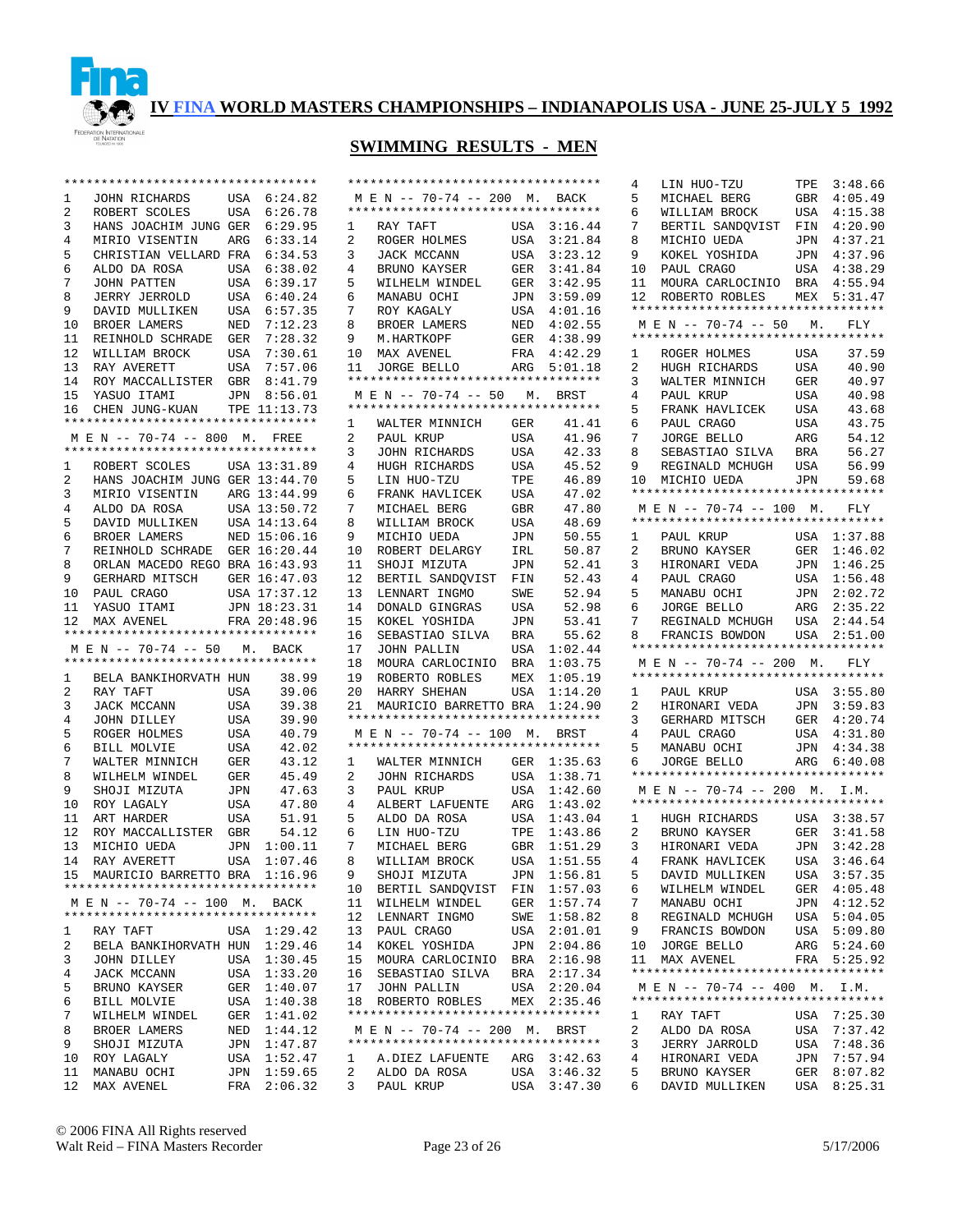

## **SWIMMING RESULTS - MEN**

| 7               | MANABU OCHI                        |                | JPN 8:45.80  | $\overline{4}$ |
|-----------------|------------------------------------|----------------|--------------|----------------|
| 8               | REGINALD MCHUGH USA 11:19.19       |                |              | 5              |
|                 |                                    |                |              |                |
| 9               | JORGE BELLO                        |                | ARG 12:35.83 | 6              |
|                 | ********************************** |                |              | 7              |
|                 | M E N -- 75-79 -- 50 M. FREE       |                |              | 8              |
|                 | ********************************** |                |              | $\star$        |
| 1               | BEANS YAMAMOTO                     | USA            | 35.49        |                |
| 2               | PETE OKUMOTO                       | USA            | 35.73        | $\star$        |
|                 |                                    |                |              |                |
| 3               | ROBERT KNAPP                       | USA            | 35.84        | 1              |
| 4               | WALTER LEDGARD                     | PER            | 35.92        | 2              |
| 5               | HARRY CLASS                        | CAN            | 36.03        | 3              |
| б               | H.MORNINGSTAR                      | USA            | 37.13        | $\overline{4}$ |
| 7               | ROY MORSE                          | USA            | 37.26        | 5              |
|                 | HERMANN SCHLUCH                    |                |              | 6              |
| 8               |                                    | GER            | 37.47        |                |
| 9               | WILLIAM GRANT                      | USA            | 37.55        | 7              |
| 10              | NILS FERM                          | SWE            | 37.65        | 8              |
| 11              | FRIEDRICH KUHM                     | GER            | 38.23        | $\star$        |
| 12              | LUCIEN SPAGNOLI                    | FRA            | 38.31        |                |
| 13              | AL ALVAREZ                         | GBR            | 38.50        | $\star$        |
|                 |                                    |                |              |                |
|                 | 14 EDWARD NAKAMURA                 | USA            | 39.26        | 1              |
| 15              | ALLAN DE LAY                       | USA            | 39.37        | 2              |
| 16              | KERMIT HOTVEDT                     | USA            | 43.55        | 3              |
| 17 <sub>2</sub> | THOMAS WEIR                        | USA            | 43.67        | $\overline{4}$ |
| 18              | ELMER PIERCE                       | USA            | 46.83        | 5              |
|                 | 19 EUGENE LEHMAN                   |                |              |                |
|                 |                                    | CAN            | 53.32        | 6              |
|                 | ********************************** |                |              | 7              |
|                 | M E N -- 75-79 -- 100 M. FREE      |                |              | 8              |
|                 | ********************************** |                |              | 9              |
| $\mathbf{1}$    | WALTER LEDGARD PER $1:20.82$       |                |              | 1              |
| $\overline{a}$  | PETE OKUMOTO                       | USA            | 1:23.75      | 1              |
|                 |                                    |                |              |                |
| 3               | OTTO KUTZ                          | ${\tt GER}$    | 1:23.92      | 1              |
| 4               | HEINZ ARENDT                       | GER            | 1:24.36      | 1              |
| 5               | HARRY CLASS                        | $\mathtt{CAN}$ | 1:26.11      | 1              |
| б.              | EDWARD NAKAMURA                    | USA            | 1:28.62      | 1              |
| 7               | ROY MORSE                          | USA            | 1:29.12      | $1\,$          |
|                 |                                    |                |              |                |
| 8               | FRIEDRICH KUHM                     | GER            | 1:32.26      | 1              |
| 9               | HEINZ SIEGEL                       | ${\tt GER}$    | 1:36.40      | $\mathbf 1$    |
| 10              | H.MORNINGSTAR                      | USA            | 1:36.66      | $\star$        |
| 11              | KERMIT HOTVEDT                     | USA            | 1:38.65      |                |
| 12              | ALLAN DE LAY                       | USA            | 1:42.53      | $\star$        |
|                 | 13 THOMAS WEIR                     | USA            | 1:52.26      | 1              |
|                 |                                    |                |              |                |
| 14              | EUGENE LEHMAN                      | CAN            | 2:05.99      | 2              |
| 15              | YASUICHI ISHIZUKA JPN 2:12.77      |                |              | 3              |
|                 | ********************************** |                |              | $\overline{4}$ |
|                 | M E N -- 75-79 -- 200 M. FREE      |                |              | 5              |
|                 | ********************************** |                |              | 6              |
|                 |                                    |                |              | 7              |
| $1 \quad$       | WALTER LEDGARD PER                 |                | 3:07.88      |                |
| $\overline{a}$  | OTTO KUTZ                          | GER            | 3:09.99      | 8              |
| 3               | HEINZ ARENDT                       | GER            | 3:13.22      | 9              |
| $\overline{4}$  | PETE OKUMOTO                       | USA            | 3:17.43      | $1\,$          |
| 5               | ROBERT KNAPP                       |                | USA 3:19.39  | 1              |
|                 |                                    |                |              |                |
| 6               | EDWARD NAKAMURA                    | USA            | 3:22.30      | 1              |
| 7               | ROY MORSE                          |                | USA 3:28.05  | 1              |
| 8               | NILS FERM                          | SWE            | 3:28.36      | $^\star$       |
| 9               | GARY WEISENTHAL USA 3:33.44        |                |              |                |
| 10              | HARRY CLASS                        | CAN            | 3:35.92      | $\ast$         |
| 11              | FRIEDRICH KUHM                     |                | GER 3:36.47  |                |
|                 |                                    |                |              | 1              |
| 12              | KERMIT HOTVEDT                     | USA            | 4:04.96      | 2              |
|                 | 13 CAYETANO CATANIA ARG 5:13.54    |                |              | 3              |
|                 | ********************************** |                |              | $\overline{4}$ |
|                 | M E N -- 75-79 -- 400 M. FREE      |                |              | 5              |
|                 | *********************************  |                |              | 6              |
|                 |                                    |                |              |                |
| $\mathbf{1}$    | HEINZ ARENDT                       |                | GER 6:49.08  | 7              |
| $\overline{a}$  | PETE OKUMOTO                       | USA            | 7:05.93      | 8              |
| 3               | ROY MORSE                          |                | USA 7:29.53  | 9              |

| 4<br>5<br>б.<br>7<br>8<br>1<br>2<br>3 | EDWARD NAKAMURA<br>HEINZ SIEGEL<br>KERMIT HOTVEDT<br>CAYETANO CATANIA<br>EUGENE LEHMAN<br>**********************************<br>M E N -- 75-79 -- 800 M.<br>**********************************<br>HEINZ ARENDT<br>OTTO KUTZ<br>PETE OKUMOTO | USA<br>GER<br>USA<br>ARG<br>GER<br>GER | 7:41.30<br>8:00.81<br>9:04.98<br>11:12.15<br>CAN 11:12.39<br>FREE<br>13:43.52<br>14:07.61<br>USA 14:54.84 |
|---------------------------------------|---------------------------------------------------------------------------------------------------------------------------------------------------------------------------------------------------------------------------------------------|----------------------------------------|-----------------------------------------------------------------------------------------------------------|
| 4                                     | GEORGE RAFTER                                                                                                                                                                                                                               | USA                                    | 15:37.64                                                                                                  |
| 5                                     | NILS FERM                                                                                                                                                                                                                                   |                                        | SWE 15:41.68                                                                                              |
| 6                                     | EDWARD NAKAMURA                                                                                                                                                                                                                             |                                        | USA 15:50.78                                                                                              |
| 7                                     | GARY WEISENTHAL                                                                                                                                                                                                                             |                                        | USA 16:10.03                                                                                              |
| 8                                     | CAYETANO CATANIA<br>**********************************                                                                                                                                                                                      |                                        | ARG 22:09.89                                                                                              |
|                                       | M E N -- 75-79 -- 50 M. BACK                                                                                                                                                                                                                |                                        |                                                                                                           |
|                                       | **********************************                                                                                                                                                                                                          |                                        |                                                                                                           |
| $\mathbf{1}$                          | ROBERT KNAPP                                                                                                                                                                                                                                | USA                                    | 42.24                                                                                                     |
| 2                                     | NILS FERM                                                                                                                                                                                                                                   | SWE                                    | 44.88                                                                                                     |
| 3                                     | BEANS YAMAMOTO                                                                                                                                                                                                                              | USA                                    | 45.45                                                                                                     |
| 4                                     | DAVE MALBROUGH                                                                                                                                                                                                                              | USA                                    | 46.15                                                                                                     |
| 5                                     | HARRY CLASS                                                                                                                                                                                                                                 | CAN                                    | 46.20                                                                                                     |
| 6                                     | HERMANN SCHLUCH                                                                                                                                                                                                                             | GER                                    | 49.24                                                                                                     |
| 7                                     | <b>JOSEF PREINER</b>                                                                                                                                                                                                                        | GER                                    | 49.66                                                                                                     |
| 8                                     | S.KAWABATA                                                                                                                                                                                                                                  | JPN                                    | 49.75                                                                                                     |
| 9                                     | LUCIEN SPAGNOLI                                                                                                                                                                                                                             | FRA                                    | 52.35                                                                                                     |
| 10                                    | MIKE OFFNER                                                                                                                                                                                                                                 | USA                                    | 55.03                                                                                                     |
| 11                                    | WANG SAN-PIN                                                                                                                                                                                                                                | TPE                                    | 57.13                                                                                                     |
| 12                                    | PAUL MENZIES                                                                                                                                                                                                                                | USA                                    | 57.15                                                                                                     |
| 13                                    | ALLAN DE LAY                                                                                                                                                                                                                                | USA                                    | 57.49                                                                                                     |
| 14                                    | EUGENE LEHMAN                                                                                                                                                                                                                               | CAN                                    | 1:02.25                                                                                                   |
| 15                                    | THOMAS WEIR                                                                                                                                                                                                                                 | USA                                    | 1:02.70                                                                                                   |
| 16                                    | GEORGE POLLOCK                                                                                                                                                                                                                              | USA                                    | 1:03.08                                                                                                   |
| 17                                    | CHENG PING-KANG                                                                                                                                                                                                                             | TPE                                    | 1:12.86                                                                                                   |
| 18                                    | JOHN GIBBS<br>**********************************                                                                                                                                                                                            | USA                                    | 2:22.15                                                                                                   |
|                                       | MEN -- 75-79 -- 100 M.                                                                                                                                                                                                                      |                                        | <b>BACK</b>                                                                                               |
|                                       | **********************************                                                                                                                                                                                                          |                                        |                                                                                                           |
| $\mathbf{1}$                          | NILS FERM                                                                                                                                                                                                                                   | SWE                                    | 1:43.02                                                                                                   |
| $\overline{a}$                        | DON MCCULLOUGH                                                                                                                                                                                                                              | USA                                    | 1:46.87                                                                                                   |
| 3                                     | BEANS YAMAMOTO                                                                                                                                                                                                                              | USA                                    | 1:47.31                                                                                                   |
| 4                                     | HARRY CLASS                                                                                                                                                                                                                                 | CAN                                    | 1:48.66                                                                                                   |
| 5                                     | JOSEF PREINER                                                                                                                                                                                                                               | GER                                    | 1:50.51                                                                                                   |
| 6                                     | S.KAWABATA                                                                                                                                                                                                                                  | JPN                                    | 1:58.59                                                                                                   |
| 7                                     | CARL THORNBURG                                                                                                                                                                                                                              | USA                                    | 2:00.41                                                                                                   |
| 8                                     | FRANK TILLOTSON                                                                                                                                                                                                                             | USA                                    | 2:07.52                                                                                                   |
| 9                                     | WALTER RINEHART                                                                                                                                                                                                                             | USA                                    | 2:09.22                                                                                                   |
| 10                                    | THOMAS WEIR                                                                                                                                                                                                                                 | USA                                    | 2:16.76                                                                                                   |
| 11<br>12                              | ELMER PIERCE                                                                                                                                                                                                                                | USA<br>TPE                             | 2:17.73<br>2:51.76                                                                                        |
| 13                                    | CHENG PING-KANG<br>JOHN GIBBS                                                                                                                                                                                                               | USA                                    | 5:04.12                                                                                                   |
|                                       | **********************************                                                                                                                                                                                                          |                                        |                                                                                                           |
|                                       | M E N -- 75-79 -- 200 M. BACK                                                                                                                                                                                                               |                                        |                                                                                                           |
|                                       | *********************************                                                                                                                                                                                                           |                                        |                                                                                                           |
| 1                                     | NILS FERM                                                                                                                                                                                                                                   |                                        | SWE 3:47.11                                                                                               |
| $\overline{2}$                        | CLIFF CROOME                                                                                                                                                                                                                                | USA                                    | 3:53.57                                                                                                   |
| 3                                     | DAVE MALBROUGH                                                                                                                                                                                                                              | USA                                    | 3:59.71                                                                                                   |
| 4                                     | ROGER CHAMBERLAIN USA                                                                                                                                                                                                                       |                                        | 4:00.25                                                                                                   |
| 5                                     | CARL THORNBURG                                                                                                                                                                                                                              | USA                                    | 4:22.79                                                                                                   |
| 6                                     | S. KAWABATA                                                                                                                                                                                                                                 | JPN                                    | 4:27.07                                                                                                   |
| 7                                     | FRANK TILLOTSON                                                                                                                                                                                                                             | USA                                    | 4:31.30                                                                                                   |
| 8<br>9                                | BRENNO BRUSCANTIN ITA 4:37.44                                                                                                                                                                                                               |                                        |                                                                                                           |
|                                       | YASUICHI ISHIZUKA JPN                                                                                                                                                                                                                       |                                        | 5:13.20                                                                                                   |

|                | 10 EUGENE LEHMAN CAN 5:22.84<br>********************************** |            |                            |
|----------------|--------------------------------------------------------------------|------------|----------------------------|
|                | M E N -- 75-79 -- 50 M. BRST                                       |            |                            |
|                | *********************************                                  |            |                            |
| $\mathbf{1}$   | BENNETT ALLEN                                                      |            | USA 46.31                  |
| $\overline{2}$ | ROGER CHAMBERLAIN USA                                              |            | 48.04                      |
| 3              | RUSS WITTE                                                         | USA        | 48.45                      |
| 4              | ARNOLD SCHUBLER                                                    | GER        | 49.82                      |
| 5              | THOMAS WEIR                                                        | USA        | 50.07                      |
| б.             | <b>JERRY EVERALL</b>                                               | USA        | 51.19                      |
| 7              | MIKE OFFNER<br>PER FIAESTAD                                        | USA        | 51.71                      |
| 8<br>9         |                                                                    | SWE        | 52.32<br>53.12             |
| 10             | WILLIAM GRANT<br>VILJO VIITANEN                                    | USA<br>FIN | 53.90                      |
| 11             | GEORGE POLLOCK                                                     | USA        | 55.27                      |
| 12             | ALLAN DE LAY                                                       | USA        | 56.02                      |
| 13             | ROMAN JEZEK                                                        | CAN        | 56.96                      |
| 14             | E.SPANGENBERG                                                      | ARG        | 57.12                      |
|                |                                                                    | USA        | 58.70                      |
|                | 15 PAUL MENZIES<br>16 WANG SAN-PIN                                 |            | TPE 1:00.36                |
| 17             | WALLY HOFFRICHTER USA                                              |            | 1:03.35                    |
| 18             | JOHN GIBBS                                                         |            | USA 2:27.13                |
|                | *********************************                                  |            |                            |
|                | M E N -- 75-79 -- 100 M. BRST                                      |            |                            |
|                | **********************************                                 |            |                            |
| 1              | ANTON CERER USA 1:43.13<br>RENNETT ALLEN USA 1:47 46               |            |                            |
| $\overline{2}$ | BENNETT ALLEN                                                      | USA        | 1:47.46                    |
| 3              | DON MCCULLOUGH                                                     | USA        | 1:47.54                    |
| $\overline{4}$ | RUSS WITTE                                                         | USA        | 1:48.05                    |
| 5              | ARNOLD SCHUBLER GER                                                |            | 1:54.70                    |
| б              | ROGER CHAMBERLAIN USA                                              |            | 1:54.76                    |
| 7              | JERRY EVERALL                                                      | USA        | 1:55.73                    |
| 8<br>9         | MIKE OFFNER<br>PER FIAESTAD                                        | USA<br>SWE | 1:56.18<br>1:58.99         |
| 10             | VILJO VIITANEN                                                     | FIN        | 2:05.16                    |
| 11             | ROMAN JEZEK                                                        |            | CAN 2:10.63                |
| 12             | E.SPANGENBERG                                                      | ARG        | 2:11.33                    |
| 13             | GEORGE POLLOCK                                                     | USA        | 2:11.58                    |
| 14             |                                                                    | USA        | 2:16.54                    |
| 15             | PAUL MENZIES<br>ELMER PIERCE                                       | USA        | 2:19.55                    |
| 16             | CHENG PING-KANG TPE                                                |            | 3:40.92                    |
|                | *********************************                                  |            |                            |
|                | M E N -- 75-79 -- 200 M. BRST                                      |            |                            |
|                | *********************************                                  |            |                            |
| $\mathbf{1}$   | ANTON CERER                                                        |            | USA 3:44.97                |
| 2              | DON MCCULLOUGH                                                     | USA        | 3:53.06                    |
| 3              |                                                                    |            | USA 3:56.98<br>USA 4:15.51 |
| $\overline{4}$ | RUSS WITTE<br>MIKE OFFNER                                          |            |                            |
| 5              | <b>JERRY EVERALL</b>                                               |            | USA 4:16.37                |
| 6              | ROGER CHAMBERLAIN USA 4:17.37                                      |            |                            |
| 7              | PER FIAESTAD                                                       |            | SWE 4:35.83<br>FIN 4:48.46 |
| 8              | VILJO VIITANEN                                                     |            |                            |
| 9              | ROMAN JEZEK CAN 5:02.35<br>GEORGE POLLOCK USA 5:11.51              |            |                            |
| 10             | *********************************                                  |            |                            |
|                |                                                                    |            |                            |
|                | MEN -- 75-79 -- 50 M. FLY<br>*********************************     |            |                            |
| 1              |                                                                    |            | 44.76                      |
| $\overline{a}$ | ROBERT KNAPP<br>WILLIAM GRANT                                      | USA<br>USA | 48.87                      |
| 3              | GEORGE RAFTER                                                      | USA        | 49.22                      |
| 4              | CLIFF CROOME                                                       | USA        | 49.26                      |
| 5              | ROGER CHAMBERLAIN USA                                              |            | 49.97                      |
| 6              | AL ALVAREZ                                                         | GBR        | 51.36                      |
| 7              | HEINZ SIEGEL                                                       | GER        | 57.92                      |
| 8              | YASUICHI ISHIZUKA JPN 1:01.38                                      |            |                            |

© 2006 FINA All Rights reserved Walt Reid – FINA Masters Recorder Page 24 of 26 5/17/2006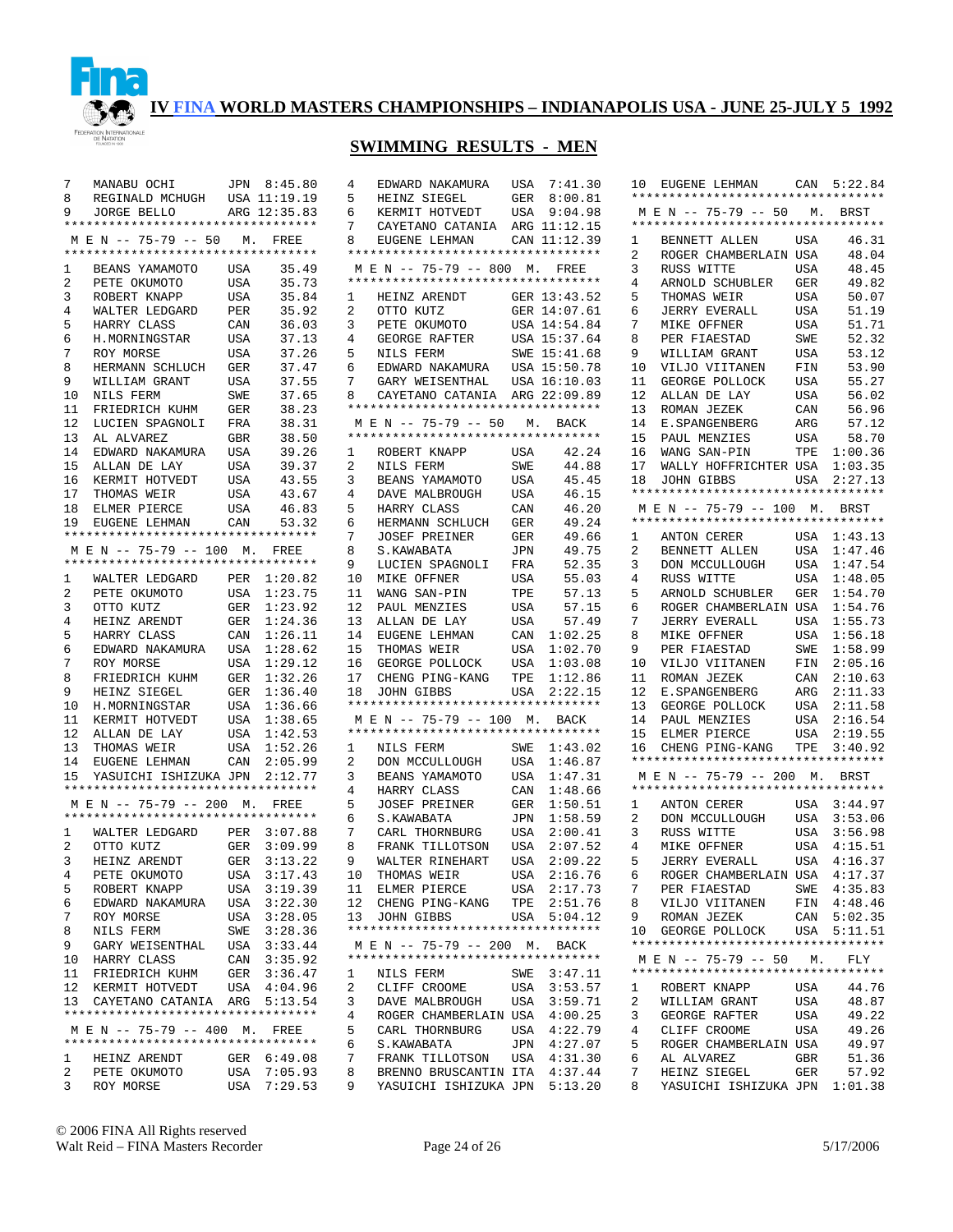

## **SWIMMING RESULTS - MEN**

| 9                   |                                                                                                                                                                                              |     |                            |
|---------------------|----------------------------------------------------------------------------------------------------------------------------------------------------------------------------------------------|-----|----------------------------|
| 10                  | VILJO VIITANEN FIN 1:05.24<br>ELMER PIERCE USA 1:07.55                                                                                                                                       |     |                            |
|                     | **********************************                                                                                                                                                           |     |                            |
|                     | MEN -- 75-79 -- 100 M. FLY                                                                                                                                                                   |     |                            |
|                     | **********************************                                                                                                                                                           |     |                            |
| 1                   | ANTON CERER                                                                                                                                                                                  |     |                            |
|                     | ANTON CERER USA 1:39.80<br>DON MCCULLOUGH USA 1:52.57<br>ROBERT KNAPP USA 1:58.13                                                                                                            |     |                            |
| $\overline{2}$      |                                                                                                                                                                                              |     |                            |
| 3                   | ROBERT KNAPP                                                                                                                                                                                 |     |                            |
| $\overline{4}$      |                                                                                                                                                                                              |     | USA 2:00.78<br>USA 2:13.94 |
| 5                   |                                                                                                                                                                                              |     |                            |
| 6                   | $\begin{tabular}{llllll} \texttt{GEORGE RAFFER} & \texttt{USA} & 2:00.78 \\ \texttt{CLIFF CROOME} & \texttt{USA} & 2:13.94 \\ \texttt{AL ALVAREZ} & \texttt{GBR} & 2:17.78 \\ \end{tabular}$ |     |                            |
|                     | **********************************                                                                                                                                                           |     |                            |
|                     | M E N -- 75-79 -- 200 M. FLY                                                                                                                                                                 |     |                            |
|                     | **********************************                                                                                                                                                           |     |                            |
| $\mathbf{1}$        | ANTON CERER USA 3:43.56<br>DON MCCULLOUGH USA 4:18.93                                                                                                                                        |     |                            |
| $\overline{a}$      |                                                                                                                                                                                              |     |                            |
| $\overline{3}$      |                                                                                                                                                                                              |     | GBR 4:53.61                |
| $\overline{4}$      | AL ALVAREZ<br>CLIFF CROOME                                                                                                                                                                   | USA | 5:23.63                    |
| 5                   |                                                                                                                                                                                              |     |                            |
|                     | BRENNO BRUSCANTIN ITA 5:36.12                                                                                                                                                                |     |                            |
| 6                   | CARL THORNBURG USA 5:43.96<br>*********************************                                                                                                                              |     |                            |
|                     |                                                                                                                                                                                              |     |                            |
|                     | M E N -- 75-79 -- 200 M. I.M.                                                                                                                                                                |     |                            |
|                     | **********************************                                                                                                                                                           |     |                            |
| 1                   | ANTON CERER USA $3:32.73$<br>HEINZ ARENDT GER $3:40.02$<br>CULTER CROOME USA $4:06.51$                                                                                                       |     |                            |
| $\overline{a}$      |                                                                                                                                                                                              |     |                            |
| 3                   | CLIFF CROOME                                                                                                                                                                                 | USA | 4:06.51                    |
| $\overline{4}$      | ROGER CHAMBERLAIN USA                                                                                                                                                                        |     | 4:08.06                    |
| 5                   |                                                                                                                                                                                              |     |                            |
| б.                  | AL ALVAREZ GBR 4:15.00<br>JOSEF PREINER GER 4:16.34<br>HEINZ SIEGEL GER 4:24.23                                                                                                              |     |                            |
| 7                   |                                                                                                                                                                                              |     |                            |
| 8                   | CARL THORNBURG USA 4:34.82                                                                                                                                                                   |     |                            |
| 9                   |                                                                                                                                                                                              | USA | 4:41.86                    |
|                     | WILLIAM GRANT<br>ELMER PIERCE                                                                                                                                                                |     |                            |
| 10                  |                                                                                                                                                                                              |     | USA 5:08.33                |
| 11                  | YASUICHI ISHIZUKA JPN 5:50.66                                                                                                                                                                |     |                            |
|                     | **********************************                                                                                                                                                           |     |                            |
|                     | M E N -- 75-79 -- 400 M. I.M.                                                                                                                                                                |     |                            |
|                     | **********************************                                                                                                                                                           |     |                            |
| $\mathbf{1}$        | ANTON CERER                                                                                                                                                                                  |     | USA 7:33.32                |
| 2                   | HEINZ ARENDT                                                                                                                                                                                 |     | GER 8:02.66                |
| 3                   | DON MCCULLOUGH                                                                                                                                                                               | USA | 8:16.07                    |
| $\overline{4}$      | CLIFF CROOME                                                                                                                                                                                 |     | USA 8:50.32                |
| 5                   |                                                                                                                                                                                              | USA | 8:54.76                    |
| б.                  | GEORGE RAFTER<br>AL ALVAREZ                                                                                                                                                                  |     | GBR 9:15.56                |
| 7                   | CARL THORNBURG USA 10:05.70                                                                                                                                                                  |     |                            |
| 8                   | BRENNO BRUSCANTIN ITA 11:09.00                                                                                                                                                               |     |                            |
| 9                   | ROMAN JEZEK CAN 11:43.44                                                                                                                                                                     |     |                            |
|                     | **********************************                                                                                                                                                           |     |                            |
|                     | M E N -- 80-84 -- 50 M. FREE                                                                                                                                                                 |     |                            |
|                     | *********************************                                                                                                                                                            |     |                            |
|                     |                                                                                                                                                                                              |     |                            |
| 1                   | SHOGORO AZUMA                                                                                                                                                                                | JPN | 39.53                      |
| 2                   | KARL WITTENBERG                                                                                                                                                                              | GER | 41.28                      |
| 3                   | JOHN GLENN                                                                                                                                                                                   | USA | 44.32                      |
| 4                   | TEX ROBERTSON                                                                                                                                                                                | USA | 44.77                      |
| 5                   | CAMERON WEIR                                                                                                                                                                                 | CAN | 48.75                      |
| 6                   | JOHN MAXWELL                                                                                                                                                                                 | USA | 50.50                      |
| 7                   | EDWARD MACKAY                                                                                                                                                                                |     |                            |
| 8                   | HAROLD HOFFMANN                                                                                                                                                                              |     | USA 1:01.21<br>USA 1:13.32 |
| 9                   | THOMAS BIDGOOD                                                                                                                                                                               |     | 1:14.74                    |
| 10                  | FERNANDO GARCIA                                                                                                                                                                              |     | GBR 1:14.74<br>ARG 1:21.17 |
|                     | **********************************                                                                                                                                                           |     |                            |
|                     | MEN -- 80-84 -- 100 M. FREE                                                                                                                                                                  |     |                            |
|                     | *********************************                                                                                                                                                            |     |                            |
| $\mathbf{1}$        | SHOGORO AZUMA                                                                                                                                                                                |     | JPN 1:31.47                |
|                     |                                                                                                                                                                                              |     |                            |
|                     |                                                                                                                                                                                              |     |                            |
| $\overline{2}$<br>3 | TEX ROBERTSON<br>JOHN GLENN                                                                                                                                                                  |     | USA 1:40.79<br>USA 1:54.36 |

| 5              | CAMERON WEIR                                                                                                                                       | CAN 1:59.19        |         |
|----------------|----------------------------------------------------------------------------------------------------------------------------------------------------|--------------------|---------|
|                | JOHN MAXWELL                                                                                                                                       | USA                | 2:01.68 |
| 6              | LARRY HART                                                                                                                                         | USA                | 2:14.79 |
| 7              | EDWARD MACKAY                                                                                                                                      | USA 2:17.46        |         |
| 8              | HAROLD HOFFMANN USA 2:51.70                                                                                                                        |                    |         |
|                | **********************************                                                                                                                 |                    |         |
|                | MEN -- 80-84 -- 200 M. FREE                                                                                                                        |                    |         |
|                | **********************************                                                                                                                 |                    |         |
| $\mathbf{1}$   | TEX ROBERTSON USA 3:52.62                                                                                                                          |                    |         |
| $\overline{a}$ | ALFREDO CHERCHI ITA 4:03.47                                                                                                                        |                    |         |
| 3              | RICHARD KANE<br>CAMERON WEIR                                                                                                                       | USA                | 4:35.86 |
| $\overline{4}$ |                                                                                                                                                    | CAN 4:38.14        |         |
| 5              | JOHN MAXWELL USA 5:24.29<br>LARRY HART USA 5:32.71                                                                                                 |                    |         |
| 6 —            |                                                                                                                                                    |                    |         |
|                | **********************************                                                                                                                 |                    |         |
|                | MEN -- 80-84 -- 400 M. FREE                                                                                                                        |                    |         |
|                | *********************************                                                                                                                  |                    |         |
|                | 1 TEX ROBERTSON USA 8:18.23                                                                                                                        |                    |         |
| 2              | KARL WITTENBERG                                                                                                                                    | GER                | 8:43.40 |
| 3              | ALFREDO CHERCHI                                                                                                                                    | ITA 8:44.14        |         |
| 4              | RICHARD KANE USA 9:32.63<br>LARRY HART USA 12:52.06                                                                                                |                    |         |
| 5              |                                                                                                                                                    |                    |         |
|                | *********************************                                                                                                                  |                    |         |
|                | M E N -- 80-84 -- 800 M. FREE                                                                                                                      |                    |         |
|                | *********************************                                                                                                                  |                    |         |
|                | 1 TEX ROBERTSON USA 17:24.48                                                                                                                       |                    |         |
| $\mathbf{2}$   | $\begin{tabular}{lllll} \bf KARL & \tt WITTENBERG & \tt GER & \tt 17:55.78 \\ \bf ALFREDO & \tt CHERCHI & \tt ITA & \tt 18:05.47 \\ \end{tabular}$ |                    |         |
| 3              |                                                                                                                                                    |                    |         |
| $\overline{4}$ | RICHARD KANE USA 21:46.74                                                                                                                          |                    |         |
|                | **********************************                                                                                                                 |                    |         |
|                | MEN -- 80-84 -- 50 M. BACK<br>**********************************                                                                                   |                    |         |
| 1              |                                                                                                                                                    |                    |         |
| $\overline{2}$ | SHOGORO AZUMA JPN 49.13<br>CHARLES SALIE USA 49.50                                                                                                 | USA                |         |
|                |                                                                                                                                                    |                    |         |
|                |                                                                                                                                                    |                    |         |
| 3              |                                                                                                                                                    |                    | 52.52   |
| 4              |                                                                                                                                                    |                    | 59.60   |
| 5              | KARL WITTENBERG GER<br>CAMERON WEIR CAN<br>JOHN GLENN USA                                                                                          | USA 1:01.98        |         |
| 6              | EDWARD MACKAY                                                                                                                                      | USA                | 1:12.96 |
| 7              |                                                                                                                                                    |                    | 1:28.96 |
| 8              | FERNANDO GARCIA ARG<br>THOMAS BIDGOOD GBR<br>**********************************                                                                    |                    | 1:50.09 |
|                | MEN -- 80-84 -- 100 M. BACK                                                                                                                        |                    |         |
|                | **********************************                                                                                                                 |                    |         |
| 1              | CHARLES SALIE USA 1:50.39                                                                                                                          |                    |         |
| $\overline{a}$ |                                                                                                                                                    |                    |         |
| 3              |                                                                                                                                                    |                    |         |
| $\overline{4}$ | PIZZI PASQUALE ITA 2:10.36<br>CAMERON WEIR CAN 2:14.95<br>ALFREDO CHERCHI ITA 2:34.89                                                              |                    |         |
| 5              | EDWARD MACKAY                                                                                                                                      | USA                | 2:41.69 |
|                | 6 FERNANDO GARCIA ARG 3:05.91                                                                                                                      |                    |         |
|                | **********************************                                                                                                                 |                    |         |
|                | M E N -- 80-84 -- 200 M. BACK                                                                                                                      |                    |         |
|                | **********************************                                                                                                                 |                    |         |
| $\mathbf{1}$   | CHARLES SALIE                                                                                                                                      | USA 3:58.25        |         |
| 2              | SHOGORO AZUMA                                                                                                                                      | JPN                | 4:21.78 |
| 3              | TEX ROBERTSON                                                                                                                                      | USA                | 4:46.13 |
| 4              | CAMERON WEIR                                                                                                                                       | CAN                | 5:02.68 |
| 5              | ALFREDO CHERCHI                                                                                                                                    | ITA 5:18.32        |         |
|                | **********************************                                                                                                                 |                    |         |
|                | M E N -- 80-84 -- 50 M. BRST<br>**********************************                                                                                 |                    |         |
| 1              | KARL WITTENBERG GER                                                                                                                                |                    | 46.98   |
| 2              | WERNER ENGELMANN                                                                                                                                   | GER                | 59.57   |
| 3              | JOHN GLENN                                                                                                                                         | USA 1:03.33        |         |
| 4              | LARRY HART                                                                                                                                         | USA<br>USA 1:18.30 | 1:04.82 |

| 6 THOMAS BIDGOOD GBR 1:35.54                                                |
|-----------------------------------------------------------------------------|
| **********************************                                          |
| MEN -- 80-84 -- 100 M. BRST<br>**********************************           |
| KARL WITTENBERG GER 2:04.35<br>1                                            |
| 2<br>2:34.45<br>LARRY HART<br>JOHN GLENN<br>USA                             |
| 3<br>2:41.74<br>USA                                                         |
| EDWARD MACKAY<br>4<br>USA<br>3:16.46<br>THOMAS BIDGOOD GBR                  |
| 5<br>3:33.73<br>**********************************                          |
| M E N -- 80-84 -- 200 M. BRST                                               |
| **********************************                                          |
| 1<br>WERNER ENGELMANN GER 5:33.08                                           |
| LARRY HART<br>2<br>USA 5:57.93<br>**********************************        |
| MEN -- 80-84 -- 50 M. FLY                                                   |
|                                                                             |
| 1 JESSE COON USA 52.66<br>**********************************                |
| $M E N$ -- 80-84 -- 100 M. FLY                                              |
| **********************************                                          |
| $\mathbf{1}$<br>JESSE COON<br>USA 2:31.91                                   |
| RICHARD KANE<br>USA<br>2<br>3:43.12<br>**********************************   |
|                                                                             |
| M E N -- 80-84 -- 200 M.<br>FLY<br>**********************************       |
| 1 JESSE COON<br>USA 5:36.65                                                 |
| 2 RICHARD KANE USA 7:59.93                                                  |
|                                                                             |
| M E N -- 80-84 -- 200 M. I.M.<br>**********************************         |
| 1 JESSE COON USA 5:03.54                                                    |
|                                                                             |
| M E N -- 80-84 -- 400 M. I.M.                                               |
| **********************************                                          |
| 1 JESSE COON USA 10:58.10<br>**********************************             |
| M E N -- 85-89 -- 50 M. FREE                                                |
| **********************************                                          |
| 47.16<br>1<br>GUS LANGNER<br>USA<br>MAXWELL VOGT<br>F.MEERWALD<br>PETERWALD |
| $\overline{2}$<br>48.79<br>USA                                              |
| 52.11<br>3<br>F.MEERWALD<br>GER<br>4<br>PETER JURCZYK<br>58.01<br>USA       |
| **********************************                                          |
| M E N -- 85-89 -- 100 M. FREE                                               |
| **********************************                                          |
| 1:54.41<br>USA<br>1<br>GUS LANGNER                                          |
| MAXWELL VOGT<br>1:55.70<br>2<br>USA<br>3<br>JPN                             |
| 1:59.66<br>S.FUKUWSTARI<br>HARRY JAGGERS<br>USA 2:35.57<br>$4\overline{ }$  |
|                                                                             |
| M E N -- 85-89 -- 200 M.<br>FREE                                            |
| **********************************                                          |
| <b>GUS LANGNER</b><br>1<br>USA 4:15.88                                      |
| 2<br>USA<br>JOE KAUFMAN<br>5:16.39<br>USA 5:52.65                           |
| HARRY JAGGERS<br>3<br>**********************************                    |
| M E N -- 85-89 -- 400 M. FREE                                               |
| **********************************                                          |
| USA 9:09.92<br>$\mathbf{1}$<br>GUS LANGNER                                  |
| $\overline{a}$<br>USA 11:19.96<br>JOE KAUFMAN                               |
| M E N -- 85-89 -- 800 M. FREE                                               |
|                                                                             |
| USA 18:47.31<br>1 GUS LANGNER                                               |

© 2006 FINA All Rights reserved Walt Reid – FINA Masters Recorder Page 25 of 26 5/17/2006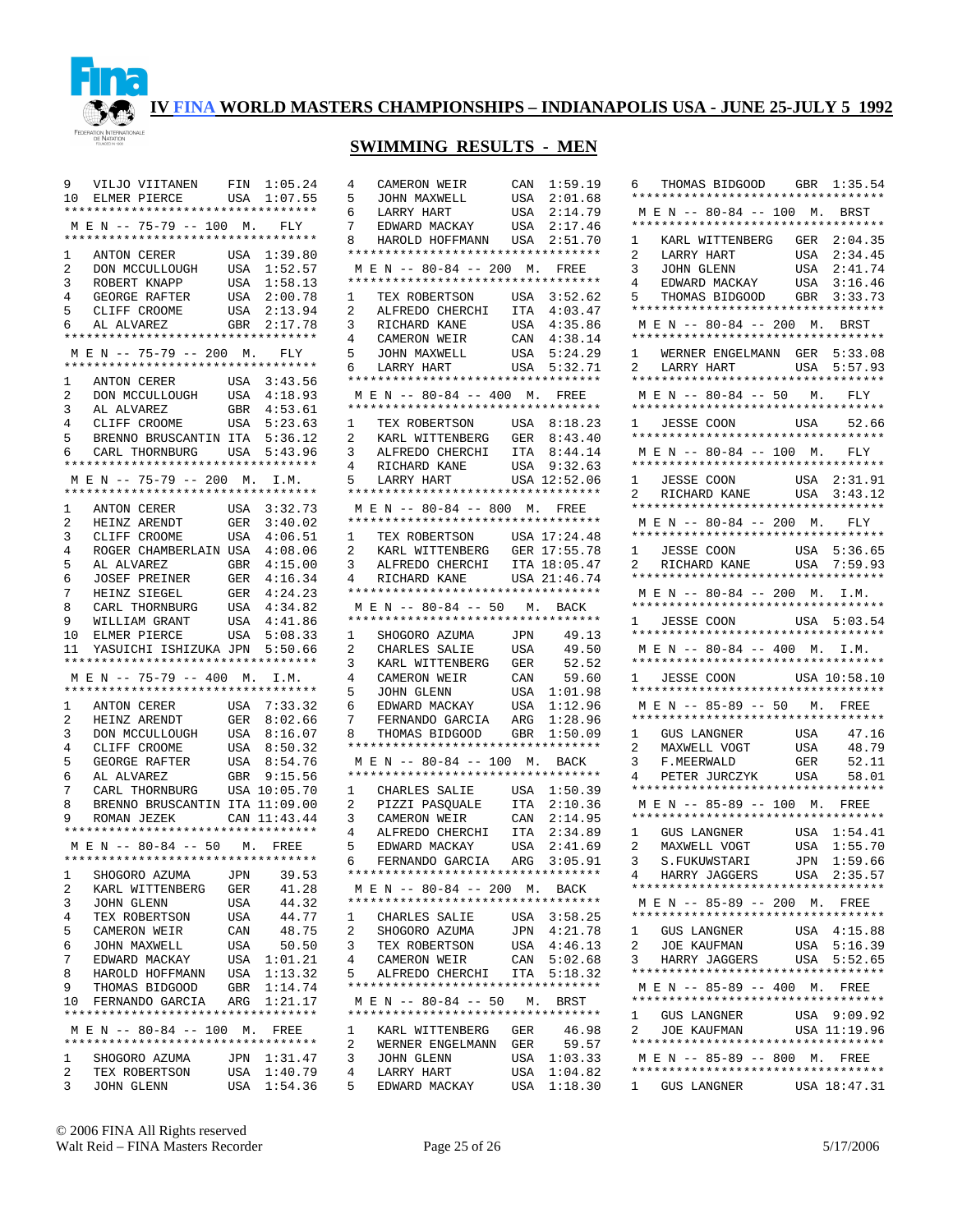

## **SWIMMING RESULTS - MEN**

1 TOM LANE USA 3:19.14

| **********************************                                                |
|-----------------------------------------------------------------------------------|
| M E N -- 85-89 -- 50 M. BACK                                                      |
| **********************************<br>MAXWELL VOGT<br>USA 1:02.53<br>$\mathbf{1}$ |
| $\mathbf{2}$                                                                      |
| USA 1:04.20<br>USA 1:10.63<br>PETER JURCZYK<br>JOE KAUFMAN<br>3                   |
| HARRY JAGGERS USA 1:11.40<br>4                                                    |
| **********************************                                                |
| M E N -- 85-89 -- 100 M. BACK<br>**********************************               |
| 1<br>JPN 2:22.52<br>S.FUKUWSTARI                                                  |
| PETER JURCZYK USA 2:32.73<br>$\overline{a}$                                       |
| <b>JOE KAUFMAN</b><br>USA 2:36.02<br>3                                            |
| HARRY JAGGERS USA 2:41.85<br>$4\degree$<br>**********************************     |
| M E N -- 85-89 -- 200 M. BACK                                                     |
| **********************************                                                |
| PETER JURCZYK USA 5:21.94<br>1                                                    |
| USA 5:37.99<br>JOE KAUFMAN<br>2<br>HARRY JAGGERS USA 5:57.59                      |
| 3<br>**********************************                                           |
| MEN -- 85-89 -- 50 M. BRST                                                        |
| **********************************                                                |
| 58.96<br>1<br>GER<br>F.MEERWALD                                                   |
| GEORGES SEJOURNE FRA 1:12.81<br>2<br>**********************************           |
| M E N -- 85-89 -- 100 M. BRST                                                     |
| **********************************                                                |
| GEORGES SEJOURNE FRA 2:57.06<br>GUS LANGNER USA 3:29.74<br>1                      |
| $\mathbf{2}$                                                                      |
| **********************************<br>M E N -- 90-94 -- 50 M. FREE                |
| **********************************                                                |
| 1 ANTONIO LOPEZ USA 2:17.68                                                       |
| **********************************                                                |
| M E N -- 90-94 -- 100 M. FREE<br>**********************************               |
| USA 3:30.59<br>1 TOM LANE                                                         |
| **********************************                                                |
| M E N -- 90-94 -- 50 M. BACK<br>**********************************                |
| 1 ANTONIO LOPEZ USA 2:10.52                                                       |
| **********************************                                                |
| M E N -- 90-94 -- 100 M. BACK                                                     |
| **********************************                                                |
| 1 ANTONIO LOPEZ USA 4:56.22<br>**********************************                 |
| M E N -- 90-94 -- 200 M. BACK                                                     |
| **********************************                                                |
| 1 ANTONIO LOPEZ USA 10:26.45                                                      |
| **********************************<br>M E N -- 90-94 -- 50 M. BRST                |
| **********************************                                                |
| USA 2:39.54<br>1 TOM LANE                                                         |
| **********************************                                                |
| M E N -- 95-99 -- 50 M. FREE<br>**********************************                |
| USA 1:26.78<br>1 TOM LANE                                                         |
| **********************************                                                |
| M E N -- 95-99 -- 50 M. BACK                                                      |
| **********************************                                                |
| 1 TOM LANE<br>USA 1:29.88<br>**********************************                   |
| M E N -- 95-99 -- 100 M. BACK                                                     |
| **********************************                                                |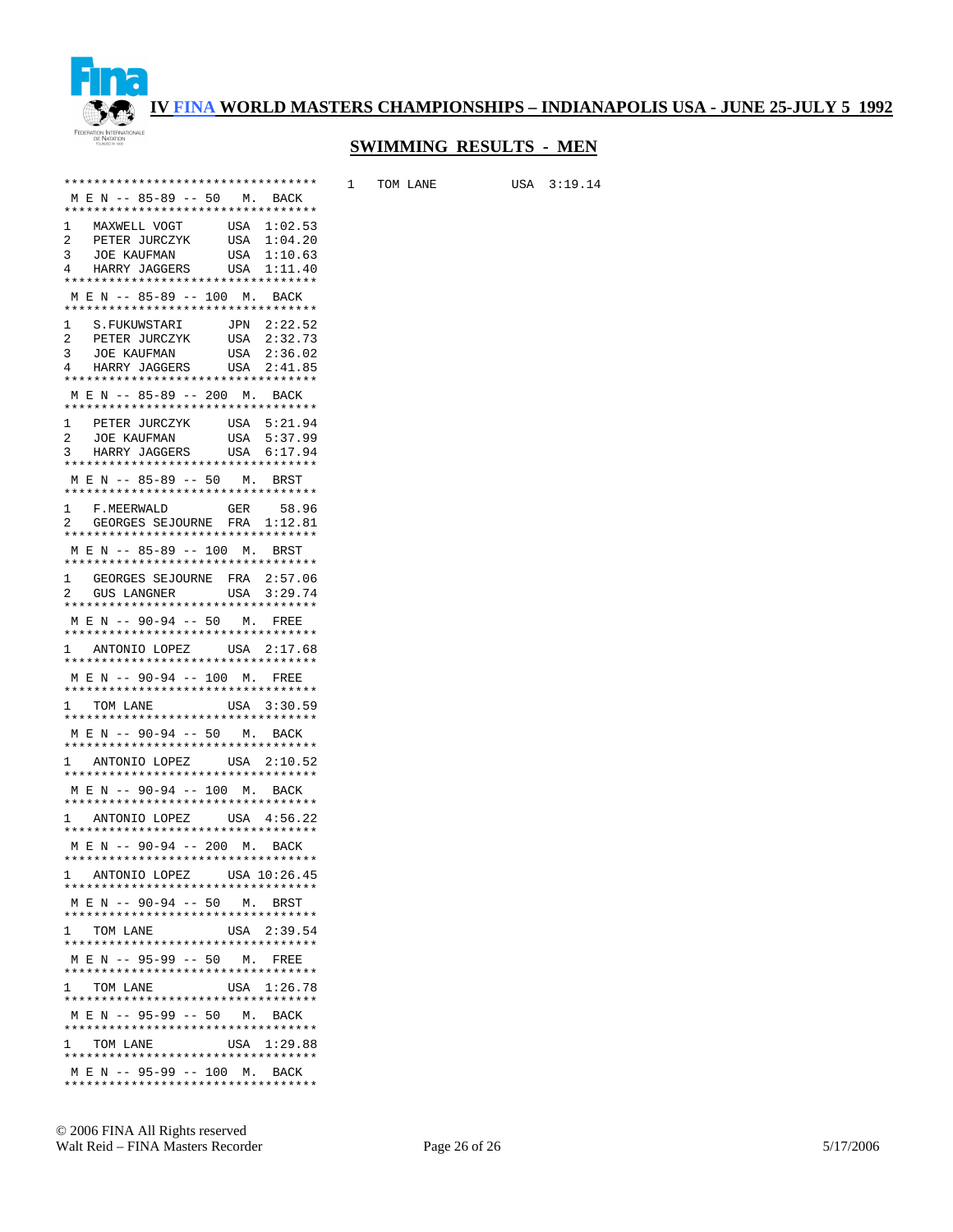

|              | **************************************                                 |                                      |
|--------------|------------------------------------------------------------------------|--------------------------------------|
|              | MIXED -- 200 M. FREE                                                   | 100-119                              |
|              | **************************************                                 |                                      |
| 1            | USF                                                                    | USA<br>1:54.84                       |
|              | MICHELLE YOUNG                                                         | TODD ROBINSON                        |
|              | DIANA ABEVE                                                            | MATT JONES                           |
| 2            | SCMS                                                                   | USA<br>2:01.15                       |
|              | RODNEY MASON<br>JANE COUDRET DEWEY WYATT                               | ANNA MASON                           |
|              | **************************************                                 |                                      |
|              | MIXED -- 200 M. FREE                                                   | 120-159                              |
|              | **************************************                                 |                                      |
| $\mathbf{1}$ | <b>RMM</b>                                                             | 1:47.38<br>USA                       |
|              | KETHY GARNIER<br>KATHY GARNIER                                         | SHARON LAHEY                         |
|              | HOLDEN BANK                                                            | MICHAEL MANN                         |
| 2            | SCSC                                                                   | 1:50.58<br>GBR                       |
|              | GARY REES                                                              | SUSAN GOLDSWORTHY                    |
|              | ALYSON JONES                                                           | NIGEL GOLDSWORTHY                    |
| 3            | RMM                                                                    | USA<br>1:51.40                       |
|              | LAURI NICHOLS                                                          | AMY KNOTT                            |
|              | JONATHAN MANN                                                          | CHUCK WOLFF                          |
| 4            | GAKW                                                                   | 1:51.79<br>USA                       |
|              | F.WILLIAMSON                                                           | TARYN GAULIEN                        |
|              | RIC JOHNSON                                                            | IGOR VAZHENIN                        |
| 5            | <b>BLS</b>                                                             | 1:52.26<br>USA                       |
|              | JAMES MONTGOMERY JANN BUTLER                                           |                                      |
|              | VAL KERR-HAGUE                                                         | RICHARD HESS                         |
| 6            | OHIO                                                                   | USA<br>1:52.56                       |
|              | LOU HORWITZ                                                            | ERIN BORDEN                          |
|              | JENNIFER SMITH                                                         | KARL KAZMAIER                        |
| 7            | 1776                                                                   | 1:52.84<br>USA                       |
|              | STU MARVIN                                                             | ROBERT KROTEE                        |
| 8            | STEPHANIE WALSH<br>GISA                                                | DEBORAH CAIN<br>1:53.35<br>USA       |
|              | TRISCHA ZORN                                                           | <b>JULIE BOAZ</b>                    |
|              | RIC HOFSTETTER                                                         | BOB WOOD                             |
| 9            | LINC                                                                   | 1:57.66<br>USA                       |
|              | DAVE GIBSON                                                            | CYNTHIA JONES                        |
|              | MARY POHLMANN                                                          | KARL PAULIUS                         |
| 10           | GOST                                                                   | 1:58.15<br>USA                       |
|              | JOSEPH HOESS                                                           | BARBARA UIBLE                        |
|              | LORI NOSKOWIAK                                                         | <b>JOE REINHARDT</b>                 |
|              | 11 WPEN                                                                | 1:58.42<br>USA                       |
|              | GUMBY TROY                                                             | PAMELA SMEIGH                        |
|              | LAURIE ROBINSON                                                        | GREG SCHNEIDER                       |
|              | 12 ANV                                                                 | 2:01.16<br>MEX                       |
|              | D.CANO DE MIER                                                         | EDNA LIORENS                         |
|              | CARLA SPINOLO                                                          | <b>JORGE URRETA</b>                  |
|              | 13 TXA                                                                 | USA<br>2:02.68                       |
|              | K.TREBESINER                                                           | DIXIE DEVRY                          |
|              | DAVID VANDAM                                                           | LARRY WOOD                           |
|              |                                                                        |                                      |
|              | MIXED -- 200 M. FREE 160-199<br>************************************** |                                      |
|              |                                                                        | 1:47.46                              |
| 1            | RMM                                                                    | USA                                  |
|              | CATHY DROZDA<br>TOM WHATLEY                                            | <b>JUDY REED</b><br>RICHARD ABRAHAMS |
| 2            | OHIO                                                                   | USA<br>1:56.65                       |
|              | LEE EISINGER                                                           | JOANNE BOWSER                        |
|              | ROBIN KALMAN                                                           | HARRY GREENFIELD                     |
| 3            | MINN                                                                   | USA<br>2:00.15                       |
|              | PETE MAGEE                                                             | VICKY SANDBERG                       |
|              | JUDITH ERICKSON                                                        | JOHN ZIEGENHAGEN                     |
| 4            | ARIZ                                                                   | USA<br>2:00.30                       |
|              | BILL VOGLER                                                            | <b>JUDY GILLIES</b>                  |

| 5            |                                        |                                     |
|--------------|----------------------------------------|-------------------------------------|
|              | JONELLE SCHMIDT                        | <b>SCOTT SHAKE</b>                  |
|              | VMST                                   | USA<br>2:01.24                      |
|              | L.BENNETT-WILLIAM JIM MILLER           |                                     |
|              | DAVID MALSBURY                         | JOHNNIE DETRICK                     |
| 6            | SPM                                    | 2:01.82<br><b>BRA</b>               |
|              |                                        |                                     |
|              | B.SILVA BERTANI                        | S.NABUCO DE ABREU                   |
|              | OSMAR SILVA                            | <b>JOSE PEREIRA</b>                 |
| 7            | MMSC                                   | 2:04.68<br>RUS                      |
|              | Y.NOVITSKIY                            | ELENA SINITSLNO                     |
|              | N.MIKHAILOVA                           | <b>JORI NIKOLSEV</b>                |
| 8            | SCH                                    | 2:04.70<br>GER                      |
|              |                                        | GERT FUCHS                          |
|              | INGE GUTSCHER                          |                                     |
|              | PETRA HAAS                             | KURT ROSEN                          |
| 9            | DCM                                    | USA<br>2:05.35                      |
|              | JOHN CLAVERT                           | JOANN LEILICH                       |
|              | BARBARA FRID                           | ED KENNEHAN                         |
|              | 10 NEUK                                | GER<br>2:05.38                      |
|              |                                        |                                     |
|              | KLAUS MERTEN                           | PETER SENFTLEBEN                    |
|              | RUTH STUBERT                           | BRIGITTE MERTEN                     |
|              | 11 DADS                                | 2:05.45<br>USA                      |
|              | WILLIAM CERNY                          | KRIS WINGENROTH                     |
|              | D.OGIER-POLLARD                        | JAMES CRANE                         |
| 12.          | LINC                                   | USA<br>2:06.03                      |
|              |                                        | CAROL WILDER-TAMM PATRICIA SCHENKEL |
|              |                                        |                                     |
|              | DEWEY HOWELL                           | TED SOLTYS                          |
| 13           | GOST                                   | USA<br>2:09.93                      |
|              | JAY RYNO                               | PAT MALEY                           |
|              | SUSAN BLOOMFIELD                       | THOMAS OLANDER                      |
|              | 14 GISA                                | USA<br>2:13.52                      |
|              | MELISSA KERKER                         | KAREN LODGE                         |
|              | FRANCIS REED                           | <b>JOHN FASTRICH</b>                |
|              | 15 WPEN                                | 2:15.56                             |
|              |                                        | USA                                 |
|              | MICHAEL CORDOVA                        | ROSANNA SIKORA                      |
|              | PATRICIA RIEG                          | DAVID ROBINSON                      |
| 16           | 1WK                                    | NZL<br>2:15.86                      |
|              | BEVERELY CORBETT ALDO DI CESARE        |                                     |
|              | MARYANN TURBITT                        | NEALE SOPER                         |
|              | 17 QWS                                 | 2:29.14<br>AUS                      |
|              | ALAN INGLIS                            | PAM INGLIS                          |
|              |                                        |                                     |
|              |                                        |                                     |
|              |                                        | JACQUIE ARCHIBALD WILLIAM REES      |
|              |                                        |                                     |
|              | $MIXED$ -- 200 M. FREE                 | $200 - 239$                         |
|              | ************************************** |                                     |
| $\mathbf{1}$ | <b>BSEN</b>                            | 2:03.16<br>HUN                      |
|              | MAGDOLNA PATOH                         | ALADAR FILEP                        |
|              |                                        |                                     |
|              | GIZELLA CSEKO                          | IMRE NYEKI                          |
| 2            | GISA                                   | USA<br>2:04.46                      |
|              | MARTY MENNEN                           | JEFF COOKE                          |
|              | SHARON WISE                            | MARGIE HEINEMAN                     |
| 3            | LINC                                   | 2:05.57<br>USA                      |
|              | RICHARD HANLEY                         | IRENE DAVID                         |
|              |                                        |                                     |
|              | BETTY BENNETT                          | SAM KOOISTRA                        |
| 4            | $_{\rm FFC}$                           | 2:06.98<br>BRA                      |
|              | MARIA COSTA                            | RICARDO SIMI                        |
|              | L.RAMOS MORAES                         | SYLVIO RIBEIRO                      |
| 5            | GOST                                   | <b>USA</b><br>2:07.11               |
|              | THOMAS TRIPP                           | ANN GUINS                           |
|              | BEVERLY MYERS                          | YOSHI OYAWAKA                       |
| 6            |                                        | 2:09.01                             |
|              | CONN                                   | USA                                 |
|              | <b>JAMES BAYLES</b>                    | CHRISTIE<br>SLIMAK                  |
|              | DOROTHY DONNELLY                       | <b>JACK GEOGHEGAN</b>               |
| 7            | PUS                                    | FIN<br>2:10.26                      |
|              | E.KIRJAVAINEN                          | SEIJA SKYTTA                        |
|              | HELI PAALOISAZO                        | PEKKA LUNDBERG                      |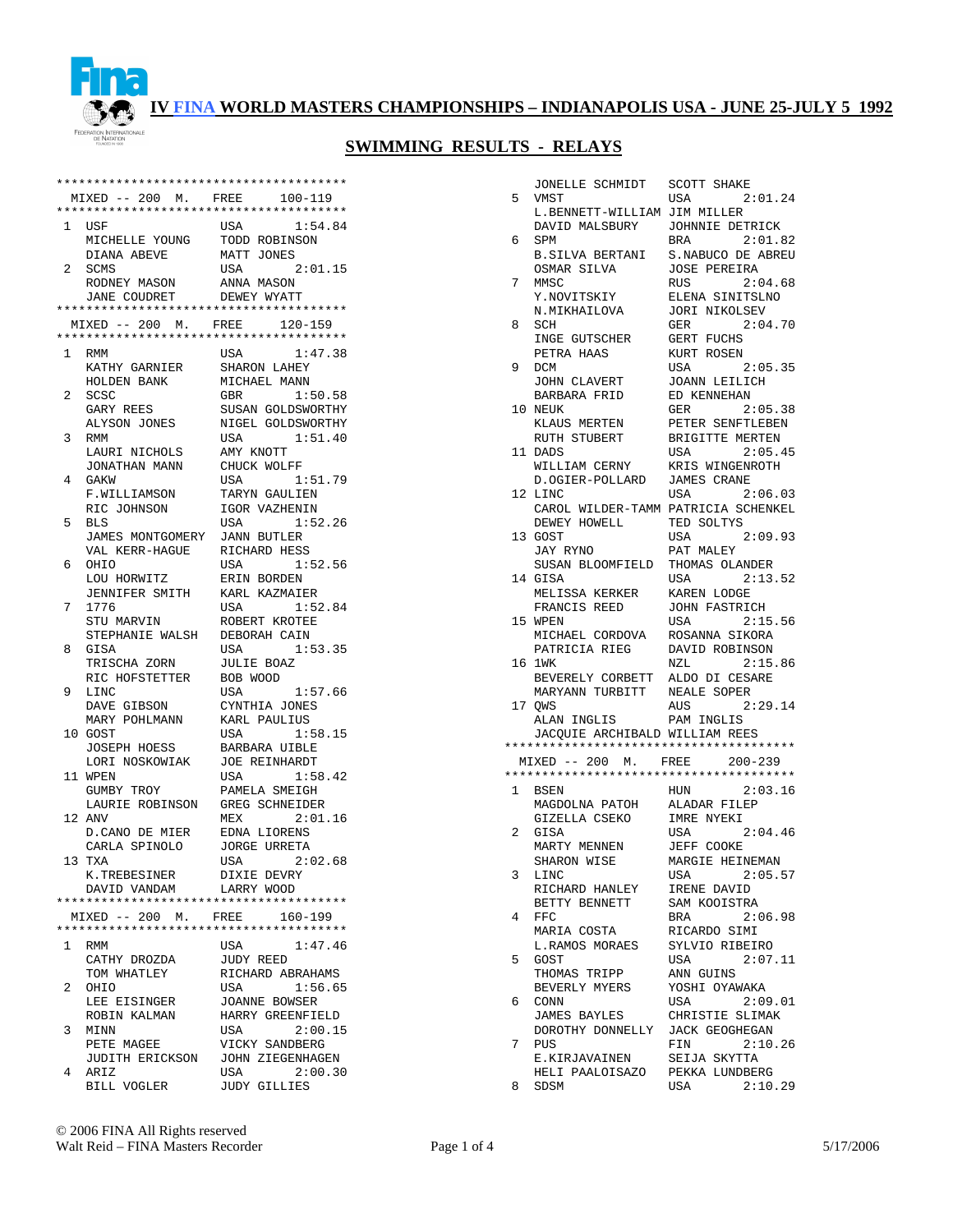

|              | BILL EARLEY                            | BETSY JORDAN                      |
|--------------|----------------------------------------|-----------------------------------|
|              | JEANNE LITTLE                          | JOHN MILLER                       |
| 9            | <b>GKMS</b>                            | USA<br>2:14.68                    |
|              | JEAN FOX                               | CHIP HASTINGS                     |
|              | MOLLY MYERS                            | WILLIAM LAUER                     |
|              | 10 HLJ                                 | 2:16.55<br>USA                    |
|              | MARY ROEBUCK                           | <b>JULIE SEARS</b>                |
|              | ANDY SEARS                             | CARL THORNBURG                    |
|              | 11 GOST                                | 2:17.00<br>USA                    |
|              |                                        |                                   |
|              | DIS HALL                               | CHRIS GILLIGAN                    |
|              | CAROL HANEY                            | TOM HERR                          |
|              | 12 JNFL                                | 2:17.52<br>JPN                    |
|              | MITSUO SAITO                           | MASAKO HOSHINO                    |
|              | HIROKO HAYASHI                         | KAZUYA NISHINO                    |
| 13           | VMST                                   | 2:18.67<br>USA                    |
|              | JAMES POPE                             | JUDY DECKER                       |
|              | NANCY MILLER                           | FORREST SULLIVAN                  |
| 14           | GISA                                   | USA<br>2:20.62                    |
|              |                                        |                                   |
|              | CATHY BIRSFIELD                        | BARBARA LARSEN                    |
|              | ROBERT BADGER                          | <b>BUDDY COLLINS</b>              |
| 15           | GISA                                   | 2:20.62<br>USA                    |
|              | CATHY BIRSFIELD                        | BARBARA LARSEN                    |
|              | ROBERT BADGER                          | <b>BUDDY COLLINS</b>              |
| 16           | SCH                                    | 2:23.62<br>GER                    |
|              | PETRA TUCHEN                           | WALTER SCHOBER                    |
|              |                                        | PATRICIA STEPHAN                  |
|              | KASPAR BREUER                          |                                   |
|              | 17 GKMS                                | 2:31.65<br>USA                    |
|              | JUANITA WILLARD                        | BARBARA HANSEN                    |
|              | WANG LAU                               | WILL ARTLEY                       |
| 18           | OHIO                                   | 2:39.13<br>USA                    |
|              | RICHARD FRYLING                        | PRUDENCE HALL                     |
|              | LUISE EASTON                           | <b>JULIO APONTE</b>               |
| 19           | RMM                                    | 2:39.19<br>USA                    |
|              |                                        |                                   |
|              |                                        |                                   |
|              | NANCY BRUEGGEMAN                       | KENT CARNEY                       |
|              | MARSHALL LEE                           | A.HOTTINGER                       |
|              | 20 HLJ                                 | USA<br>3:10.08                    |
|              | KEVIN KELLY                            | <b>JOAN GLARATON</b>              |
|              | CHRISTIAN ISELIN MILLIE HUPP           |                                   |
|              | ************************************** |                                   |
|              | MIXED -- 200 M. FREE 240-279           |                                   |
|              |                                        |                                   |
| $\mathbf{1}$ |                                        |                                   |
|              | LAM                                    | USA<br>2:15.67                    |
|              | JACK MCCANN                            | DELLA SEHORN                      |
|              | JAY CRADDOCK                           | CAROLYN BOAK                      |
| 2            | SJKH                                   | SWE<br>2:16.91                    |
|              | INGAR ERIKSSON                         | ARNE JUTNER                       |
|              | MARIANNE GRANE                         | KERSTIN GJORES                    |
| 3            | SNM                                    | 2:17.52<br>FRA                    |
|              | LUCIEN SPAGNOLI                        | M.ABIHSSIRA                       |
|              |                                        |                                   |
|              | MAURICE LUSIEN                         | ODETTE LUSIEN                     |
| 4            | NWG                                    | AUS<br>2:18.29                    |
|              | PAMELA HUTCHINGS                       | PENNEY DUNN                       |
|              | KEVIN VICKERY                          | ALLEN DUFTY                       |
| 5            | HUMU                                   | USA<br>2:25.74                    |
|              | PATRICIA KIMBALL                       | C.COSTELLO                        |
|              | PETE OKUMOTO                           | MORRIS MATHEWS                    |
| 6            | $_{\rm FFC}$                           | BRA<br>2:27.82                    |
|              | DOUGLAS ALPINO                         | CANDIDA GANDOLPHO                 |
|              | MARCIA RIBEIRO                         |                                   |
|              |                                        | FLAVIO FIGUEIREDO                 |
| 7            | SLM                                    | 2:28.36<br><b>USA</b>             |
|              | ARDETH MUELLER                         | CHERYL CORBETT                    |
|              | ART KELLEY                             | ROBERT BLAKE                      |
| 8            | GISA                                   | USA<br>2:37.00                    |
|              | JOHN DILLEY<br>JOHN PATTEN             | KATHY HOFSTETTER<br>SHIRLEY SCOTT |

| 2:14.68<br>USA                      |
|-------------------------------------|
| CHIP HASTINGS                       |
| WILLIAM LAUER                       |
| <b>USA</b><br>2:16.55               |
| <b>JULIE SEARS</b>                  |
| CARL THORNBURG                      |
| 2:17.00<br>USA                      |
| CHRIS GILLIGAN                      |
| TOM HERR                            |
| 2:17.52<br>JPN                      |
| MASAKO HOSHINO                      |
| KAZUYA NISHINO                      |
| 2:18.67<br>USA                      |
| <b>JUDY DECKER</b>                  |
| FORREST SULLIVAN                    |
| 2:20.62<br>USA                      |
| BARBARA LARSEN                      |
| BUDDY COLLINS                       |
| 2:20.62<br>USA                      |
| BARBARA LARSEN                      |
| BUDDY COLLINS                       |
| 2:23.62<br><b>GER</b>               |
| WALTER SCHOBER                      |
| PATRICIA STEPHAN                    |
| 2:31.65<br>USA                      |
| BARBARA HANSEN                      |
| WILL ARTLEY                         |
| 2:39.13<br>USA                      |
| PRUDENCE HALL                       |
| JULIO APONTE                        |
| 2:39.19<br>USA                      |
| KENT CARNEY                         |
| A.HOTTINGER                         |
| 3:10.08<br>USA                      |
| <b>JOAN GLARATON</b>                |
| MILLIE HUPP                         |
| * * * * * * * * * * * * * * * * * * |
| FREE 240-279                        |
| * * * * * * * * * * * * * * * * * * |
| 2:15.67<br>USA                      |
| DELLA SEHORN                        |
| CAROLYN BOAK                        |
| 2:16.91<br>SWE                      |
| ARNE JUTNER                         |
| KERSTIN GJORES                      |
| 2:17.52<br>FRA                      |
| M.ABIHSSIRA                         |
| ODETTE LUSIEN                       |
| 2:18.29<br>AUS<br>PENNEY DUNN       |
|                                     |
| ALLEN DUFTY                         |
| USA<br>2:25.74                      |
| C.COSTELLO                          |
| MORRIS MATHEWS                      |
| 2:27.82<br><b>BRA</b>               |
| CANDIDA GANDOLPHO                   |
| FLAVIO FIGUEIREDO                   |
| 2:28.36<br>USA<br>CHERYL CORBETT    |
|                                     |
| ROBERT BLAKE                        |
| 2:37.00<br>USA<br>KATHY HOFSTETTER  |
|                                     |

| 9  | SLM                                    | USA<br>2:41.16                   |
|----|----------------------------------------|----------------------------------|
|    | ANNALOU CARRIER                        | THOMAS WEIR                      |
| 10 | WILLIAM CANNON                         | CATHERIN KOHN<br>2:44.19         |
|    | ARIZ<br>DANIEL GRUENDER                | USA<br>MARIAN WOLLE              |
|    | EDIE GRUENDER                          | <b>JORDAN WOLLE</b>              |
|    | 11 DCM                                 | 2:55.82<br>USA                   |
|    | NICK OLMOS-LAU                         | ELSA MATTILA                     |
|    | NANCY CLARK                            | ANTON GANEV                      |
|    | ************************************** |                                  |
|    | MIXED -- 200 M. FREE                   | $280 - 319$                      |
|    | ************************************** |                                  |
| 1  | HLJ                                    | USA<br>2:40.43                   |
|    | ROGER HOLMES                           | FLORENCE CARR                    |
|    | WILLIAM GRANT                          | MARJORIE NEWMAN                  |
| 2  | OHIO                                   | 3:01.68<br>USA                   |
|    | PAUL KRUP                              | MARY CULHANE                     |
|    | SYLVIA HILL                            | ANTON CERER                      |
| 3  | SPM<br>BILL BOLVIE                     | USA<br>3:05.14                   |
|    | KAY SCHIMPF                            | WIN KENNEDY<br>KERMIT HOTVEDT    |
| 4  | FFC.                                   | 3:05.85<br>BRA                   |
|    | M.SA DE VIEIRA                         | THOMAS RIBEIRO                   |
|    | MARIA LENK                             | ARAM BOGHOSSIAN                  |
| 5  | HLJ                                    | USA<br>3:09.03                   |
|    | <b>JACK BEATTIE</b>                    | RACHEL ERWIN                     |
|    | FRANK TILLOTSON                        | VICKEE SULLIVAN                  |
| 6  | <b>EVG</b>                             | 3:15.61<br>FRA                   |
|    | MAX AVENEL                             | COLETTE LEHOT                    |
|    | <b>JEAN LASNE</b>                      | NICOLE LASNE                     |
|    |                                        |                                  |
|    | MIXED -- 200 M. MEDLEY                 | 100-119                          |
|    |                                        |                                  |
|    |                                        |                                  |
| 1  | WEMS                                   | USA<br>2:17.94                   |
|    | ROBERT OETTINGER                       | M.OETTINGER                      |
|    | JAMES LITTLEFIELD CINDY MEIER          |                                  |
| 2  | USF                                    | USA<br>2:18.07                   |
|    | ROBERT GIRVIN                          | AMY ALEXANDER                    |
|    | MATT JONES                             | GAIL ROPER                       |
|    | MIXED -- 200 M. MEDLEY                 | 120-159                          |
|    |                                        |                                  |
| 1  | OCMT                                   | USA<br>2:02.08                   |
|    | CAROLE MASSIE                          | <b>JAMES LILLEY</b>              |
|    | CHRISSY LAMBERT                        | ROWDY GAINES                     |
| 2  | OHIO                                   | 2:06.44<br>USA                   |
|    | ERIN BORDEN                            | CRAIG DALLAM                     |
|    | JENNIFER UEBELE                        | HARRY GREENFIELD                 |
| 3  | <b>RMM</b>                             | USA<br>2:06.72                   |
|    | MICHAEL MANN                           | JONATHAN MANN                    |
|    | LAURI NICHOLS                          | KATHY GARNIER                    |
| 4  | GISA                                   | USA<br>2:10.39                   |
|    | TRISCHA ZORN                           | JORDAN HATCH                     |
| 5  | JEFF COOKE<br>LINC                     | MELISSA KERKER<br>2:11.20<br>USA |
|    | RICK SCHACKLE                          | KARL PAULIUS                     |
|    | RAE LYNN SMITH                         | MARGARET MORRIS                  |
| 6  | KIWI                                   | 2:12.28<br>NZL                   |
|    | MARK HUFFMAN                           | <b>GRAHAM DEVEY</b>              |
|    | LEE HUFFMAN                            | VI HUFFMAN                       |
| 7  | SPM                                    | <b>BRA</b><br>2:14.90            |
|    | S.NABUCO DE ABREU JOSE PEREIRA         |                                  |
|    | B.SILVA BERTANI                        | OSMAR SILVA                      |
| 8  | ANV<br>JORGE URRETA D.CANO DE MIER     | MEX<br>2:18.29                   |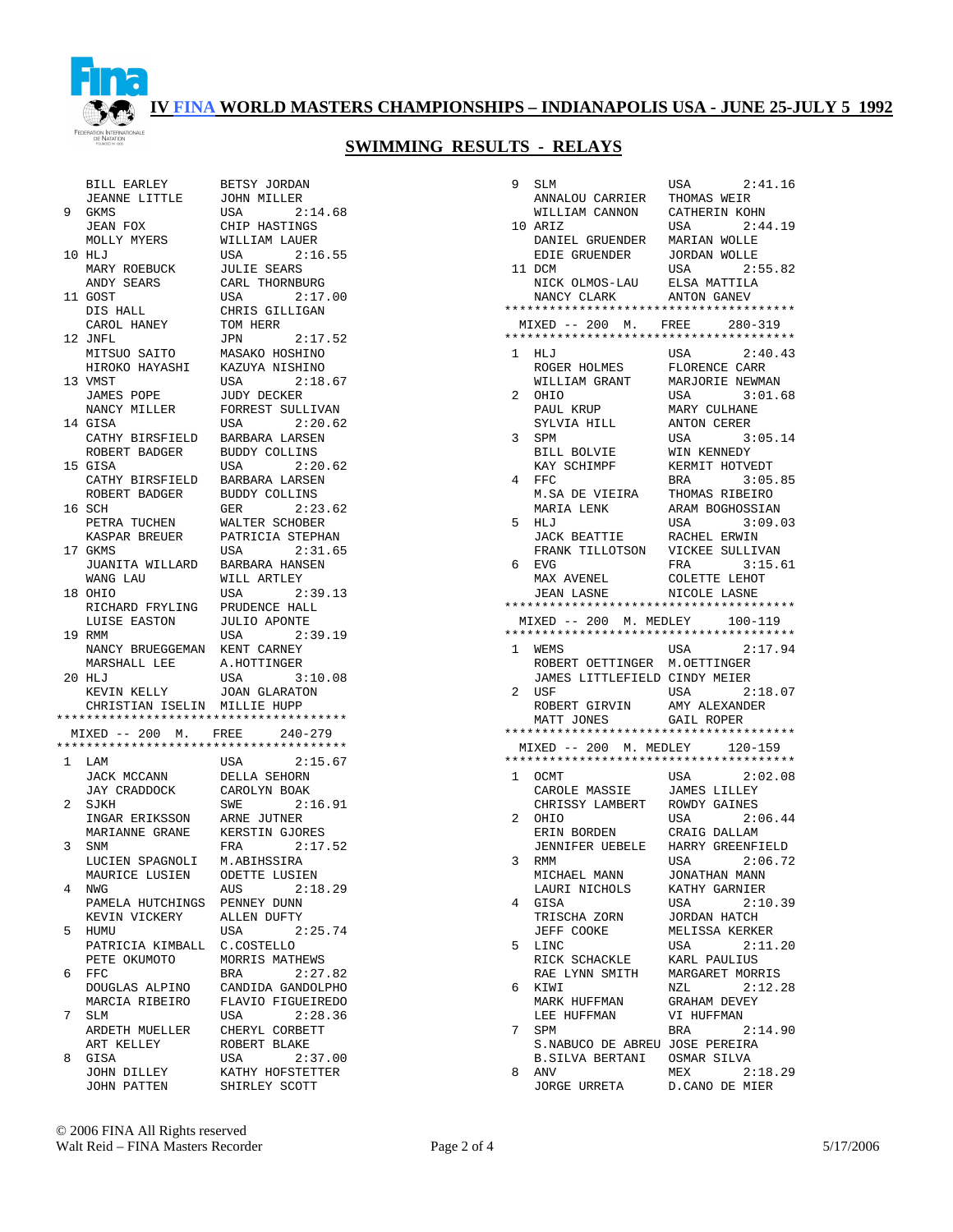

|   | CARLA SPINOLO                          | EDNA LLORENS         |
|---|----------------------------------------|----------------------|
|   | ************************************** |                      |
|   | MIXED -- 200 M. MEDLEY                 | $160 - 199$          |
|   | ************************************** |                      |
| 1 | SPM                                    | USA<br>2:02.86       |
|   | JUDY STEFANICK                         | A.HALTTUNEN          |
|   | WILLIAM SPECHT                         | ANNE PAGE            |
|   |                                        |                      |
| 2 | RMM                                    | 2:04.92<br>USA       |
|   | CATHY DROZDA                           | HOLDEN BANK          |
|   | RICHARD ABRAHAMS                       | JUDY REED            |
| 3 | GISA                                   | 2:06.94<br>USA       |
|   | MARYANN STEVENS                        | RIC HOFSTETTER       |
|   | JOE CONDON                             | SHARON WISE          |
| 4 | RMM                                    | 2:08.18<br>USA       |
|   |                                        |                      |
|   | CHUCK WOLFF                            | TOM WHATLEY          |
|   | KAREN HOGAN                            | MARCY BULLOCK        |
| 5 | LAKE                                   | 2:08.52<br>USA       |
|   | WILLIAM TINGLEY                        | A. WRIGHT-BELKNAP    |
|   | JOHN NOLAN                             | MARY CURL            |
| 6 | SCH                                    | 2:14.84<br>GER       |
|   | KURT ROSEN                             | GERT FUCHS           |
|   | PETRA HAAS                             | INGE GUTSCHER        |
|   | GAKW                                   |                      |
| 7 |                                        | USA<br>2:15.23       |
|   | REED FARRIS                            | WILLIAM ROBERTSON    |
|   | F.WILLIAMSON                           | TARYN GAULIEN        |
| 8 | GOST                                   | 2:21.08<br>USA       |
|   | JAY RYNO                               | LAURA KESSLER        |
|   | THOMAS OLANDER                         | SUSAN BLOOMFIELD     |
| 9 | GISA                                   | 2:29.12<br>USA       |
|   | KATHY HOFSTETTER                       | BEVERLY ARNOLD       |
|   | JOHN FASTRICH                          | DOUGLAS CHURCH       |
|   | 10 1WK                                 | 2:41.48<br>NZL       |
|   |                                        |                      |
|   |                                        |                      |
|   | BEVERLEY CORBETT                       | ALDO DI CESARE       |
|   | MARYANN TURBITT NEALE SOPER            |                      |
|   | ************************************** |                      |
|   | MIXED -- 200 M. MEDLEY 200-239         |                      |
|   | ************************************** |                      |
| 1 | BSEN                                   | 2:15.65<br>HUN       |
|   | IMRE NYEKI                             | PETER BALASY         |
|   | MARTA EGERVARY                         | MAGDOLNA PATOH       |
| 2 |                                        |                      |
|   | LINC                                   | 2:18.89<br>USA       |
|   | BETTY BENNETT                          | BILL MULLIKEN        |
|   | IRENE DAVID                            | SAM KOOISTRA         |
| 3 | CONN                                   | 2:21.49<br>USA       |
|   | JACK GEOGHEGAN                         | KATHERINE BRANCH     |
|   | MIKE LAUX                              | DOROTHY DONNELLY     |
| 4 | $_{\rm FFC}$                           | 2:21.66<br>BRA       |
|   | MARIA COSTA                            | ANTONIO ORSELLI      |
|   | RICARDO SIMI                           | L.RAMOS MORAES       |
|   |                                        |                      |
| 5 | SPM                                    | 2:21.94<br>USA       |
|   | THOMAS SMITH                           | PETER BETZER         |
|   | <b>JAYNE LAMBKE</b>                    | TERRI HOPPENRATH     |
| 6 | PUS                                    | 2:25.89<br>FIN       |
|   | PEKKA LUNDBERG                         | LIVSA LAAKSO         |
|   | E.KIRJAVAINEN                          | HELI PAALOSAZO       |
| 7 | GISA                                   | USA<br>2:27.06       |
|   | MARTY MENNEN                           | <b>JULIE BOAZ</b>    |
|   |                                        | MARGIE HEINEMAN      |
|   | ROBERT BADGER                          |                      |
| 8 | SDSM                                   | 2:27.14<br>USA       |
|   | BETSY JORDAN                           | PETER RIDDLE         |
|   | JOHN MILLER                            | <b>JEANNE LITTLE</b> |
| 9 | NEUK                                   | GER<br>2:27.83       |
|   | KLAUS MERTEN                           | MONIKA SENFTLEBEN    |
|   | HEIDI KAMPSCHULTE PETER SENFTLEBEN     |                      |

|              | ANN GUINS                              | JOHN MEDICI                            |
|--------------|----------------------------------------|----------------------------------------|
|              | KEITH CARTER                           | SARA SACHS                             |
|              | 11 NWG                                 | 2:35.43<br>AUS                         |
|              | BIDDY HALL                             | VIRGINIA HEAD                          |
|              | BRIAN HAYES                            | PETER BENT                             |
|              | 12 GOST                                | USA<br>2:48.08                         |
|              | ROBERT KOENIG                          | CAROL HANEY                            |
|              | DONALD KROEGER                         | PAT MALEY                              |
| 13           | LAKE                                   | USA<br>2:48.96                         |
|              | LARRY KEATON                           | CAROL FERGUSON                         |
|              | THEODORE WATHEN                        | MARY ANN STONE                         |
| 14           | RMM                                    | USA<br>2:54.50                         |
|              | NANCY BRUEGGEMAN                       | DAVID PAISON                           |
|              | PAUL MCCORMICK                         | A.HOTTINGER                            |
| 15           | <b>EVG</b>                             | 3:22.54<br>FRA                         |
|              | JEAN LASNE                             | NICOLE LASNE                           |
|              | MAX AVENEL                             | COLETTE LEHOT                          |
|              | MIXED -- 200 M. MEDLEY                 | $240 - 279$                            |
|              | ************************************** |                                        |
| 1            | 1776                                   | USA<br>2:33.44                         |
|              | ROGER FRANKS                           | NORMAN GARSOE                          |
|              | STEPHANIE WALSH                        | <b>JEAN TROY</b>                       |
| 2            | LAM                                    | USA<br>2:33.70                         |
|              | DELLA SEHORN                           | JOHN RICHARDS                          |
|              | CAROLYN BOAK                           | HUGH RICHARDS                          |
| 3            | CNM                                    | 2:34.49<br>FRA                         |
|              | B.BARRAU-AUDRY                         | ODETTE LUSIEN                          |
|              | MAURICE LUSIEN                         | LUCIEN SPAGNOLI                        |
| 4            | FFC                                    | BRA<br>2:40.00                         |
|              | MARCIA RIBEIRO                         | CANDIDA GANDOLPHO                      |
|              | SYLVIO RIBEIRO                         | ARAM BOGHOSSIAN                        |
| 5            | NWG                                    | AUS<br>2:42.19                         |
|              | PAM HUTCHINGS                          | PENNEY DUNN                            |
|              | KEVIN VICKERY                          | ALLEN DUFTY                            |
| 6            | SJKH                                   | SWE<br>2:46.49                         |
|              | KERSTIN GJORES                         | LENNART INGMO                          |
|              |                                        | MARIANNE GRANE                         |
|              | INGVARERIKSSON                         |                                        |
| 7            | 1776                                   | 2:47.57<br>USA                         |
|              | MARIA YUNGEL                           | GEORGE MELICK                          |
|              | HAROLD BEGEL                           | BARBARA JOHNSON                        |
| 8            | HUMU                                   | 2:52.22<br>USA                         |
|              | PATRICIA KIMBALL                       | AILEEN SOULE                           |
|              | PETE OKUMOTO                           | MORRIS MATHEWS                         |
| 9            | OHIO                                   | 2:54.12<br>USA                         |
|              | JOHN DAILY                             | LILLY KRON                             |
|              | PAUL CRAGO                             | BETTY JANE RUSS                        |
|              | 10 JNFL                                | 2:55.02<br>JPN                         |
|              | MASAKO HOSHINO                         | ISAO IKEGAMI                           |
|              | HIRONARI VEDA<br>11 RMM                | HIROKO HAYASHI                         |
|              |                                        | 3:03.93<br>USA                         |
|              | LOUISE MANN<br>BILL ABBOTT             | PEGGY BUCHANNAN<br>BEANS YAMAMOTO      |
|              | 12 OHIO                                | 3:06.64<br>USA                         |
|              | LUISE EASTON                           | ANTON CERER                            |
|              | RICHARD FRYLING                        | PRUDENCE HALL                          |
|              | 13 LINC                                | 3:14.83<br>USA                         |
|              | WAYNE LEENGRAN                         | HANNELORE SNYDER                       |
|              | DAVID MULLIKEN CLARA SOTAK             |                                        |
|              |                                        | ************************************** |
|              | MIXED -- 200 M. MEDLEY 280-319         |                                        |
|              |                                        | ************************************** |
| $\mathbf{1}$ | <b>BSVM</b>                            | GER<br>3:05.96                         |
|              | JOSEF PREINER<br>EDITH BOEHM           | EVA MISCHKE<br>HEINZ SIEGEL            |